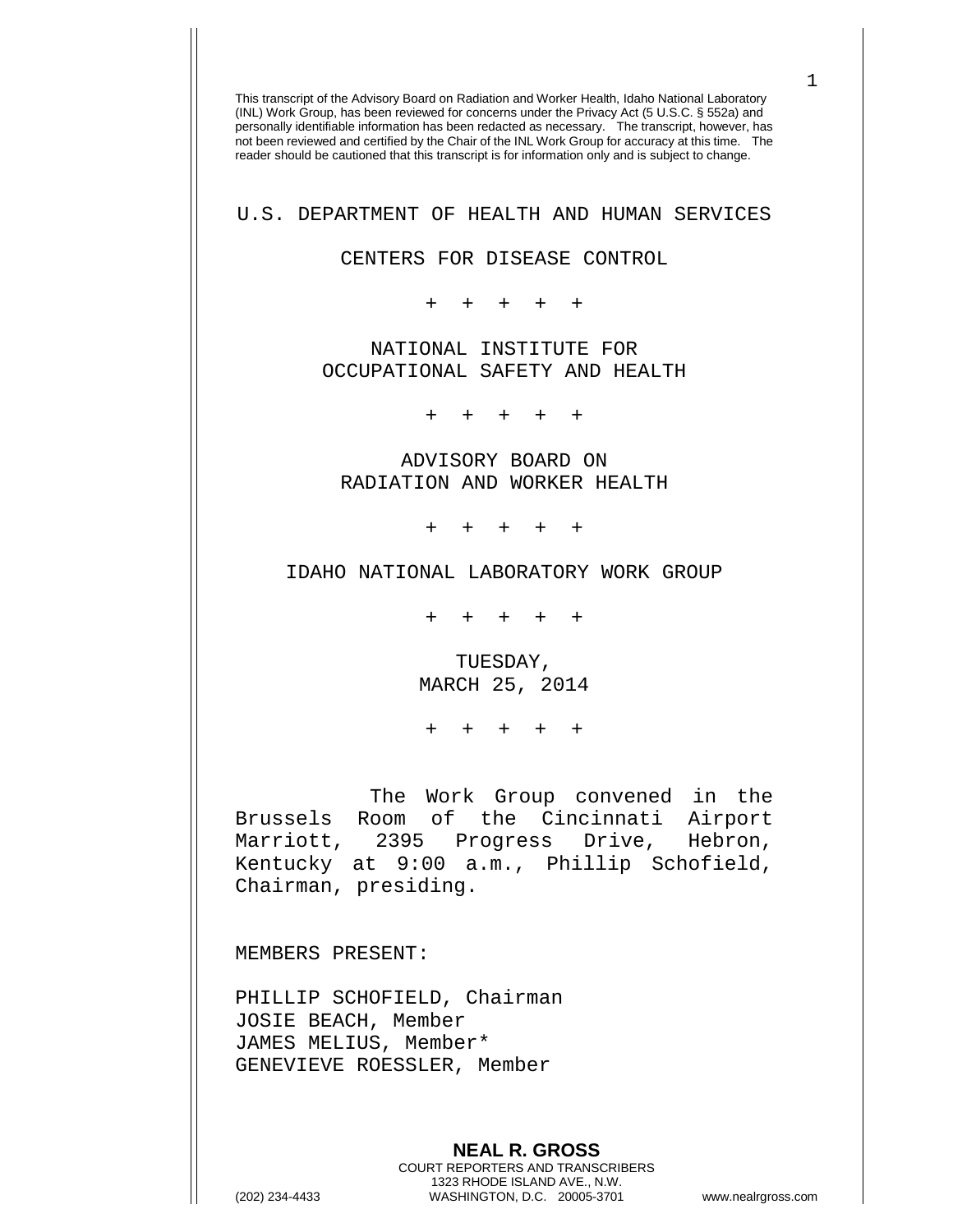## **NEAL R. GROSS** COURT REPORTERS AND TRANSCRIBERS 1323 RHODE ISLAND AVE., N.W. (202) 234-4433 WASHINGTON, D.C. 20005-3701 www.nealrgross.com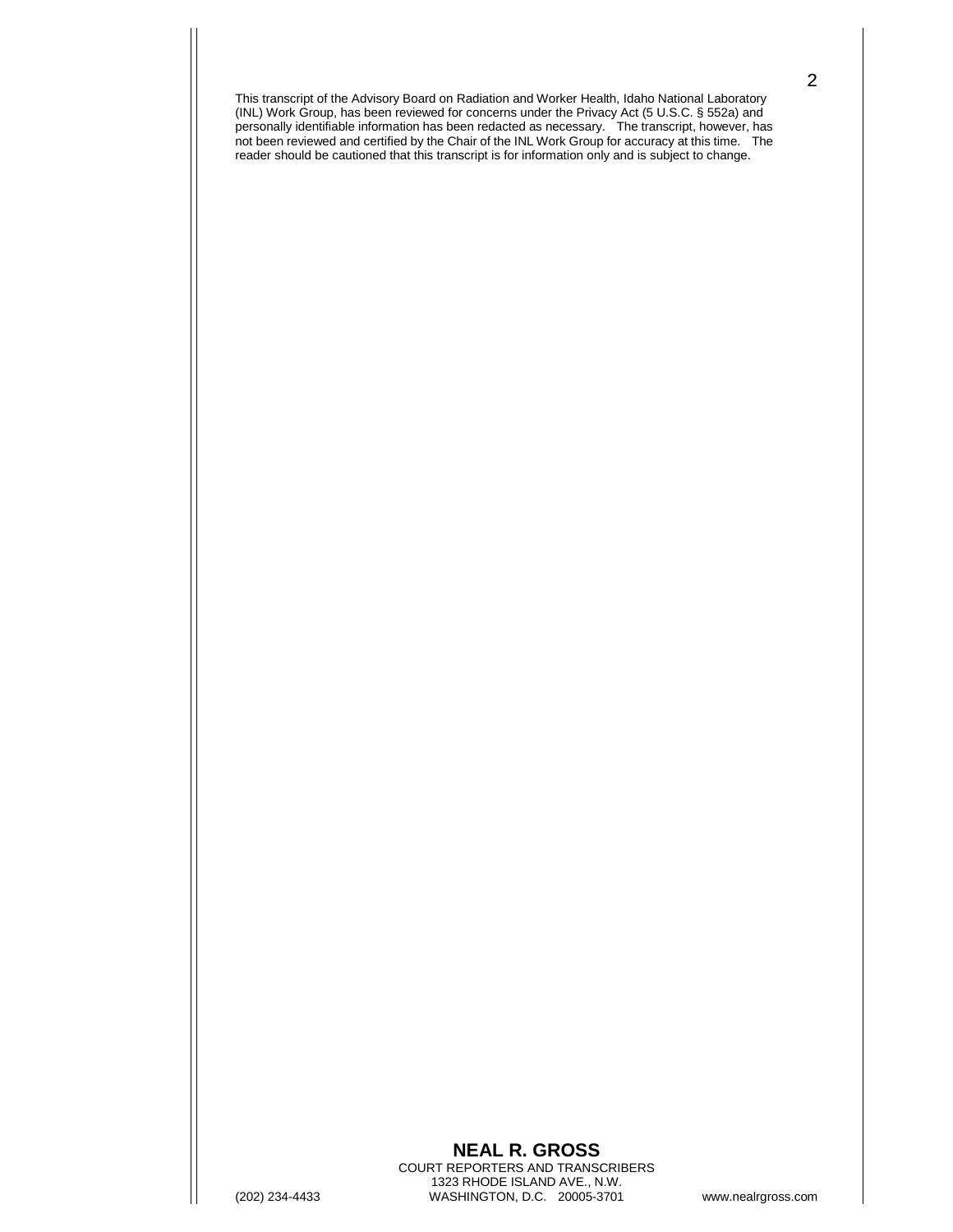ALSO PRESENT:

TED KATZ, Designated Federal Official NANCY ADAMS, NIOSH Contractor\* ZAIDA BURGOS, NIOSH\* PETE DARNELL, DCAS\* BRIAN GLECKLER, ORAU STU HINNEFELD, DCAS JODI JENKINS, NIOSH ORAU\* JOHN MAURO, SC&A\* STEVE OSTROW, SC&A MATTHEW SMITH, ORAU\*

\*Participating via telephone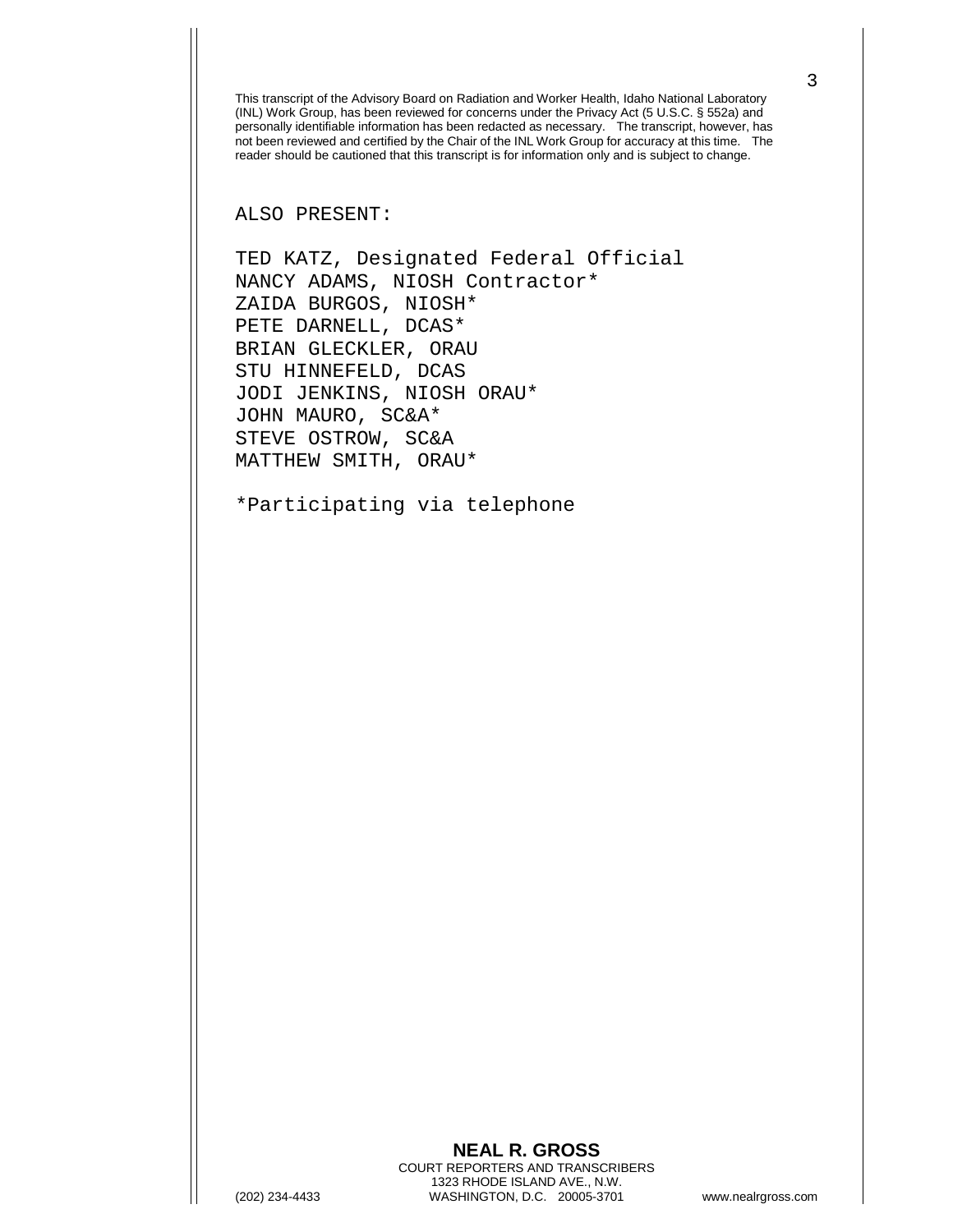AGENDA ITEM PAGE

Welcome and Roll Call 4

## Discussion

| Status of WG Review            |     |
|--------------------------------|-----|
| Issues Recommended for Closure | 12  |
| NIOSH/SC&A Matrices            | 185 |
| NIOSH Responses (White Papers) |     |
| on Issues 1, 2, 19, 24, 34     | 190 |
| Deliverables & Future Meeting  |     |
| Plans                          | 308 |
| Adjourn                        | 332 |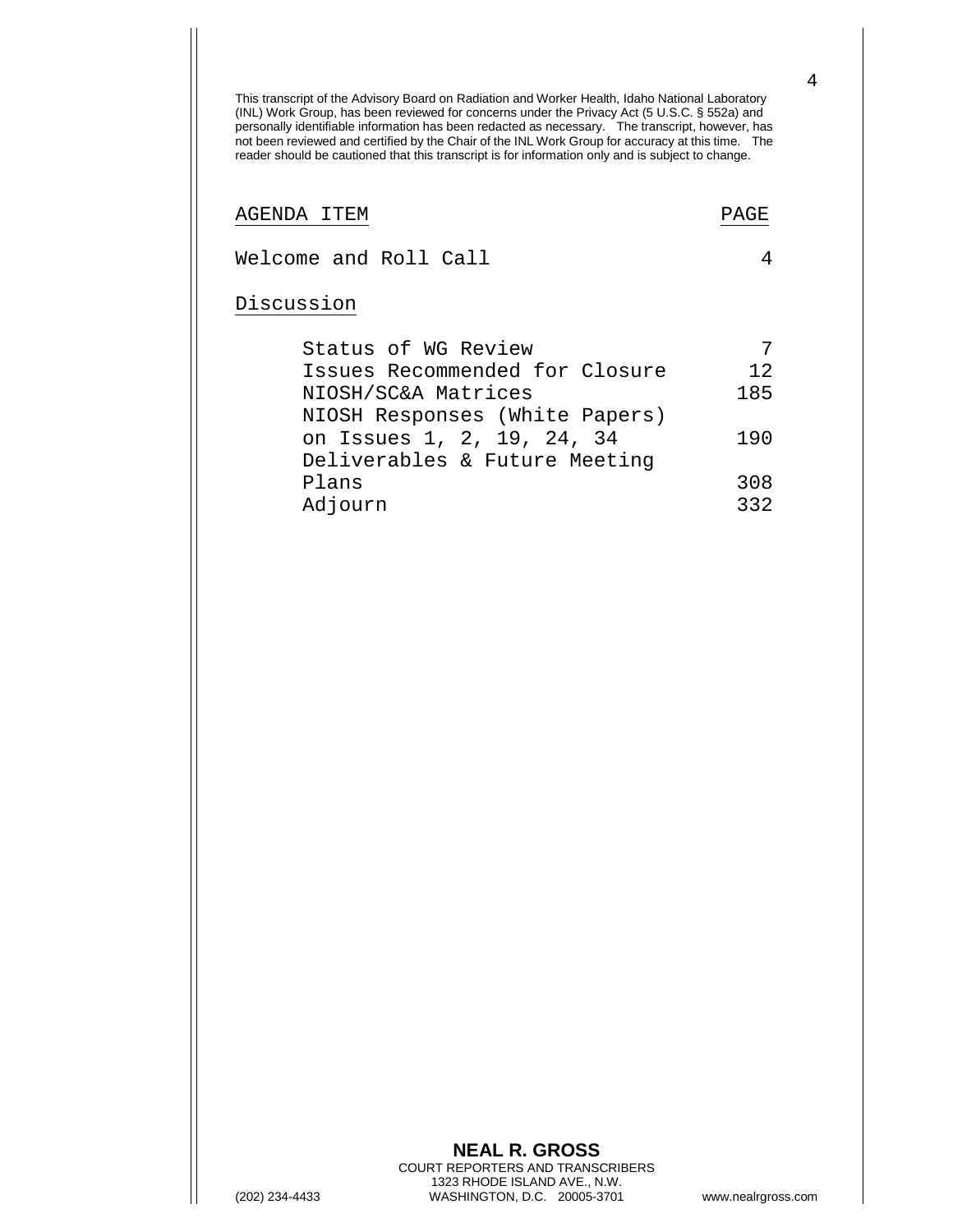## P-R-O-C-E-E-D-I-N-G-S

(9:00 a.m.)

MR. KATZ: So good morning, everyone. It=s the Advisory Board on Radiation and Worker Health INL Work Group, and let me just check on the line. Do we have Drs. Richardson and Melius on the line? Jim Melius, are you on the line? And David Richardson? Dr. Richardson or Dr. Melius, are either of you on the line?

MS. BURGOS: Dr. Richardson is going to be late, Ted.

MR. KATZ: Wait, who=s going to be late, sorry? Dr. Richardson?

MS. BURGOS: Yes.

MR. KATZ: Okay. Thanks, Zaida.

And have you heard from Dr. Melius?

MS. BURGOS: No.

MR. KATZ: Okay. Okay, well, then I think we could probably just carry on. I know

> **NEAL R. GROSS** COURT REPORTERS AND TRANSCRIBERS 1323 RHODE ISLAND AVE., N.W.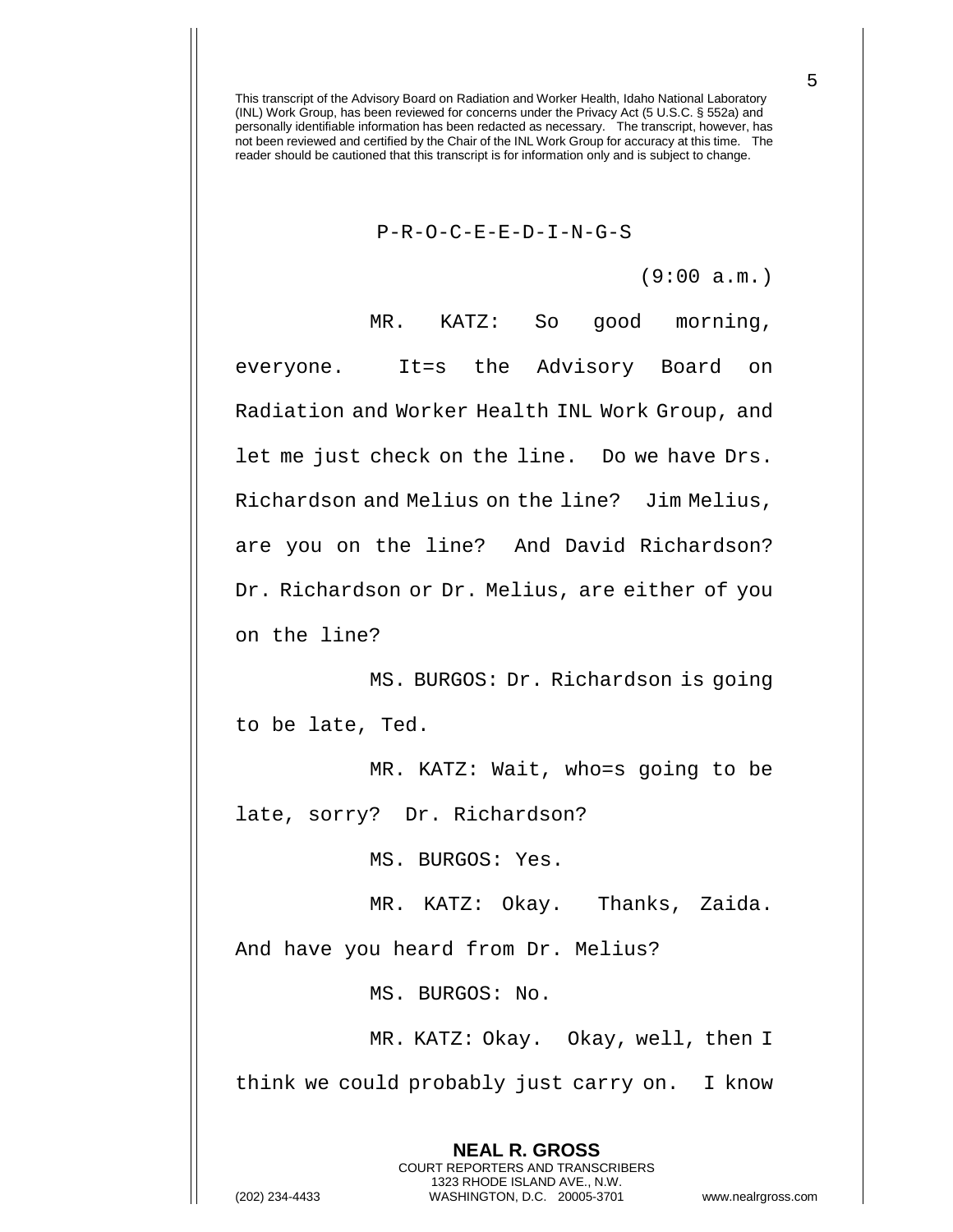Dr. Melius intends to attend most of this meeting, but I know he also has a couple of things he has to attend to which why he didn=t travel here for this.

So, we can get started with B let me just do the roll call now. We=ll circle back and see if he=s joined us, then we can carry on.

So let=s just start with Board Members. We=re talking about specific sites, so please speak to conflict of interest as well. And let=s go with Board Members= attendance.

(Roll Call.)

Okay, very good. The agenda for the meeting is online on the NIOSH website under Today=s Meetings for the Board and there=s some more items than are on the agenda in terms of NIOSH White Papers, but otherwise that should be accurate.

And the papers being addressed today, almost all of them, there may be one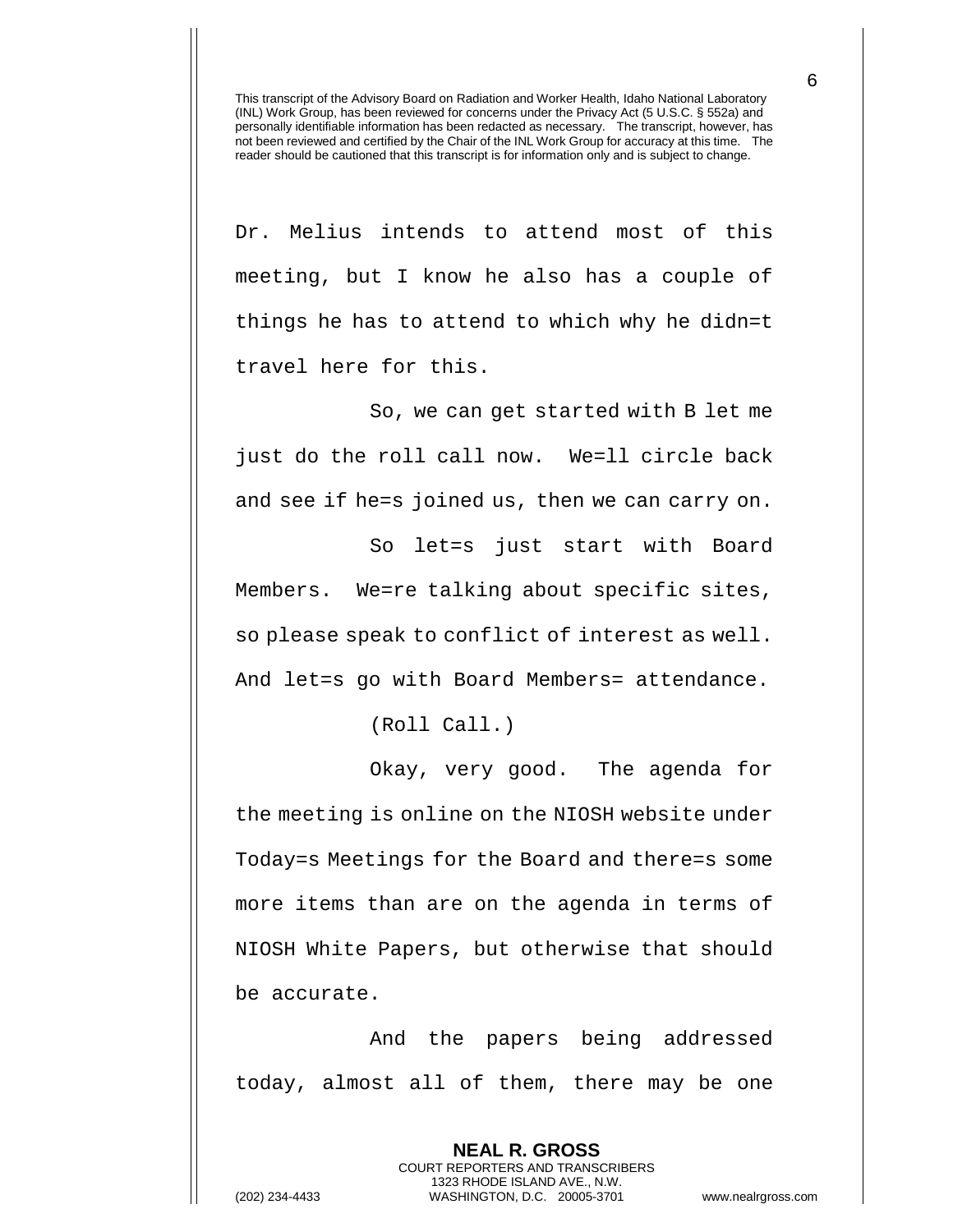paper still to be posted, but otherwise, all the NIOSH response White Papers and a version of the matrix should be posted for people online and we should have Live Meeting.

MR. HINNEFELD: Live Meeting right now says, AWelcome to today=s NIOSH Conference. Please stand by, your conference will begin shortly.@

MR. KATZ: Okay. So we=re not running Live Meeting quite yet.

MR. HINNEFELD: I don=t know what has to happen for it to start there.

MR. KATZ: So that=s where we stand.

MR. HINNEFELD: Do you know what has

to happen?

MEMBER BEACH: I think a presenter has to present, don=t they? Or B

MR. KATZ: No. So, Zaida, are you

**NEAL R. GROSS** COURT REPORTERS AND TRANSCRIBERS 1323 RHODE ISLAND AVE., N.W.

still on the line?

MS. BURGOS: Yes.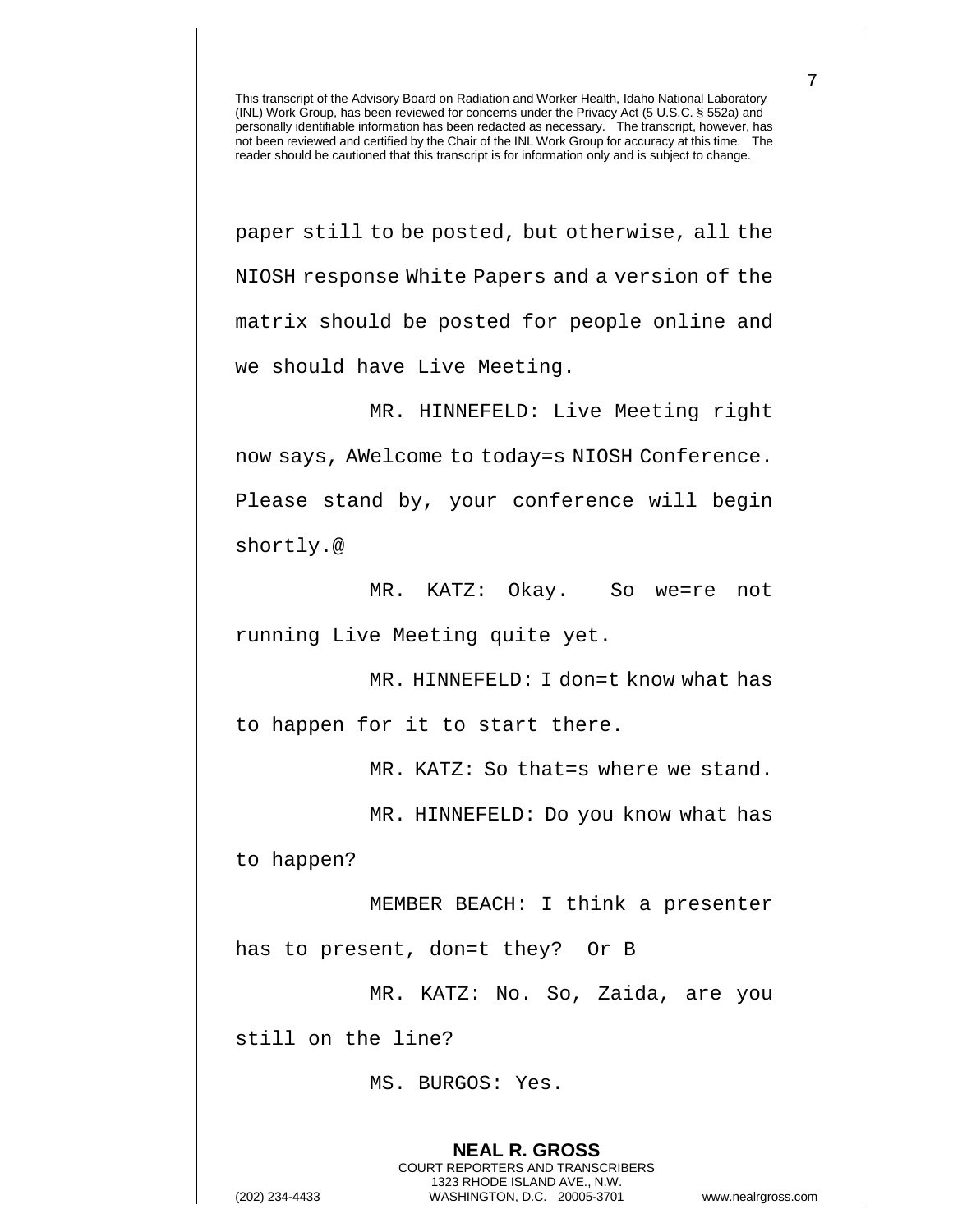MR. KATZ: Can you just check out and see whether Live Meeting is ready for someone to post something or not?

MS. BURGOS: It is ready.

MR. KATZ: Okay.

MR. HINNEFELD: Okay, yes, we=re

fine. I=ve got it.

MR. KATZ: Okay, we=ve got it.

MR. HINNEFELD: Yes, I can share what

people want to look at.

MR. KATZ: Okay, thanks, Zaida.

So for folks on the line, if you need B if you want to see something on Live Meeting that we=re talking about let us know and Stu will post it, share it.

And, Phil, it=s your meeting.

CHAIRMAN SCHOFIELD: Well, the last meeting was clear back in 2011, it=s been a while. We had 38 items, we closed out ten. SC&A has recommended the closure of another 11,

**NEAL R. GROSS** COURT REPORTERS AND TRANSCRIBERS 1323 RHODE ISLAND AVE., N.W. (202) 234-4433 WASHINGTON, D.C. 20005-3701 www.nealrgross.com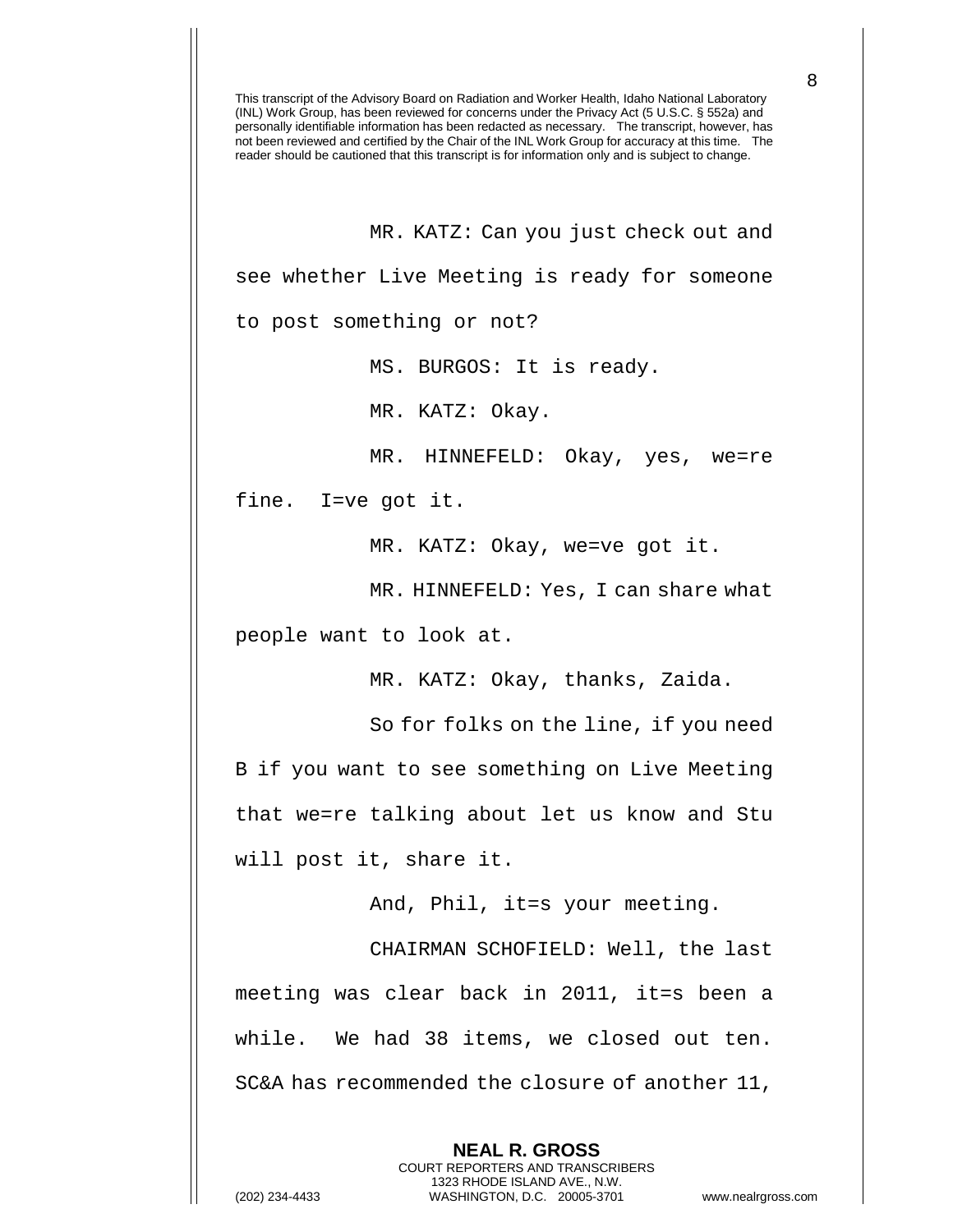This transcript of the Advisory Board on Radiation and Worker Health, Idaho National Laboratory (INL) Work Group, has been reviewed for concerns under the Privacy Act (5 U.S.C. § 552a) and personally identifiable information has been redacted as necessary. The transcript, however, has not been reviewed and certified by the Chair of the INL Work Group for accuracy at this time. The reader should be cautioned that this transcript is for information only and is subject to change. so B DR. OSTROW: Excuse me, Steve Ostrow, 14. CHAIRMAN SCHOFIELD: Fourteen, okay. DR. OSTROW: And NIOSH agreed with us. CHAIRMAN SCHOFIELD: That=s right, I forgot about those other three, my math=s off. So I think that=s where we=ll start off, with Steve. He=s going to give us a history and then we will just go right down the suggested items that we close before we get to the White Papers. DR. OSTROW: Okay. Steve Ostrow.

Brief chronology. For people who want to see a little more detail, SC&A put out a report on February  $24<sup>th</sup>$ , 2014, a month ago, which is called INL Site Profile Review Status Update Revision 1, which went into the history

> **NEAL R. GROSS** COURT REPORTERS AND TRANSCRIBERS 1323 RHODE ISLAND AVE., N.W.

(202) 234-4433 WASHINGTON, D.C. 20005-3701 www.nealrgross.com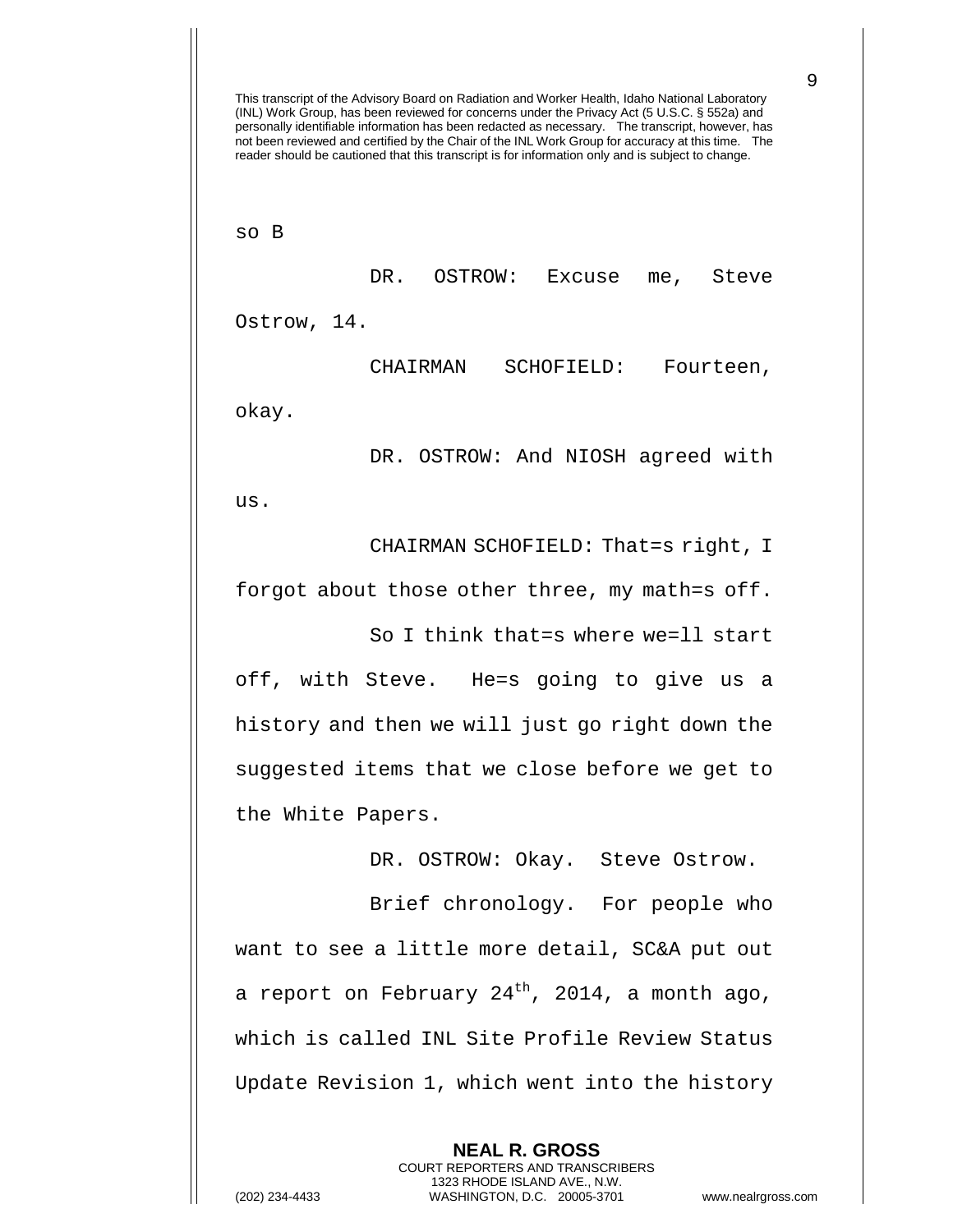in more detail and the status of every single one of the items. So I=m just going to take some things from that chronology.

The Site Profile, the original one, came out in 2004, in July. SC&A had its first review in 2005. So some of these comments date back nine years.

First Work Group meeting was in June of 2009. Subsequently, NIOSH revised all the TBDs in the period from the end of 2009 until April 2011 and those are all the current TBDs.

And one of the things they did at that time was include ANL, Argonne National Laboratory West, in the INL TBDs since physically, ANL West is located within the INL Reservation.

The second Work Group meeting was held June 21, 2011, then nothing much happened for a while after that. The SC&A was asked by the Work Group and Ted to take a summary of the

**NEAL R. GROSS** COURT REPORTERS AND TRANSCRIBERS 1323 RHODE ISLAND AVE., N.W. (202) 234-4433 WASHINGTON, D.C. 20005-3701 www.nealrgross.com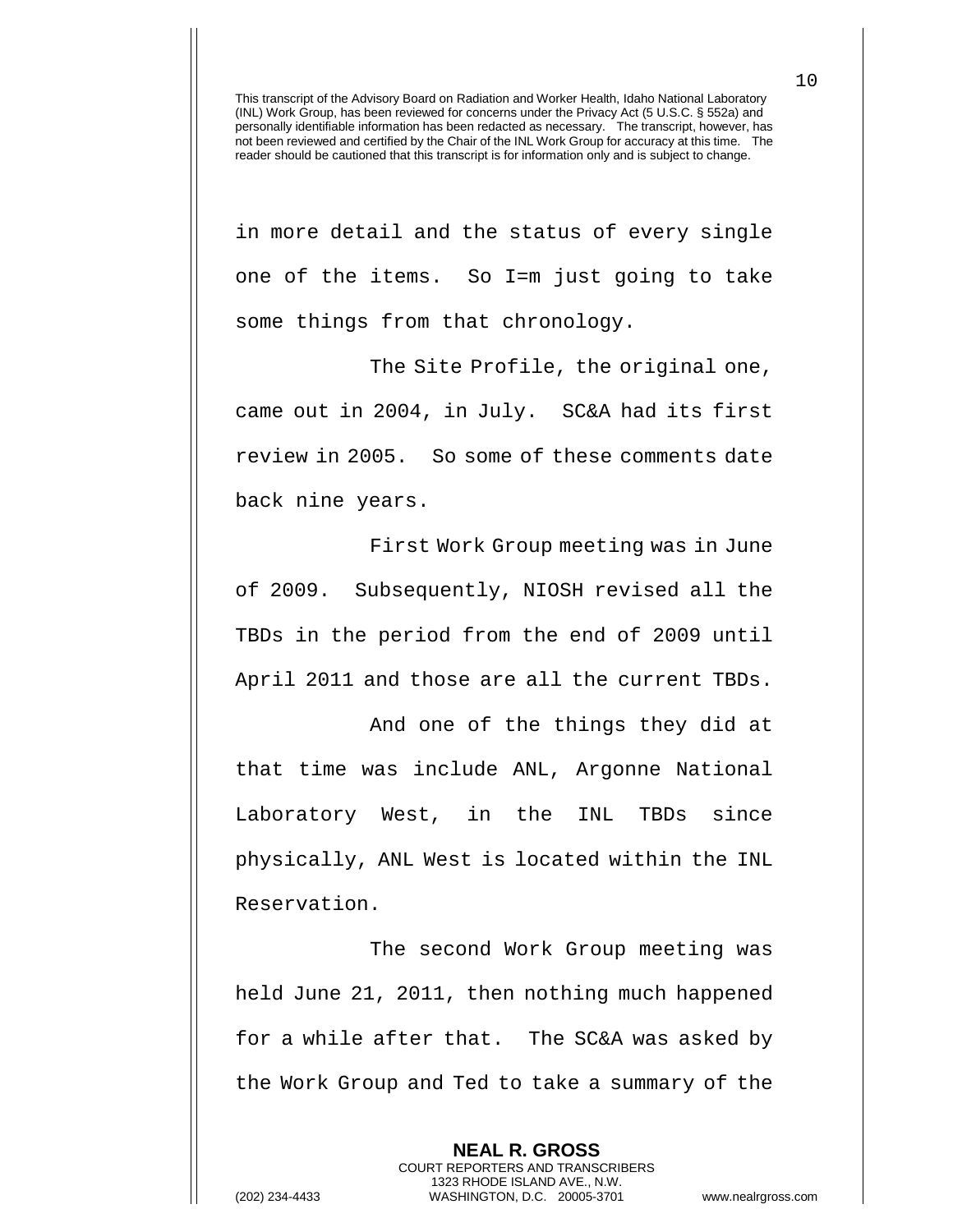issues and we ended up producing this document I referred to before, Rev. 0 and then Rev. 1 in February of 2014 where we basically summarized all the issues and the status of all the issues and it includes the matrix. Except instead doing the traditional matrix where you end up with very narrow long columns, we had like a separate page for each individual issue. It was easier to read, same material, it was just easier to read. And today is the third Work Group meeting.

In the last two weeks or so, NIOSH came out with, by my count, six White Papers plus an updated matrix and that=s responding to different issues. They responded to issue one, issue two, nine and 23, those were combined, hot particles, issue 19, issue 24 and issue 34. So we have all that from NIOSH.

SC&A has looked at all of them and has formed opinions, some of the preliminary

> **NEAL R. GROSS** COURT REPORTERS AND TRANSCRIBERS 1323 RHODE ISLAND AVE., N.W.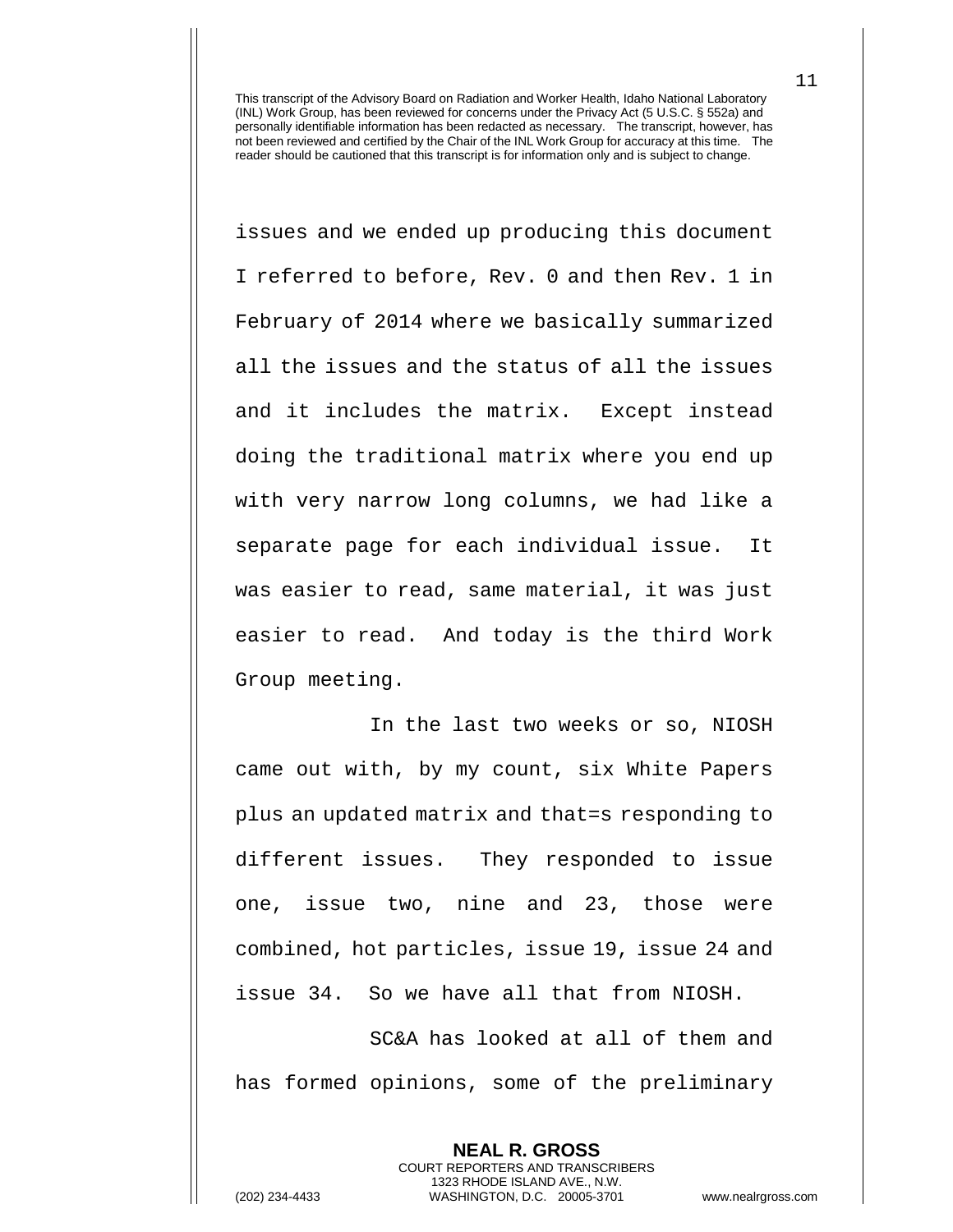opinions, not all of them, but couldn=t do a, you know, a really thorough review since then.

So issues now, originally, the 38 issues that we identified, this was one of the B I think this might have been the first Site Profile review or maybe the second one. So at that time, we made a lot of comments that some were less important than others and some could have been combined with others. We=ve gotten better over the years at focusing on issues, so originally 38.

At the June 21, 2011 meeting, the Work Group closed out ten of the issues, so ten have closed and if people are keeping track, it=s 3, 7, 10, 11, 12, 13, 22, 25, 37 and 38, those are all closed and done.

Subsequently, SC&A was asked to look at the issues again after NIOSH gave us some response and in two different rounds, we recommended closing 14 additional issues.

**NEAL R. GROSS** COURT REPORTERS AND TRANSCRIBERS 1323 RHODE ISLAND AVE., N.W. (202) 234-4433 WASHINGTON, D.C. 20005-3701 www.nealrgross.com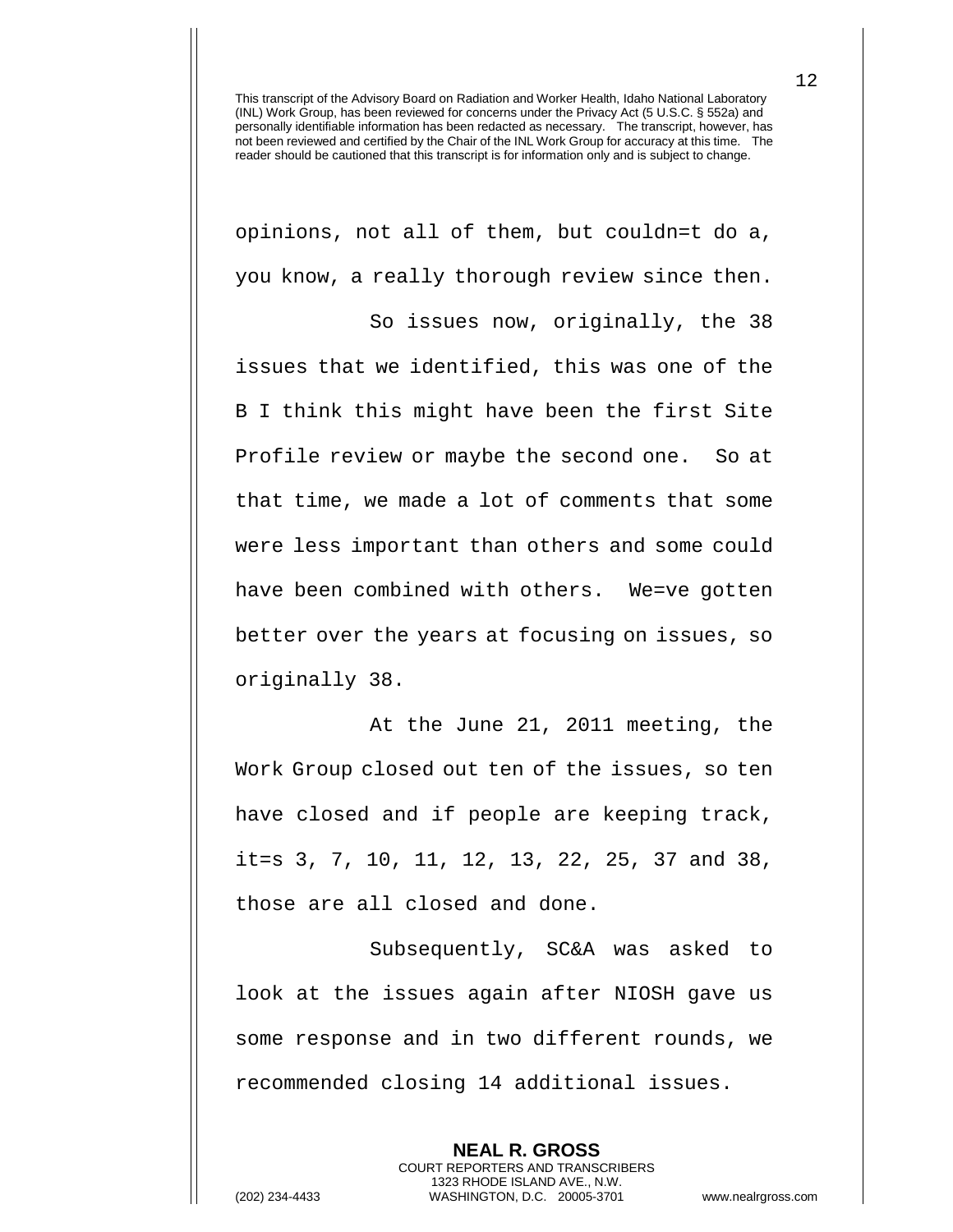And the first round was 4, 8, 14, 17,

18, 20, 26, 29, 33, and 36. And then a little bit later, we recommended closing 21, 30, 32 and 35. This was based on reading the Site Profile review, TBDs in more depth and some correspondence with NIOSH.

NIOSH subsequently agreed with us that all these issues B but we recommend that the Board close it. Well, we don=t actually close them, we just recommend to the Work Group to consider closing it.

So by my count, that leaves 14 open issues. The open issues are 1, 2, 5, 6, 9, 15, 16, 19, 23, 24, 27, 28, 31 and 34, that=s 14.

And as I mentioned, NIOSH White Papers that they=ve sent in the last couple of weeks addresses most of those. A few of the, they haven=t addressed. A couple of B looking at the NIOSH=s comments and the matrix, a few there=s a few of them B a few things that they=re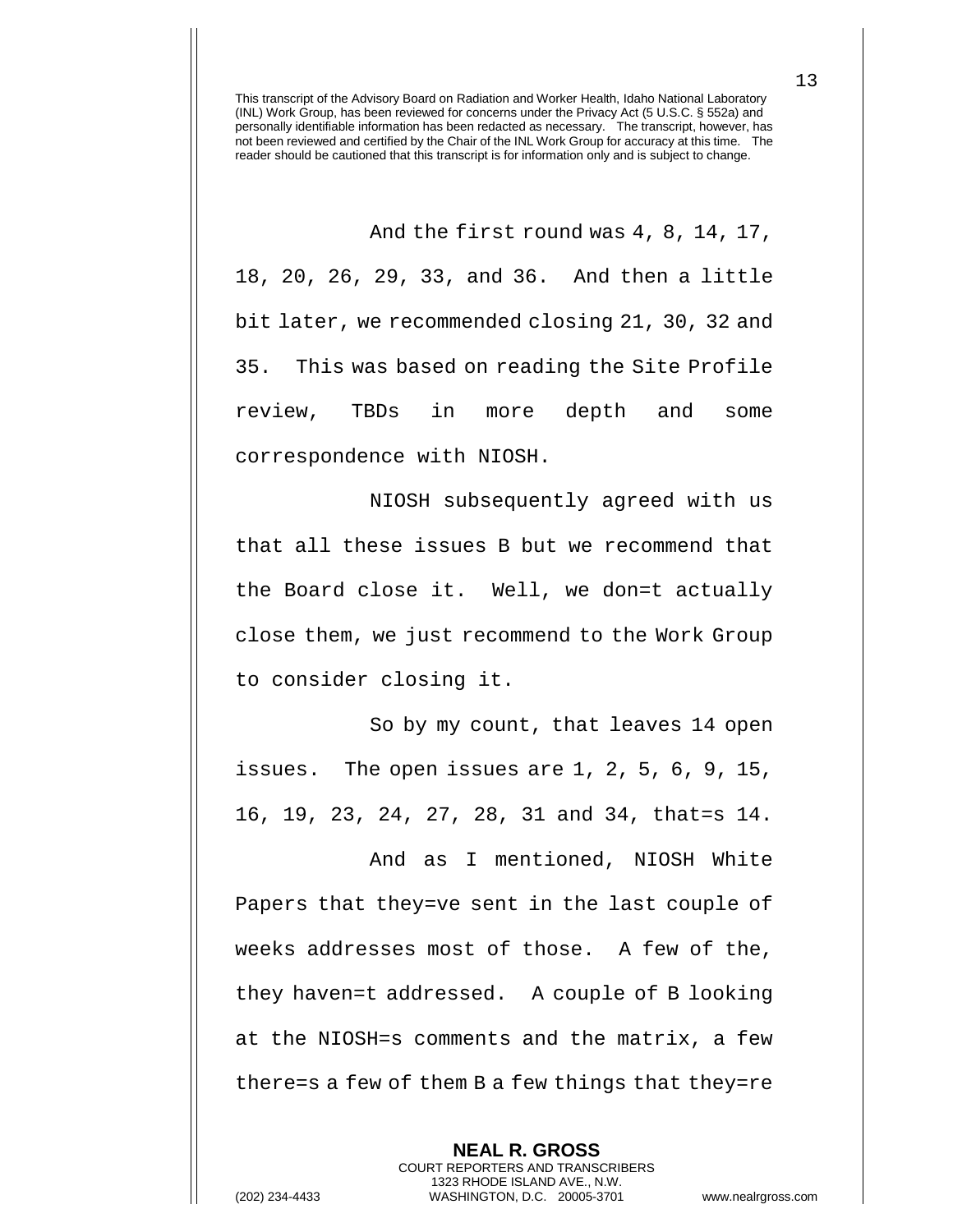still developing and that will come later.

So that=s where we are right now. And I recommend for this meeting it might be a good idea to go through the issues of the 14 that we recommend for closure and see which ones we can, you know, knock off and which ones the Work Group wants to look at further.

CHAIRMAN SCHOFIELD: Any comments?

MEMBER BEACH: I think that sounds

like a good path forward.

CHAIRMAN SCHOFIELD: Okay, I guess we=ll get into it.

MEMBER BEACH: So the first one is issue 4.

DR. OSTROW: The first one is issue 4 that I recommend closing. Give me a second here to find it.

Phil, how do we want to do this? Do you want me to summarize each issue quickly, then B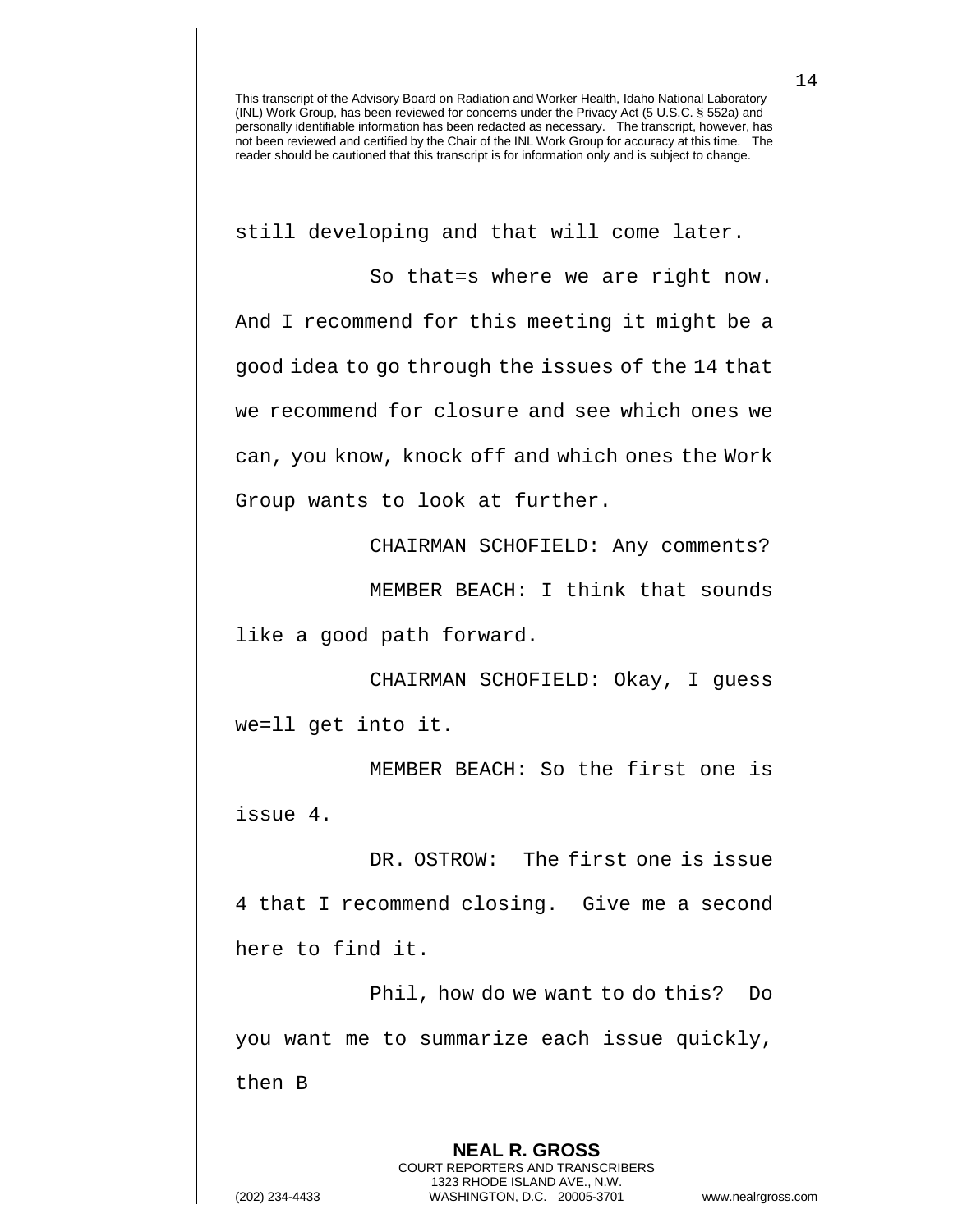CHAIRMAN SCHOFIELD: Yes, I think so, that way people understand what=s happening.

DR. OSTROW: Okay, sounds like a good idea.

Okay, if anyone=s following along

in the SC&A report from February 2014 that lists all the issues, that=s on Page 20 of that report.

MR. HINNEFELD: Can I ask if people on Live Meeting are seeing that page on Live Meeting now? Is there anybody on the phone on Live Meeting?

MR. DARNELL: Stu, this is Pete. I=m not seeing anything on Live Meeting. It just has that conference will begin shortly screen.

DR. OSTROW: Should wait, perhaps, until someone knows how to do this?

> **NEAL R. GROSS** COURT REPORTERS AND TRANSCRIBERS 1323 RHODE ISLAND AVE., N.W.

MR. KATZ: Pete, I wonder if you=re

(202) 234-4433 WASHINGTON, D.C. 20005-3701 www.nealrgross.com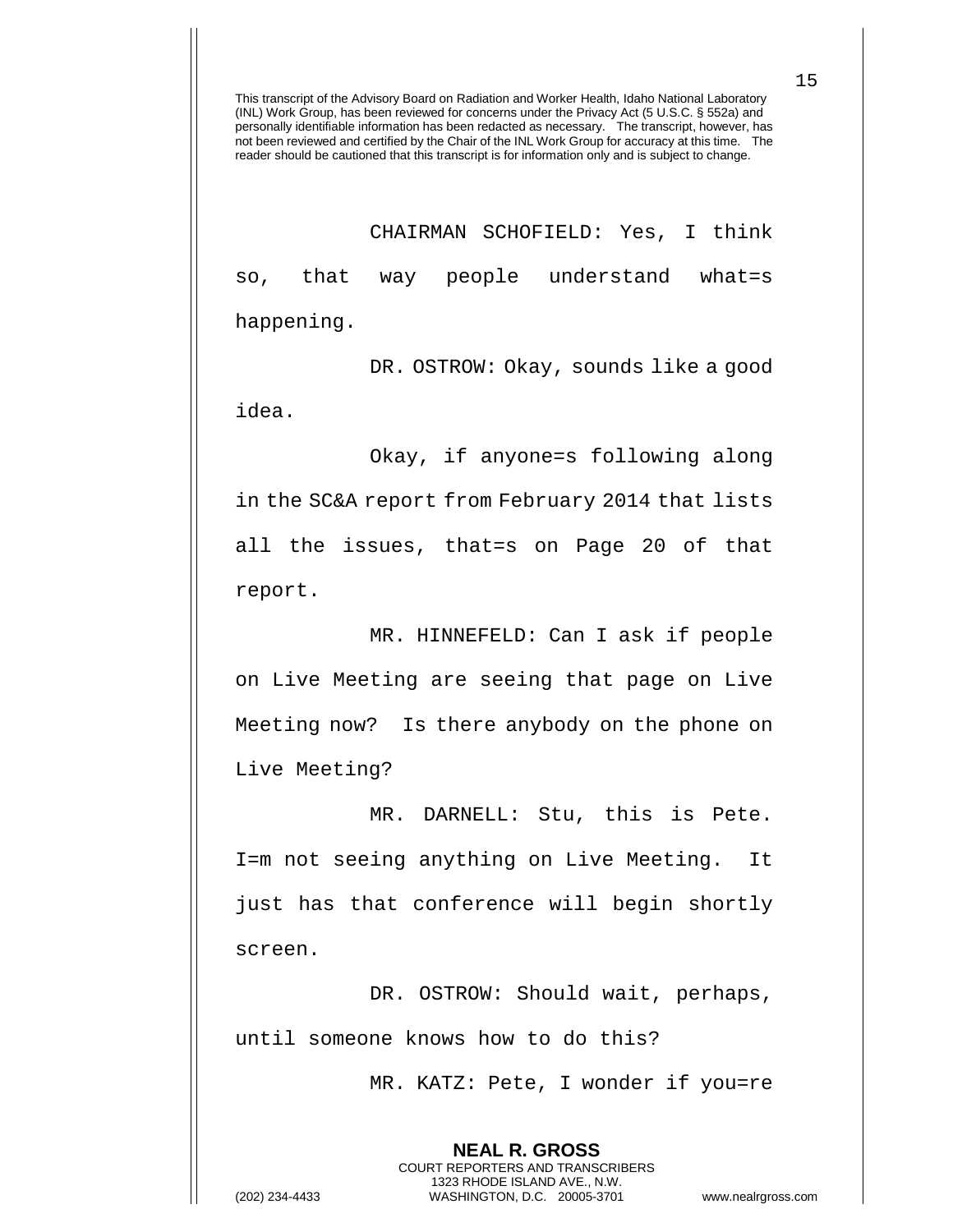This transcript of the Advisory Board on Radiation and Worker Health, Idaho National Laboratory (INL) Work Group, has been reviewed for concerns under the Privacy Act (5 U.S.C. § 552a) and personally identifiable information has been redacted as necessary. The transcript, however, has not been reviewed and certified by the Chair of the INL Work Group for accuracy at this time. The reader should be cautioned that this transcript is for information only and is subject to change. **NEAL R. GROSS** COURT REPORTERS AND TRANSCRIBERS 1323 RHODE ISLAND AVE., N.W. (202) 234-4433 WASHINGTON, D.C. 20005-3701 www.nealrgross.com B there=s more than one link into the Live Meeting. MR. HINNEFELD: Let me see, I don=t think I have it up. MEMBER BEACH: Because you have to sign in as the presenter, right? MR. HINNEFELD: Well, I=m in. MR. KATZ: No, he=s in. MR. HINNEFELD: I=m in, I=m trying to come in as what was called Leader. MR. DARNELL: Okay, it just came up. MR. HINNEFELD: Okay, all right. MR KATZ: Good, thank you, Pete. MR. HINNEFELD: User error on my part. MR. DARNELL: Hey guys, I=m going to be off line for a while. Brian has my telephone number should you need me. MR. HINNEFELD: Okay. MR. KATZ: Okay, thanks, Pete.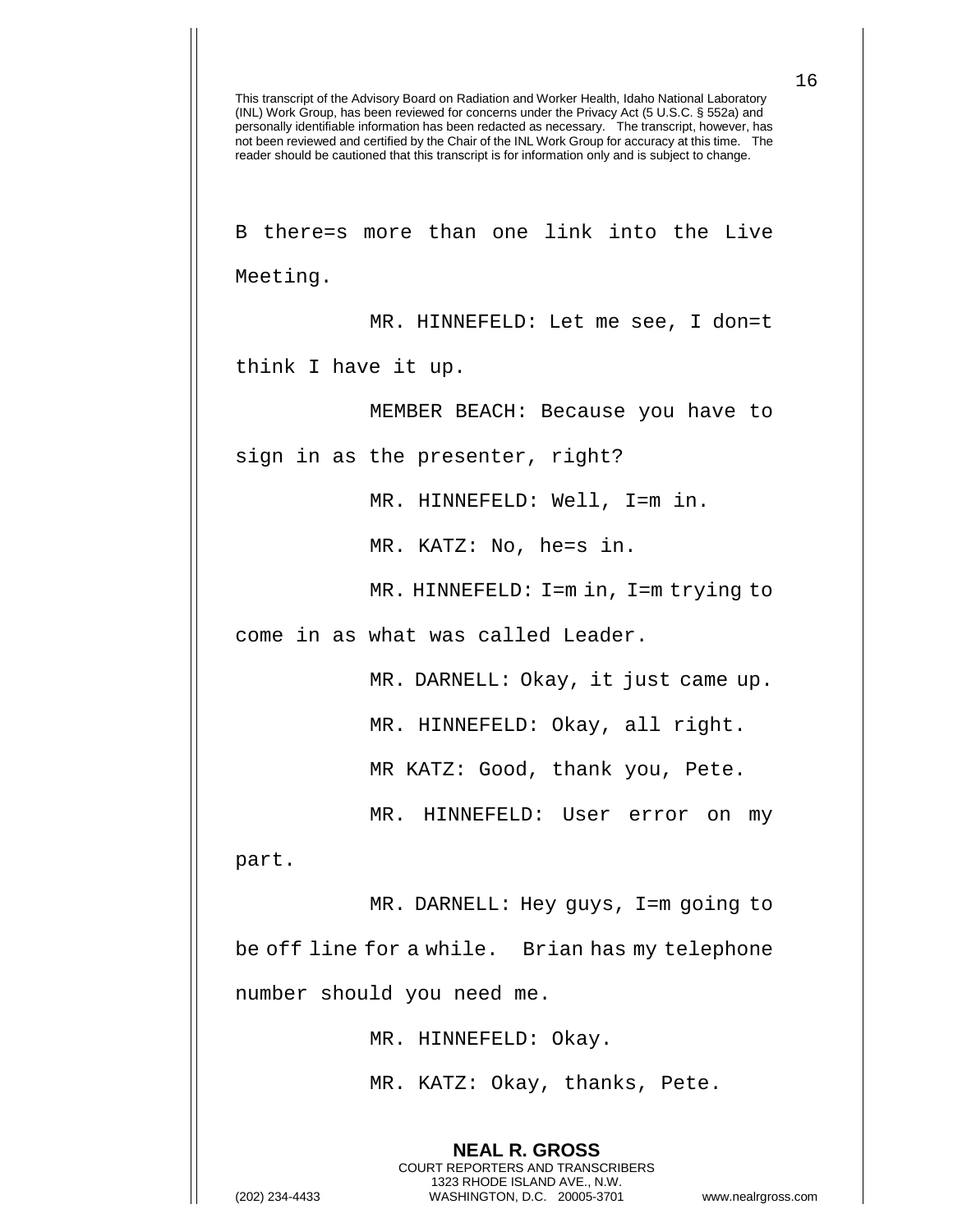DR. OSTROW: Okay, so we=re on issue number 4 entitled Completeness and Quality of INL Internal Dosimetry Programs. And the issue started out as looking at missed internal dose, how is that handled.

SC&A had reviewed at this time, and this is talking about years ago, DOE had Tiger Team reviews of a lot of the DOE sites, I think in the late 80s or early 90s, I think so.

And these reports are huge. I think the one for INL runs several thousand pages over a couple of volumes. And this was done like in the entire DOE complex so it wasn=t just INL and the Tiger Team report, a lot of places criticized dosimetry, record keeping, and a lot of programmatic things.

And so sort of a lot of bad things about how DOE did dosimetry. We made a comment about the completeness and quality of the internal dosimetry program.

**NEAL R. GROSS** COURT REPORTERS AND TRANSCRIBERS 1323 RHODE ISLAND AVE., N.W. (202) 234-4433 WASHINGTON, D.C. 20005-3701 www.nealrgross.com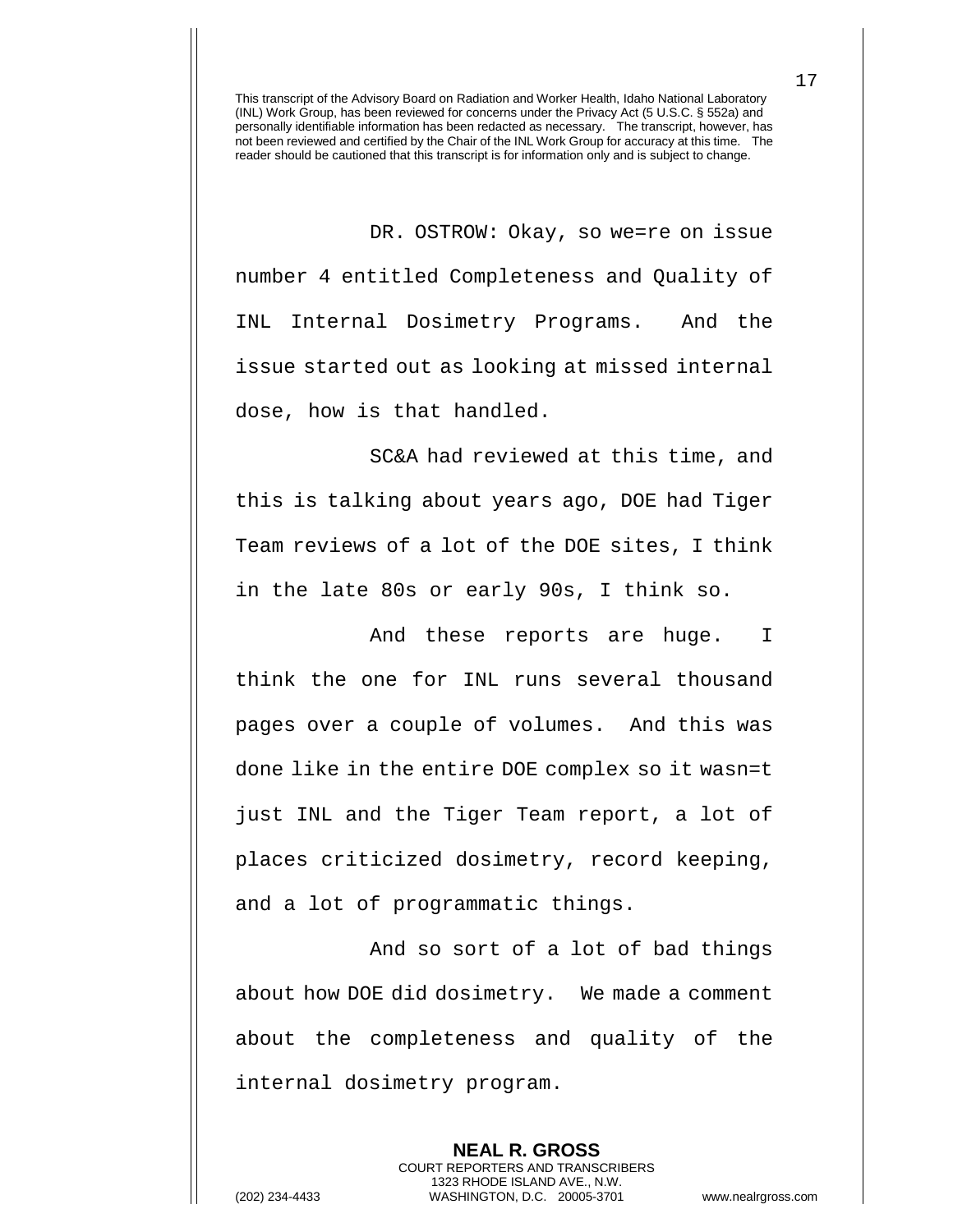NIOSH responded to us that a lot of the issues that we brought up weren=t really questioning whether the data was good or not, it was more programmatic issues than anything else.

Since we made the original comments, NIOSH had revised the TBD because we looked at the original Rev. 0, now there=s Rev. 3 of occupational external B this is environmental dose, excuse me. We=re up to Rev. 3 in that already.

We saw that NIOSH had deleted some of the things we objected to and they edited entire new sections, 5.6 which is entitled Intake and Internal Doses Assessment from Unmonitored Workers, they added that. And they referred to a bunch of OTIBs for signing the default doses for missed internal doses.

And SC&A had reviewed these OTIBs separated under the Procedures group and we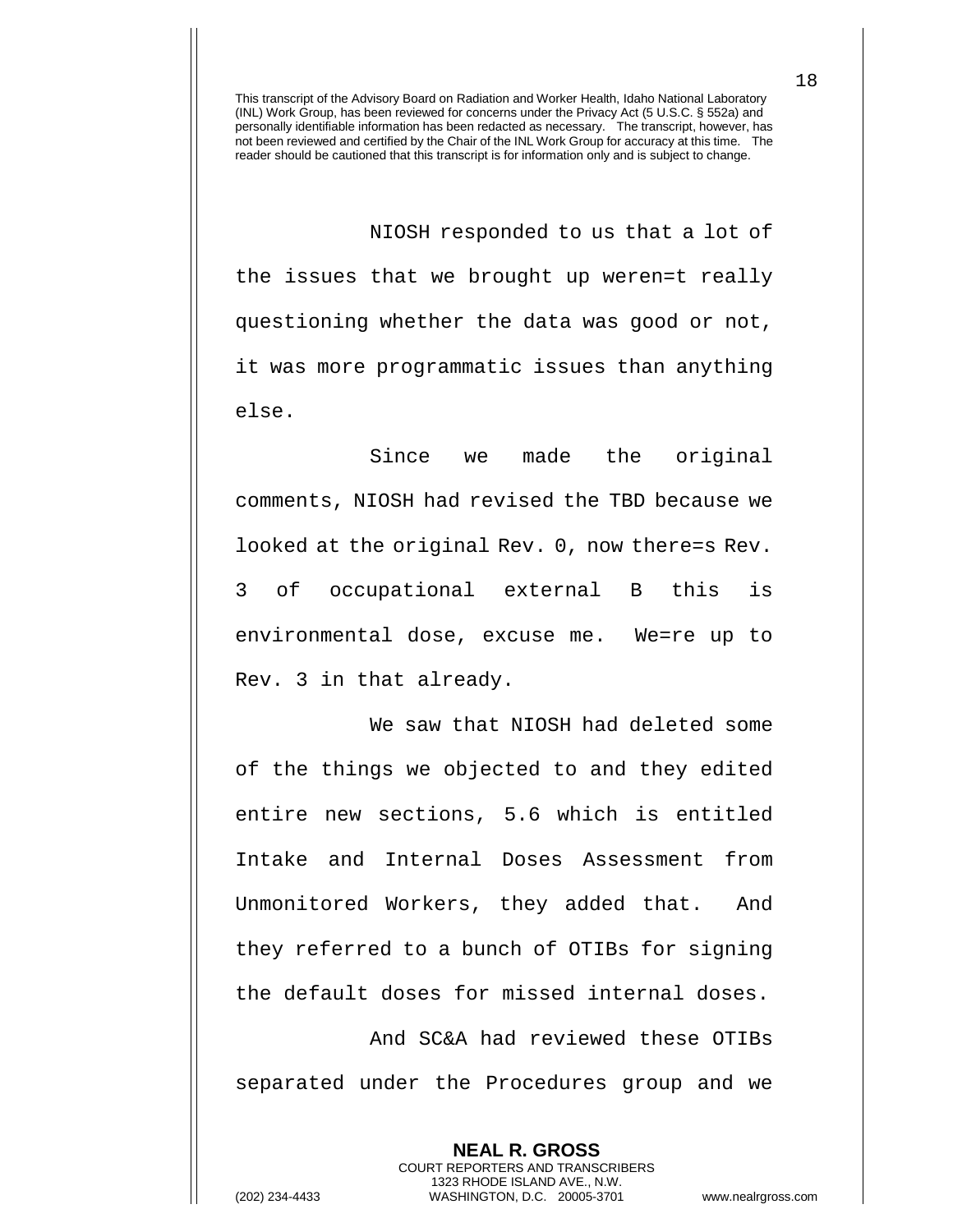resolved all issues there. So basically at the end, we=re satisfied in the way NIOSH resolved the dosimetry issue here and we recommended to the Work Group that the issue be closed and NIOSH subsequently looked at our recommendation and they agreed that we should recommend to the Work Group to close this issue.

But basically the few objections that we had weren=t that profound and NIOSH revised its wording and its references in the latest version of the TBD, so the problem went away as far as we=re concerned.

MEMBER BEACH: So when I reviewed this, I noticed that NIOSH is going to use OTIB 18, 33 and 54 under this action or under this issue.

DR. OSTROW: Yes.

MEMBER BEACH: When I went into BRS, 054 still has 19 findings in progress out of 34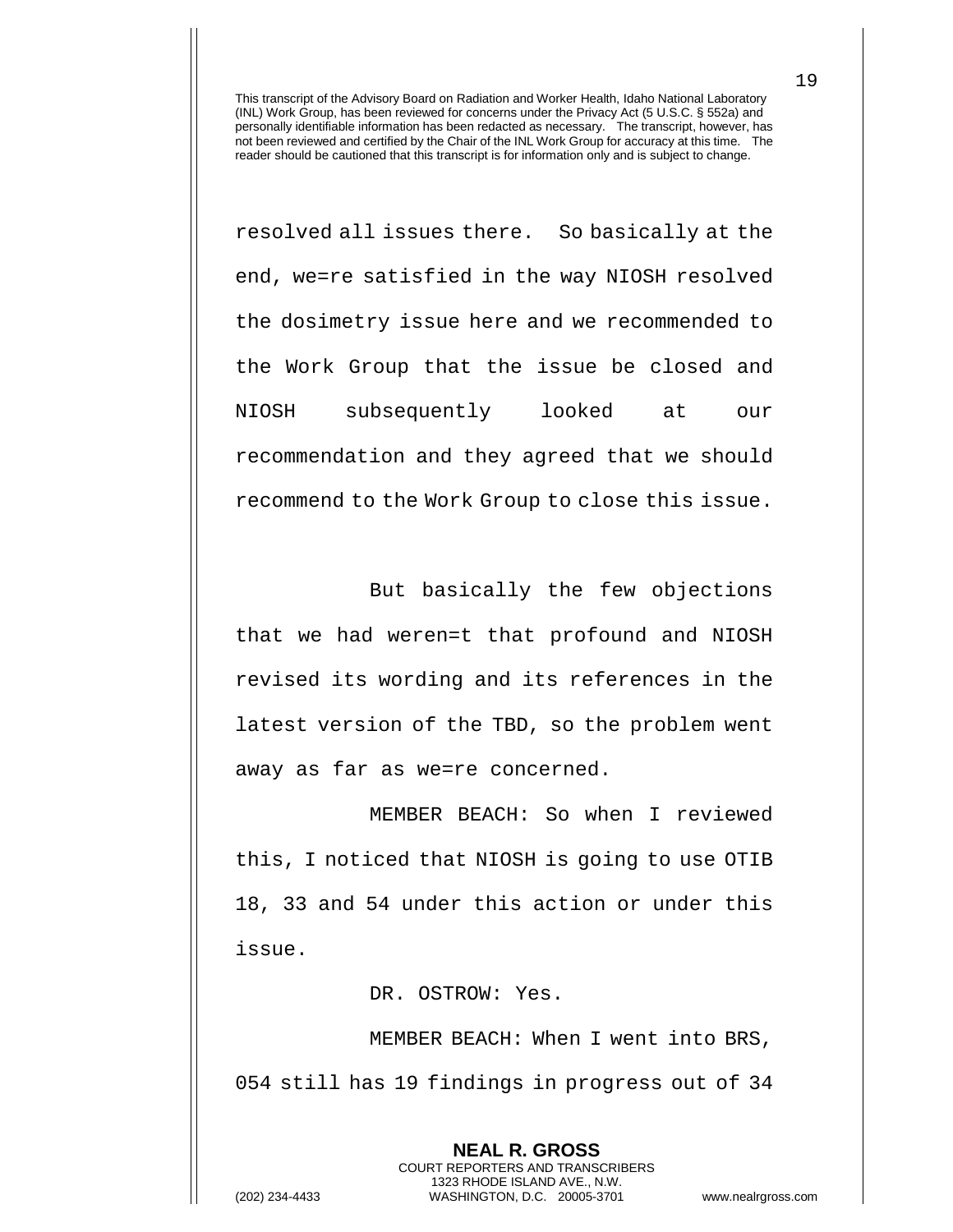and 18 still has one in progress, two that were transferred, three that were closed.

So I guess for me, that issue is leading a reconstructor to several different OTIBs. I guess I=m wondering how that direction goes to the dose reconstructor when there=s so many different OTIBs for that issue and 54 is not finished. There=s still several items that are in progress in the Procedures Work Group.

MR. HINNEFELD: Well, from our view, you can track this finding one place. If there are findings on 54, I=m saying, that are, you know, we=re tracking those with the Procedures Review and that tracking system and the resolutions of those finding then is always to the extent they don=t change anything are carried back and revisit on the site on all the things that used them.

So the PER that would follow a

**NEAL R. GROSS** COURT REPORTERS AND TRANSCRIBERS 1323 RHODE ISLAND AVE., N.W. (202) 234-4433 WASHINGTON, D.C. 20005-3701 www.nealrgross.com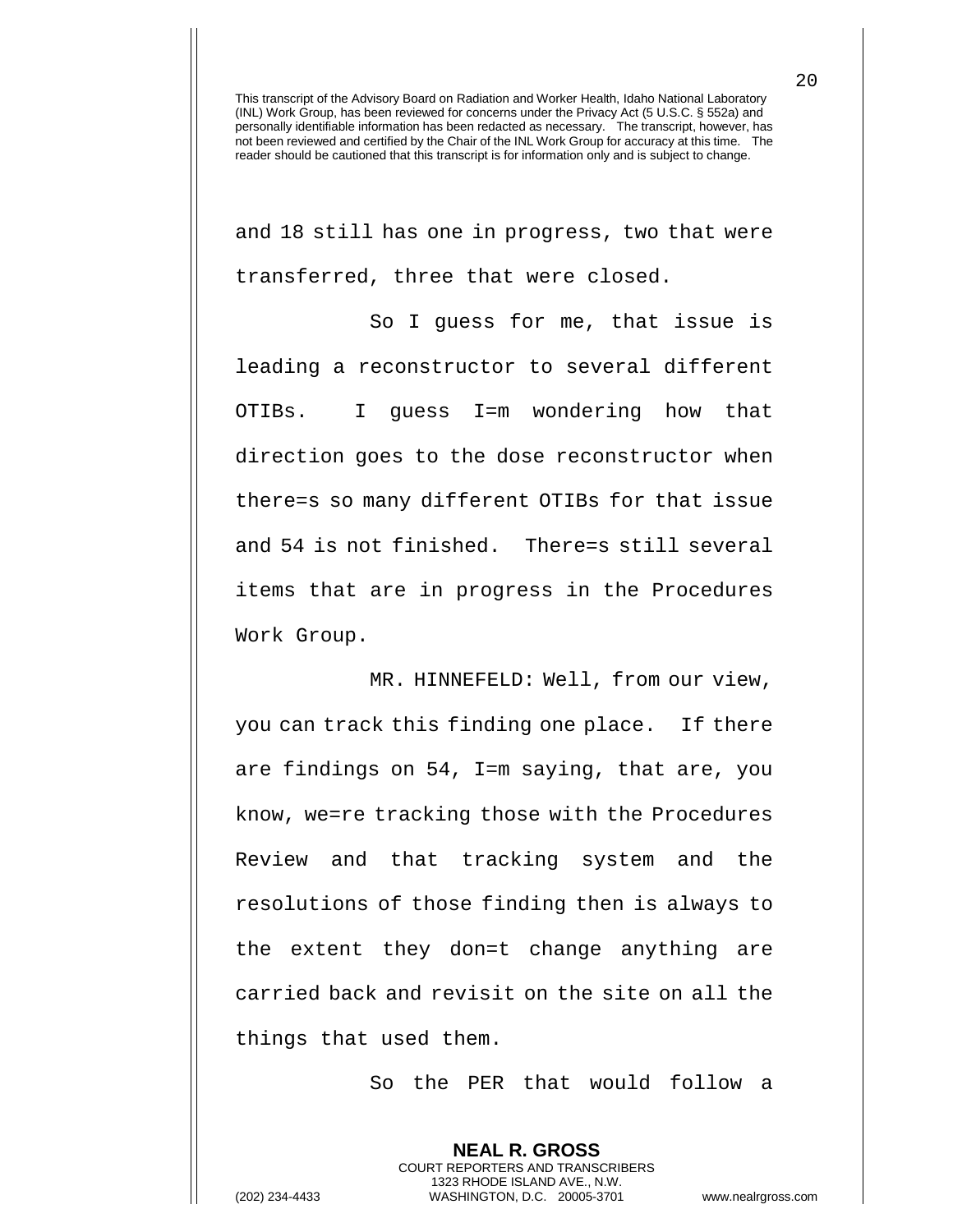revision to 54 would pull in anything done in accordance with Idaho.

So, you know, if you leave it open in two places, you=re essentially tracking the same finding in two places. And anytime you have a finding on a TIB or a procedure, you have this sort of universe of claims that may have to be revisited when the finding is resolved and this is just, you know, these Idaho claims would part of that universe and would have to be resolved, have to be finished when the findings and the procedures system resolved.

Otherwise, you=re essentially tracking the same findings in two different B trying to find it here as well as trying to track it in the Procedures Subcommittee.

So in my view, you know, tracking it in Procedures is sufficient because the PER that follows the change, you know, then sweeps up everything that was done including these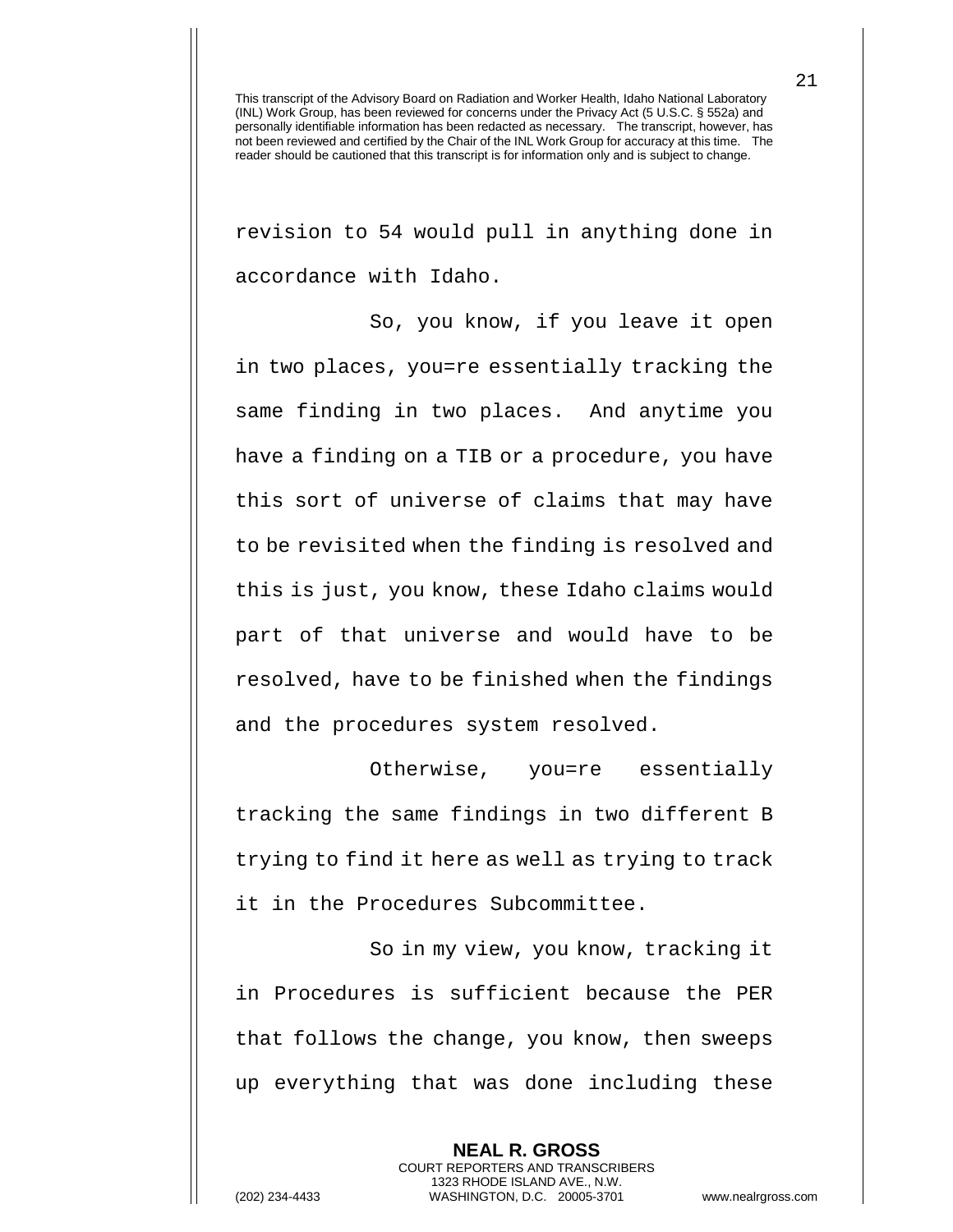Idaho claims.

MEMBER BEACH: Yes, it=s just a little bit misinterpreted when you say 054 is all done and everything looks good. I understand the tracking of it. But how about on the dose reconstructor side of things when you=re trying to track that dose and you=re sending them to several different OTIBs?

MR. HINNEFELD: Well, 18 and 33 are essentially the magnitude of the activity of the exposure, I believe.

Brian, if I say something wrong here, just jump right and correct me.

MR. GLECKLER: Typically for the overestimates, we use OTIB 18 and OTIB 33 is kind of like the go-between that it covers overestimates which solely is in OTIB 18 but it also goes into the best estimate approach a little bit. It allows us to downgrade the OTIB 18 doses. And OTIB 54 is used with the missed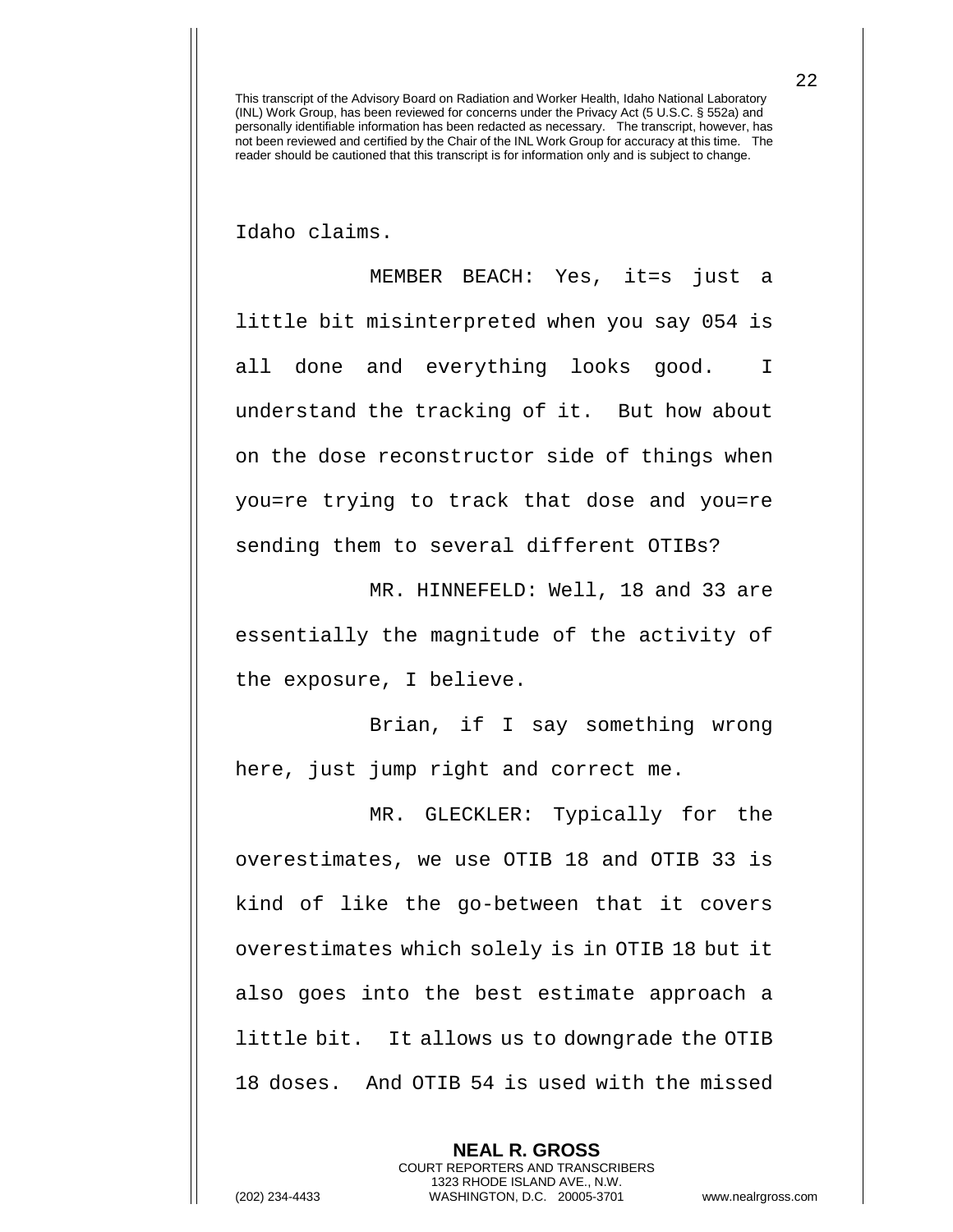dose so we=ll either use either missed dose approach or an OTIB 18 approach for INEL claims.

If we can go with the overestimate we will use OTIB 18, but if we can=t afford that, because of the Probability of Causation, we=ll dole out a missed dose and then OTIB 54 merely accounts for all the other nuclides that may not have been monitored for.

DR. MAURO: Josie, this is John Mauro. I have a little perspective on this too that might be helpful.

The way we=ve been looking at OTIB 18 and 33, that=s a shortcut approach when you B where if there=s a good health physics program in place, you can make certain assumptions that the airborne activity in a room is within certain fractions of the maximum permissible concentrations.

So where we came out on that, I remember this because, going over this, it was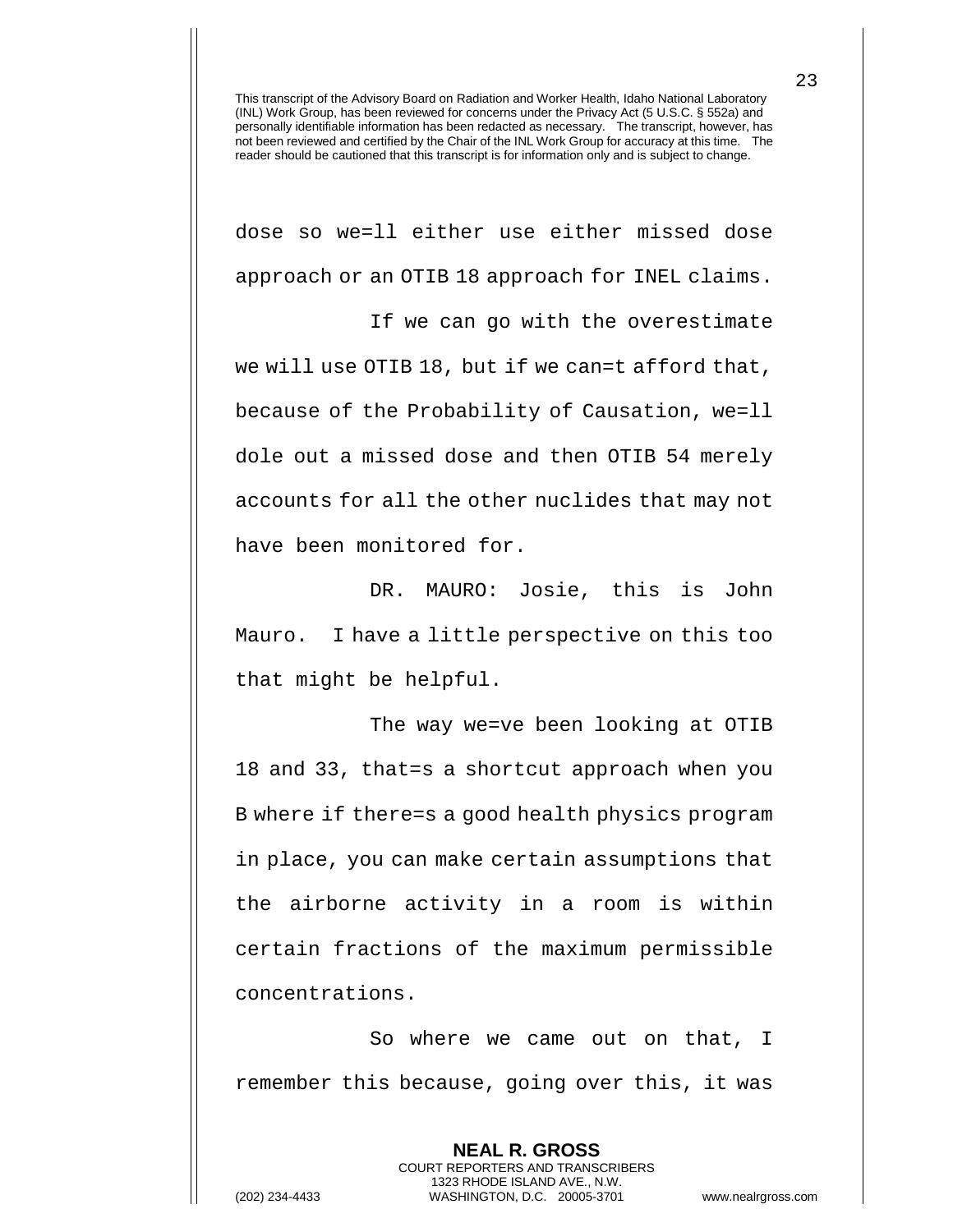really B the real question is, conceptually, the approach used in 18 and 33 is sound in terms of interpreting where are you within the distribution of possible airborne dust loadings if you have good health physics oversight, access controls, airborne monitoring, that sort of thing. And the approach used is reasonable.

The question always becomes for different time periods, for example, at INL or any facility, is it reasonable to assume that there was a comprehensive health physics oversight program so that you could make use of dose OTIBs.

So I mean that=s usually the issue that confronts us when NIOSH defaults to those B I would say reasonably maximizing approach to internal dose.

Fifty-four, right now, we=ve done a lot of review work on that, on the actual

> **NEAL R. GROSS** COURT REPORTERS AND TRANSCRIBERS 1323 RHODE ISLAND AVE., N.W.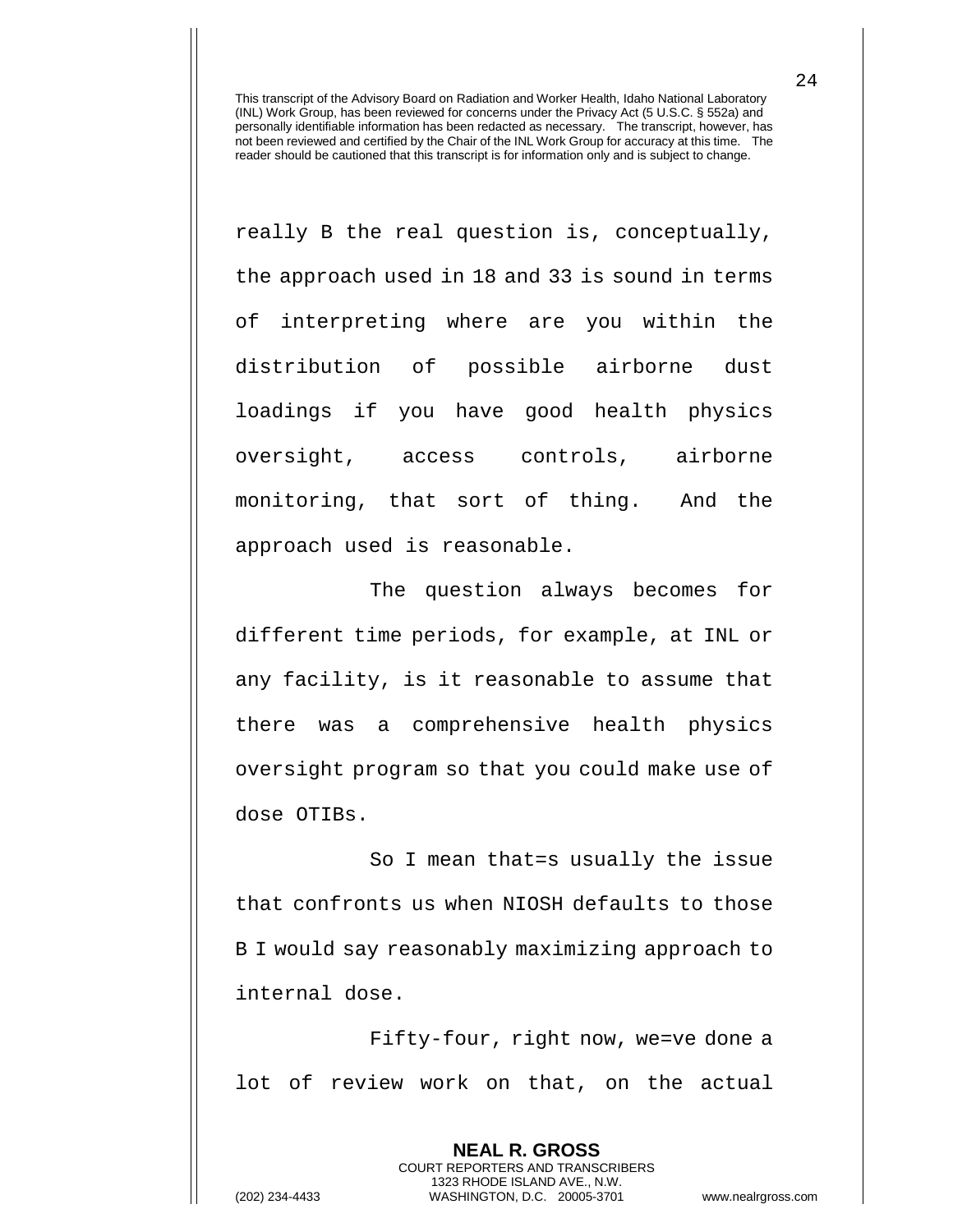methods and I think that=s very mature, our review. Where we are now and folks in the room maybe know a little bit more because I was somewhat involved in that, in 54 right now there is a workbook that is being used and it=s an extremely complex workbook and Ron Buchanan is right now seeing if the workbook itself implements OTIB 54 in a way that seems to be appropriate.

And so all of these OTIBs are fairly mature. The real question is the degree to which they apply or they can be applied.

By the way, 54 would imply that there is a significant amount of beta/gamma bioassay data upon which the base exposures to workers that worked at reactors and in effect, that=s what 54 will buy you. It=s a way to do that.

And I think basically we agree with the fundamental approach that=s been adopted.

> **NEAL R. GROSS** COURT REPORTERS AND TRANSCRIBERS 1323 RHODE ISLAND AVE., N.W.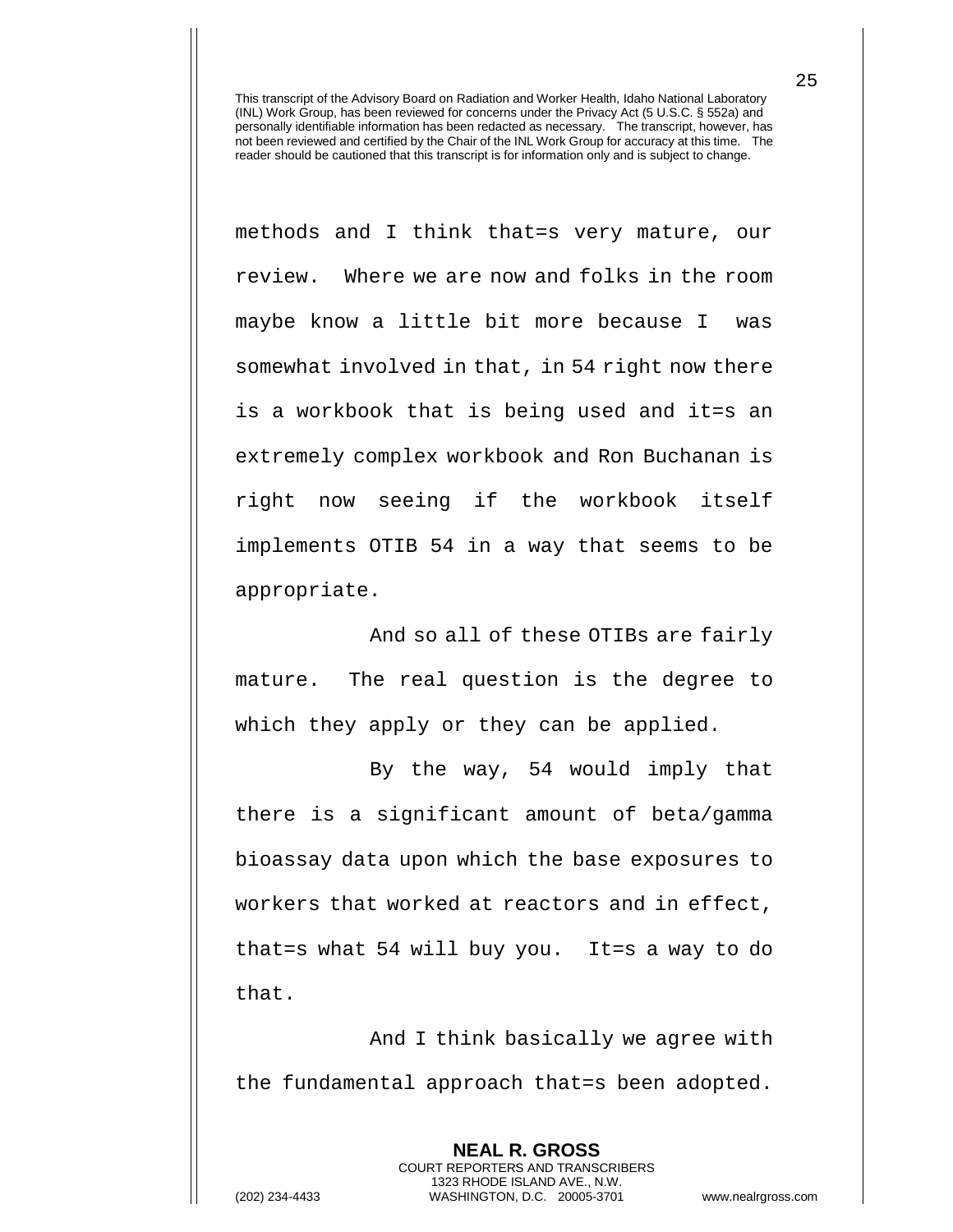You have to pick which, you know, which category reactor. If you do have comprehensive bioassay data in terms of gross beta/gamma in urine, you know, it=s a way to get at the problem and reconstruct internal doses and right now, the only B I believe B the area that we=re really focusing in on is the workbook and it=s one of the more sophisticated workbooks I=ve ever seen and Ron is working on that real hard.

So I think that=s my understanding of where we are with regard to these different OTIBs.

DR. OSTROW: John, this Steve again.

The OTIB 54, I=m leading the review of that and then B yes, it=s Rev. 1 of that right now and if I remember, we have some comments but none of them are showstoppers.

One of the comments we have is NIOSH did a lot sophisticated ORIGEN runs to get the radionuclides and spent fuel and we don=t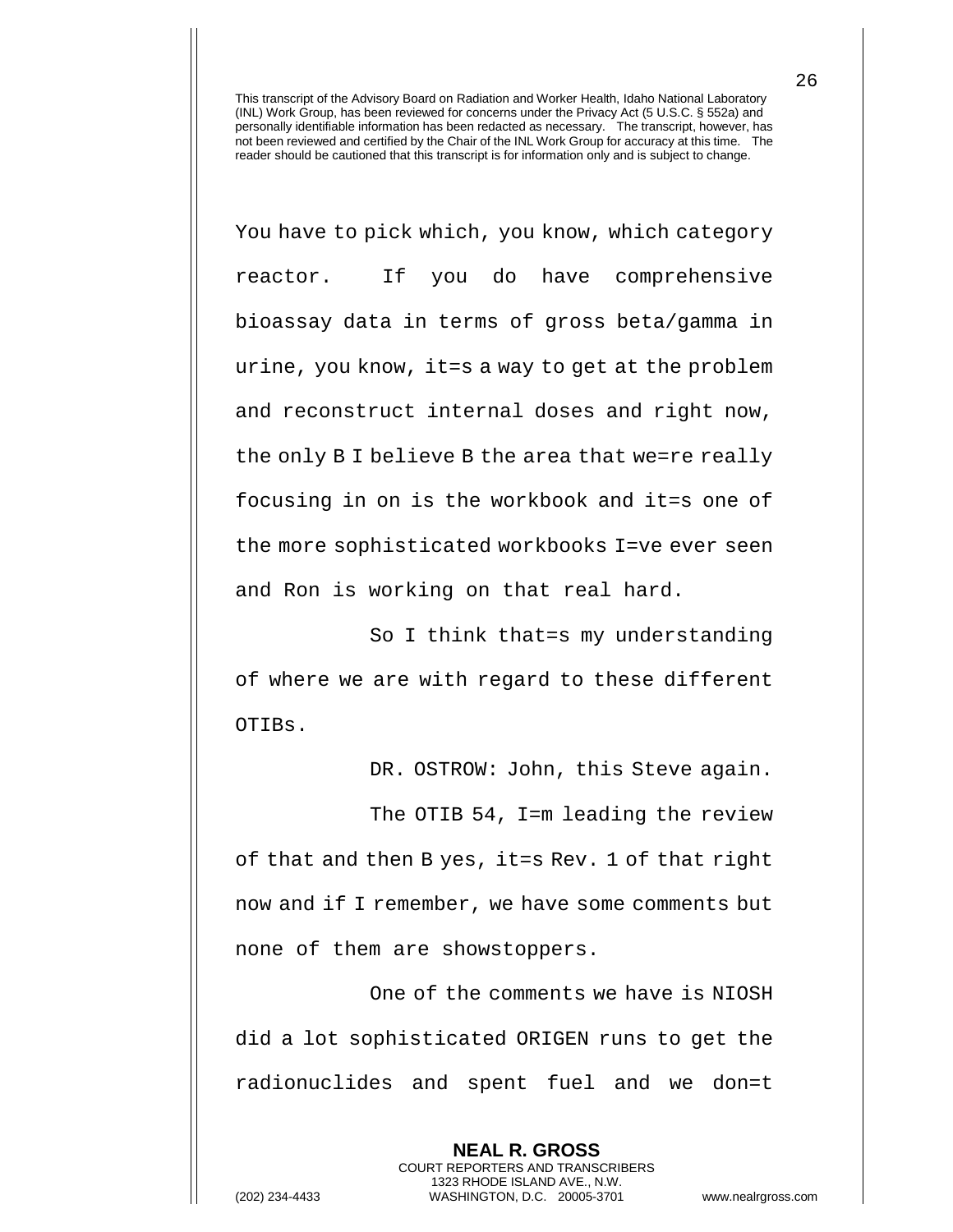disagree with any of them. We just wanted more background information of how they actually did the modeling. You know, what data they used and what assumptions they used and things like that.

But I think the characterization is good. OTIB 54 Rev. 1, our review is pretty mature. We don=t have any showstopper type questions about it. We just wanted further information.

We=re having, as you mentioned, Ron Buchanan actually run the workbook that=s associated with it to make sure that it gives the right answers. OTIB 54 provides, just very nice, three sample problems to run. So we=re running the sample problems to make sure they get the right same answer that we=re supposed to.

I think the Procedures meeting is in about a month from now or something. We=re

> **NEAL R. GROSS** COURT REPORTERS AND TRANSCRIBERS 1323 RHODE ISLAND AVE., N.W.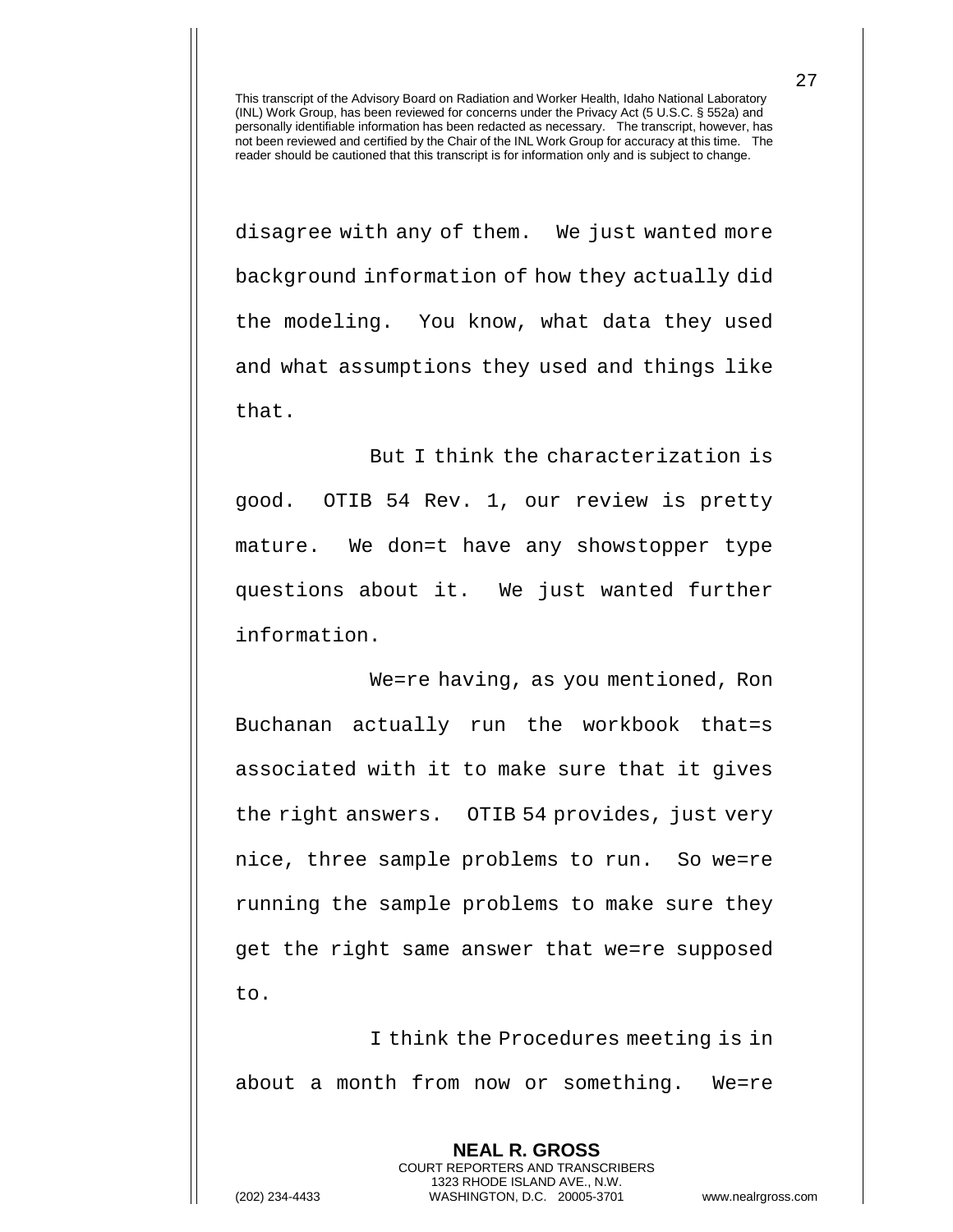This transcript of the Advisory Board on Radiation and Worker Health, Idaho National Laboratory (INL) Work Group, has been reviewed for concerns under the Privacy Act (5 U.S.C. § 552a) and personally identifiable information has been redacted as necessary. The transcript, however, has not been reviewed and certified by the Chair of the INL Work Group for accuracy at this time. The reader should be cautioned that this transcript is for information only and is subject to change. going to have our report done before and we=ll anticipate we=re going to sign off on most of it, at least anyway. MR. KATZ: And Steve, just to update further, I sent this past week to John Stiver, Rev. 2 because it=s out. DR. OSTROW: Oh, you have Rev. 2? MR. KATZ: Rev. 2 is out. DR. OSTROW: Oh, I didn=t know. MR. HINNEFELD: I think it was an additional reactor type. MR. KATZ: Okay, it doesn=t address B MR. HINNEFELD: I don=t know what else it has but I was just thinking that myself. I know we just published a rev. MR. KATZ: You did. MR. HINNEFELD: And I=m trying to remember what it changed. But it should have addressed findings, anything that was marked in

> **NEAL R. GROSS** COURT REPORTERS AND TRANSCRIBERS 1323 RHODE ISLAND AVE., N.W.

(202) 234-4433 WASHINGTON, D.C. 20005-3701 www.nealrgross.com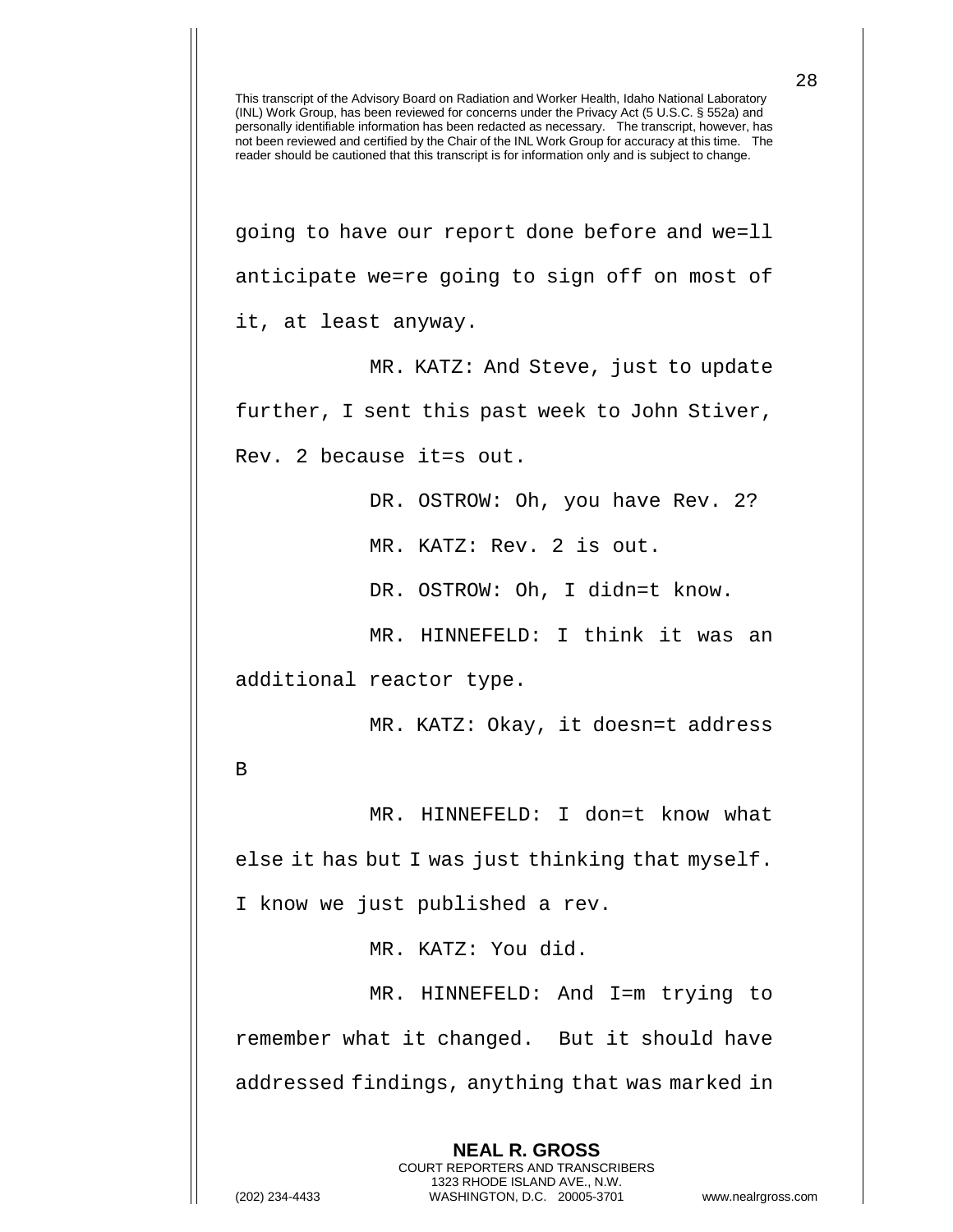abeyance. The findings should be address in this rev.

MR. KATZ: That=s what I=m saying. MR. HINNEFELD: And I was thinking there was some pointed out that there was a reactor type that wasn=t included in 54 that had to be in it, but I=m not sure.

DR. OSTROW: I think one of the triggers is something maybe B

MR. HINNEFELD: I don=t know.

DR. OSTROW: I=m not sure. Anyway, I=ll look at it once I get back to my office.

MR. HINNEFELD: Yes, I don=t actually know what=s in the things we publish. MR. KATZ: My only point was that

then some of the matters that were in abeyance may be actually B

DR. OSTROW: Yes, okay none of the comments we had were showstopper type comments

> **NEAL R. GROSS** COURT REPORTERS AND TRANSCRIBERS 1323 RHODE ISLAND AVE., N.W.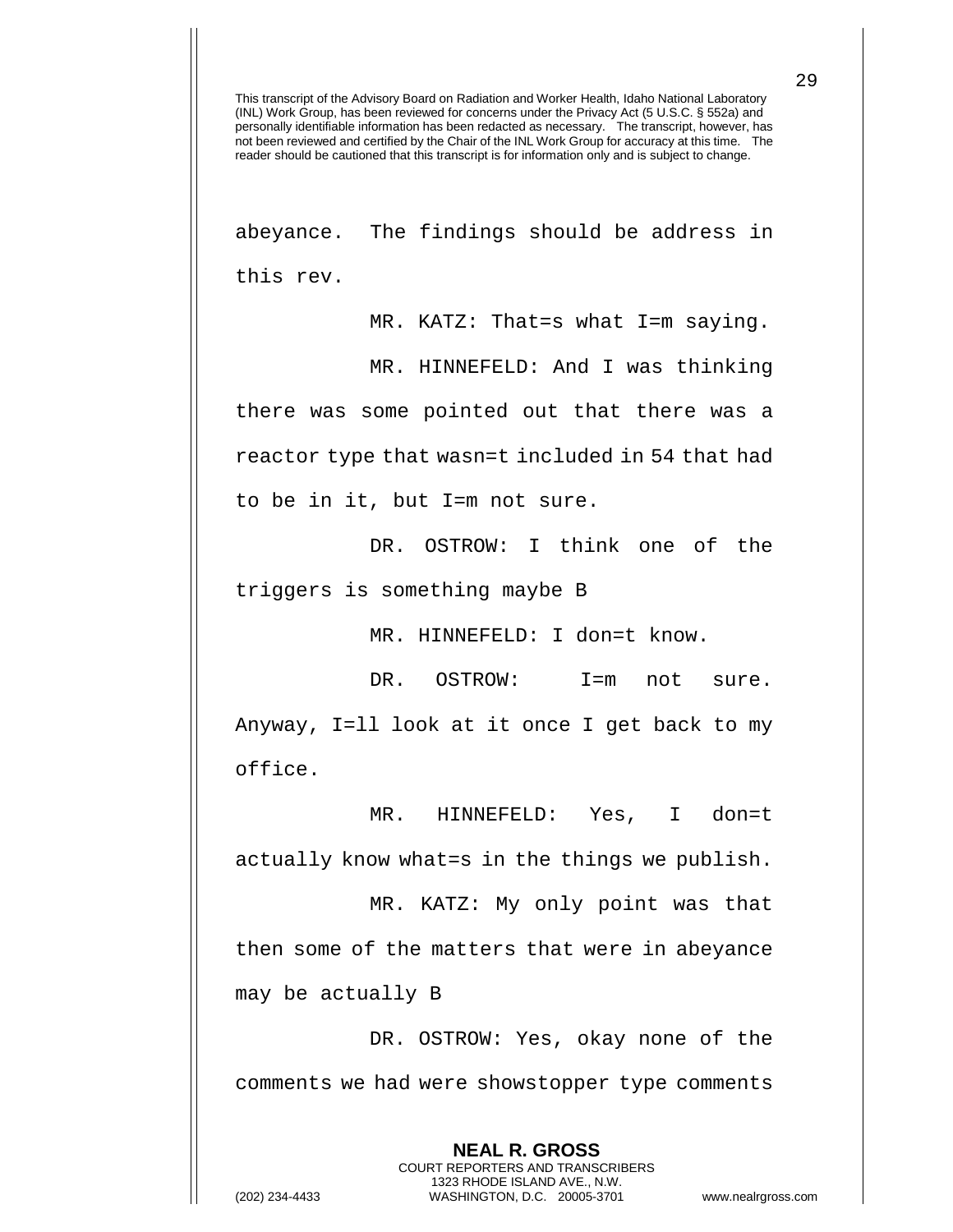anyway.

CHAIRMAN SCHOFIELD: I do have something I want to put out is that there=s concern about this, particularly the environment internal is you have, well, chem plant is probably the biggest thing out there.

You know, you start looking at the Rose data for the facility and Southeast Idaho=s known for its wind. I mean, you know, everybody talks about their expert wind up there.

And so, you know, you can find numerous references, you can talk to a lot of the workers and they talk about the cornflakes coming out of the stack and, you know, depending on wind, the dispersion, where they=re going. Are those landing outside the perimeter fence for B

And then, you know, you=ve got crews come through that area doing weeding or

> **NEAL R. GROSS** COURT REPORTERS AND TRANSCRIBERS 1323 RHODE ISLAND AVE., N.W.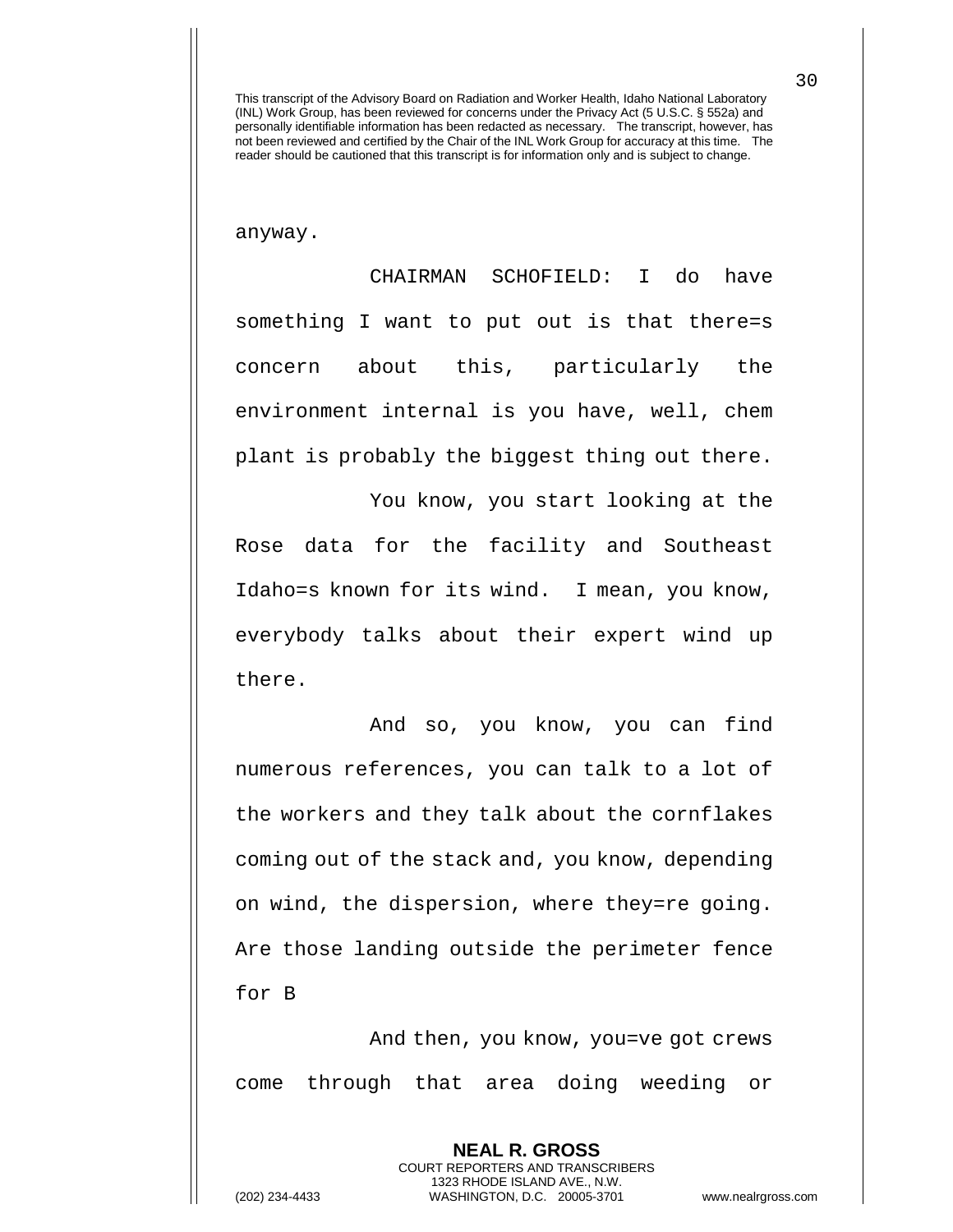whatever particular job they=re assigned. Some of them probably aren=t on a bioassay sampling program because typically speaking, they would not be in a plant, something.

DR. OSTROW: Yes, well Phil, I think what you=re talking about is more addressed in comments one and two with the NIOSH=s two White Papers of the environmental routine and episodic releases. I think that=s where they go more into what=s onsite and what=s offsite, you know, as far as the environmental doses. So that=s a little bit of a separate issue.

Your point=s well taken but it=s like issues one and two for that.

DR. MAURO: The way I understood this particular issue is it=s really for workers indoors and the reconstruction of their internal doses which is distinct, of course, from the outdoor exposures from those effluents which is an entirely different set of issues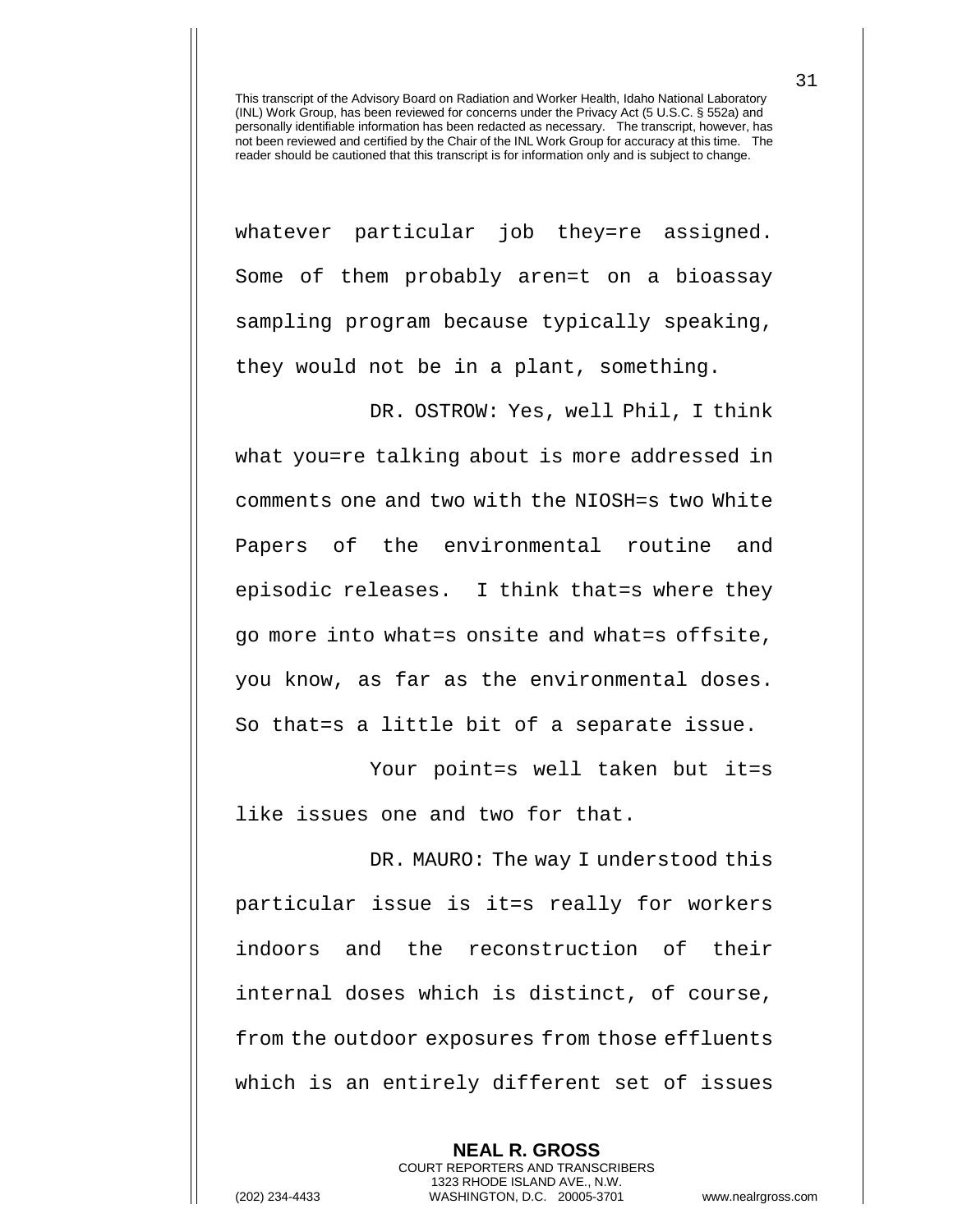that certainly we=re going to be talking about today, I presume.

So but I think I understand that the dilemma is that if we still have certain OTIBs that are in the process of being reviewed, I know what the DR, and the question came up before, how do we deal with this situation when we do DR reviews? Well, typically, when we review a dose reconstruction, we see if the DR follows all of their procedures and their Site Profile, and follows it explicitly. And so, if it does, it is not scored down. We don=t give any negative score if they follow their procedures.

However, we do have a separate section in the DR review called Section 1.3 where we list all of the open items as best we can that pertain to the Site Profile and perhaps the procedures that might have a bearing on the case.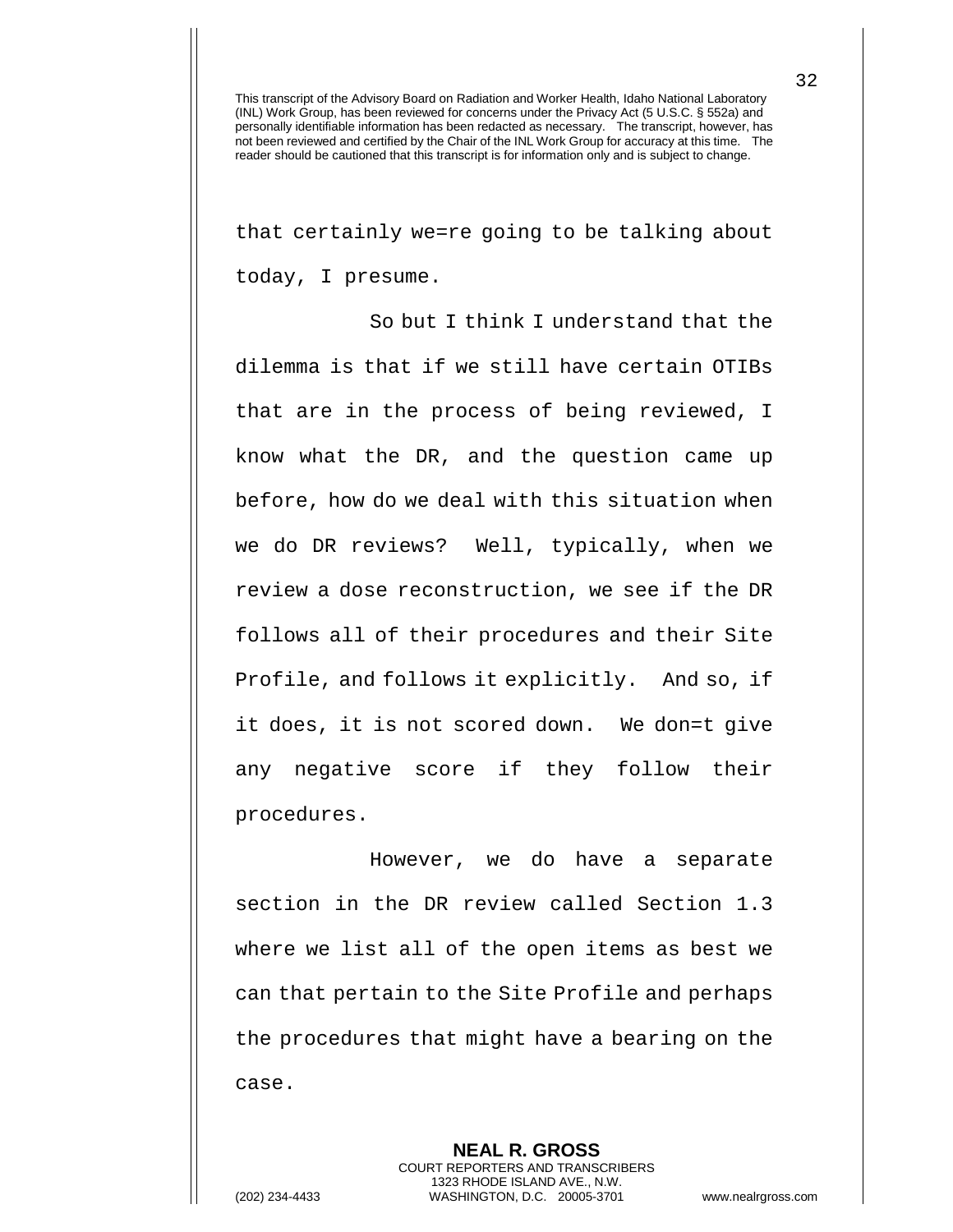But we don=t score the DR negatively. We sort of leave it, you know, as Stu pointed out, we allow the Site Profile review process, the procedure you process to go forward independent of the score card we give to the DR review. So when we do the review, we just check to see if they followed their procedures.

Now the only exception to that is AWE sites where we do what I would call a full blown review.

And so the question I think that is before the Work Group is the fact that we have these procedures that are still somewhat in a state of review. Does that mean we should close this issue or, you know, because they did revise the Site Profile and explicitly make use of procedures that go right toward the issues we are concerned with. And B which is good. The fact that those procedures may still have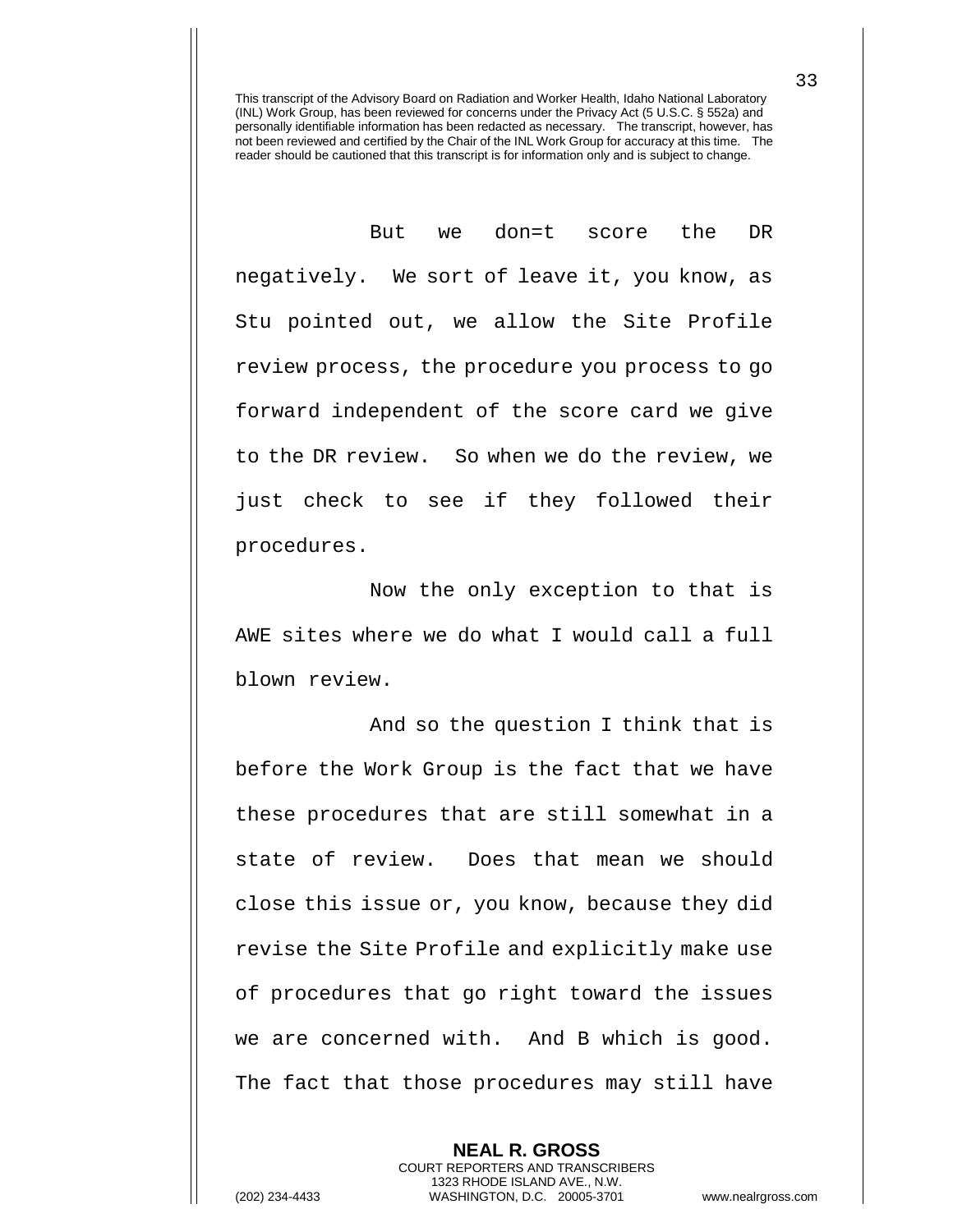some open questions associated with them puts us in this sort of limbo area and that=s a judgment call on how you would like to proceed.

MEMBER MELIUS: This is Jim Melius, can I raise a related issue? Can you hear me?

MR. KATZ: Yes, we can.

MEMBER MELIUS: Okay. My understanding is that the coworker model for this site is under development still.

MR. GLECKLER: There is an internal coworker model under development, but the plan, I don't think was with the intention to ever use that model. It was more to fend off, to my understanding, the SEC type petitions that might pop up on that. Because we think the approach for INL, I think we've got it covered for dealing with the unmonitored dose assignments.

And hopefully the -- unless the internal coworker model shows dramatically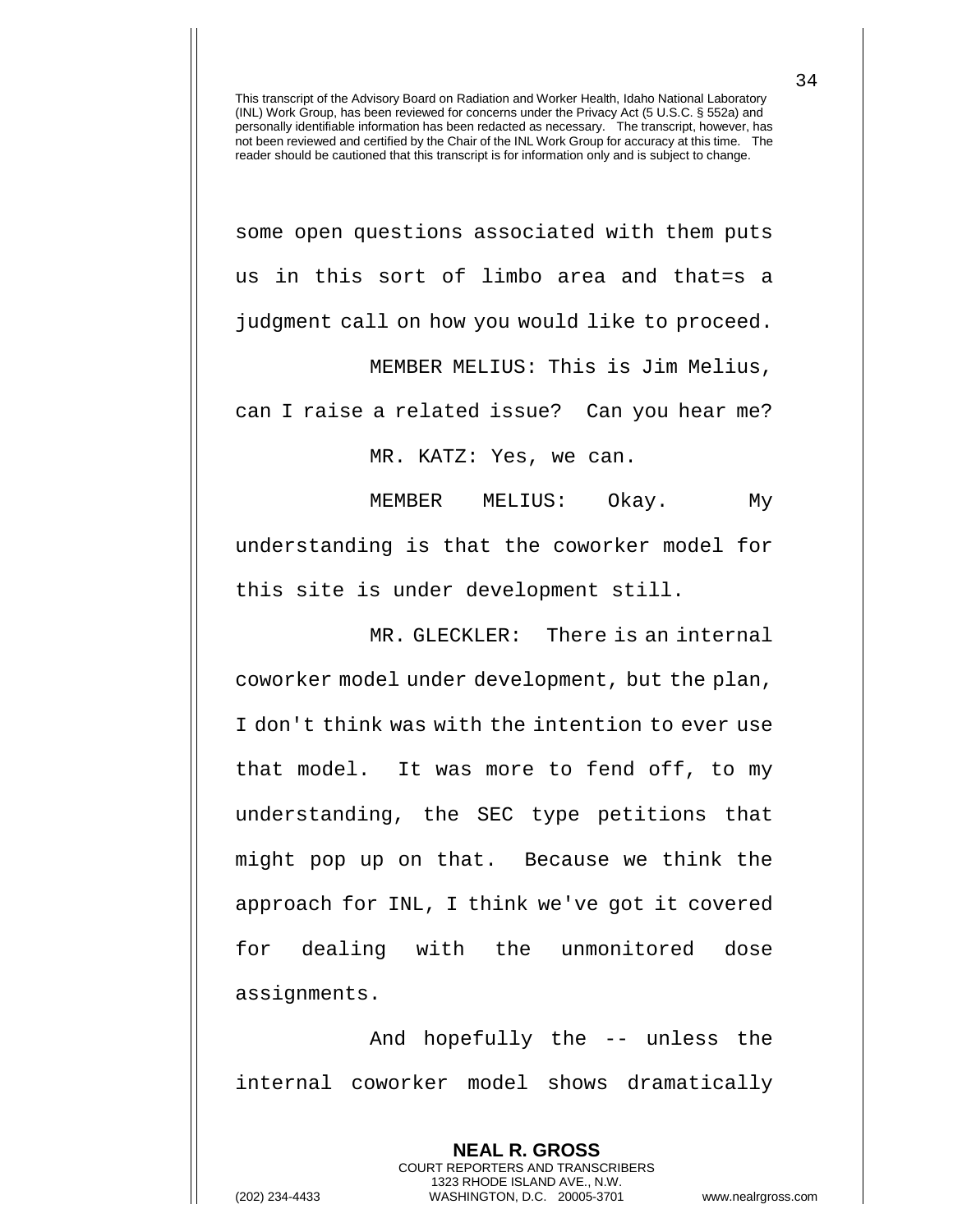different, which it shouldn't. Because the vast, you know the vast majority of the bioassay results are negative. So it should just come out to a missed dosed assignment. And that's what we do for the unmonitored workers, is a missed dosed assignment if they had like a positive external dose.

MEMBER BEACH: In our last meeting, it was stated that we would get an external coworker model. But then NIOSH said no, they weren't planning on doing an external. So there's -- it's a little conflicting. And if you look at last -- the last meeting's notes, it's there.

MR. GLECKLER: I don't recall that myself either. I recall the internal, but not the external in that.

MEMBER BEACH: I've got it in notes from last meeting, so.

> **NEAL R. GROSS** COURT REPORTERS AND TRANSCRIBERS 1323 RHODE ISLAND AVE., N.W.

DR. OSTROW: Yes. And also it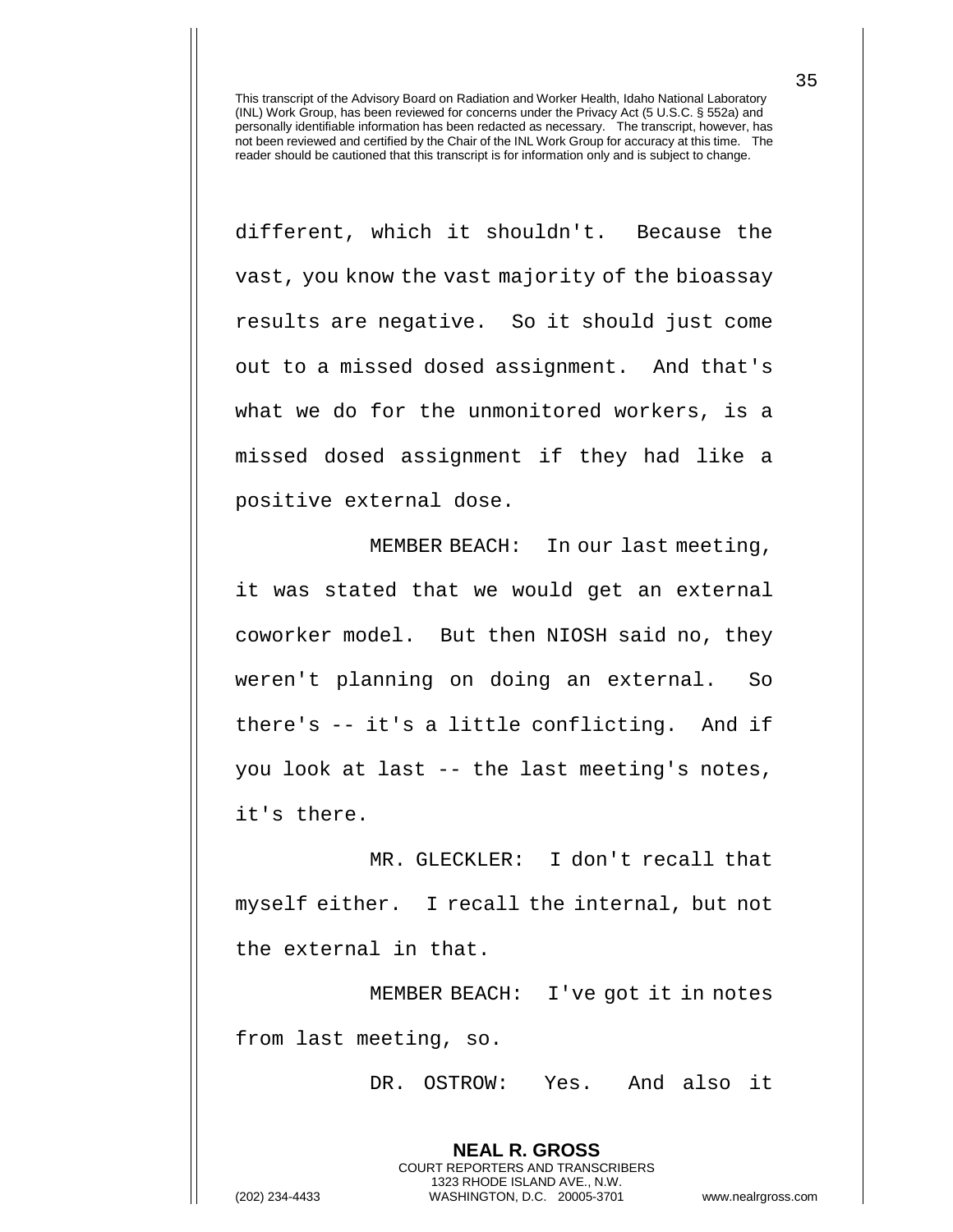turned up in one of the emails that Pete Darnell had sent a few months ago, it was like a little bit of a status update. And they listed the -- it was supposed to be internal lines external coworker.

But the latest matrix that NIOSH sent us like two weeks ago, had a little note with no external coworker model.

MR. GLECKLER: Yes. Because I thought we -- I think one of these issues, I'm trying to remember which one now. It's like we resolved that with -- because it was in regards to the worker, you know because to get into the major operating areas, you had to wear a dosimeter. So everyone was monitored inside the major operating areas.

And then the ones outside those operating areas were the only unmonitored workers typically. There's an exception to some construction work activities where they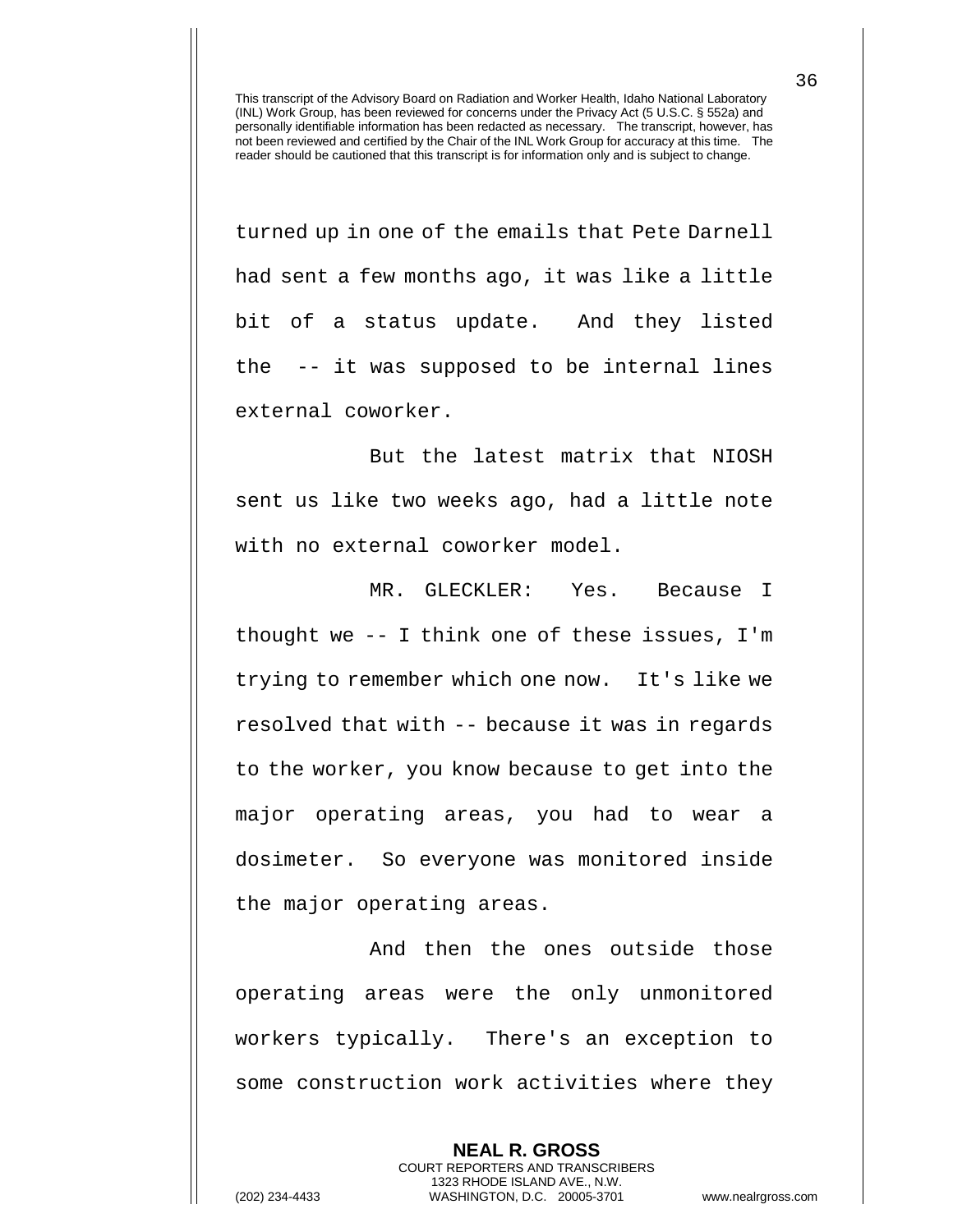would move the fence inside and use a group dosimeter, and so on. And have a separate revised internal fence for them to work in.

But the -- for the most part, everyone inside the major operating areas were -- which were where the radiological work was done, and that was monitored at INL. And so we typically have all their dosimetry for those individuals. And whoever doesn't have dosimetry, you know, that's an indication that they weren't inside those areas at any given point in time. And we assigned environmental, internal.

And I think that's one of the resolved ones from the last meeting.

MR. HINNEFELD: Yes. I think that realization of not them not having a typical need for a coworker model because of the badging practices, could have occurred at anytime during this research. So at some time we could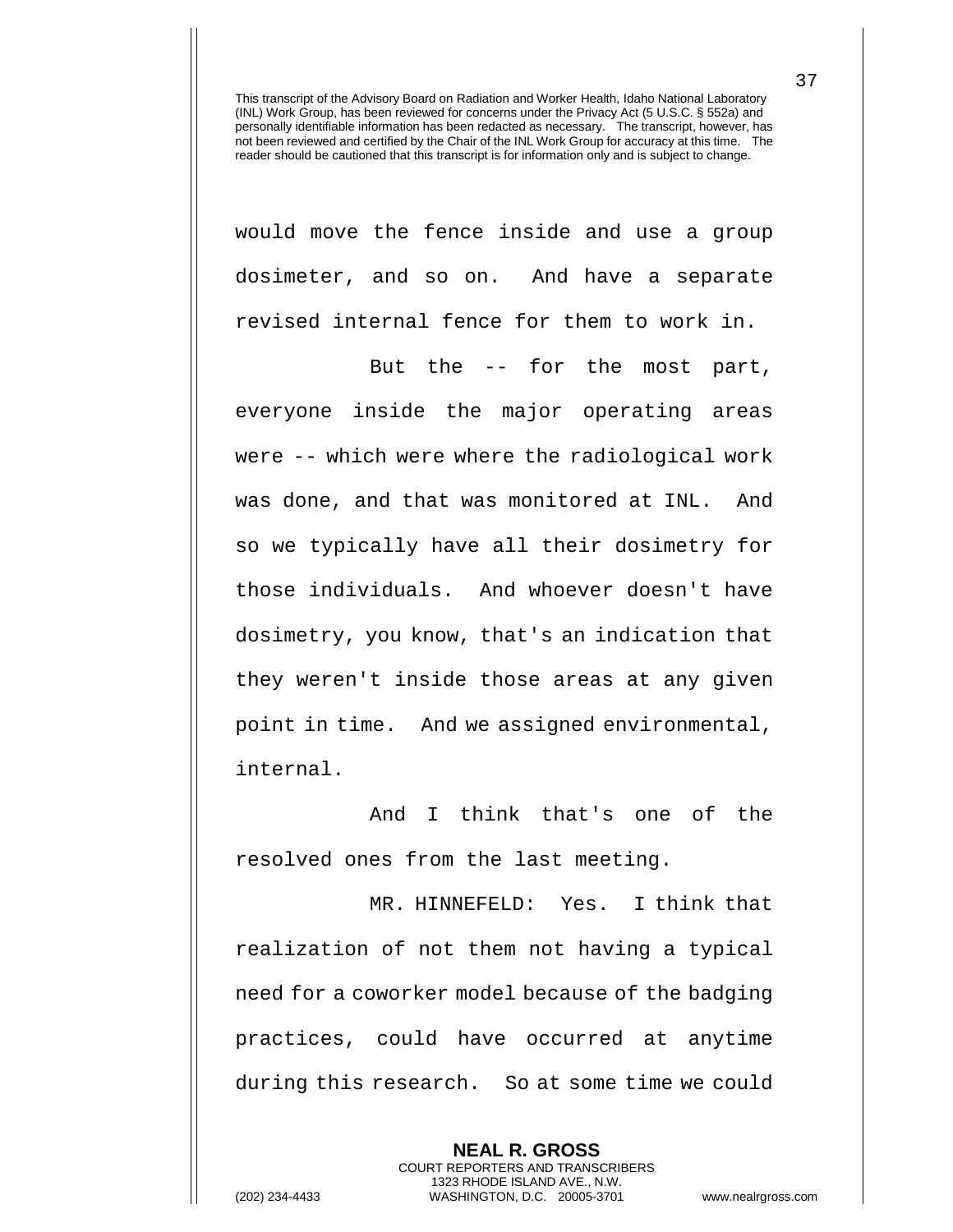have said that we were going to work on a coworker model, until we realized the badging practices and decided B I mean the fact that we said that we were going to do something at one point and then just changed and said oh gee, we don't need to do that later on, to me is not really a particular telling thing. Our research tells us different things all the time.

CHAIRMAN SCHOFIELD: Yes, but another area of concern on that particular subject, you know we're dealing with over 50 reactors for this facility. You really almost have to go back and look at the ventilation system for each reactor.

How was anything generated, any off gases, anything generated from that building. Was it run through a -- I mean you know, it's not an uncommon thing sometimes, they get a lot of these really short lived, high dosed things.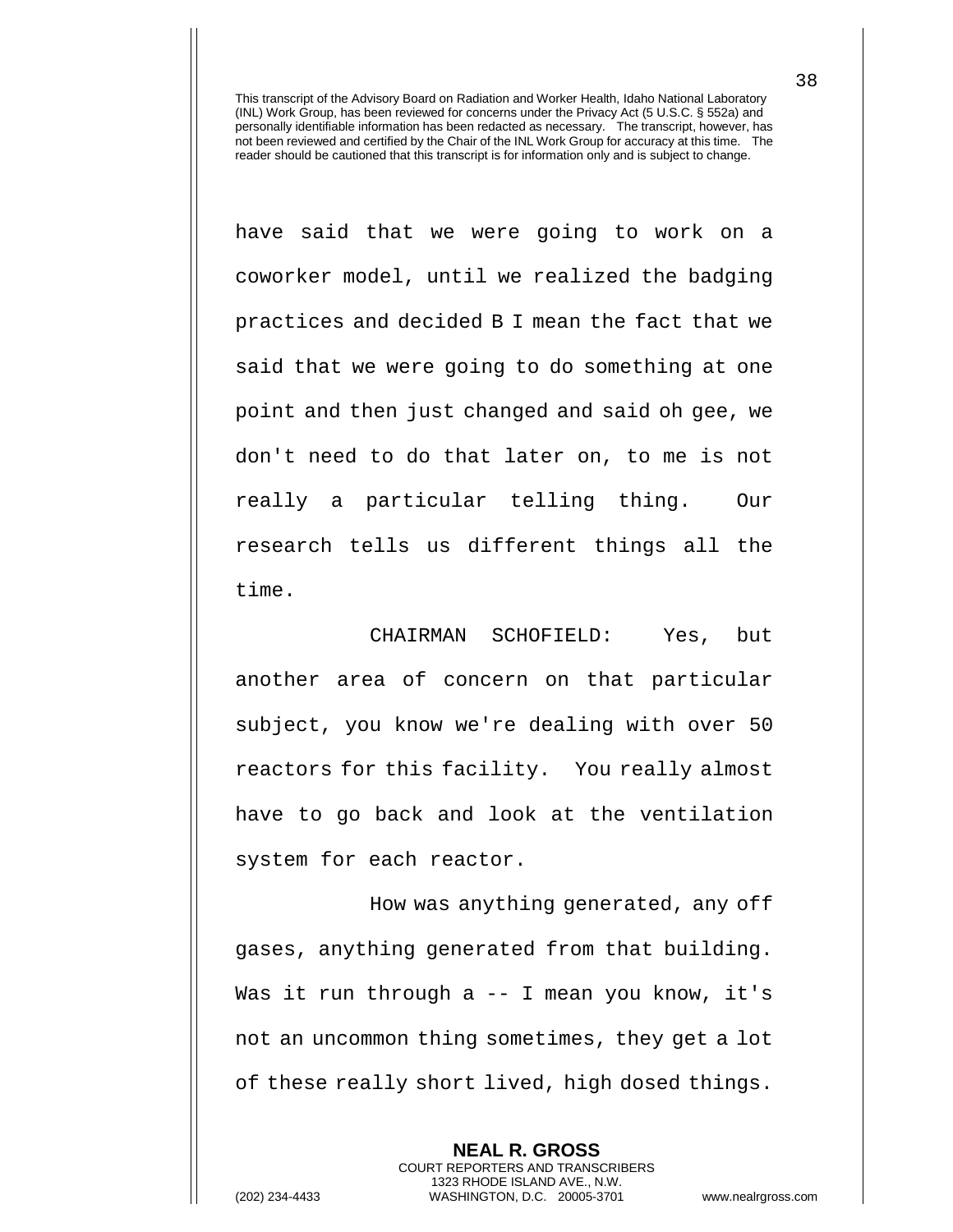They trap them and just let them sit there and decay. Or were these just generated and sent right out to stack?

MR. HINNEFELD: Well really, depending upon the state of you know, where you get your information from, if you were depending upon an emissions value, then you would have to know the major emitters. Now you talk about 50 reactors, a lot of these things are things like zero power reactors, slow flux, fast. And so because of their power level, they're just not going to have much emission anyway.

So I don't know that you need to do -- to look at each reactor. You need to look at the major emissions forces if you're doing an emission calculation for your environmental impact, you need to look at the major emissions forces, not all 50 reactors.

That's  $--$  I would  $--$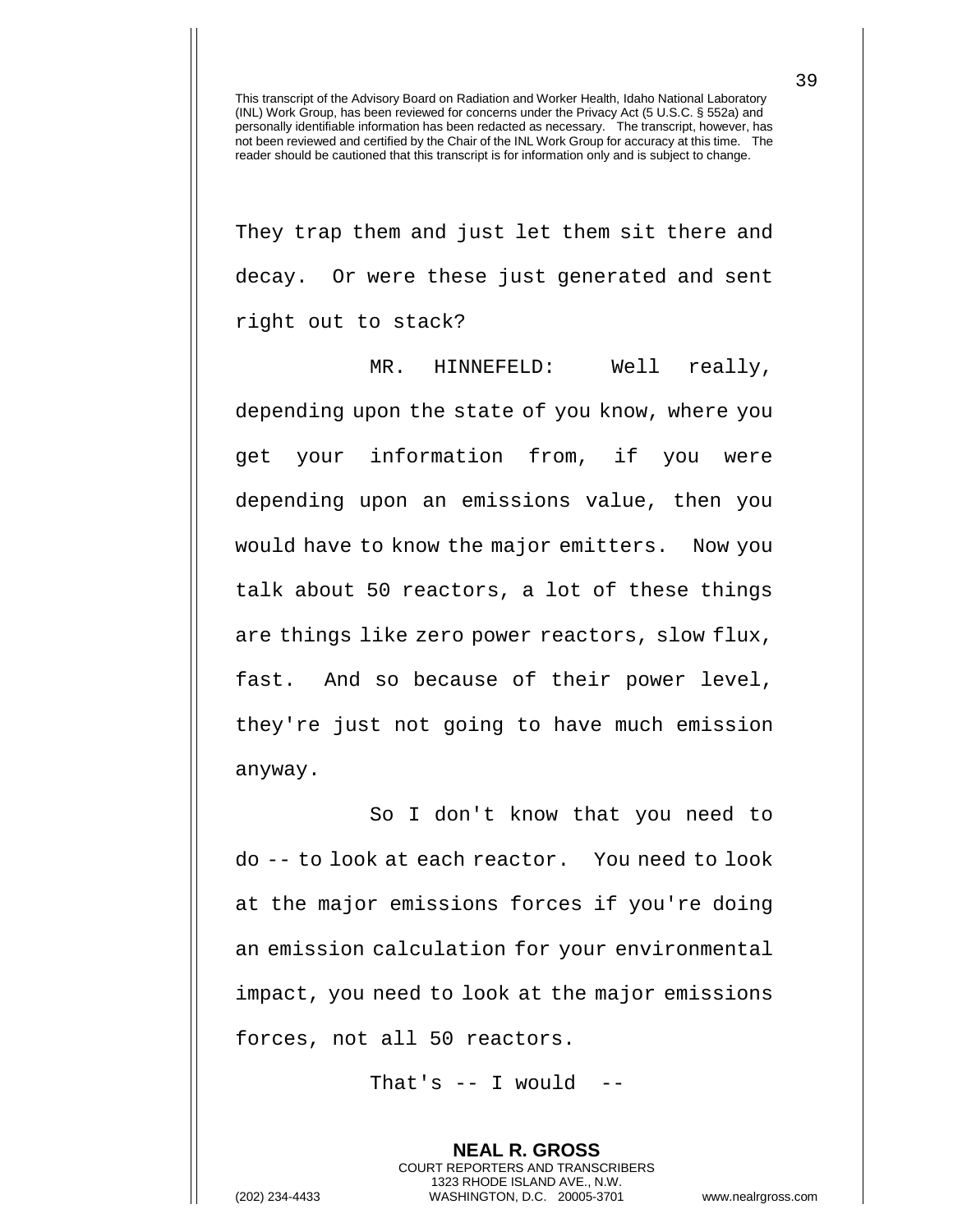CHAIRMAN SCHOFIELD: So that would be covered in a pretty generic way. You could cover most of them, is that what you're saying? MR. HINNEFELD: I think that major

emission sources are numbered. Getting back to one and two again. But I think the major emission sources are known and they're documentation out there on that.

DR. OSTROW: Yes, the chem plant I think, this is also goes back to issues with it. The chem plant put out most, almost all the radioactivity other than the Aircraft Nuclear Propulsion test. That's totally separate.

And the chem plant I think had two really high stacks. Like everything went up two very high stacks. And that accounted for most of the emissions.

CHAIRMAN SCHOFIELD: Okay. Because that's a concern I know that's come up. And talking to a few people that they were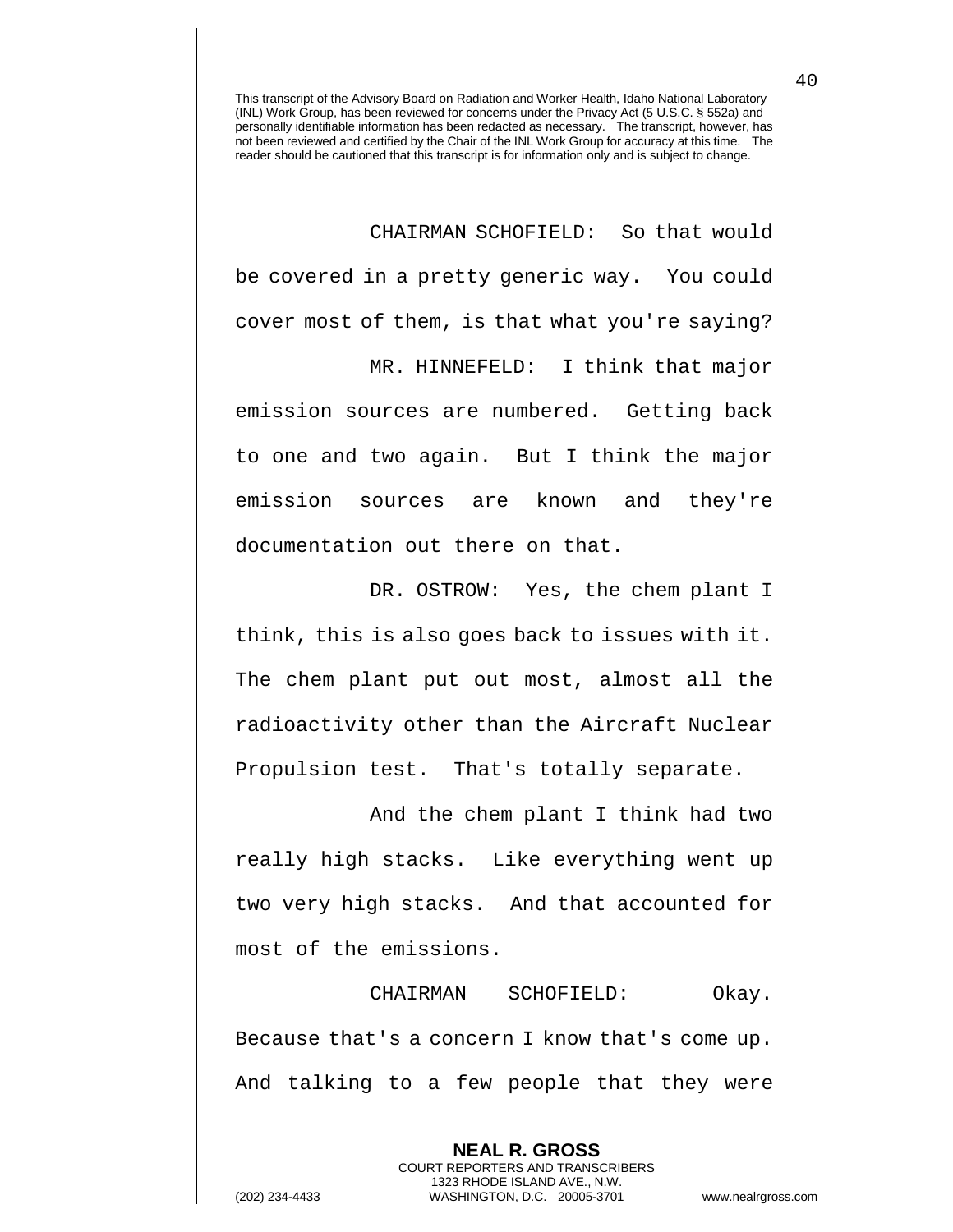worried about, well you know, with the reactors. And true, a lot of them were small, very low power reactors. But you know, how does the ventilation, was anything generated, just sent out the stack, or you know, at some facilities you actually have a trap and you trap those and you let them decay before you send them through the filters and on out the stacks.

MEMBER BEACH: So going back to Jim's question on coworker model, it looks like Issue 15 was a -- it was indicated on that one that they were -- you guys were going to work on a coworker model for internal. And then 31, there's notes that indicate an external dose coworker model, which may have changed like you said, with new information. But that's what we had from the last meeting, so.

DR. OSTROW: You're right. That's in my notes also; I see that.

> **NEAL R. GROSS** COURT REPORTERS AND TRANSCRIBERS 1323 RHODE ISLAND AVE., N.W.

MEMBER MELIUS: So is there or is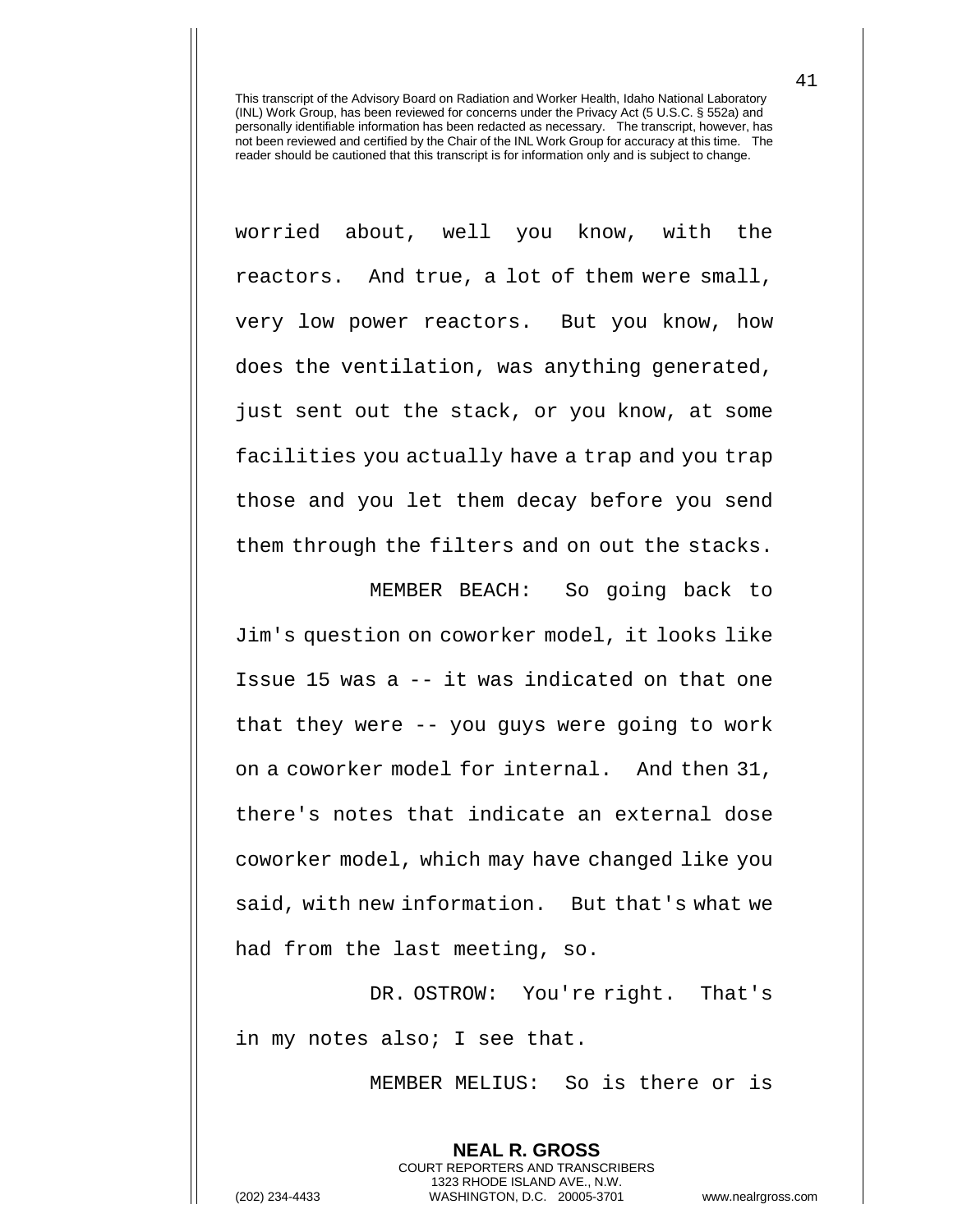there not an external and is there or is there not an internal coworker model being developed? MR. GLECKLER: There is an internal coworker model being developed. There is not an external coworker model being developed.

MEMBER MELIUS: Okay. Then my concern would be on Number 4 is that we just be careful to keep that in mind. And when one talks about the completeness and quality of an internal dosimetry program, I think it's a little bit of a misnomer, when we're really just focusing on you know, missed dose here.

MEMBER BEACH: Yes, because that's important: that completeness and quality, which is what had me digging through it a little bit closer.

MEMBER MELIUS: And can I just ask also, is there a timetable for the coworker model? I thought I saw something about it being produced in June or July. Is that still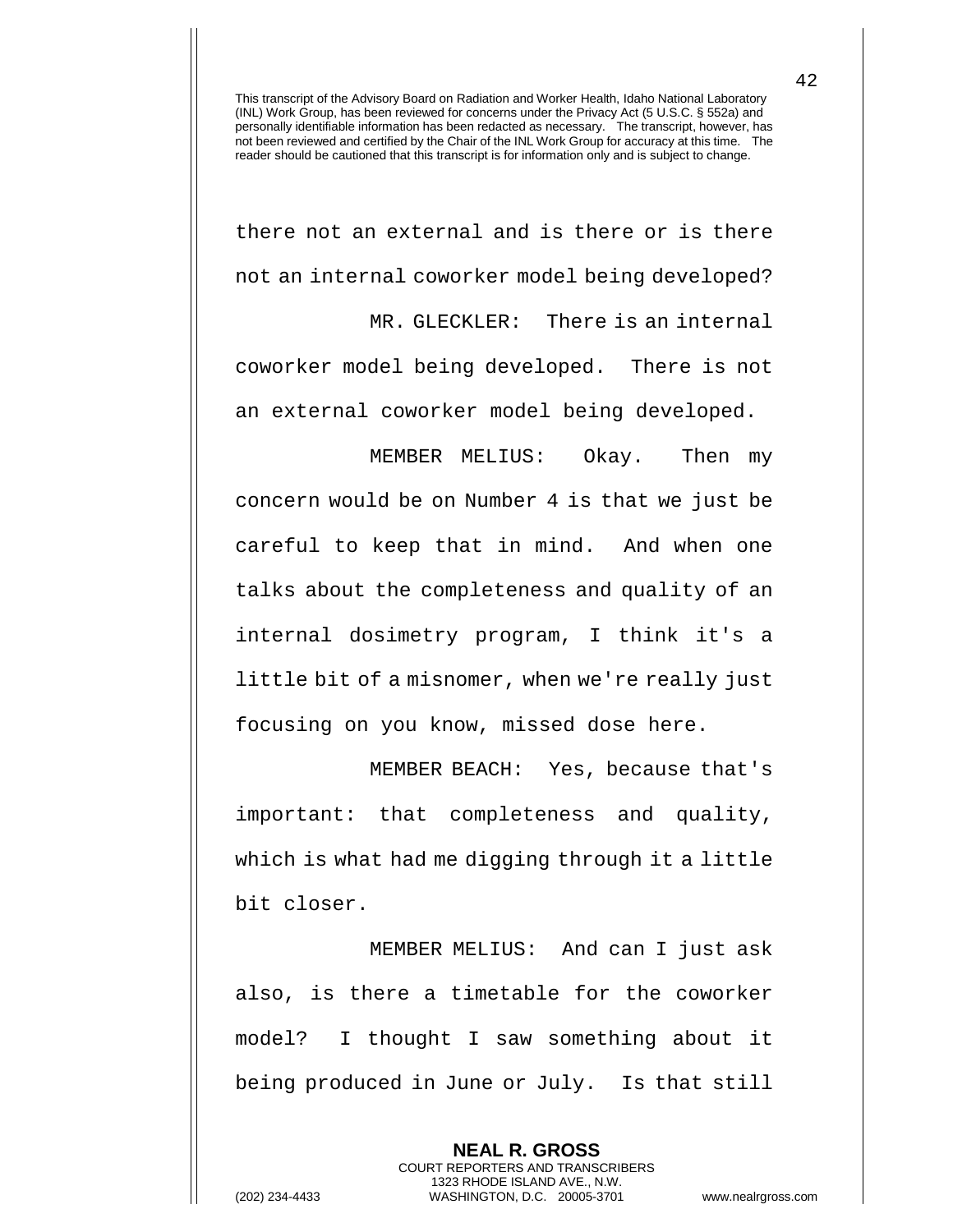realistic or, Stu?

MR. HINNEFELD: I don't have a date in front of me right now. I'd have to do some research.

MEMBER MELIUS: Okay.

MR. HINNEFELD: To see what, when I

know about that.

MEMBER MELIUS: Okay. I'm thinking that of that just as much in terms of we had talked about doing our July meeting up in the snow country there, so.

CHAIRMAN SCHOFIELD: Steve, you got any feelings on this one?

DR. OSTROW: No. It's just that the -- just a little bit of perspective. Again, these issues evolved over time since we first looked at them. We might have, when we originally said completeness and quality of unknown internal dosimetry programs, that might have been the misnomer.

> **NEAL R. GROSS** COURT REPORTERS AND TRANSCRIBERS 1323 RHODE ISLAND AVE., N.W.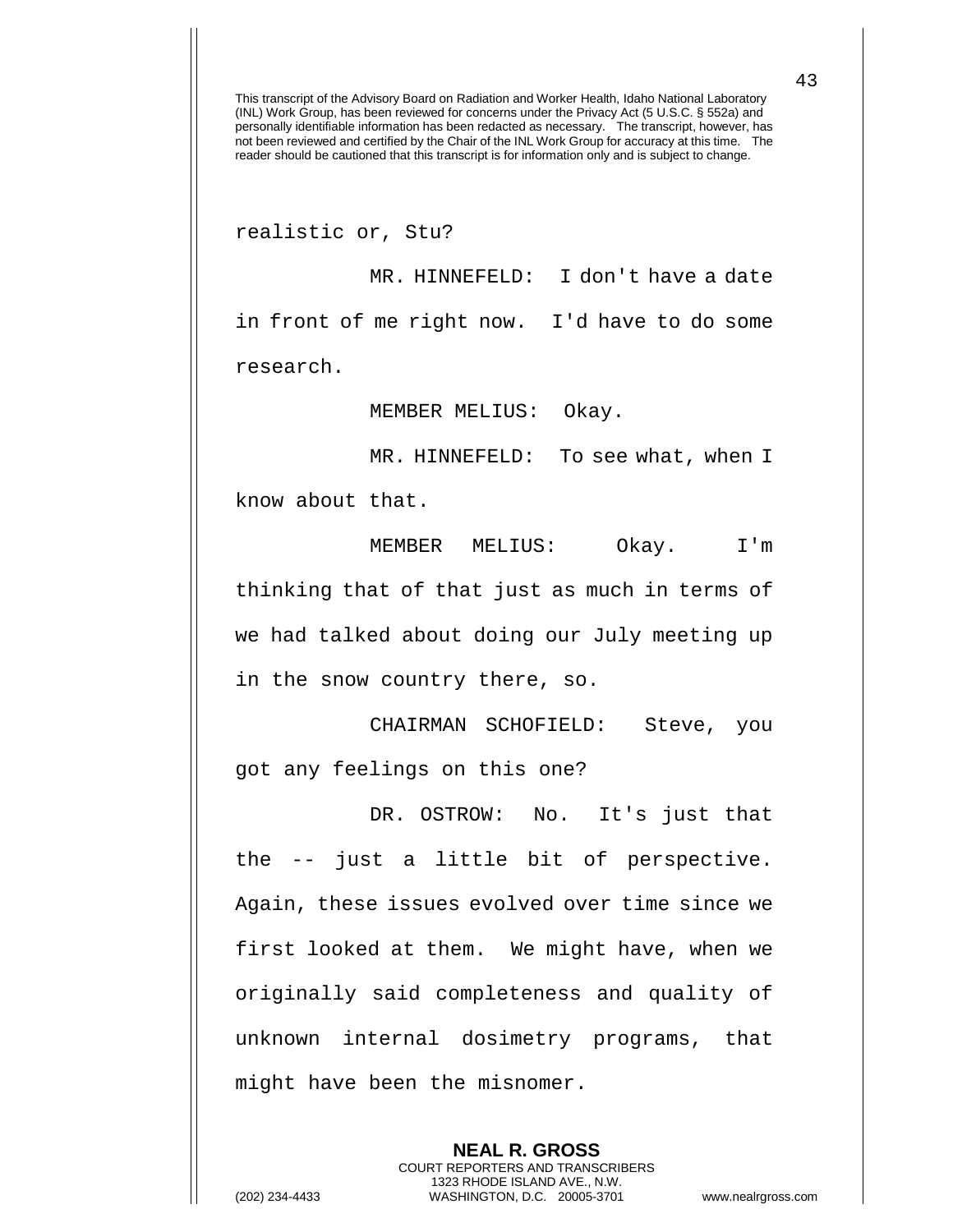And by the time we got to rev three of the document we're looking at, the focus is really on the missed dose type of a focus. You know, if we were rewriting the issue today, we would call it Issue Four Missed Dose, you know environmental dose. So --

MEMBER BEACH: So the completeness and quality of the internal data, that is covered in another issue? So one, maybe two, is that what?

DR. OSTROW: Well, one and two have to deal with the routine and the environmental monitoring program for the routine releases and for the episodic releases. The Issue Four is just basically a missed dose approach. And by timing NIOSH up to Rev Three of the document, and they gave instructions in the TBD to use these various OTIBs approach, we're -- SC&A's satisfied that they're on the right track.

And the comment, what we were

**NEAL R. GROSS** COURT REPORTERS AND TRANSCRIBERS 1323 RHODE ISLAND AVE., N.W.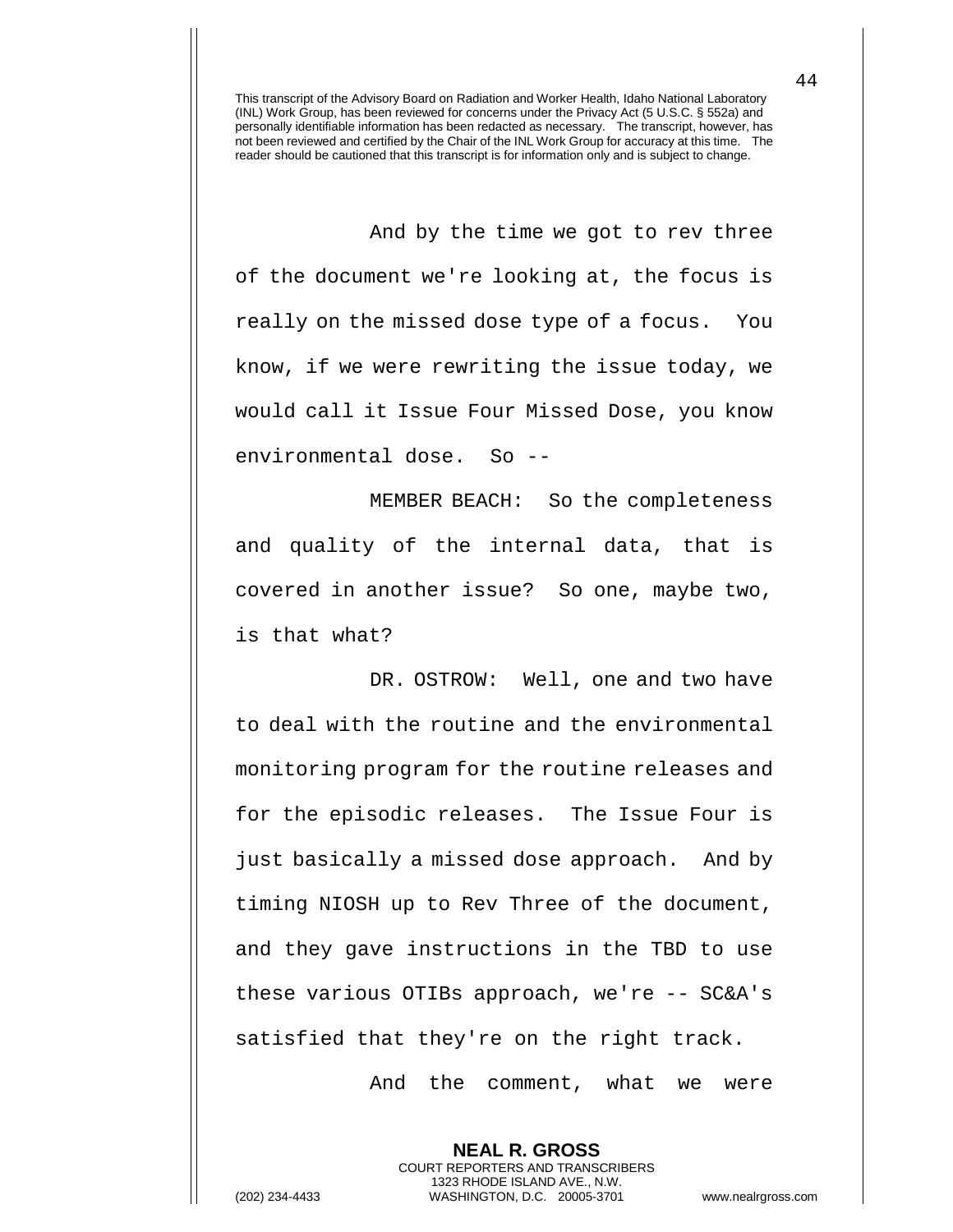discussing before, and John Mauro weighed in on this, what do you do since the OTIBs aren't totally signed off by the Procedures group yet. There's still some open items, especially on 54. And that we understand the process, is that once the OTIB is signed off, and NIOSH goes and looks back and sees, has there been anything that's affected in any of the dose reconstructions, and they have a whole procedure for doing that, so that nothing falls through the cracks that way.

So I mean, this is the standard procedure that they do with all the OTIBs and they are signed off finally.

CHAIRMAN SCHOFIELD: So we can -- maybe we could go ahead and close this issue with a caveat that once 54's done, then they come back to see the impact.

DR. OSTROW: Yes, I think that's their routine procedure though, right.

> **NEAL R. GROSS** COURT REPORTERS AND TRANSCRIBERS 1323 RHODE ISLAND AVE., N.W.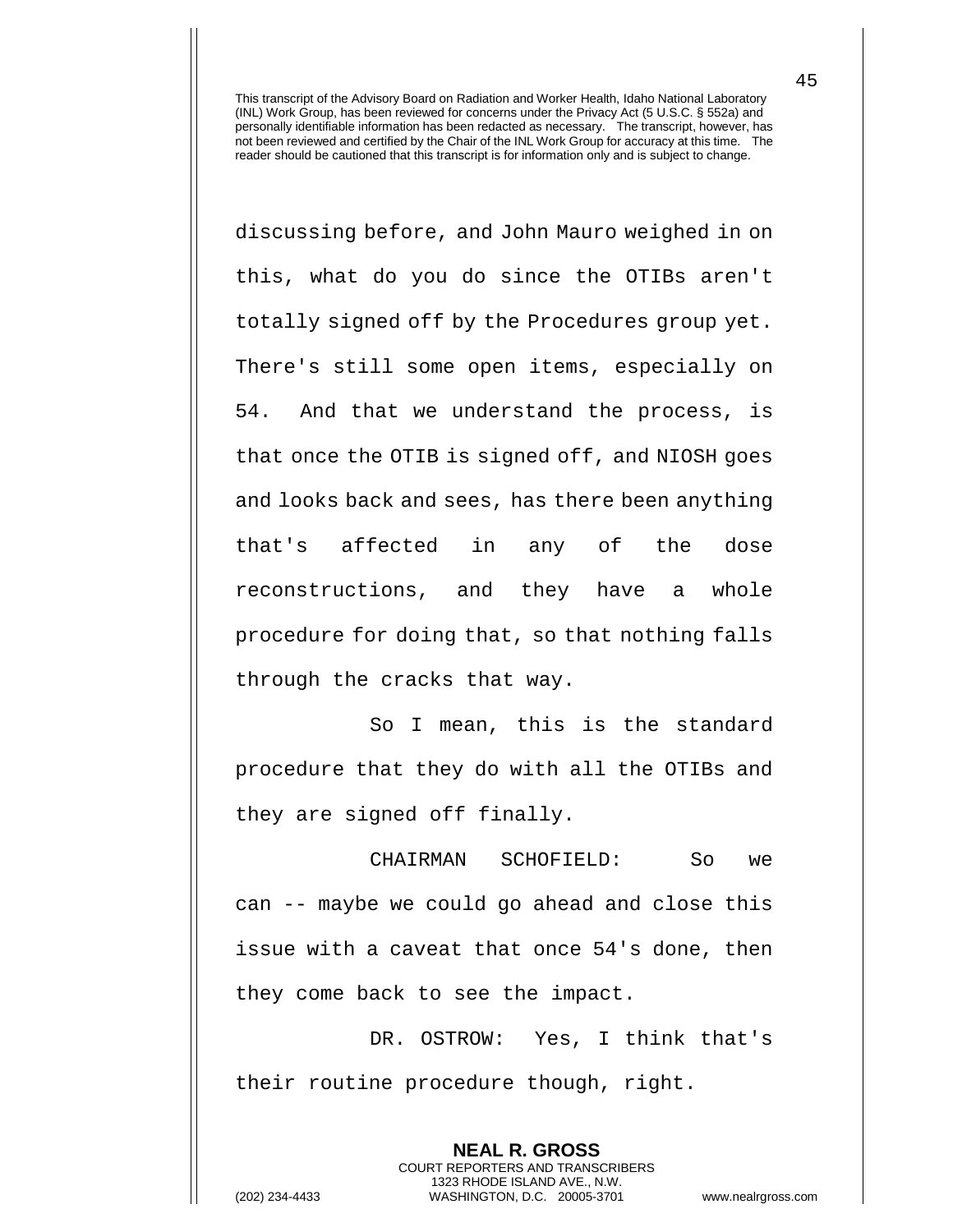MEMBER BEACH: Okay, so then where is quality of the data? Is there something in here that is going to cover that? Because I realize this one is missed dose and it was maybe misidentified. But quality of the data's important also.

DR. OSTROW: Well we have a few that are called quality of data, like 16 for example. It's also a quality of data and record keeping.

MR. MAURO: You know, I have a suggestion. I understand the dilemma we put ourselves in, including SC&A, and we put ourselves in. In the process of going through this Issue Four, which really starts off as very broad. Quality of data's in there. Missed dose is in there. A lot of the original Tiger Team concerns.

So what happened is we started this very broad issue which -- and to interpret it, it would include you know, matters like a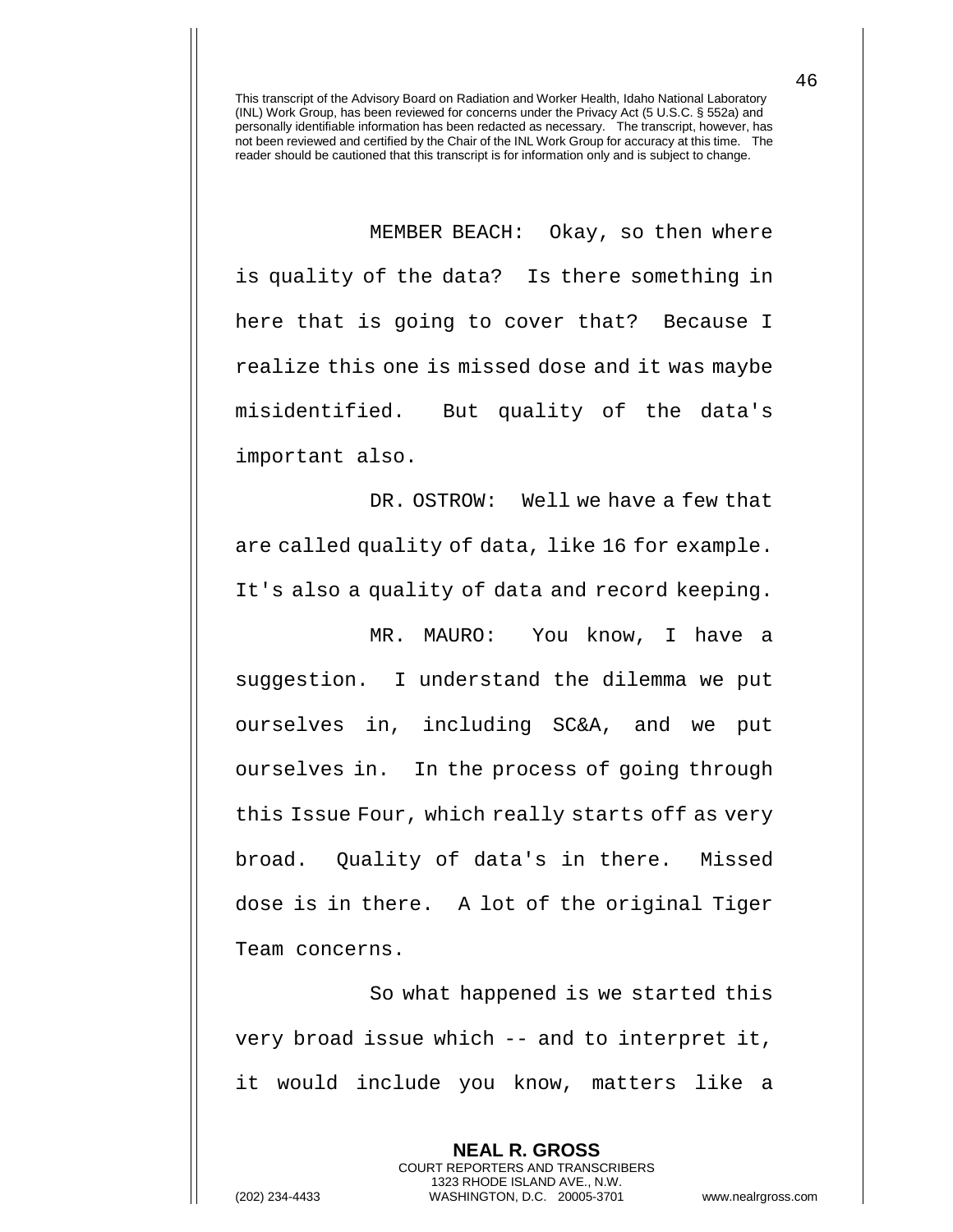coworker model. And one could argue that that's part and parcel to Four.

So in a way, maybe the best way, as just a suggestion, is to explain ourselves better that you really would -- how we're defining this issue narrowly, and it's really pertaining to the missed dose part. And to explain that when we're -- and the other issues such as a coworker model.

And also if you would want, talk about other issues related to internal dose outdoors from the emissions. And it's not being addressed here. We're only addressing a narrower definition. Because I could see why one could interpret by closing this out means we've closed a lot out, but we really haven't.

We've only really closed out the missed dose portion of internal dose to workers working indoors. But we're not closing out the coworker model issue. That's certainly still

**NEAL R. GROSS**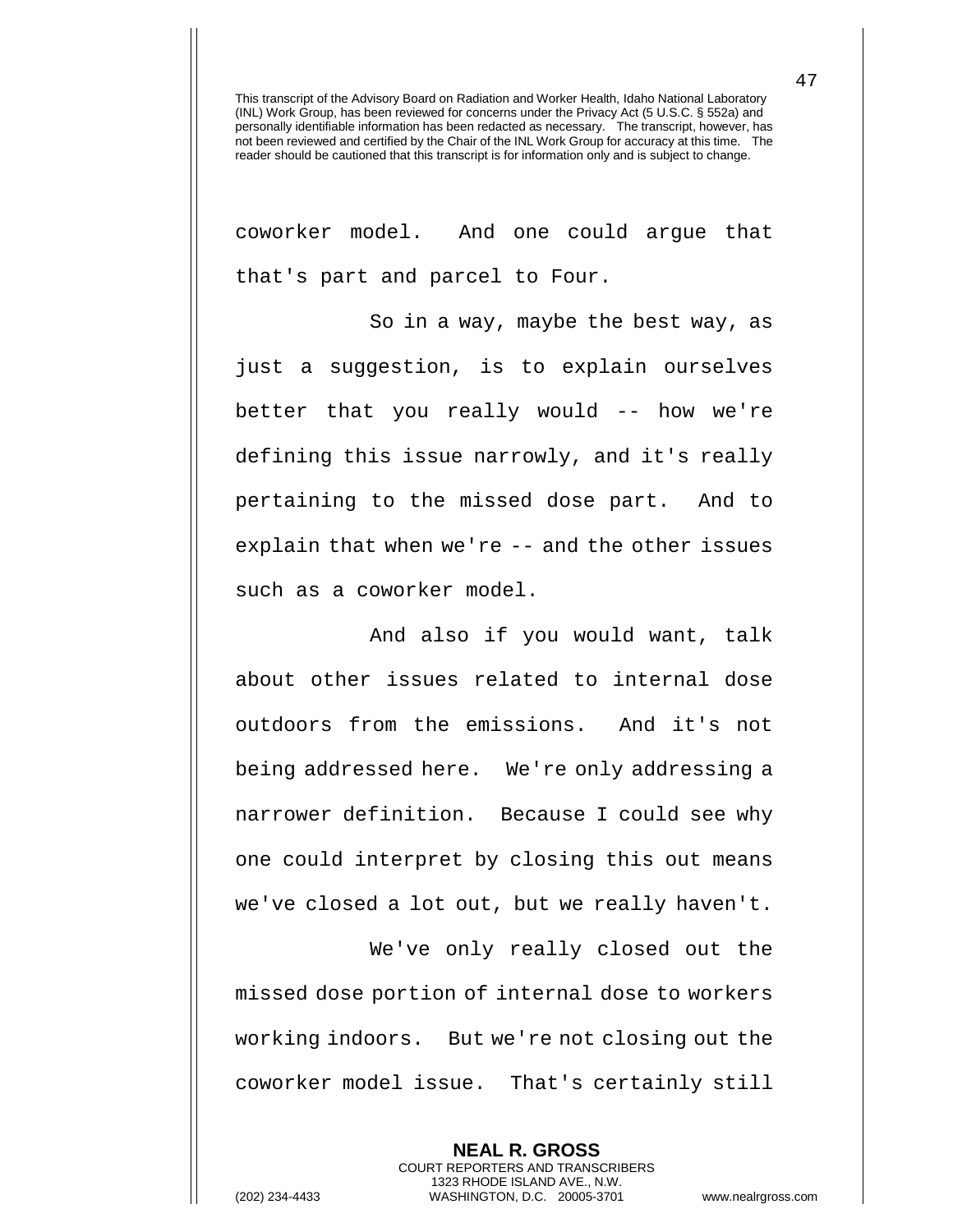open.

And I think it's important that whatever we do in terms of you know, assigning some closeout statement regarding Issue Four, we should make it very clear that it's constrained. It's not as sweeping as one might think. And I think that's important.

MEMBER MELIUS: And -- this is Jim Melius again. And the call area that is those other issues, you know completeness of data, coworker, whatever you call them, need to be added onto the matrix of things that need to be addressed at some point in time if they haven't been addressed already.

MR. HINNEFELD: Okay, I want to make sure I'm clear on this. We now have some sort of task to address completeness and quality of internal monitoring data? Is that what I just heard?

DR. OSTROW: Well, I think except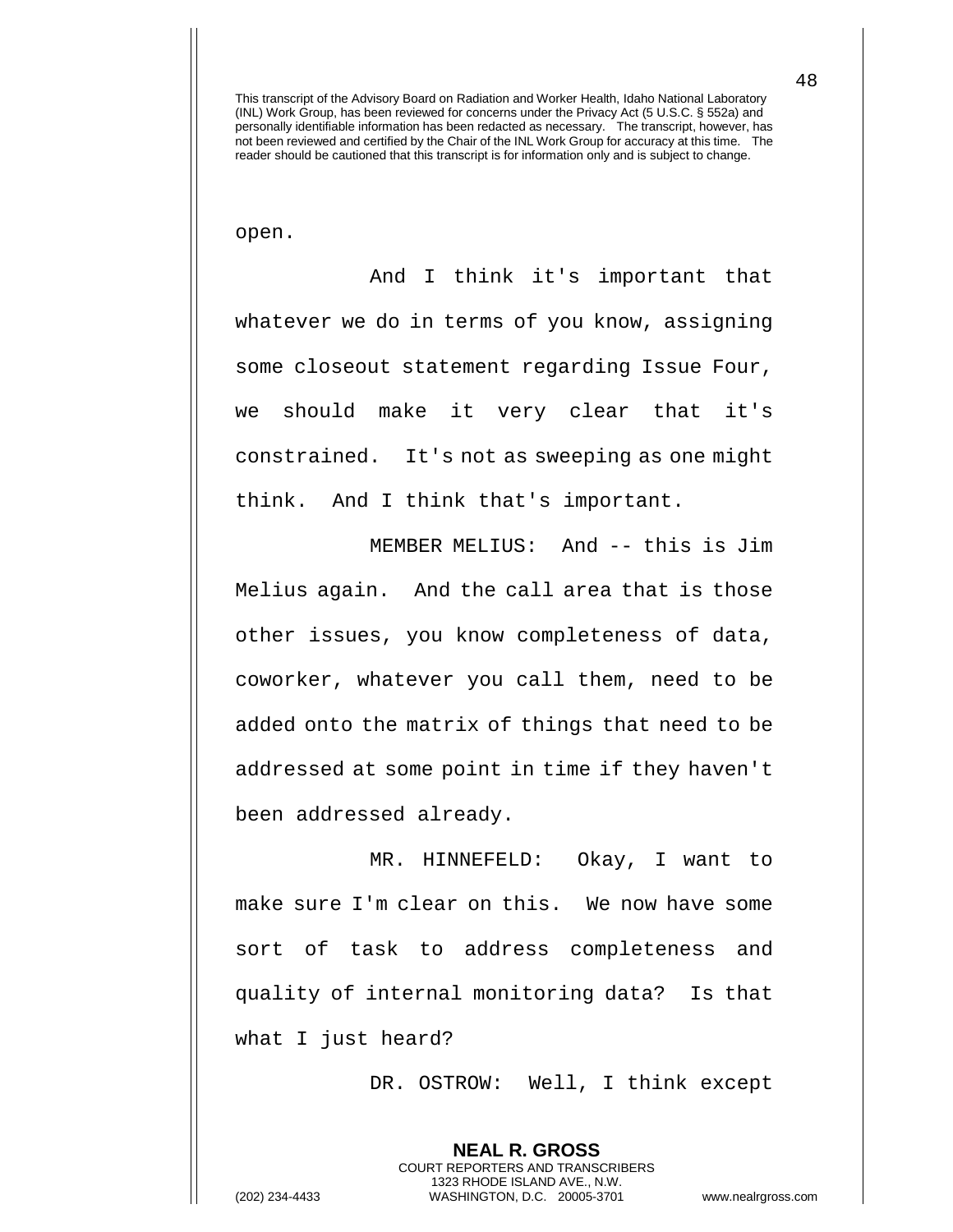before you go off in doing that, I think we have to take a look, and I don't think we can do this right on the fly right now, look at these other open issues that we have. Is this taken care of somewhere else? We don't want to do it again.

MR. HINNEFELD: Well I was just thinking, there were two B the next two are also internal dosimetry findings that you're recommending keeping open.

DR. OSTROW: Yes.

MR. HINNEFELD: So rather than drag these into Four, if there's some action to be taken, that clarify the response, it seems like we could move them into Five and Six. Because like you guys have said, from the time the original findings were written, there have been other, you know, there have been a revised TBD. And so things have sort of morphed

a little bit. The key element is to capture any

**NEAL R. GROSS** COURT REPORTERS AND TRANSCRIBERS 1323 RHODE ISLAND AVE., N.W.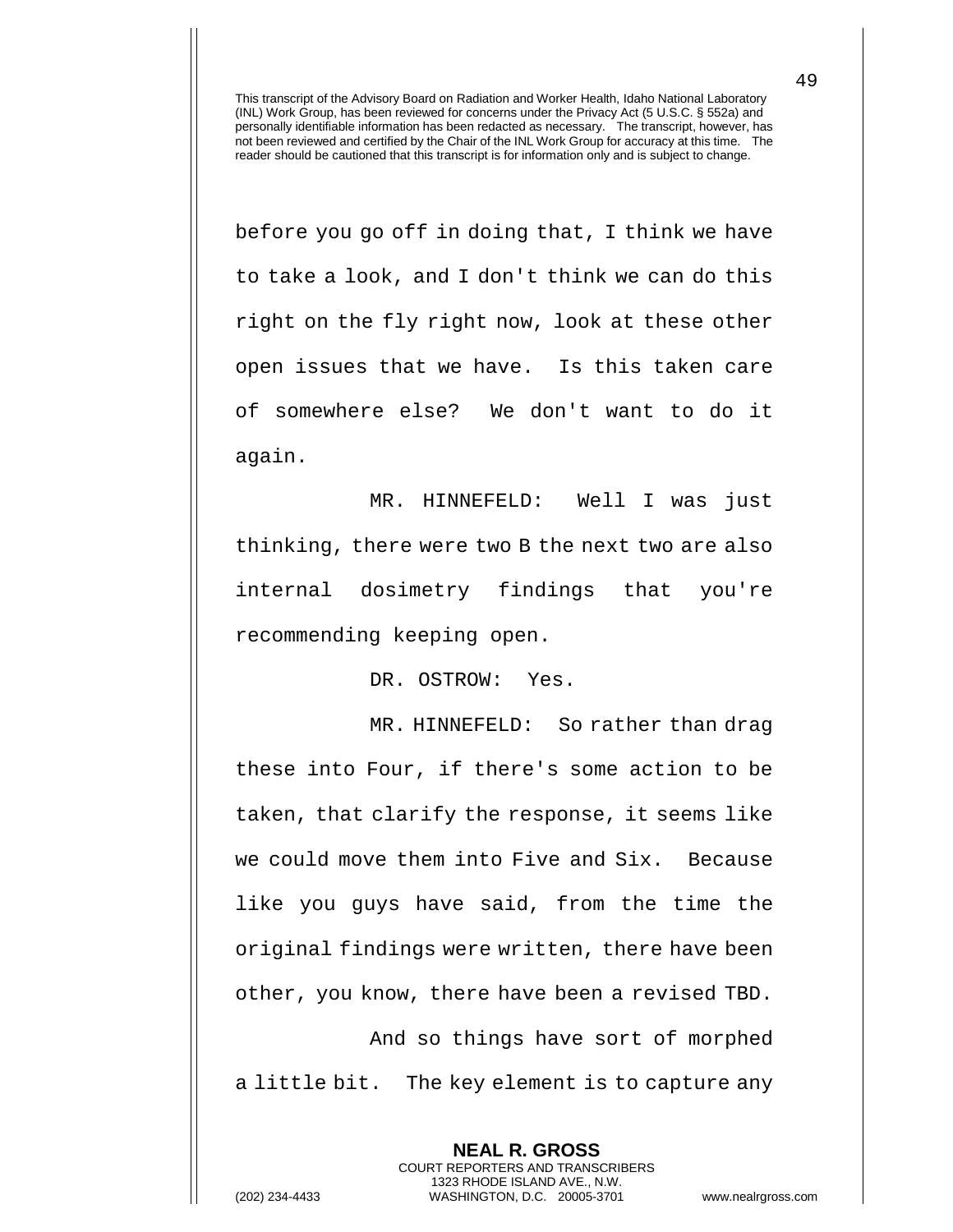weaknesses somewhere on this finding list.

MEMBER MELIUS: Yes. And I think that was my point. You know, clearly a lot of this you may deal with in terms of the coworker model development and the report on that, so. I think a lot of this is already under way.

I don't necessarily think there's more for NIOSH to do at this point until that's developed. But let's go through the rest of the issues and see what comes up.

MEMBER BEACH: Well, and as Steve points out, 16 does talk about completeness and quality of internal beta-gamma dosimetry record keeping programs. But then it also points out that it's for external and no external coworker models are going to be developed. So, yes.

DR. OSTROW: And 31 also has the same title.

> **NEAL R. GROSS** COURT REPORTERS AND TRANSCRIBERS 1323 RHODE ISLAND AVE., N.W.

MEMBER BEACH: These aren't very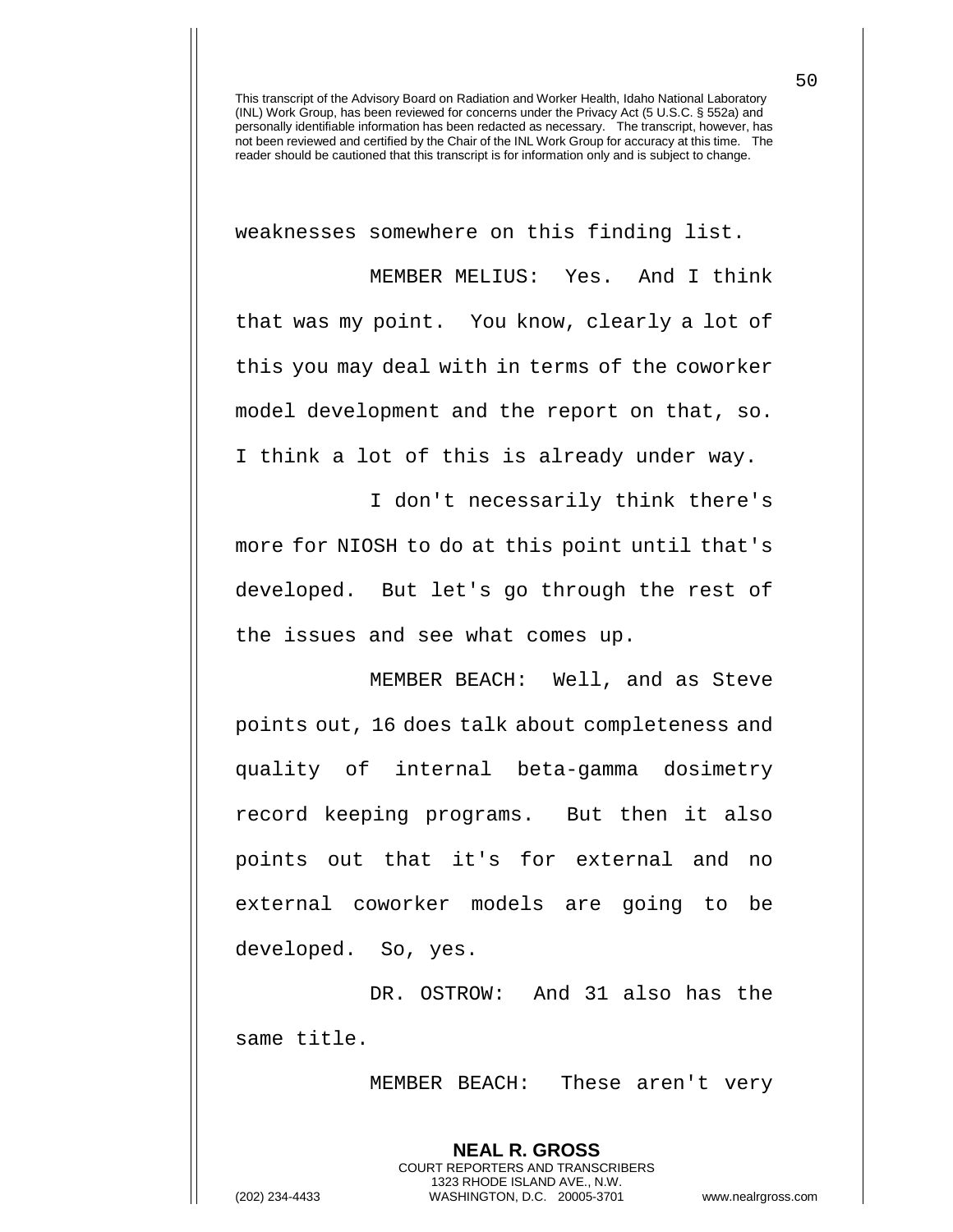clear, so.

DR. OSTROW: You can't go by the titles of these.

MEMBER BEACH: Yes, no, you can't.

MR. KATZ: I think your current

plan to just churn through what you have already, --

MEMBER BEACH: I agree.

MR. KATZ: Will help you figure out what's left on the table if there are things that are left out.

MEMBER BEACH: Yes.

DR. OSTROW: I think so.

CHAIRMAN SCHOFIELD: And part of this that sort of addressed I think, if you look at OTIB 52 for the construction trade workers. When you get into OTIB 52, it=s actually even, there's a table there for INL on page 29.

MEMBER BEACH: I don't think any of these call that out, though. But, good point.

> **NEAL R. GROSS** COURT REPORTERS AND TRANSCRIBERS 1323 RHODE ISLAND AVE., N.W.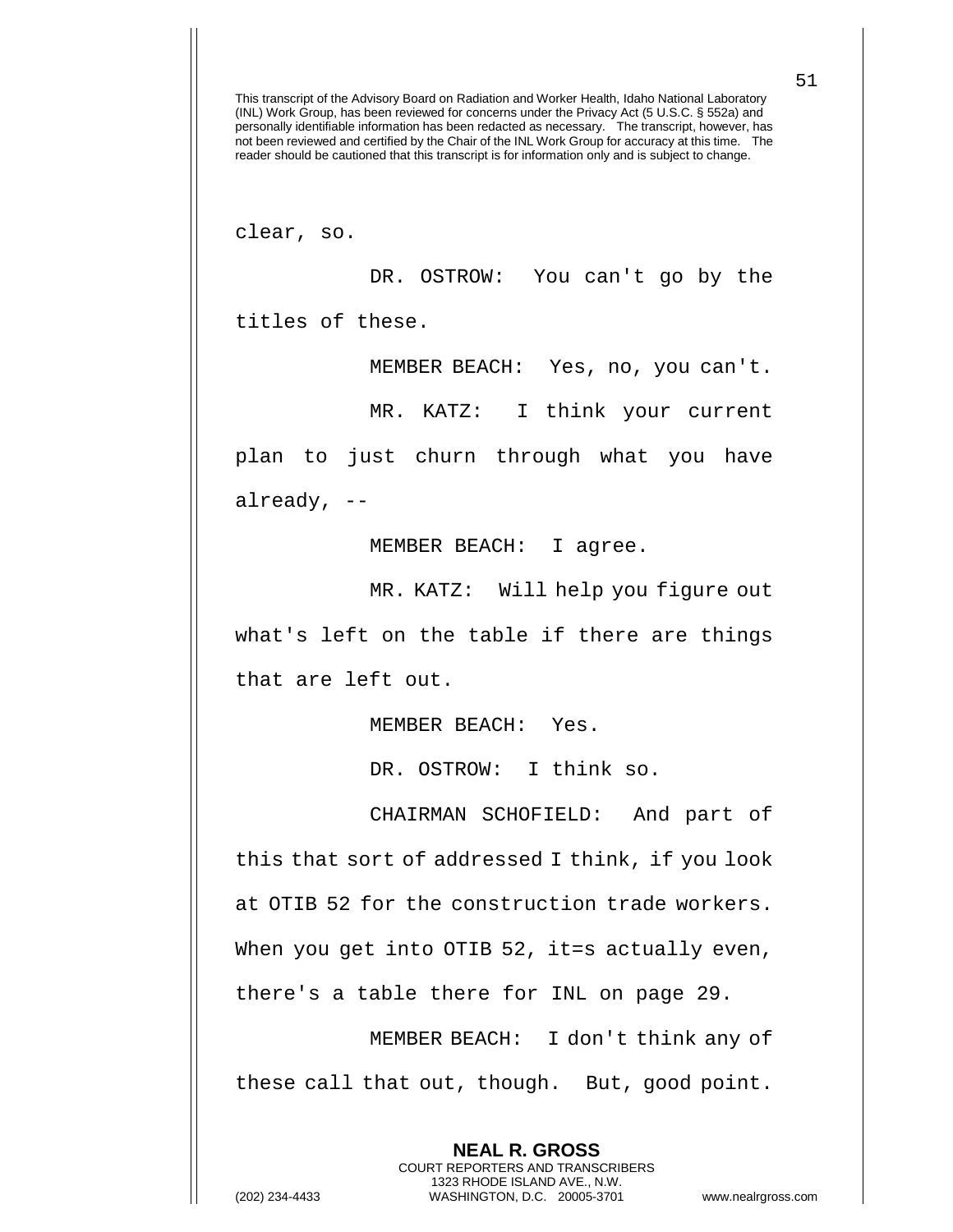MR. GLECKLER: Regarding the external coworker study issue, I just noticed that issue number three, and that is the one where we were -- I think we resolved that and determined that we didn't need the coworker study. That's kind of the explanation I was trying to give, of workers being monitored inside the fence line versus outside. I think we sort of hashed that out.

DR. OSTROW: Can I make a suggestion, Stu?

MR. HINNEFELD: Yes.

DR. OSTROW: That it's very -- if you guys are convinced you shouldn't do an external model, how about getting your thoughts together and just writing a memo or something? So this way the Work Group can take a look at it. You know, if you have good reasons that you don't need it, fine.

Does that sound like a good plan?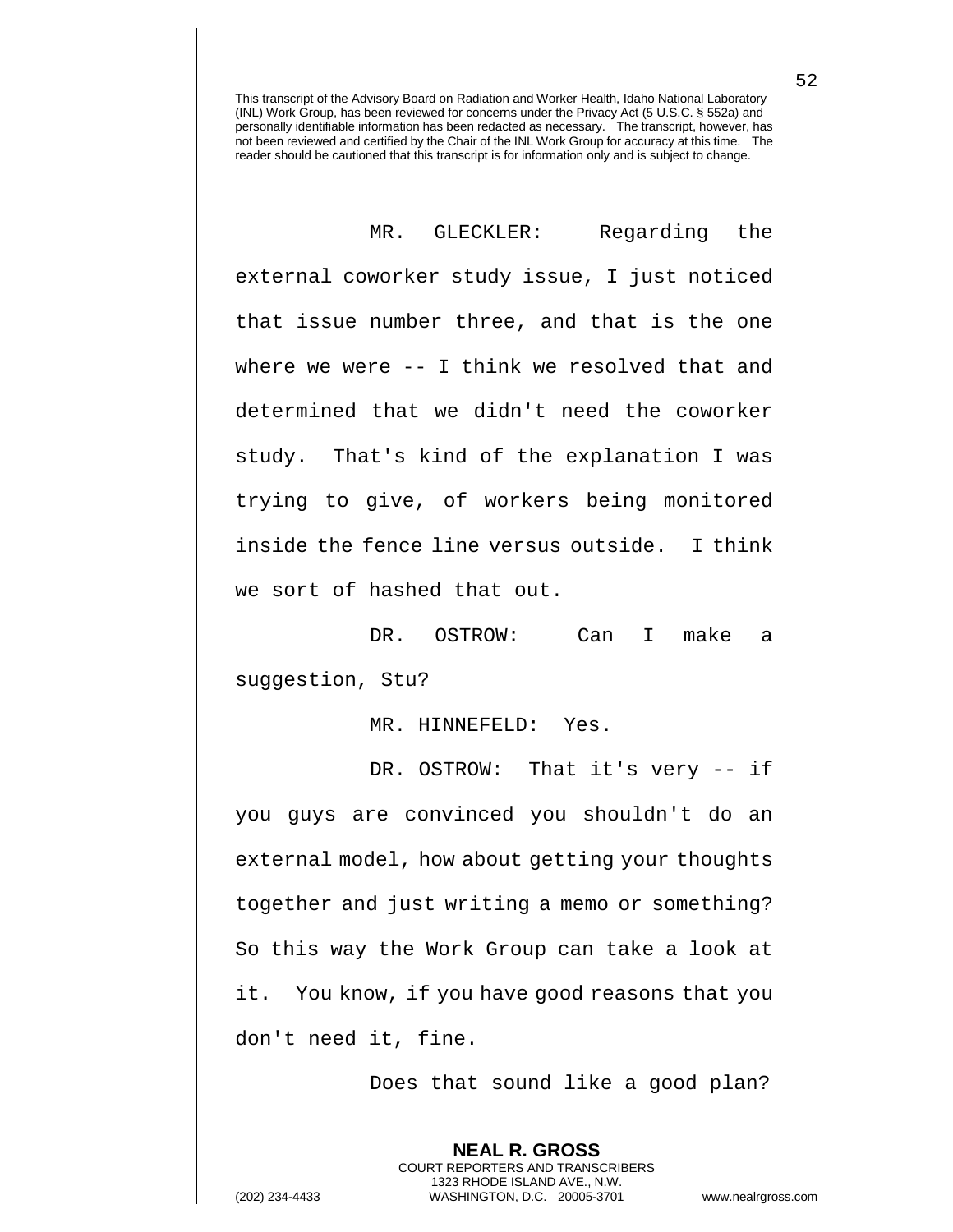MR. HINNEFELD: Yes, I think we can -- I guess we could do that. It sounds like Brian said we've kind of done it on Issue Three previously, and don't have to close.

DR. OSTROW: Yes, whatever the justification is, it's sort of open that I think the Work Group, and we were under the impression that you were going to do an external model until we saw it in the matrix that you said you weren't. So it might be nice to just write something short, you know saying why you don't think you need it.

MR. HINNEFELD: Yes, I think it -- okay.

MEMBER BEACH: Well and Three doesn't say --

MR. HINNEFELD: And I understand, we were talking about an external or coworker model, we were talking about external model for photons and beta particles. Because there's a

> **NEAL R. GROSS** COURT REPORTERS AND TRANSCRIBERS 1323 RHODE ISLAND AVE., N.W.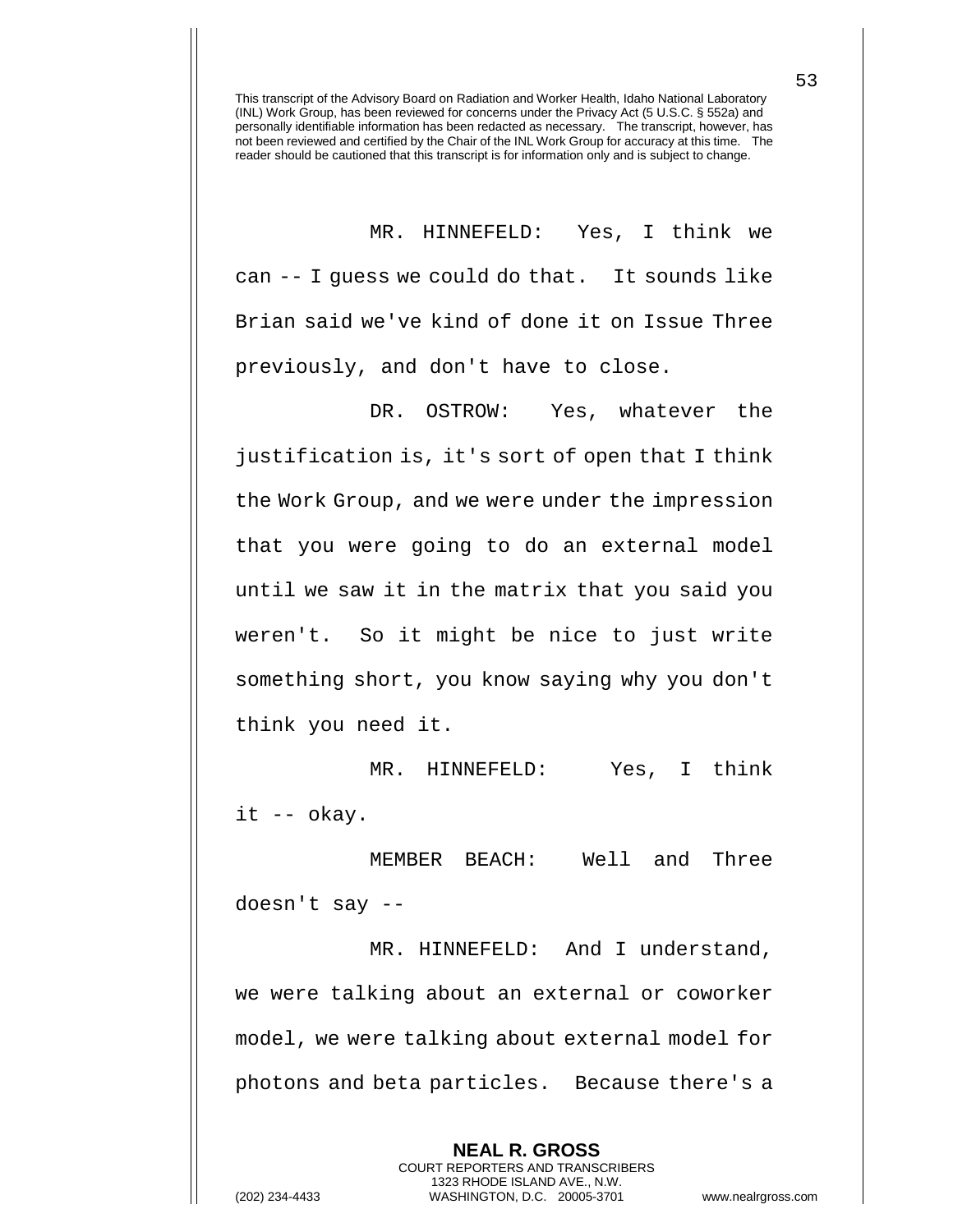different situation for neutrons.

DR. OSTROW: Yes. So to just clarify you know, what you're talking about it. CHAIRMAN SCHOFIELD: So the action item would be for NIOSH to write their justification or how they're going to handle it.

DR. OSTROW: Does the Work Group having any more questions, concerns?

CHAIRMAN SCHOFIELD: I don't.

DR. OSTROW: So maybe you quys want

to call a vote?

MEMBER ROESSLER: I don't have any questions.

CHAIRMAN SCHOFIELD: I think we can, like he says, we can close this one with that caveat, that they'll be going back and taking a look at this. And given the you know, putting out a paper, not even a whole paper, just how they're going to deal with it.

> **NEAL R. GROSS** COURT REPORTERS AND TRANSCRIBERS 1323 RHODE ISLAND AVE., N.W.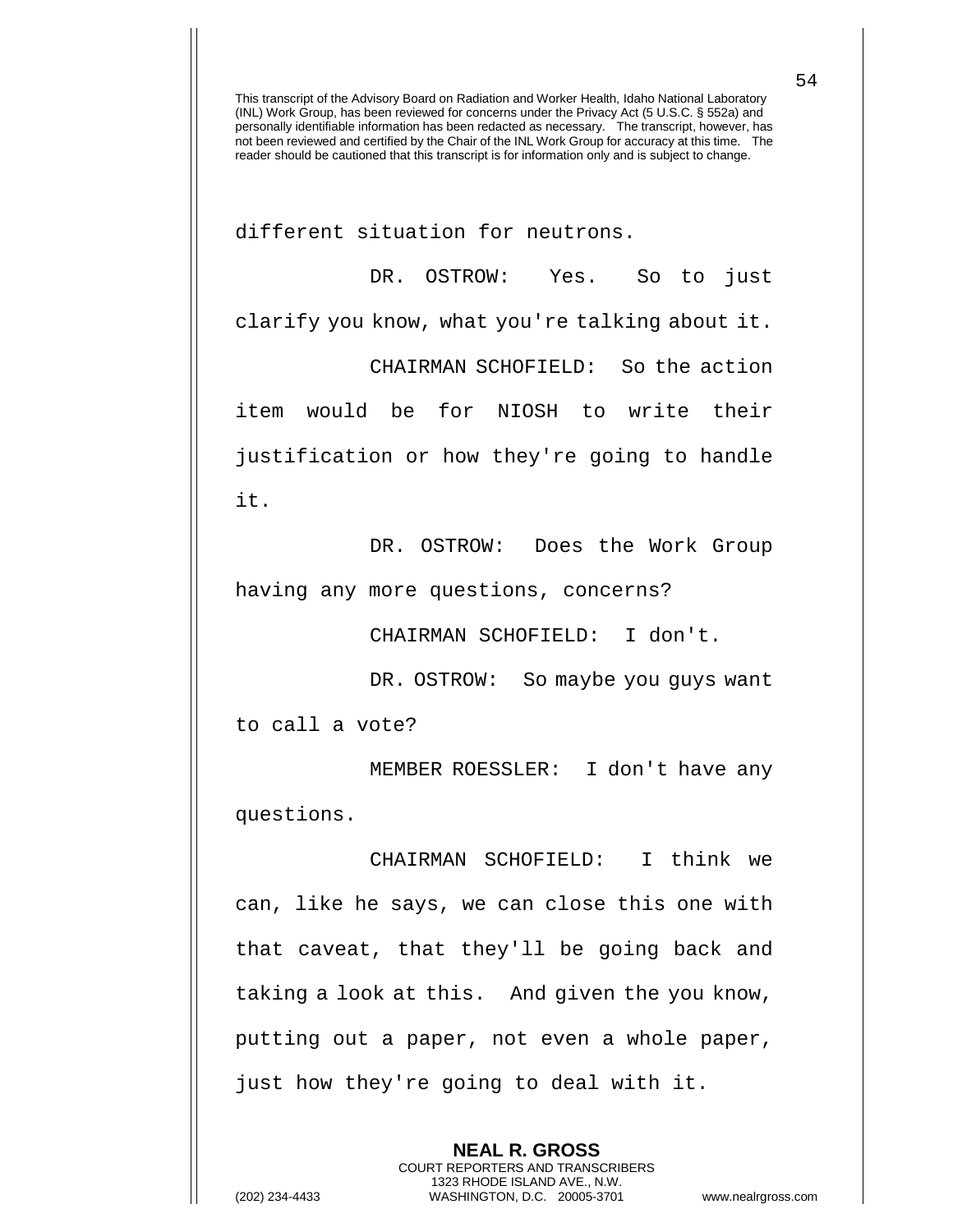MEMBER BEACH: It's a different

method.

MR. HINNEFELD: What we're going to do on Four, the issue that we need to complete on Four is when these procedures, these TIBs that are resolved in Procedures Review to make sure that the PER, you know, sweeps these in. I mean that's just going to happen.

I mean I think rather than saying a conditional closure, I think you're closing with the understanding that the process for finishing the TBD reviews will go back and address any changes with cases that were done in accordance with these old, you know, at that time, which will be old TBDs.

CHAIRMAN SCHOFIELD: Okay. That's my understanding.

MR. HINNEFELD: So I think that's what the  $-$ - what the  $-$ - I believe the suggestion is that you close Four with that understanding.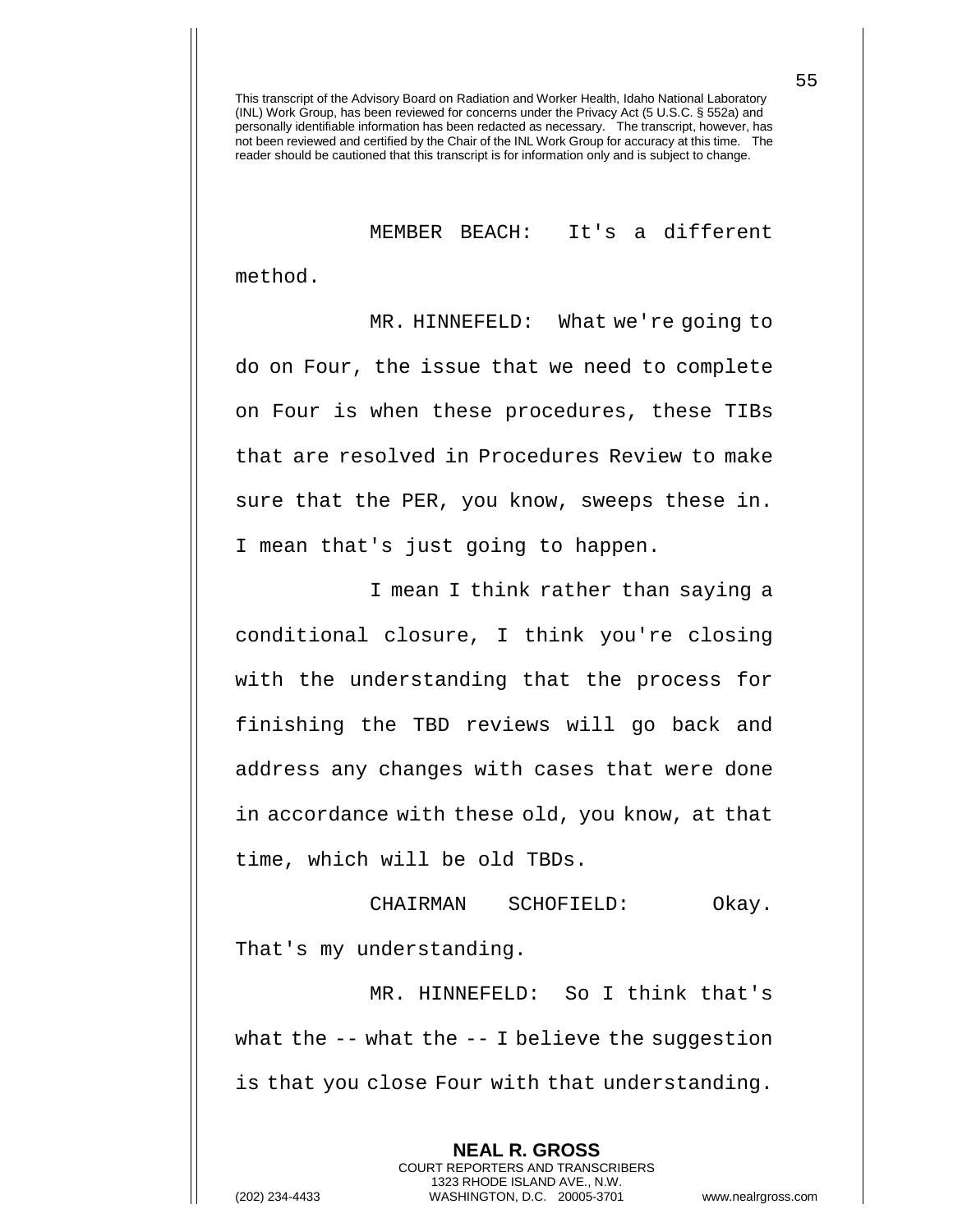DR. OSTROW: Yes, with that recognition that this is the standard process that NIOSH does all the time.

MR. HINNEFELD: Yes. Right.

DR. OSTROW: It's not like anything unique or new for this.

MR. HINNEFELD: Okay.

MR. MAURO: I would also suggest another qualifier because when you look at the original issue, it's very broad. You know, covering things that one could interpret as being deficiencies in data quality and that sort of thing. A very broad statement.

And what we're really trying to close out here is a relatively narrow piece of that. The extent to which the original -- see that's one of the problems, the original issue was all-encompassing and could easily involve things like coworker model and data adequacy and that sort of thing.

**NEAL R. GROSS** COURT REPORTERS AND TRANSCRIBERS 1323 RHODE ISLAND AVE., N.W. (202) 234-4433 WASHINGTON, D.C. 20005-3701 www.nealrgross.com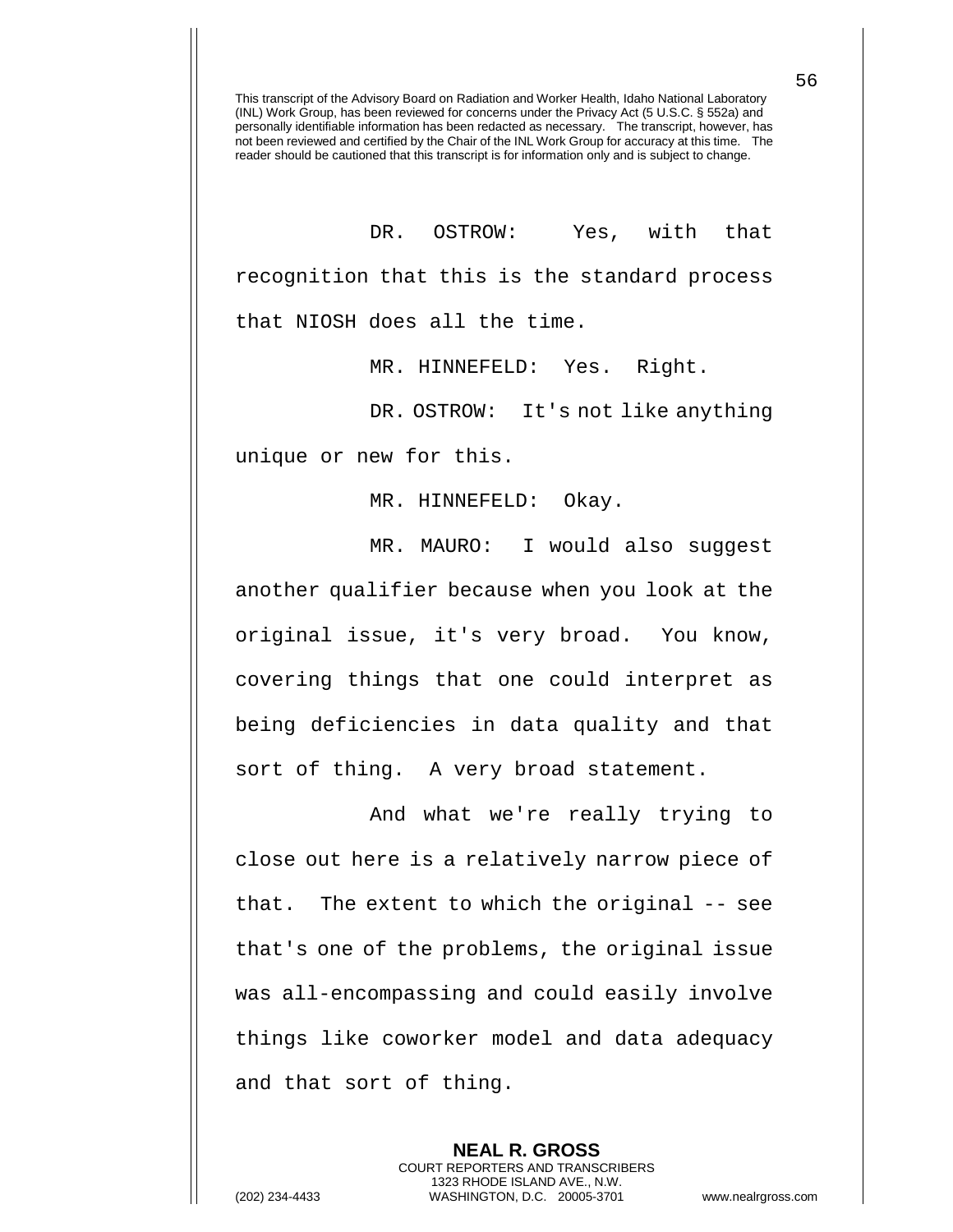And we're not closing that out. We're just closing out I guess the strategy for dealing with missed dose, for internal exposure indoors. And so -- so that it's clear that we're not, you know, it's easy --

MR. KATZ: But John, we don't need to qualify this closure because that will be addressed in the other findings. And if it's not covered by the other findings, we'll add a finding for that.

MR. MAURO: Oh, okay.

MR. KATZ: But so it's just --

MR. MAURO: Okay, okay.

MR. KATZ: Yes.

MEMBER BEACH: And I agree with closing it on those terms.

MEMBER ROESSLER: I agree.

**NEAL R. GROSS** COURT REPORTERS AND TRANSCRIBERS 1323 RHODE ISLAND AVE., N.W.

CHAIRMAN SCHOFIELD: Why don't we move on to Finding Number Eight, unless Jim -- sorry. My apologies, Jim.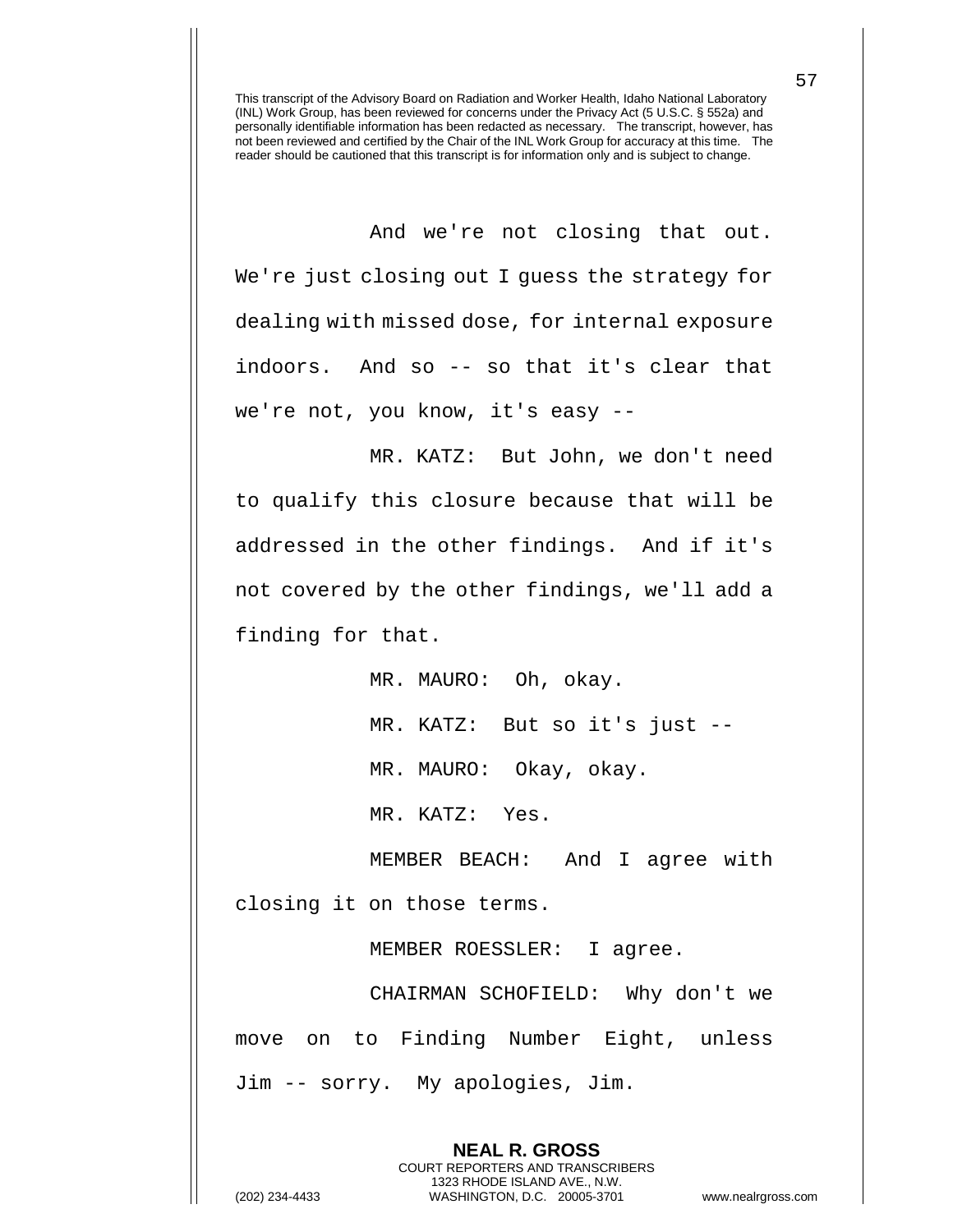DR. OSTROW: Okay. So we shall move on. The next one is Issue Eight. And Issue Eight is called -- oh,

this was an interesting one. High-Fired Plutonium and Uranium Intake. And this one also evolved over time.

And SC&A was discussing this as recently as 7:30 this morning. We looked at it again and we weren't quite sure as of yesterday that everything was okay.

The issue was the -- we'd said originally the TBD didn't evaluate the hazards associated with high-fired plutonium and uranium at the chem processing plant and the radioactive waste management complex. And the NIOSH -- it goes a little bit further.

NIOSH responded that the -- that they revised the internal TBD, which is true. And they included Super S Plutonium. That's basically high-fired plutonium, as I

> **NEAL R. GROSS** COURT REPORTERS AND TRANSCRIBERS 1323 RHODE ISLAND AVE., N.W.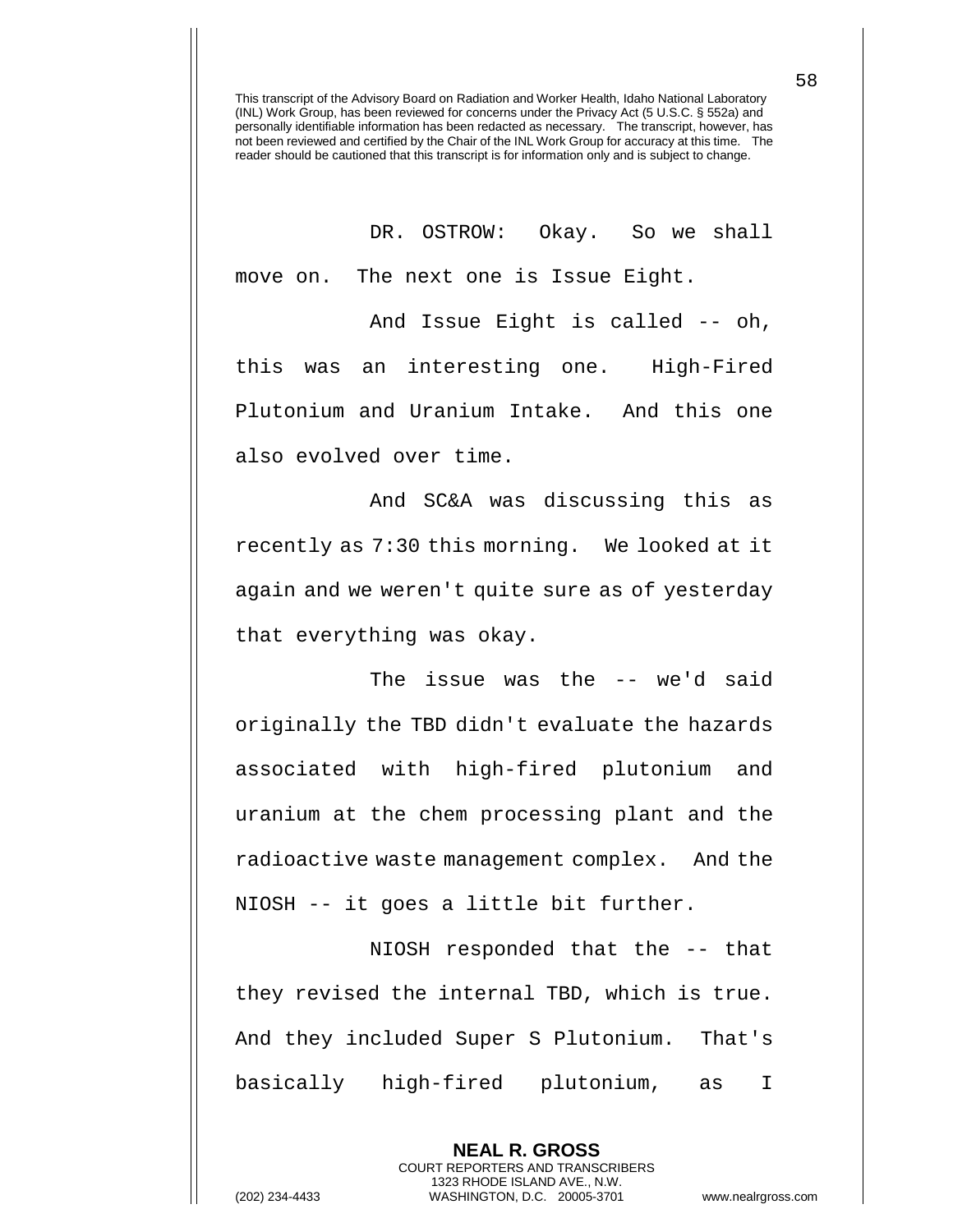understand it. And they asked us what do you mean by high-fired uranium intakes?

There was a dialogue back and forth over the years on this stuff. And there were some action items. We reassessed it and we discussed about how fuel pellets are produced. And fuel pellets are typically uranium dioxide powder, UO2, centered at high temperature, 1700 degrees Celsius. And then the pellets are ground to a uniform size.

So the question is you know, this is a little bit UO2 dust and inhalation or ingestion of this centered material is what is meant by high-fired uranium intakes. And the -- we reviewed Rev. 3 of the TBD and we confirmed that Super S Plutonium has been included, and they were the solubility Class S.

And we did a little bit of research as of yesterday and today. This is a generic issue; it's not the -- INL is not the only place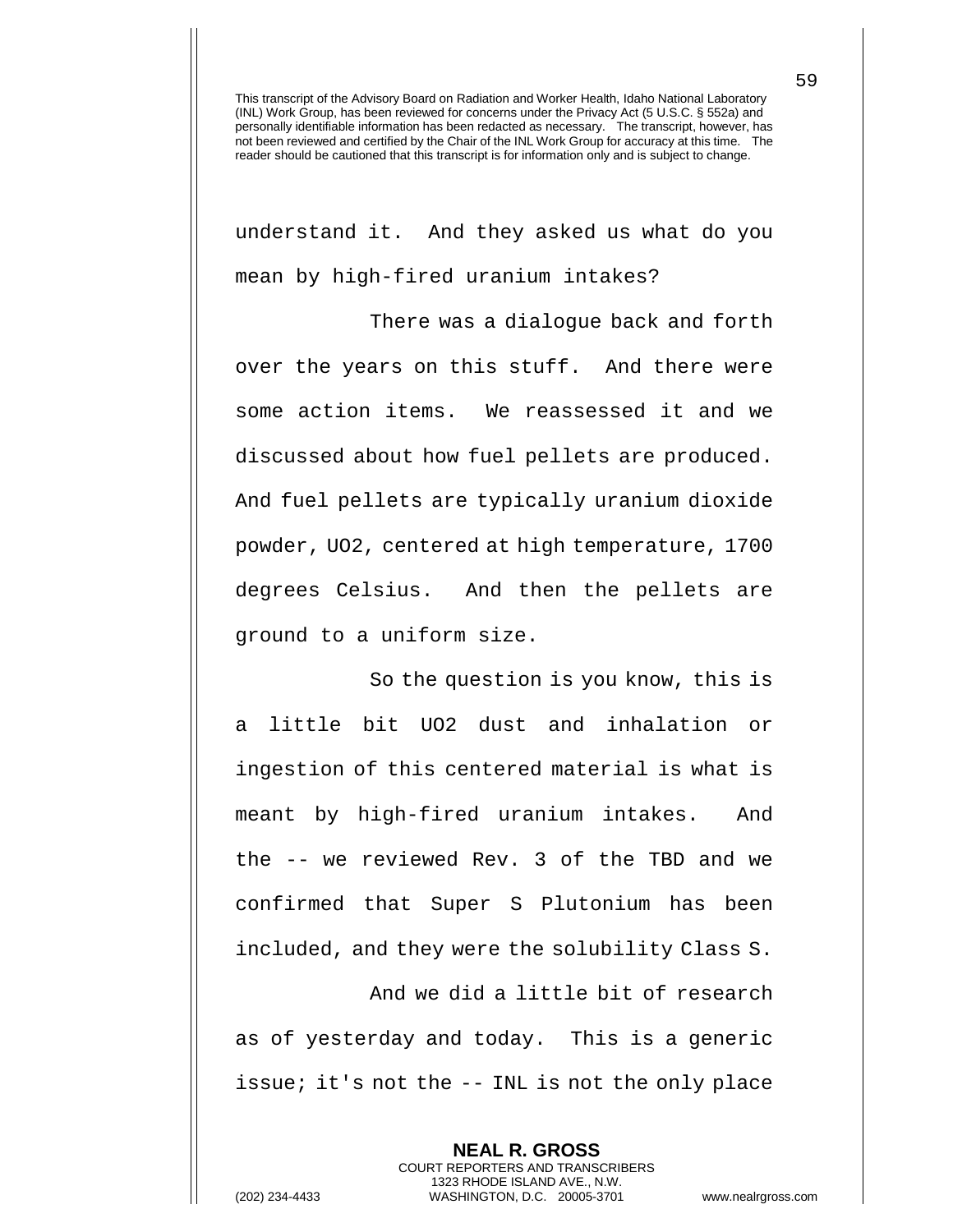that has you know, high-fired uranium or plutonium. It's sort of typical.

And we discovered or confirmed that the -- it's generally accepted that UO2 and U-3O8 have Type S lung clearance. And John Stiver weighed in with an email this morning like at 7:30, that this is actually covered in ICRP 68, where it's specified.

So based on all that, SC&A remains happy the way NIOSH responded to this. We just did like a you know, last-minute confirmation because it sort of rung a bell in our head yesterday to take another look at it.

So we think they handled it fine in the current version of the TBD, and we recommend to the Work Group that this issue be closed. Stu, do you have anything to add to this?

MR. HINNEFELD: No. Just like Steve said, whereas for plutonium, there's evidence from plutonium registry of plutonium

> **NEAL R. GROSS** COURT REPORTERS AND TRANSCRIBERS 1323 RHODE ISLAND AVE., N.W.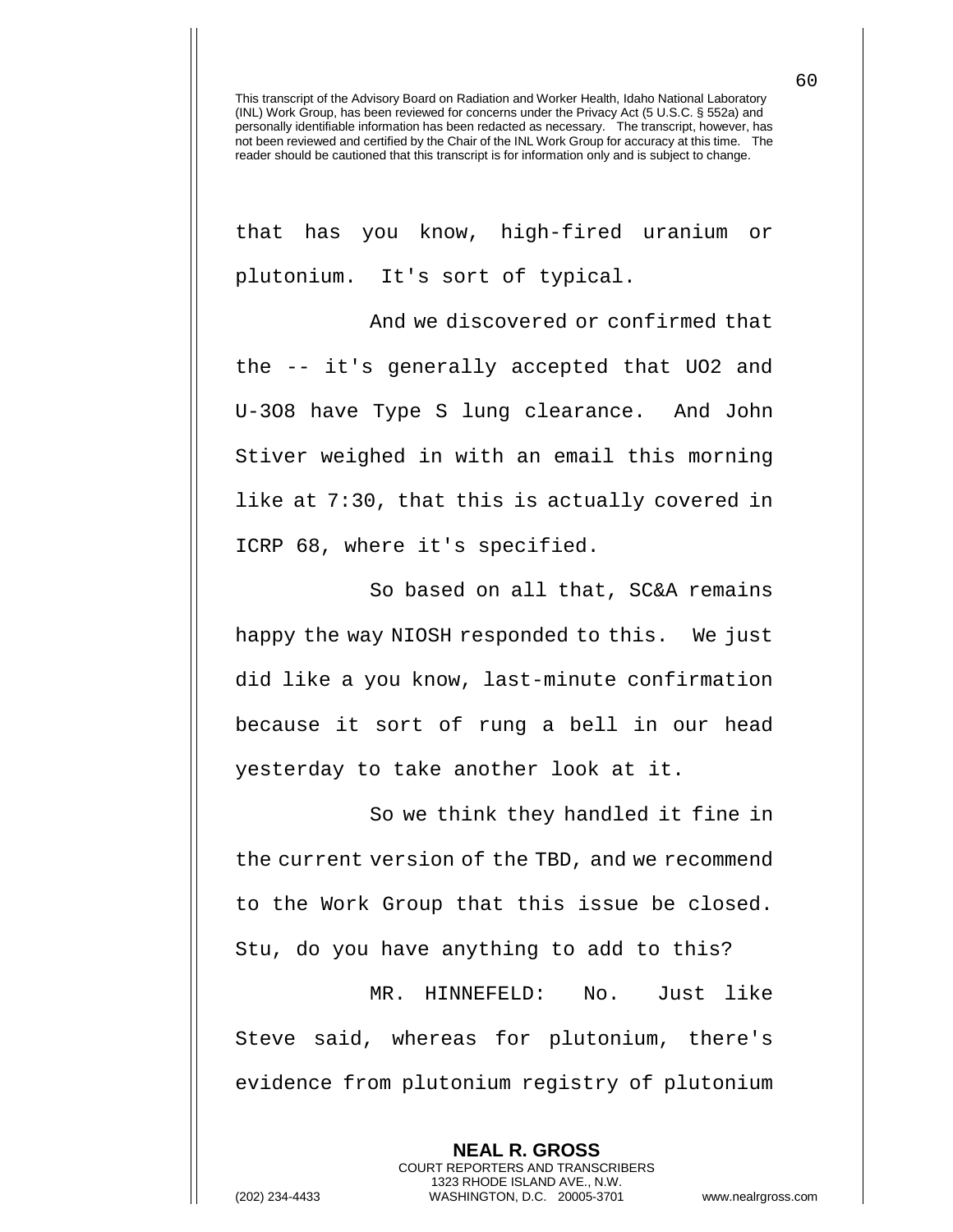being retained longer than Type S, which is the longest retention in the ICRP models. And because of that, we've done the Super S Plutonium. And we did a TIB, we've done the PER and we included it now in the Site Profile for here and other places.

So we recognize that for plutonium, you know, there is -- there are materials that are retained longer than Type S. For uranium, there is no evidence of material like that. You know, this high-fired UO2 that's ground into pellets, you know the UO2 fuel that's used in reactors behaves as Type S based on the studies that have been gathered so far.

And so we don't see evidence of a Super S uranium and the Site Profile, like essentially all of uranium exposures, when there is potential for exposure to a variety of compounds, says you take the solubility, or the clearance class, slip SRM, which provides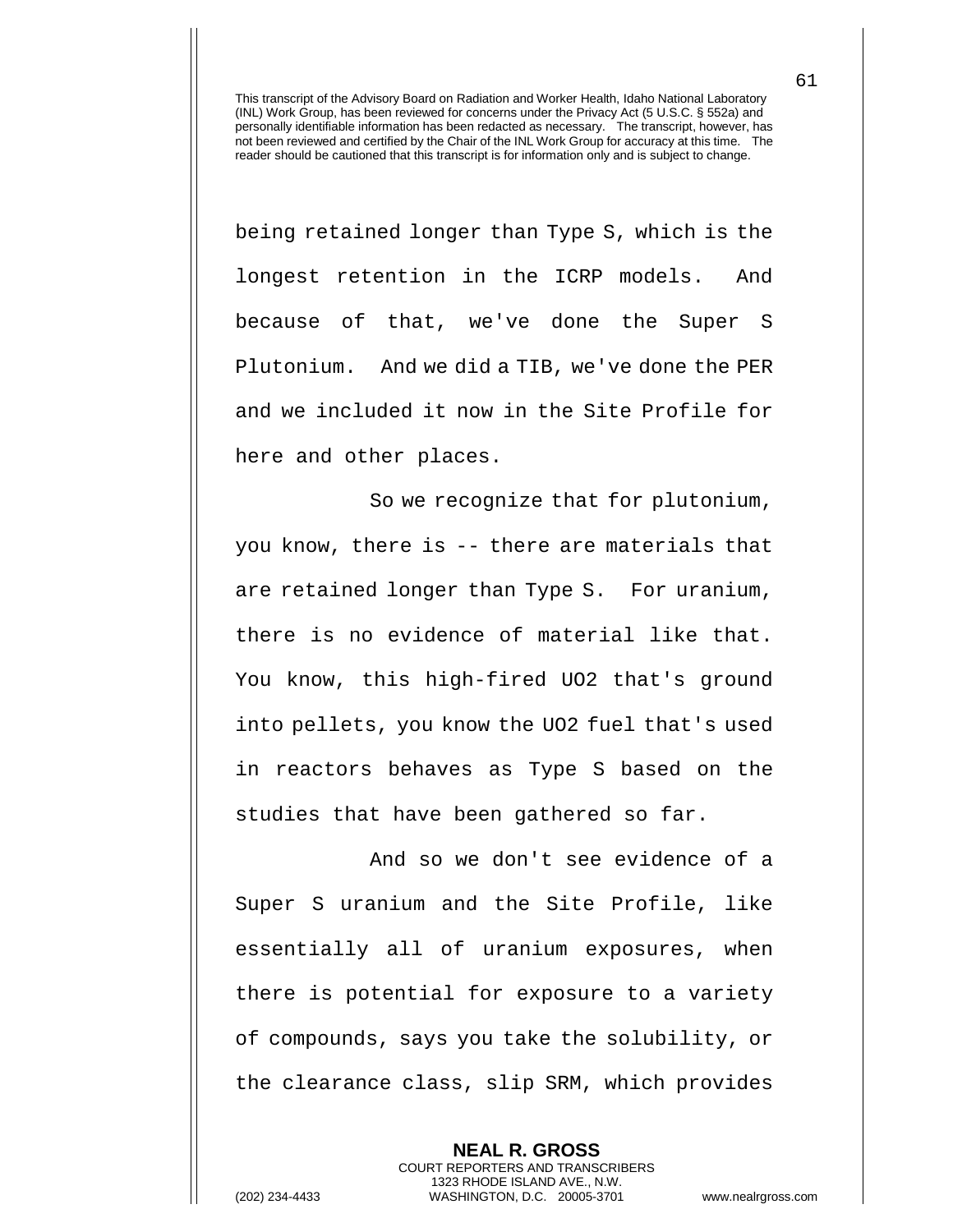the highest Probability of Causation to the claim. So we do that routinely.

So that's why we felt like this should be closed. Because we've covered Super S Plutonium and we don't think there is any Super S Uranium.

MEMBER ROESSLER: So Steve, when SC&A came up with this comment, that was before NIOSH talked about Super S?

MR. HINNEFELD: Yes. That original comment=s way back.

DR. OSTROW: Actually, they responded to our original comment which was on the Rev 0 of their TBD. And by the time they got to, I think it's Rev 3 or something, it's included. They have language in it, it's just like what Steve said basically.

And we checked it out and you know it -- this is correct with the ICRP models.

> **NEAL R. GROSS** COURT REPORTERS AND TRANSCRIBERS 1323 RHODE ISLAND AVE., N.W.

MEMBER BEACH: So in these Rev 1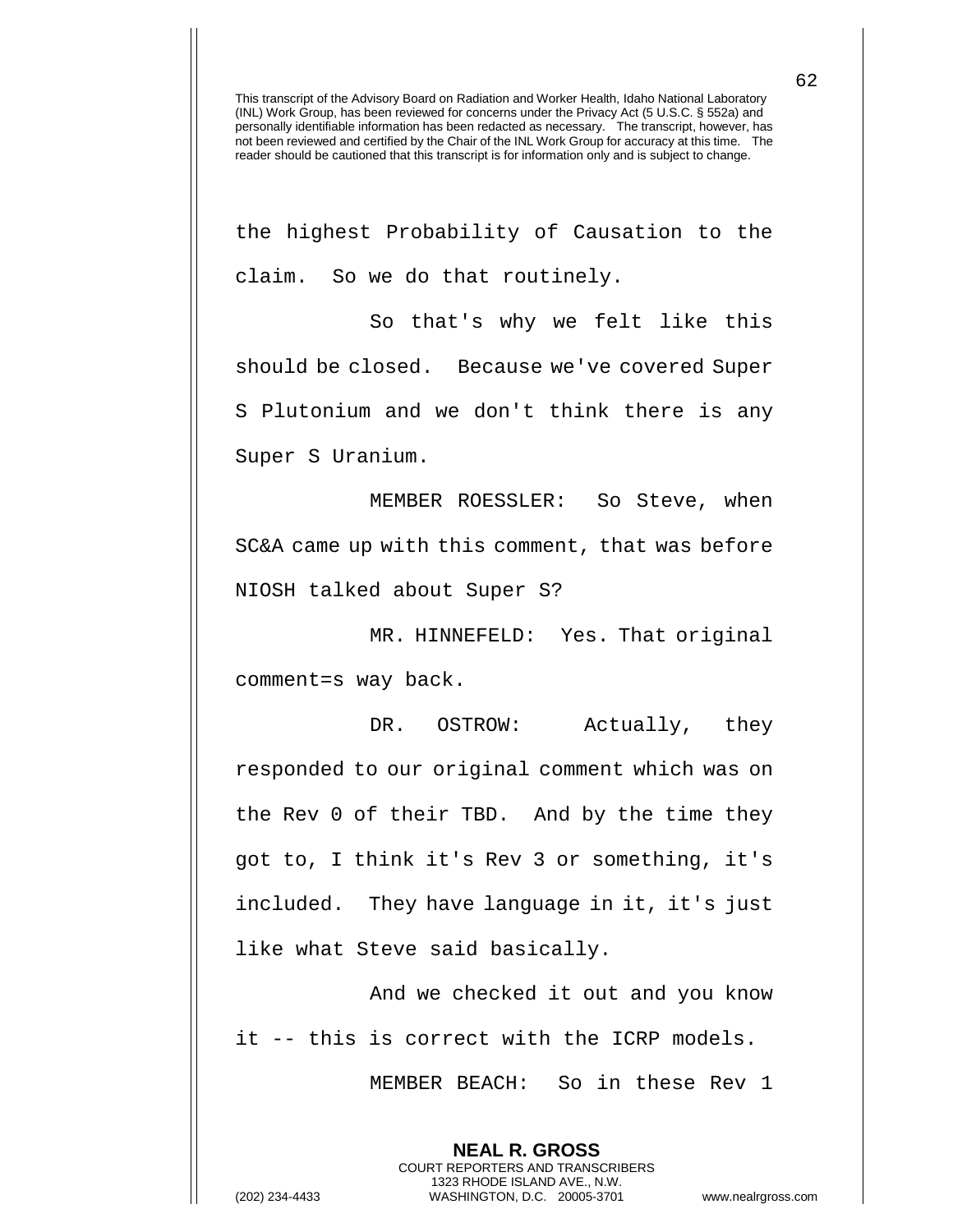status and review information from SC&A, that is current? That's February current, correct? DR. OSTROW: Yes.

MEMBER BEACH: Because you've  $qot$  --

DR. OSTROW: That's right.

MEMBER BEACH: Okay.

DR. OSTROW: This is a -- all these issues that we have in our report are chronological. The original one goes back like 2005, 2006 or so. And by the time you get to the bottom of the page, that's the Rev 1 status one. That's the February, 2014 --

MEMBER BEACH: Yes, and that's the way I read it.

DR. OSTROW: Of last month. Yes. MEMBER BEACH: Okay. So when you said you had a call this morning, I was surprised because basically it showed in your current Rev in February you were clear.

> **NEAL R. GROSS** COURT REPORTERS AND TRANSCRIBERS 1323 RHODE ISLAND AVE., N.W.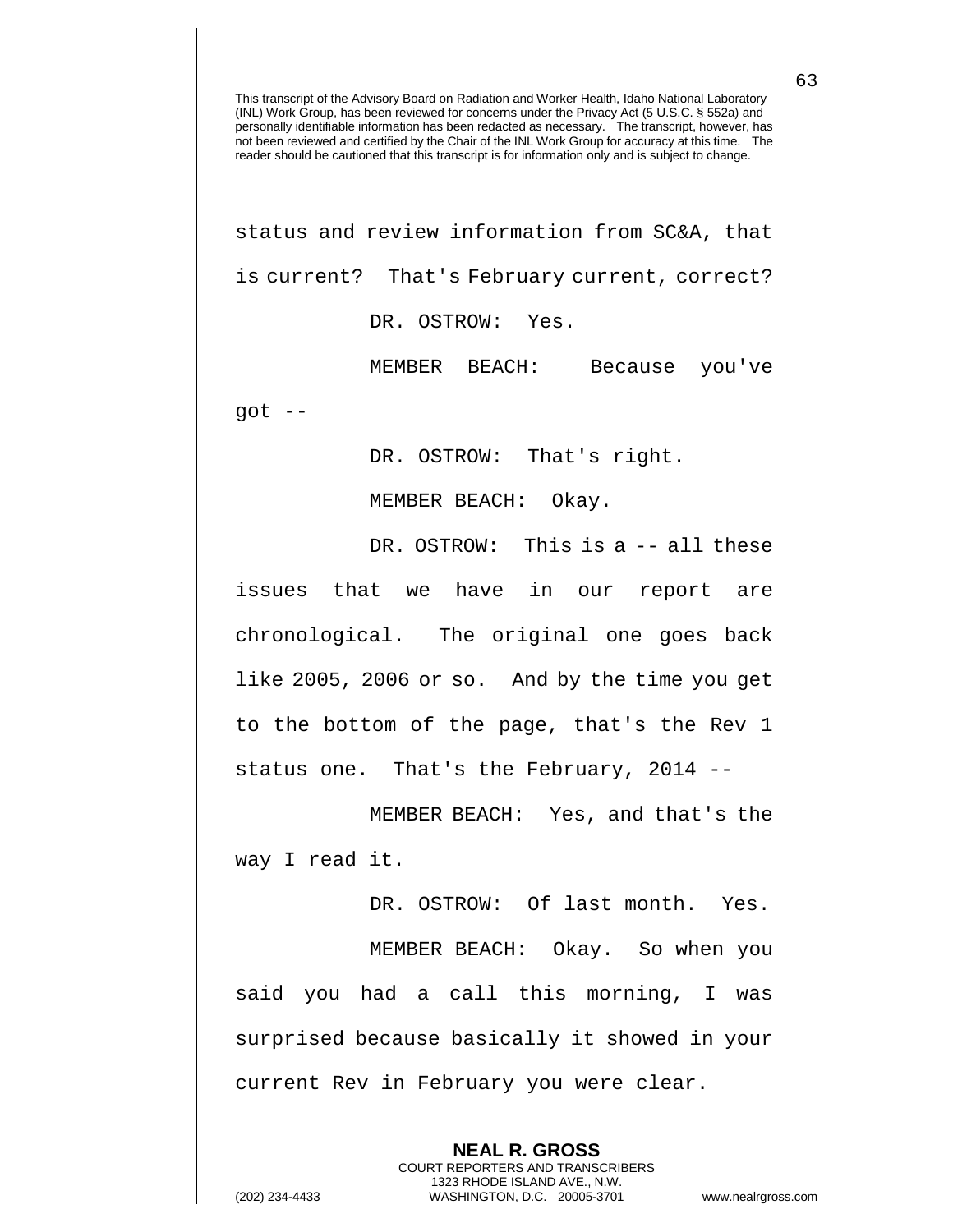DR. OSTROW: Yes, what happened -- yeah, we were clear. I was discussing all these issues on the phone with John Mauro yesterday --

MEMBER BEACH: Sure.

DR. OSTROW: And John who's a thorough health physicist, this sort of rung something in his head that he wanted just to check further, you know.

MR. MAURO: Can I speak a little bit more to this? It's good that we separate the uranium from the plutonium. There's no doubt that from -- you know that, the process that took place since all this began, the plutonium high-fired issue has been thoroughly vetted.

So that aspect of this comment is certainly clear to us, can be closed. The aspect of this comment that brought -- that came to my attention quite frankly during the preparatory work for this meeting was when I

> **NEAL R. GROSS** COURT REPORTERS AND TRANSCRIBERS 1323 RHODE ISLAND AVE., N.W.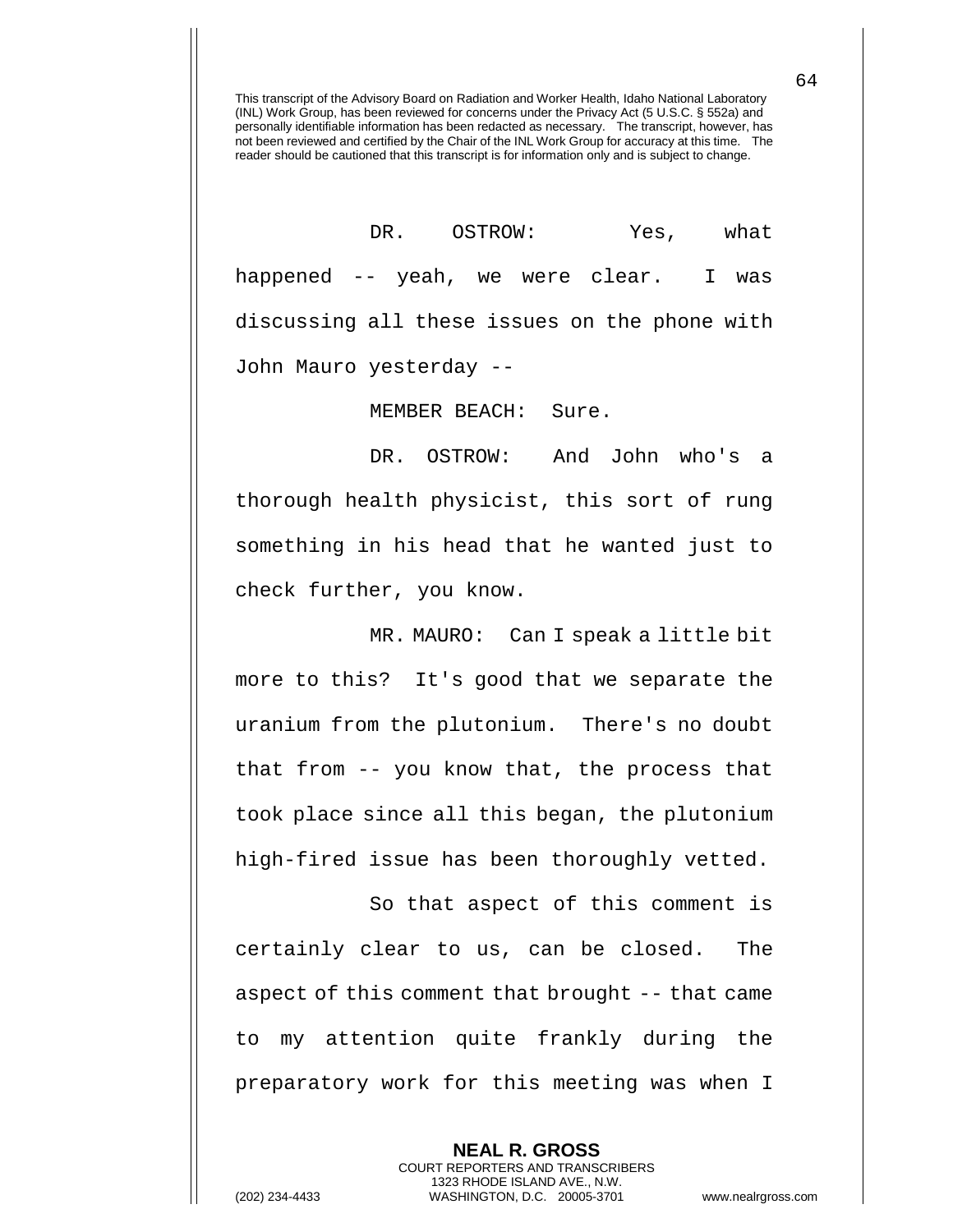looked at this 1700-degree centered uranium. And the fact that -- the reason that I bring it up is that I know that this is an issue for example, we're going to confront at Kansas City, because in fact I called Joe Fitzgerald up yesterday, said Joe, this whole -- I know this issue of high-fired uranium has come up previously. And he said yes, you recall that also I called Arjun because I got to say that I was sort of the one that brought this up in the eleventh hour because I don't recall looking at, not that it wasn't looked at, but I don't recall myself seeing the data on -- where a demonstration was made that you really can't see that Type S works for whether you're dealing with, you know, airborne uranium dust generated during machining during of uranium, let's say, at AWE facilities.

And you know the data, that's a certain type of airborne uranium oxide that is

> **NEAL R. GROSS** COURT REPORTERS AND TRANSCRIBERS 1323 RHODE ISLAND AVE., N.W.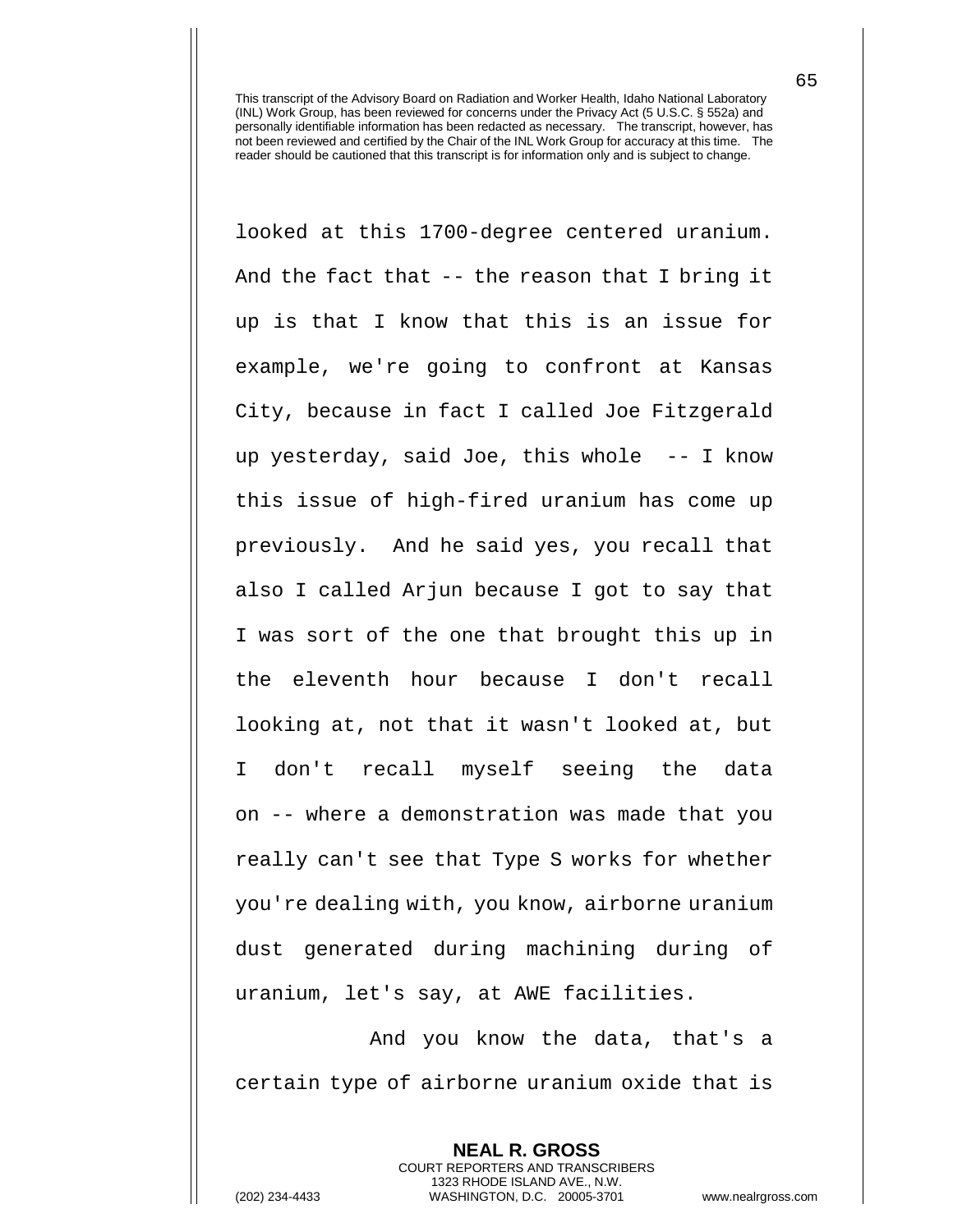produced during machining operations. And when I came across this, where this is a different process where you're -- it sounds like you might be machining centered uranium, which is produced under fairly high temperatures, I think it was 1700 degrees centigrade.

So I -- that reminded me, it goes back some time that, did we ever really close out on other sites, or other -- and when I spoke to Joe, he mentioned that. It turns out those issues were brought up, but they sort of went away because eventually the site was granted an SEC, that sort of thing.

And I have to say that the fact that, Stu, you're putting forth data and information that shows you really can't see a difference in the clearance for these different uranium oxides. Whether they were generated by milling and machining, or generated during

> **NEAL R. GROSS** COURT REPORTERS AND TRANSCRIBERS 1323 RHODE ISLAND AVE., N.W.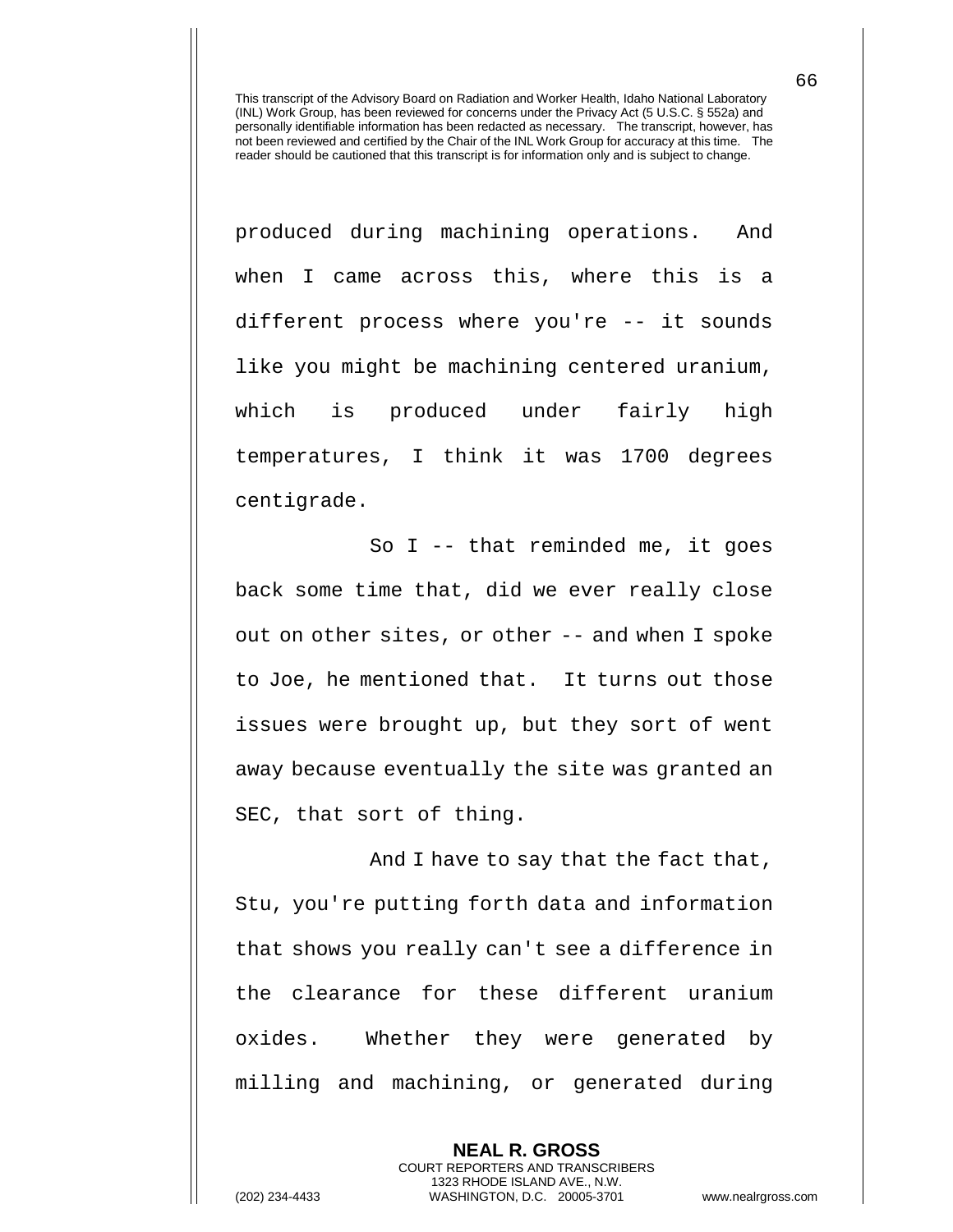machining of centered uranium, that's very important. Because I think that that data and that research that shows we're not seeing a difference is important not only to this site, but it's going to be important to Kansas City and perhaps other sites as well.

So the fact that you have that information and you have a basis for saying no, there isn't. The clearance rates appear to be -- we're not seeing differences. I consider that to be very important you know, to this -- closing this issue and many others.

MR. KATZ: Okay. Thanks, John.

MR. HINNEFELD: I didn't feel called on to say anything.

MR. KATZ: No, it's a helpful perspective.

MEMBER BEACH: I don't have any questions for that one. I agree with closing it also.

**NEAL R. GROSS** COURT REPORTERS AND TRANSCRIBERS 1323 RHODE ISLAND AVE., N.W. (202) 234-4433 WASHINGTON, D.C. 20005-3701 www.nealrgross.com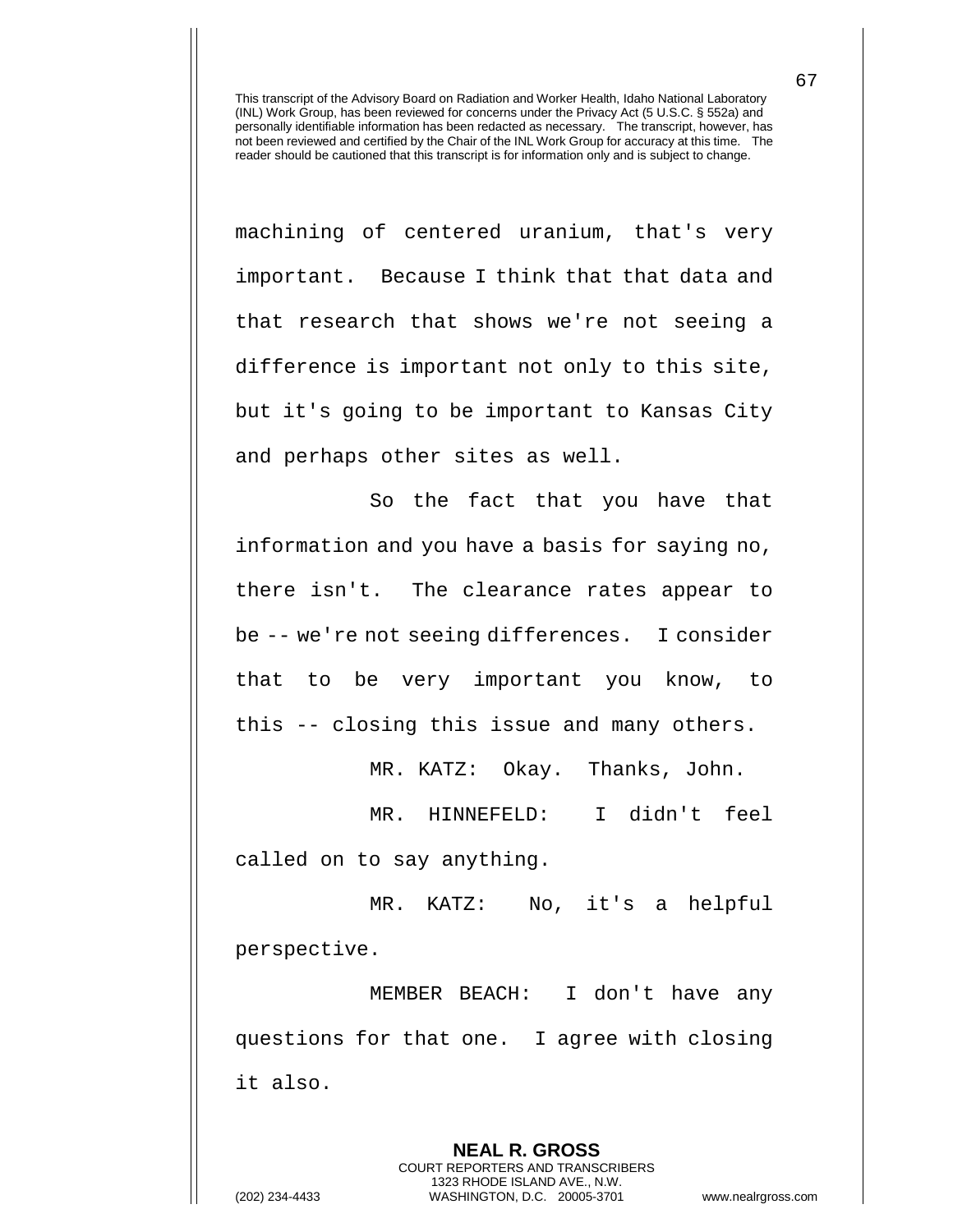CHAIRMAN SCHOFIELD: I don't have

any, do you?

MEMBER ROESSLER: I don't either.

I agree.

CHAIRMAN SCHOFIELD: Then we'll

follow your recommendation and close that one.

MEMBER ROESSLER: But we should

check to see if Melius is back on the phone.

CHAIRMAN SCHOFIELD: Jim's going

to shoot me. My apologies Jim. Okay.

DR. OSTROW: So if we can mark it

closed, Work Group will close it?

CHAIRMAN SCHOFIELD: Yes.

DR. OSTROW: Okay, good.

MR. KATZ: Actually SC&A keeps the matrix.

DR. OSTROW: Yes, we keep track of it. Now we'll have a hundred-page document you know, just to add to it.

> **NEAL R. GROSS** COURT REPORTERS AND TRANSCRIBERS 1323 RHODE ISLAND AVE., N.W.

Okay. Our next Issue is Issue 14.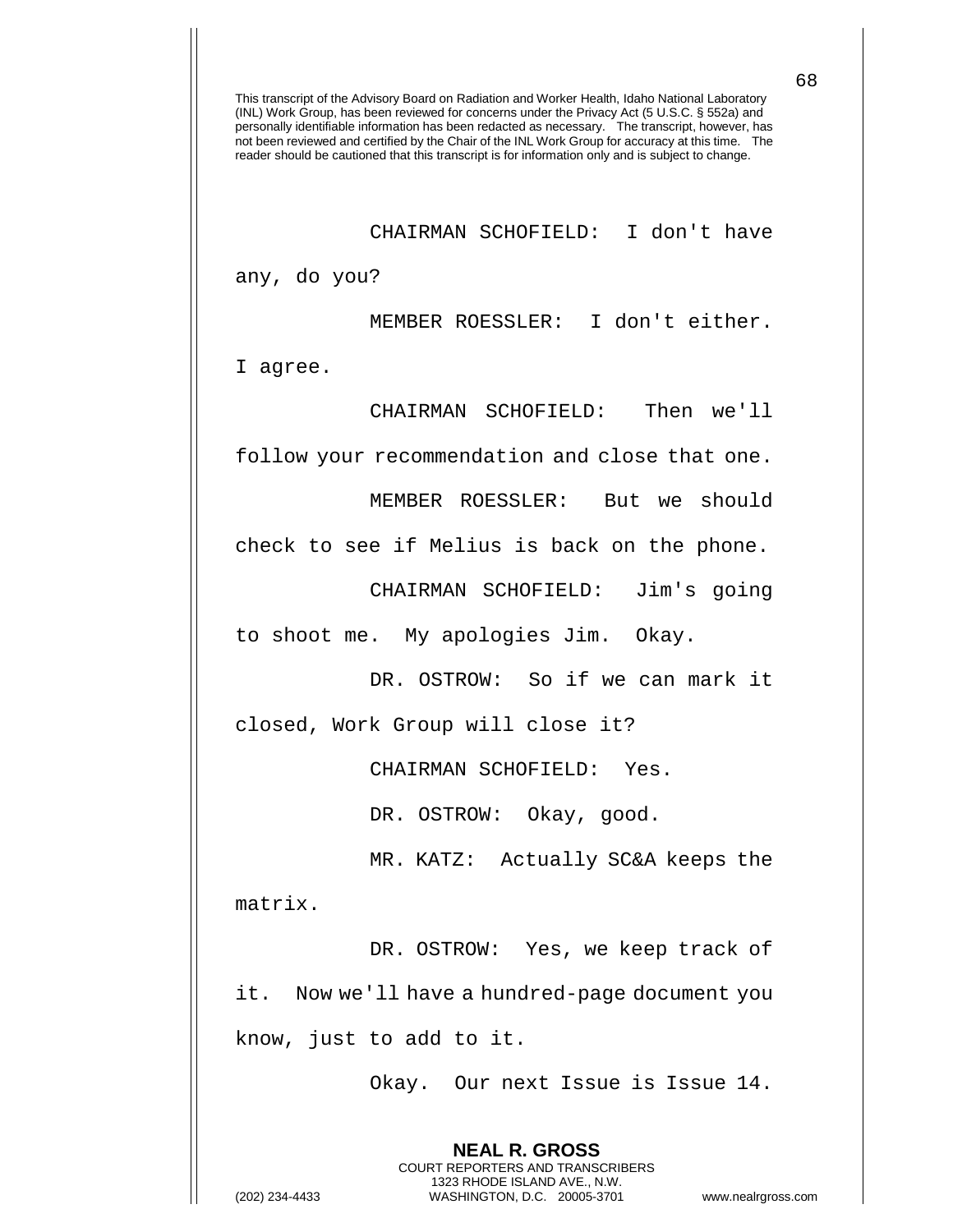Plutonium Monitoring. And this appears on page 34 of our summary document. So this is another plutonium one. And this is for occupational internal dose TBD.

This issue here that the -- and remember we're commenting on the original Rev. 0. The TBD does not provide any historical information on plutonium analysis methods used at INL.

It's entirely possible that selective plutonium monitoring on workers was used at INL until 1980. But with this information, the dose reconstructors would not be able to assign missed internal doses due to plutonium intakes in the time period before 1980.

And NIOSH -- our finding was NIOSH recommendation, NIOSH should provide information on plutonium monitoring. Okay, NIOSH responded and with their response, and

> **NEAL R. GROSS** COURT REPORTERS AND TRANSCRIBERS 1323 RHODE ISLAND AVE., N.W.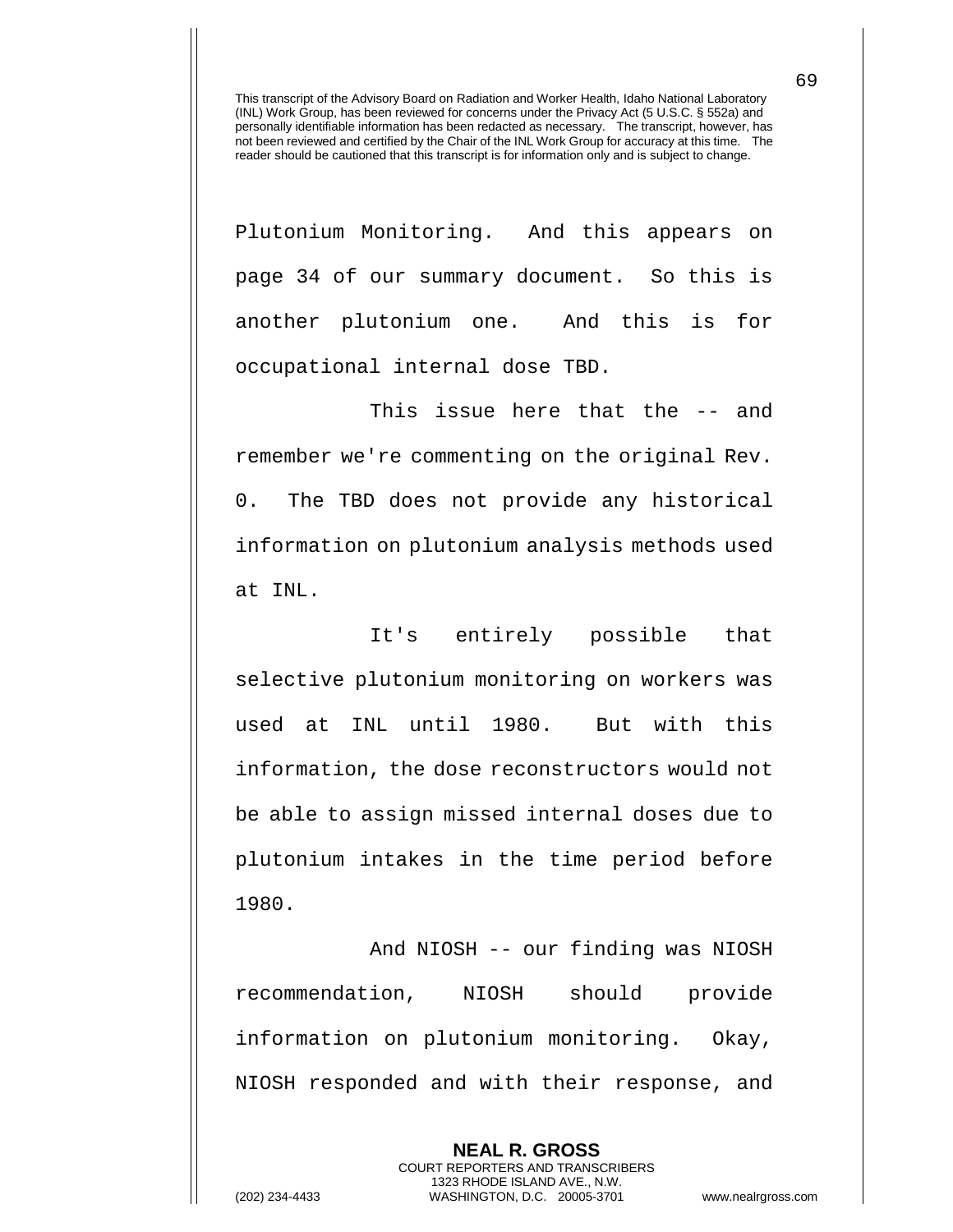they said, and I guess rightly so, plutonium wasn't separated at INL.

Whenever there was plutonium, it was part of the spent nuclear fuel. As people know who are nuclear engineers and nuclear physicists, you generate plutonium 239 when you have a uranium reactor.

This is a like a little factoid. In a commercial nuclear plant, by the time it's end of life of the fuel, you're generating about 20 percent of your total power from plutonium fission and not from uranium fission because you're breeding plutonium in the reactor. It's sort of an interesting little fact.

MR. HINNEFELD: I didn't know that. Thanks, Peter.

DR. OSTROW: Well, I'm actually a nuclear engineer, so I knew that. That's my contribution to these proceedings.

> **NEAL R. GROSS** COURT REPORTERS AND TRANSCRIBERS 1323 RHODE ISLAND AVE., N.W.

MR. HINNEFELD: I actually didn't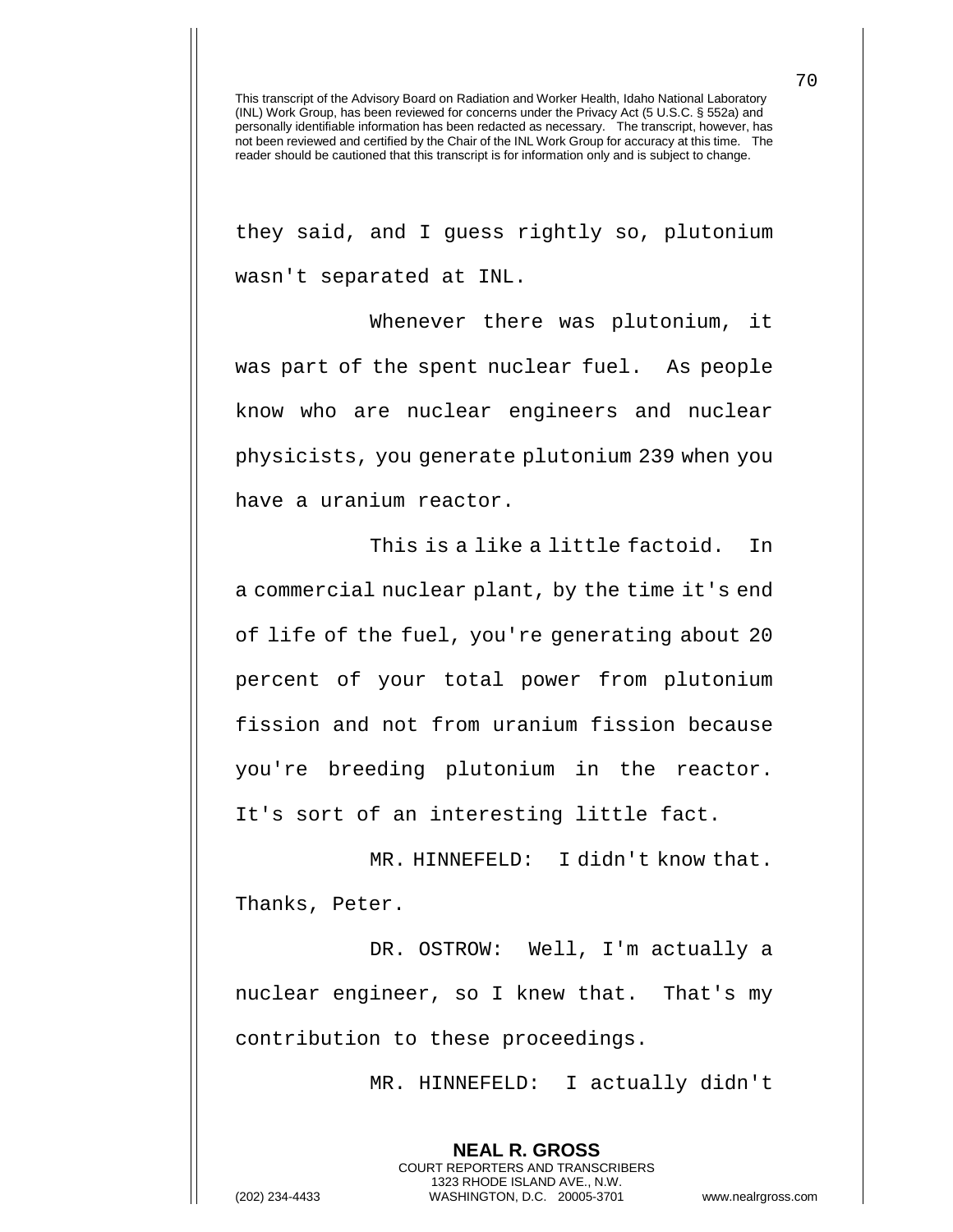realize it had a 20 percent fission. I knew it was there.

DR. OSTROW: Yes, with a power reactor it's about 20 percent. So anyway, NIOSH's point is well taken that at INL, the plutonium wasn't separate. They didn't do separation work.

So you didn't have to monitor for plutonium separately. You monitored for the mixed fission products, which were much easier to monitor for, and there was a program for that.

We subsequently as of last Work Group meeting, NIOSH was supposed to supply SC&A with the source documents used. And we were supposed to look at the applicable portions of the current version of the TBD.

And our reassessment, we looked at the Rev 3 of the TBD, which is the latest one, of the internal one. And we saw that it's been

> **NEAL R. GROSS** COURT REPORTERS AND TRANSCRIBERS 1323 RHODE ISLAND AVE., N.W.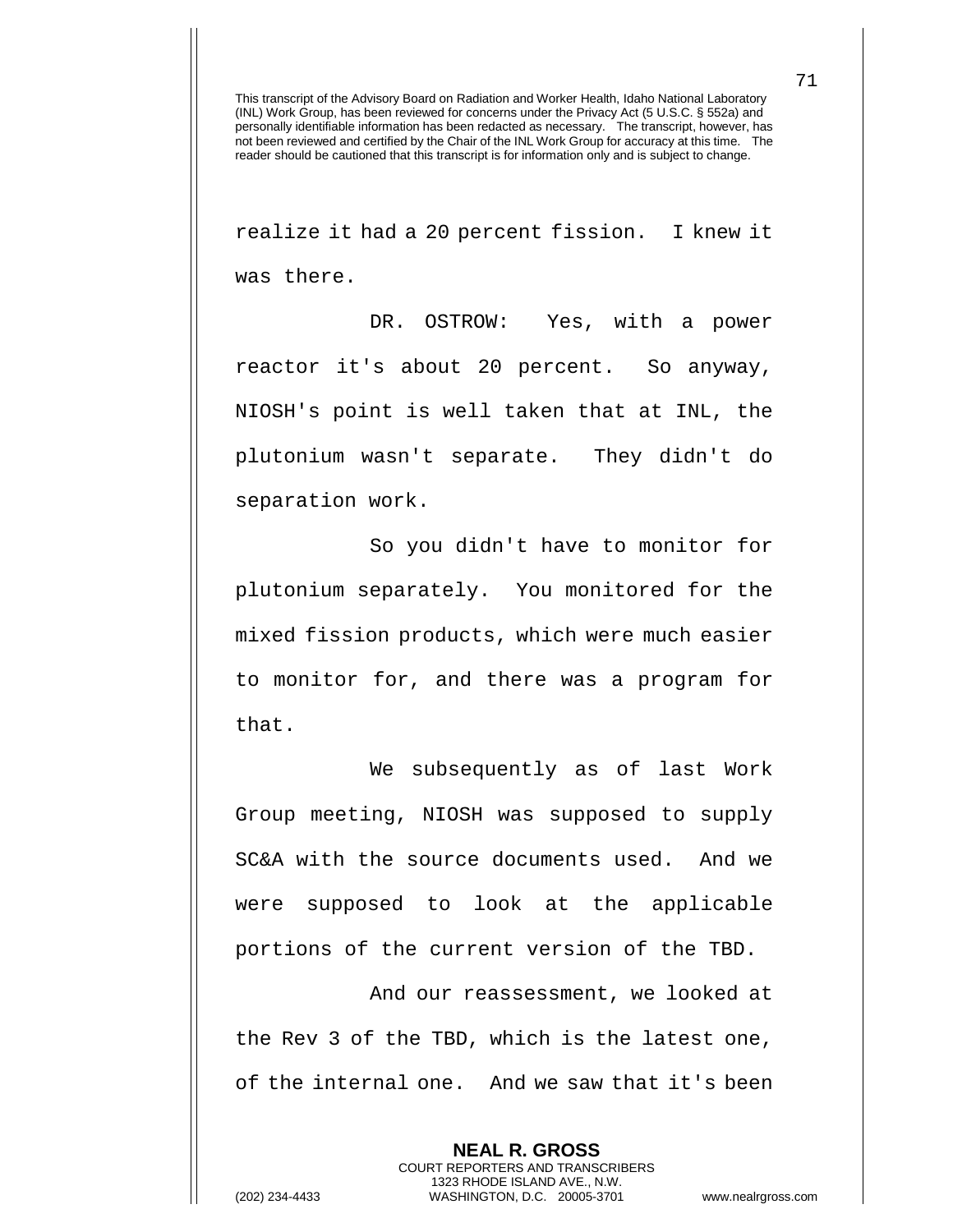revised in Section 5.1 and 6.3 to have a good discussion on bioassay monitoring where NIOSH discussed how the bioassay monitoring was done that would have accounted for any plutonium that was in the mixed fission product matrix. So we're satisfied that this issue

has been addressed by -- properly by NIOSH based on their discussion. And we recommend then that the issue be closed. So it's open for discussion.

MEMBER BEACH: I don't have anything on this one either, questions.

MEMBER ROESSLER: So you questioned originally whether it was necessary to do the selective plutonium monitoring before 1980.

DR. OSTROW: Right.

MEMBER ROESSLER: But then once you realized the type of plutonium that would be present, you decided that wasn't necessary.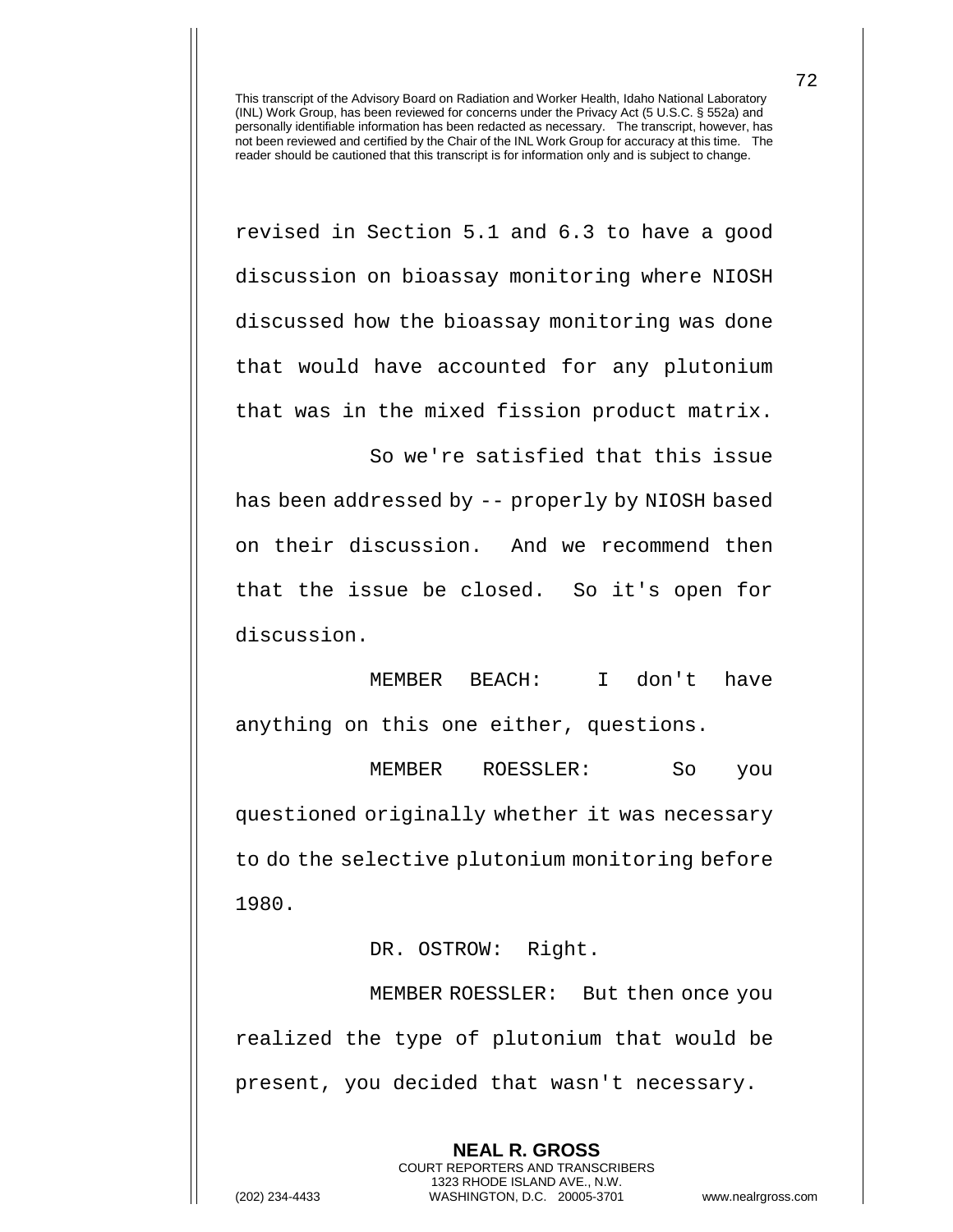DR. OSTROW: Yes, after NIOSH explained it nicely. See you know, a lot of the comments really go two different ways in all of our reviews, Site Profiles and stuff like that. It's not that we think something was done incorrectly, you know calculated something wrong, they used the wrong reference values. That's one thing.

The other class of comments, which occurs very frequently like this case, it's not that we say it's wrong, we just want NIOSH to back it up, you know. Explain it and back it up. So in this case, they explained it and backed it up, we thought.

MEMBER ROESSLER: I agree with closing.

CHAIRMAN SCHOFIELD: I don't have any problems with closing this one.

MEMBER BEACH: So you're saying that they had plutonium there.

**NEAL R. GROSS** COURT REPORTERS AND TRANSCRIBERS 1323 RHODE ISLAND AVE., N.W. (202) 234-4433 WASHINGTON, D.C. 20005-3701 www.nealrgross.com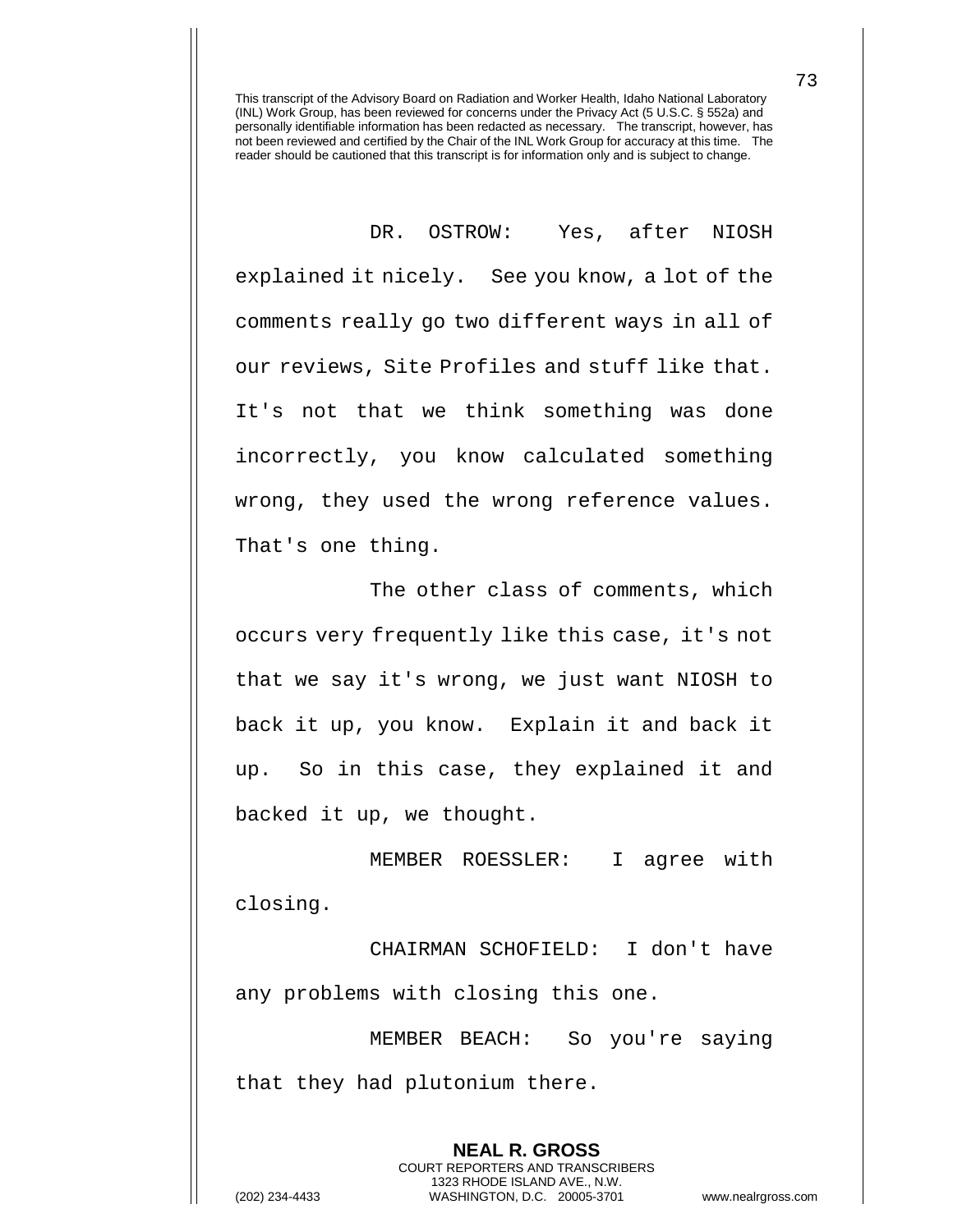## DR. OSTROW: Yes.

MEMBER BEACH: But it was adequately monitored?

DR. OSTROW: Yes, it's not a separation plant.

MEMBER BEACH: Okay.

DR. OSTROW: If you did separation of the fuel, then you'd have plutonium by itself, you know without the rest of the fission products. And then it's a whole different ball game for monitoring for the plutonium. The internal uptake.

But in this case the plutonium was never separate -- a separate stream.

CHAIRMAN SCHOFIELD: Did they ever run any tests that you know of, like some of the fuel test pins where they were basically using this for a breeder reactor, look at that possibility? Those fuel pins, were those separated into their cycle?

**NEAL R. GROSS** COURT REPORTERS AND TRANSCRIBERS 1323 RHODE ISLAND AVE., N.W. (202) 234-4433 WASHINGTON, D.C. 20005-3701 www.nealrgross.com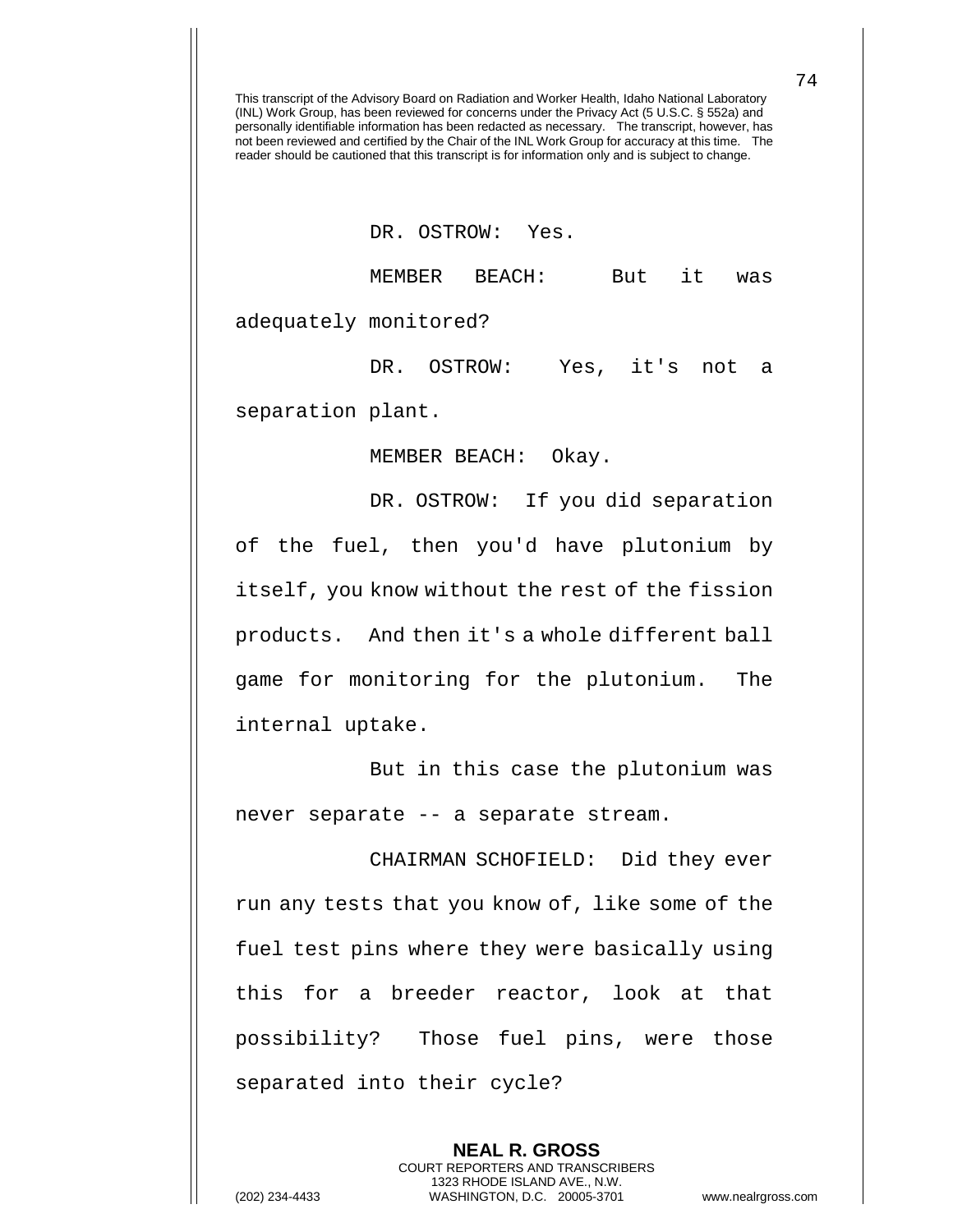DR. OSTROW: Not that I know of. But they had breeder reactors, they had like the EBR.

CHAIRMAN SCHOFIELD: Right. But I mean theirs. Did they, or did they send those fuel pins somewhere else to have separation done?

DR. OSTROW: I don't know.

MR. GLECKLER: The instances that I looked into or was able to find on that, because that's one thing that I did a lot of research on, based on your input from before, is you know, because you need to have a reprocessing facility and not recover the plutonium. And from everything that I could find, they never recovered the plutonium.

In the instances that B where they're irradiating pins and that in the reactors and everything, all the documents that I found that showed what happened to those pins

> **NEAL R. GROSS** COURT REPORTERS AND TRANSCRIBERS 1323 RHODE ISLAND AVE., N.W.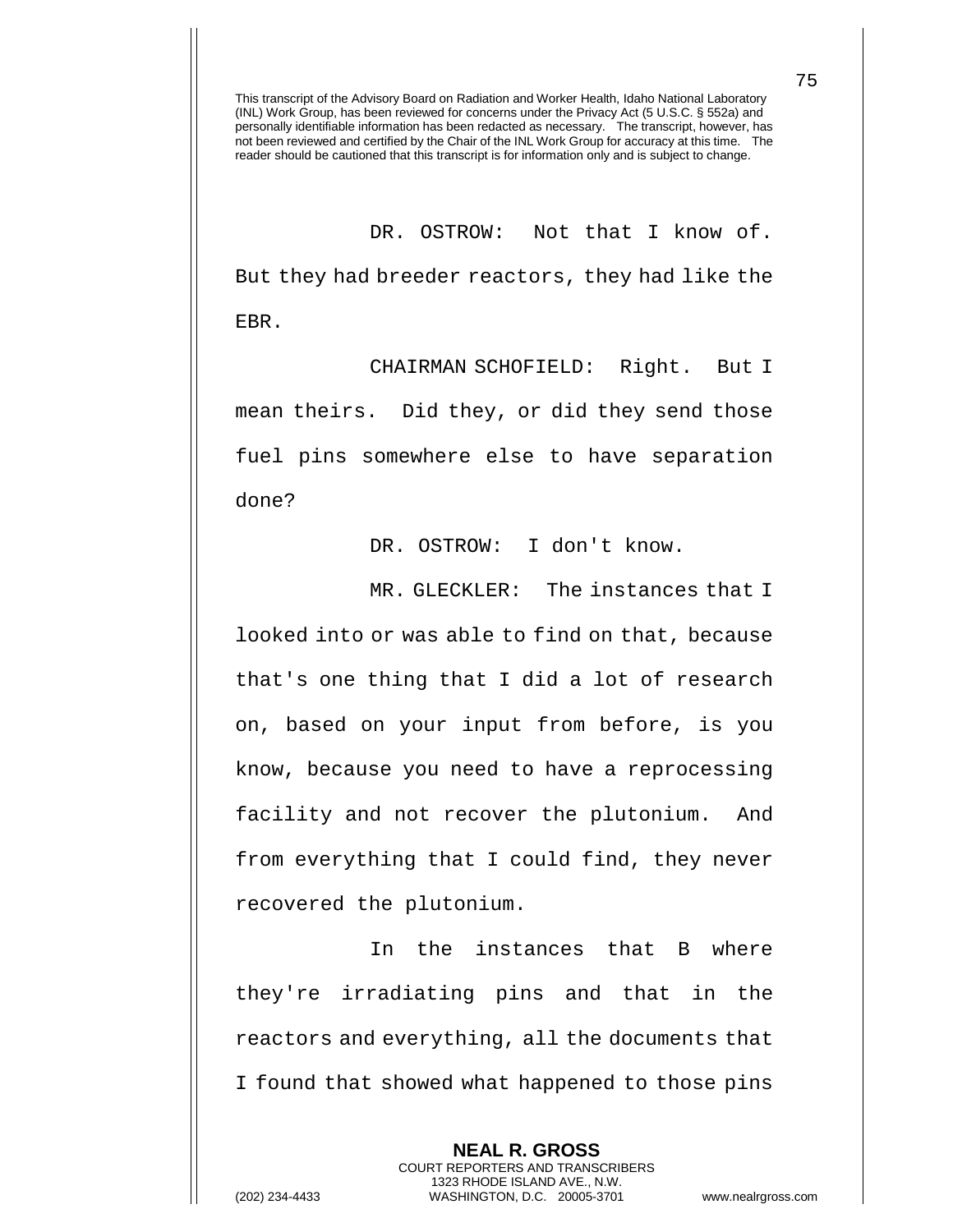afterwards, they're typically sent off site to be processed. They're encapsulated while they're onsite.

There was -- there have been a couple Pu incidents. And then I think one, maybe two at MTR. There's definitely one at MTR, but they had the bioassay for that stuff, they didn't have assessed doses and stuff. There's an incident report on that.

And then there's some involved with the neptunium-237 work. Because they did separate neptunium-237 for a period of time. But radioactivity in that was dominated by Pu and all that was in hot cells for the most part. But I think the incidents come when they went to clean out those hot cells.

Beyond that I think they flushed them out. And so it's real limited and then because they have incidents and Pu bioassay, it looks like they're adequately monitored. And

> **NEAL R. GROSS** COURT REPORTERS AND TRANSCRIBERS 1323 RHODE ISLAND AVE., N.W.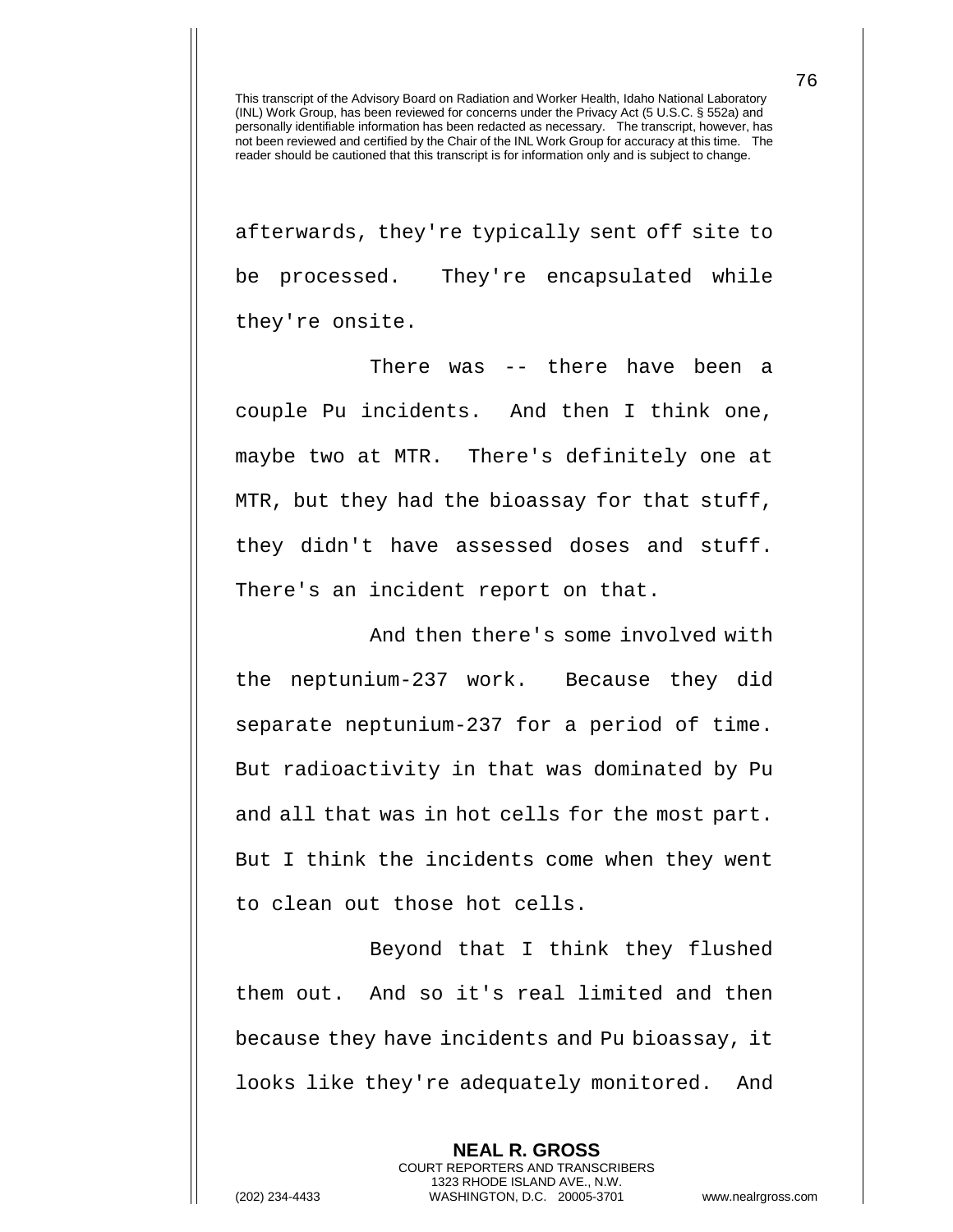there wasn't any routine type Pu exposure at the plant without the fission products present.

MEMBER BEACH: What about when they machine it? Because I know they machined it in one of their processes. Does that create the same issue as when they separate it? Or is --

DR. OSTROW: Yes, if you machine the spent fuel for some reason, you get all the mixed fission products come out also with it. So the plutonium is there, but it's buried with all the other stuff that you have, which is easy to find. You can't miss it.

MEMBER BEACH: So the assay program would catch that?

DR. OSTROW: That's right. They didn't have any place where they actually separated the plutonium out as a separate stream.

MEMBER BEACH: Got you.

**NEAL R. GROSS** COURT REPORTERS AND TRANSCRIBERS 1323 RHODE ISLAND AVE., N.W.

MR. GLECKLER: And because of the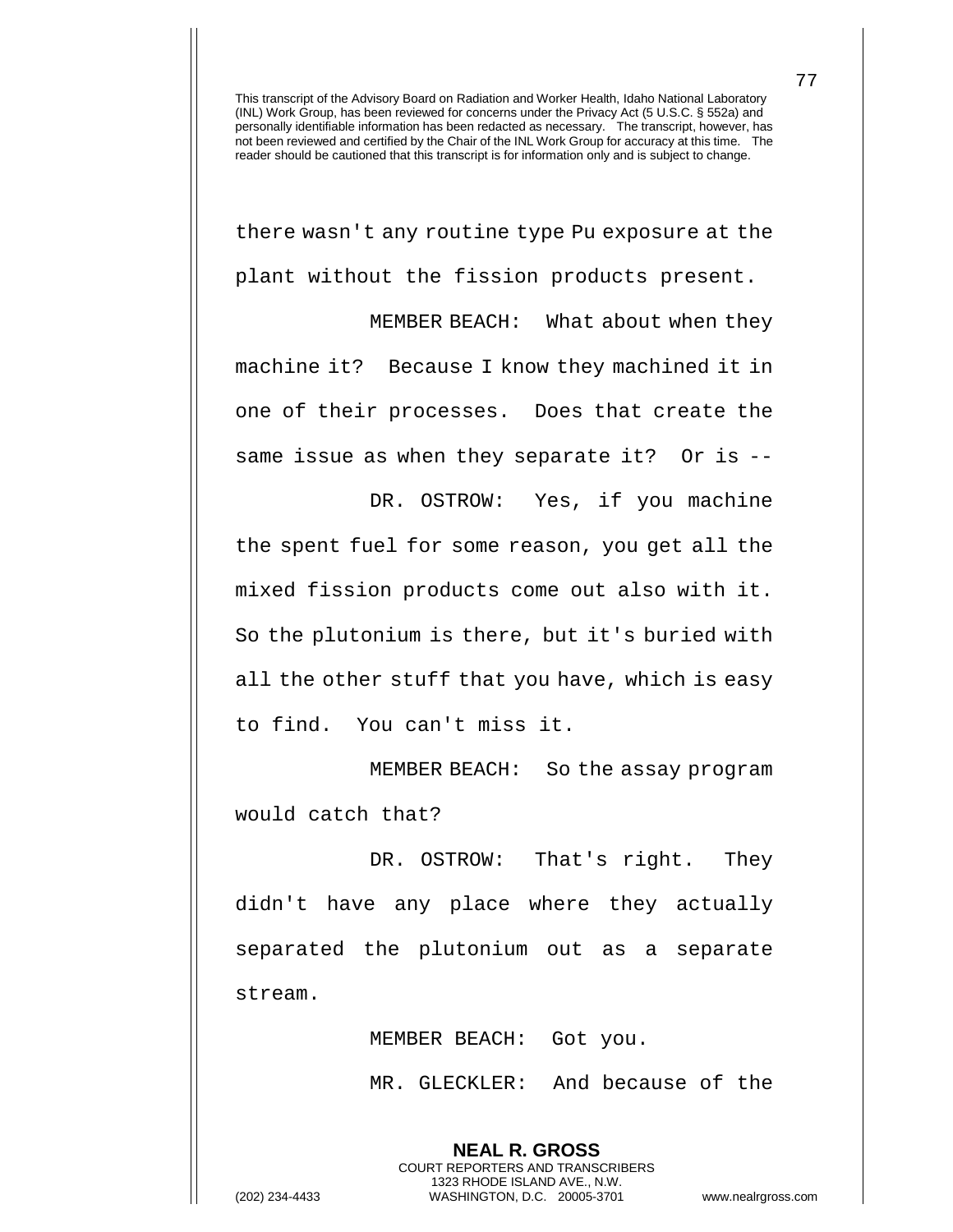radioactivity from the beta-gamma emitters, I mean it's typically lethal levels to where it would have to be in a hot cell, so.

MEMBER BEACH: Yes.

MR. GLECKLER: You're not dealing with human contact with the plutonium at all. Not even with a glove box situation because of the radiation levels.

MR. MAURO: This is John. I just have a question. And not -- I know that we're moving along here. But in effect what I'm hearing is that you have data on beta-gamma in urine, and OTIB-54, certainly there if you know, chosen -- used correctly.

Am I hearing that -- and is there anybody for clarification, does that also have in the mix plutonium or transuranics that might be needed to be addressed? Or have you made a case that it's not an important contributor? In other words, what I'm hearing is

**NEAL R. GROSS** COURT REPORTERS AND TRANSCRIBERS 1323 RHODE ISLAND AVE., N.W. (202) 234-4433 WASHINGTON, D.C. 20005-3701 www.nealrgross.com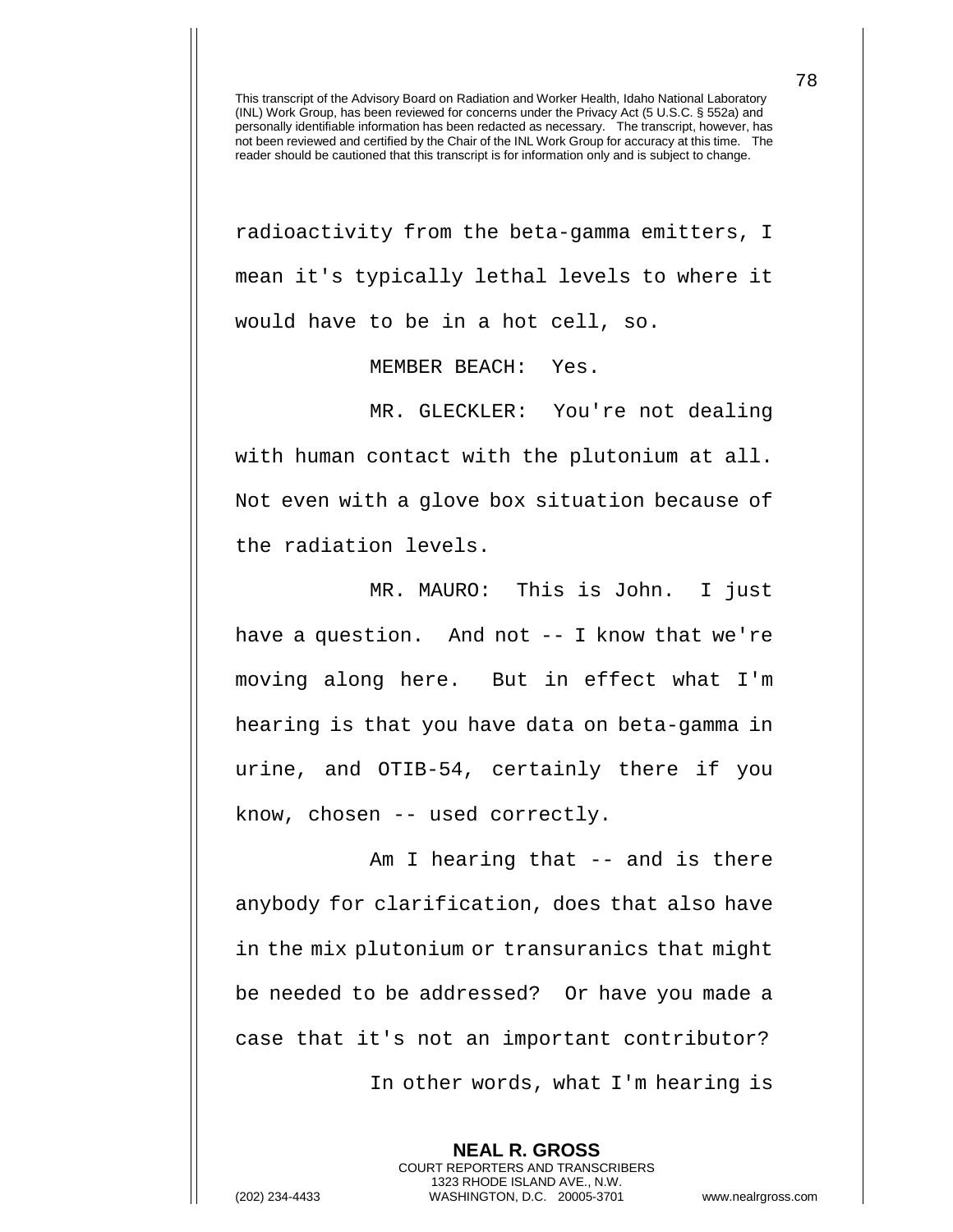that because you're working with fission products associated with reactor operations, and you do have gross beta-gamma readings in urine, you don't really need to separately monitor for plutonium because it's not separated. But do you pick up the -- do you somehow pick up the dose contribution by the mix that's used in OTIB-54?

MR. GLECKLER: Okay. I can address that. OTIB-54 does not address any of the plutonium or other actinides. Rev 0 of the internal TBD originally had some ratios in it. The ratio, the beta-gammas, either strontium or cesium to get plutonium estimates.

And one of the issues with the initial TBD version was that the radionuclide list was too limiting, especially for the actinides. When we revised that internal TBD that addressed a lot of those issues - t's like one of the things that I added was there's a

> **NEAL R. GROSS** COURT REPORTERS AND TRANSCRIBERS 1323 RHODE ISLAND AVE., N.W.

(202) 234-4433 WASHINGTON, D.C. 20005-3701 www.nealrgross.com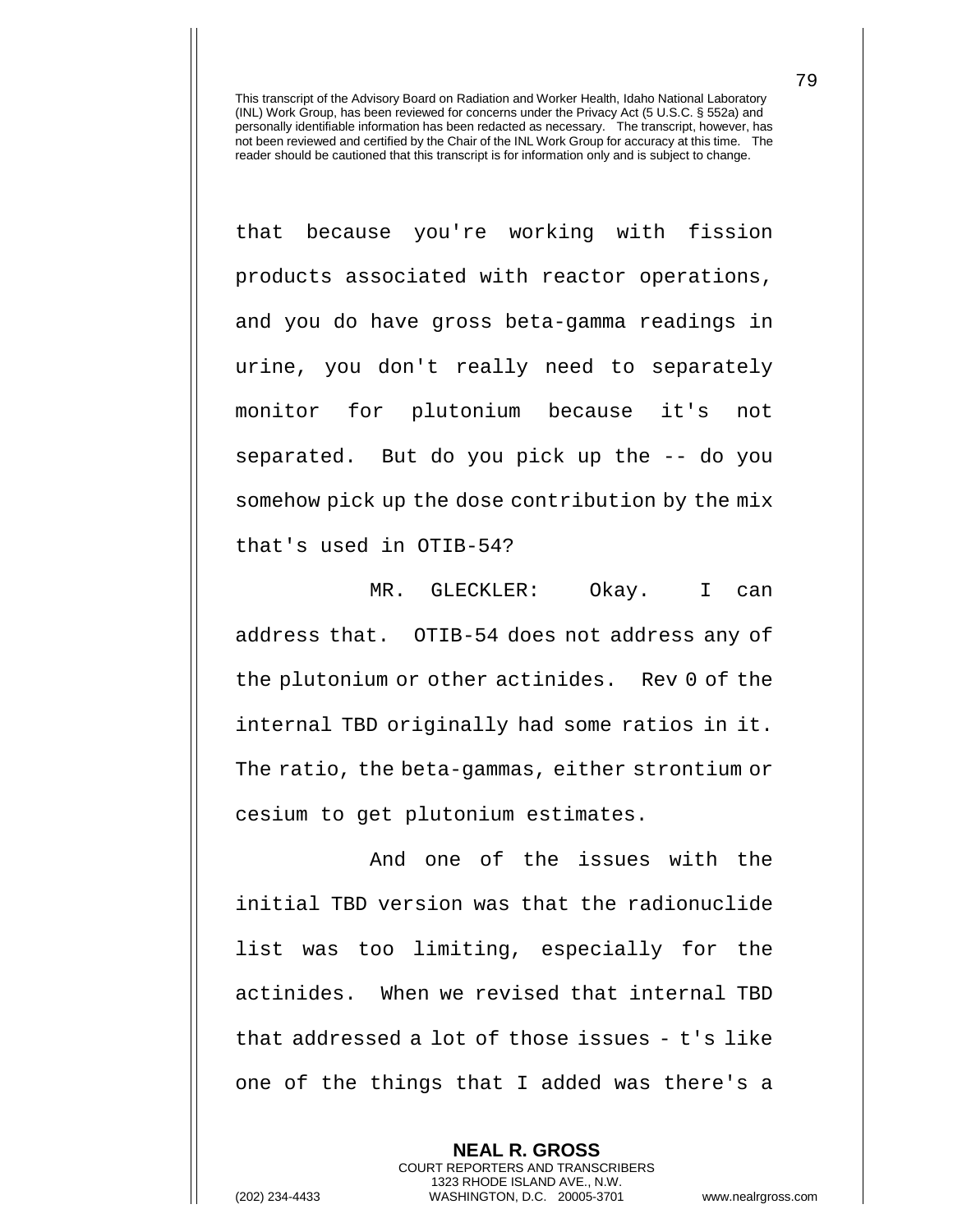whole set of actinide ratios and there's a justification - were only used - we used the cesium strontium intake values and use a ratio value, and there's several sets depending on the fuel type that they might have been exposed to.

But you'll have like neptunium, plutonium, thorium, uranium and some other nuclides that are all included in there. And there's only one isotope per actinide, each individual actinide that gets assigned. And there's a basis for that behind the internal TBD.

MR. MAURO: I think I understand. When I was reading 54, I remember you starting with a very large list of radionuclides that are in there, that includes everything we're talking about. And you trimmed it down through a screening process, down to 17 radionuclides.

Am I correct that you were right,

**NEAL R. GROSS**

COURT REPORTERS AND TRANSCRIBERS 1323 RHODE ISLAND AVE., N.W. (202) 234-4433 WASHINGTON, D.C. 20005-3701 www.nealrgross.com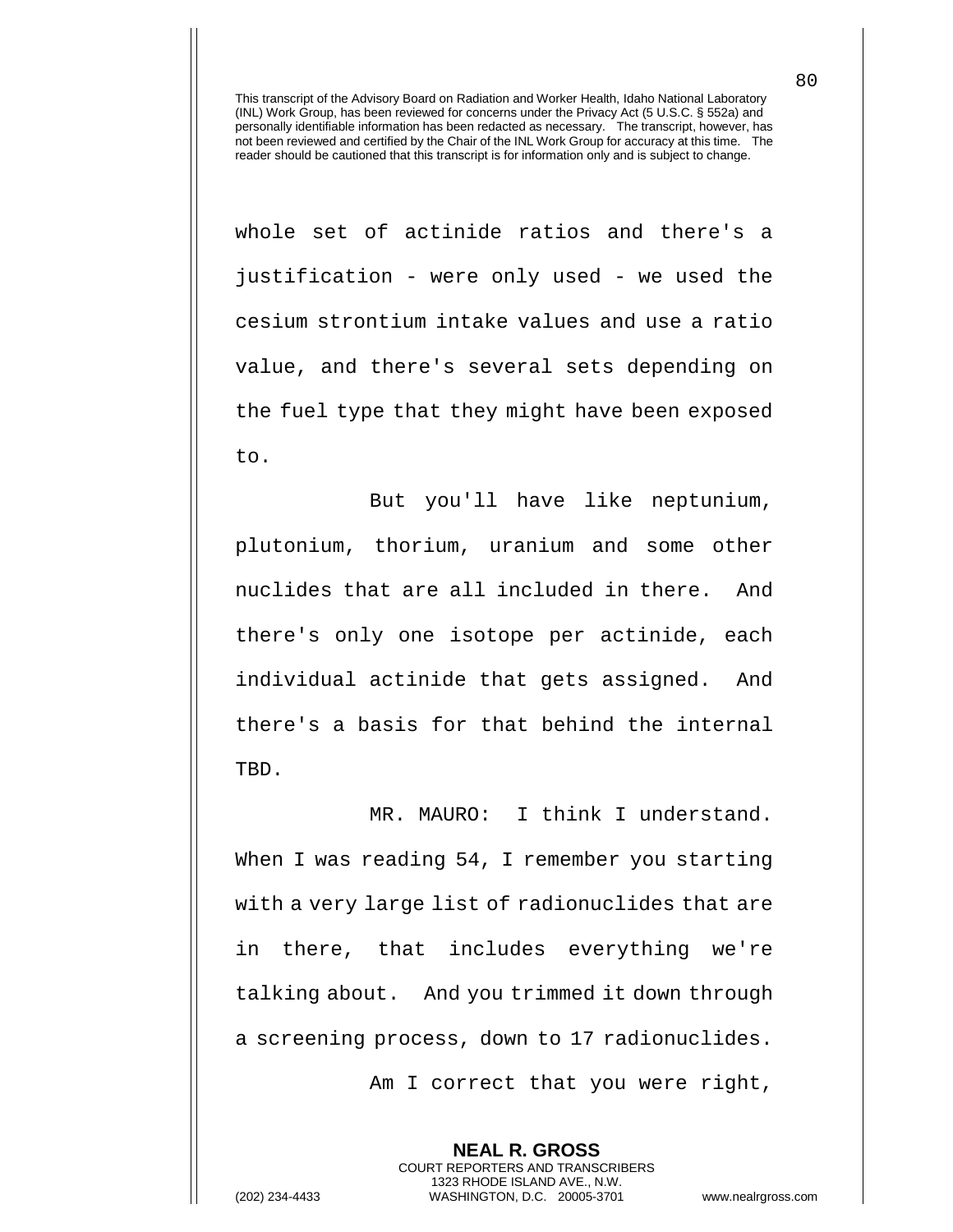what I'm hearing is that the screening process basically got rid of the one -- in other words, you kept those radionuclides that could contribute 99 percent of the dose. I know, you didn't want to have to work with this very, very large number of radionuclides, so you screened them down.

And was the plutonium for example, in some of the transuranics eliminated from further consideration in -- explicitly in OTIB-54 through that screening process?

MR. GLECKLER: I'm not an expert on OTIB-54, but the one thing that I'm pretty sure is it's limited to the beta-gamma emitters.

MR. MAURO: Okay. Well I got to say, I think -- I think we do have a little bit of a question here. And I'm sorry to do this to you, Steve.

> DR. OSTROW: No, go right ahead. MR. MAURO: But when I read the

**NEAL R. GROSS** COURT REPORTERS AND TRANSCRIBERS 1323 RHODE ISLAND AVE., N.W.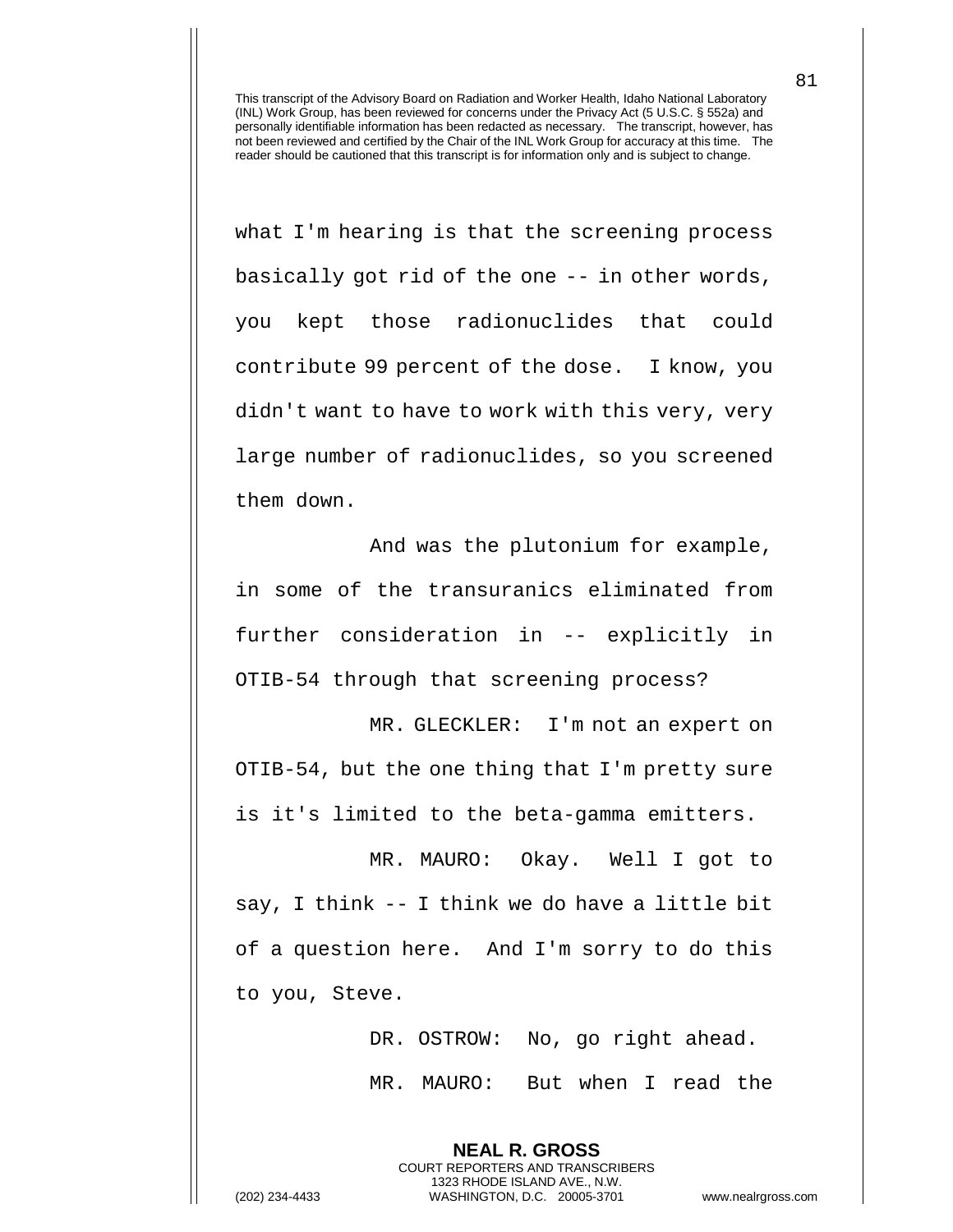answer, I guess my reaction was oh, okay, OTIB-54 was generated in a way that demonstrated that the plutonium contribution is there. I mean we all know that it's there, it's part of the mix.

But you know, it's not going to be an important contributor compared to all those other, what I call the 17 radionuclides that eventually made it to the table so to speak in OTIB-54. If that's the case -- see I was operating on the premise that that's the reason why we're okay in not explicitly addressing it.

And what I'm hearing is that maybe there's still a little bit of a question here. I hate to do this when we're in a position where we're trying to close something out. But in light of the conversation we're having now, I might have been wrong about the screening process.

I thought that maybe that that was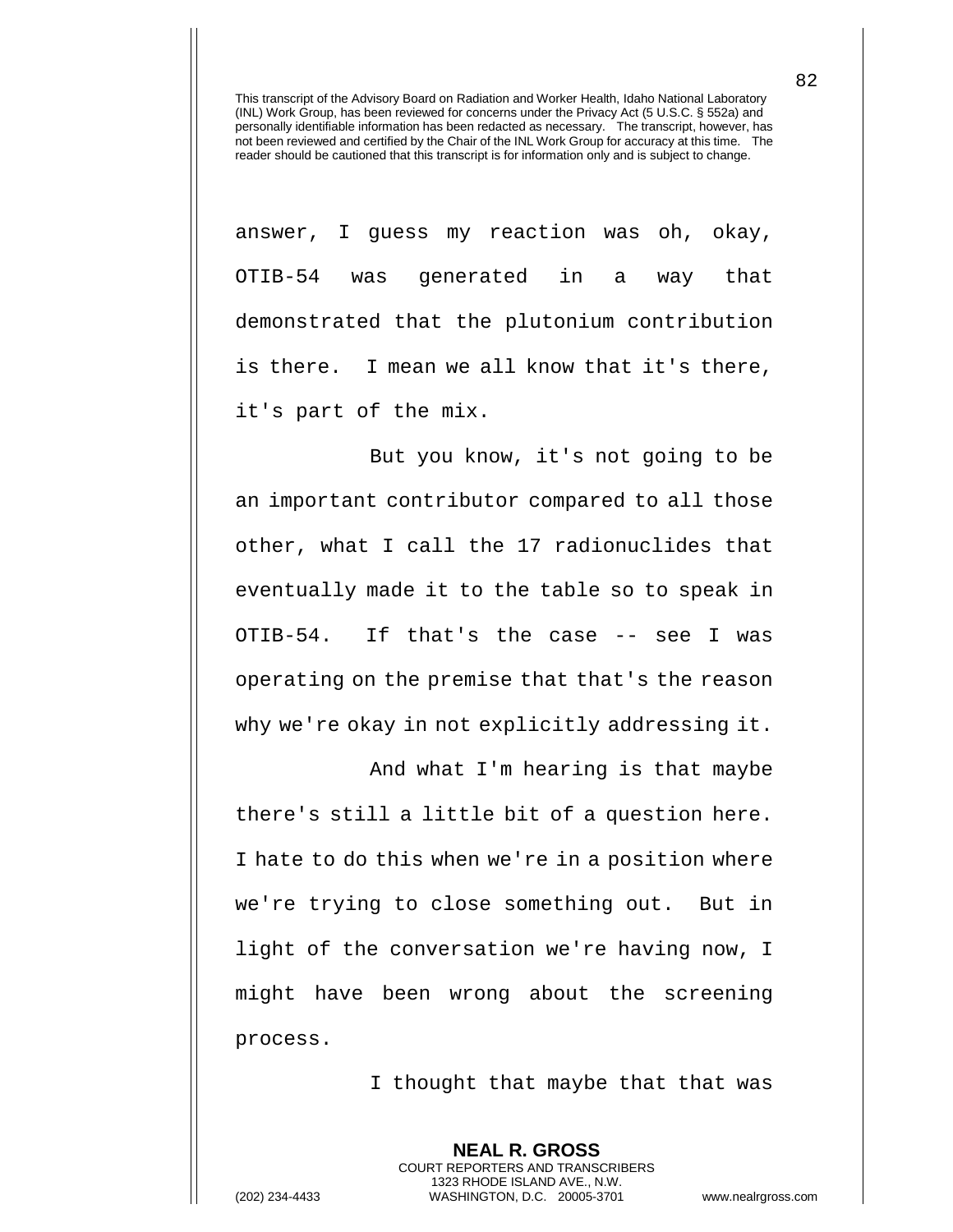one of the radionuclides that you were able to screen out. And therefore you have a technical basis not for explicitly including plutonium in OTIB-54.

DR. OSTROW: John, I think you're going -- what you're saying might be true, but it's not germane to this particular issue. It may be an OTIB-54 issue. We're reviewing OTIB-54 like right this minute.

MR. MAURO: Okay.

DR. OSTROW: We should look at OTIB-54, that could be a possible -- I don't recall all the -- how the plutonium's treated.

MR. MAURO: Yes, I don't -- I remember they had a very nice screening process. And I thought that's why the fact that the argument was being made here that well, there is no need to separately look at plutonium, because it's really captured as part of the gross beta-gamma ratios, these mixes.

> **NEAL R. GROSS** COURT REPORTERS AND TRANSCRIBERS 1323 RHODE ISLAND AVE., N.W.

(202) 234-4433 WASHINGTON, D.C. 20005-3701 www.nealrgross.com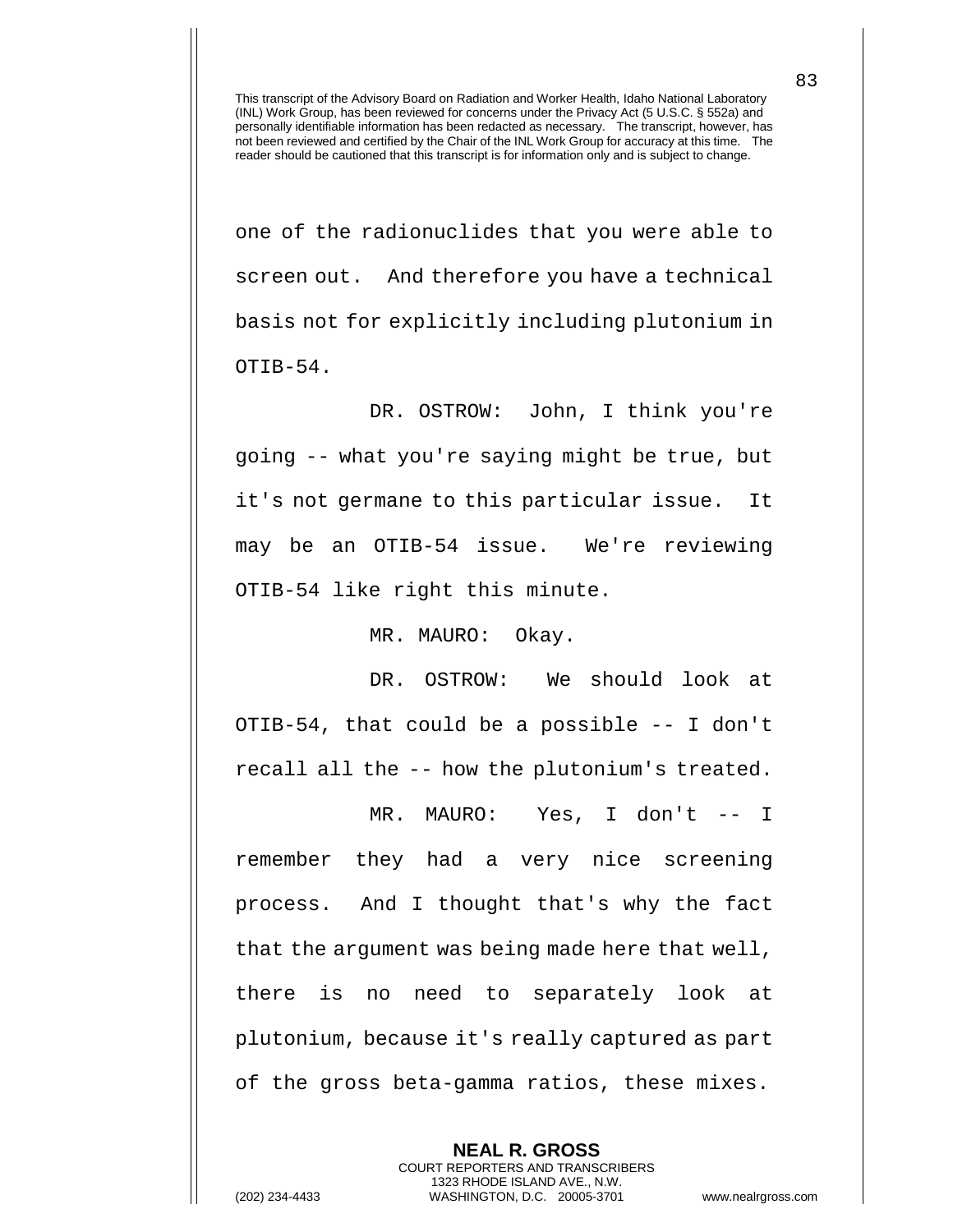And I was interpreting it that way. But maybe I'm misinterpreting it. That's why I was arguing that yes, we could close this one out. Maybe we can and make it more of an OTIB-54 thing. I'm not sure. I need a little help here.

MR. HINNEFELD: Well, this is Stu, John. I think what Brian just said was that the plutonium, or the actinide intake approach for Idaho is sort of extra -- it's extracurricular to 54. But it relies on the cesium and strontium numbers the way 54 does.

So it's not a 54 -- you know it's not that we've screened it out in 54, what it is is that based on the fuel that these people were dealing with, we have a series of ratios of cesium or strontium to the actinides that are relevant for that particular fuel.

And so the -- in the Site Profile itself, there are these ratios and so you were

> **NEAL R. GROSS** COURT REPORTERS AND TRANSCRIBERS 1323 RHODE ISLAND AVE., N.W.

(202) 234-4433 WASHINGTON, D.C. 20005-3701 www.nealrgross.com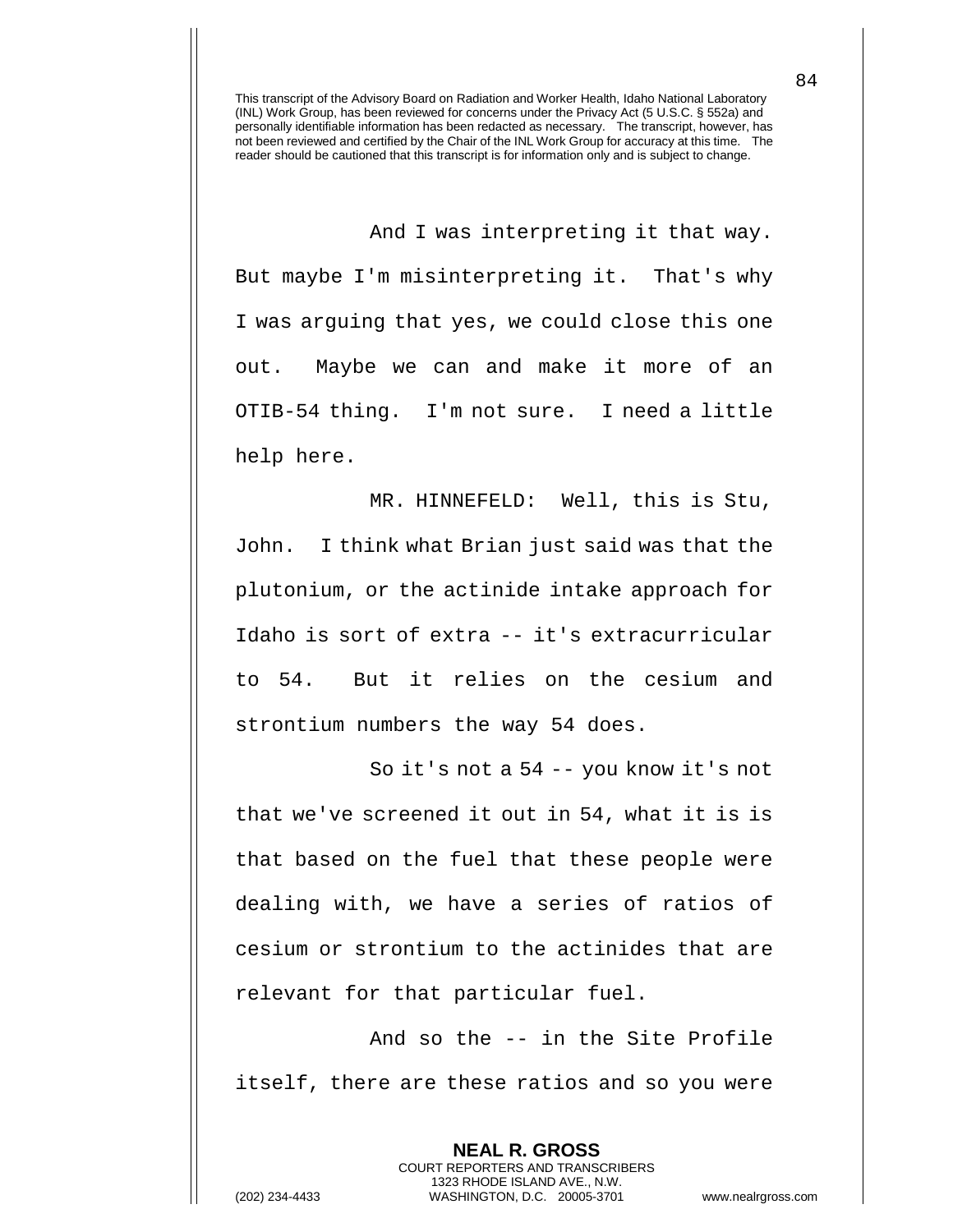still keying off of either strontium or cesium the way 54 does. But in addition to doing the 54 work, we also have this actinide set that we drag into the intake.

MR. MAURO: And then how is the plutonium accounted for in that process?

MR. HINNEFELD: By, it's one of the actinides that is ratioed to the cesium or strontium.

MR. MAURO: I got you.

MR. HINNEFELD: Based on what kind of the fuel the person was potentially exposed to.

MR. MAURO: I have to say I misunderstood that. I thought this goes back to 54. You're saying that the -- in the mix that's used, that it explicitly includes plutonium as part of that actinide mix.

Okay, I was -- I thought you were referring to OTIB-54.

> **NEAL R. GROSS** COURT REPORTERS AND TRANSCRIBERS 1323 RHODE ISLAND AVE., N.W.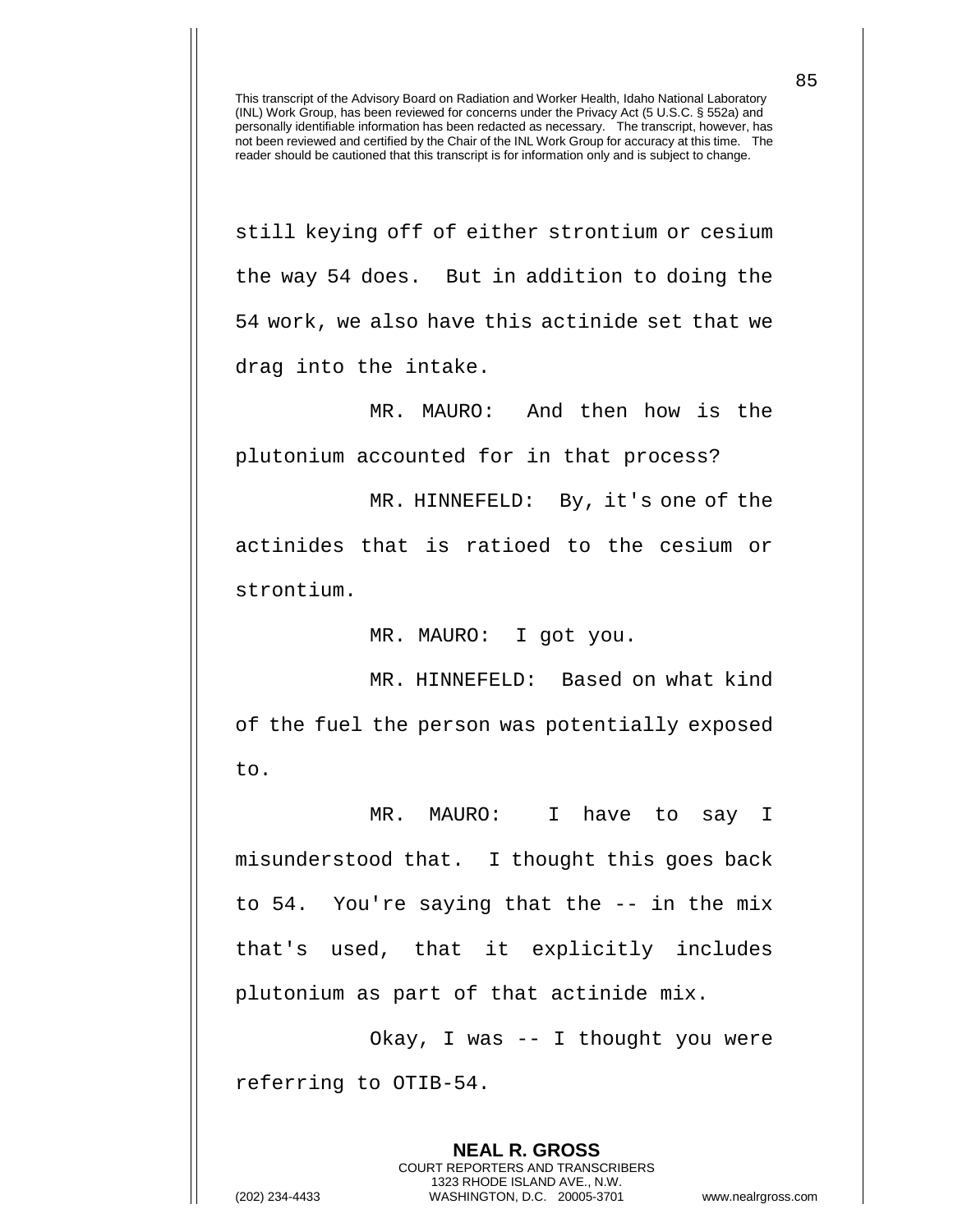MR. GLECKLER: No, it's a similar approach though to 54, but it is distinctly separate and is site-specific to INL. And it's included, embedded in the internal TBD.

MR. MAURO: Got you. I understand. I withdraw my concern. I understand now. I'm sorry for bringing it up. But it does explain it. And I'm satisfied.

MEMBER BEACH: So that's in 007-5?

MR. GLECKLER: Correct.

MEMBER BEACH: Okay. And then just a couple more things. So the source documents used, what -- because it -- we said at the last meeting that NIOSH was going to provide SC&A with source documents. Were there other documents besides --

> DR. OSTROW: No. MEMBER BEACH: 0007? DR. OSTROW: No, just the TBD Rev 3. MEMBER BEACH: Okay. And then

> > **NEAL R. GROSS** COURT REPORTERS AND TRANSCRIBERS 1323 RHODE ISLAND AVE., N.W.

(202) 234-4433 WASHINGTON, D.C. 20005-3701 www.nealrgross.com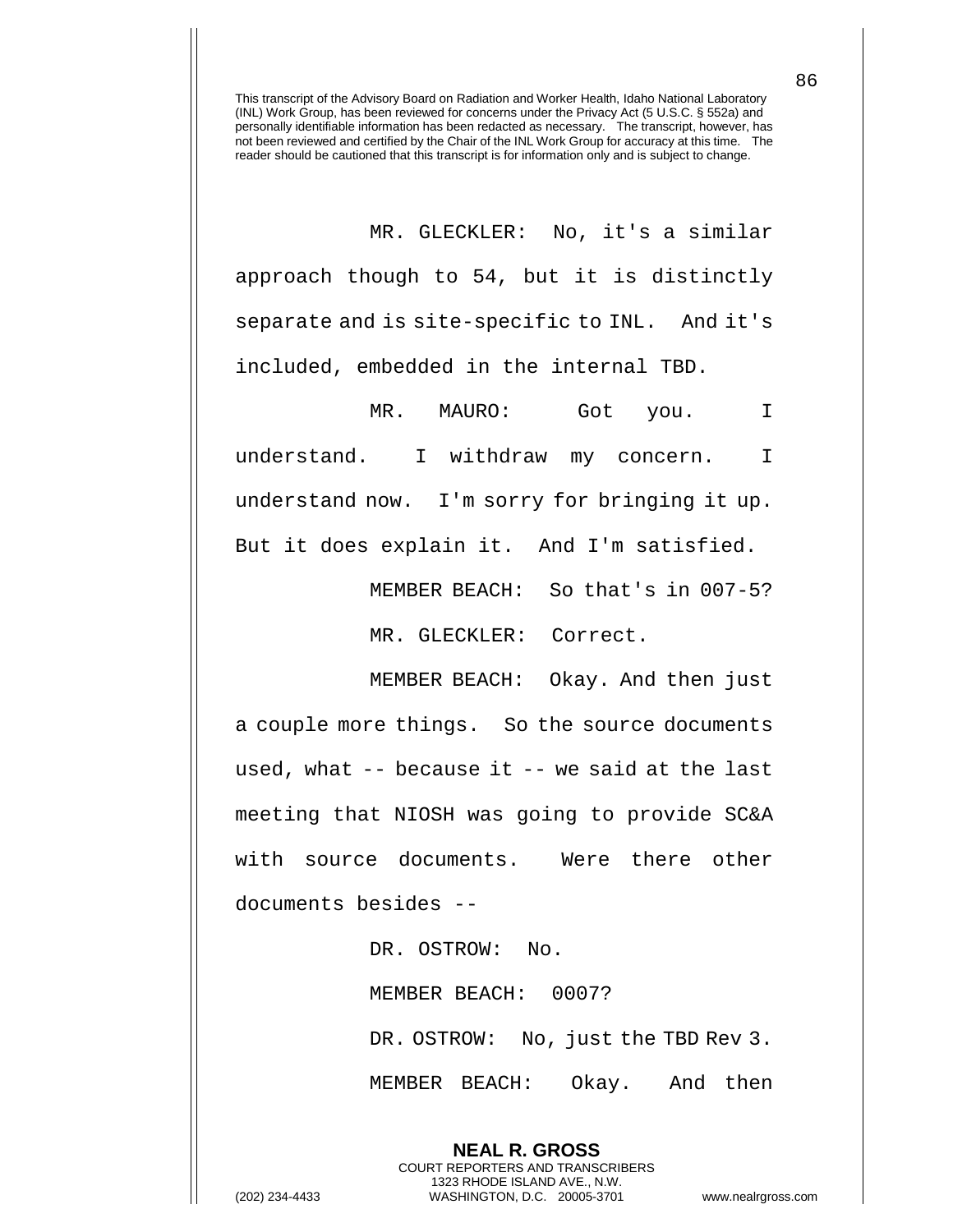does that cover, because I'm just going back through the answer. Does that cover the laboratory workers? Because it says the exemptions -- exceptions, excuse me, to the -- these exposure scenarios may have included exposures to laboratory workers that may have separated and/or handled laboratory quantities of plutonium.

We hadn't really talked about the laboratory workers. So I just wanted to make sure that -- what that exception was, and if it was covered. It was a limited number of workers. And we're going back to the monitoring. I mean we haven't -- how they were monitored and --

This just seems like it captures a lot. So I want to make sure all of those are covered.

MR. GLECKLER: Because with the laboratory workers, you're typically dealing

> **NEAL R. GROSS** COURT REPORTERS AND TRANSCRIBERS 1323 RHODE ISLAND AVE., N.W.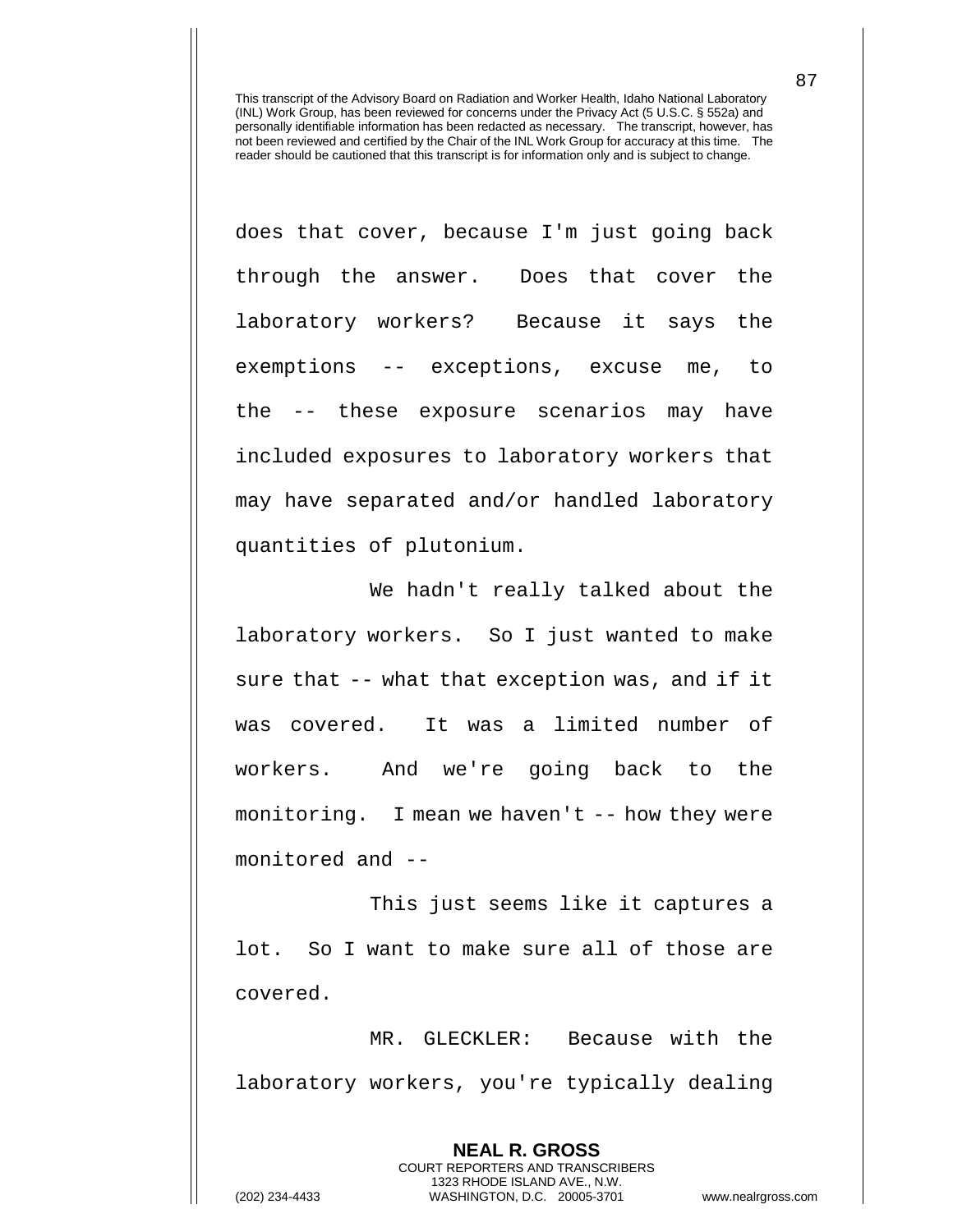with tracer nuclides. If they're doing Pu bioassays for all the other workers, they're going to involve you know, an un-encapsulated plutonium source that -- to get their tracer nuclide, which is going to be a plutonium isotope.

MEMBER BEACH: So they --

MR. GLECKLER: That's where they would have potential for exposure there. Every -- I would think that they would be monitored. And that it's hard to verify it for sure a hundred percent whether or not they were monitored or not. It's like usually the ones with the potential for exposure that would have been monitored at INL.

INL's one of the big things that they did, it was -- they did away with routine monitoring early on for a lot of work -- for the vast majority of their workforce. And went to a workplace indicator type of an approach.

> **NEAL R. GROSS** COURT REPORTERS AND TRANSCRIBERS 1323 RHODE ISLAND AVE., N.W.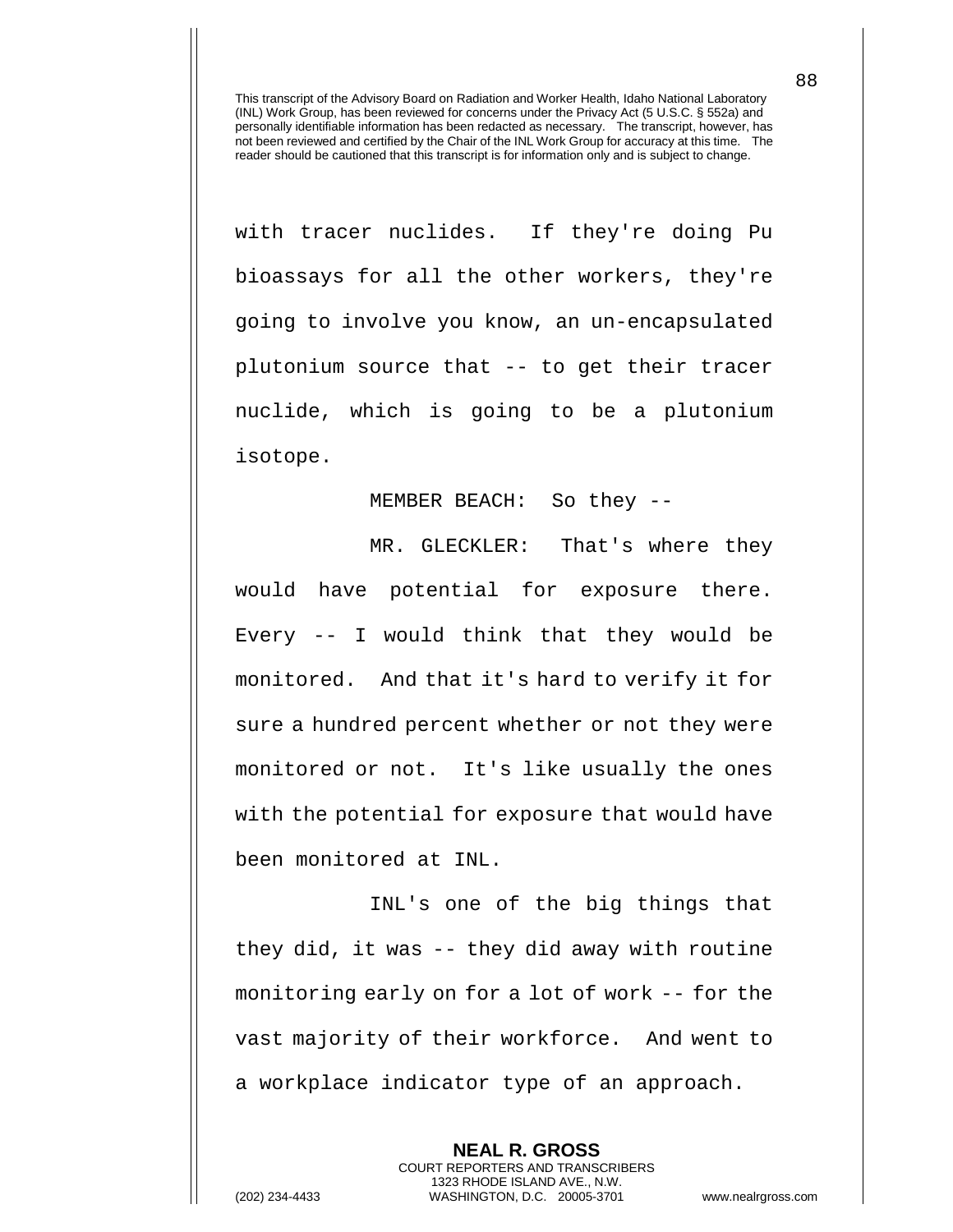And so if there was like a camel arm, or some sort of a bench spill, or an incident that  $-$ 

MEMBER BEACH: But that was later on, right?

MR. GLECKLER: They would send the groups -- that was actually probably as early as the 50s when they switched and did away with the routine monitoring of a large workforce. And that went to a workplace indicator type of approach.

So they've been doing that for a very long period of time. And so it's like, so if there was a group of workers that was potentially exposed to a spill area, they would send in the ones that were most involved with that spill or closest to that spill for bioassay measurements. And if they turned up positive, they would expand that group and look at workers further around, send them in, is our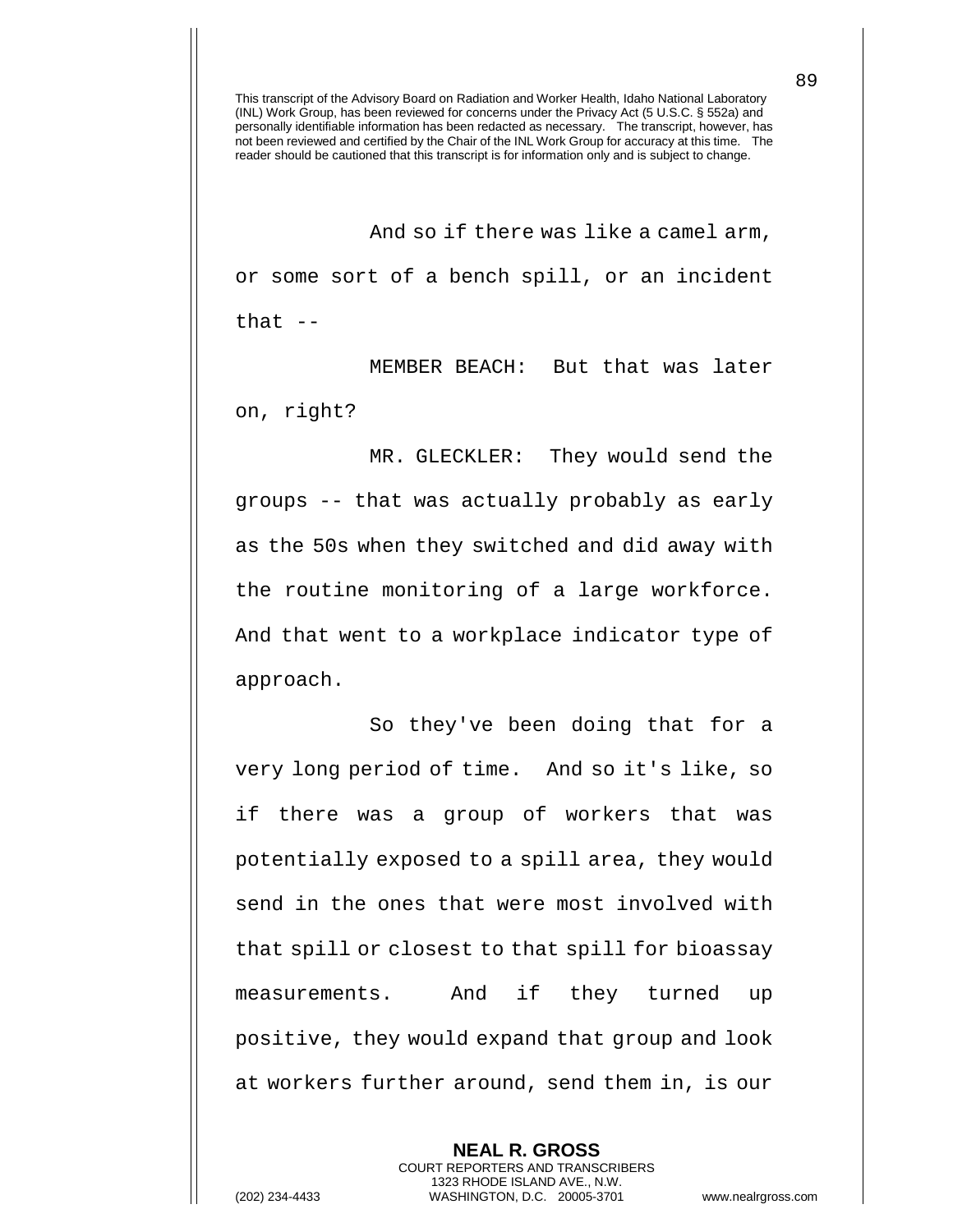understanding, you know, from their procedures and stuff that we've gotten.

And it's one of the things that we've also looked at is the sheer number -- you know, with them doing that approach and then how many bioassay samples that they've taken. And that was one of the statistics that we've accumulated and that's in the internal TBD now. And I have it here.

Let's see, the -- let me just flip to that page if I can find it real quick. For example they -- in the data that we've captured initially for the -- and we've since captured some of the more recent bioassay results, but this, I could get the dates that it went up to. I think it was like around -- up through 1985 that we initially captured their bioassay results.

They had approximately 140,000 urine bioassays. And out of those about 89,000

> **NEAL R. GROSS** COURT REPORTERS AND TRANSCRIBERS 1323 RHODE ISLAND AVE., N.W.

(202) 234-4433 WASHINGTON, D.C. 20005-3701 www.nealrgross.com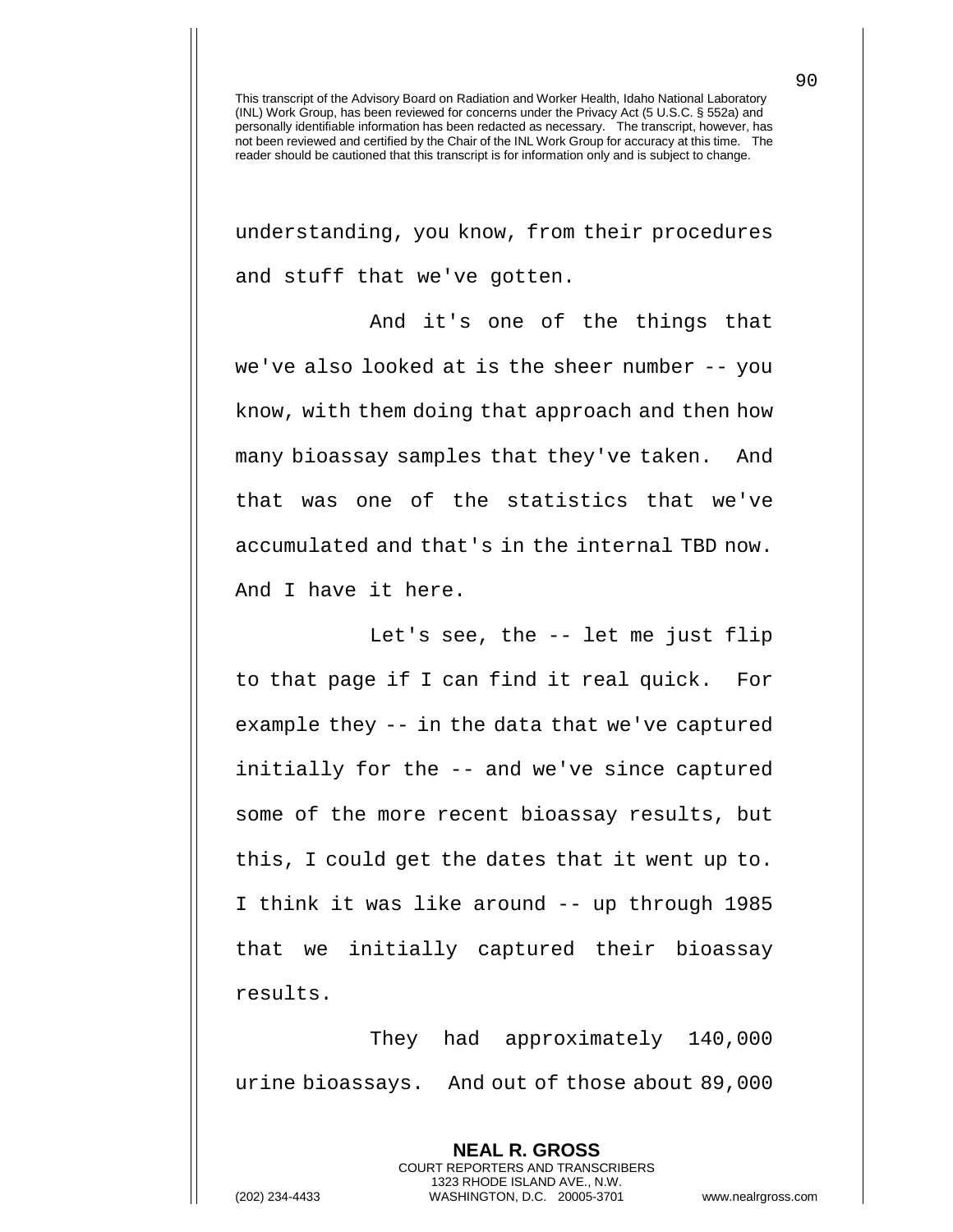of them were analyzed for gross beta, gross gamma and only about -- or less than two percent of them were above the MDA.

So that's a very small percent that are detectable even. And so what that -- and you see in a large number of bioassay -- you know, a large monitor of worker -- if I can say it right. A large number of workers being monitored, and very little of those monitoring results being positive. That indicates that they're monitoring sufficiently. That they're monitoring more workers than need to be.

And in comparison, the in vivo measurements, they took 95,000 in vivo measurements and 69,000 of them were whole body counts. And less than ten percent of those were above the detection limits. And the in vivo measurements at INL were typically much more sensitive than the urine bioassays they

> **NEAL R. GROSS** COURT REPORTERS AND TRANSCRIBERS 1323 RHODE ISLAND AVE., N.W.

(202) 234-4433 WASHINGTON, D.C. 20005-3701 www.nealrgross.com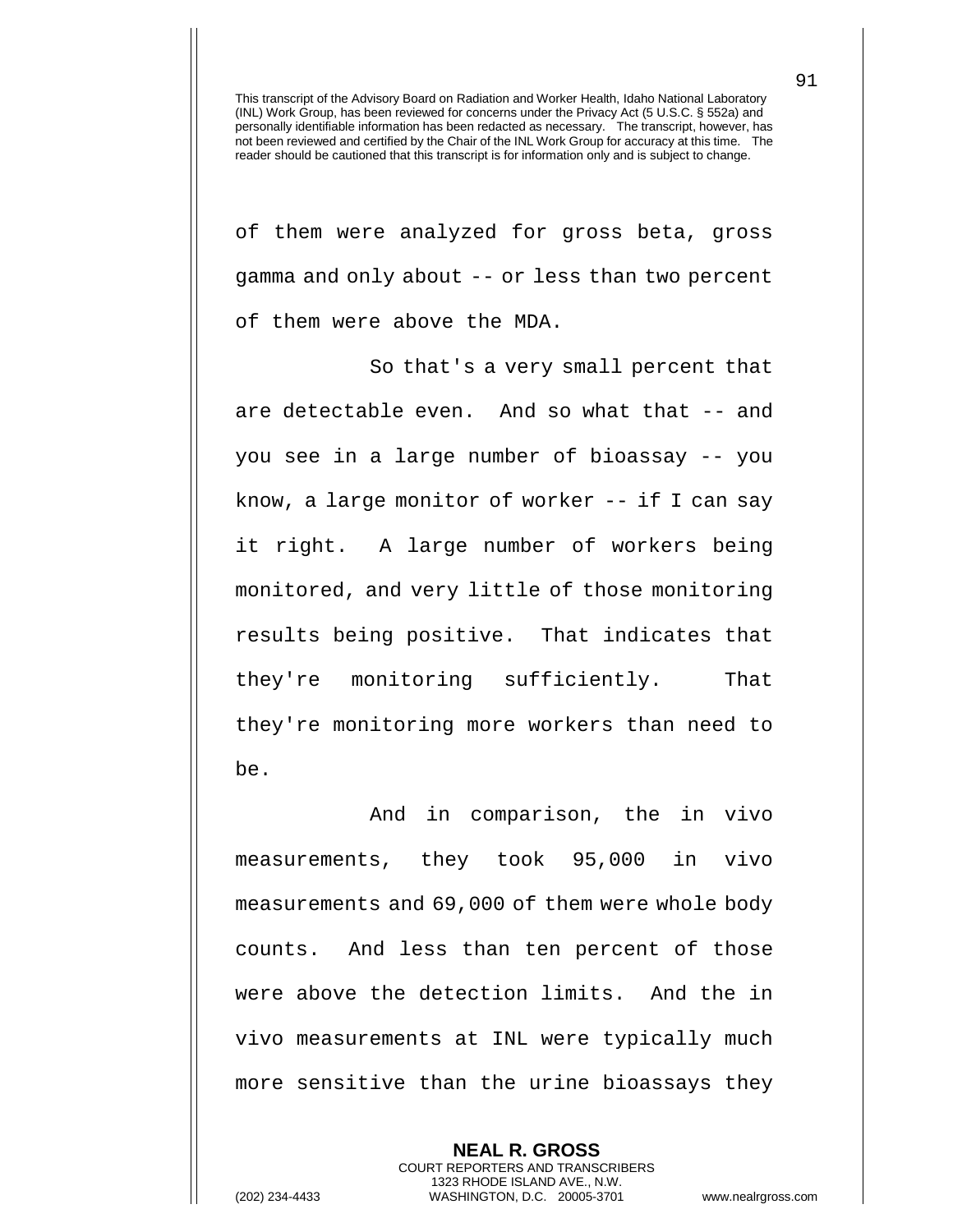took.

And so that gives us a pretty high -- at least SC&A -- or NIOSH and the ORAU team, it gives us a pretty good level of confidence that they did adequate monitoring. It's like when they monitored that many, you know poll that many bioassay samples and that low of a percentage is actually you know, detectible.

So it looks like they had a pretty good program in our opinion.

MEMBER ROESSLER: Can I pick up on Josie's comments here, because I think what she's looking at is this case, the exceptions. And the way I understand this, and see if this is right. Is that normally they didn't have to look at the bioassay samples for plutonium because the plutonium was not separated out. So they could determine it by the cesium or strontium ratios.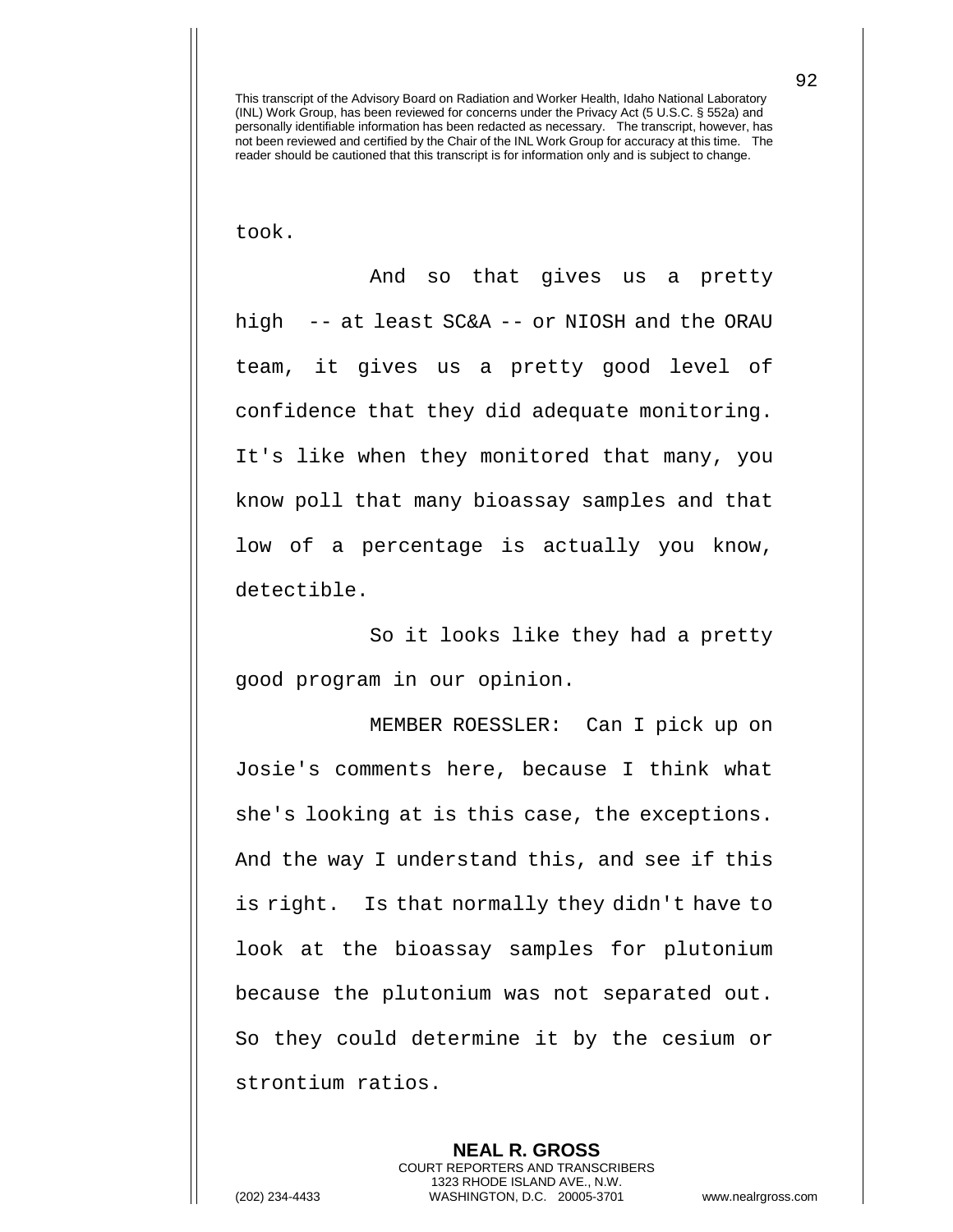However, they had some sporadic plutonium bioassay data. And the question is, why would they have had that. And I think in this case it said it was probably because in -- that there were a few workers who were probably working and separated it. And in those cases they needed to look for plutonium.

Is that what that's saying?

MR. GLECKLER: As far as from a reprocessing standpoint, they did not reprocess the plutonium. But there were some -- like an incident, the NCR incident that I alluded to, if I recall correctly was like a fuel -- you know, like a pin that they were irradiating that was a plutonium source. And I think that pin, that the encapsulating material burst on it and leaked out the plutonium. Whereas normally they wouldn't even process that pin on site.

And then the other scenario was at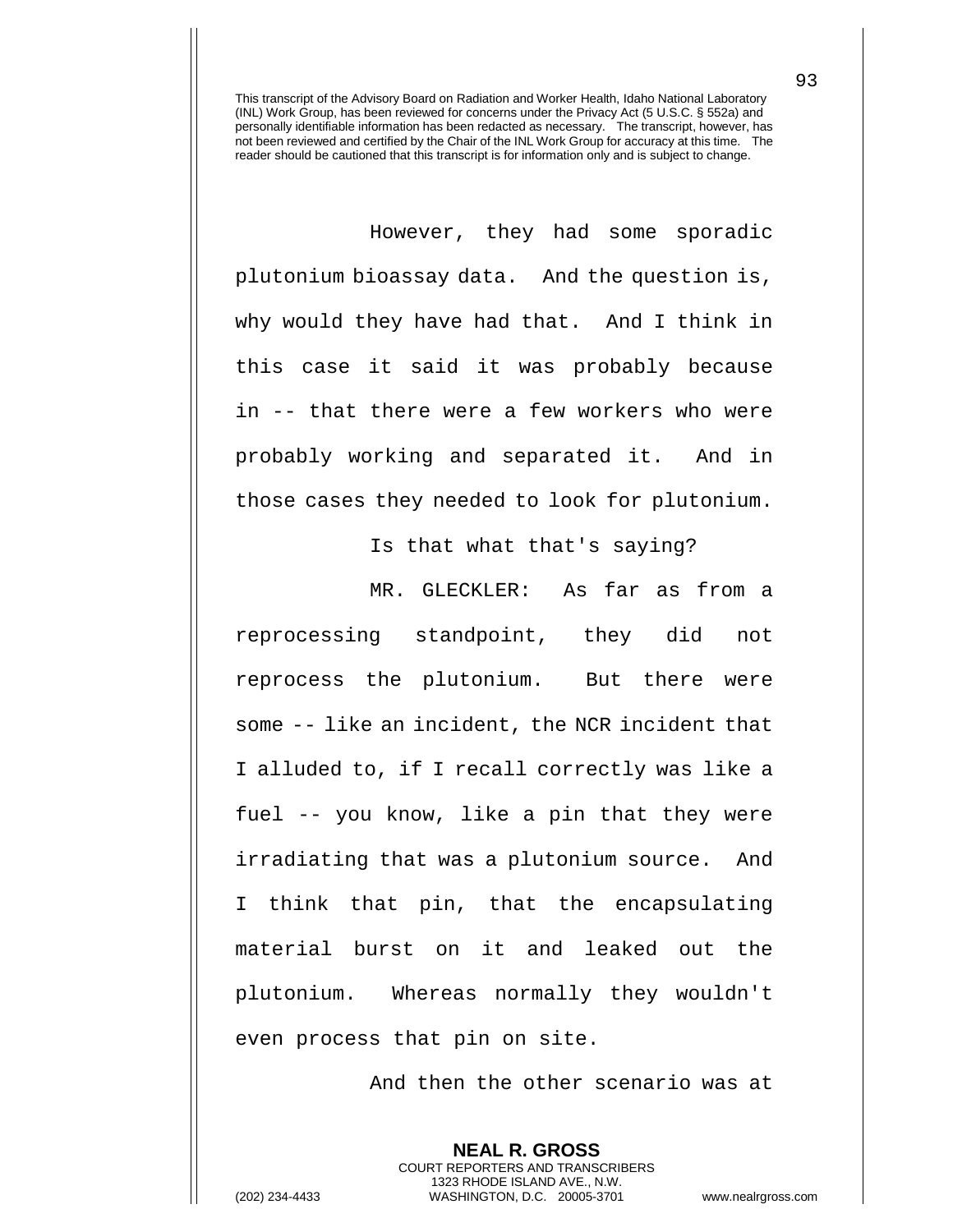the ICPP, which is their reprocessing facility, where they didn't separate out the plutonium, but they did separate out the neptunium-237. But the majority, because it's got a low -- very low specific activity and it's kind of related, because it's also an actinide, it's like they also -- one of the impurities of that is plutonium, and the higher specific activity of the plutonium dominates that material, so. But that was typically all handled in hot cells.

So you've got a few rare instances. Because this is a very large facility. You're always going to have instances where, you know, especially with like lab workers, they're going to be dealing with liquid samples and that of unconfined plutonium. Because they're actively -- that's where they'll actively separate it for a urine bioassay, for instance. MEMBER ROESSLER: But doesn't this basically say that it's covered. That they

**NEAL R. GROSS** COURT REPORTERS AND TRANSCRIBERS 1323 RHODE ISLAND AVE., N.W. (202) 234-4433 WASHINGTON, D.C. 20005-3701 www.nealrgross.com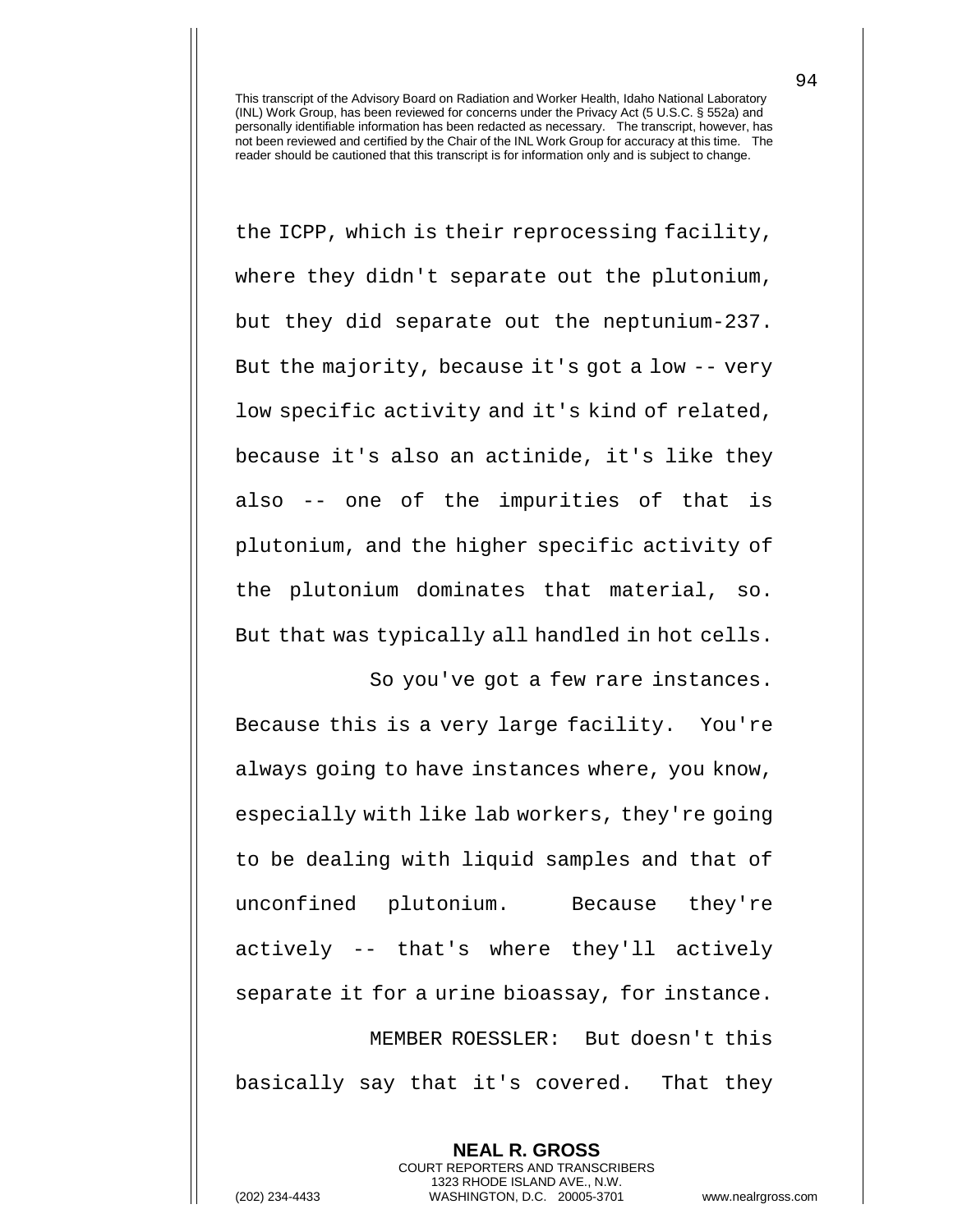have it covered because they did do some of those -- they call it here the sporadic plutonium bioassay data. Isn't that what they count?

MEMBER BEACH: Well they're saying that's why it accounts for this, could be why they have sporadic bioassay.

MEMBER ROESSLER: Yes. And that it covers that exception is the way I read it.

MR. MAURO: That was my understanding too, Gen, just as you described.

MEMBER ROESSLER: Okay.

MR. GLECKLER: Yes. To date I don't recall seeing any INL claims for like their lab workers that were involved. So it's hard to answer that until we see one of those claims and the bioassay data associated with it.

But for the incidents, the ones that I have seen, there's bioassay data associated with it. So they did get and did do internal

> **NEAL R. GROSS** COURT REPORTERS AND TRANSCRIBERS 1323 RHODE ISLAND AVE., N.W.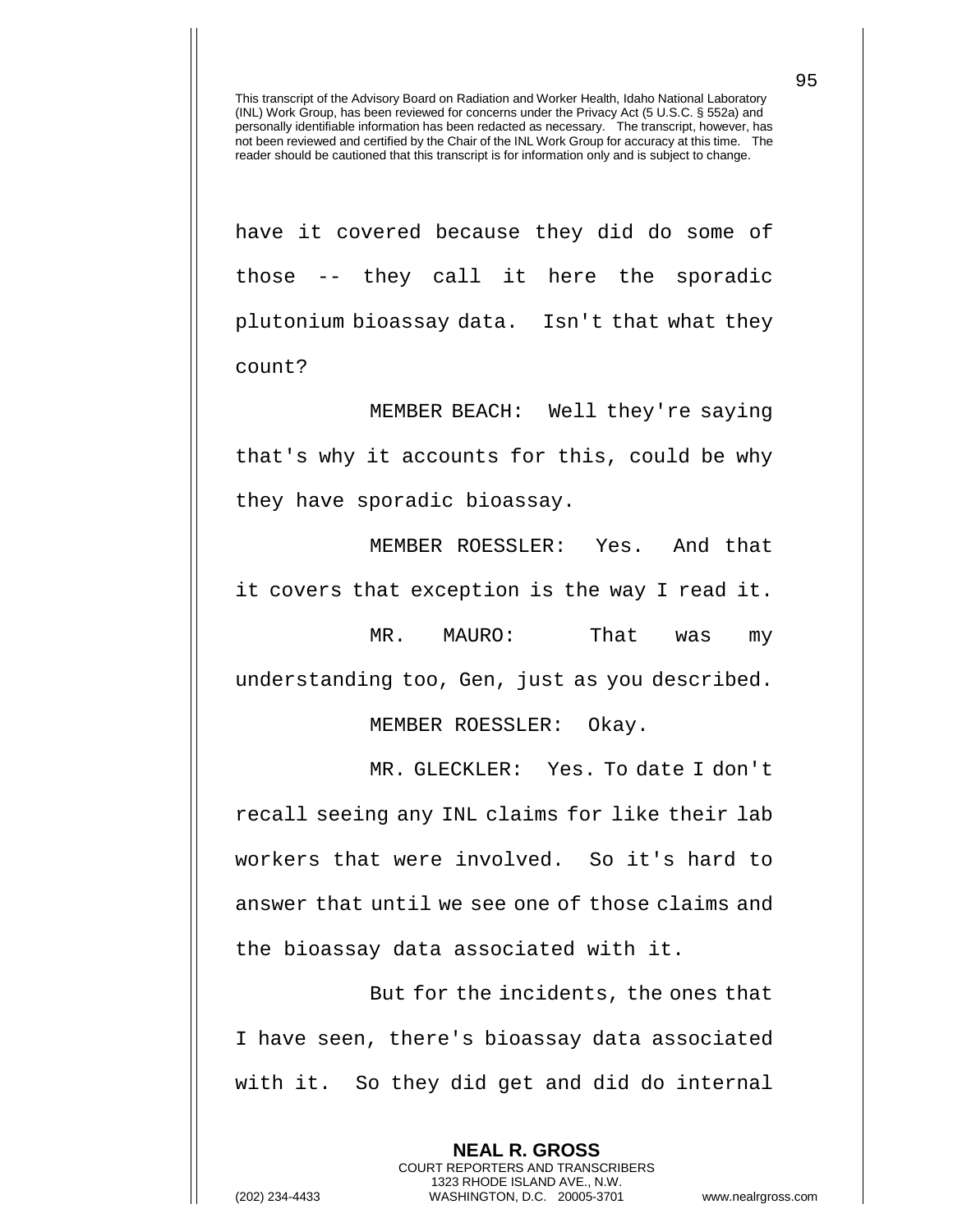dose estimates for them back then. Even though we don't use the internal does -- you know, the estimated internal doses that they came up with, we reevaluate their data.

But they come up with their own for this project. But there is sufficient data in those instances for us to reconstruct the doses.

CHAIRMAN SCHOFIELD: Well, lab workers are going to be in a class of themselves, though, just from the standpoint that they're going to be basically looking at small quantities and they're going to be trying to break it down into a much finer level then you would if you're just reprocessing it, I mean.

MR. GLECKLER: Yes, they're not dealing with production quantities at this facility.

> **NEAL R. GROSS** COURT REPORTERS AND TRANSCRIBERS 1323 RHODE ISLAND AVE., N.W.

CHAIRMAN SCHOFIELD: That's what I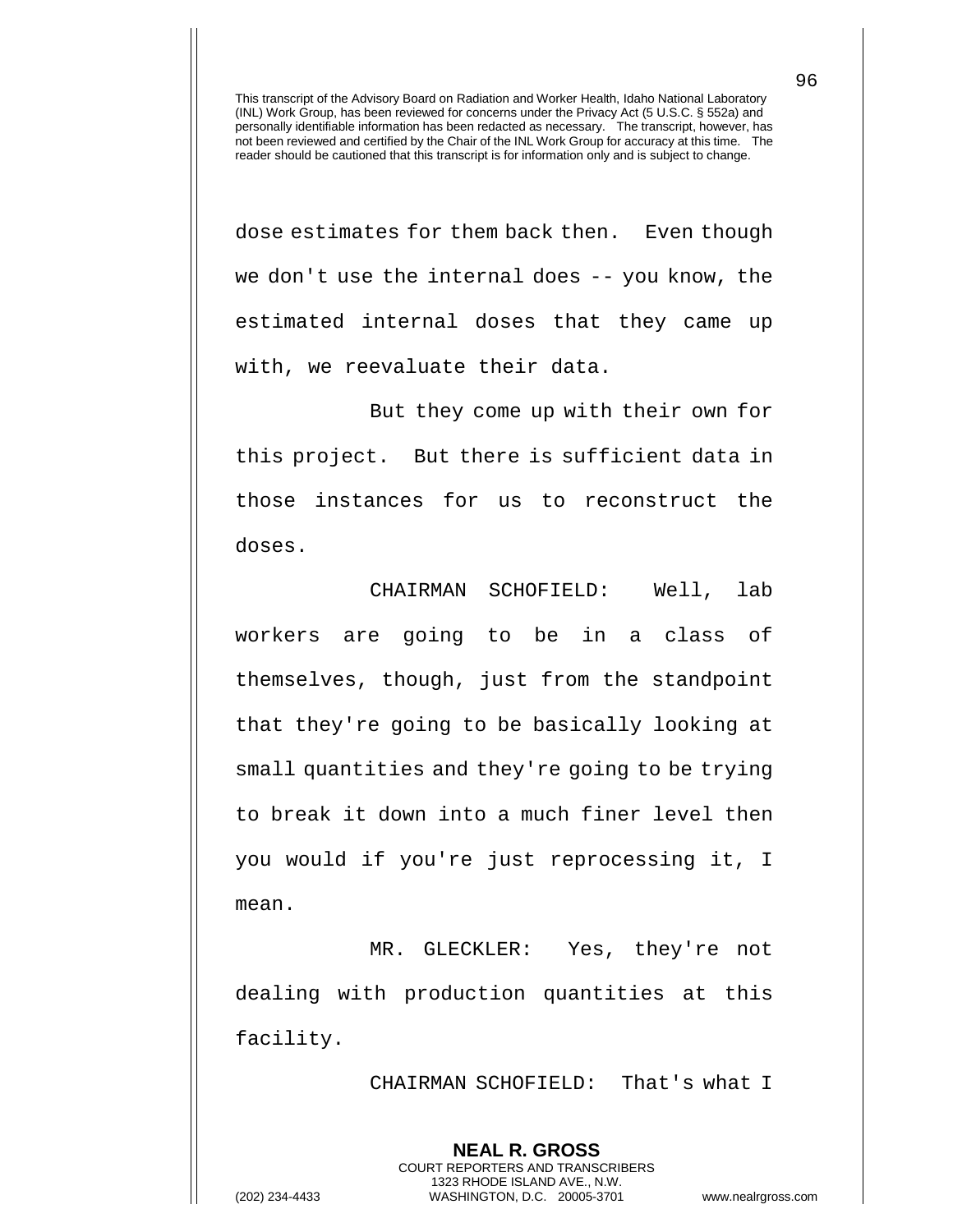mean, so.

MR. GLECKLER: I guess that's the big thing that usually most of these site will focus on the production activities. Did they have any production activities associated with plutonium? No they did not.

MEMBER BEACH: But they obviously had some small stuff happening in the labs.

MR. GLECKLER: Yes.

MEMBER BEACH: That has to be accounted for also. And does -- Steve have you looked at that in those terms, based on that exception if --

DR. OSTROW: No, we didn't look at the labs.

CHAIRMAN SCHOFIELD: Well, unless anybody else has any comments. Jim, you got any?

MEMBER BEACH: So is there any more work to be done on this do you think, Steve? Or

> **NEAL R. GROSS** COURT REPORTERS AND TRANSCRIBERS 1323 RHODE ISLAND AVE., N.W.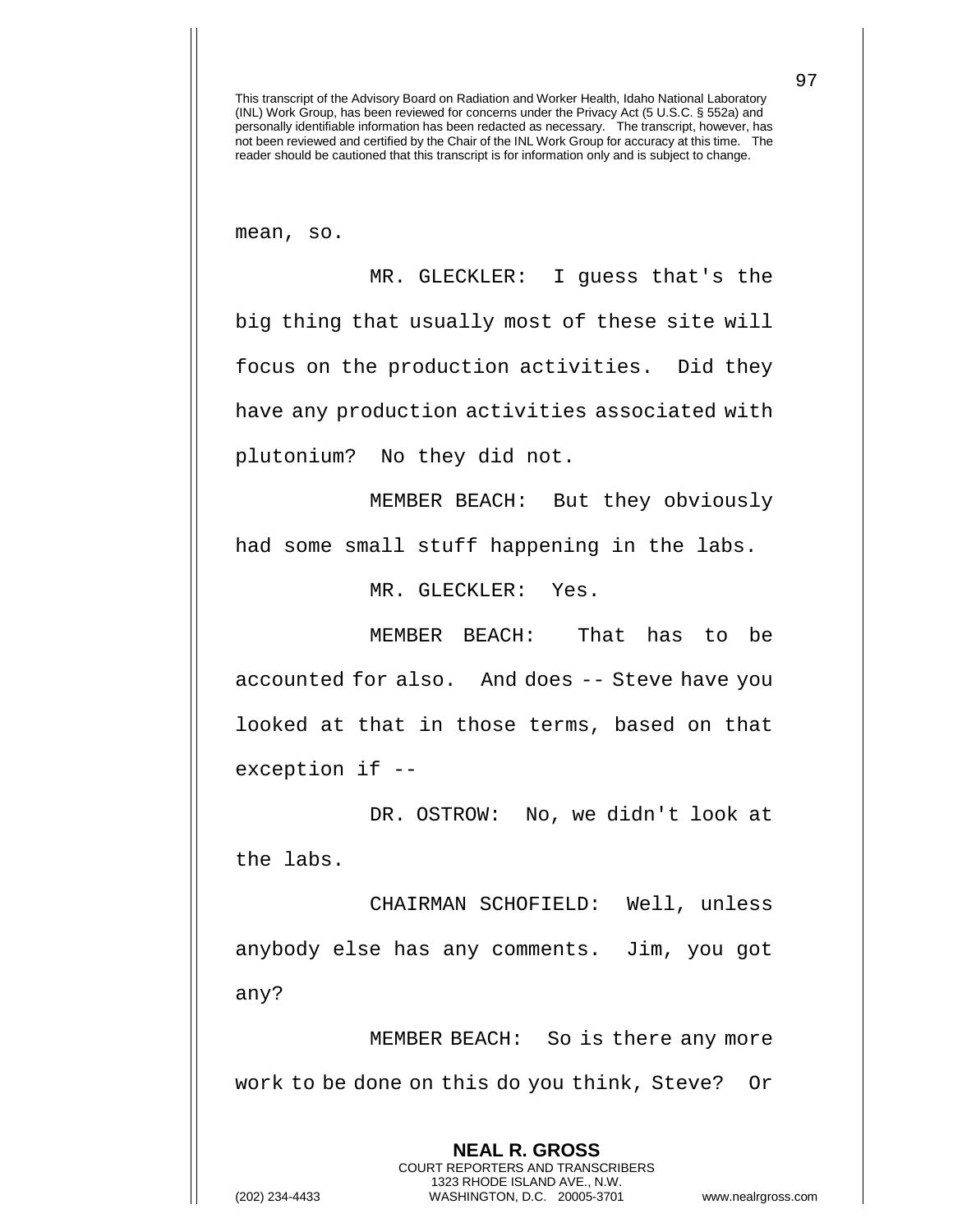are you still comfortable with closing it?

DR. OSTROW: I think we're comfortable with closing this. It's like, I don't think it would really be fruitful to track down all the lab activities. It's very small quantities in the lab, and it's like, you know anything would be like a one-off exposure that would be noted at the time. It's not a routine exposure.

MEMBER ROESSLER: Plus they were working in hot cells and if there had been a problem, that would have been identified, I would think.

DR. OSTROW: Yeah.

MEMBER BEACH: Hopefully.

CHAIRMAN SCHOFIELD: I guess -- okay, Jim? Are you on the phone? No, I guess not, okay.

DR. OSTROW: So close?

**NEAL R. GROSS** COURT REPORTERS AND TRANSCRIBERS 1323 RHODE ISLAND AVE., N.W.

CHAIRMAN SCHOFIELD: I think we'll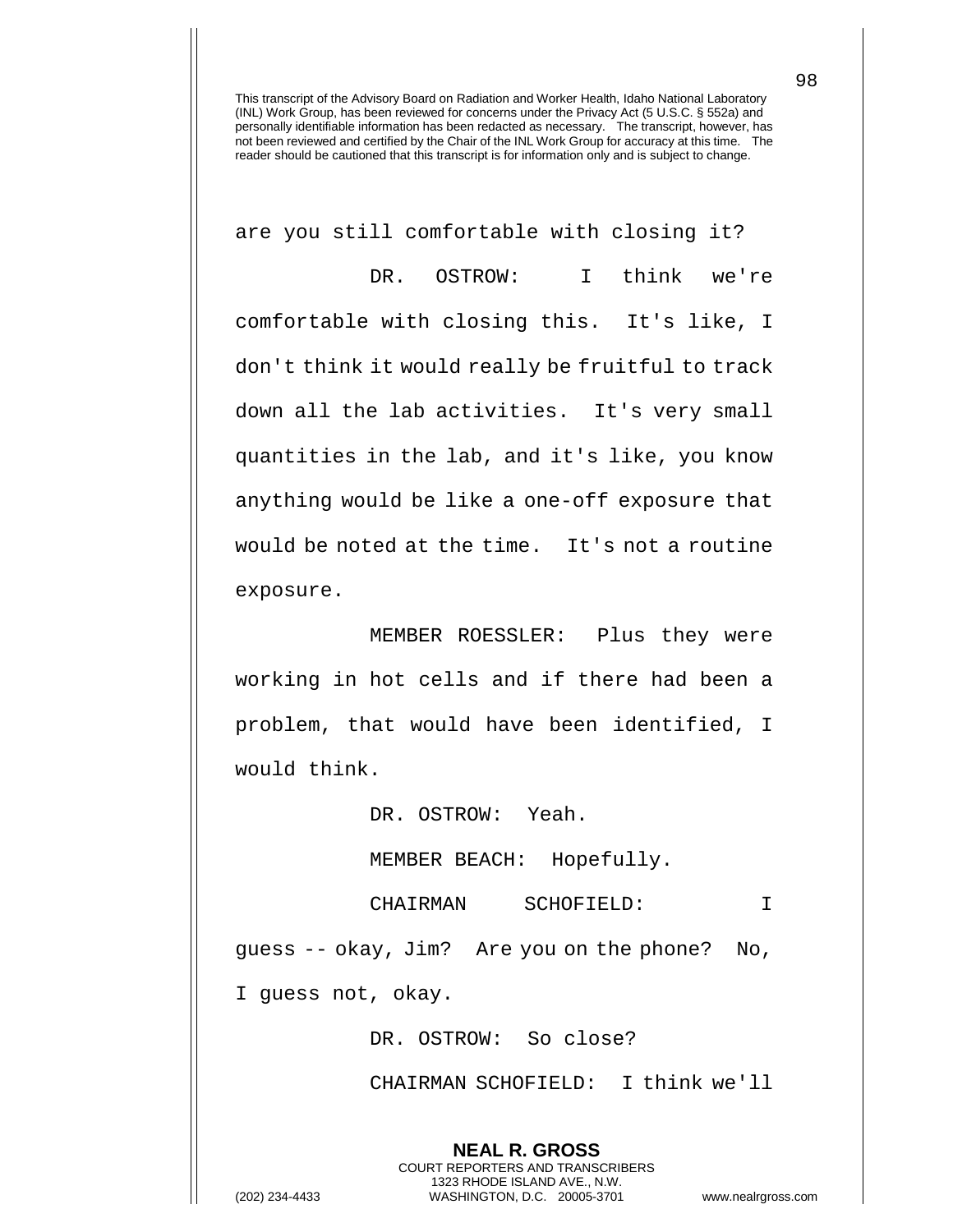This transcript of the Advisory Board on Radiation and Worker Health, Idaho National Laboratory (INL) Work Group, has been reviewed for concerns under the Privacy Act (5 U.S.C. § 552a) and personally identifiable information has been redacted as necessary. The transcript, however, has not been reviewed and certified by the Chair of the INL Work Group for accuracy at this time. The reader should be cautioned that this transcript is for information only and is subject to change. call that one closed. DR. OSTROW: All right. MEMBER ROESSLER: When do we plan on a break? MR. KATZ: Do you need a break? MEMBER ROESSLER: Yes. MR. KATZ: Okay. How about taking a 15 minute break. CHAIRMAN SCHOFIELD: Okay. MR. KATZ: So it's about 10:30, so quarter of. (Whereupon, the above-entitled matter went off the record at 10:27 a.m. and resumed at 10:46 a.m.) DR. OSTROW: Okay. This is Steve again. The issues that we recommend the Work Group close -- we're up to Issue 17, and that appears on page 38 of our review report, and this has to do occupational external dose, in particular the original issue. NIOSH should

> **NEAL R. GROSS** COURT REPORTERS AND TRANSCRIBERS 1323 RHODE ISLAND AVE., N.W.

(202) 234-4433 WASHINGTON, D.C. 20005-3701 www.nealrgross.com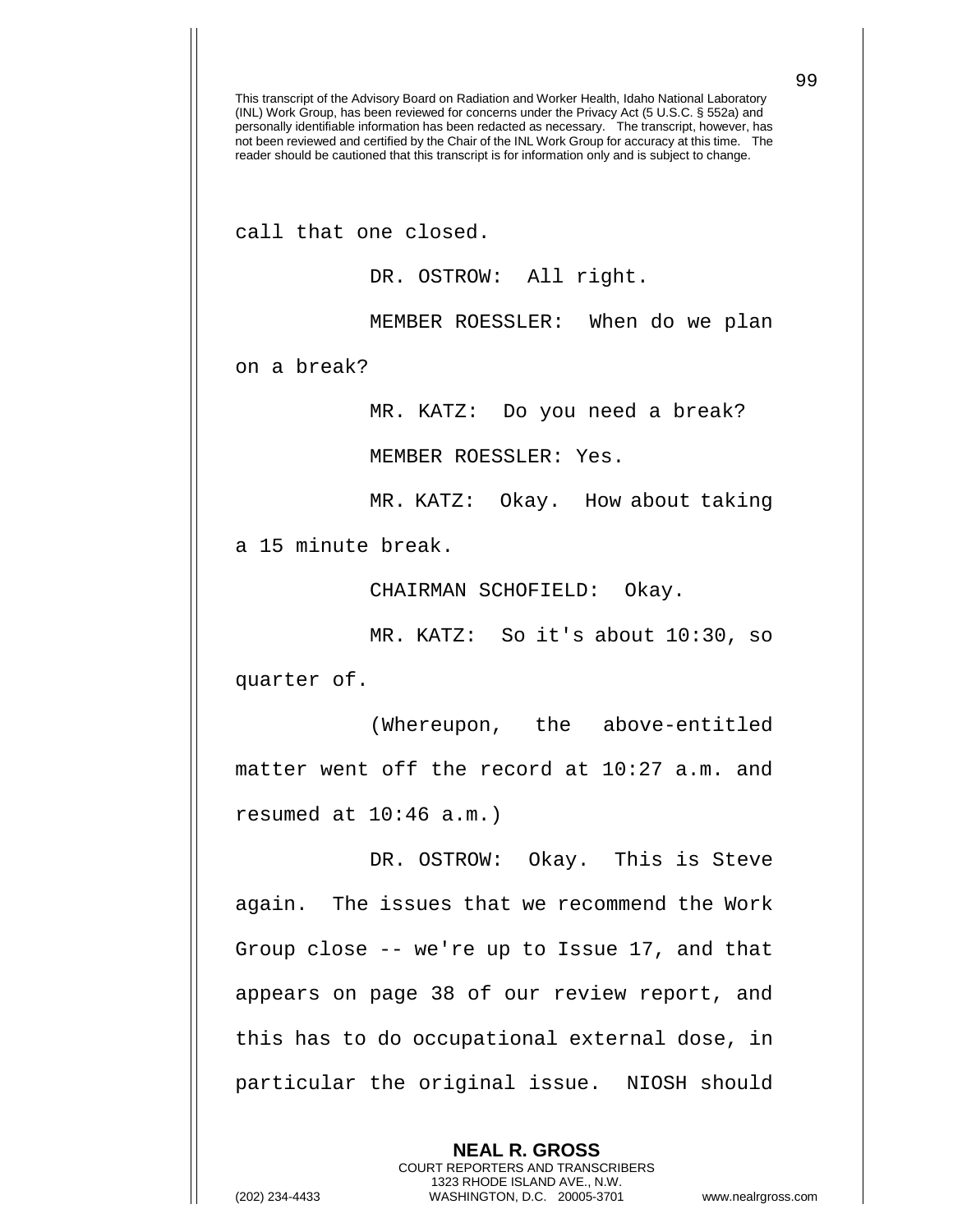reevaluate the missed gamma dose due to the deficiencies in the procedures and algorithms, which were sort of general. But it came down to -- NIOSH responded the under-reporting of the penetrating photon doses to INL due to the two-element film dosimeter's limitation for measuring low-energy photon doses is a much less of a significant situation for the majority of the exposure scenarios than what is being indicated by SC&A.

SC&A=s comment was pretty general. NIOSH focused us a little bit. What we're really talking about is the two-element film dosimeter. And this is not an INL issue in particular. This is a general nuclear industry issue for using two-element film dosimeters in those days until they switched to the electronic dosimeters.

And NIOSH responded with a long paragraph here talking about the ratio of open

**NEAL R. GROSS**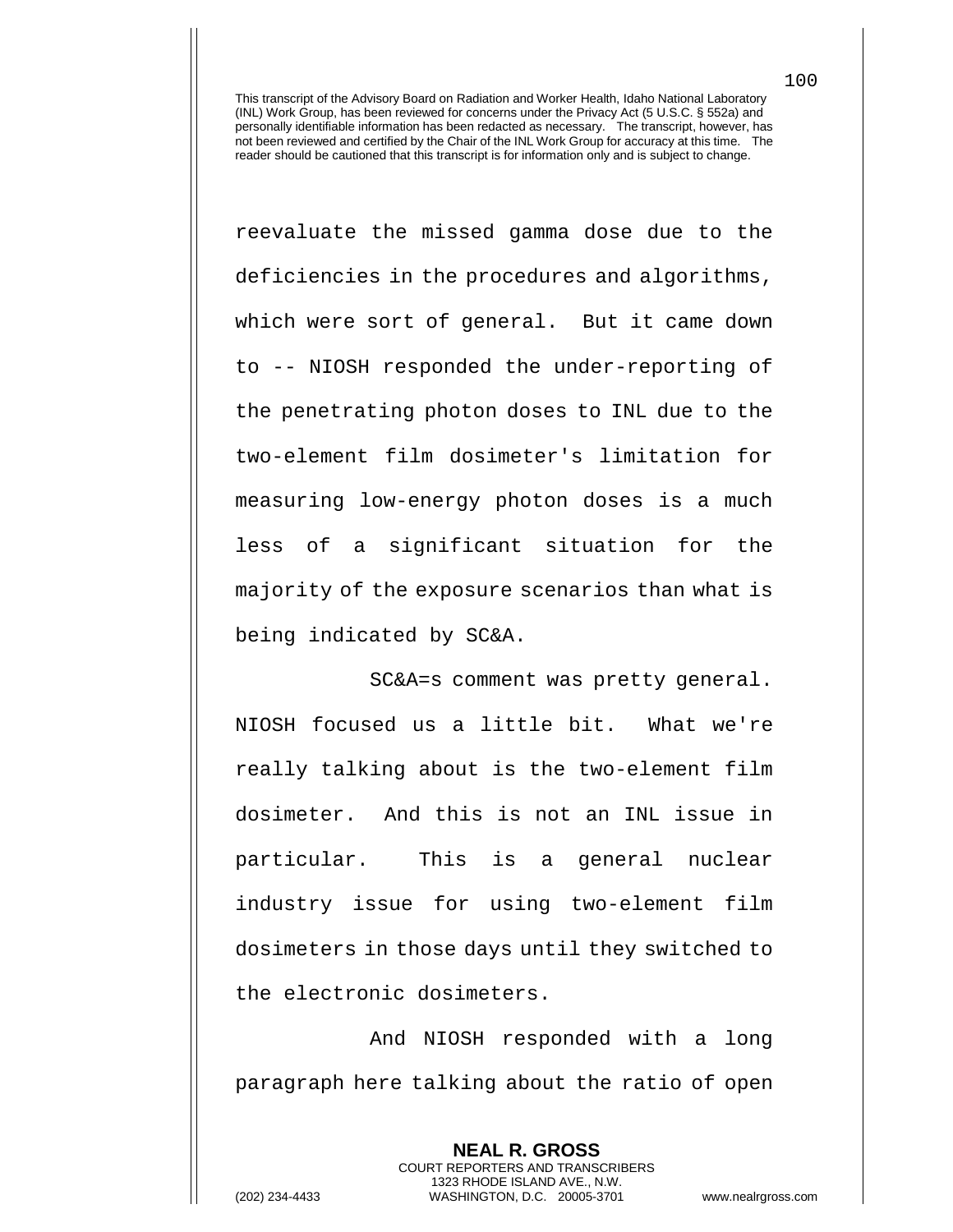window to the shut window readings for the dosimeter, the two-element dosimeters and saying that the crux of the matter, the open window readings for two-element film dosimeters had a significant over-response to low-energy photons so that an unusual amount of blackening of the film -- that's how they registered radiation dose and the film actually blackened.

So the unusual amount would be observed when the dosimeter is exposed to low-energy photons. So that if you had an OW, open window to S reading ratio that was significantly higher than usual, it would be an indication that the worker's non-penetrating dose contained a significant contribution from low-energy photons. So therefore, you know, I mean you wouldn't be missing any low-energy photons when you're reading the film badges. We looked at our action item from

**NEAL R. GROSS** COURT REPORTERS AND TRANSCRIBERS 1323 RHODE ISLAND AVE., N.W. (202) 234-4433 WASHINGTON, D.C. 20005-3701 www.nealrgross.com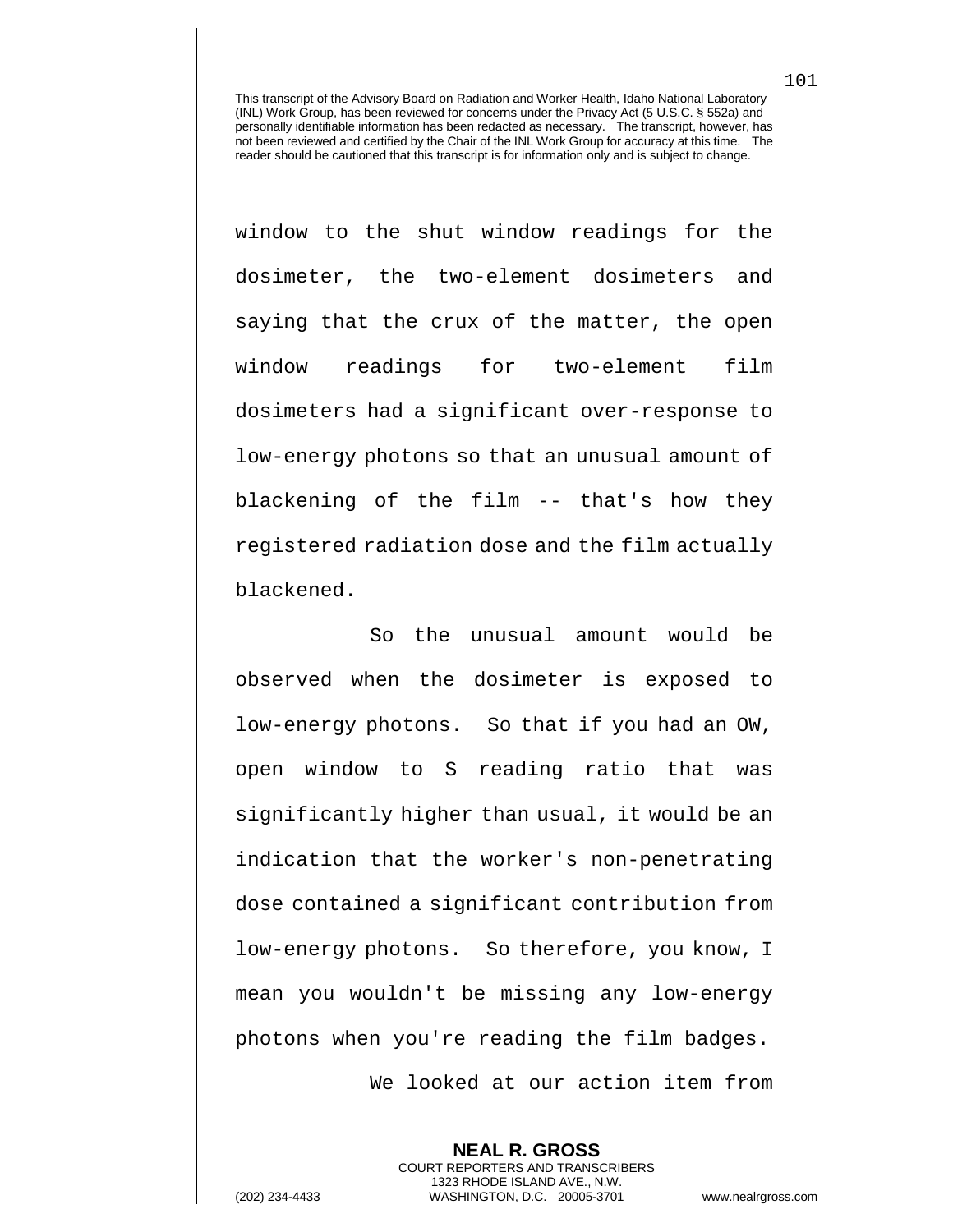the last Work Group meeting. We were supposed to read the current version of the external exposure TBD and reassess the issue. So we did and we discovered that that portion of the revised TBD did not change anything. It didn't change the wording with regard to this issue.

So we liked NIOSH's response though that they sent us that's printed here. So we recommended that the Work Group close the issue with the proviso that NIOSH include the write-up that's here or something similar in the next revision of the TBD. We thought this explained it very nicely.

MEMBER BEACH: So would it be in the TBD-007-6, or 7-5?

DR. OSTROW: 7-6. This is occupational external.

MEMBER BEACH: Okay. Because it says provide the --

DR. OSTROW: No, I see that.

**NEAL R. GROSS**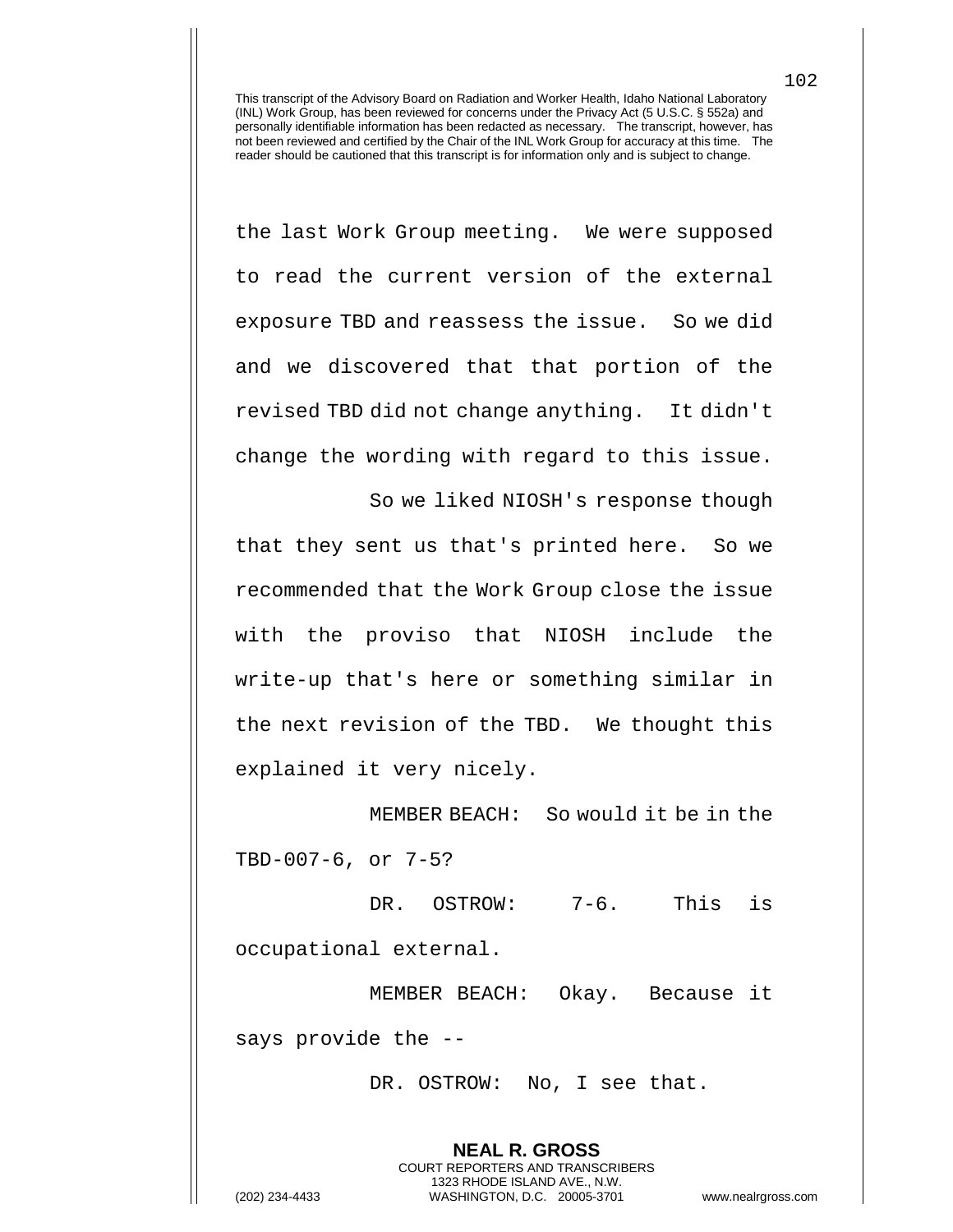| MEMBER BEACH: -- response into                 |
|------------------------------------------------|
| 006. So I was confused on that, too.           |
| DR. OSTROW: Oh, that's a good                  |
| question. I got it wrong in one of the places. |
| MEMBER BEACH: So down under your               |
| reassessment it says five instead of six.      |
| DR. OSTROW: That's right. That                 |
| should be a six down there.                    |
| MEMBER BEACH: Okay. So I just                  |
| wanted to make sure.                           |
| DR. OSTROW: Yes, when I typed it I             |
| got the wrong --                               |
| MEMBER BEACH: So don't we                      |
| typically leave those like in abeyance until   |
| that is completed? Not that I don't agree with |

your suggestion.

DR. OSTROW: I don't think so, because this is not giving me directions to the dose reconstructor at all.

> **NEAL R. GROSS** COURT REPORTERS AND TRANSCRIBERS 1323 RHODE ISLAND AVE., N.W.

MEMBER BEACH: Yes.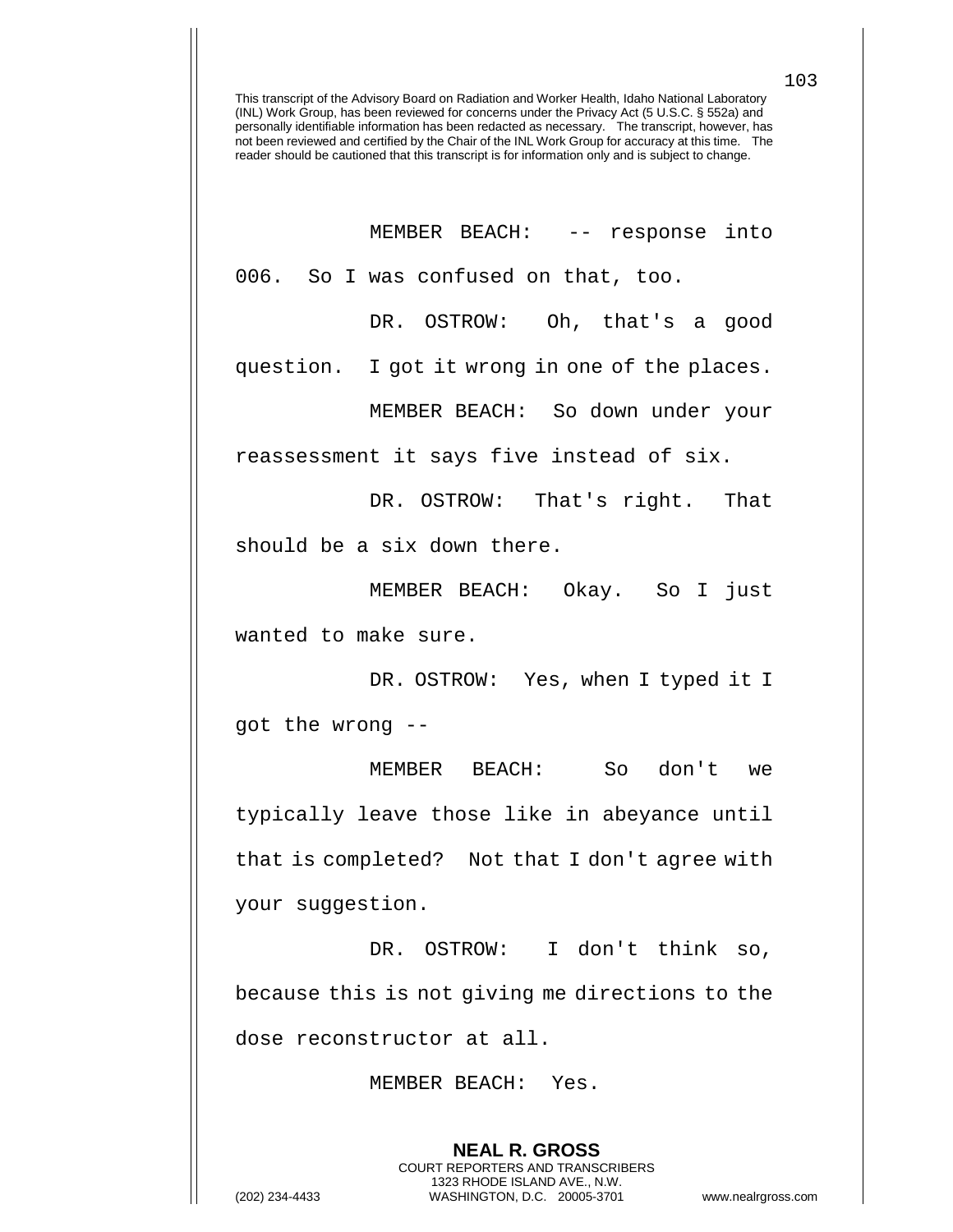DR. OSTROW: This is just clarifying for us that the --

MEMBER BEACH: Okay.

DR. OSTROW: -- what the situation is. So this is more for an SC&A thing. And we want to be satisfied that this issue was taken care of. It doesn't change how the dose reconstructor would reconstruct dose in this case.

MEMBER BEACH: It's just how you understand what the --

> DR. OSTROW: Yes, that's just -- MEMBER BEACH: Okay.

DR. OSTROW: So maybe we could close it just with NIOSH -- just saying that it include this statement or something similar next time they revise the TBD. Does that sound okay, Stu?

MR. HINNEFELD: Yes.

**NEAL R. GROSS** COURT REPORTERS AND TRANSCRIBERS 1323 RHODE ISLAND AVE., N.W.

CHAIRMAN SCHOFIELD: Okay. We'd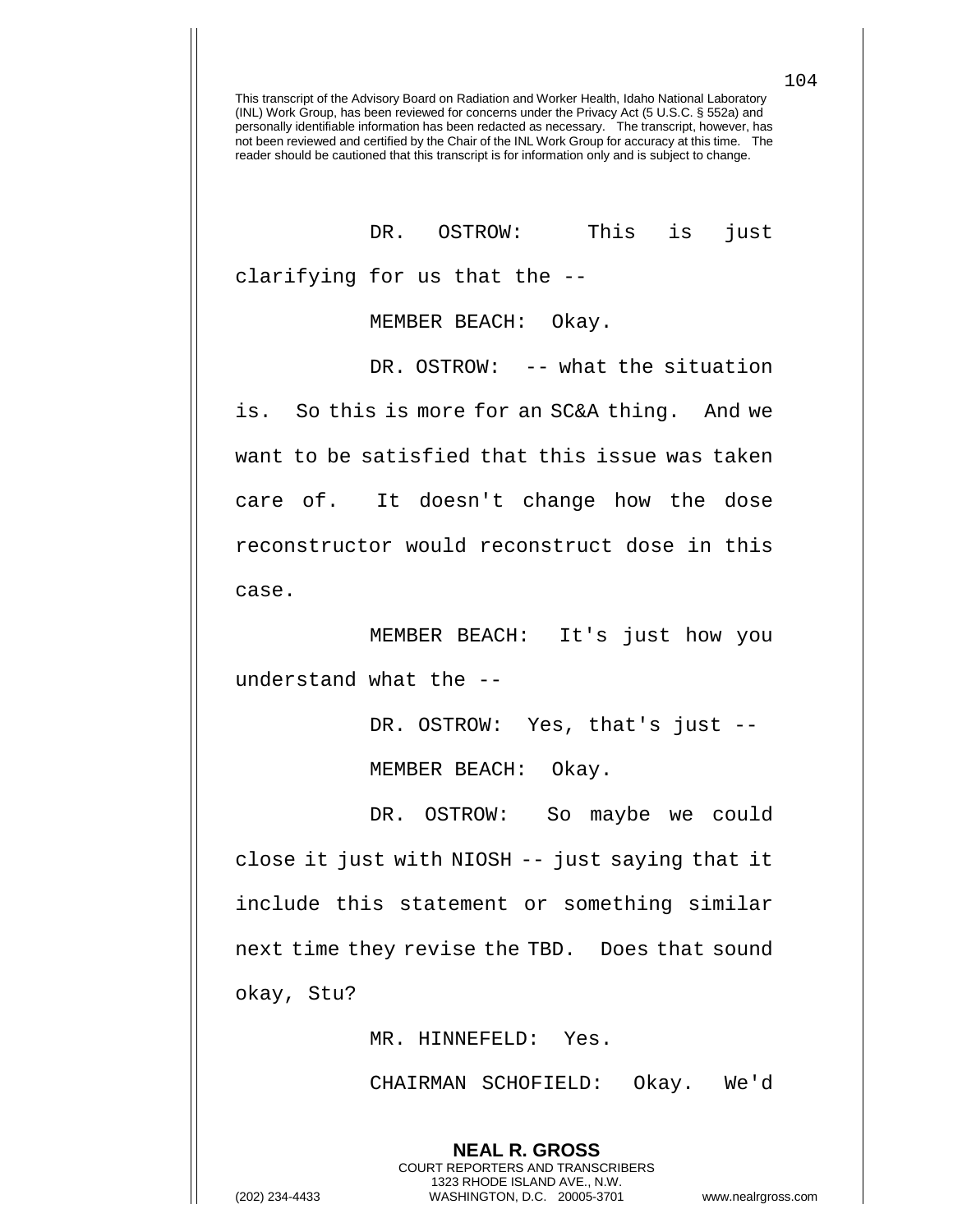recommend we close it then.

DR. OSTROW: Okay. That was quick. Anybody else have any comments on this?

(No response.)

DR. OSTROW: Okay. So we'll mark

it closed.

So the next open issue is -- where are we? Oh, okay. Eighteen. It's the next page, or the page after next. So 18 is on page 40 of the SC&A review.

MEMBER BEACH: You did the same thing on the numbering down below, 205 instead of 06.

DR. OSTROW: Okay.

MEMBER BEACH: Other than that --

DR. OSTROW: You wouldn't believe

how many times we proofread this thing.

MEMBER BEACH: Oh, I can imagine.

DR. OSTROW: And still there can be stupid things like this.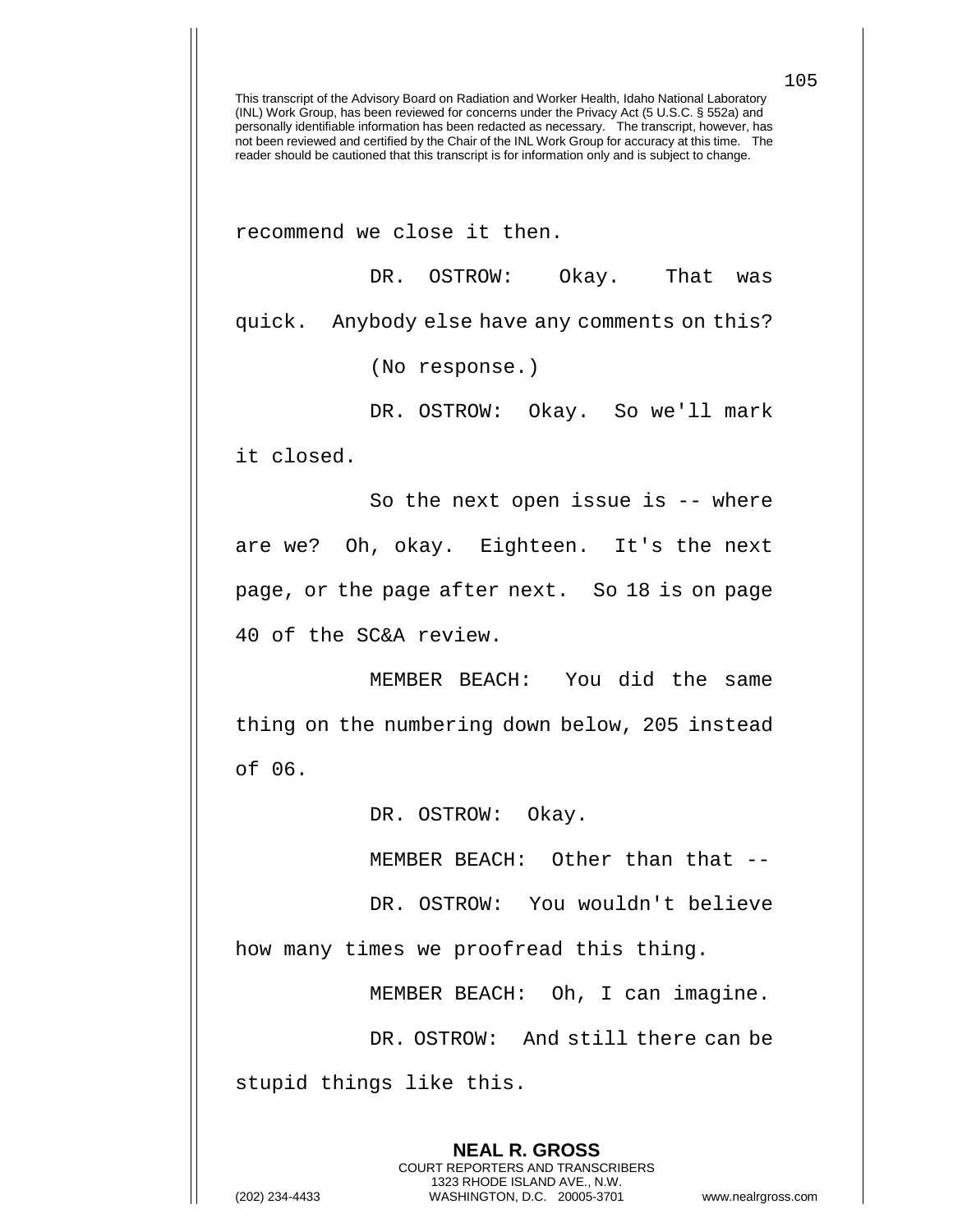Okay. Issue 18 is called Corrections With Beta Doses. And this is also external dose TBD. And the issue we had, NIOSH had developed a method to consistently account for uncertainties in dosimetry readings claiming favorable correction factors should be developed with beta dose reconstruction. That was the issue.

And you should realize that all these issues, while we're putting in the matrices that summarizes everything plus this SC&A document is just a shorthand issue, you have to go back to the original review report. Some of these issues go on for like several pages, hopefully. You know, there's a lot more detail there than here in the summary.

NIOSH gave a whole treatise here in the response on how they handled external dose. And they note that table 6-9 in the TBD; that's the current version, provides correction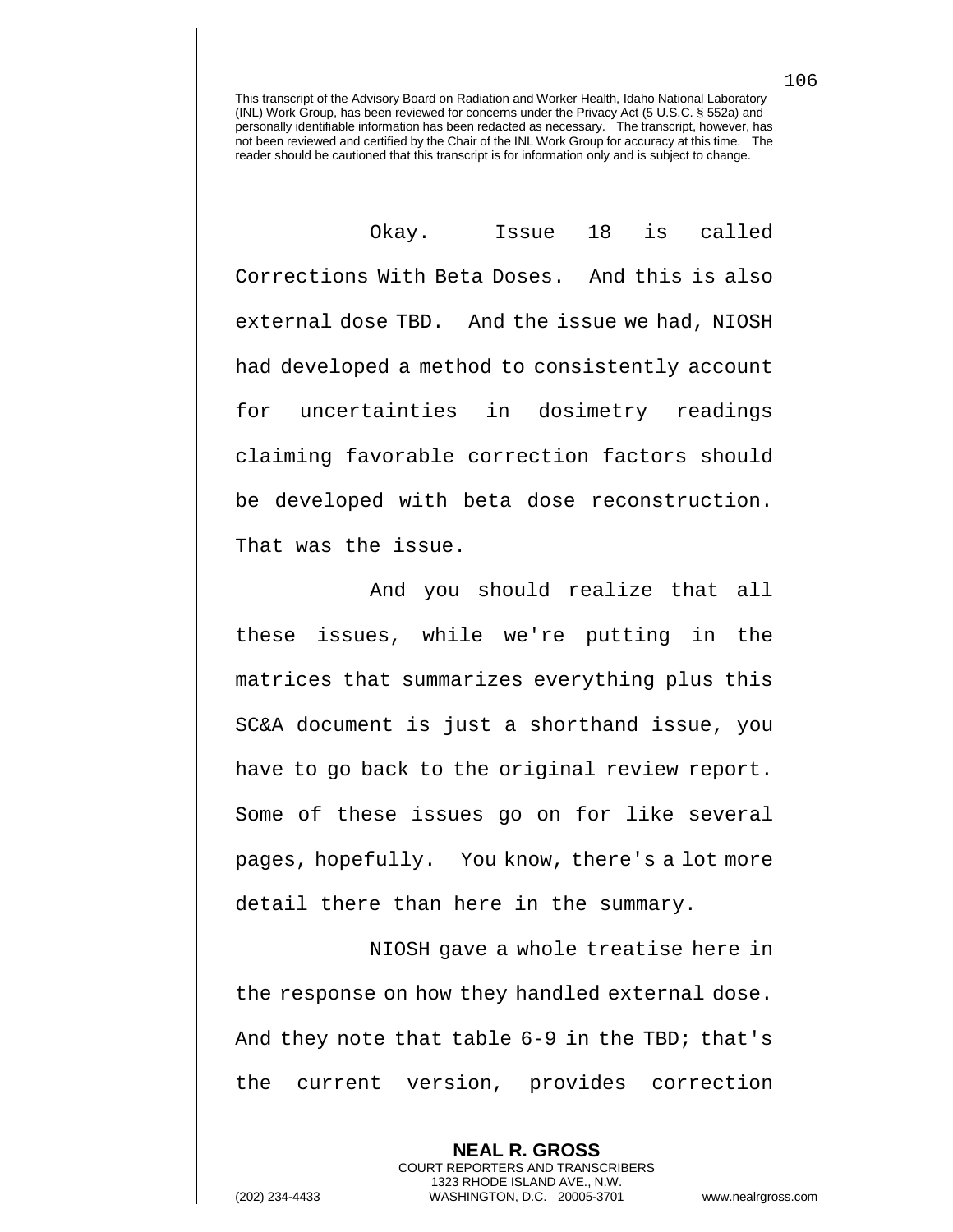factors for under-reporting beta doses. And gives some background information. they quote OCAS-IG-001 and so forth talking about photon energy distributions and splits between different things. That's also from the OCAS-IG-001. And it goes on.

And similar to Issue 17, our action item was to review the applicable portions of the current TBD. We reviewed it and our finding was that NIOSH didn't make any changes as a result of this observation. However, the information they provided in their response, this whole-page response, is really good, that clarified for SC&A that they're using the right procedure. And just like the last issue, we recommend that the Work Group close this issue with the understanding that NIOSH will incorporate a write-up like this or similar to this in the next edition of the TBD, next revision of it.

**NEAL R. GROSS** COURT REPORTERS AND TRANSCRIBERS 1323 RHODE ISLAND AVE., N.W. (202) 234-4433 WASHINGTON, D.C. 20005-3701 www.nealrgross.com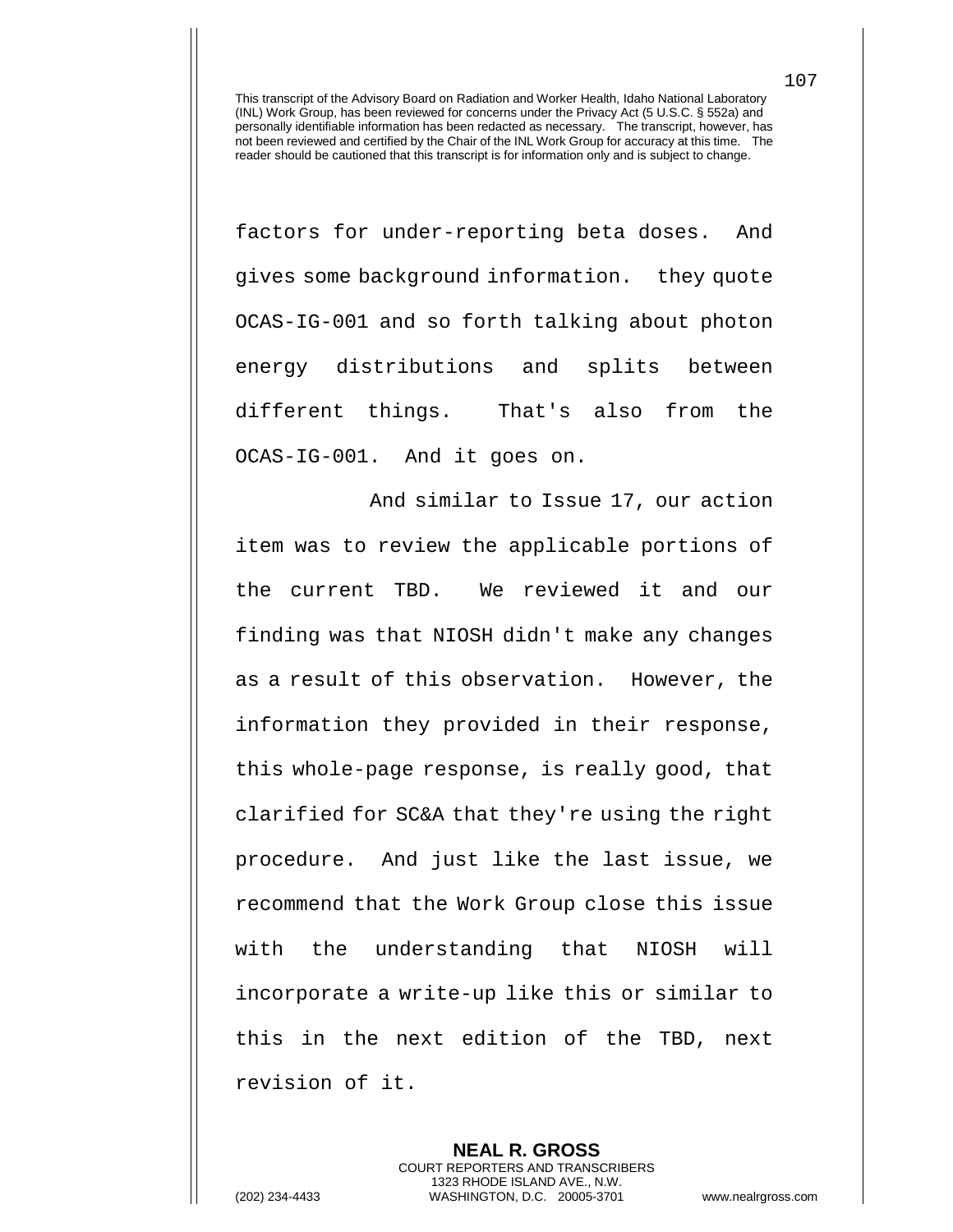And as before, this doesn't affect the dose reconstruction. This is just background information.

Stu, would NIOSH also commit to providing some sort of a write-up in the next revision of the TBD?

MR. HINNEFELD: Yes.

DR. OSTROW: Okay.

MEMBER ROESSLER: In the last little section on NIOSH's comments they talk about the correction factor used at the SRS. Is that Savannah River Site that you're talking about?

DR. OSTROW: Yes. I think in SC&A's large comment, the one that goes on for a few pages, that we mention that Savannah River uses this correction factor, 1.119. And NIOSH's comment back is that's very site-specific. It's not an INL correction factor.

> **NEAL R. GROSS** COURT REPORTERS AND TRANSCRIBERS 1323 RHODE ISLAND AVE., N.W.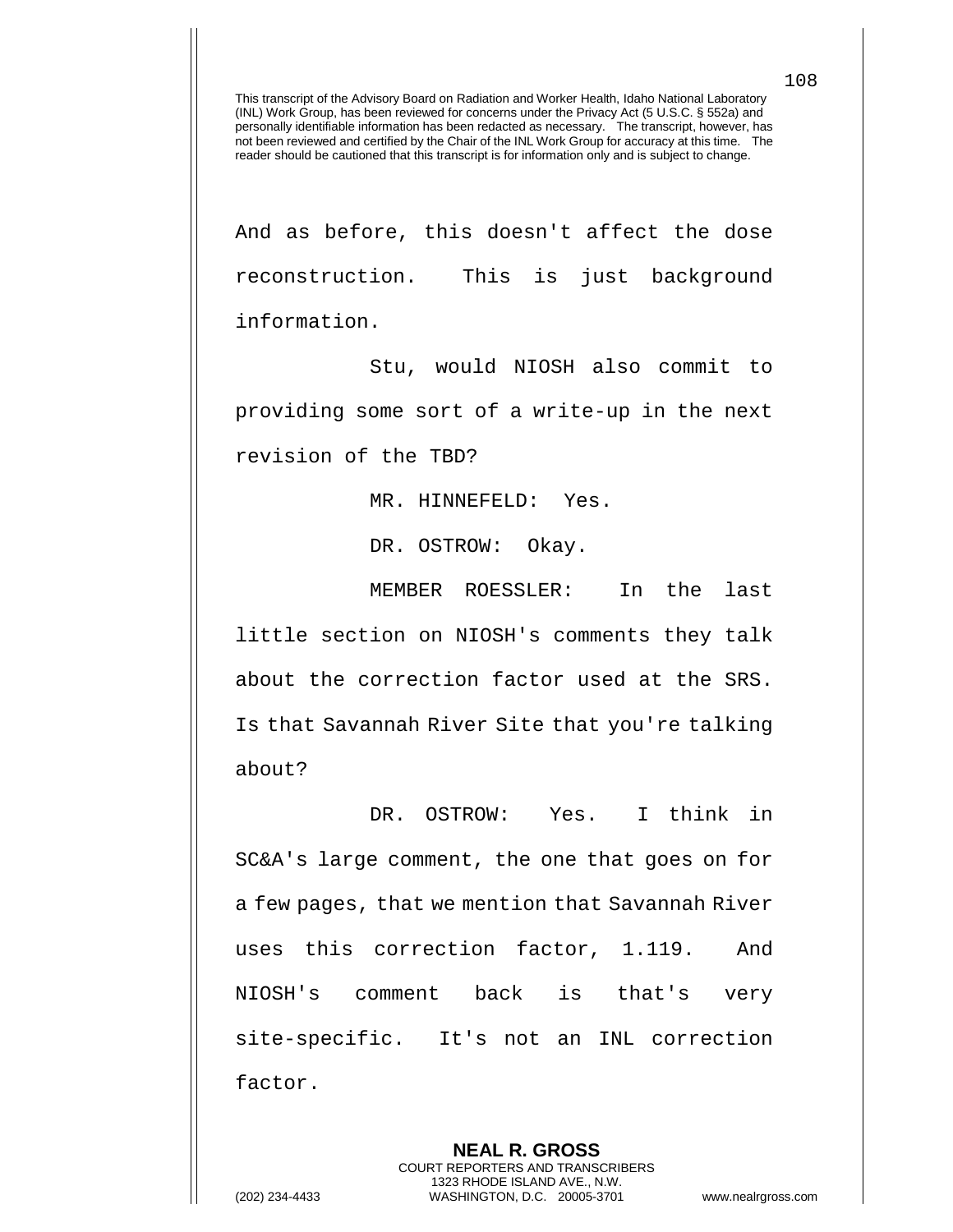MEMBER ROESSLER: Okay. Thank

you.

MEMBER BEACH: Well, and the other thing NIOSH at the very end said if SC&A has encountered any specific examples where INL workers' penetrating dose was likely under-reported that NIOSH would be willing to investigate this potential further. That must have been some comments from our last Work Group meeting. And I guess I'm just curious. Did SC&A explore that at all or --

DR. OSTROW: No, we didn't go through that.

MEMBER BEACH: So then there wasn't anything, any specific examples?

DR. OSTROW: We didn't have any specific examples in mind.

MEMBER BEACH: Okay.

DR. OSTROW: NIOSH gave us a little bit of a put-up-or-shut-up-type of a comment on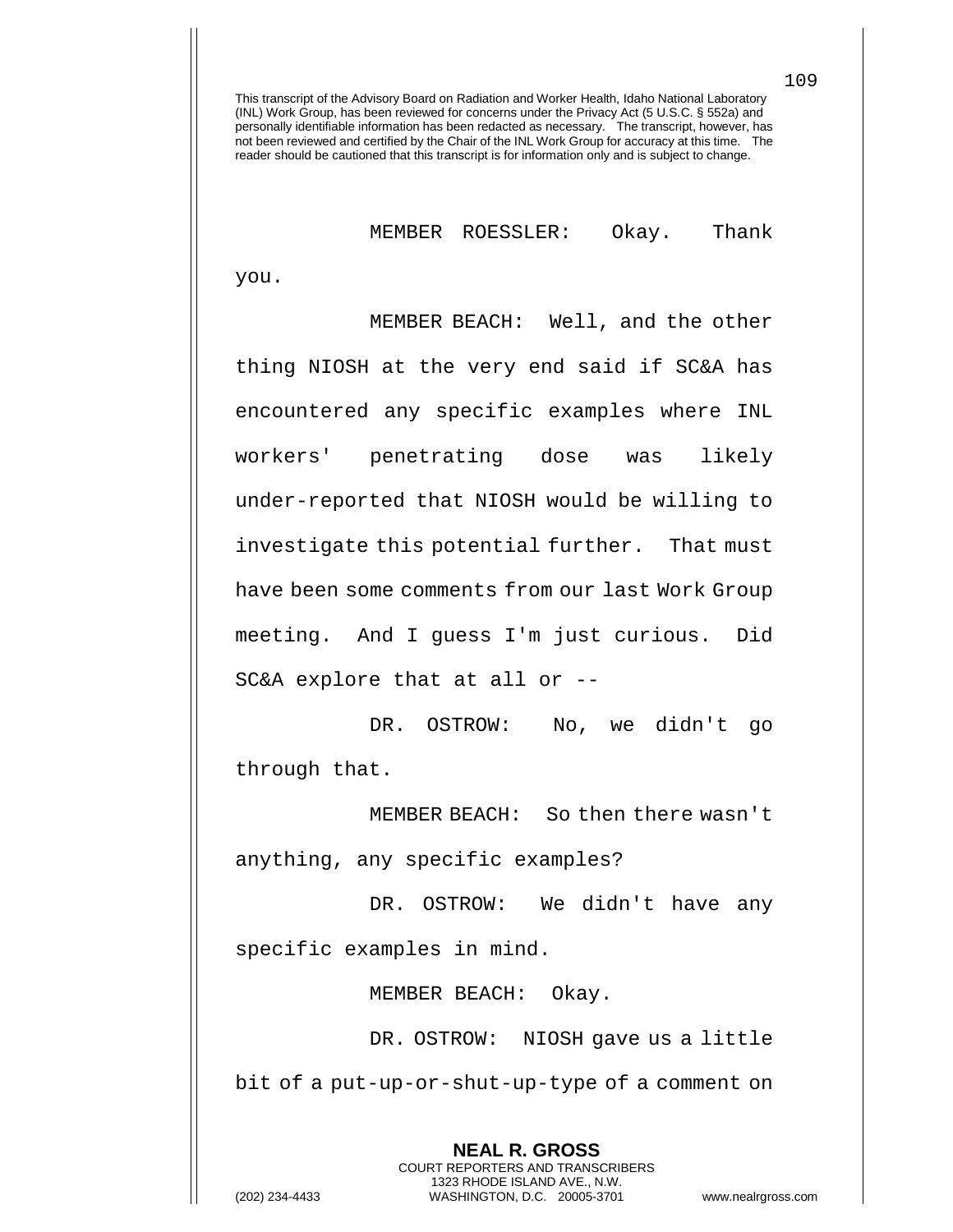that, you know?

(Laughter.)

DR. OSTROW: If you think it's a -you know, show us where it's important, which is okay. That's fair.

MEMBER BEACH: Was there any work

done to look for anything or just you were --

DR. OSTROW: No, we were satisfied

with NIOSH's response here. This is a good response.

MEMBER BEACH: Okay.

CHAIRMAN SCHOFIELD: Okay. We'll say 18 is closed.

DR. OSTROW: Okay. Everybody

agree on that?

MEMBER BEACH: Yes.

MEMBER ROESSLER: I agree.

DR. OSTROW: Okay. And NIOSH will incorporate some words in there, next revision of the TBD.

**NEAL R. GROSS** COURT REPORTERS AND TRANSCRIBERS 1323 RHODE ISLAND AVE., N.W. (202) 234-4433 WASHINGTON, D.C. 20005-3701 www.nealrgross.com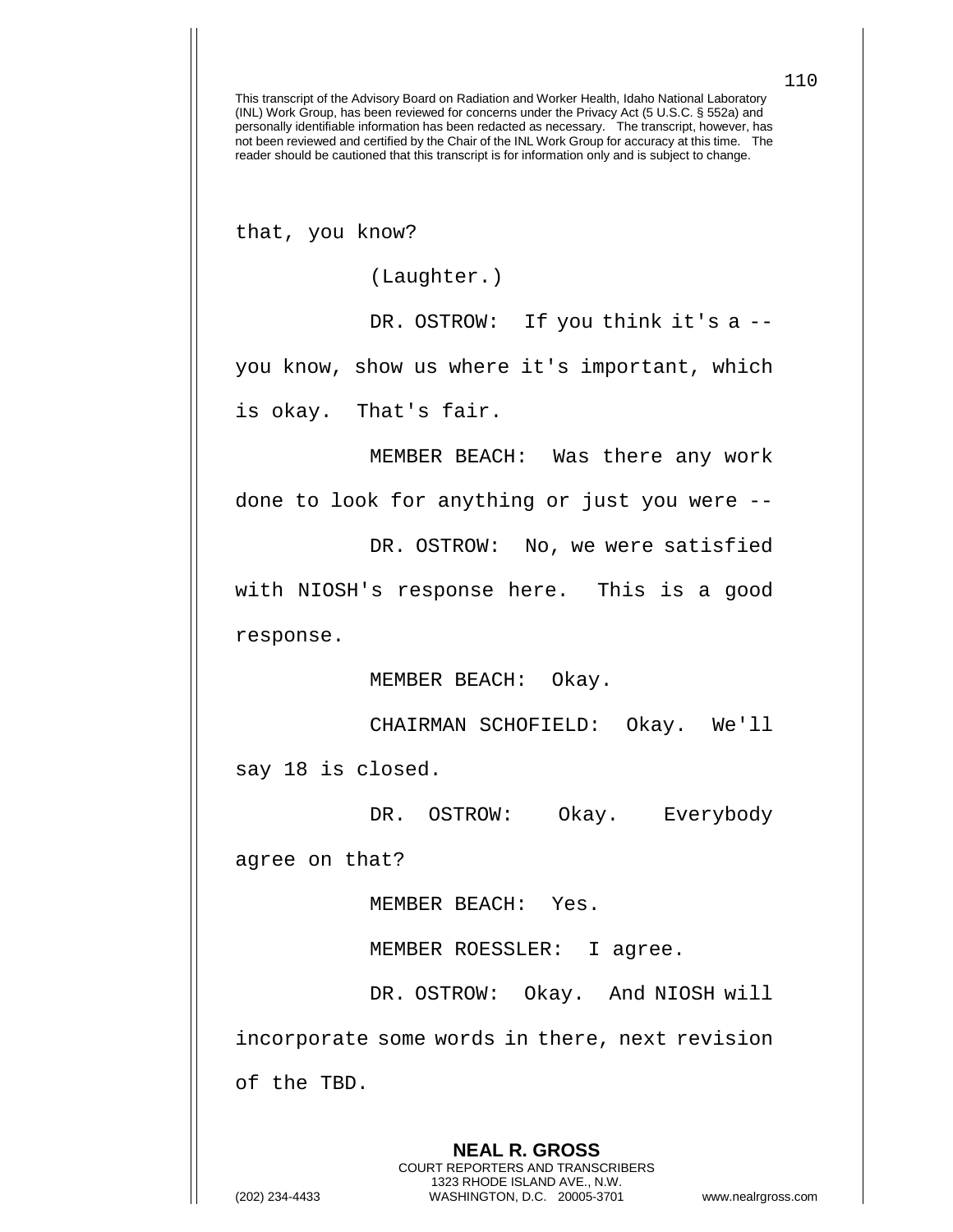CHAIRMAN SCHOFIELD: Okay.

DR. OSTROW: Okay. Next one is 20, Issue 20, which is on page 43. And this is also occupational external dose TBD. Okay. Our issue was it's not claimant favorable to state that the entire dose measured in the open window is due to beta dose. This refers now also to the same thing. We have the two-part film badges, open and closed windows.

And NIOSH's response, open window beta dose is discussed in OCAS-IG-001. And NIOSH again asked, please provide a basis for these opinions, whereas SC&A found data supporting less than 30 keV photons. And the action item from the last Work Group meeting was SC&A should review applicable portions of the current version of the external exposure TBD and recess the issues. And this is related to Issues 17 and 18 we were just talking about. It's the same film badge-type issue.

**NEAL R. GROSS** COURT REPORTERS AND TRANSCRIBERS 1323 RHODE ISLAND AVE., N.W. (202) 234-4433 WASHINGTON, D.C. 20005-3701 www.nealrgross.com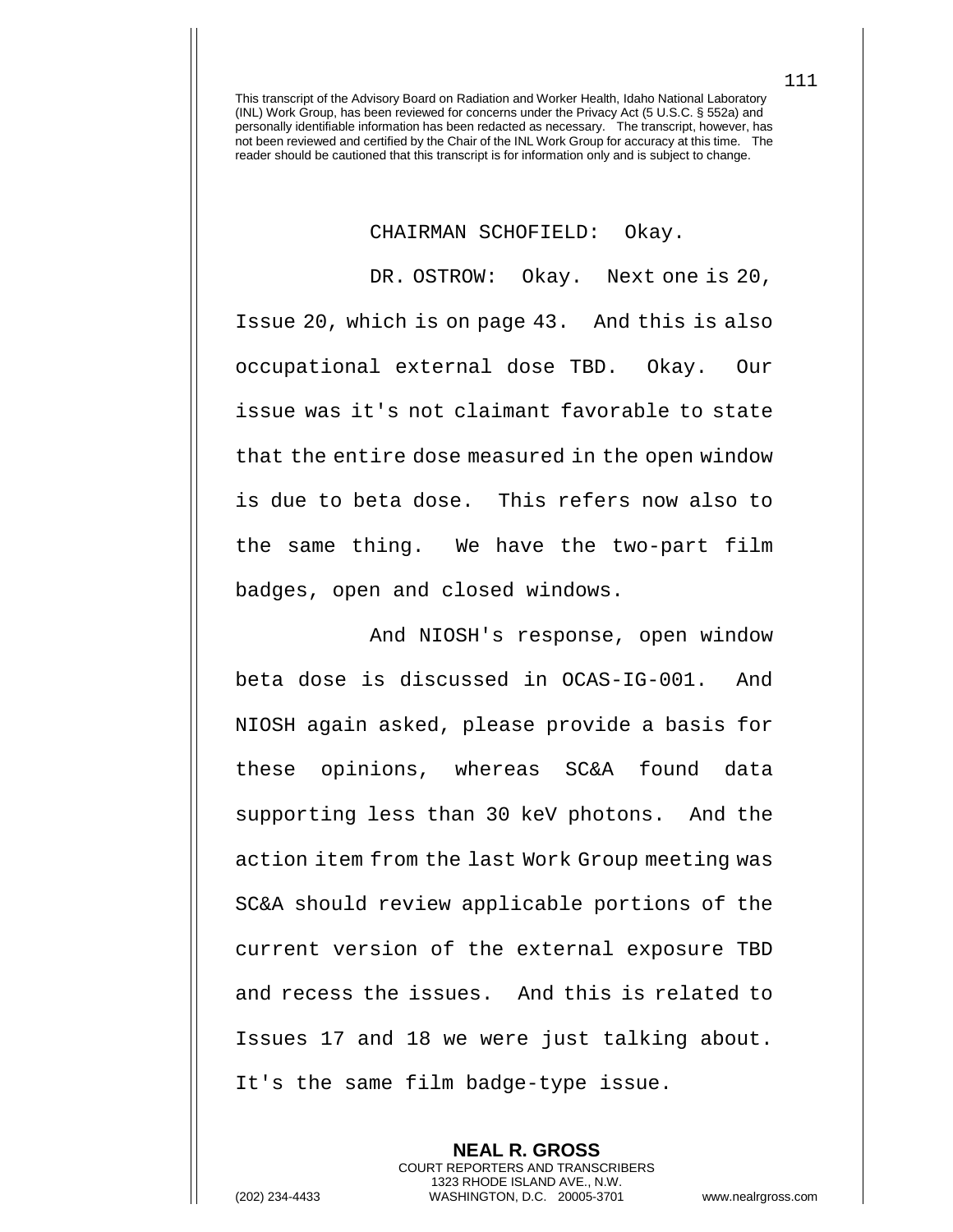In this case we reviewed Revision 3.

That's the latest revision. It shows that NIOSH revised Section 6.5.3 to address this issue. So NIOSH specifically addressed it there. We reviewed the revised section and believe that addressed the issue adequately and we consider it resolved now. I don't have the section in front of me so I can't say exactly what is in there, but when we reviewed it they addressed this issue.

MEMBER ROESSLER: This doesn't really explain --

DR. OSTROW: No.

MEMBER ROESSLER: -- how they resolved it, so I'm not sure where we stand on this.

DR. OSTROW: Yes, I know, we didn't include more explanatory information. I don't have a copy of the TBD.

> **NEAL R. GROSS** COURT REPORTERS AND TRANSCRIBERS 1323 RHODE ISLAND AVE., N.W.

MEMBER ROESSLER: It has something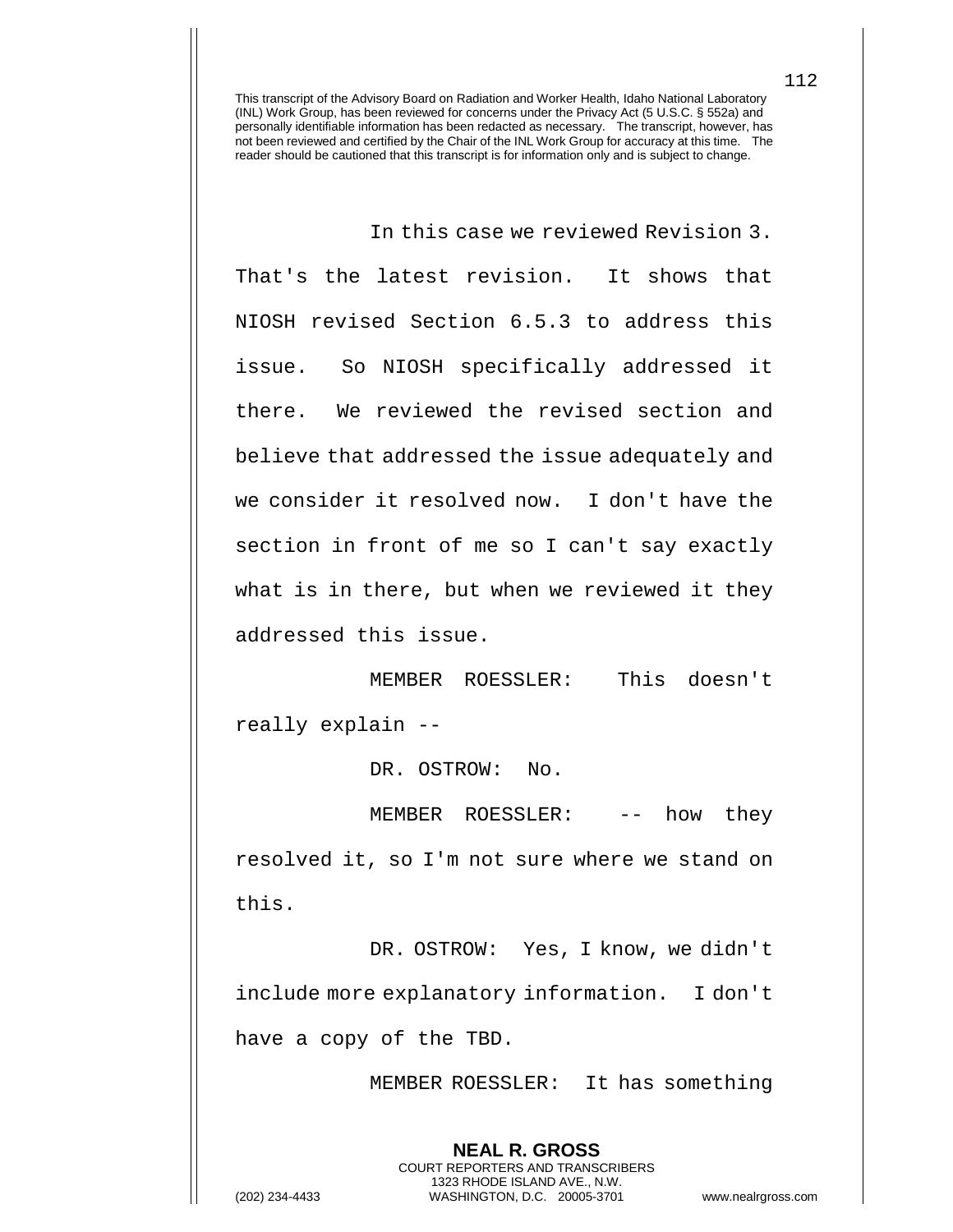to do with less than 30 keV photons.

DR. OSTROW: Yes.

MR. HINNEFELD: Would you like me

to try to find it?

DR. OSTROW: Yes, maybe one of the

NIOSH folks can weigh in here. Section 6.5.3.

MEMBER BEACH: I have that up if you

want to look through it, Steve, because you

could probably find it -- 6. --

DR. OSTROW: 6.5.3.

MR. HINNEFELD: I'm almost there.

Okay.

MEMBER BEACH: What page is it?

MR. HINNEFELD: It's -- oh, gosh.

Page No. --

DR. OSTROW: Forty?

MR. HINNEFELD: Yes. Forty, yes, titled, "Missed Electron Dose." It looks like it's about half a page long, if you'd want to me to read it.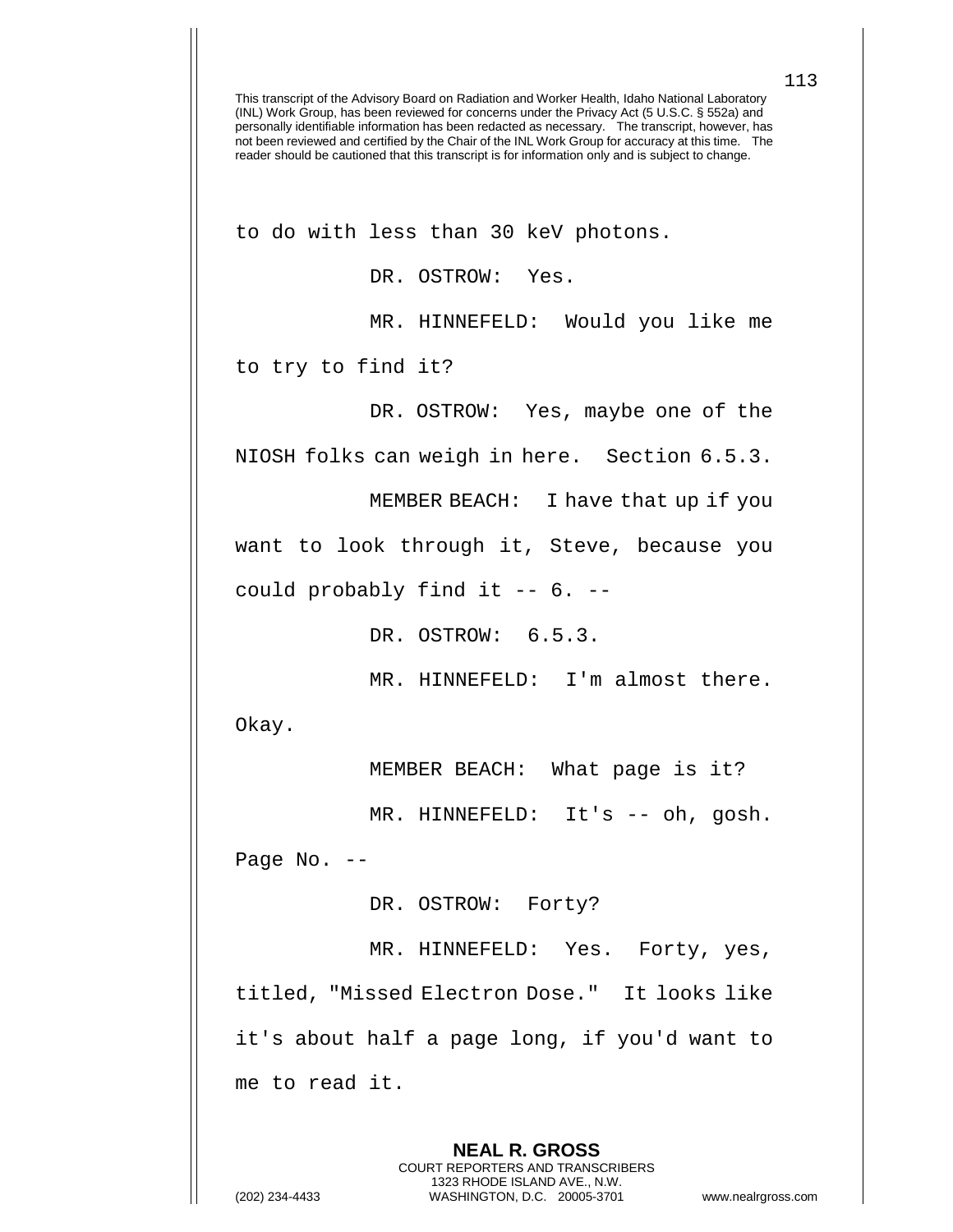Let's see. "Missed Electron Dose" is the title of the section. "Non-penetrating dose is important for certain cancers; for example, skin, breast and testes, et cetera, because the non-penetrating and penetrating doses were measured by the same dosimeter because a dosimeter's LODs for electron doses are sometimes higher than the LODs for photon doses. And because of dosimeter correction factors that only get applied to electron doses are sometimes significant, special instructions are needed for assigning the missed doses for cancer locations affected by non-penetrating radiation.

"The following are the special instructions for each situation that may be encountered for the affected cancer location: When the reported" -- this is No. 1. "When the reported non-penetrating result for a dosimeter is less than its electron LOD over 2

**NEAL R. GROSS** COURT REPORTERS AND TRANSCRIBERS 1323 RHODE ISLAND AVE., N.W. (202) 234-4433 WASHINGTON, D.C. 20005-3701 www.nealrgross.com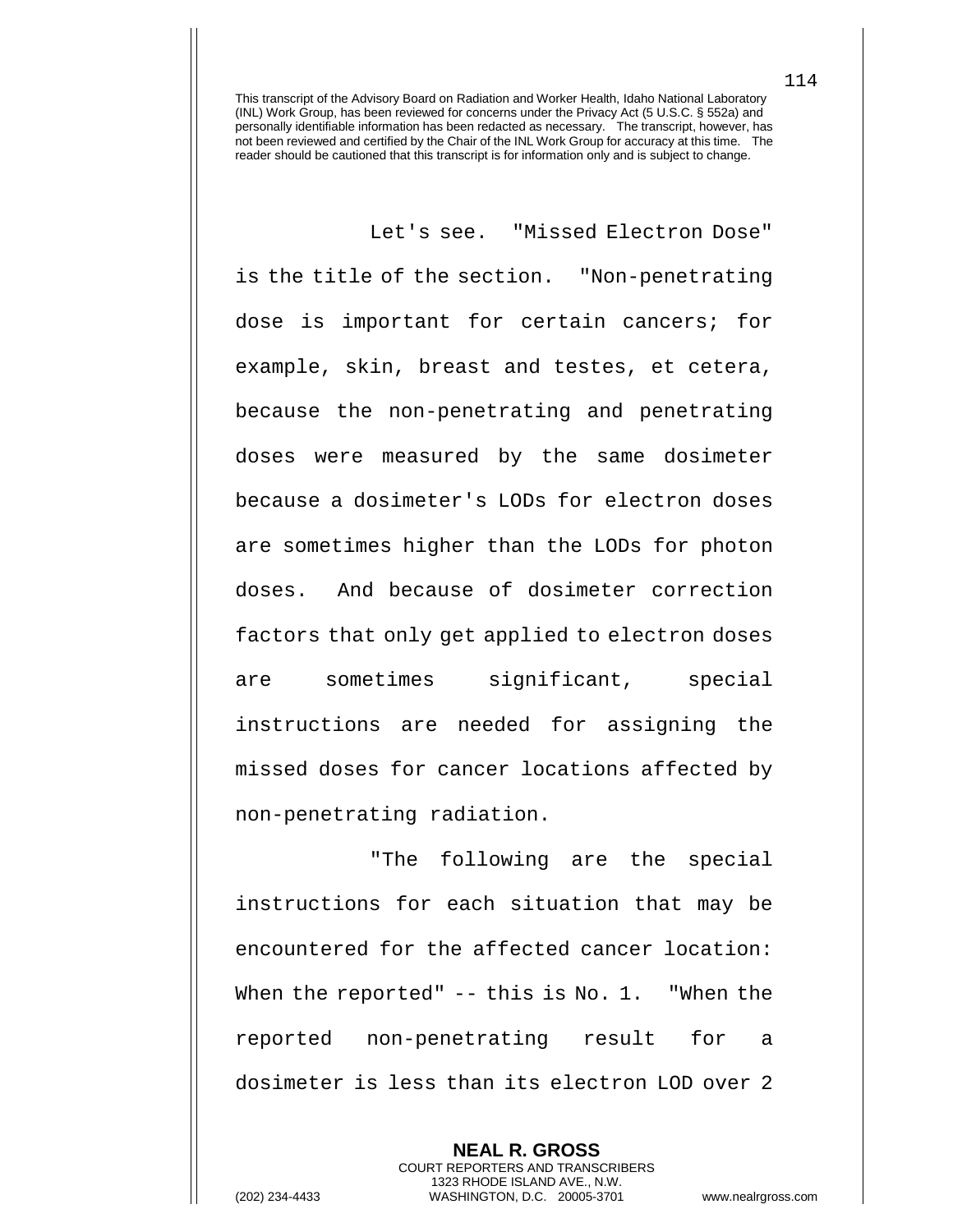value and the corresponding penetrating result is greater than its photon LOD over 2 value, a missed dose is assigned as a greater than 15 keV electron dose due to using the applicable parameters for electron dose." That's one situation.

No. 2 is, "For instances when the non-penetrating and penetrating doses for a dosimeter are both below the respective electron and photon LOD over 2 values. The missed dose is calculated as an electron dose using the applicable parameters for electron doses that is assigned as a more favorable to the claimant 30 to 50 keV photon dose."

And circumstance No. 3 is, "When the reported non-penetrating result for a dosimeter is greater than its electron LOD over 2 value and the corresponding penetrating result is less than its photon LOD over 2 value, a missed dose is assigned as a 30 to 250 keV

> **NEAL R. GROSS** COURT REPORTERS AND TRANSCRIBERS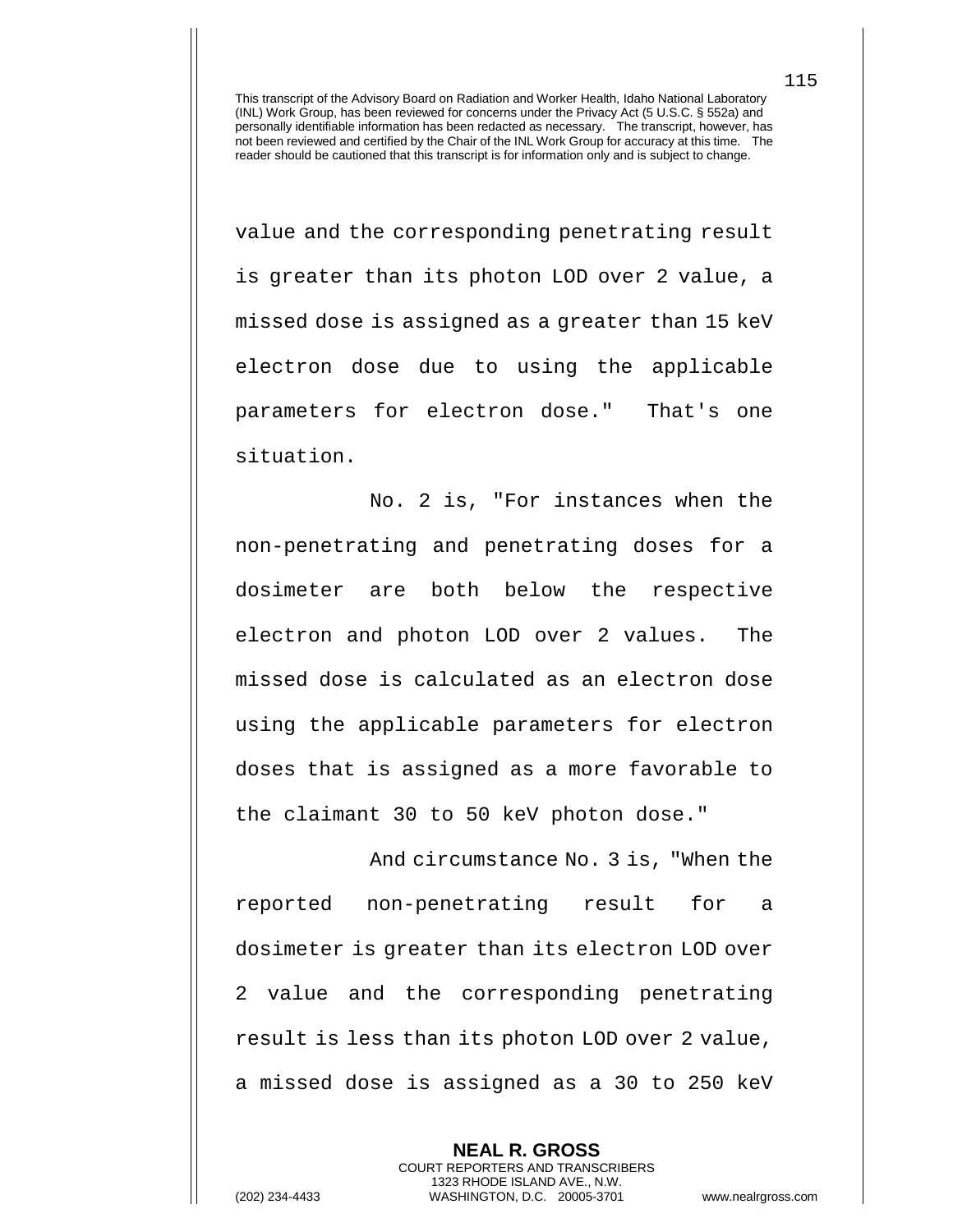photon dose using the applicable parameters for photon dose."

So it describes how to treat and what radiation type to assign for the instances -- you know, the three possible circumstances where you've got neither one detectable, neither the photon nor the beta detectable. In one case the photon is detectable, but the non-penetrating is not. And in the third case the non-penetrating detectable of the photon is not. So that's the instruction that's provided in 6.5.3.

DR. MAURO: Hey, Stu, this is John. That sounds an awful lot like it came out of OTIB-17. Is that basically the OTIB-17 procedure, because I know we reviewed that and we've been finding favorably with that approach.

MR. SMITH: Yes, this is Matt Smith with the ORAU Team, and that's exactly it. I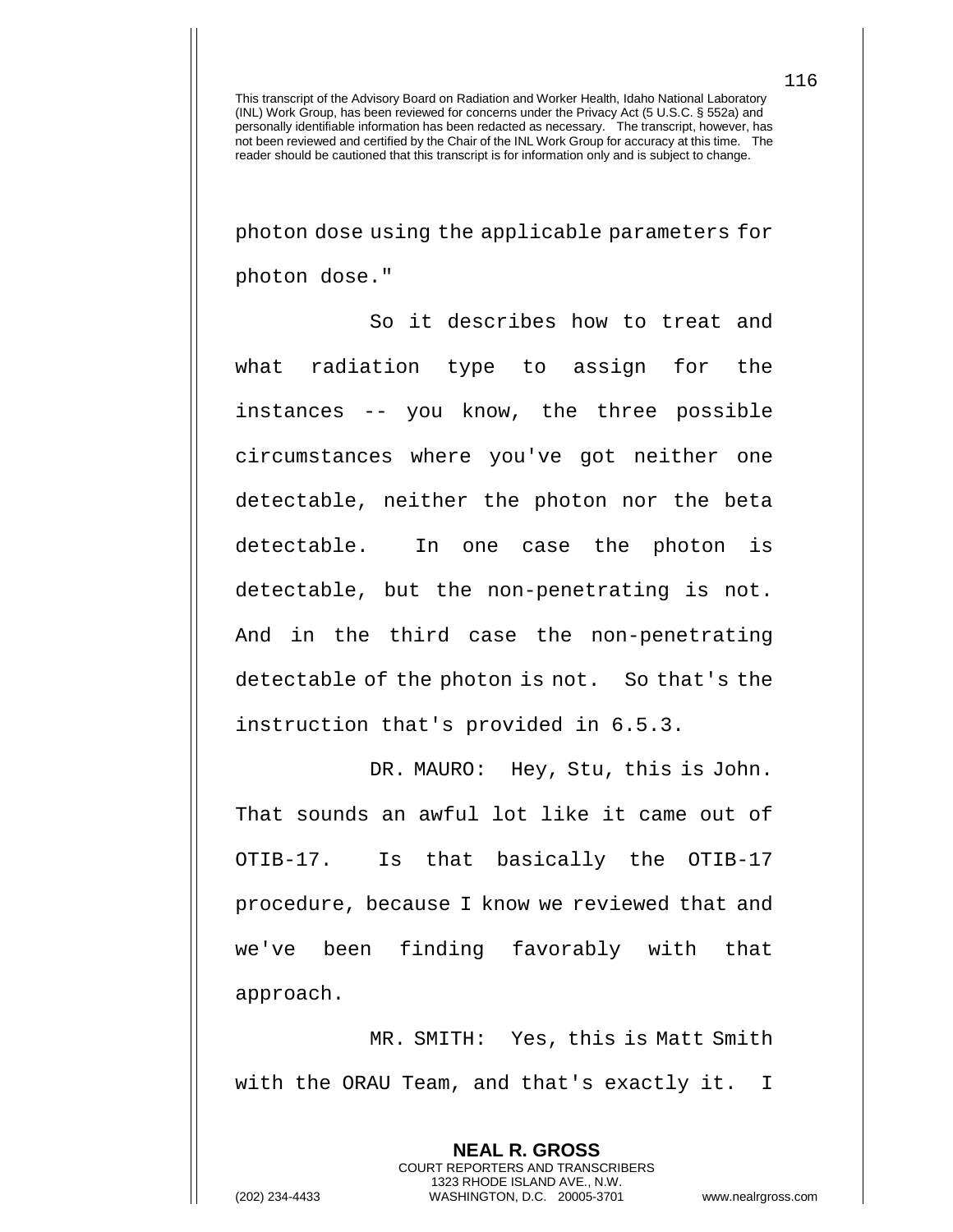remember Brian asked -- I was talking with Brian about this a long time ago and that's exactly right.

DR. MAURO: Yes, we've gone through this and we use it when we do our DR reviews or we do our blind DRs. So OTIB-17 is a very mature document that's undergone a lot of consideration. And what we just heard is basically -- the INL is going to adopt -- is using OTIB-17 for dealing with this beta open window -- or penetrating/non-penetrating approach in open window. So I think we're okay.

MEMBER BEACH: I don't have any questions on that one.

CHAIRMAN SCHOFIELD: I don't have any questions.

MEMBER ROESSLER: I don't either, but I think the NIOSH response as written here is not very good. This last one, 30 keV photons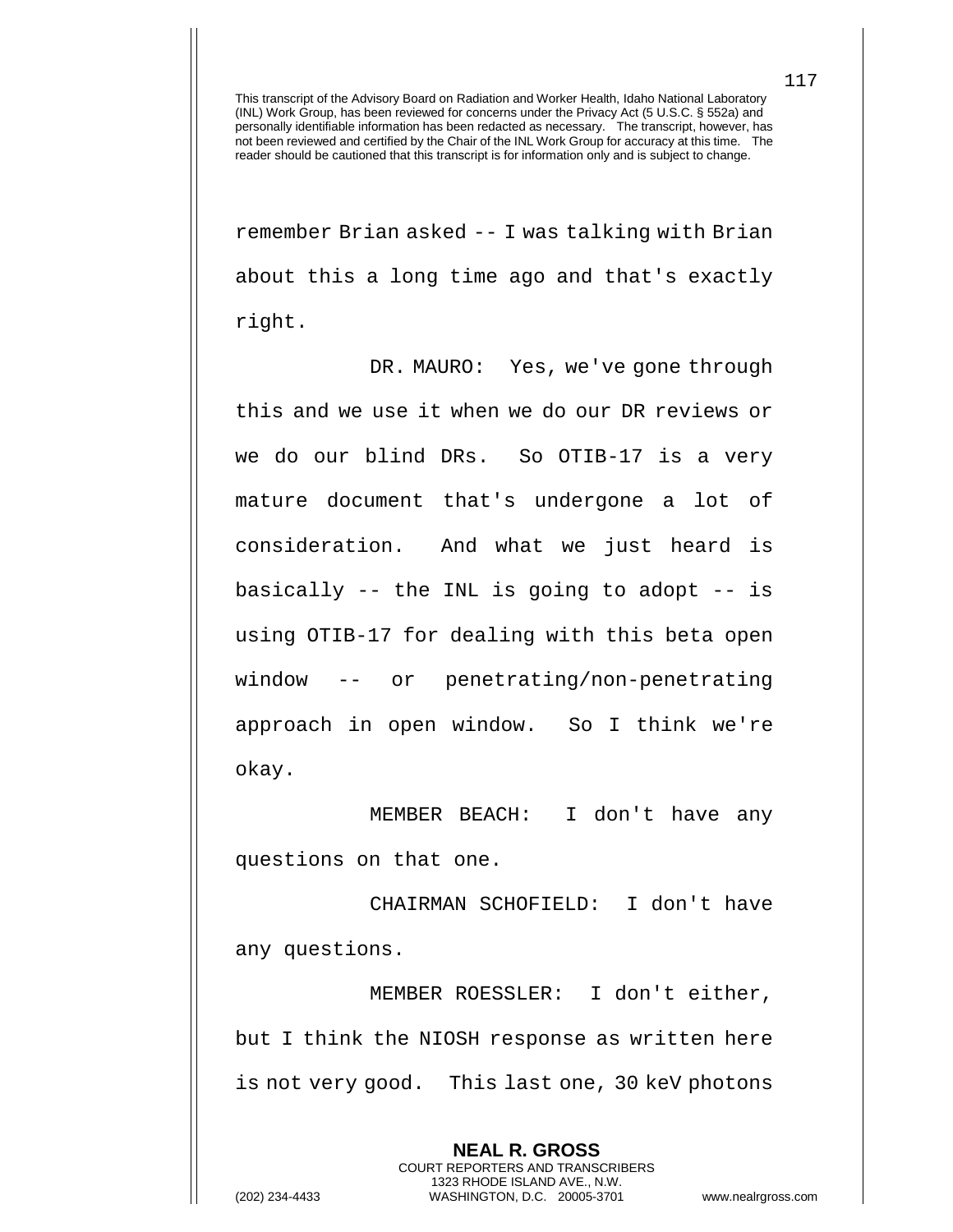is confusing there.

DR. MAURO: It's a real brainteaser, let me tell you. It took a while for it to sink in.

MR. KATZ: Is that closed?

DR. OSTROW: Yes, I think everyone

agreed that it's closed.

CHAIRMAN SCHOFIELD: Yes.

DR. OSTROW: Maybe when SC&A writes this up -- I'll talk to John -- maybe we'll say -- just put a note that this is the OTIB-17 approach just so that people can keep track of it, that this wasn't invented new for INL.

MR. GLECKLER: Yes, it was the site specific guidance for the decision was maybe incorporated into the TBD versus OTIB-17.

DR. OSTROW: Yes.

MR. GLECKLER: Been batted around for a long time.

> **NEAL R. GROSS** COURT REPORTERS AND TRANSCRIBERS 1323 RHODE ISLAND AVE., N.W.

DR. OSTROW: Yes. Yes, so we'll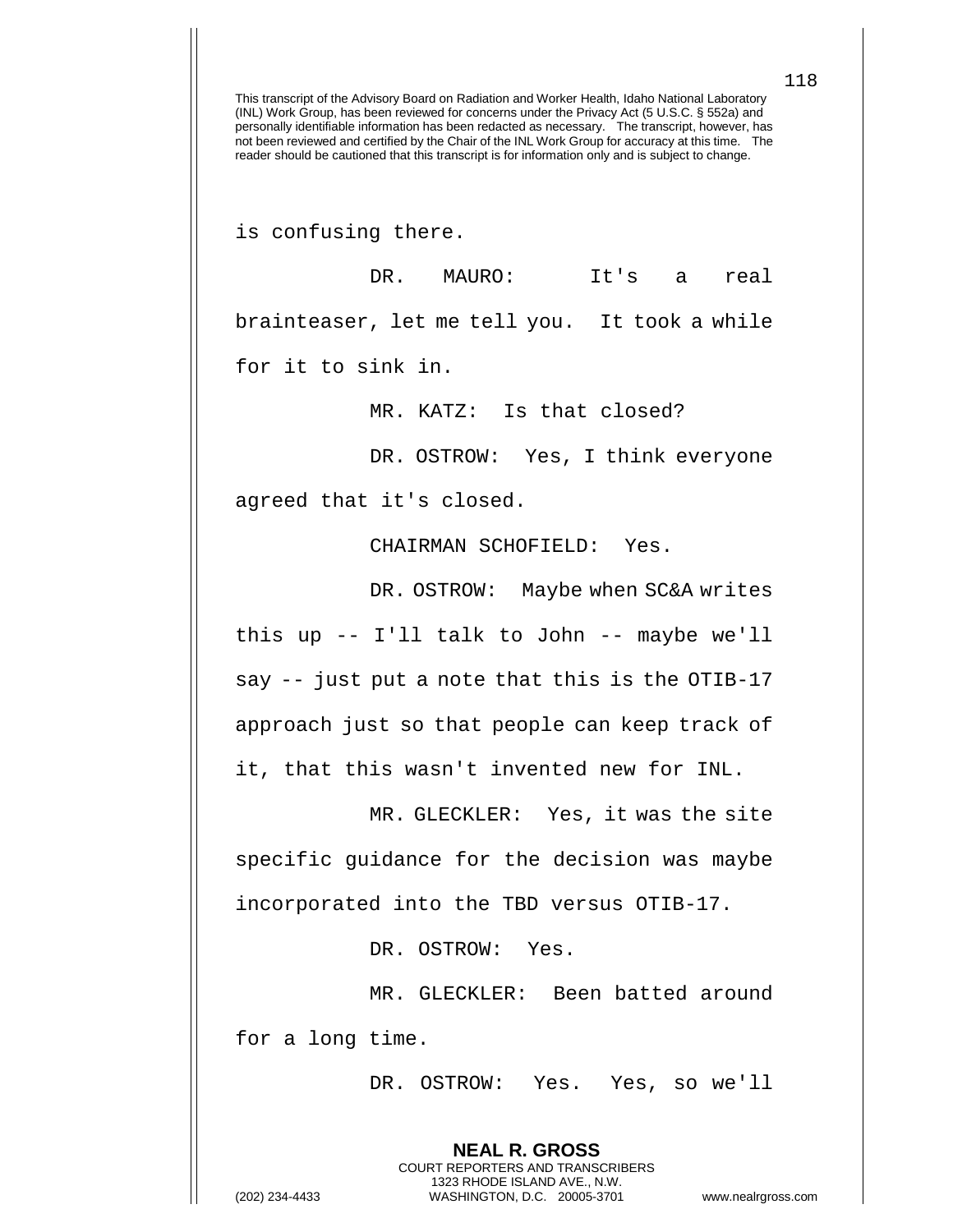make some sort of a note --

MR. GLECKLER: -- where to put that guidance.

DR. OSTROW: Yes, so if people want to track it, they can see that it's OTIB-17 basically.

Okay. Next one is Issue 21, which is on page 44. This is also external dose, and this has to do with photon spectrum split. And this gets into a little bit physics nitty-gritty here. And the issue, NIOSH should provide guidance assigning dose values for the 30 keV is less than E photon energy and less than 250 keV. So that's one energy group between 30 keV and 250 keV. And the greater than 250 keV regions.

So NIOSH wanted to provide guidance how they decide which group that an exposure falls. And NIOSH responded photon energy ranges are based upon the predominant

> **NEAL R. GROSS** COURT REPORTERS AND TRANSCRIBERS 1323 RHODE ISLAND AVE., N.W.

(202) 234-4433 WASHINGTON, D.C. 20005-3701 www.nealrgross.com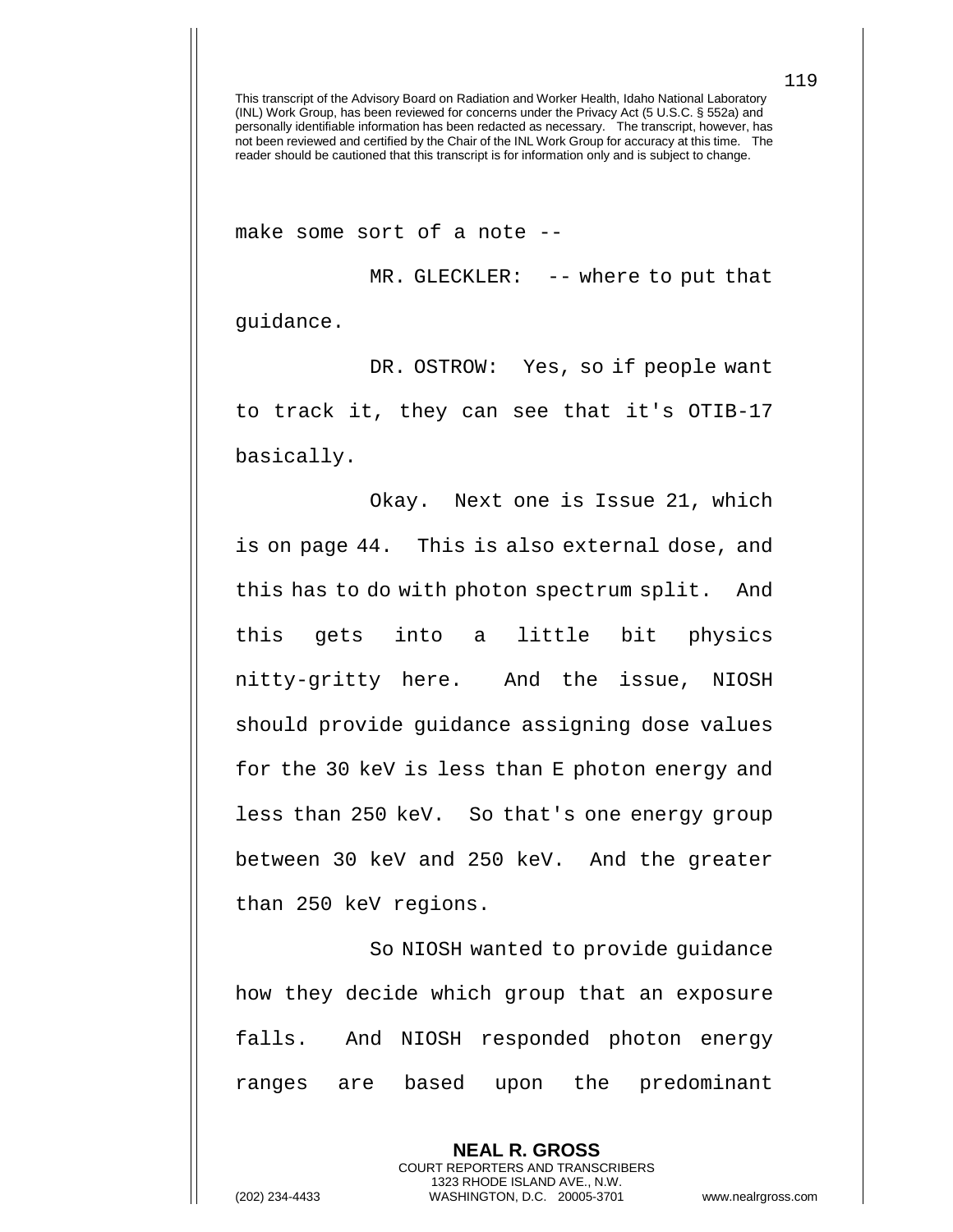radionuclides found in the work place. Okay. Scenarios like those discussed by an SC&A report would be reconstructed on a case-by-case basis. And they asked us then, please provide a basis for these statements and for the SC&A opinion that a 50/50 energy range is more appropriate. Okay. I understand.

We had commented that we thought a 50/50 energy range split between the low-energy group and the high-energy group would be appropriate. And our action item, that we should explain why a 50/50 split between low and high-energy photon energy groups is preferable to the 25/75 split assumed by NIOSH. So NIOSH is assuming that 25 percent of the photon energy is in the low group and 75 percent in the high group. And we had made an opinion that maybe 50/50 is more appropriate.

Further, NIOSH basically repeated its statement again. So we did a further

> **NEAL R. GROSS** COURT REPORTERS AND TRANSCRIBERS 1323 RHODE ISLAND AVE., N.W.

120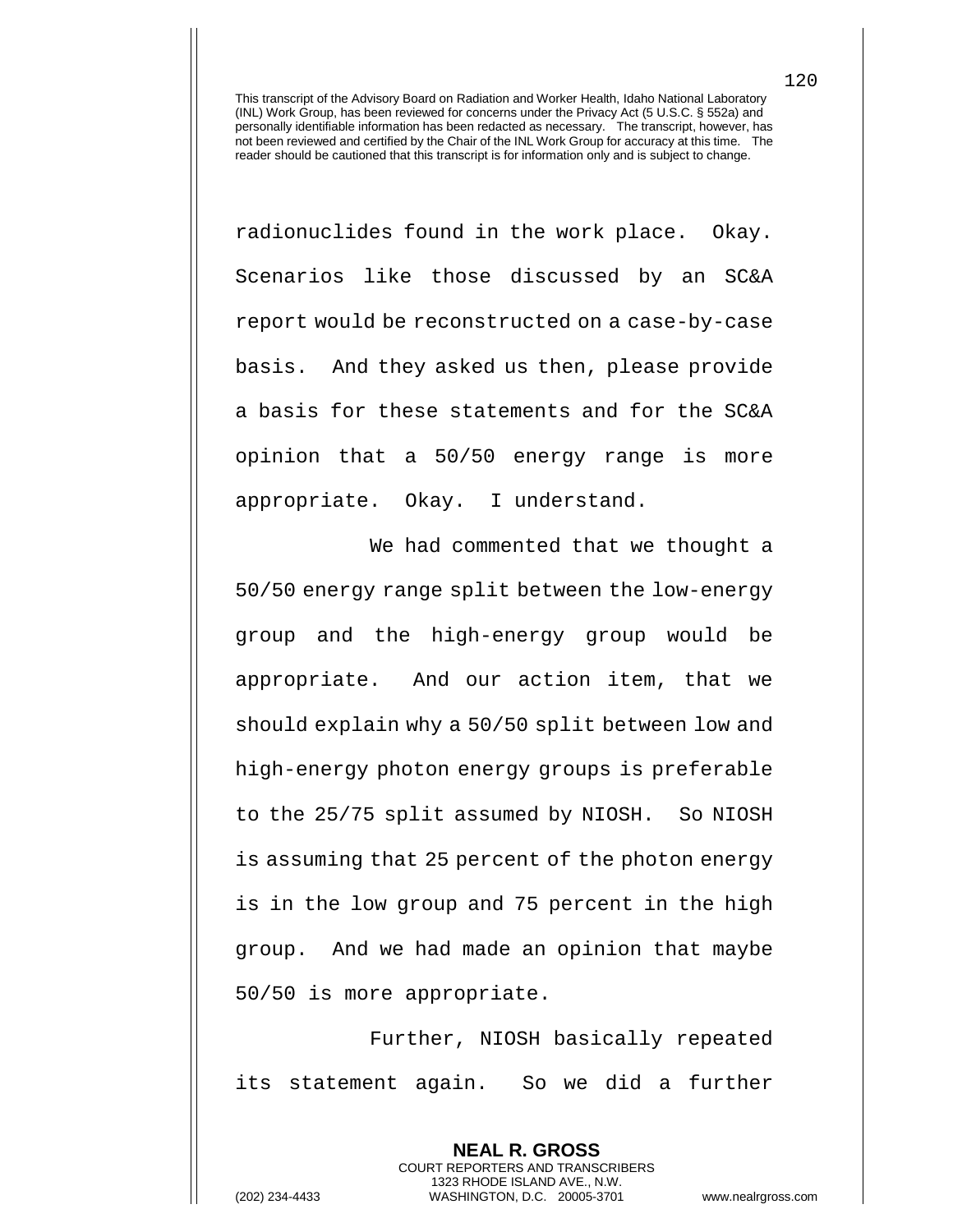review and we looked into this. And, well, our further review said that -- we talked about how a dose is recorded on a film badge, and typically a dose is recorded in three different energy groups: less than 30 keV, which is low energy. That's typically X-rays emitted by the transuranics. Then you have a typo here. It's 30 to 250 keV for X-rays and many radionuclides. And greater than 250 keV for the high-energy photon emitters.

NIOSH used its judgment on how to make this split. The split is made because the risk conversion factors, risk per rad is energy-dependent. That's what you're really concerned about, the conversion factor, this energy-dependent conversion factor. And NIOSH says they do this on a case-by-case basis and judge the reasonableness of this split on a case-by-case basis. And we note that for INL there's a really wide range of radionuclides.

**NEAL R. GROSS** COURT REPORTERS AND TRANSCRIBERS 1323 RHODE ISLAND AVE., N.W. (202) 234-4433 WASHINGTON, D.C. 20005-3701 www.nealrgross.com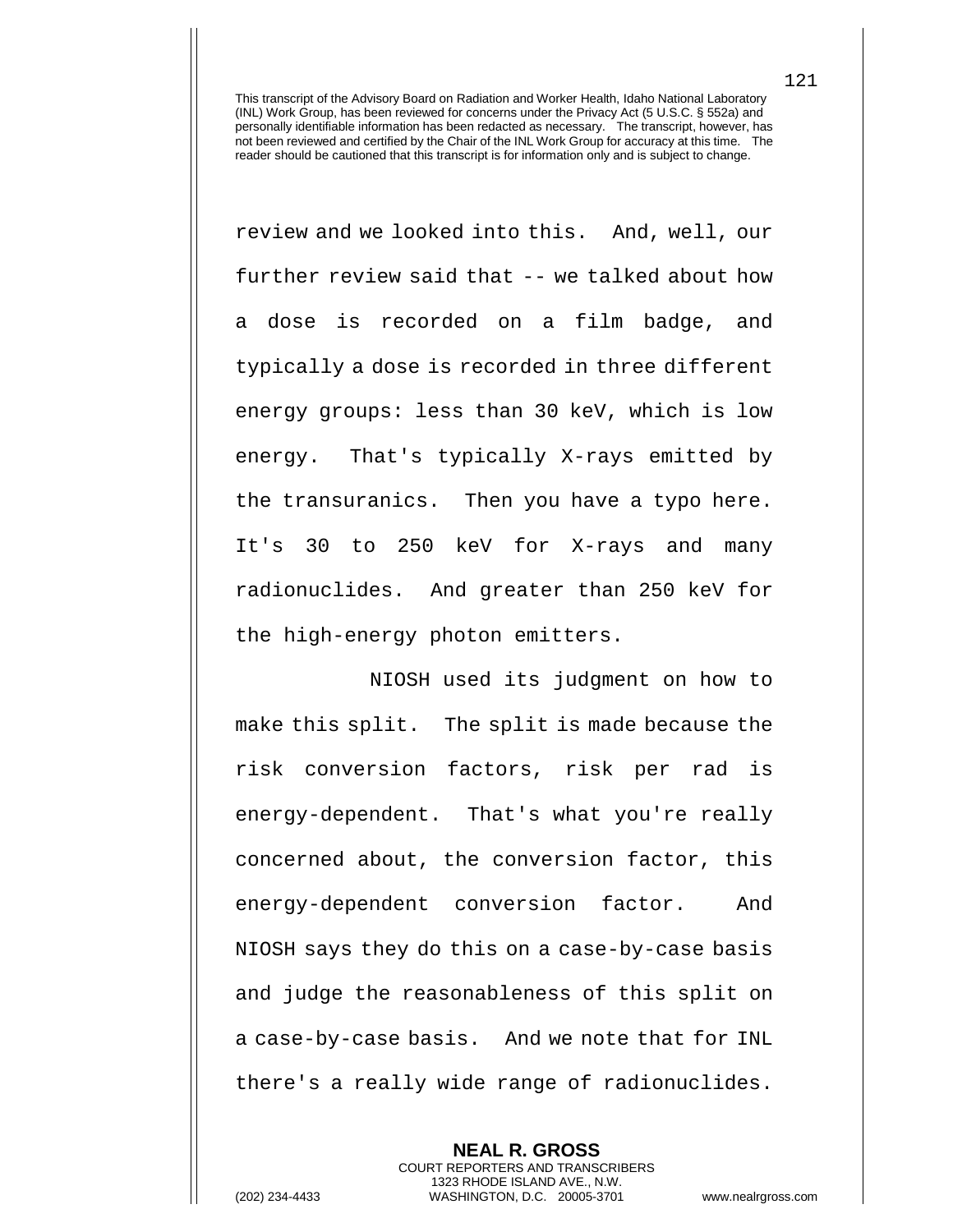Since INL was dealing with pretty much everything, every radionuclide under the sun is there.

So we concur with NIOSH's response and recommend the Work Group close this issue, that we defer to NIOSH's on this, basically.

MEMBER BEACH: So what was NIOSH's response, though, that they were going to use a case-by-case? I guess I'm missing what the full answer is.

MEMBER ROESSLER: Yes, and I'm kind of confused by the 50/50. If they=re doing it case-by-case, it seems like it's going to vary rather than be a 50/50.

DR. OSTROW: Yes, once again, I don't have the TBD in front of me. Maybe NIOSH can elucidate a little bit with --

MEMBER BEACH: Well, I have it, but I looked for it last night and I looked for it just now. I don't know where it's listed in the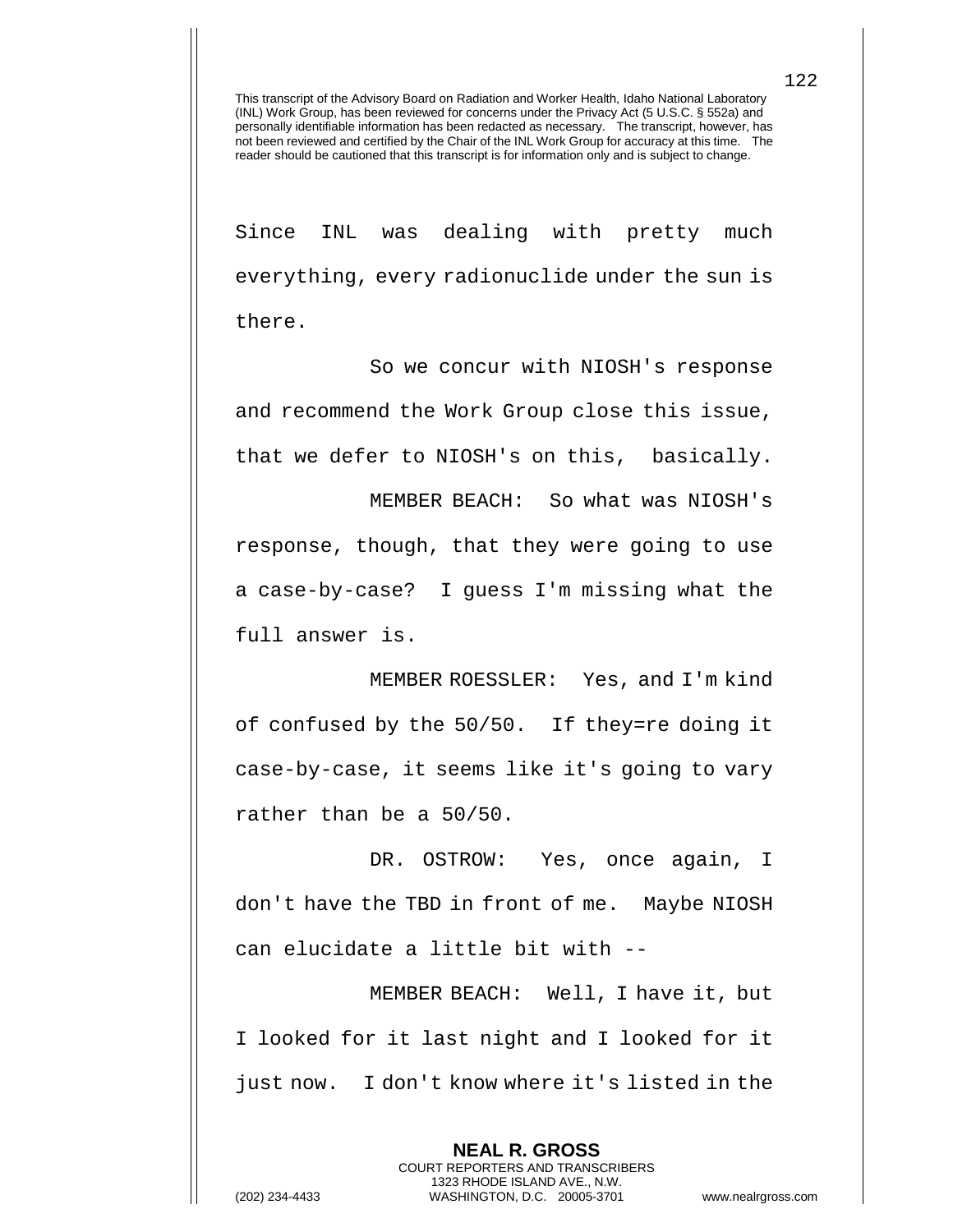TBD. Because I'm assuming we're using -6 again, right?

DR. OSTROW: Yes, this is the external.

MR. GLECKLER: Yes, the energy distribution information is on page 28.

MEMBER BEACH: Of the TBD?

MR. GLECKLER: Yes, table 6-9.

And generally we'll use the 25/75 split for any of the facilities that have mixed fission products. So the reactor is the ICPP, which is a reprocessing facility. And then waste facilities, what they call the uranium handling, is actually the SMC, and that's sort of I guess a more unique one where it gets a 90 percent/10 percent split because they're dealing with depleted uranium and they don't have the mixed fission products at that location.

MEMBER ROESSLER: So is SC&A saying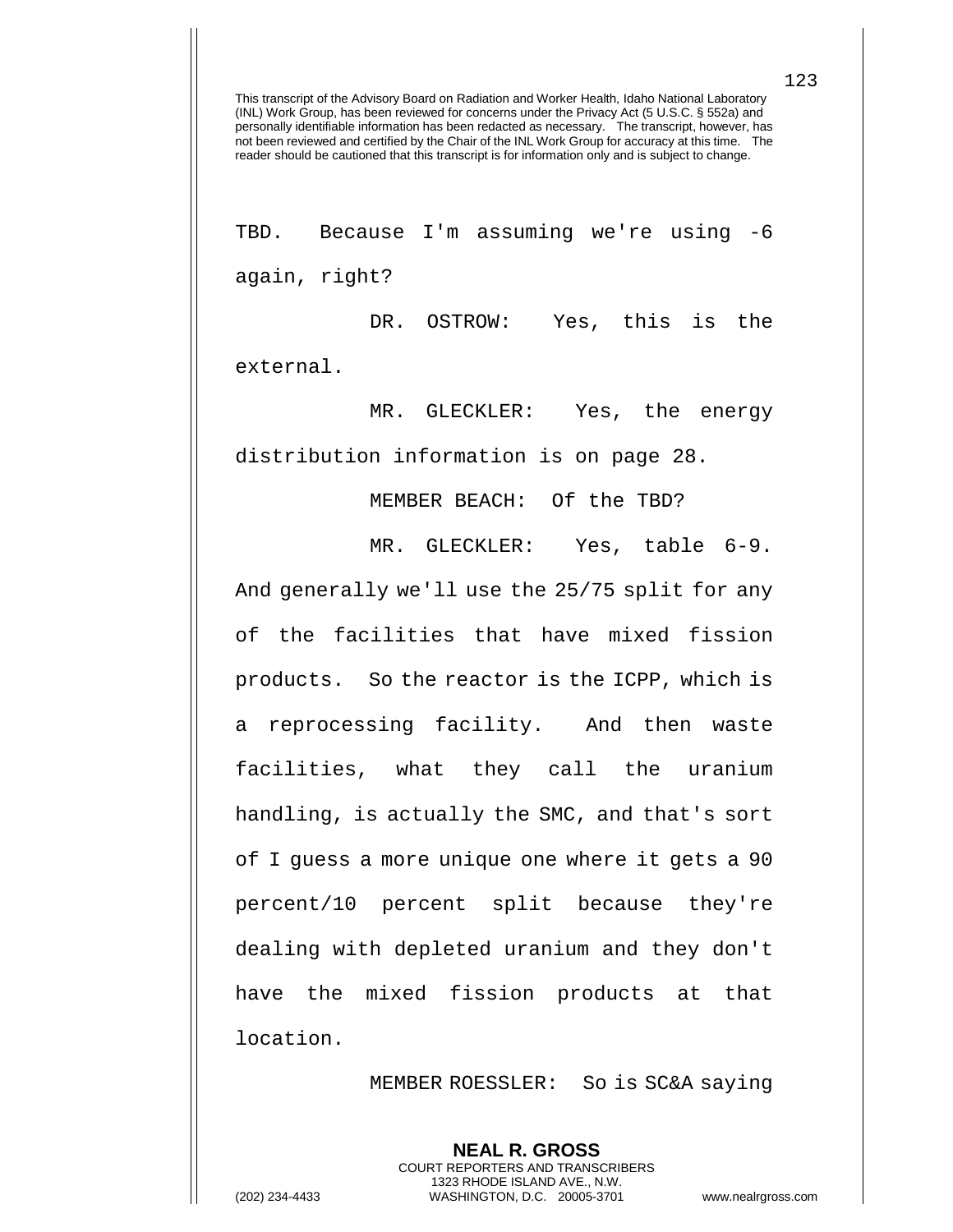that -- I'm confused as to whether you recommended a 25/75 ratio or --

DR. OSTROW: I think it's our understanding that NIOSH is using the 25/75 split in general, but in specific cases they're using something different, which is more tailored to the specific case. Did I get it right, NIOSH?

MR. HINNEFELD: Yes, it's tailored to the location the person was working.

DR. OSTROW: Yes.

MR. HINNEFELD: So in that essence, it's tailored to the claim. Claims working in SMC, which is a depleted uranium facility, then they'll get the 90 in the intermediate range and 10 in the upper range. But for the places where you have largely a mixed fission product inventory, like the chem plant and the reactor -- you know, test reactors where probably if they're doing anything they're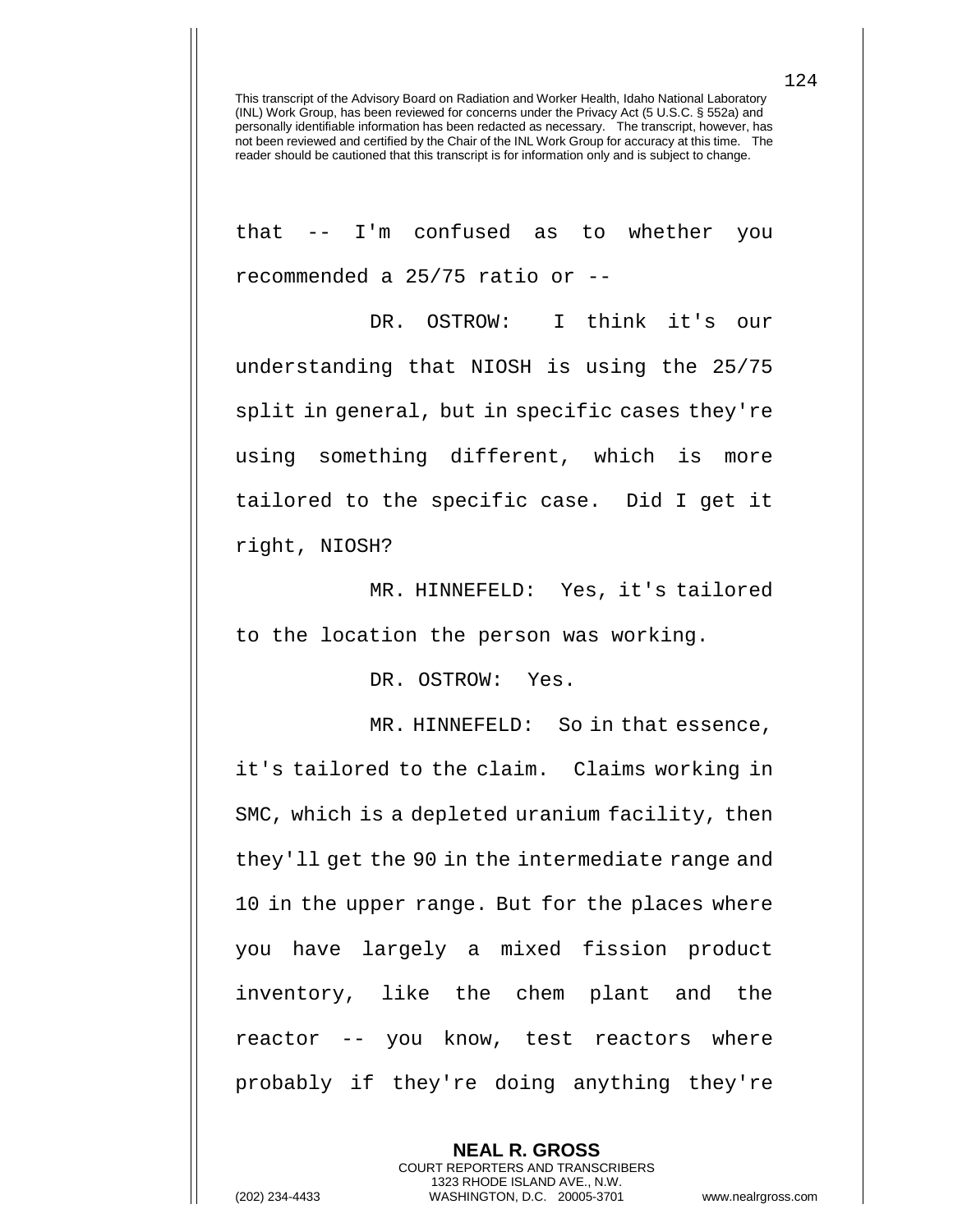examining the spent pins, you know, the target pins in the hot cells where you have largely a fission product. And I think in one of our answers we even talked about we had run some codes to like estimate -- maybe that was on 54.

MR. GLECKLER: That's kind of what I was trying to --

MR. HINNEFELD: Yes, I thought we had run some codes in one of other responses, not -- separate from 54 I think we ran codes to indicate what -- where we had some information about the kinds of isotope inventories, and 75 percent sort of understates the high-energy inventory.

Now the reason why that's important is that the risk factor, the risk per ran factor is higher for the intermediate energy range. So by underestimating the fraction that's in the highest energy range, we're overestimating the amount in the more hazardous intermediate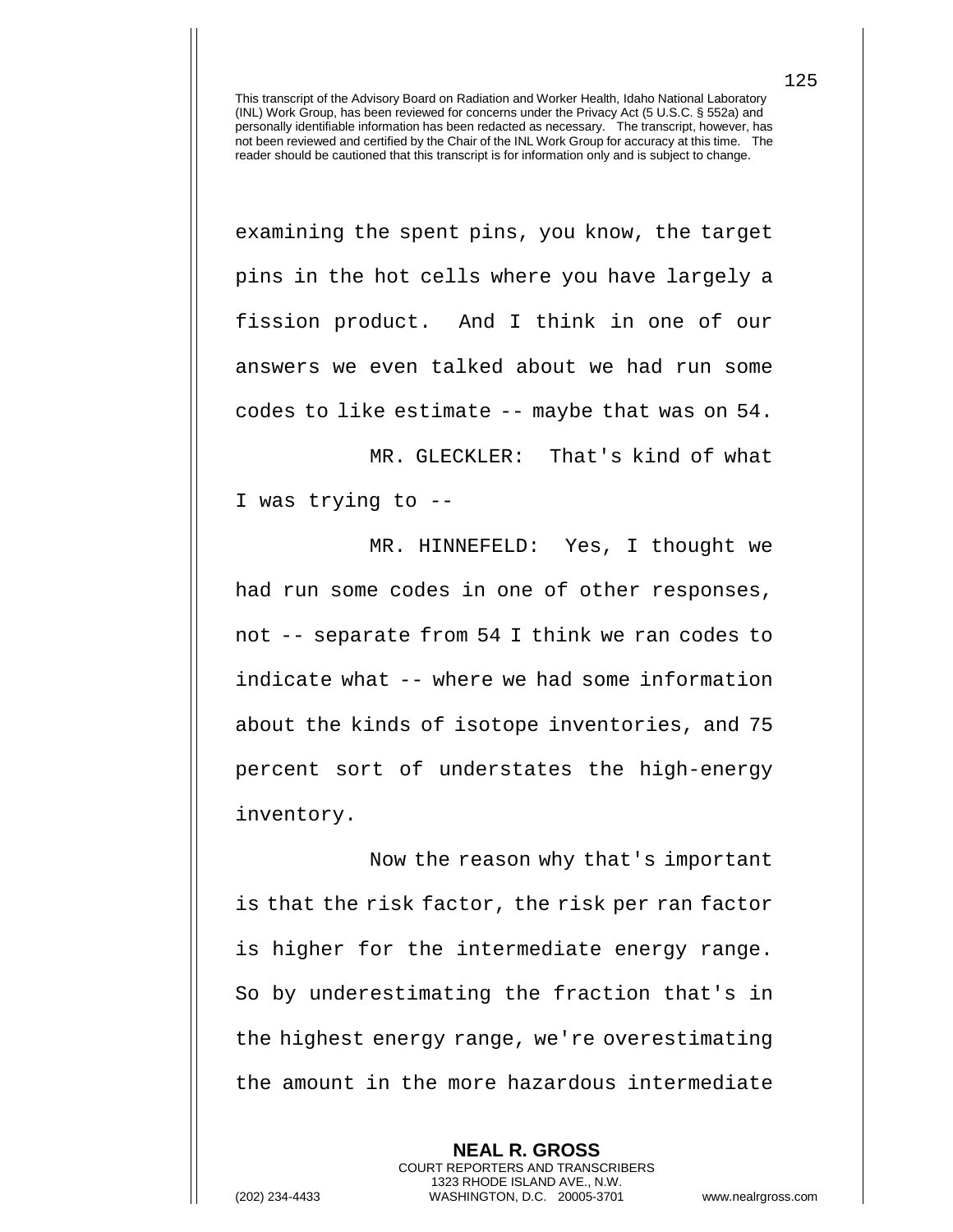range. Okay?

And then when you go to SMC, we put almost all the photon energy into the intermediate range because it's depleted uranium and that's where the photons tend to be.

saying basically that the actual photon energy split per se doesn't really matter. It's the risk that you're really concerned about to the person --

MR. HINNEFELD: We want to --

DR. OSTROW: I see. So what you're

DR. OSTROW: -- maximize the risk to the person.

MR. HINNEFELD: Yes, we want to make sure that our dose reconstruction doesn't understate the risk. And so if you try to put too fine a point on percentages, you know, like the upper range and lower range, you just don't have the knowledge to put too fine a point on it. Seventy-five percent seems like a nice

> **NEAL R. GROSS** COURT REPORTERS AND TRANSCRIBERS 1323 RHODE ISLAND AVE., N.W.

126

(202) 234-4433 WASHINGTON, D.C. 20005-3701 www.nealrgross.com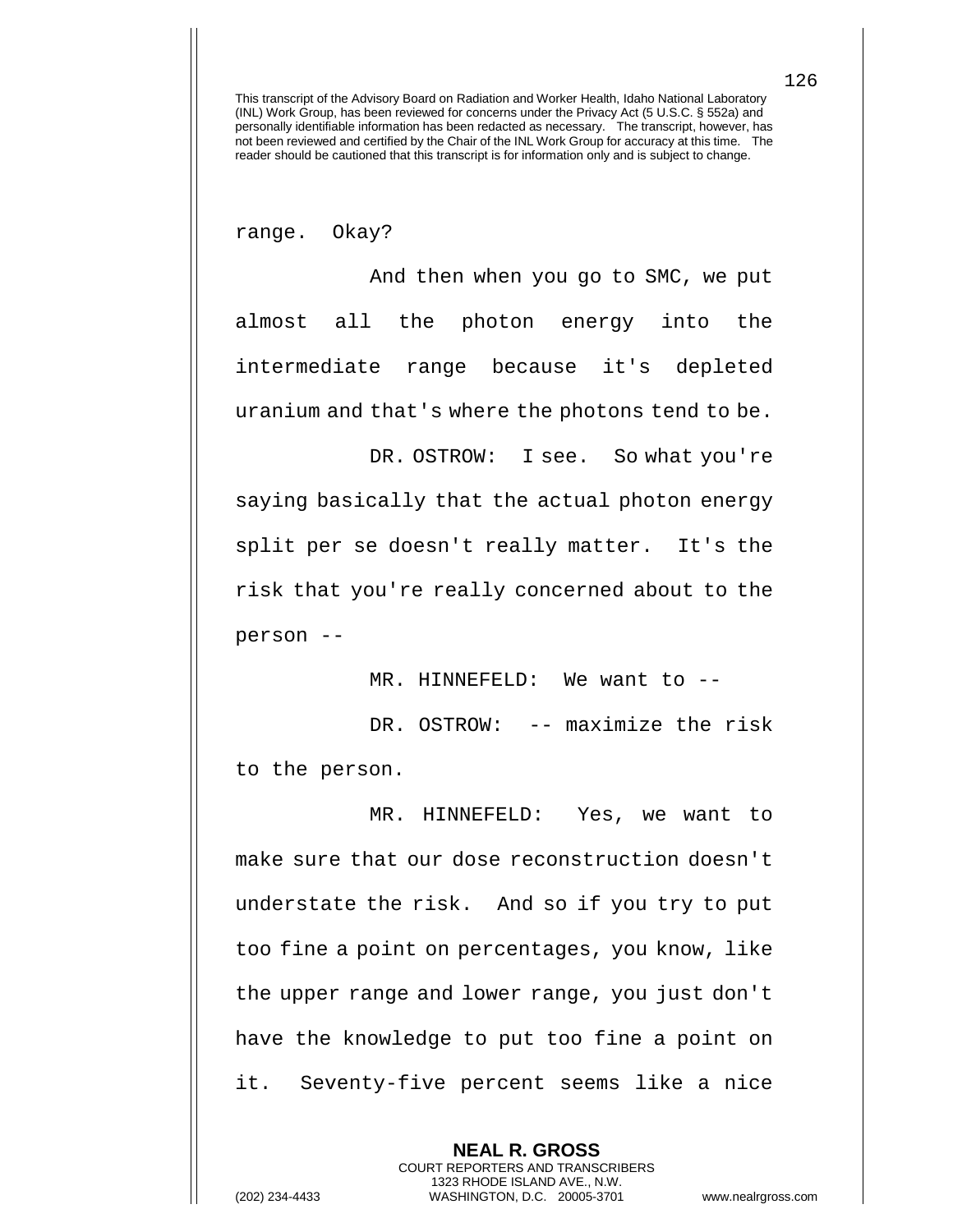dividing point which would cover us, meaning we would overestimate the percentage in the intermediate range for these facilities where we're using it. And it was a nice clean cut point. You don't have to mess around with saying use 89 percent in the chem plant or something, which was one of the figures I saw in here earlier. So I think that's why we arrived at these fractions.

MEMBER BEACH: I think we need a clearer answer from SC&A on this for me, because I don't think SC&A really gives us the full - what -- I don't even know who looked at this for SC&A. And basically all you're saying is you've judged the reasonableness of the split on a case-by-case basis, but you don't really give us any information to what you looked at, how you determined that that was appropriate, I guess.

DR. OSTROW: Well, we didn't

(202) 234-4433 WASHINGTON, D.C. 20005-3701 www.nealrgross.com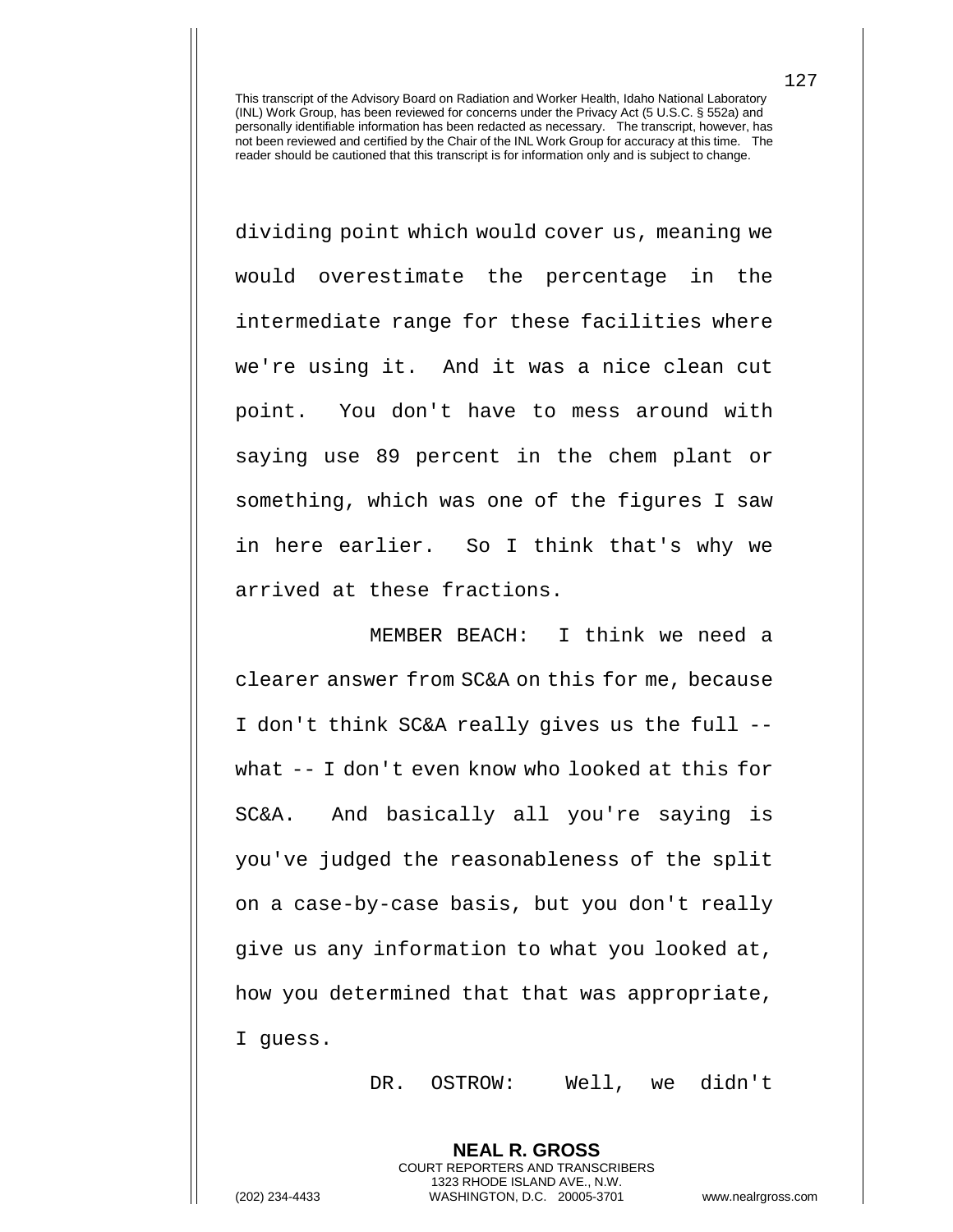document it here. It's basically --

MEMBER BEACH: It could be just a case of that.

DR. OSTROW: Yes.

MEMBER ROESSLER: What I heard was basically what Stu said, that they overestimate in the area where the risk is higher, and that's  $-$ 

MEMBER BEACH: Yes, and I'm not saying it's wrong. I'm just saying I don't think we have a complete answer.

MEMBER ROESSLER: I think that last sentence is confusing, but otherwise it's pretty straightforward.

DR. OSTROW: Yes, I understand that. Sometimes when we're resolving these issues we did a little bit in shorthand and got a little bit lazy and didn't put another couple of paragraphs of explanation.

CHAIRMAN SCHOFIELD: So if we have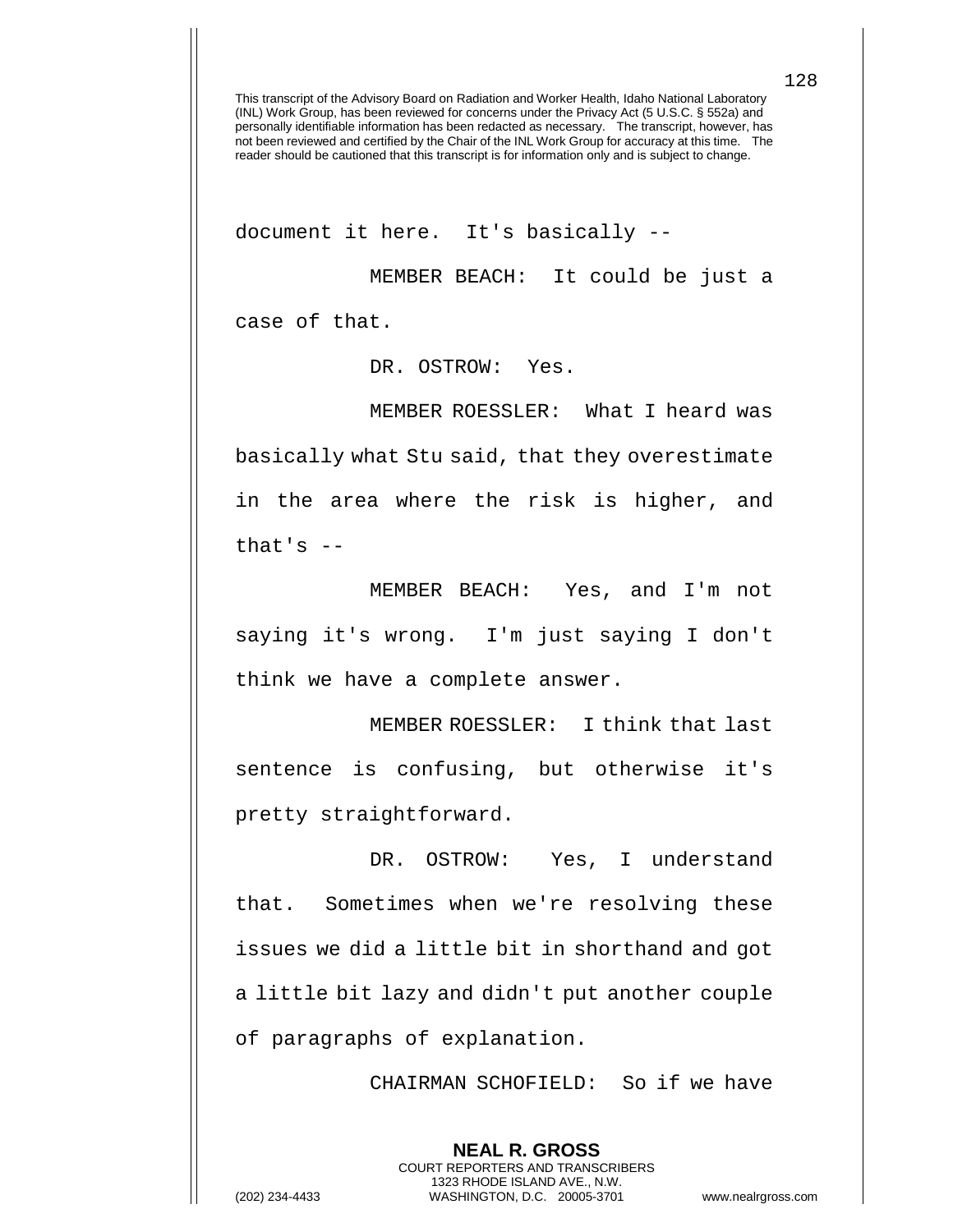a claimant comes in and he says, you know, well, I was with the fire alarm maintenance -- so he goes from area to area, building to building constantly. You would use this kind of mid-range thing for him. Is that what I'm understanding?

MR. GLECKLER: Well, based on their dosimetry they'll get a different dosimeter for each major operating area that they go into.

CHAIRMAN SCHOFIELD: But they go in and out of operating areas on a constant --

MR. GLECKLER: They'll wear a different dosimeter to go in those areas.

CHAIRMAN SCHOFIELD: Every building would have a different dosimeter?

MR. GLECKLER: Yes. Well, not every building. Every operating area. So like the ICPP, which has numerous buildings for that operating area. Like everyone that goes into that operating area will have a location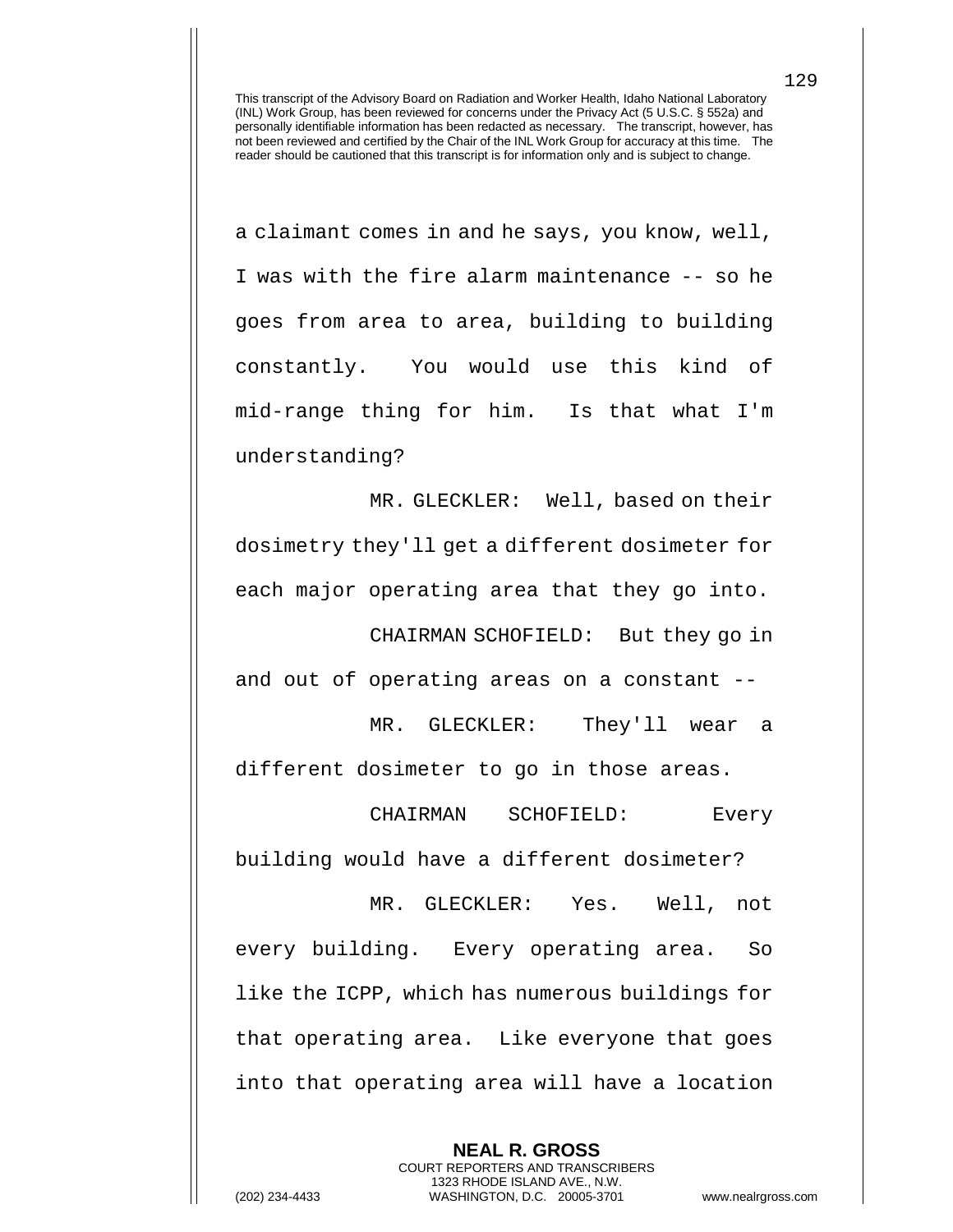code on that dosimeter for that specific operating area.

CHAIRMAN SCHOFIELD: Well, okay.

MR. GLECKLER: But if they go over to the MTR, another -- you know, or the TRA, more generically, they'll have another location code for that dosimeter that we can -- so some of the workers will have five dosimeters for the same monitoring period so we can tell that that's what they're doing, they're going from one facility to the next.

CHAIRMAN SCHOFIELD: Okay. That's not a policy I'm familiar with, because us, we have one dosimeter no matter where and own often you were in and out of both facilities.

MR. GLECKLER: Yes, and I think that's changed. That may have changed in the modern area.

> **NEAL R. GROSS** COURT REPORTERS AND TRANSCRIBERS 1323 RHODE ISLAND AVE., N.W.

CHAIRMAN SCHOFIELD: Are you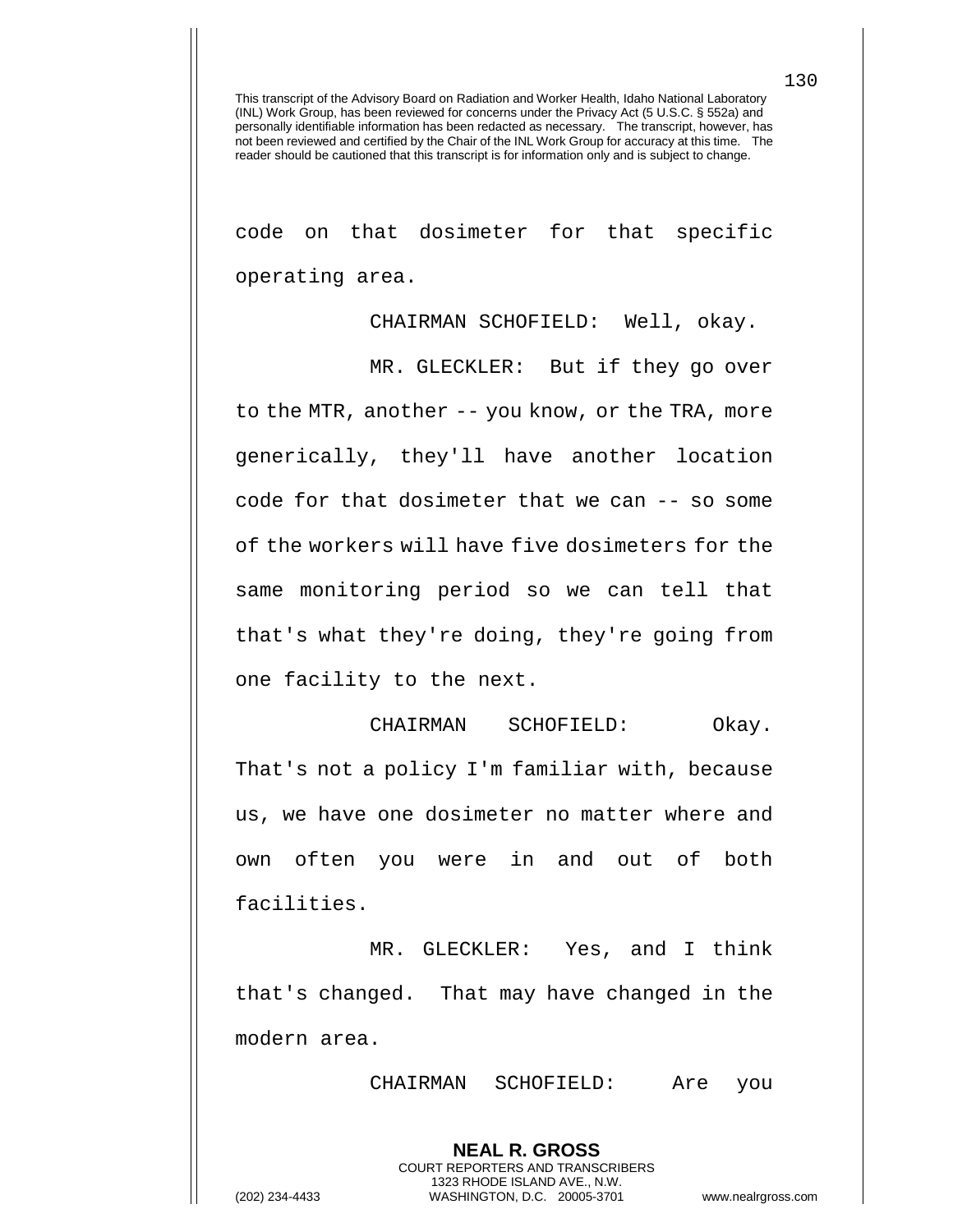saying I was with the dinosaurs? Okay.

MR. GLECKLER: No, all we're saying your technique was the modern era.

DR. OSTROW: Yes, yours would be the modern era. So you're ahead of your time.

(Laughter.)

CHAIRMAN SCHOFIELD: I do kind of remember pterodactyls being cute.

MR. GLECKLER: Yes, because we don't see the location codes for the more recent -- after 1998 we don't see the location codes for those facilities.

CHAIRMAN SCHOFIELD: Oh, God, I was long gone. I don't have a problem with it. Do you, Josie?

MEMBER BEACH: I'd like to see a clearer answer from SC&A, but that's just -- CHAIRMAN SCHOFIELD: Well, I think that's a verbiage thing more than anything else.

**NEAL R. GROSS** COURT REPORTERS AND TRANSCRIBERS 1323 RHODE ISLAND AVE., N.W. (202) 234-4433 WASHINGTON, D.C. 20005-3701 www.nealrgross.com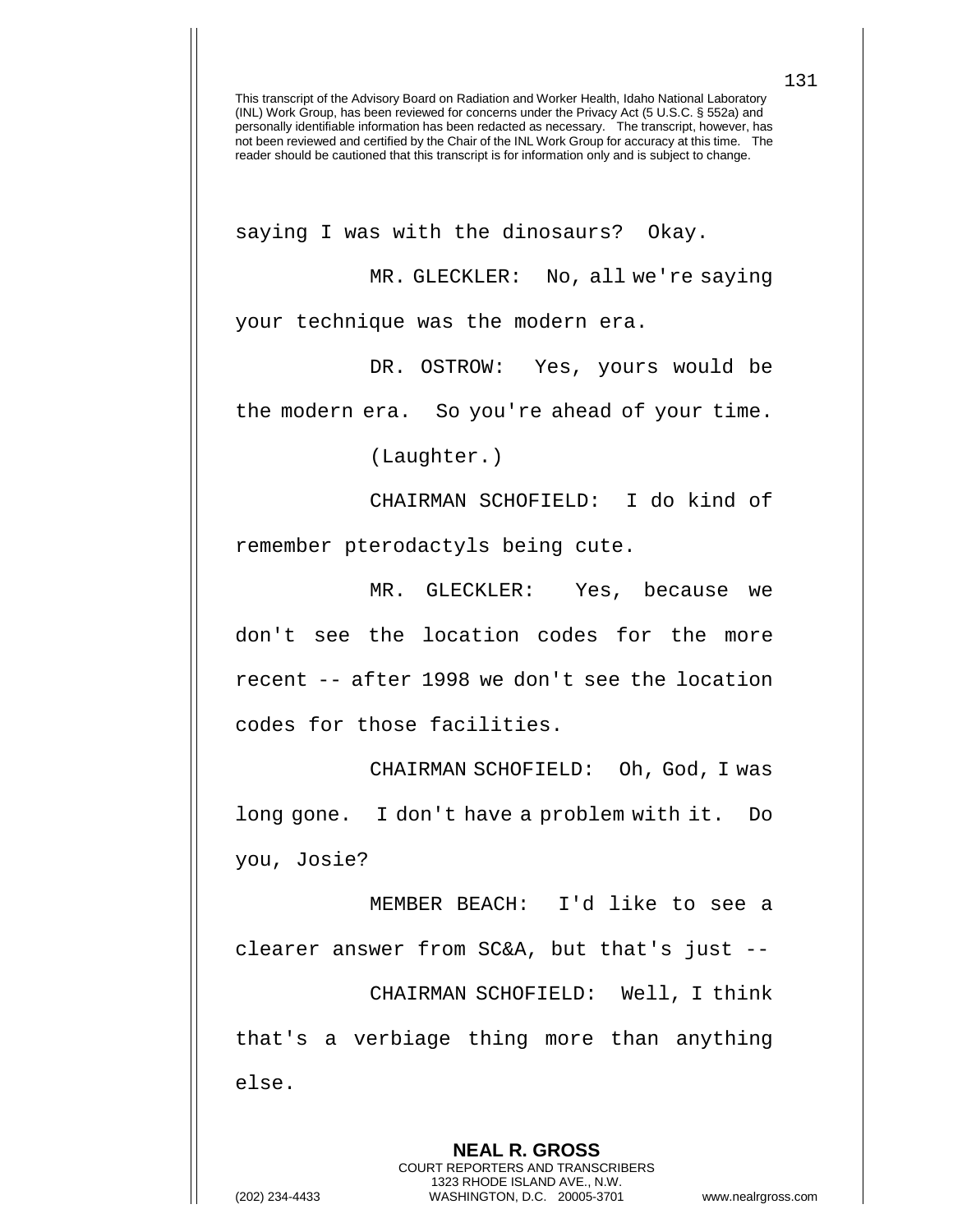MEMBER BEACH: Well, yes.

DR. OSTROW: Well, we're going to revise our matrix, you know, so we can easily add at the uppermost ends a paragraph or two just to work --

CHAIRMAN SCHOFIELD: Just close out.

DR. OSTROW: Yes, to close out.

MEMBER BEACH: I'd be fine with that.

DR. MAURO: You know, I think it would be helpful to this 50/50 number. I haven't seen that before and I'm not sure if that was something that was originally used in the TBD, or it was something that we in our great wisdom back in 2006 thought it might be a more prudent split.

So, yes, Josie, I agree with you. A little bit more verbiage here explaining, I guess, where the 50/50 came from. It's not

> **NEAL R. GROSS** COURT REPORTERS AND TRANSCRIBERS 1323 RHODE ISLAND AVE., N.W.

132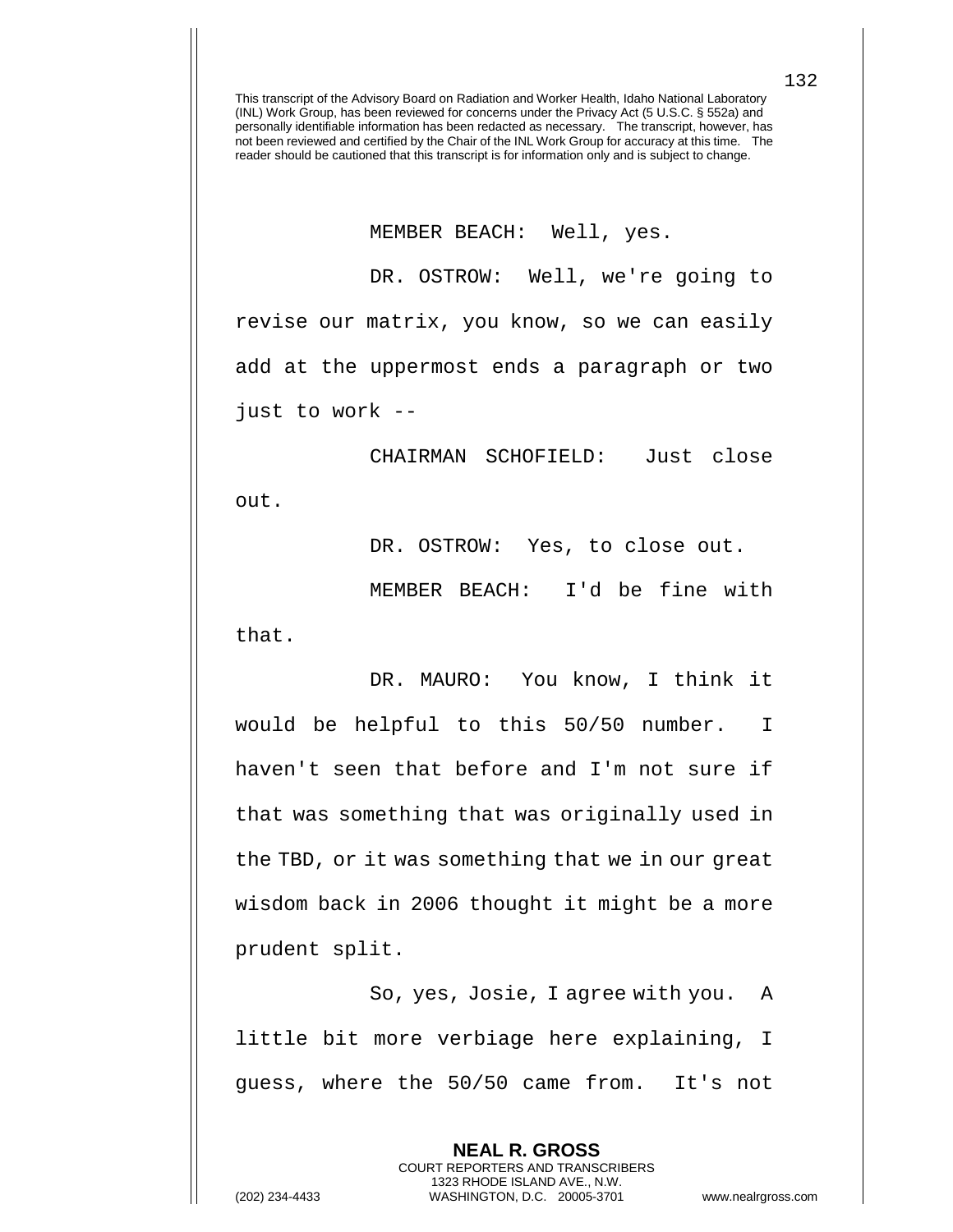apparent to me whether that was something NIOSH put forth or something we put forth.

MEMBER BEACH: No, it was SC&A.

MR. KATZ: No, that was SC&A.

DR. MAURO: That was us. Yes, and it may have been something that was brought forth very early on. And now that we have gained such experience, I understand the current method that NIOSH uses with these splits as described is certainly reasonable. And I know when I check DRs, we can see what the splits are and the rationale for them.

And, okay, that 50/50, if that was ours, I think that was just something that we might have brought up very early on before we knew very much more about all this.

DR. OSTROW: Yes, I was reading this stuff recently, I mean, our full review, and I think that we came up with the 50/50 and I don't think it was that well-grounded in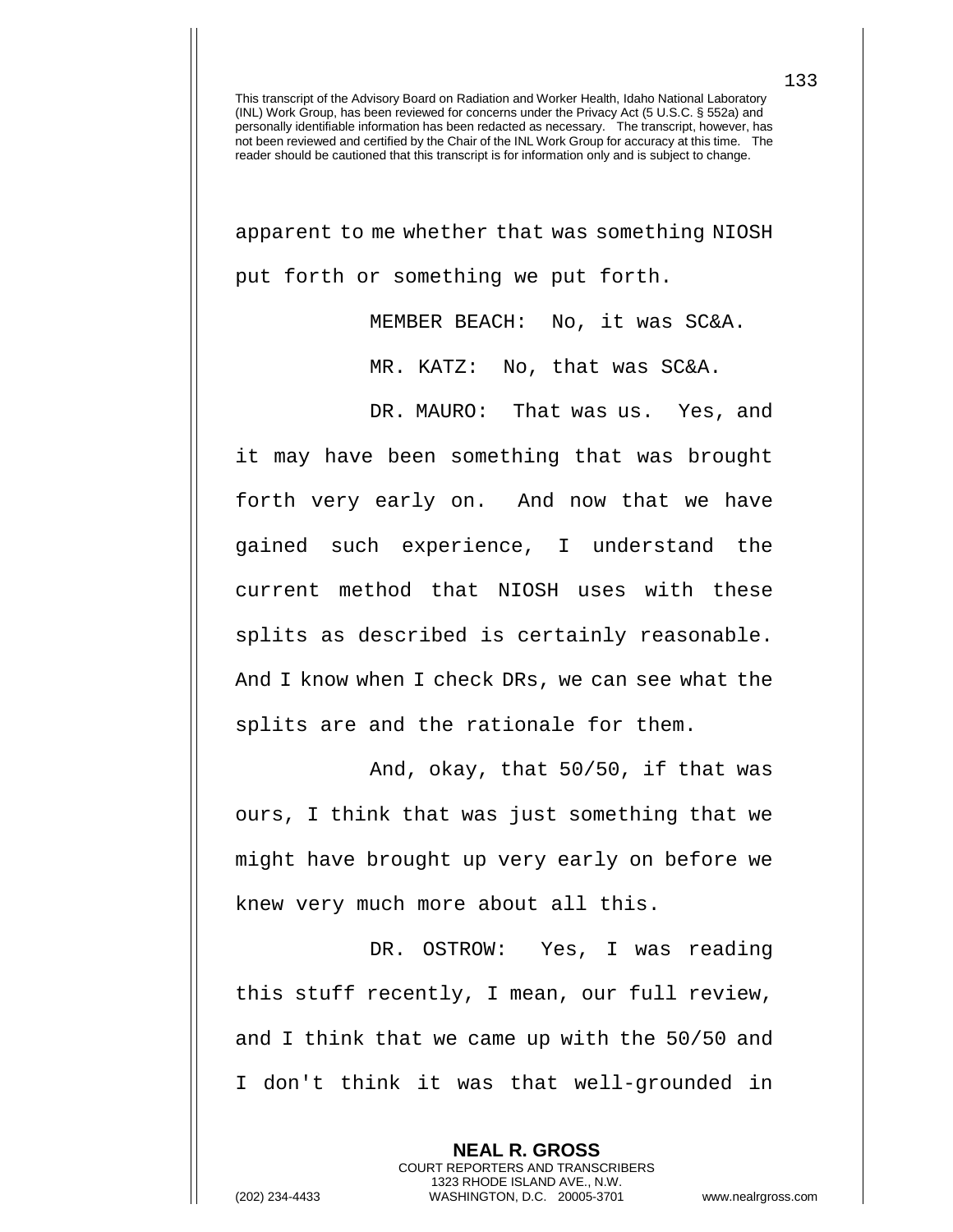science at that time. It was like early 2005 or  $--$ 

DR. MAURO: Yes, I think that's the problem here. You're right. And we could certainly fix that in the write-up for this issue. So, you know, we're the cause of the confusion.

MEMBER MELIUS: This is Jim Melius. I mean, I don't think we should close this out until we get an explanation.

MR. KATZ: Well, I think we have the explanation, Jim.

MEMBER MELIUS: Well, we have an explanation that is pretty convoluted, trying to listen to it.

MEMBER ROESSLER: Well, it's clear to me. If they can take care of that 50/50 thing, I think the rest of it's clear.

MEMBER MELIUS: Well, but I want to see it. That's all. That's what Josie said,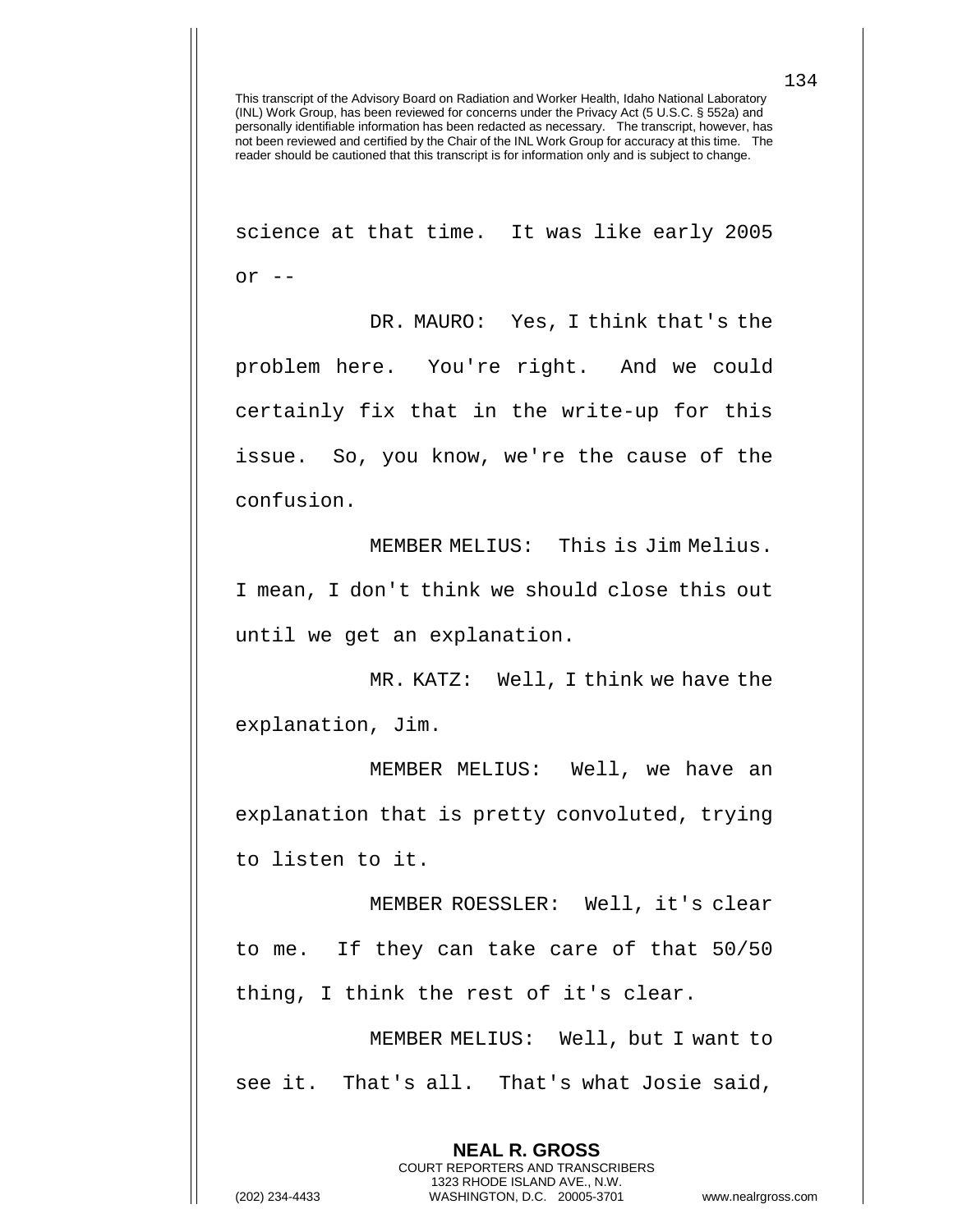also.

## MEMBER ROESSLER: Okay.

CHAIRMAN SCHOFIELD: Okay. I think Stu's comment about it being more claimant-friendly, the 25/75 split, put that in there so people understand rather than trying to pinpoint --

MR. HINNEFELD: There was information that we saw today at some point where we even talked about -- we estimated what percentage of the photon dose from ICPP would be in the high range and what estimate from like MTR would be. I'm pretty sure I saw it today because I didn't know it before today. And it showed those percentages based on something we did. And so that supports the conclusion here. So I think referring to that would be part of the write-up.

MR. KATZ: So, Steve, you'll take care of that?

(202) 234-4433 WASHINGTON, D.C. 20005-3701 www.nealrgross.com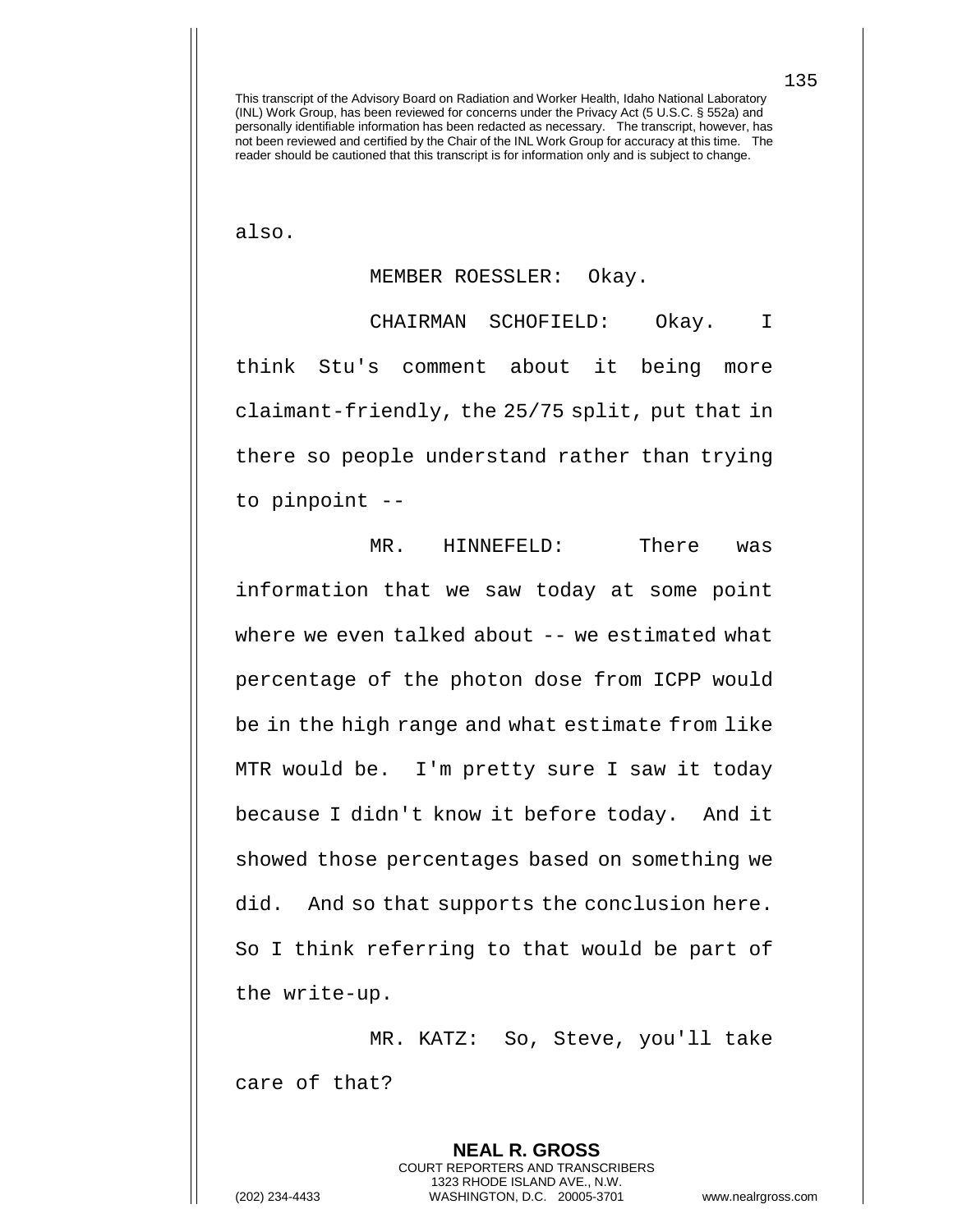DR. OSTROW: Should we take care of this or should NIOSH take of this? What do you think?

MR. HINNEFELD: Okay. We can write it.

DR. OSTROW: Can NIOSH write it?

Okay. So we'll leave this open item.

MR. HINNEFELD: Right.

MEMBER BEACH: Well, I think it's a two-way because if NIOSH writes it, then SC&A --

MR. HINNEFELD: What we'll do is we'll write something and we share it with everybody --

DR. OSTROW: Okay.

MR. HINNEFELD: -- SC&A and the Work Group Members, and say this is what we think. And whether we do that extra -- you know, I think we will do it as a proposed addition to the revised matrix that Steve is probably going to repair. How does that sound?

> **NEAL R. GROSS** COURT REPORTERS AND TRANSCRIBERS 1323 RHODE ISLAND AVE., N.W.

(202) 234-4433 WASHINGTON, D.C. 20005-3701 www.nealrgross.com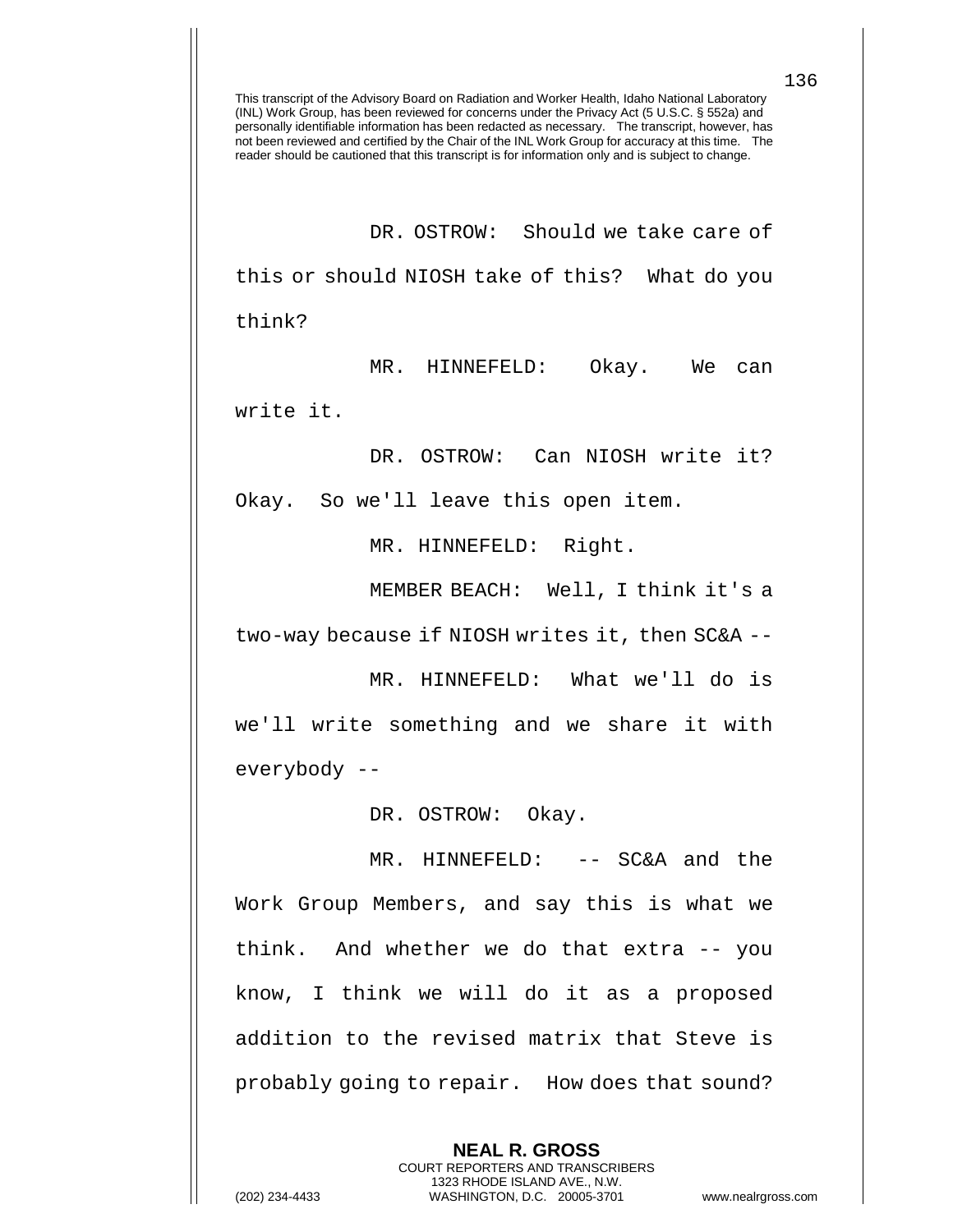MEMBER BEACH: Well, or what section it is, because just going back in and looking at it it's not clear in SC&A's write-up.

MR. HINNEFELD: All right.

MR. KATZ: It sounds like Jim was asking for SC&A to explain why they suggested originally the 50/50.

MEMBER BEACH: And then agreed with the other.

DR. OSTROW: Oh, okay.

MR. KATZ: And now that's changed.

 $So$   $--$ 

DR. OSTROW: Okay. SC&A --

MR. KATZ: -- SC&A can do that piece of the writing.

DR. OSTROW: Okay. Oh, here's a question, Ted, procedurally. Okay. We have this little action item that if NIOSH writes this up and we provide a little piece on what happened with the 50/50 --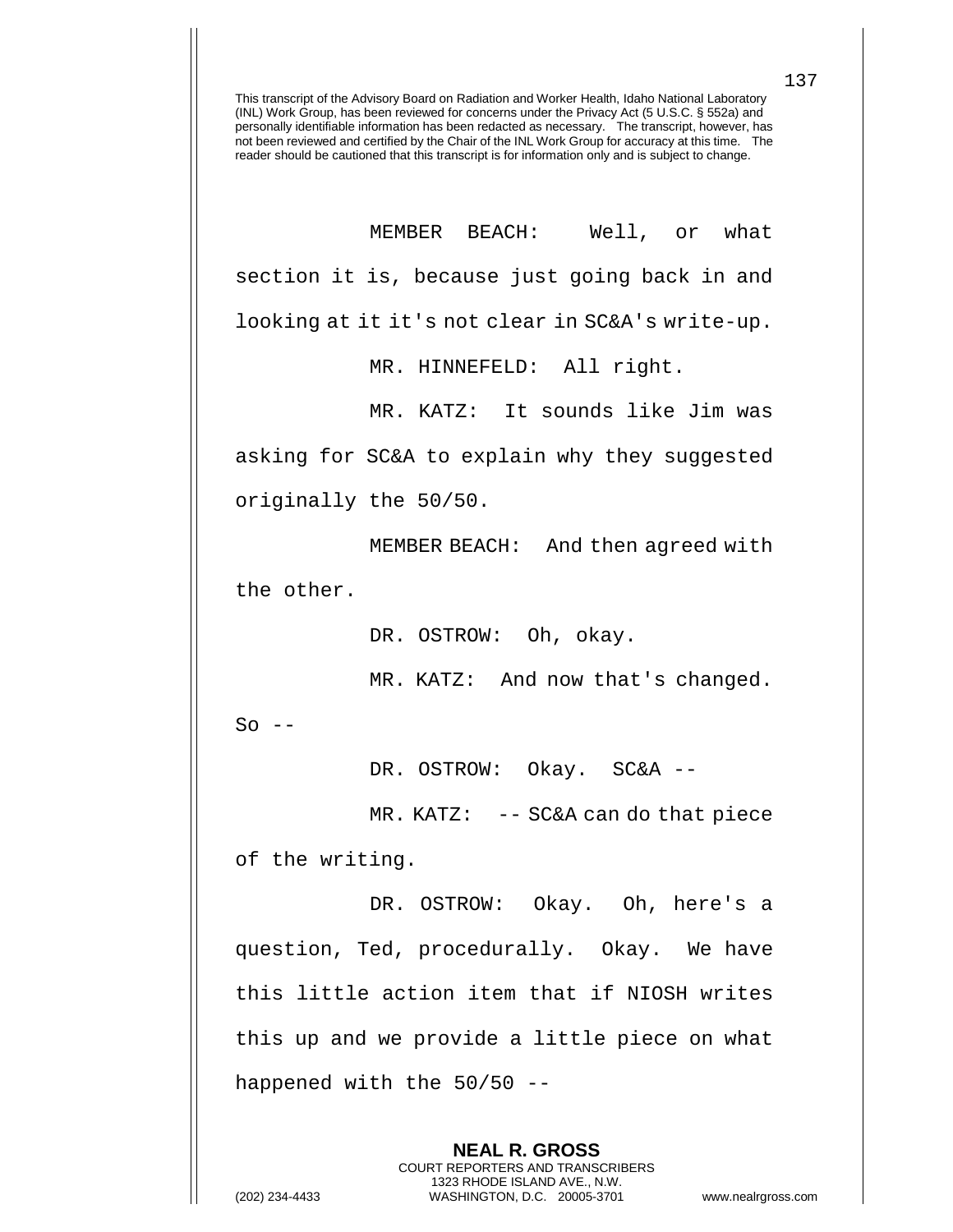MR. KATZ: Yes.

DR. OSTROW: -- and if we dismiss the 50/50 as not being applicable anymore, and everybody looks at it and agrees, can that be closed then or do you actually need a Work Group formal meeting to close it?

MR. KATZ: We might as well just close it at the next Work Group meeting, yes.

DR. OSTROW: Okay.

MR. KATZ: So we get the Work Group's nod on it.

DR. OSTROW: Okay. Next one is Issue 26, which is on page 50, and this is also external dose. And it's called "Minimum Detection Level," and it refers to gammas. The issue was NIOSH should reevaluate the approach in determining the MDL; that's the minimum detection limit, of the dosimetry system by taking into account the system uncertainties.

Okay. We expanded the issue a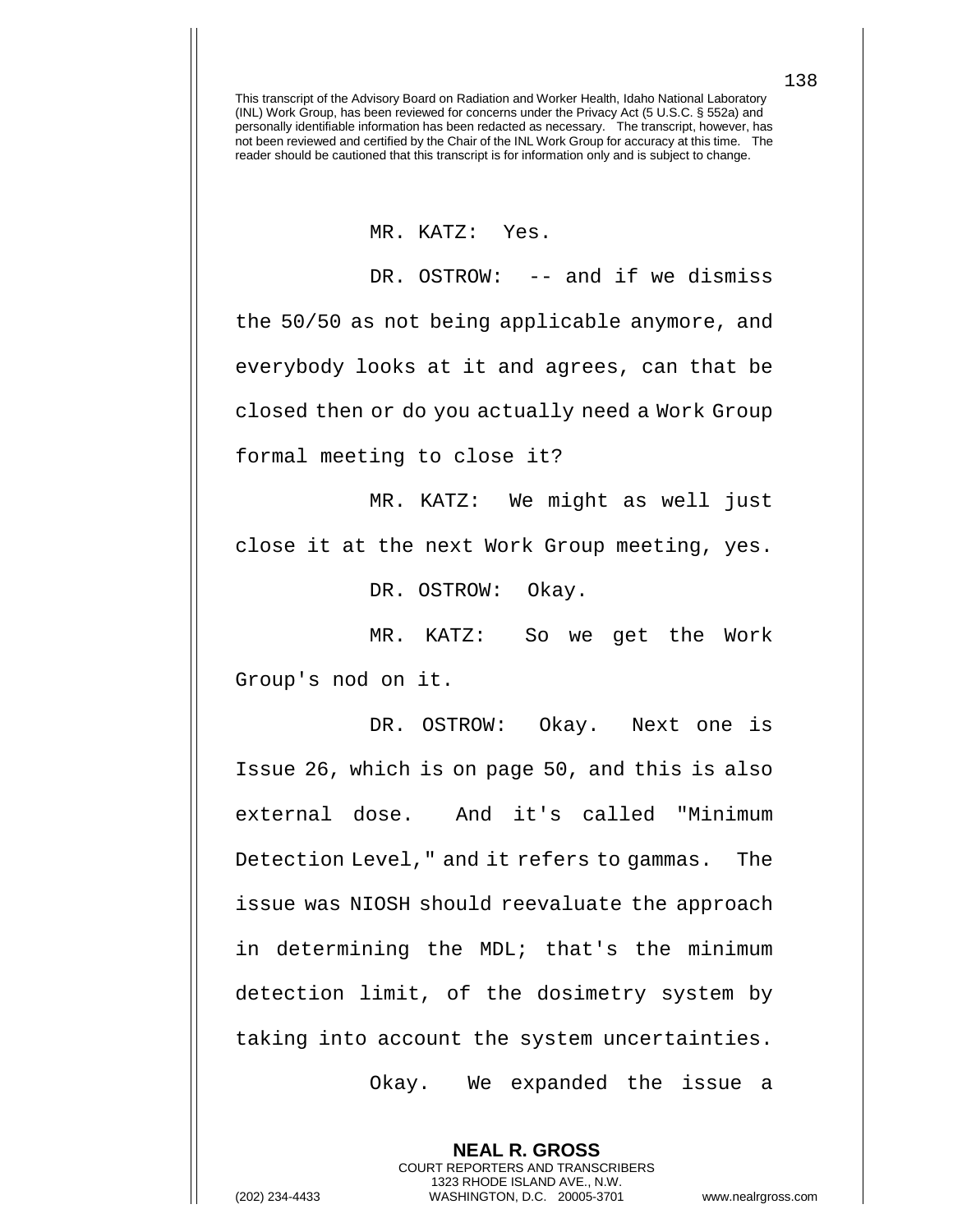little later. The selection of 10 millirem as the MDL for high-energy gamma is questionable. Even for modern densitometers and film it is a challenge to achieve this level as a single density click can correspond to greater than 10 millirem for high-energy gamma radiation.

Okay. In English, when you read film badges, or did read film badges, you have an optical device, a densitometer that looks at the film badge, which is a film, and sees the density of the exposed crystals in it. It's measuring that. And we were concerned that the high-energy photons -- that a single step in the density can correspond to greater than 10 millirem. So we're not sure how it can have a lower MDL of 10 millirem if a single change in the density is greater than 10 millirem. And we say this in our problem for intermediate and lower-energy gamma rays.

And we go on and we say if the claim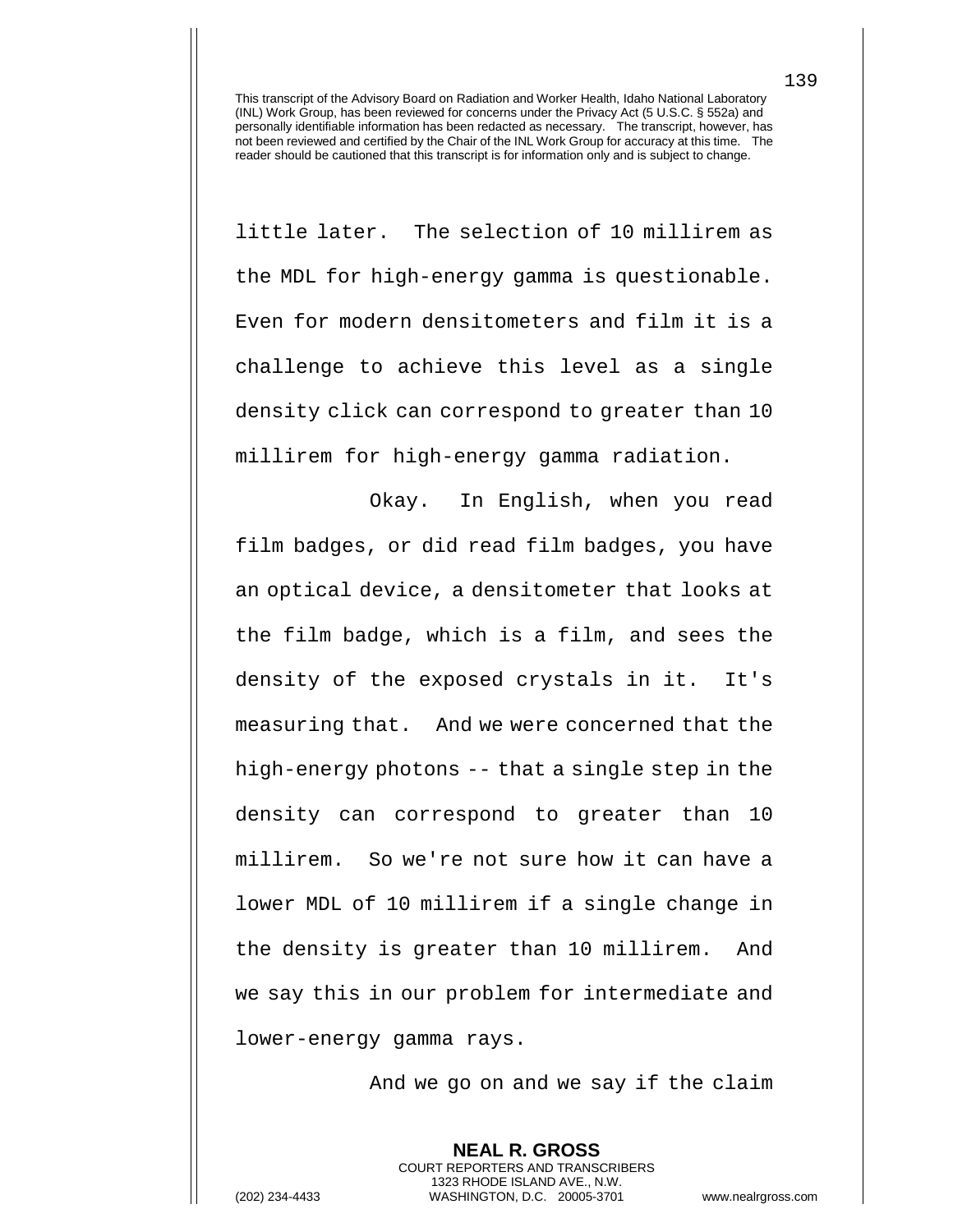is made that 10 millirem is a valid choice for the MDL, then we want supporting material such as film dose to density curves and densitometer calibration data. And we mention other sites. And we looked at Savannah River, for example, have adopted 40 millirems to high-energy gamma MDL for early film. So rather than 10 millirem, Savannah River went to 40 millirem.

NIOSH's response here, this observation is similar to Issue 27, which is the next issue. And the response to that finding also satisfies this one.

So we have to go to Issue 27 in a minute to audit that.

MEMBER BEACH: That one's open for further discussion.

DR. OSTROW: Yes.

MEMBER BEACH: So are you suggesting that if we close 26 it's going to be captured in 27 or -- because the response isn't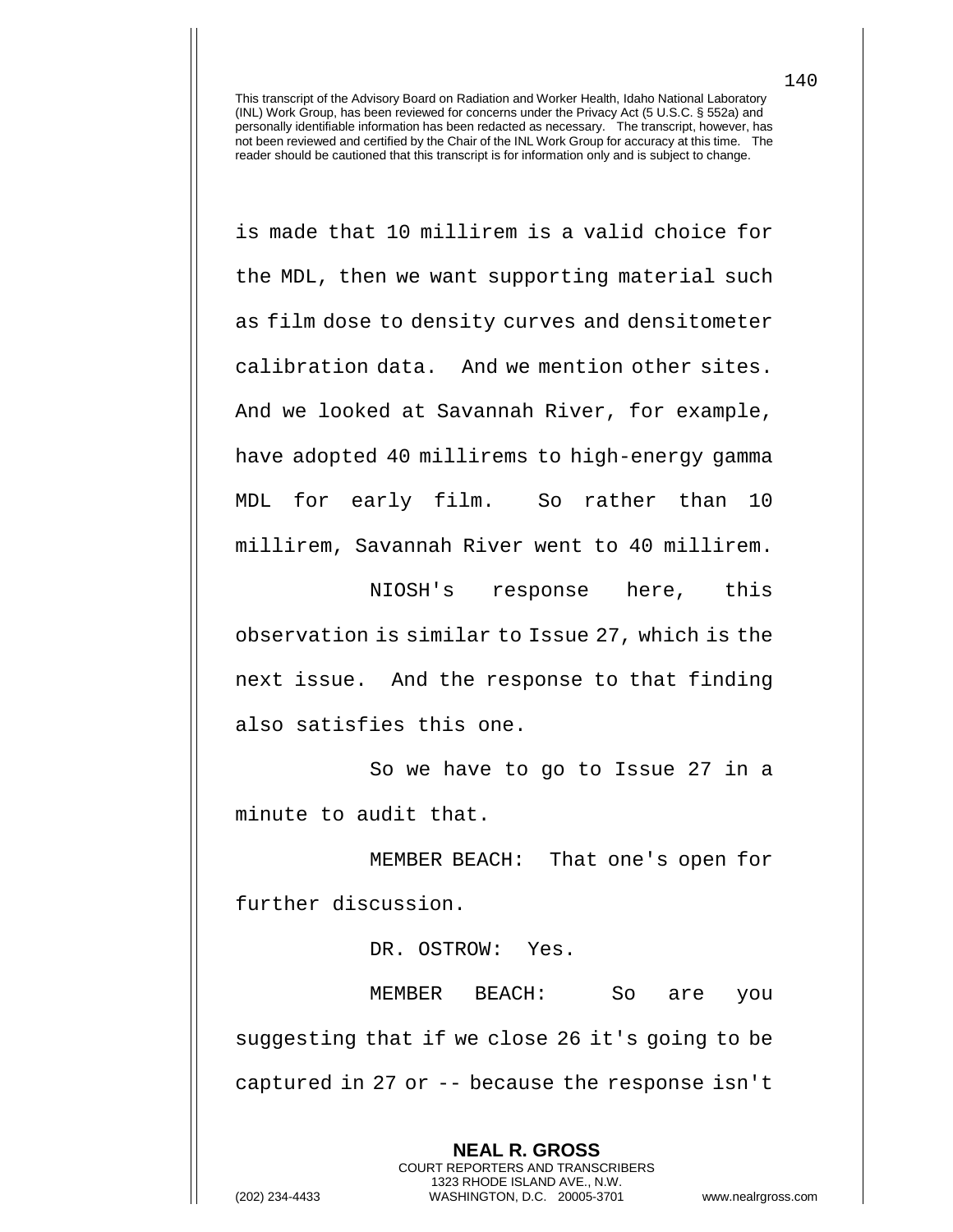really adequate for 26.

DR. OSTROW: Yes. I think in this case that we recommend -- okay. Issue 27 is minimum reporting level for beta gamma. And we think that Issue 27 addresses really both, basically that Issue 26 has been subsumed into Issue 27. That's what we're saying. So we think that Issue 26 should be closed out and addressed in Issue 27. Does that make sense?

MR. KATZ: It seems like you might as well get into 27 before you decide about --

DR. OSTROW: Yes.

MR. KATZ: -- closing this or whatever.

DR. OSTROW: Oh, okay.

DR. MAURO: We often transfer. We've done this on the procedures. When you have a -- one issue is really subsumed by another. Rather than clutter, we probably should track 27 and not worry about 26 because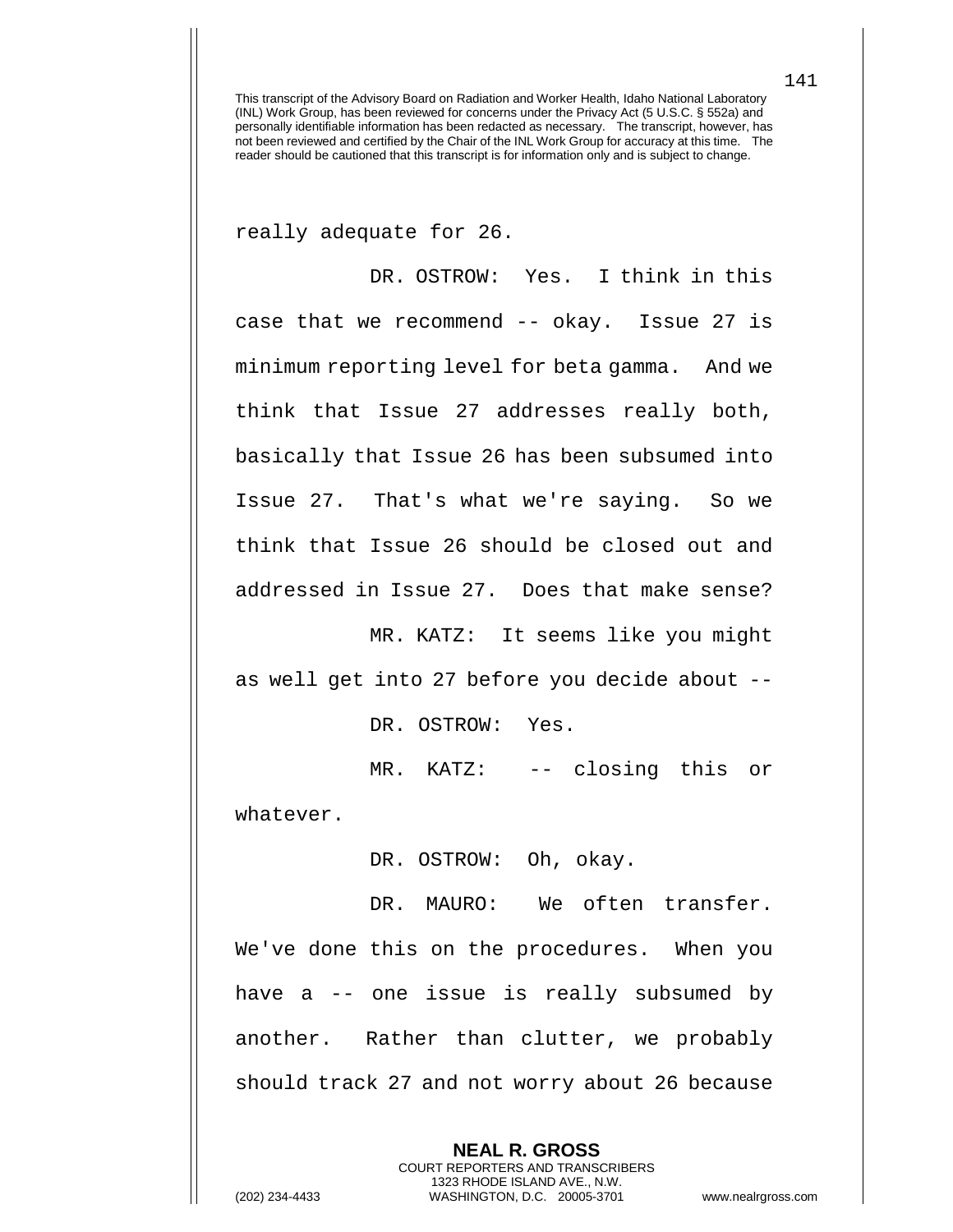it's really a sub-part of 27.

MEMBER BEACH: Well, and the problem with that is you don't really capture that in 27, at least not that you've listed here.

MR. KATZ: That's what I'm going to suggest. Why don't we just discuss 27 and then we'll know whether we can go with that or not? MEMBER BEACH: Or table it until we finish with the closed items and come back to it.

MEMBER ROESSLER: That makes more sense. Table it and do the closed items, recommended closed.

MEMBER BEACH: Yes.

DR. MAURO: If this was the Procedures Subcommittee, the label that would have been given to 26 would have been "transferred." That's how they deal with this kind of issue.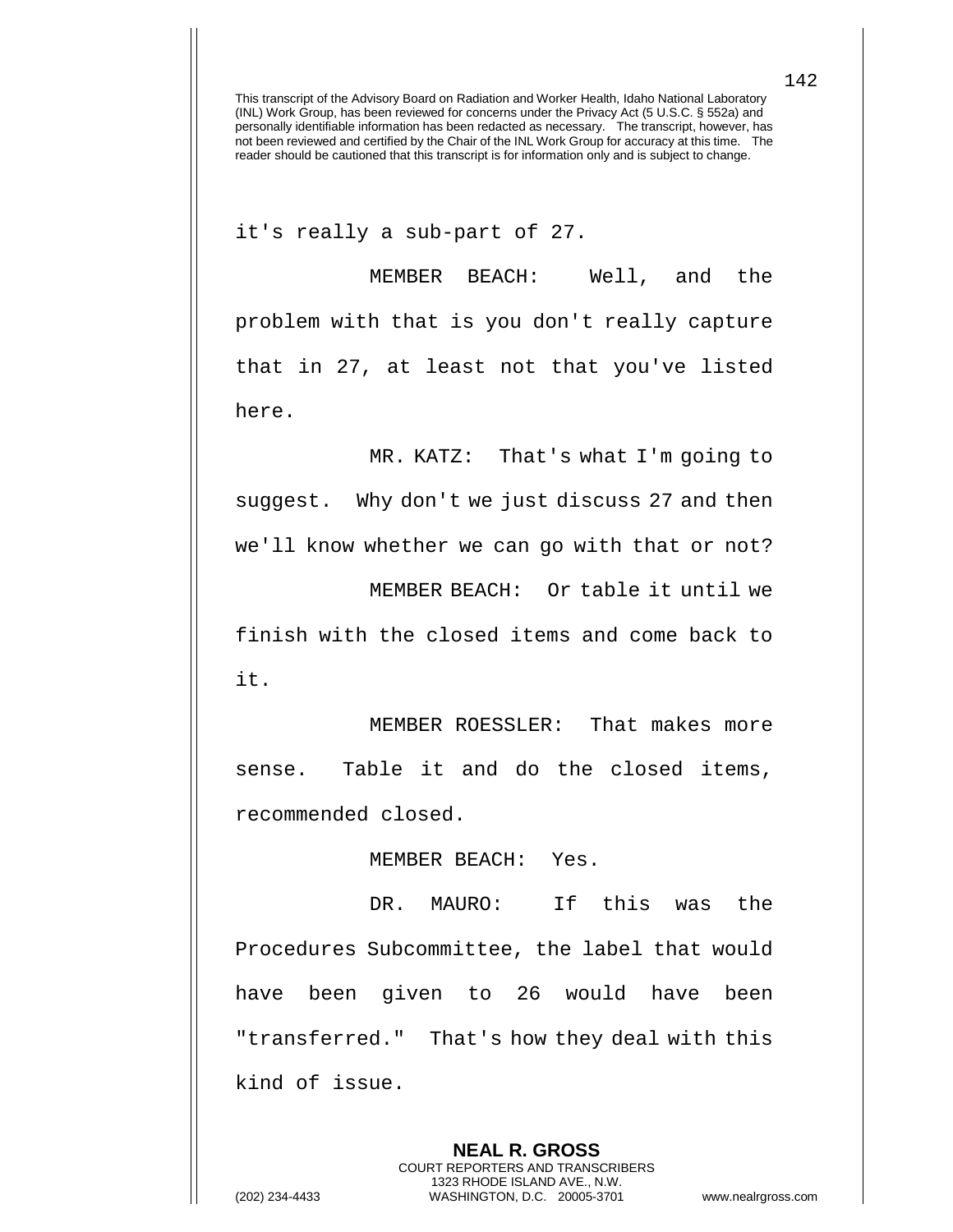(Laughter.)

DR. OSTROW: Yes, I wasn't quite sure on this procedurally.

DR. MAURO: Yes, as opposed to closing it.

DR. OSTROW: Yes. So what I'm hearing is to leave it open for now, because Issue 27 we think is still open.

DR. MAURO: Right.

DR. OSTROW: So the resolution of Issue 27, we should make sure that when we - and NIOSH should make sure that when Issue 27 is resolved it also adds Issue 26 so we're closing both at the same time.

DR. MAURO: Right.

DR. OSTROW: Okay. So 26 I think

will remain open for now.

MR. KATZ: Unfortunately they're consecutive here.

DR. OSTROW: Yes, I know.

**NEAL R. GROSS** COURT REPORTERS AND TRANSCRIBERS 1323 RHODE ISLAND AVE., N.W.

143

(202) 234-4433 WASHINGTON, D.C. 20005-3701 www.nealrgross.com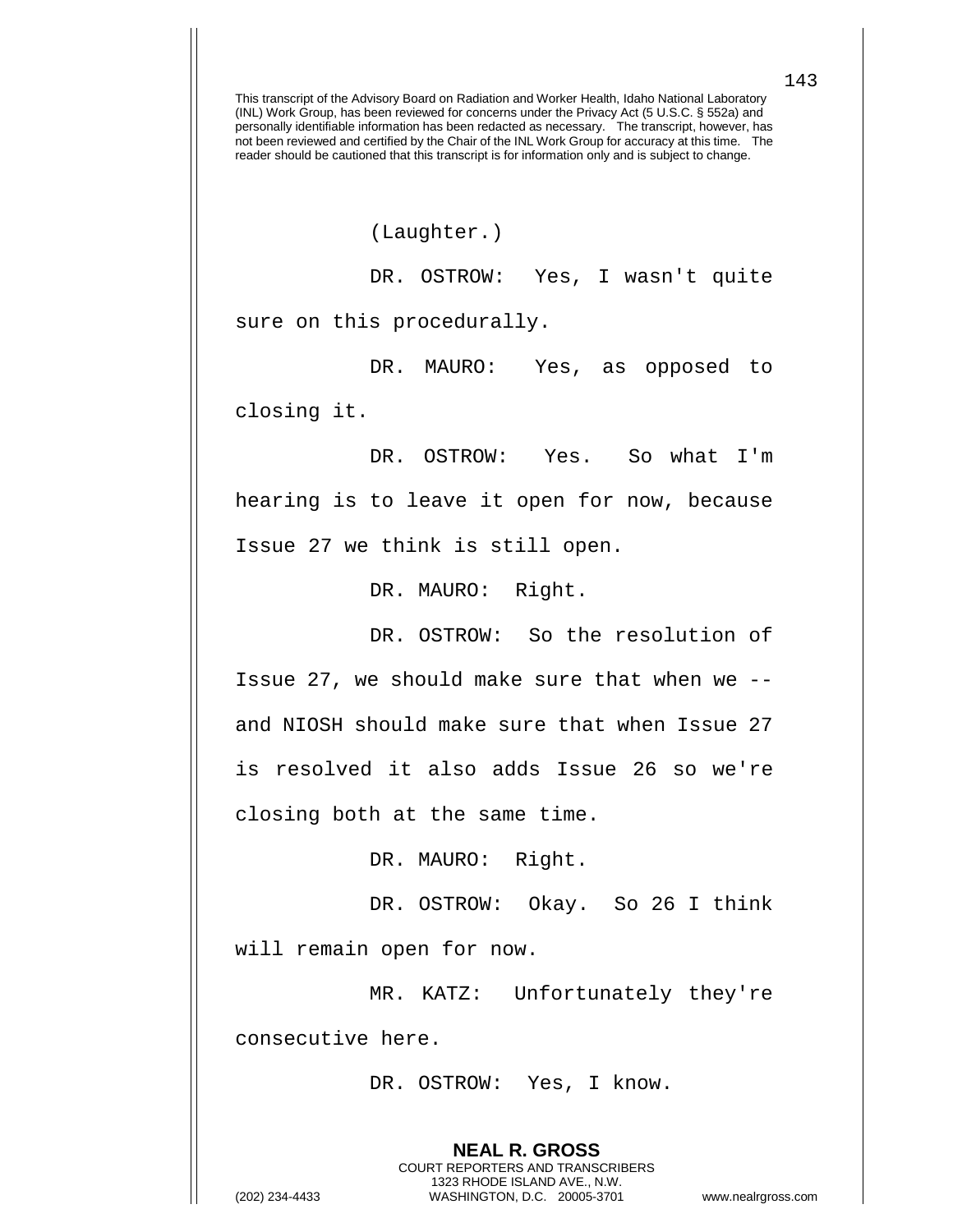MEMBER BEACH: Yes, except we're not -- we're dealing with a recommended closing, which takes us to 29.

DR. OSTROW: Too many issues to deal with, to keep track of them.

CHAIRMAN SCHOFIELD: I don't think we're going to get through as far as that I thought.

DR. OSTROW: We're moving along. We haven't had any violent disagreements on any of it.

MEMBER BEACH: Yet.

CHAIRMAN SCHOFIELD: No, anybody that loses their temper buys me a steak.

DR. OSTROW: Yes, okay.

MEMBER BEACH: So 29 is the next

one, right?

DR. OSTROW: Twenty-nine is the next one. This is also external. And this is on failure to properly address neutron

> **NEAL R. GROSS** COURT REPORTERS AND TRANSCRIBERS 1323 RHODE ISLAND AVE., N.W.

(202) 234-4433 WASHINGTON, D.C. 20005-3701 www.nealrgross.com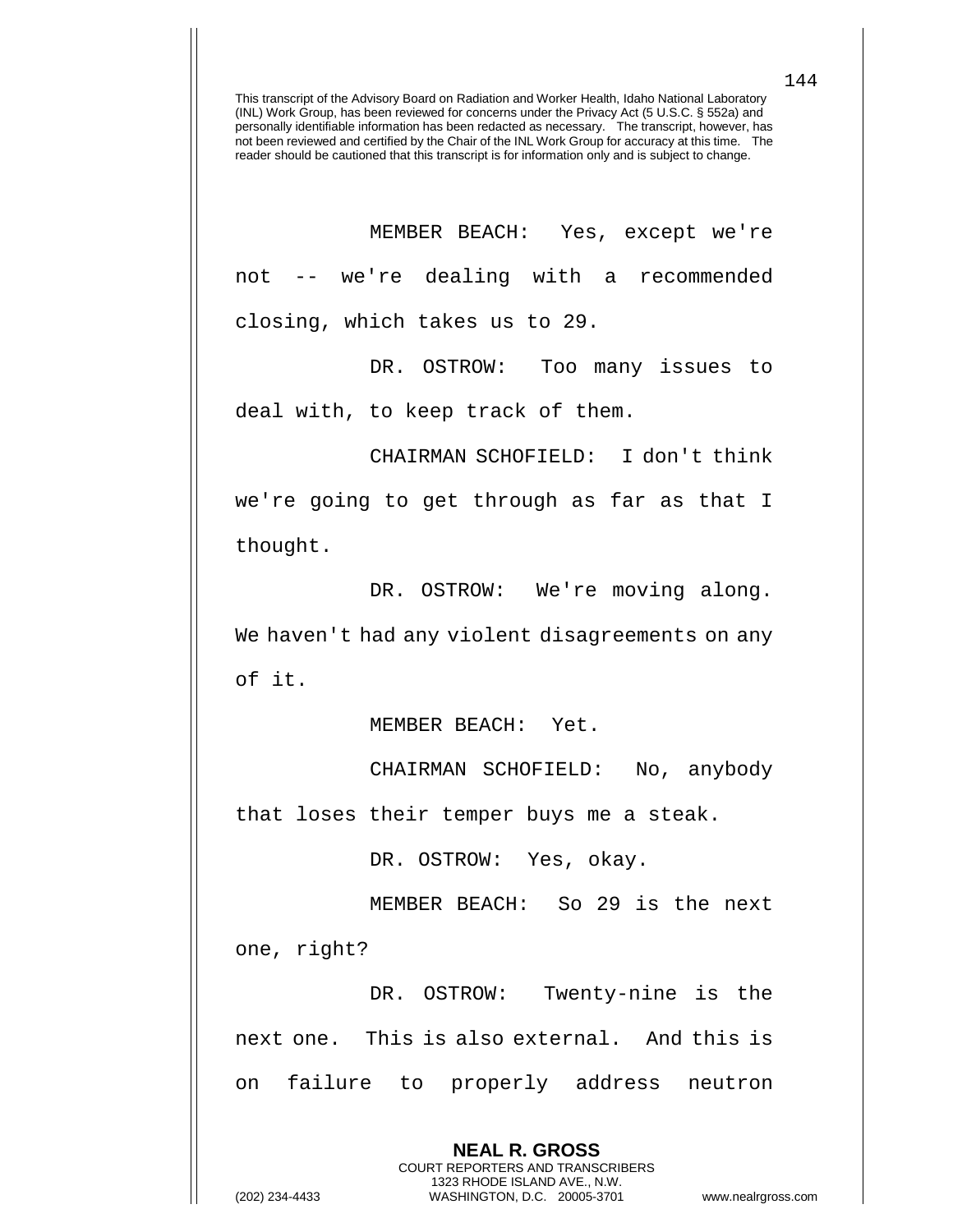exposures. Okay. So here's the -- oh, okay. I remember this one now. We solved the issue. We make a statement; and I think Phil had mentioned before, and INL had 52 reactors. Most of them were experimental prototype in design. A lot of them were high-powered - some of them were low-powered, but some of them were high-powered densities. And we say it's unjustified to presume that there are no missed neutron doses given the number of reactors you have and the fact that they're all experimental and so forth and so on.

And we note there were also deficiencies associated with neutron calibrations back in the day. That was a preference.

And talking about neutron calibration, we say due to the use of the polonium-beryllium source in the neutron calibration, dosimeters would significantly under-measure neutron doses from sources with

> **NEAL R. GROSS** COURT REPORTERS AND TRANSCRIBERS 1323 RHODE ISLAND AVE., N.W.

145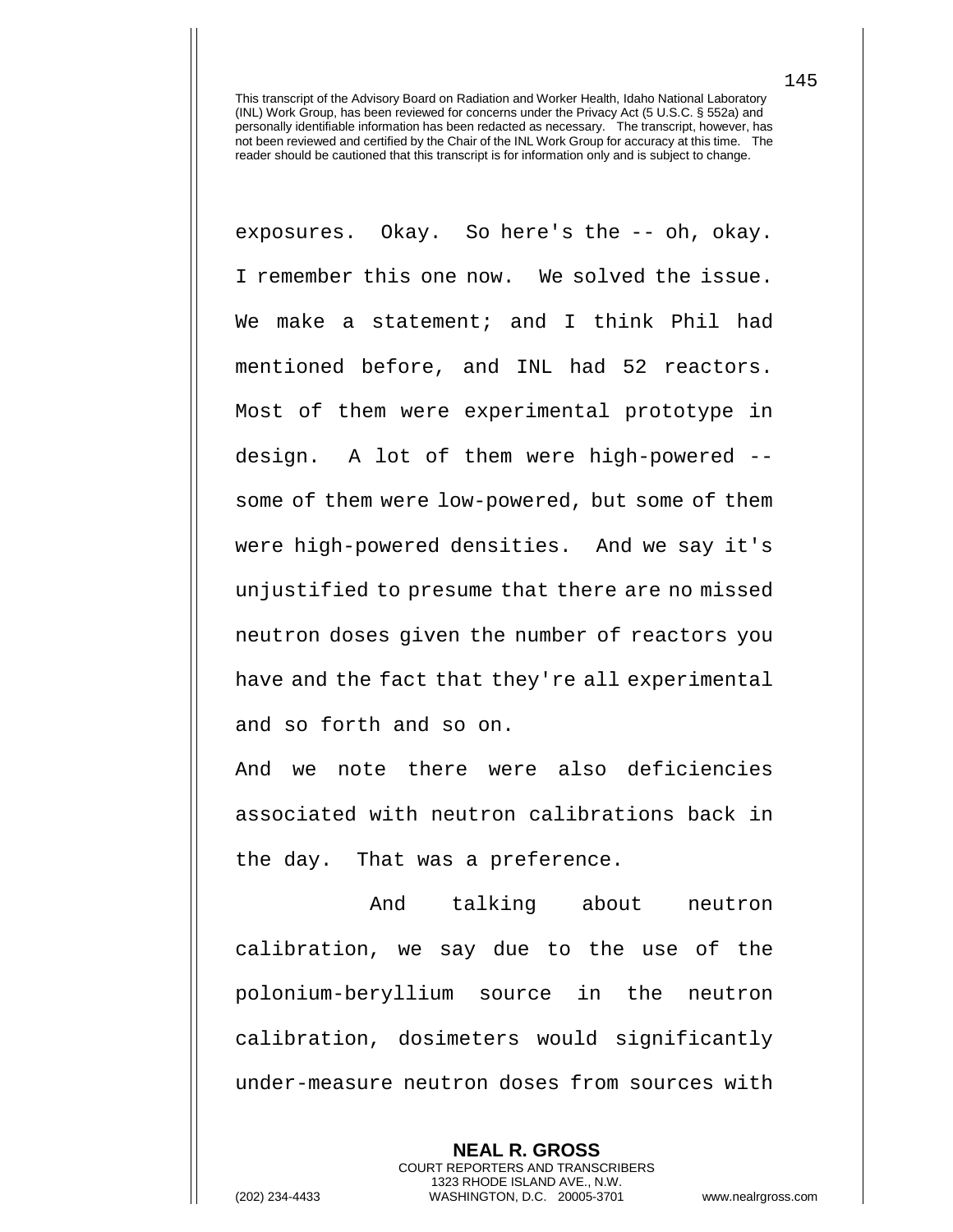lower energy spectrum. NIOSH should reevaluate the entire approach in the TBD to account for potential missed neutron doses.

We noted that they're using plutonium-beryllium sources in neutron calibration and we thought this would cause missed neutron doses. We expanded the issue at some point later than that. We noted that the section of the TBD -- we thought it was a bit circular, that if no neutron dose was assigned to the worker or coworker for several months, the dose reconstructor should assume that the person was not exposed to neutrons.

And we made the comment this doesn't allow for individual workers having temporary or varying assignments. Also, if the program failed to correctly identify that they should have been monitored, the record will show no assigned neutron dose.

And the TBD makes the assumption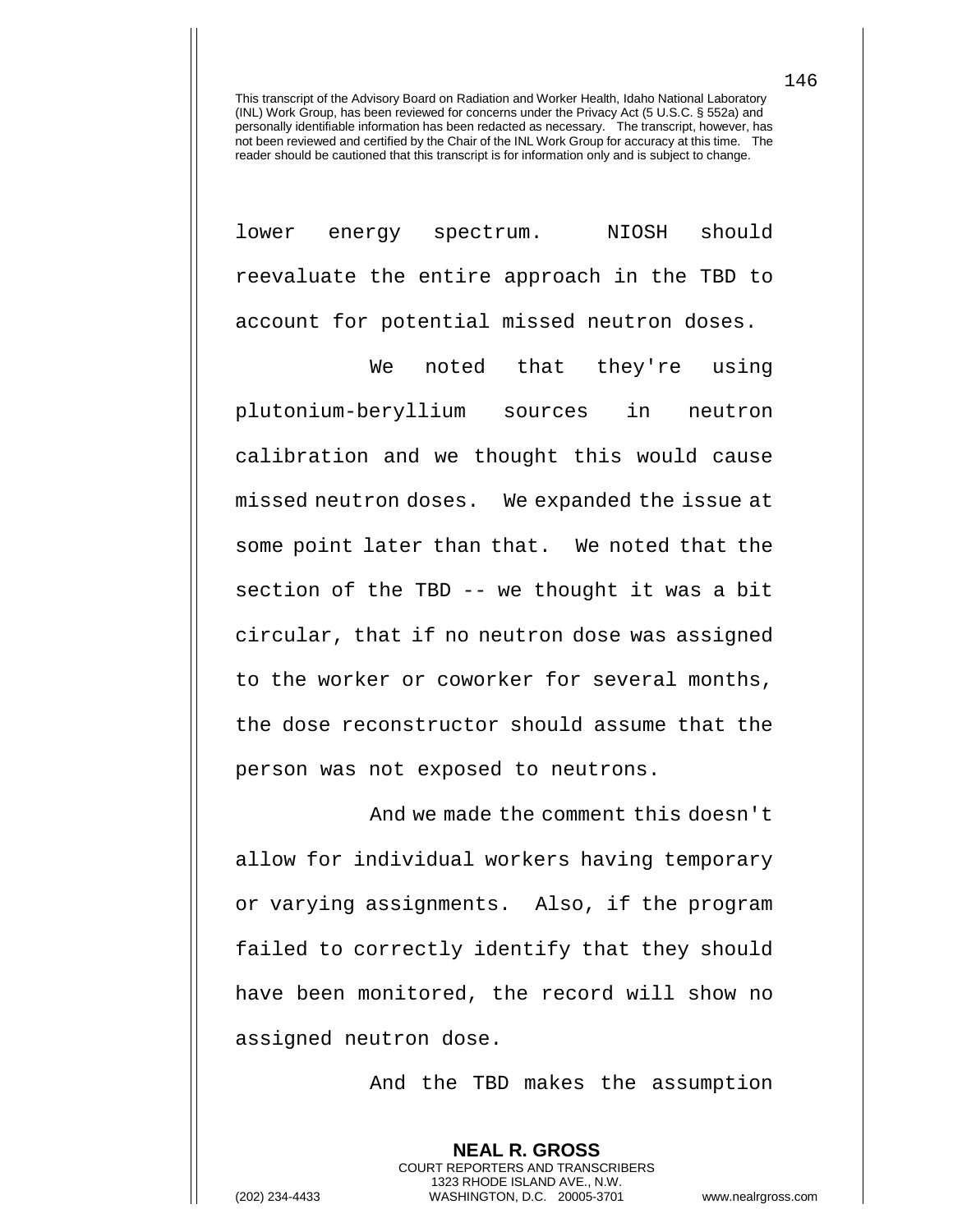that high-Z materials, those dense materials such as iron and lead were never used. And we put down, for example, shield penetrations in place of hydrogenous materials such as water and concrete. However, no attempt is made to validate or qualify the assumption.

And we also make the note here that OTIB-51, which talks about missed neutron dose at Oak Ridge's Y-12 facility was issued after the original Site Profile came out and has bearing on neutron dosimetry issues and it should be considered in this TBD.

So NIOSH responded here, and they respond basically the inappropriate instructions discount an INL worker's missed neutron dose has been eliminated from the section of the TBD. They're talking about now the latest TBD. So they eliminated that. And they note that OTIB-23 is considered an appropriate basis for eliminating unreasonably

**NEAL R. GROSS** COURT REPORTERS AND TRANSCRIBERS 1323 RHODE ISLAND AVE., N.W. (202) 234-4433 WASHINGTON, D.C. 20005-3701 www.nealrgross.com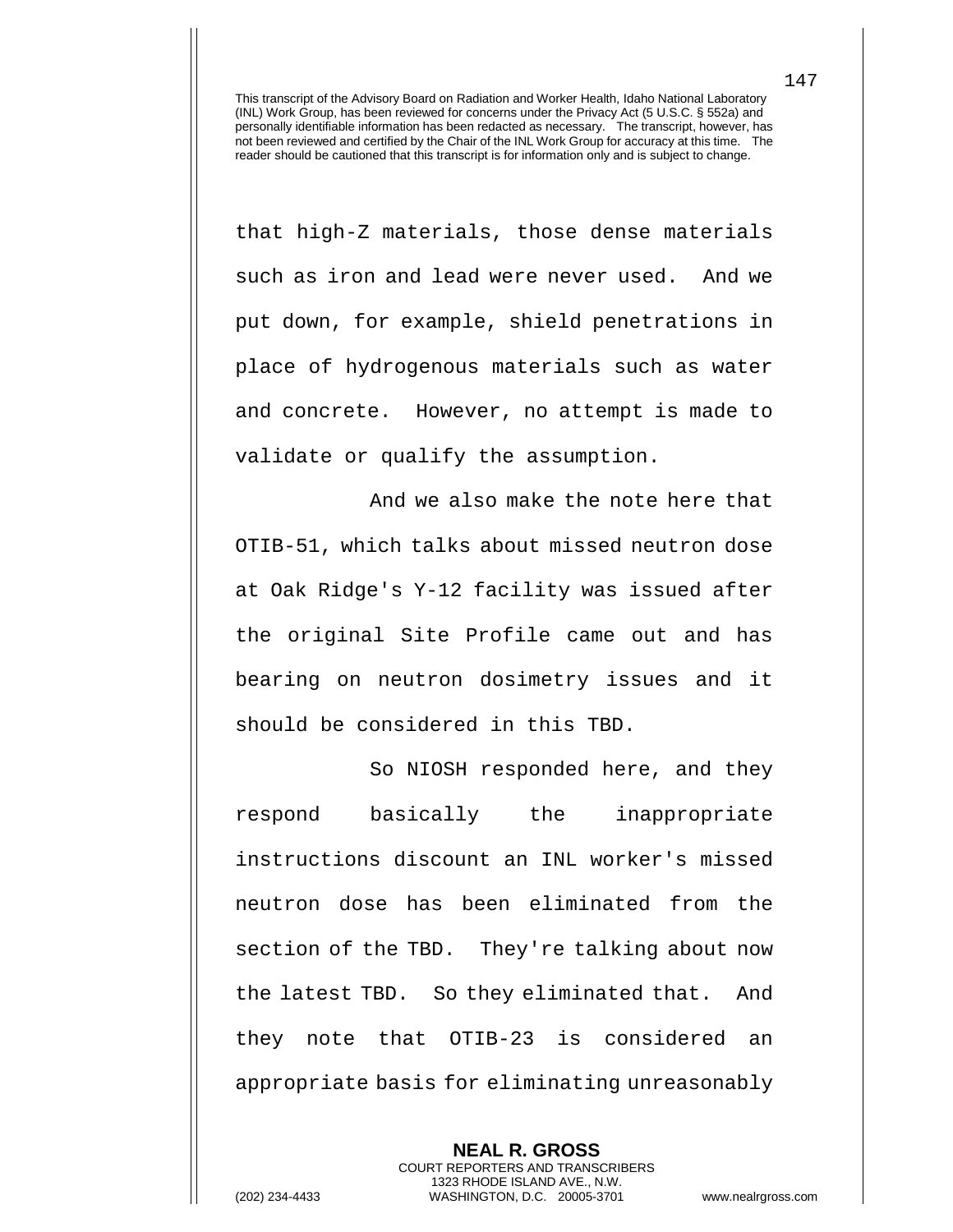high missed neutron doses for some claims and say the neutron dosimeters at INL were only assigned and read when there was a potential for exposure.

And that given that most of the reported neutron dosimeter results were reported as zero, the INL's process to determine who had the potential to receive neutron exposures appears to be appropriately adequate. And the guidance provided in Rev. 3 of the external TBD; that's the current one, now requires missed neutron doses to be assessed for every worker using the reported neutron dosimeter results unless the missed neutron doses are unreasonably high per the guidance in OTIB-23. Okay. It goes on a little bit.

The Work Group action item from the last meeting: SC&A should review the applicable portions of the current versions in external exposure TBD and reassess the issue. So we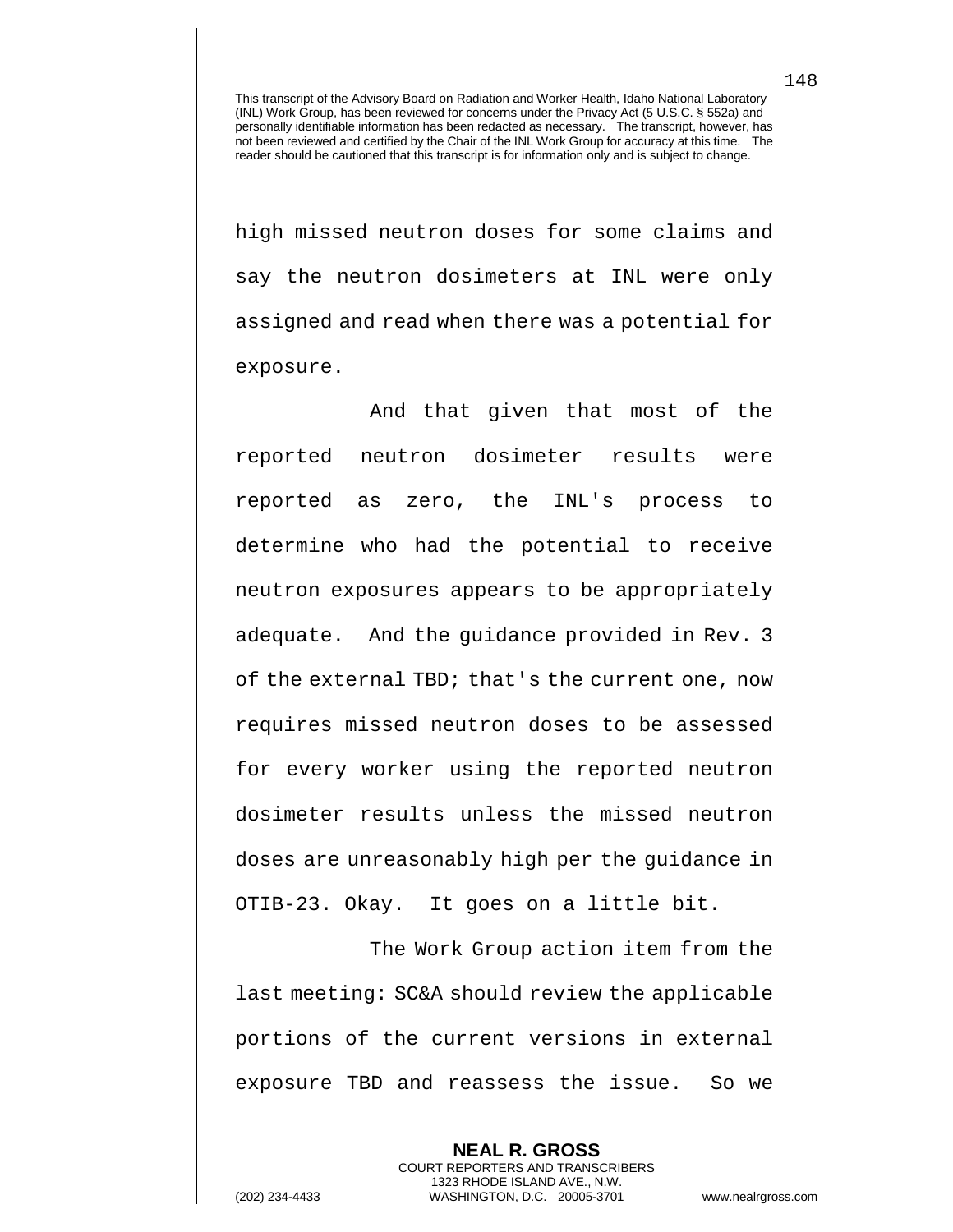read the current version of the TBD and we agree with NIOSH's response provided above. We reviewed the Rev. 3 and we found that the neutron correction factors given in the TBD are comparable to the ones given in the OTIB-51 guidance, which is table 8-1 of it.

Finally, we reviewed OTIB-0023 under the Procedures Review Subcommittee and originally identified eight findings. All eight of those findings are discussed and all are closed now. So we reviewed the OTIB-23 and all the findings are closed. So we consider the issue to be resolved and recommend that the Work Group close it.

MEMBER BEACH: Boy, this one's -- DR. OSTROW: Yes, this is a little complicated.

MEMBER BEACH: -- complicated, because you're using OTIB-23, 007-6, 6.5.4, table 5, which I'm looking at. And hopefully

> **NEAL R. GROSS** COURT REPORTERS AND TRANSCRIBERS 1323 RHODE ISLAND AVE., N.W.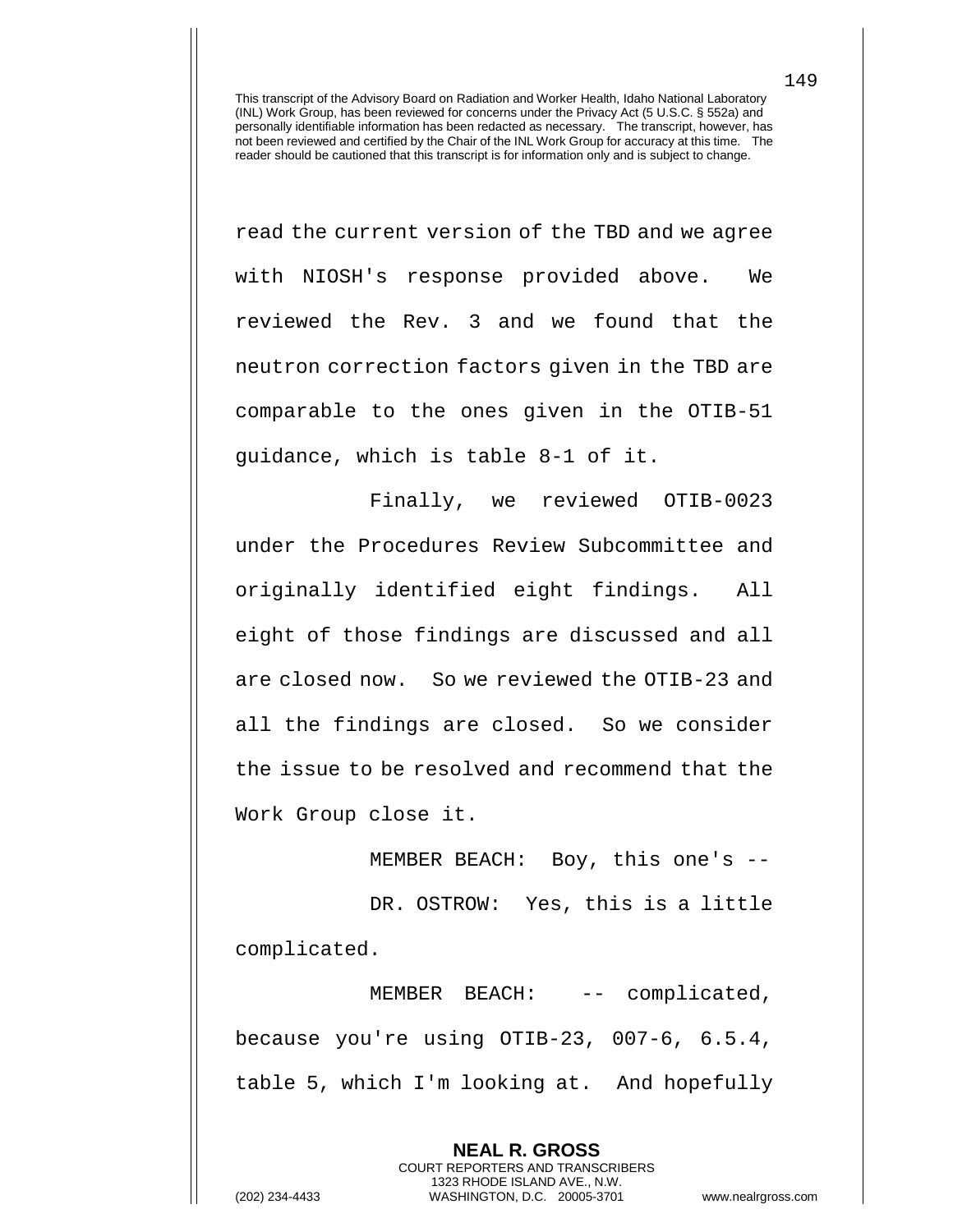SC&A looked at it, too.

DR. OSTROW: We did.

MEMBER BEACH: And then OTIB-51,

table 8-1. Where do you start this?

DR. OSTROW: Well, we think basically the main document is that the -- we are reviewing all the procedures here. We're looking at the actual Site Profile --

MEMBER BEACH: Sure.

DR. OSTROW: -- for the TBD. And we think that the instructions are given as they stand right now in the TBD are correct and they reference the correct OTIBs, the applicable OTIBs. And that's sort of the result.

MEMBER BEACH: Right.

DR. OSTROW: This we did look at pretty carefully.

Does NIOSH have anything to say about this one?

> **NEAL R. GROSS** COURT REPORTERS AND TRANSCRIBERS 1323 RHODE ISLAND AVE., N.W.

MR. HINNEFELD: As I'm following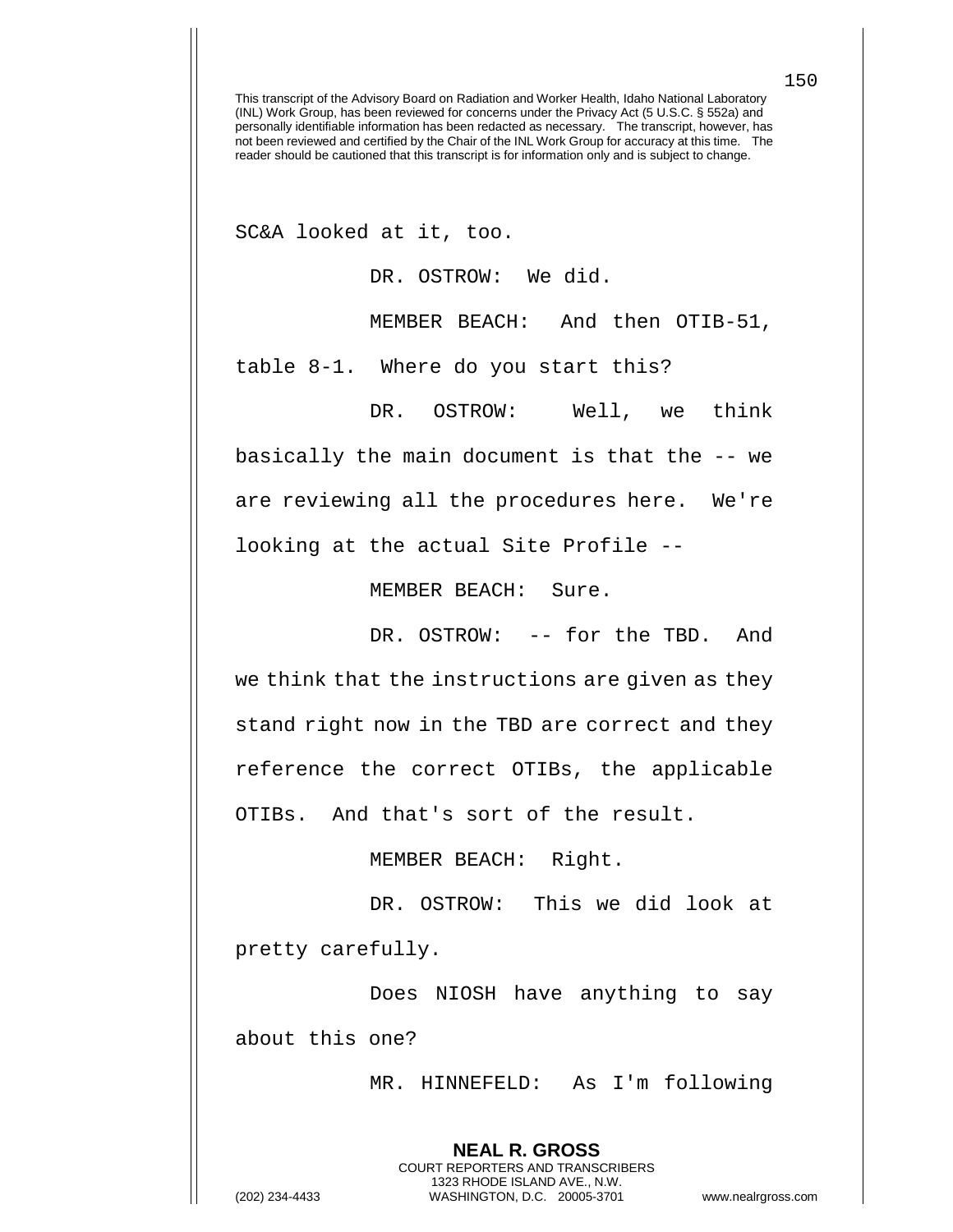this, the key finding seems to have been that the original guidance in the Site Profile that was originally reviewed was we said that if a person wears a neutron badge for several months and there's no neutron dose recorded, then you should assume he wasn't exposed to neutrons and you don't give him any missed dose. That seems to be the key problem.

DR. OSTROW: Right.

MR. HINNEFELD: And that's been changed in the latest revision of the Site Profile. We don't say that anymore. We say you have to do something about this dose for these people who wore a neutron badge.

Now, the reference to other TIBs and stuff like that gives avenues out of just a - sort of what I call a blind application of our normal missed dose approach, which is L over D over 2 for every badge exchange. Because with a relatively high LOD on a neutron badge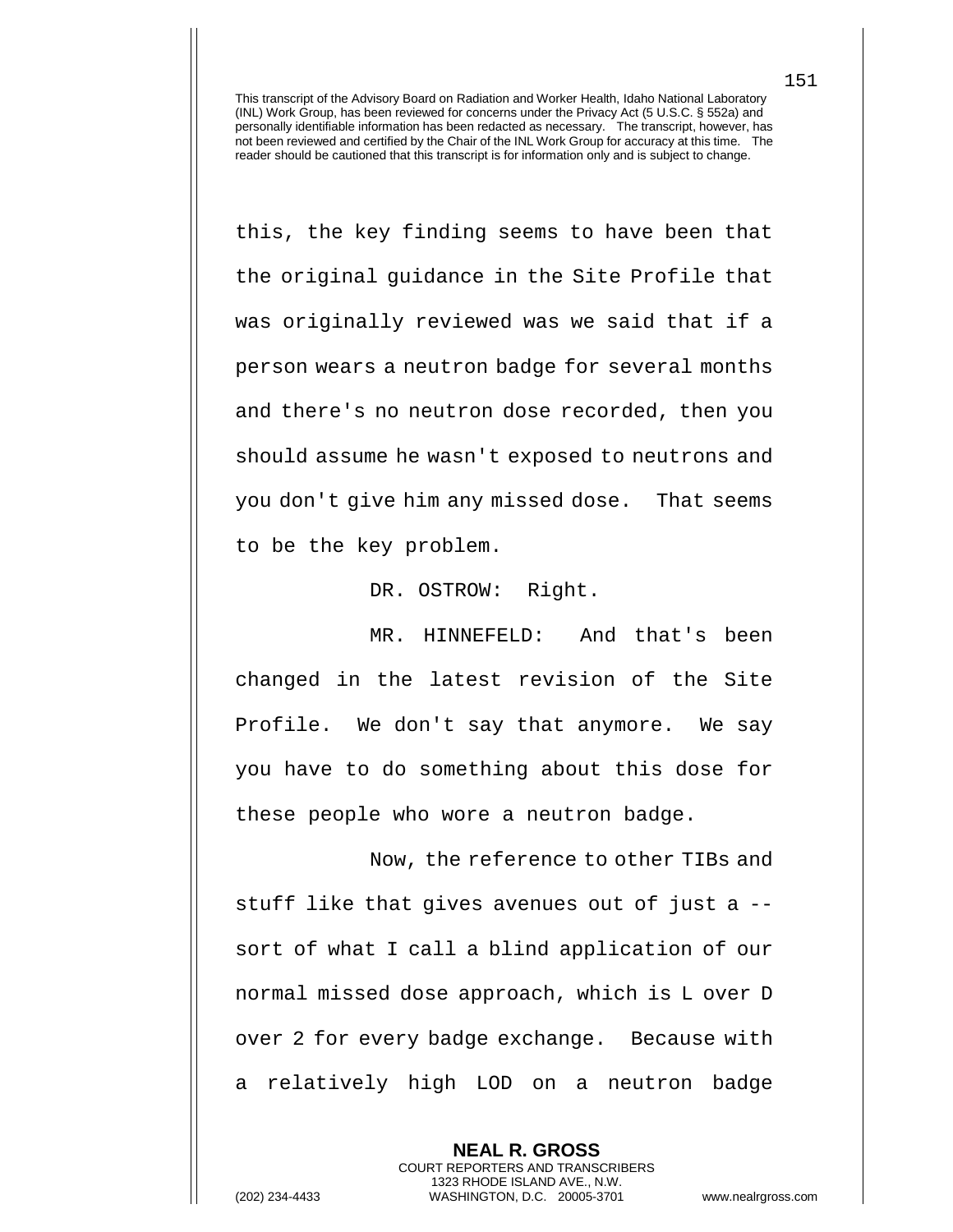compared to a photon badge, if you just use the missed dose calculation, you could have these whopping big neutron doses in a much smaller possible photon dose and it just doesn't match reality for the work place. And so all this reference to other TIBs and stuff just provides there are avenues that you can use to do something other than just what I would call the blind application of the missed dose. So that's what that all is about.

But to me, for this finding -- and I'm pretty sure there are other neutron findings in the matrix, because I know we're still doing work trying to sort out the final neutron answers there. But for this specific finding I think it was that we originally said if a person's neutron badge showed zero for several months, don't assign a missed dose. And we're not saying do that anymore. We're saying you have to worry about the missed dose

**NEAL R. GROSS** COURT REPORTERS AND TRANSCRIBERS 1323 RHODE ISLAND AVE., N.W. (202) 234-4433 WASHINGTON, D.C. 20005-3701 www.nealrgross.com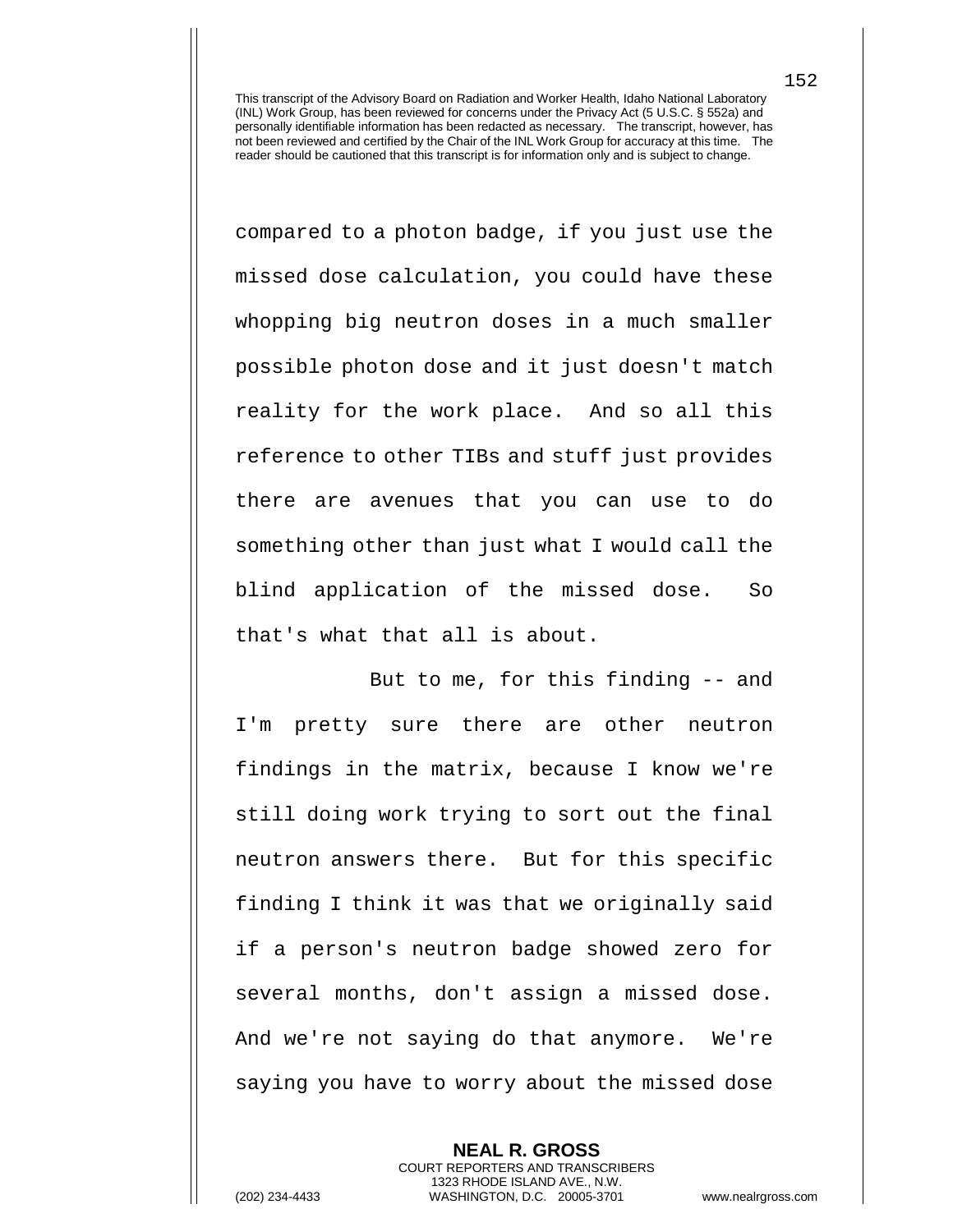and we're providing some avenues to do that. MEMBER BEACH: And are you taking that on a case-by-case basis as well of what a person says, why I worked at this reactor and this one and --

MR. HINNEFELD: Well, in this particular instance they would have had a neutron badge.

MEMBER BEACH: Right.

MR. HINNEFELD: Okay. So it would be based on their wearing a neutron badge.

MEMBER BEACH: Wearing a badge? Okay.

MR. HINNEFELD: Now I think there's another issue in here about people who didn't wear a neutron badge and maybe were exposed. I think that's out there. There's a possibility --

> MEMBER BEACH: It is out there. MR. HINNEFELD: The neutron badges

**NEAL R. GROSS** COURT REPORTERS AND TRANSCRIBERS 1323 RHODE ISLAND AVE., N.W.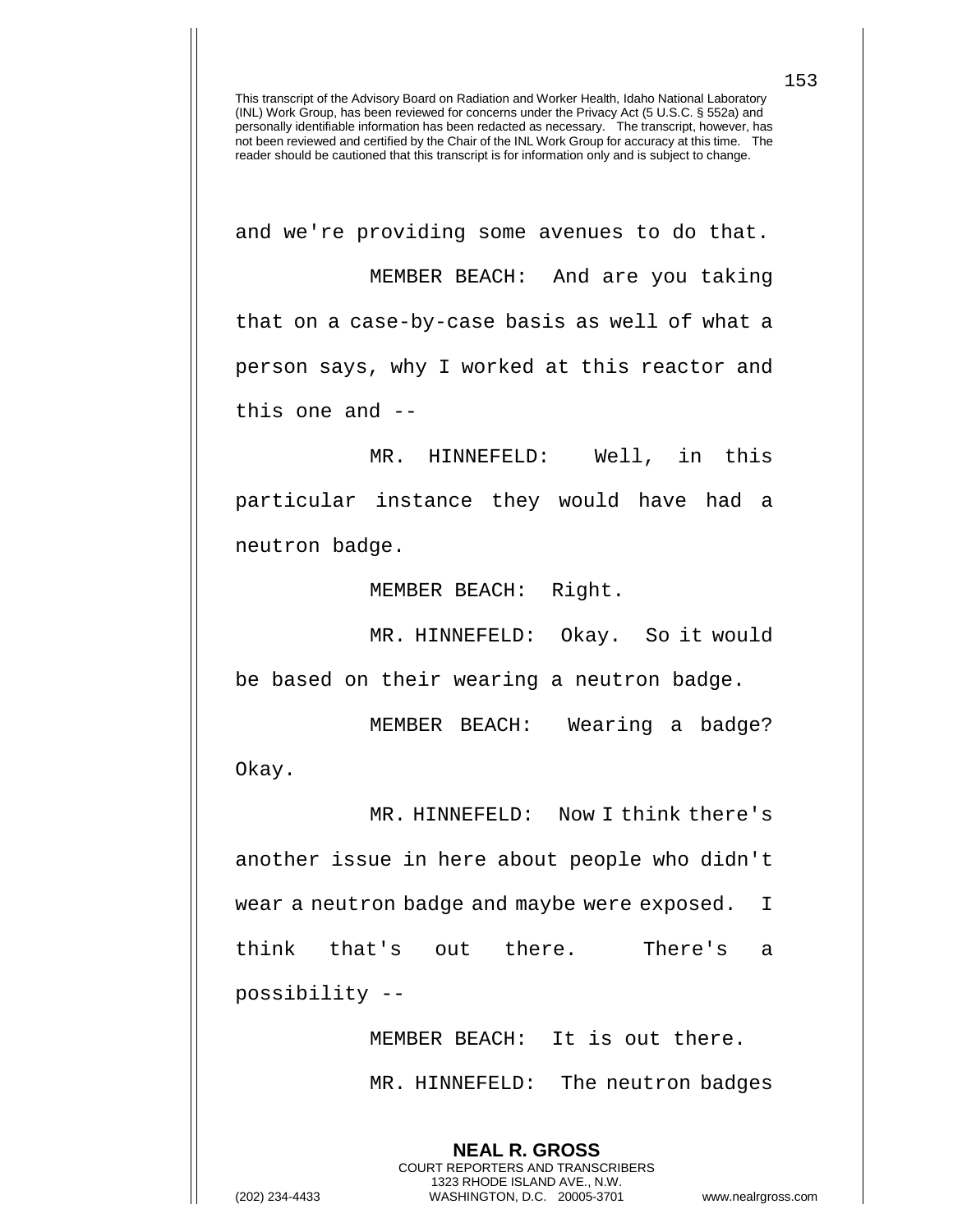were different than the photon badges. I think the assignment was different. So whereas we can say we're pretty confident everybody who went into the major areas had a photon badge, we can't necessarily say that about a neutron badge.

CHAIRMAN SCHOFIELD: But you would assume that if they were given a neutron badge they had that potential?

MR. HINNEFELD: Right. And so we don't say just because it read zero -- we used to say if it reads zero for several months, just assume they weren't exposed. We don't do that anymore. That's the essence of this finding. So what I'm saying is our change to the TBD; which would have been in '03, I think addresses the fundamental piece of this finding. Our change. We changed. Is that what you were saying?

DR. OSTROW: That's what we feel.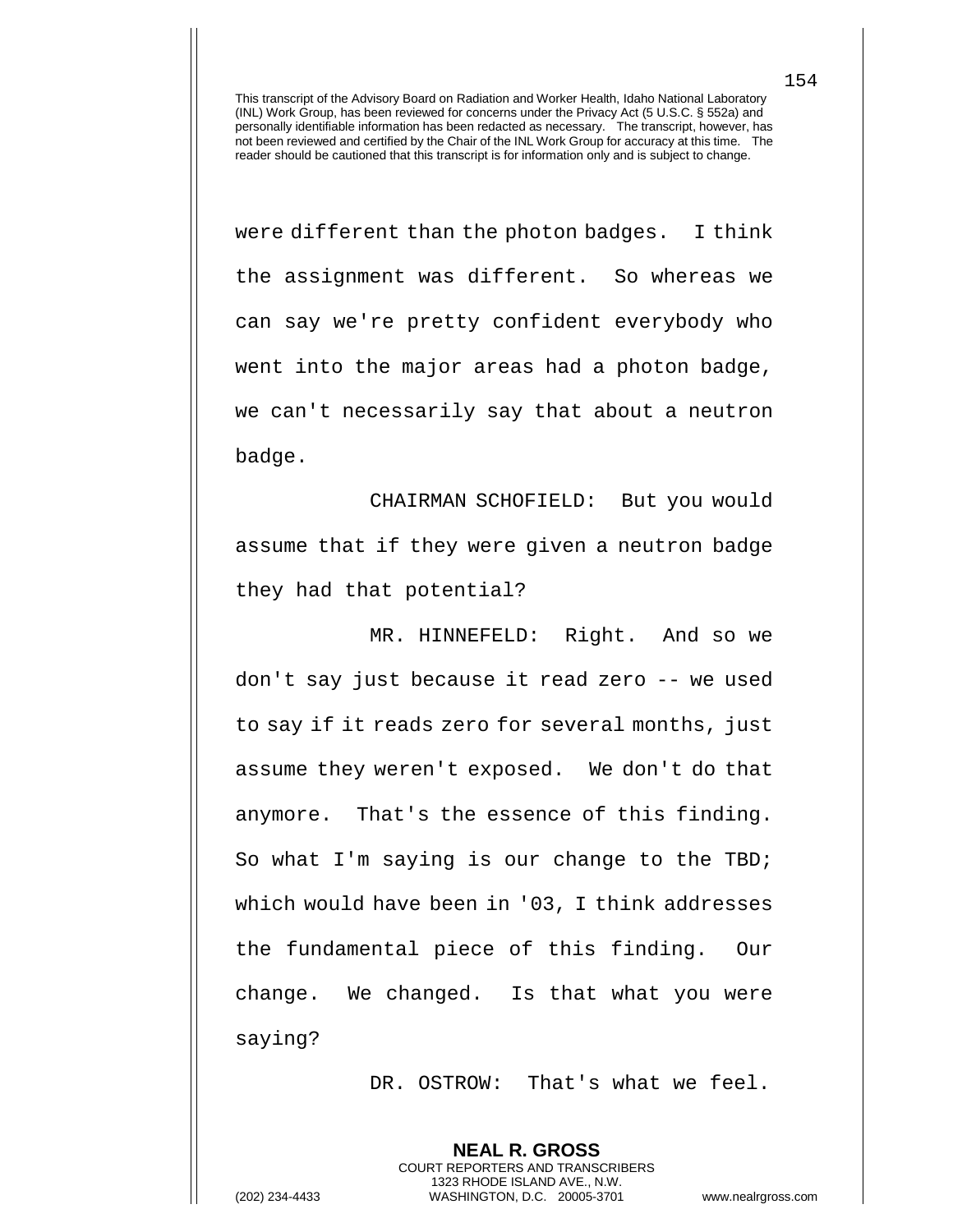MEMBER BEACH: Your explanation was helpful, though. Thank you, Stu.

CHAIRMAN SCHOFIELD: Yes, I think that cleared it up.

DR. OSTROW: And then the problems with all these things is that it goes back so many years and so many different revisions of TBD. It's not just in this case, but in other places, too. Such a big time lag that events overtake the findings very often.

CHAIRMAN SCHOFIELD: Yes.

DR. OSTROW: So it's a little bit hard to follow all of the train -- the train  $of$   $-$ 

CHAIRMAN SCHOFIELD: Yes.

DR. OSTROW: But we think that what's currently in the -- well, it's more than think -- what's currently in the TBD is a good explanation, it's good procedure and it accounts for possible missed neutron doses for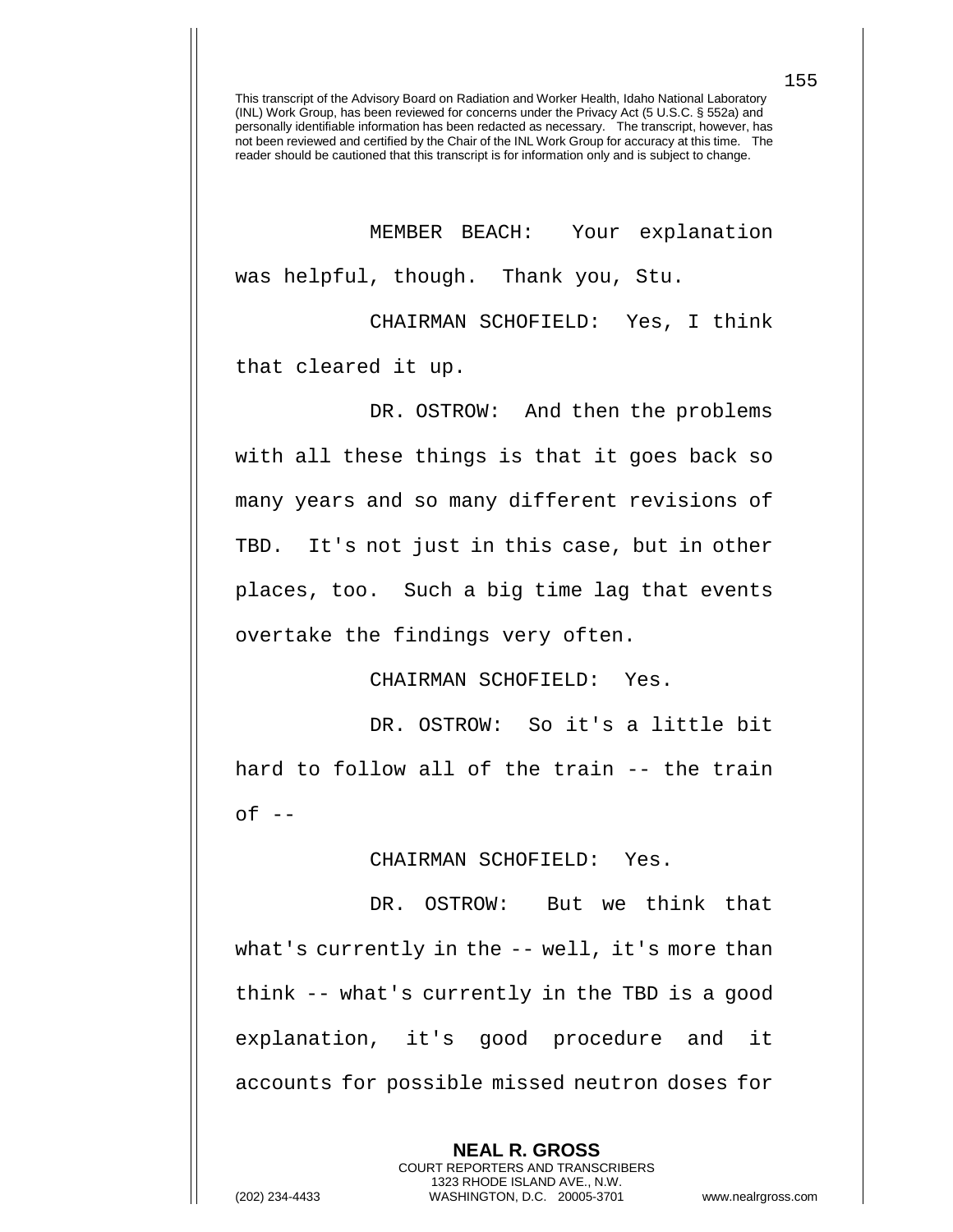people with neutron badges. And it's not just the generic LOD over 2 approach. It's more refined than that. So that's why we recommend closing it.

CHAIRMAN SCHOFIELD: I don't have a problem with that the way it's stated.

MEMBER ROESSLER: I'm okay with it.

MEMBER BEACH: I agree.

CHAIRMAN SCHOFIELD: Jim?

MEMBER MELIUS: I'm okay with Stu's explanation.

MEMBER BEACH: That's the one I'm going with, too.

CHAIRMAN SCHOFIELD: That's the one I'm going with.

MEMBER MELIUS: Yes, you got all votes, Stu.

DR. OSTROW: Okay. Next one is Issue 30, which is also a neutron issue and it also has to deal with occupation external dose.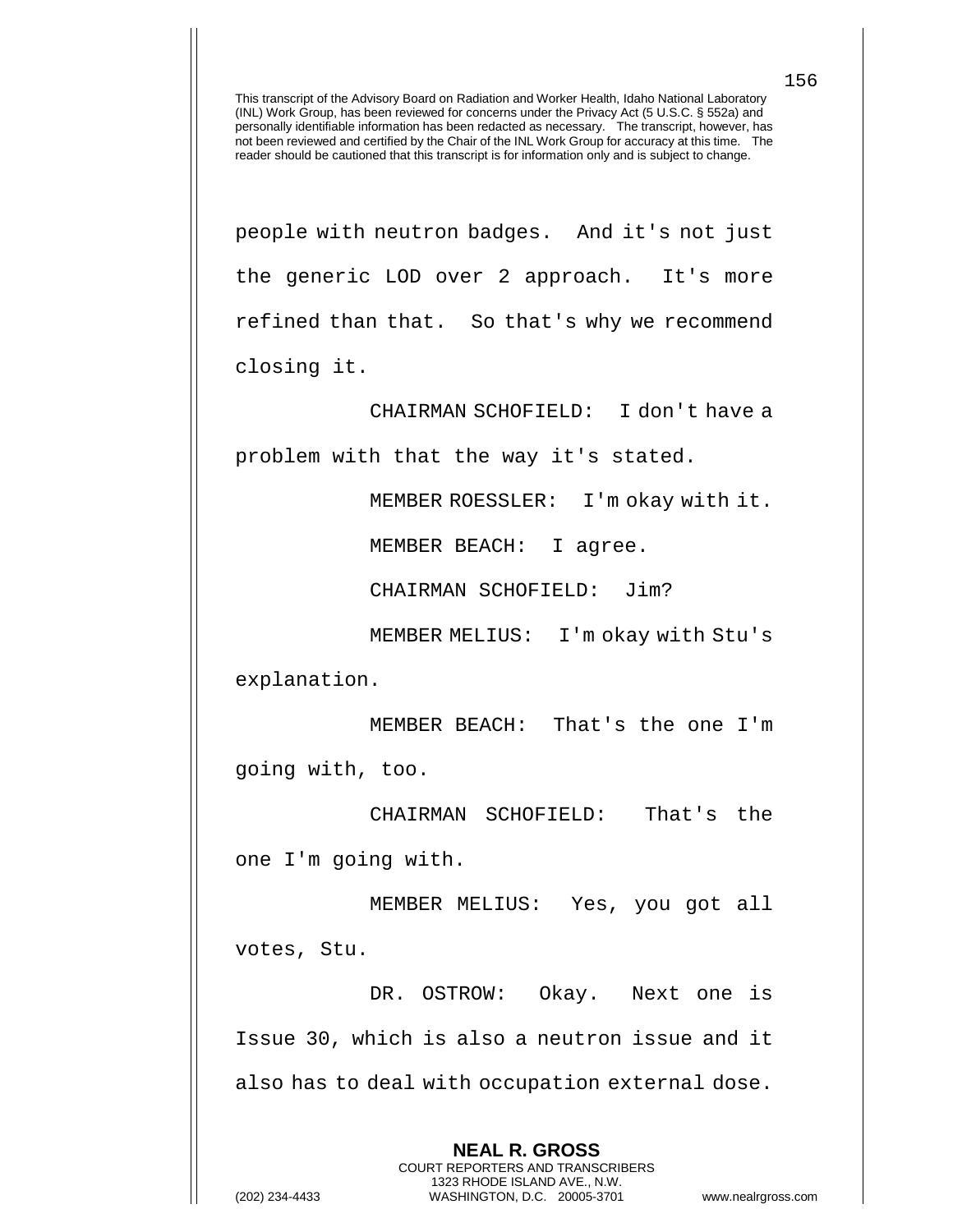And original issue was that due to the use of the polonium-beryllium source for neutron calibration, dosimeters would significantly under-measure neutron doses from sources with lower energy spectra. And NIOSH should reevaluate the approach in the TBD to account for potential missed neutron dose.

Okay. Going back and forth a little bit, NIOSH responded that the recorded dose was 11 percent high based on this calibration, so that would be conservative. We looked at it again and as SC&A understands the 11 percent refers to the difference between the americium-beryllium dose conversion factor used by INL and the americium-beryllium conversion factor recommended by IAEA. And there's two different numbers here. That's 11 percent difference. Both those conversion factors are specific to the americium-beryllium energy spectrum, however,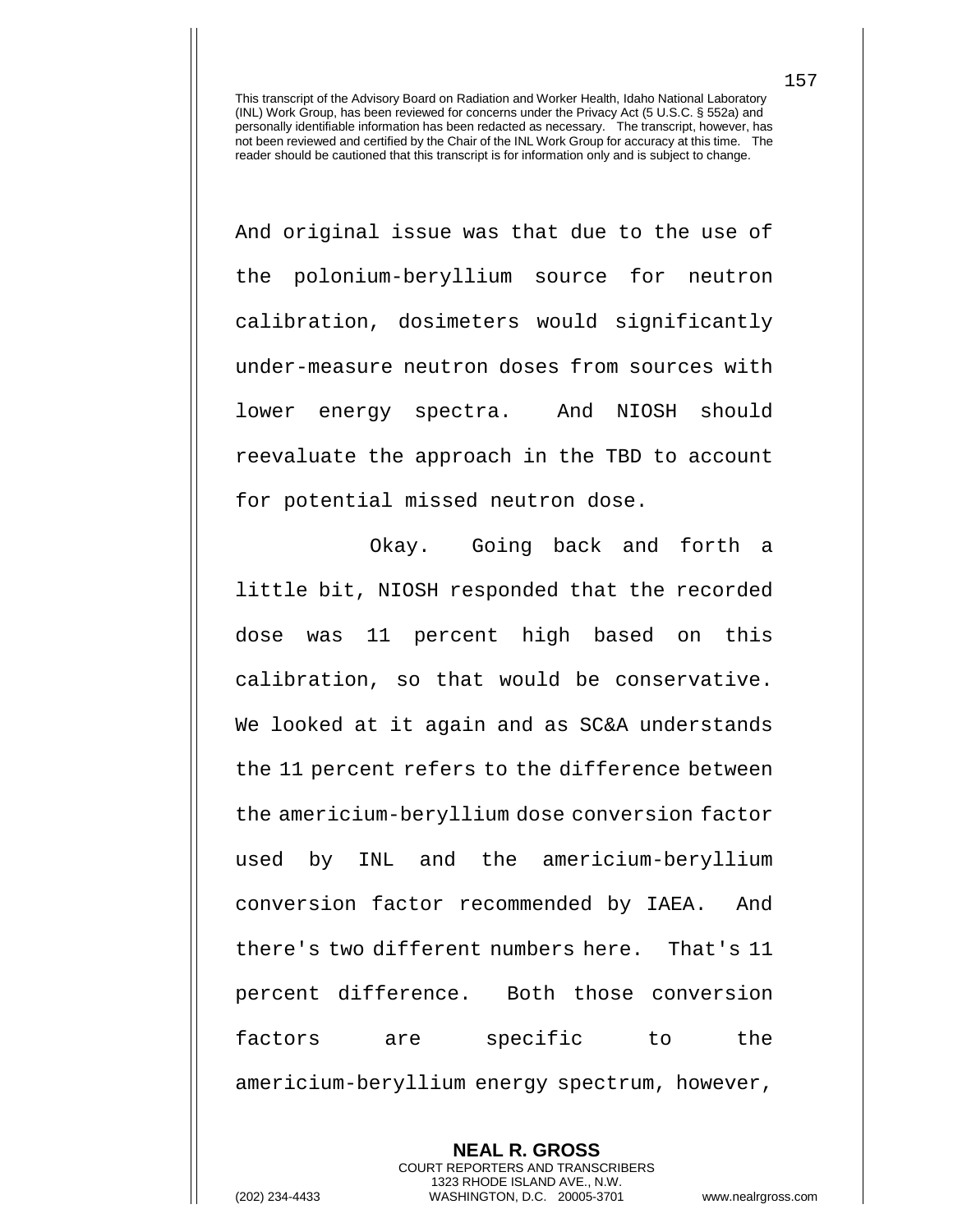the issue is concerned with whether neutron sources with energy spectra lower than the americium-beryllium spectra are significantly under-recorded or missed entirely.

Okay. I'm going to say here originally NIOSH said there was like 11 percent over-estimation of dose based on how it was calibrated. We found out this 11 percent refers to americium-beryllium sources, not the plutonium-beryllium that was actually used at INL. So it's not really applicable. NIOSH didn't say anything else after that, but then we went ahead -- as an action item we looked into it in more detail and we looked at the current neutron calibration in the current TBD at Section 6.3.3.2, neutron calibration, where this time NIOSH provided a whole big explanation on what they were doing. And NIOSH noted that the initial NTA; that's the type of film, neutron badges were calibrated using a

**NEAL R. GROSS** COURT REPORTERS AND TRANSCRIBERS 1323 RHODE ISLAND AVE., N.W. (202) 234-4433 WASHINGTON, D.C. 20005-3701 www.nealrgross.com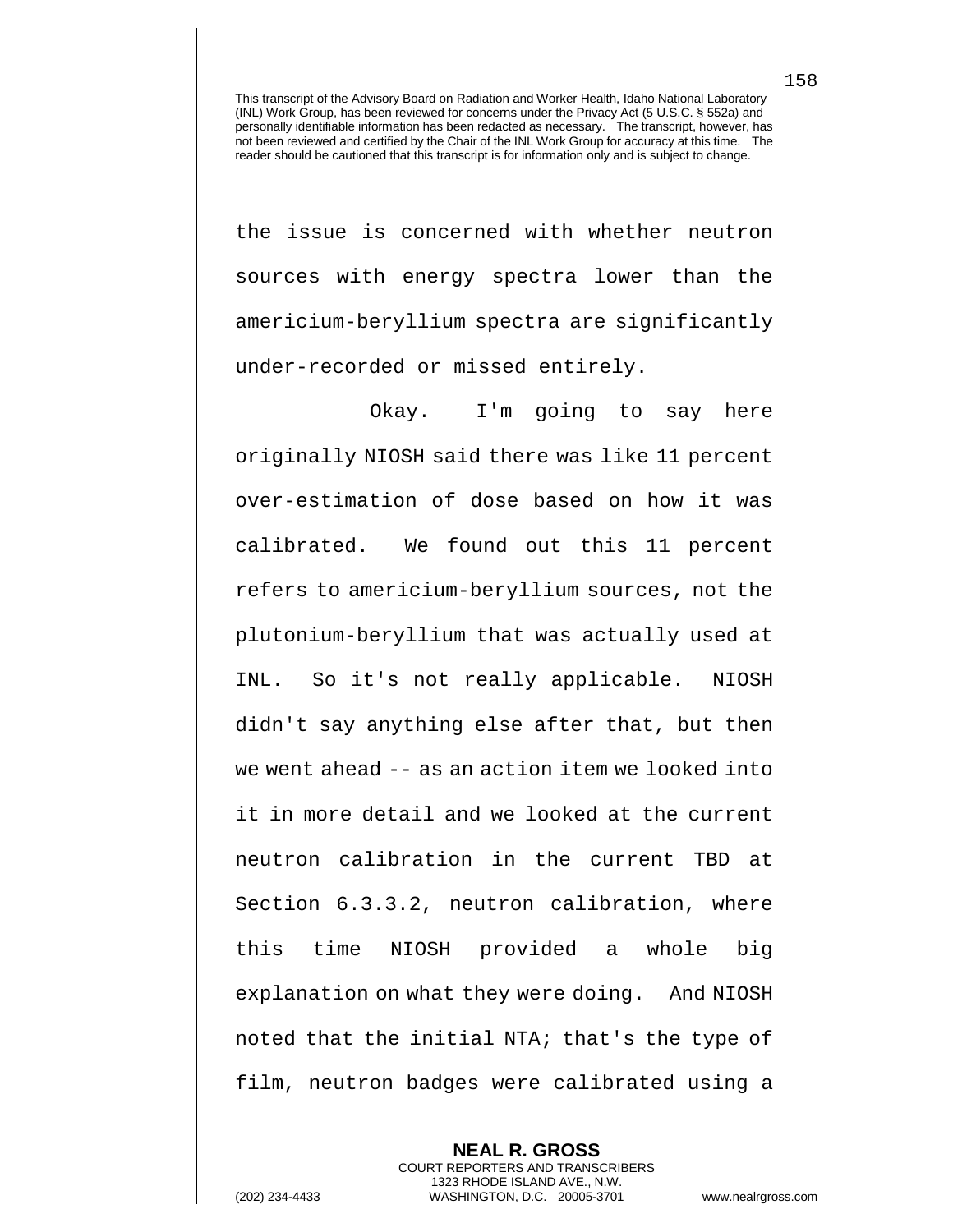plutonium-beryllium neutron source and that later in 1982 they switched to an americium-beryllium source.

We had commented earlier that we thought there was a neutron source energy spectra difference for the two neutron sources. I did some research into this looking at the Brookhaven National Nuclear Data Center and then the DC data for both americium-beryllium and plutonium-beryllium sources and looked at the neutron spectrum that comes off and basically found that the spectra for the two different sources are practically the same.

So we concluded that since the neutron energy spectra resulting from the americium-beryllium and the plutonium-beryllium sources are quite similar and very similar, that we withdrew our previous comments and recommend the Work Group close this issue. So basically our original comment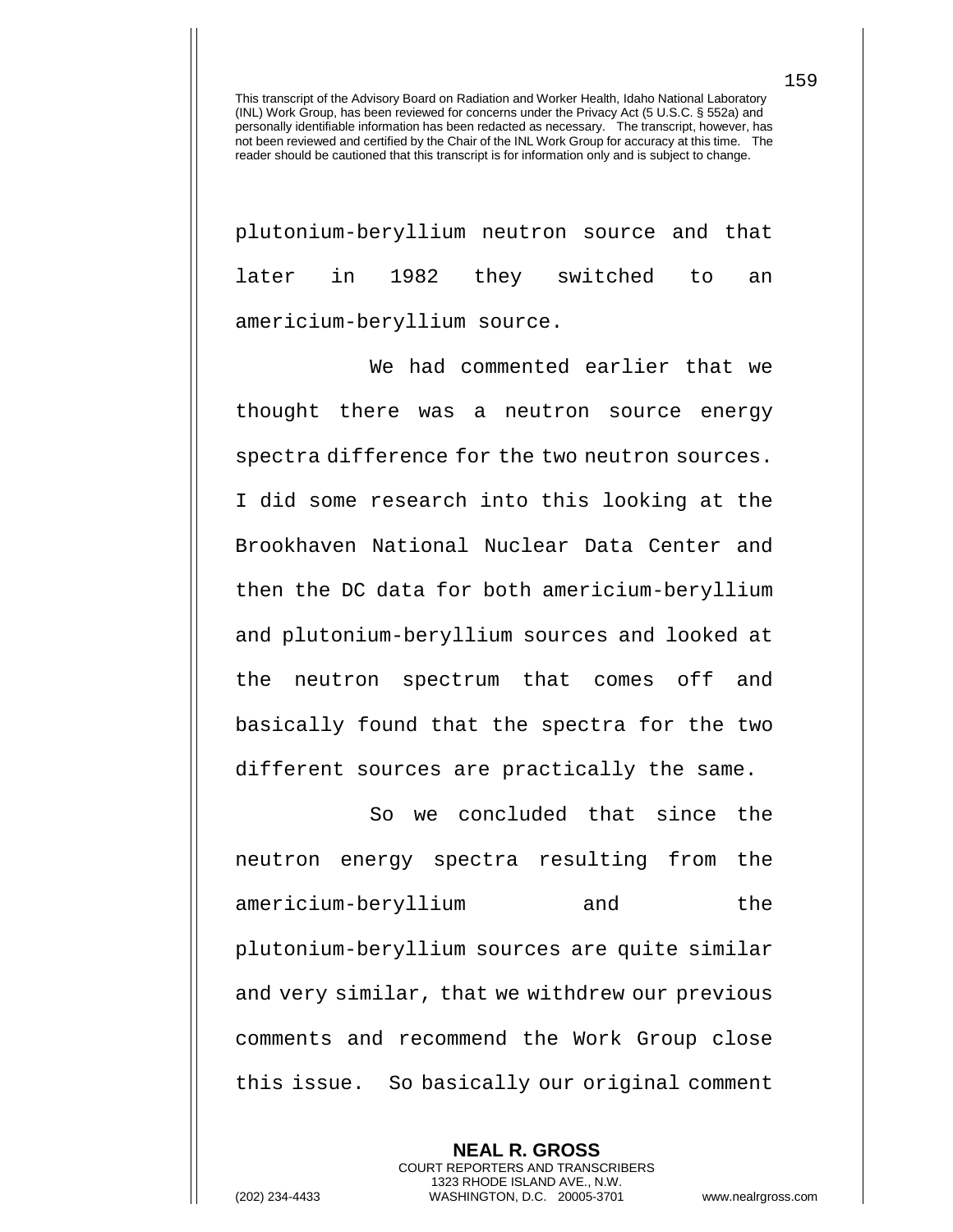went away when we did some more research. MEMBER ROESSLER: Are you meaning to say polonium-beryllium instead of plutonium?

DR. OSTROW: Yes, I keep on misstating. Yes, polonium-beryllium. PoBe. Polonium-beryllium. So you've got americium-beryllium and polonium-beryllium neutron sources.

So this is a case -- so not so much NIOSH's response, that we're withdrawing our original comment based on further research. Does NIOSH agree with this, my assessment here? That was my physics contribution to the proceedings.

MR. HINNEFELD: I appreciate the physics. Okay. I hate to do this, but let me ask this question. We've got NTA film, which has a threshold somewhere between a half an MeV and an MeV, you know, depending on the energy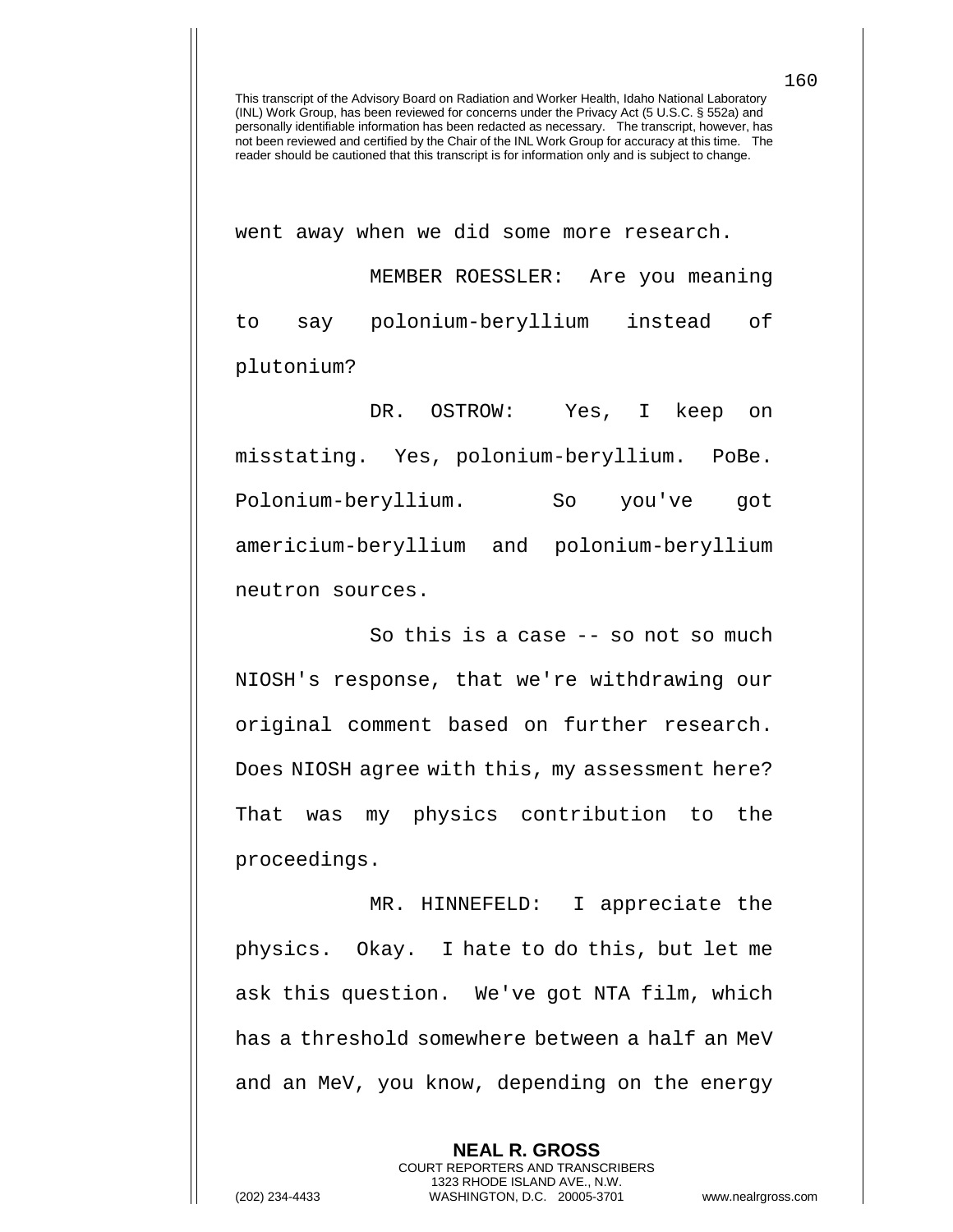for detection. And then you have -- you're wearing this is a work place where you may or may not know the neutron energy spectra that you're encountering. Was that the basis of the original finding?

DR. OSTROW: Had to do with calibrating the film using one source, the polonium-beryllium or the americium-beryllium. And we originally thought there was a difference, depending on which one you're using. But after our research we saw they both have same neutron spectrum.

MR. HINNEFELD: Okay. So then you finding related to the change in calibration and did that affect --

> DR. OSTROW: Yes. MR. HINNEFELD: Okay. DR. OSTROW: That's right. MR. HINNEFELD: Okay. All right.

> > **NEAL R. GROSS** COURT REPORTERS AND TRANSCRIBERS 1323 RHODE ISLAND AVE., N.W.

Okay.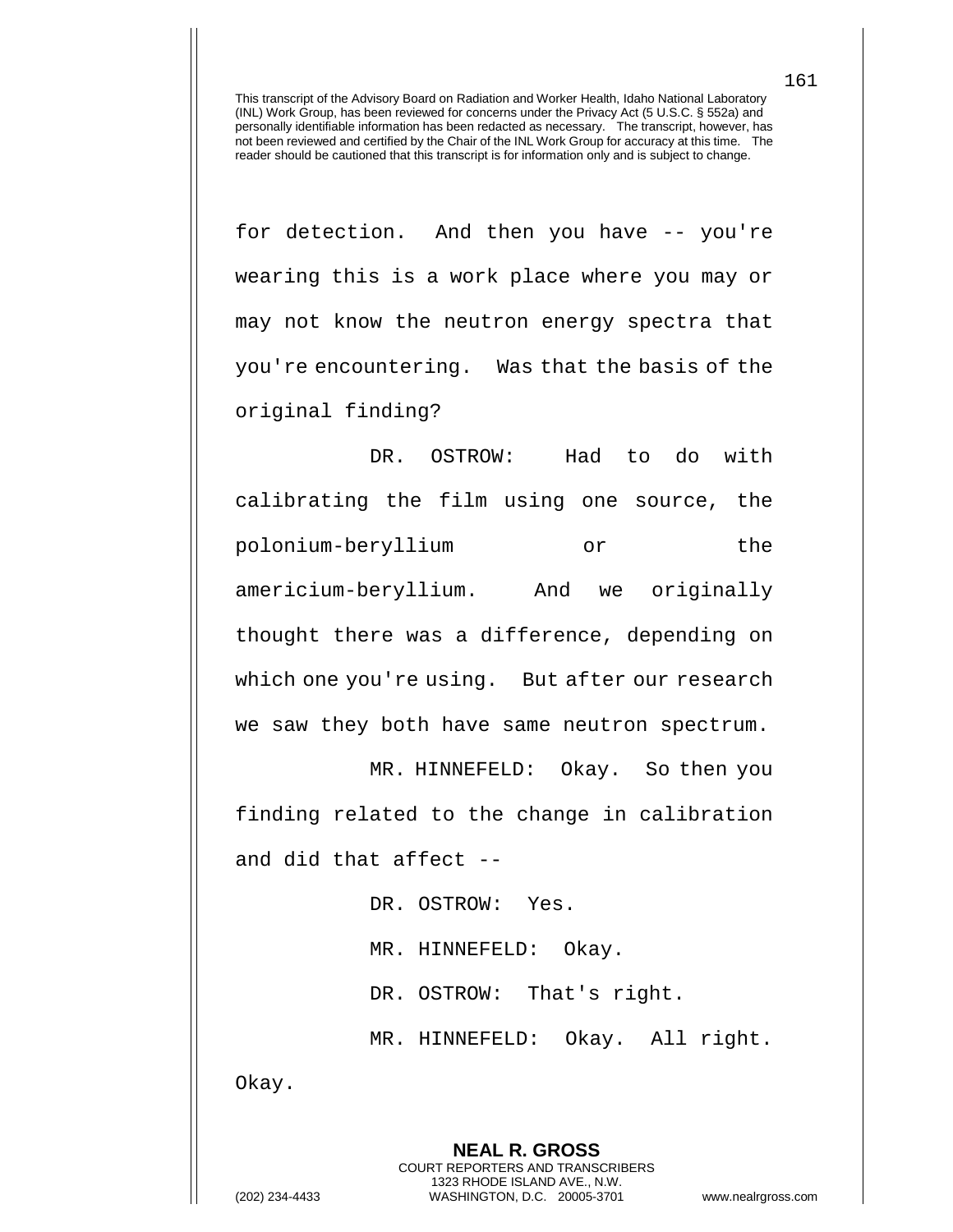DR. MAURO: Stu, I'm glad you clarified that because I think there are several layers to issues related to the neutron dosimetry. The one that we're dealing with here is really a very narrow issue in the calibration sources that were used and whether the differences were important.

You are going down a road that I'm very interested in also, is what is the real neutron spectrum that workers may have experienced at different times and different places? And what the -- whatever the neutron -- the NTA film probably was used wasn't calibrated for that spectrum. That's a bigger question and a richer question that has to be dealt with. I'm not sure of the extent to which that's being looked at right now and whether that is still on the table.

MR. HINNEFELD: Brian pointed out to me that that's not recommended for closure.

> **NEAL R. GROSS** COURT REPORTERS AND TRANSCRIBERS 1323 RHODE ISLAND AVE., N.W.

162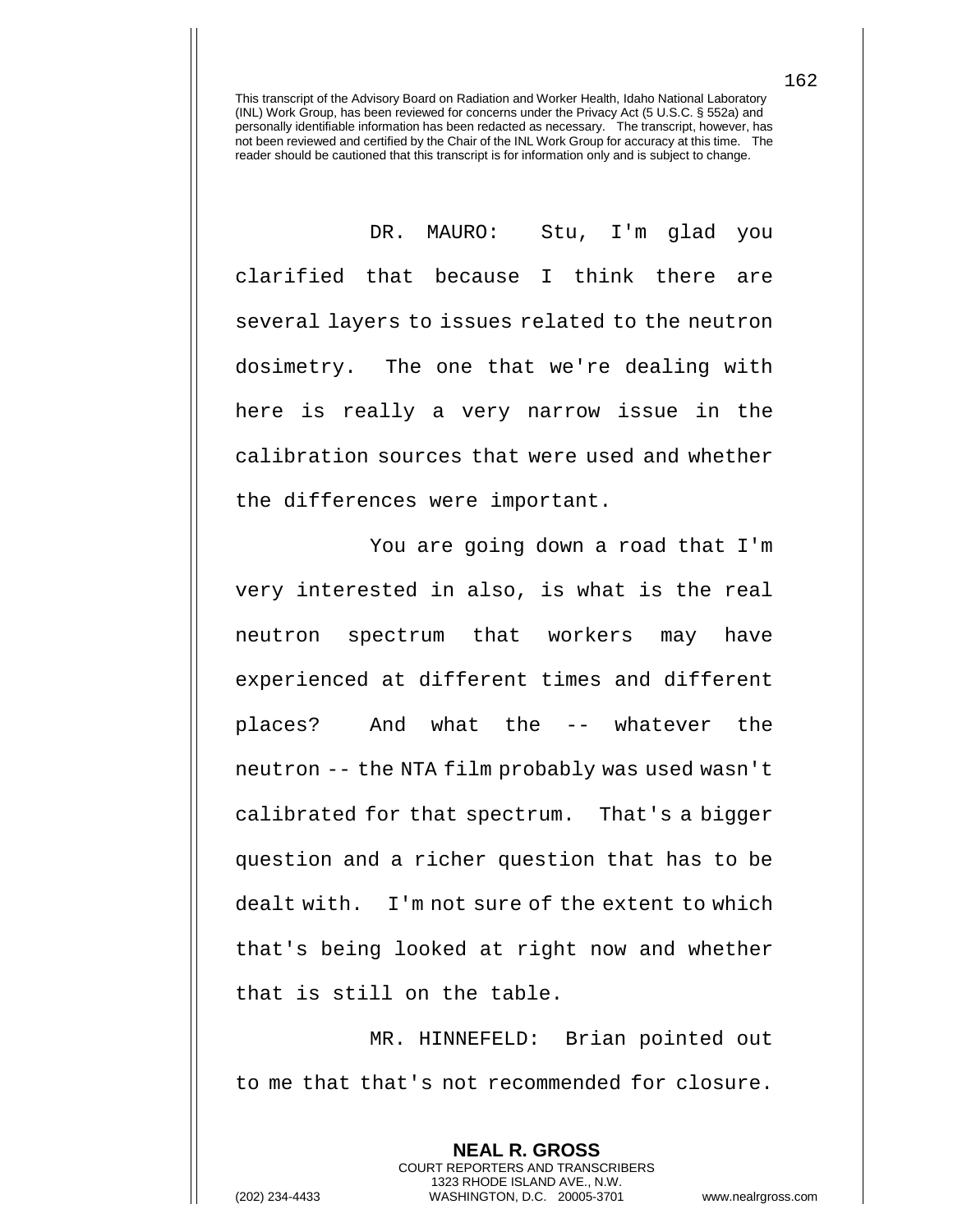DR. MAURO: Oh, okay. In my opinion that is the -- well, not only on this site, but many, many sites. Knowing the real neutron spectrum and whether your calibration factors account for that properly is a recurring theme, and apparently it's one that we have to deal with here also.

MEMBER BEACH: So I agree that that should be closed, too.

MR. KATZ: Phil?

CHAIRMAN SCHOFIELD: I don't have a problem with it.

MR. KATZ: Jim? How about Jim? Jim, are you on?

MEMBER MELIUS: I appreciate John's neutron philosophy.

(Laughter.)

MR. KATZ: Closed.

DR. OSTROW: Okay. Just a comment. Issue 31 is still open, but I'll just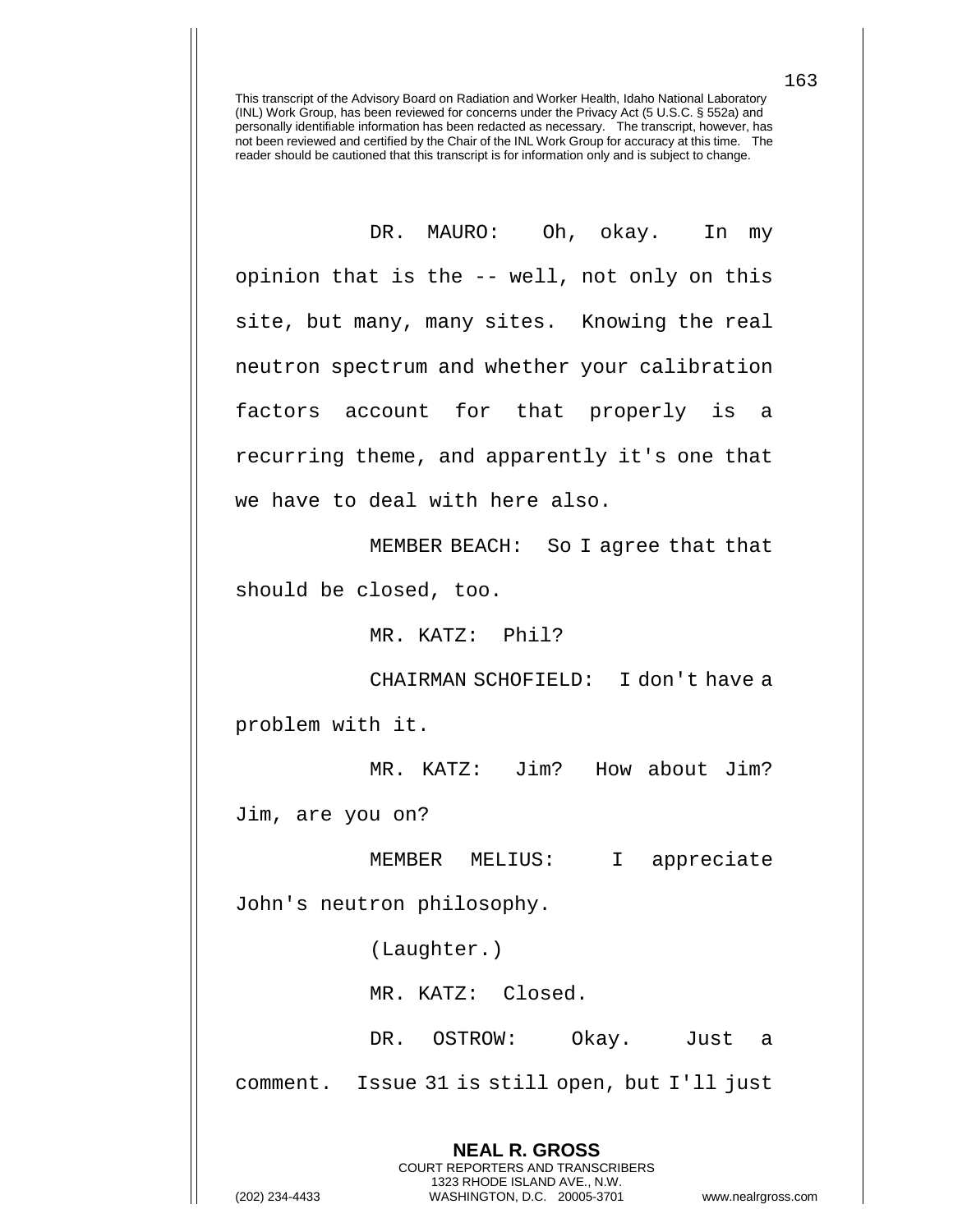mention; I was looking at the notes here, that this one INL is -- NIOSH is working on a specific coworker model to deal with this. This is also a neutron dosimetry issue, and that's the one that we just talked about where coworker models are in the works.

MEMBER BEACH: That's important.

CHAIRMAN SCHOFIELD: This is the external coworker model that --

DR. OSTROW: Oh, this is the one that you said you're not doing. This is the one you decided you're not going to do.

MR. HINNEFELD: So we owe something on 31, is that right?

DR. OSTROW: Yes, I think you have to say -- yes, it was related to Issue 16 why you're not doing the external coworker model.

MR. HINNEFELD: Okay.

MEMBER BEACH: But there's probably more to this one anyway --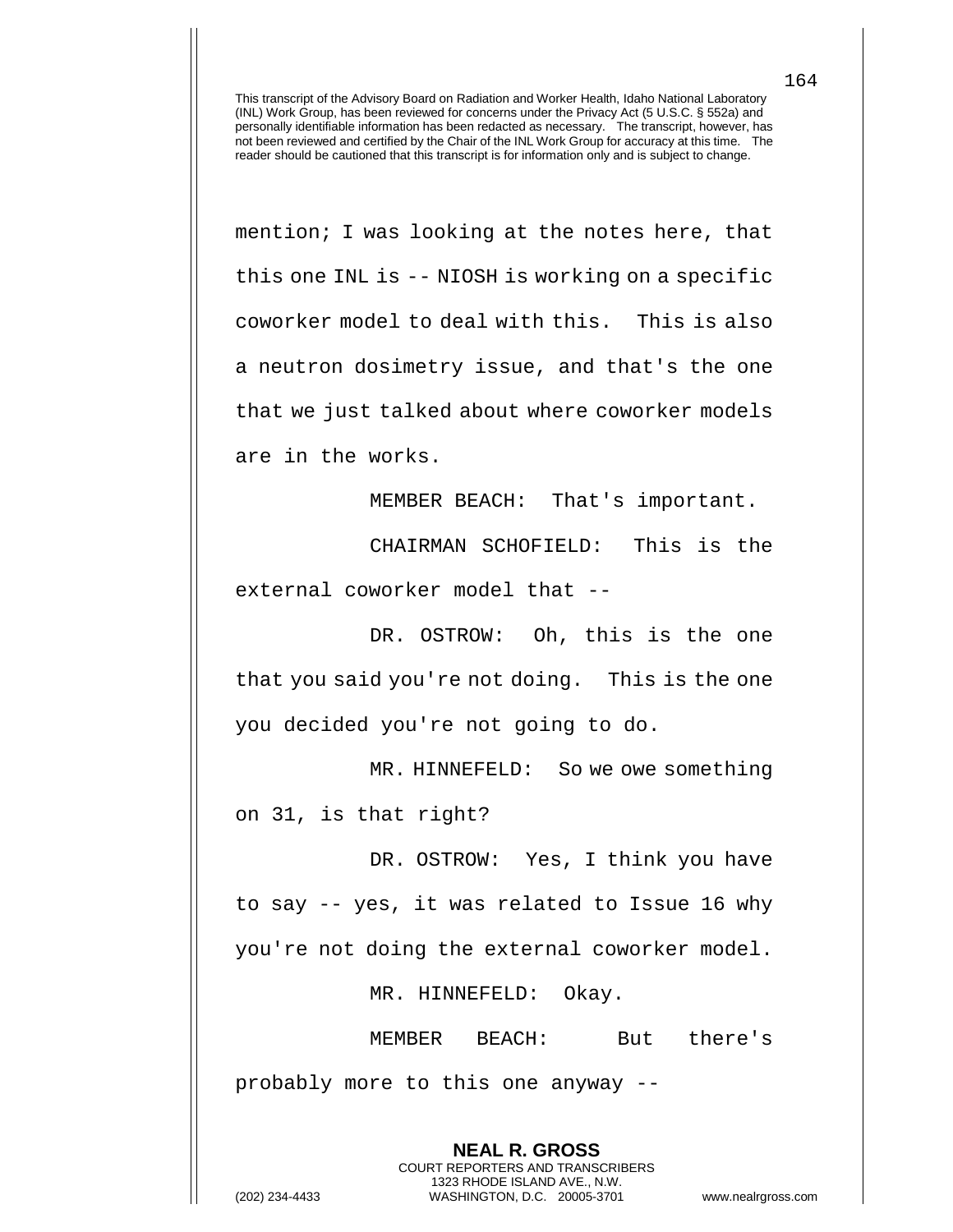DR. OSTROW: Probably. MEMBER BEACH: -- besides that. DR. OSTROW: Okay. But anyway, that's not really for this right now.

Okay. Next on the recommend closing is 32, Issue 32, which is on page 62. This also in neutron doses and entitled, "Uncertainty Estimation for Neutron Doses." And the issue was, okay, NIOSH uses something called a "facility neutron correction factor." We wanted NIOSH to explain how these FNCFs, facility neutron correction factors, were obtained and to provide instructions to the dose reconstructor. That was our original comment. These FNCFs are exactly what it sounds like. They're neutron correction factors depending on which site you are on, what facility in the INL site. So it's site-specific and it's facility-specific.

Okay. NIOSH said look at the

**NEAL R. GROSS** COURT REPORTERS AND TRANSCRIBERS 1323 RHODE ISLAND AVE., N.W.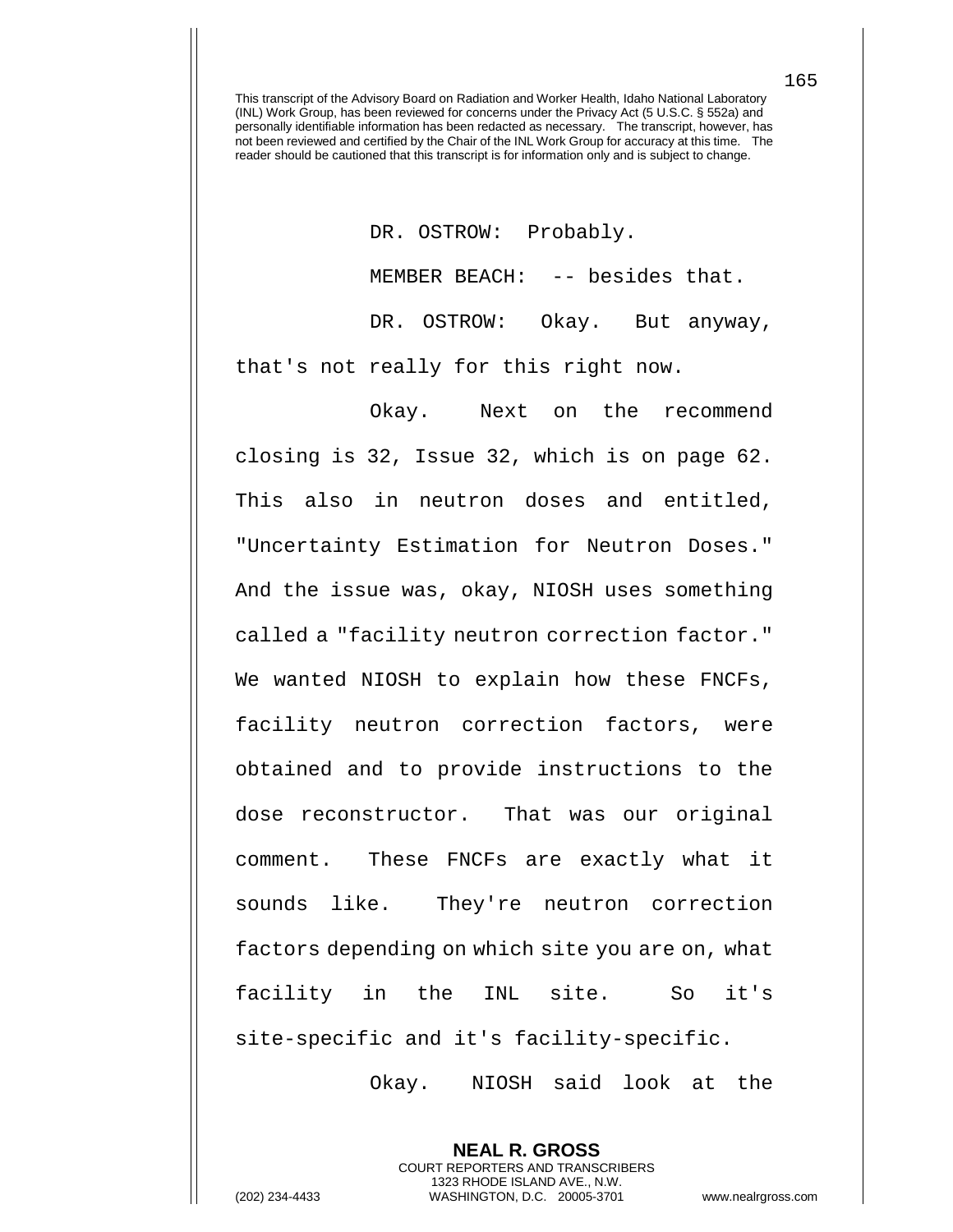latest TBD that explains it. So our action item is look at the latest TBD. And we did in the reassessment. And it appears to look at the latest TBD -- it appears that NIOSH did not develop the FNCFs by themselves, but they retained them from various references listed here.

MR. GLECKLER: And NIOSH technically had nothing to do with those FNCFs.

DR. OSTROW: Yes.

MR. GLECKLER: That was the site that dealt with those.

DR. OSTROW: Right. So we looked at the original reference also that's there.

So we agree that providing only a summary of how they are developed is appropriate, because NIOSH didn't develop it. They just say what they are and how they applied them. I can get an example here. So we consider that NIOSH's response addresses the

> **NEAL R. GROSS** COURT REPORTERS AND TRANSCRIBERS 1323 RHODE ISLAND AVE., N.W.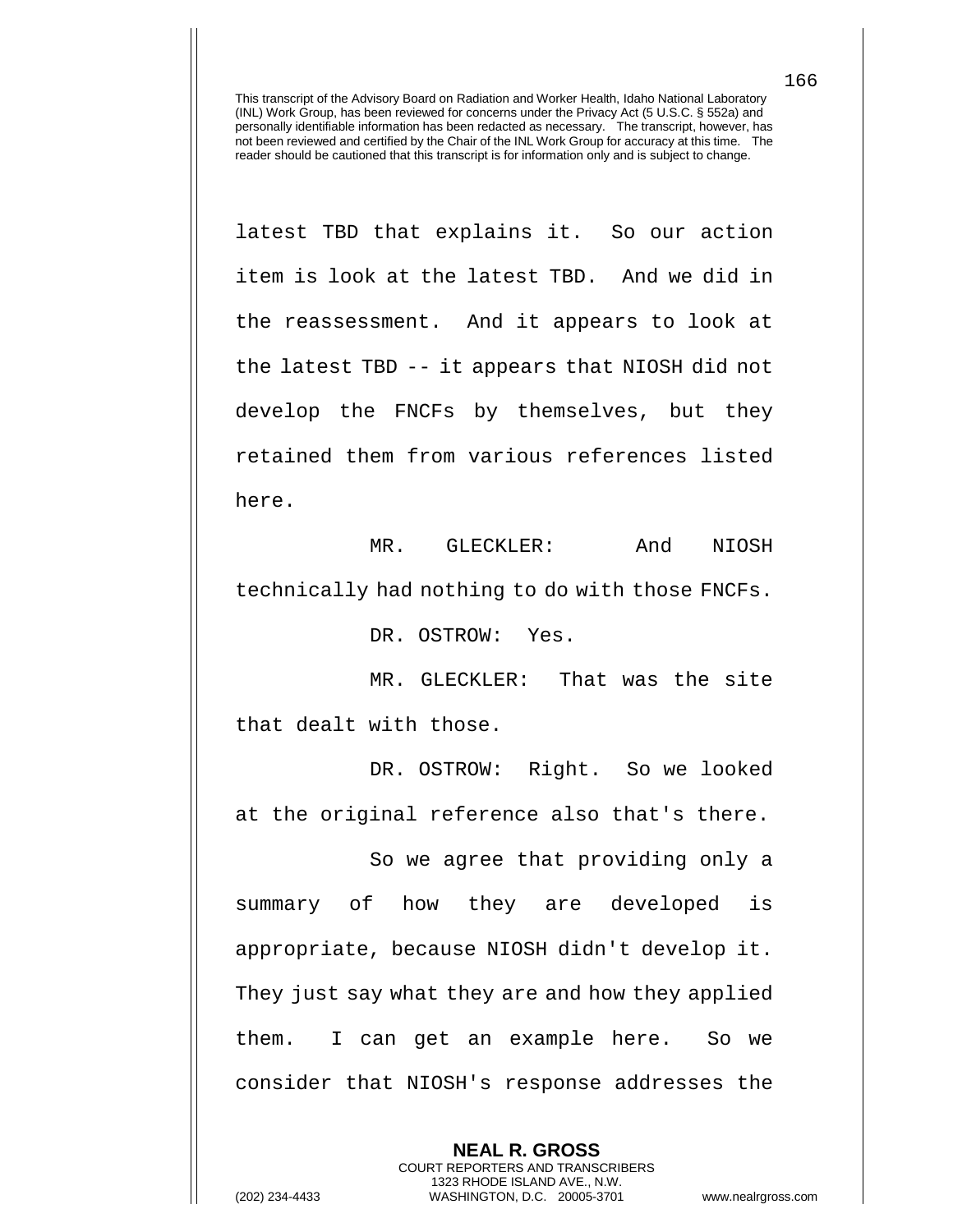first portion of the issue. They reference where they got the FNCFs from. So if anyone really wants to find it, they can dig it out.

Then subsequently we held a teleconference between SC&A and NIOSH in 2005 and we say it's not clear that the -- whether the data provided in the workers' records were already adjusted based on the FNCFs or the dose reconstructor should make the adjustments. That was like an instruction thing. We weren't sure whether the data was adjusted already or whether the dose reconstructor should adjust it. And NIOSH replied the adjustments have been made in the recorded data. And NIOSH stated they would clarify the point in their future revision of the TBD. And we commented we couldn't confirm that the clarification has been provided in the current Rev. 3.

Then we looked at it again; this is our latest review, and we reviewed the current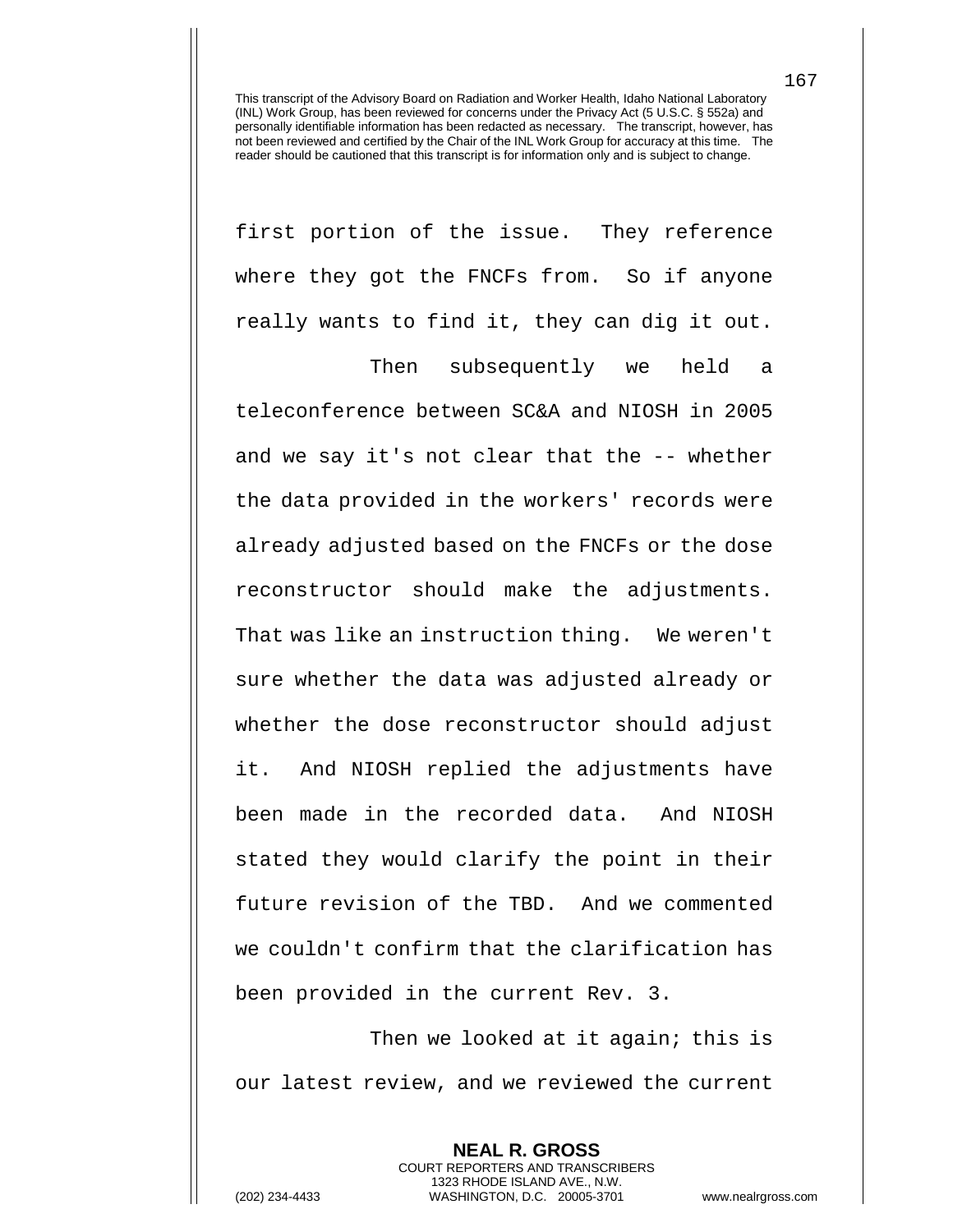Rev. 3 and noted that the facility neutron correction factors appear in Section 6.3.2.8 under neutron albedo dosimetry. Table 6-5 tabulates the FNCFs for different INL facilities and that's taken from this one particular reference, Cusimano 1981. And the accompanying text states this correction was applied to generate the reported neutron dose.

So we think that the current table that's currently there and the explanation is fine. We understood it. So we believe that all the points at issue were adequately addressed. And we understand where these FNCFs came from and we understand how NIOSH is applying it and the directions to the dose reconstructor are clear how to use them. So a little bit of a torturous process, but we think it converged finally.

MR. HINNEFELD: Okay. This is an albedo dosimetry thing, so this would be later

**NEAL R. GROSS** COURT REPORTERS AND TRANSCRIBERS 1323 RHODE ISLAND AVE., N.W. (202) 234-4433 WASHINGTON, D.C. 20005-3701 www.nealrgross.com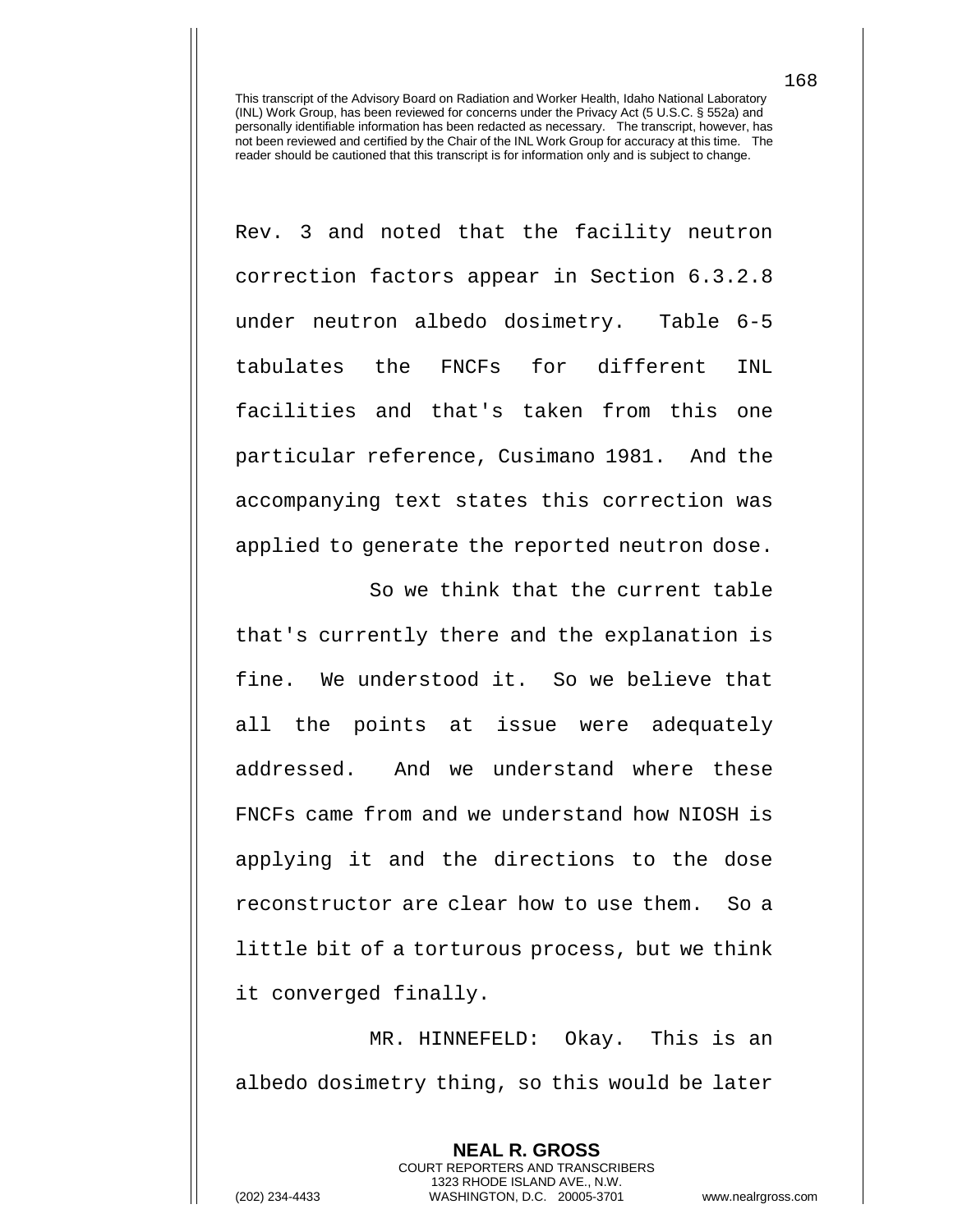than NTA or --

DR. OSTROW: That is a different type of dosimeter.

MEMBER ROESSLER: I'll take your word for it.

CHAIRMAN SCHOFIELD: Yes, I'm going to, too. You lost me.

MR. HINNEFELD: Well, Gen, Cusimano was an RESL which did the dosimetry, so presumably they did this and built it into their Dosimetry Report. So I guess there's information from the report. So I think that's what they did.

MR. GLECKLER: Yes, the big issue initially was that the way it was worded in the Rev. 0 of the TBD it implied we developed those facility correction factors and we're applying them. And now it's like once we clarified that to the Working Group and then we clarified it in the TBD that they developed by the site, the

> **NEAL R. GROSS** COURT REPORTERS AND TRANSCRIBERS 1323 RHODE ISLAND AVE., N.W.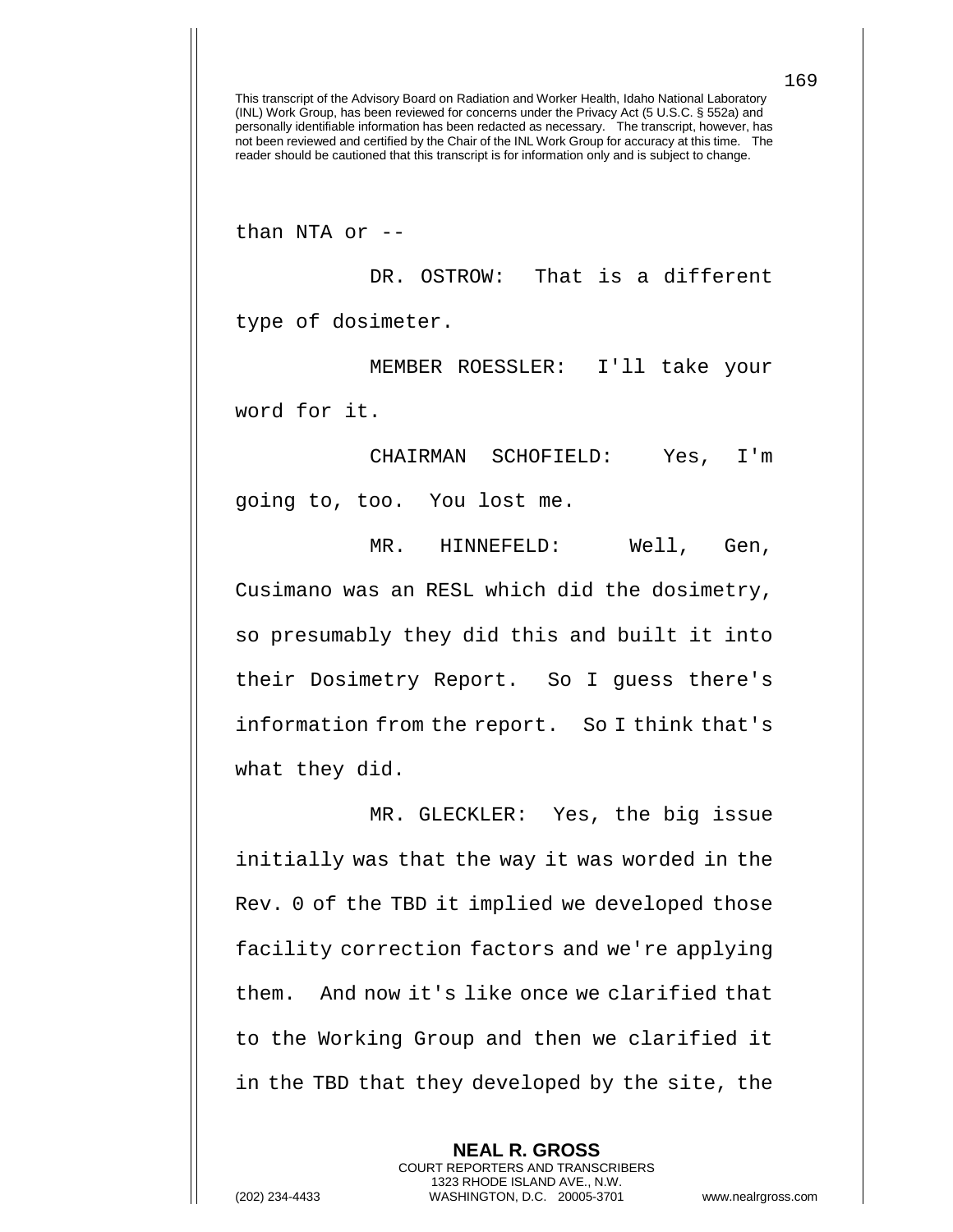site applied them to the doses that they report to us. And so they've already been incorporated. And so we changed that part of the TBD to hopefully make that a little more clear.

MR. HINNEFELD: Yes, the Radiological Environmental Sciences Laboratory, RESL, at Idaho Falls did all the dosimetry. That's actually a DOE lab. And the person named here was one of the primary scientists there for quite a long time. So they would have developed these to use these albedo dosimeters and have it interpret the results of various facilities.

CHAIRMAN SCHOFIELD: I would recommend closing that. You got a problem with that, Josie?

MEMBER BEACH: No, I don't have anything on this one.

CHAIRMAN SCHOFIELD: Jim?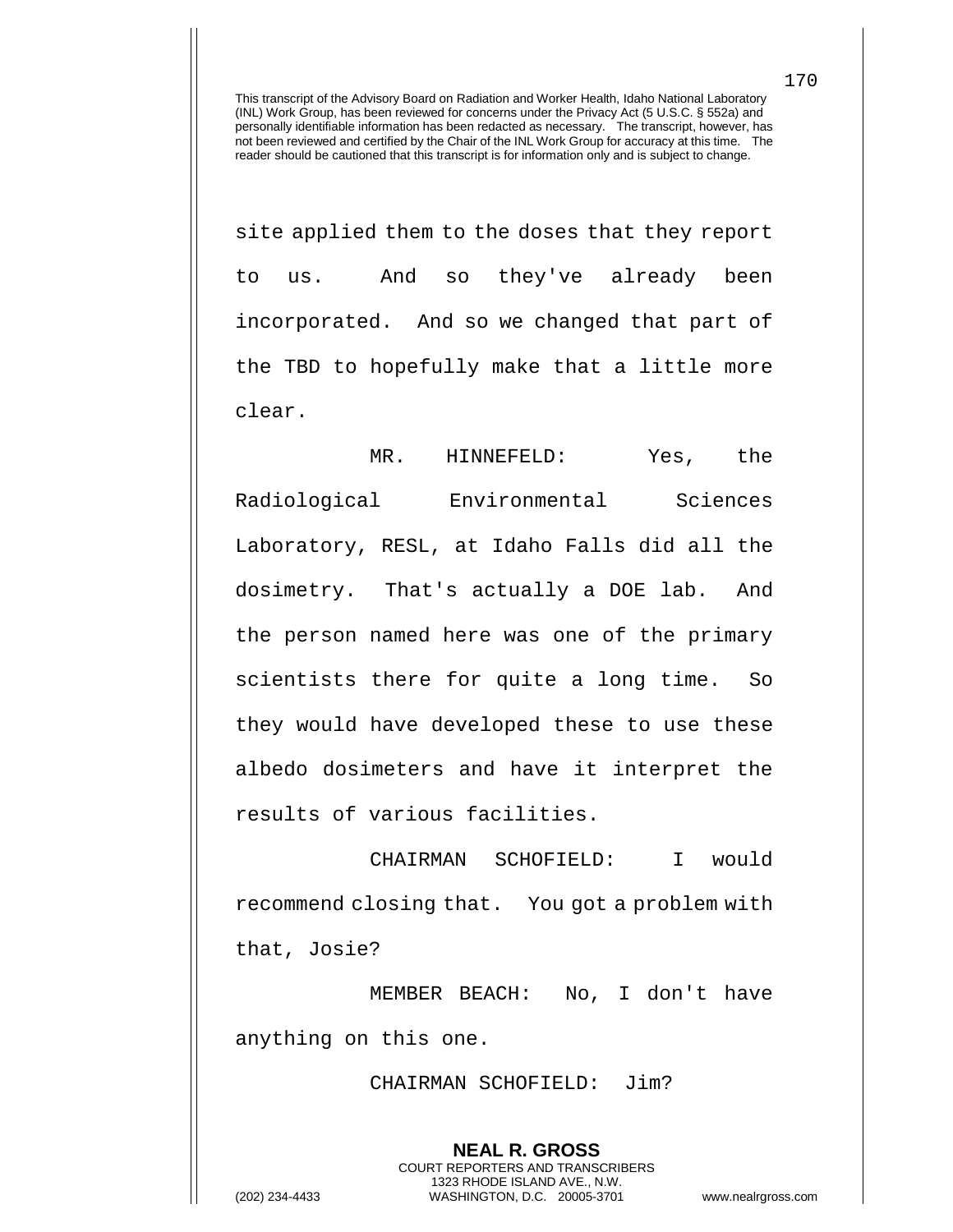MEMBER ROESSLER: I'm fine with it. MEMBER BEACH: Jim. Gen. Sounds close.

DR. OSTROW: Okay. So can we record the Work Group closes it?

CHAIRMAN SCHOFIELD: Yes.

DR. OSTROW: Okay. All right. We're getting there. There's only three more left.

Okay. The next one is Issue 33, also neutrons. And this is neutron organ dose. This is a short one. The original issue was NIOSH would provide neutron spectrum information guidance for organ dose reconstruction for workers at ZPPR. It's a zero-power production reactor? I'm not sure.  $Z-P-P-R$ .

CHAIRMAN SCHOFIELD: Plutonium. DR. OSTROW: Plutonium. Zero-power plutonium reactor. I forgot the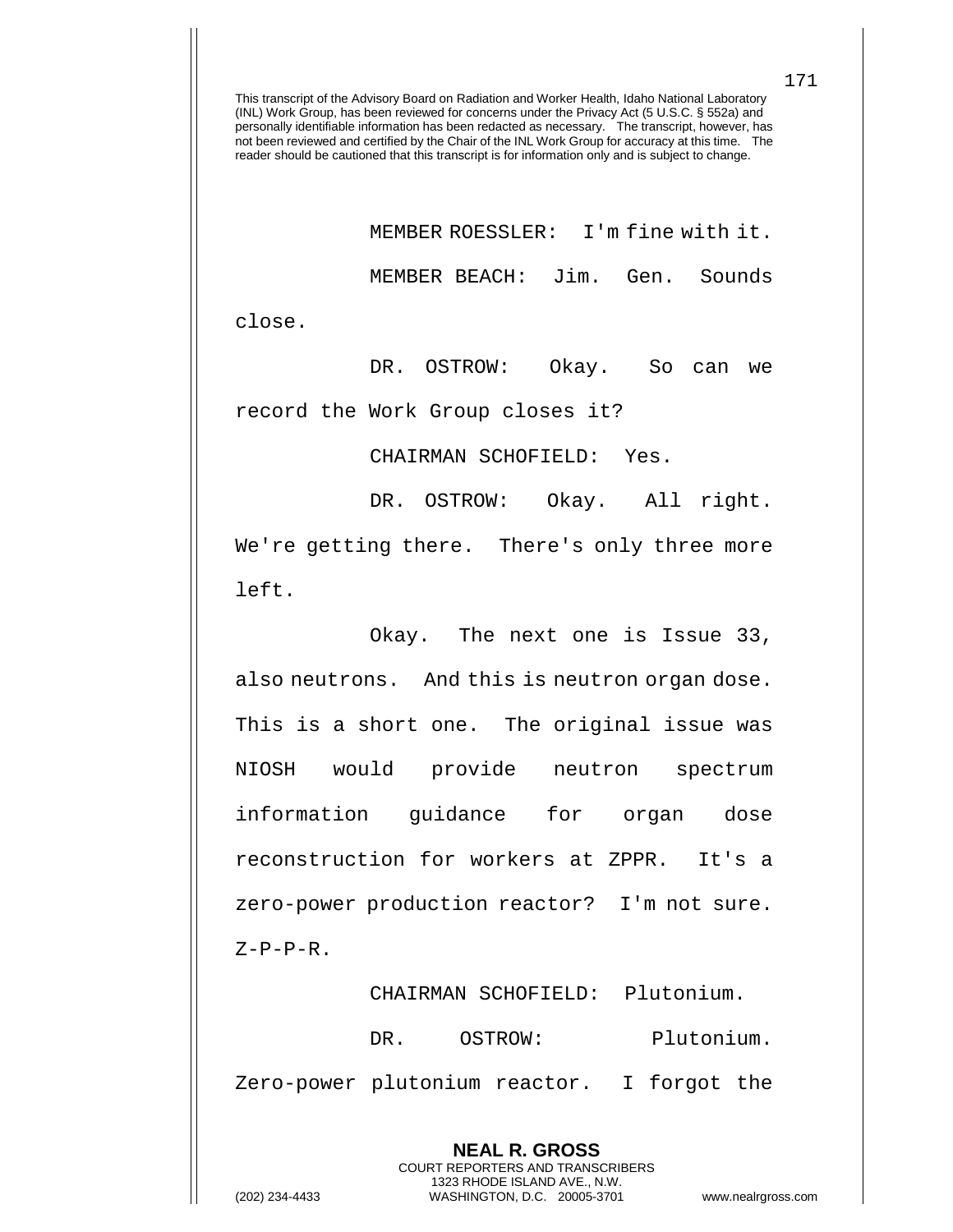acronyms. And TREAT, which was another reactor. Do you know what the acronym means? MR. GLECKLER: Not offhand, no.

DR. OSTROW: Okay. Anyway, it's two reactors that --

MEMBER BEACH: I'm just trying to see if it's listed here, but I think it's just under the acronym.

DR. OSTROW: Anyway, it's two of the NIOSH 52 reactors. And NIOSH responded that the guidance provided is in Section 6.4, Spectrum Data in table 6-14 of Rev. 3, which is the current revision for the external dose. So our action item was to look at it. And we looked at it. Upon reviewing Rev. 3 SC&A agrees with NIOSH that the requested information has been provided in Section 6.4. SC&A considers this issue to be resolved and recommends that the Work Group close it.

So this we'll say we had a question

**NEAL R. GROSS** COURT REPORTERS AND TRANSCRIBERS 1323 RHODE ISLAND AVE., N.W.

172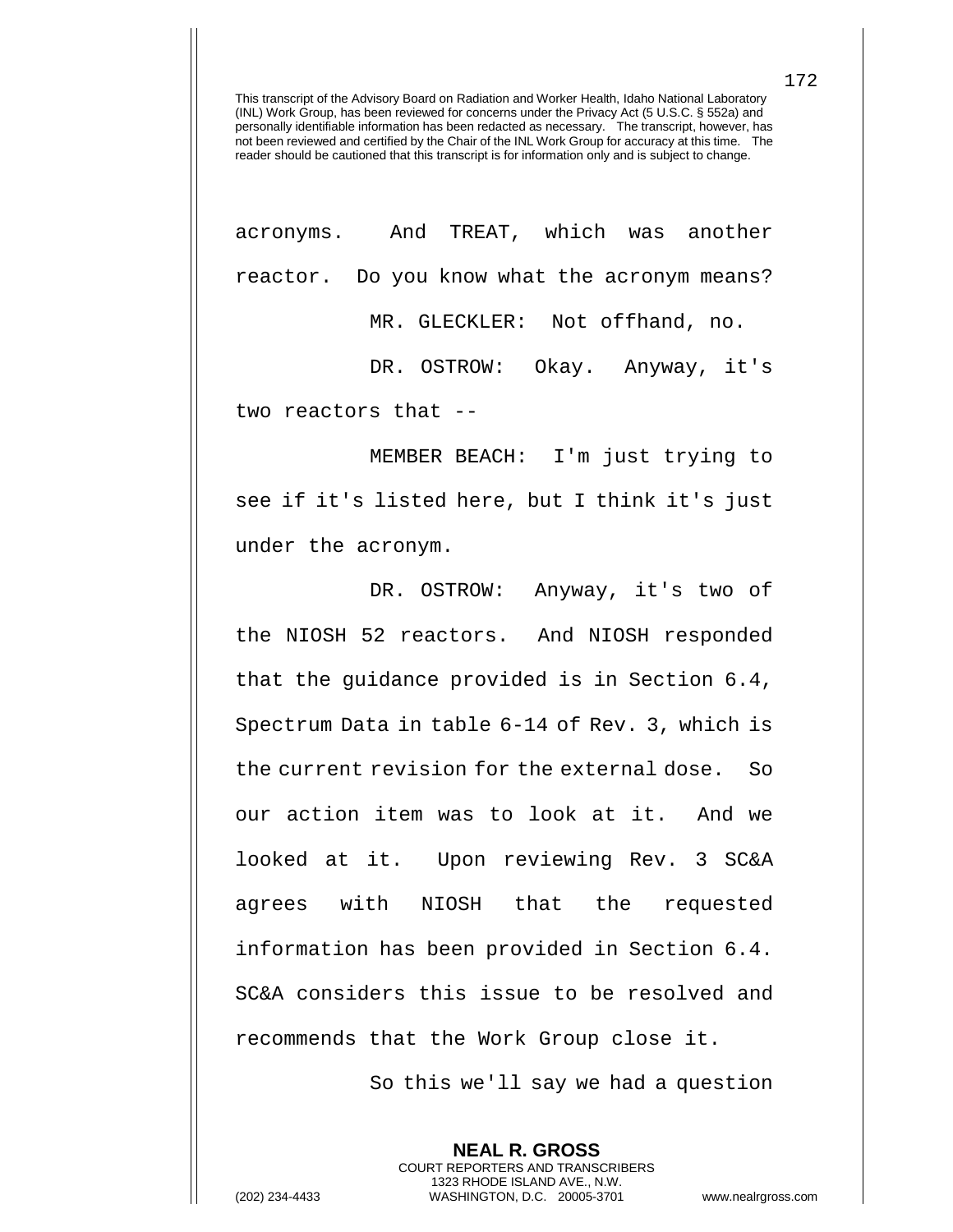that NIOSH provide some information. It's in the current -- they did in the current Rev. 3 and it's not too controversial. It's just some table information.

DR. MAURO: This is John. You know, when I look at this material, I look at it also -- you know, are we getting to the root issue here? And when all is said and done, the way I always look at this; like this is a particular facility, is there a good basis for understanding the energy distribution of the neutron exposures experienced by the workers? Because once you know that distribution and feel confident that you have a good sense for it, it becomes a manageable problem. Even if the way in which your -- let's say it was NTA film was calibrated, may have used a different energy distribution to calibrate it, if you know what the actual distribution is, there are ways to deal with that with these correction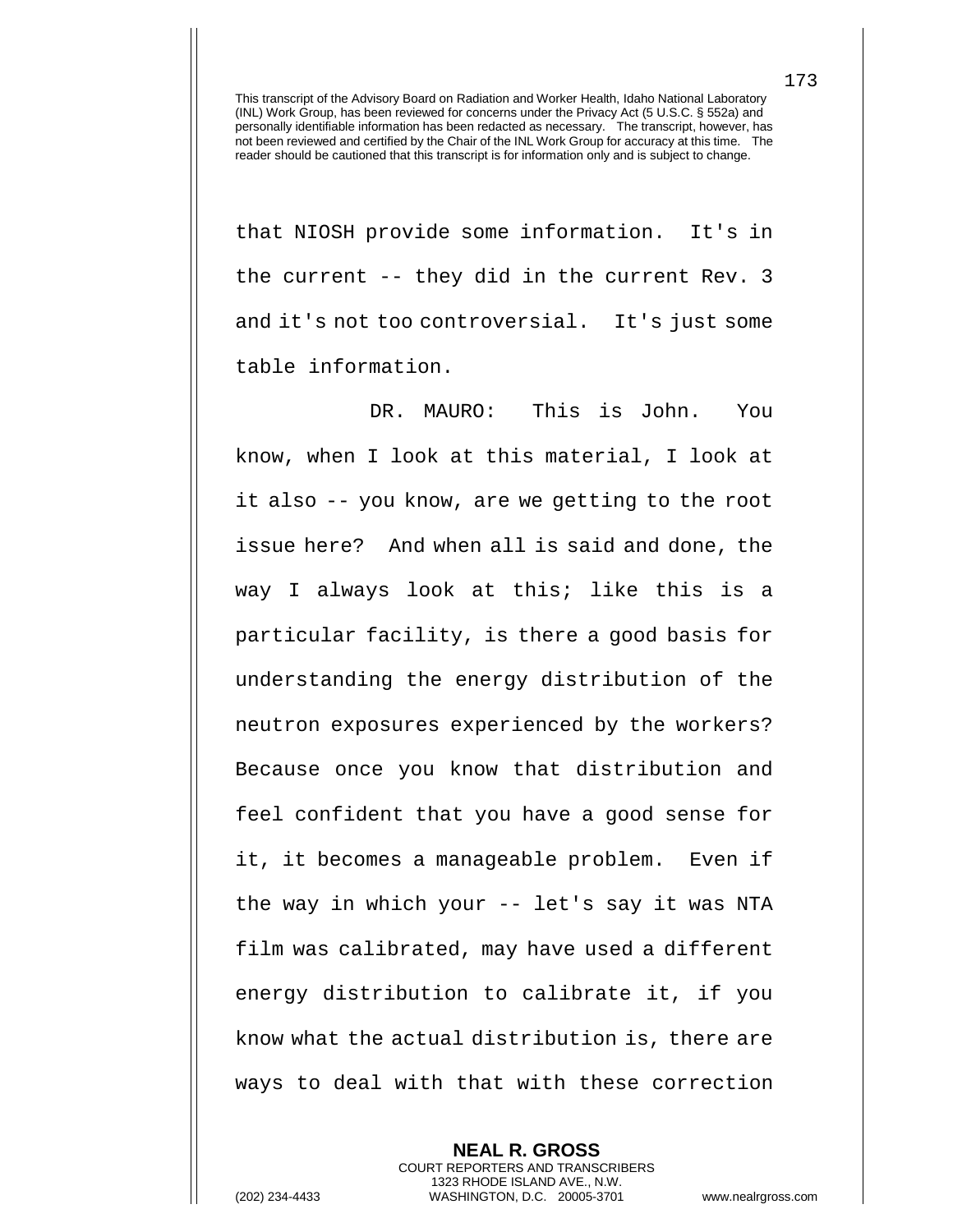factors. And that's what we've been talking about all along.

And this other business of the albedo detector; I'd have to go back to my old textbooks, but I believe that's one way to solve the problem. I think what that does is - unlike the NTA film where you're seeing only neutron energies that are I guess around 1 MeV or 0.8 to 1 -- and below that they start to disappear on you. And that's a problem. I think the albedo dosimetry -- and anybody on the phone or in the room could help clarify this for me, my recollection back to my dosimetry course back in graduate school.

I think that what it does is no matter what the energy distribution is, it hits this dosimeter and I think it slows down the neutrons so that you detect them all. In other words, even if they're lower energy, you'll get a response. And so somehow the albedo

> **NEAL R. GROSS** COURT REPORTERS AND TRANSCRIBERS 1323 RHODE ISLAND AVE., N.W.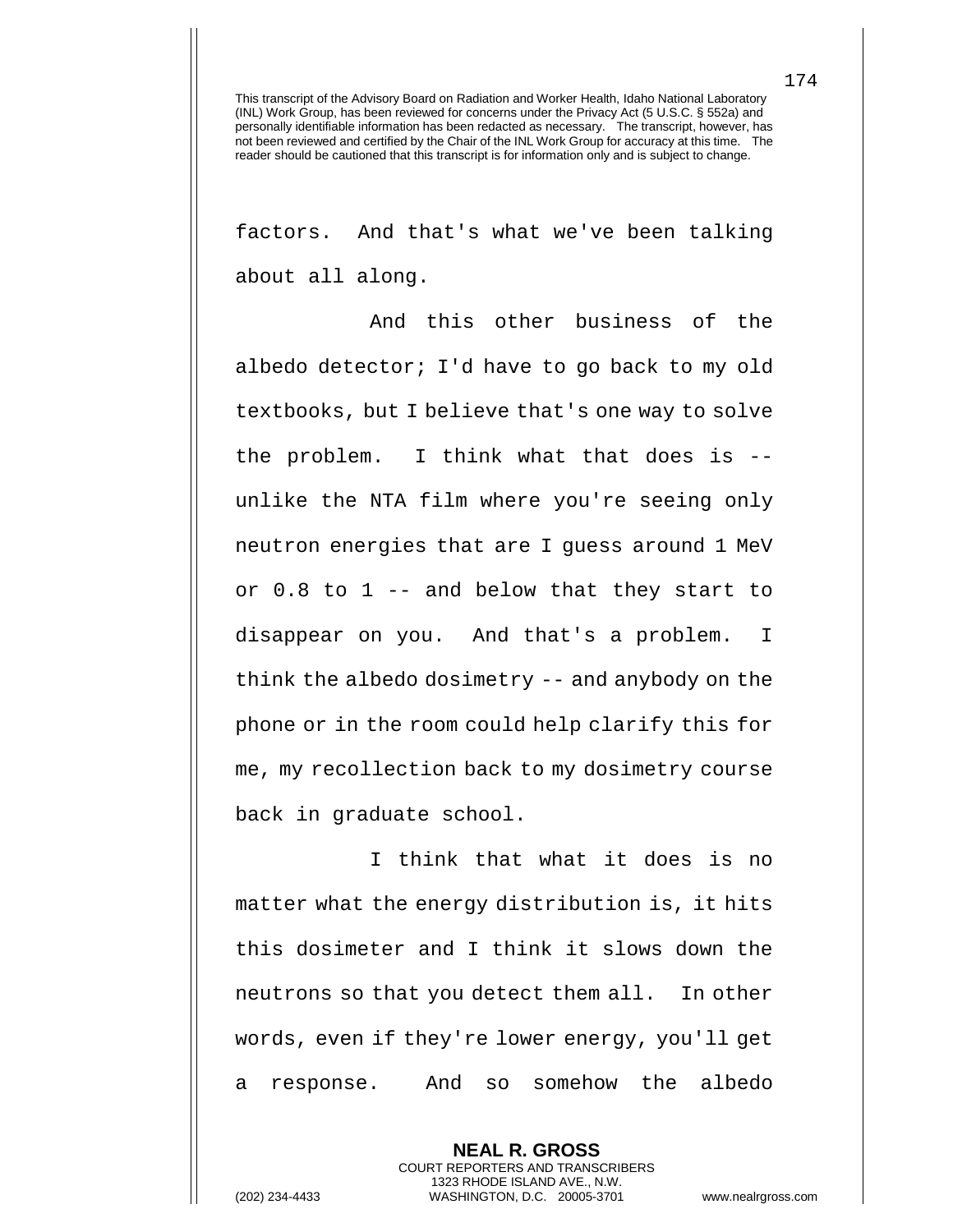dosimeter or dosimetry system allows you to - you don't have the same problem you have with the NTA film where you don't see anything below a certain energy cut-off.

If there's anybody on the line that could help me understand that a little better, I think that -- so what I'm saying is that I think when it comes to neutron issues and you're dealing with NTA film, which is what we often are dealing with, the dilemma we always have is what is the neutron energy distribution that the worker was exposed to? Do we understand it? And what implications does it have with regard to adjustment factors for the NTA film?

Alternatively, if they do have other types of ways of gathering dosimetry data such as -- I remember there was something called a long dosimeter, a long detector, a long neutron detector, something like that; had a name like that, and an albedo, somehow that way

**NEAL R. GROSS** COURT REPORTERS AND TRANSCRIBERS 1323 RHODE ISLAND AVE., N.W. (202) 234-4433 WASHINGTON, D.C. 20005-3701 www.nealrgross.com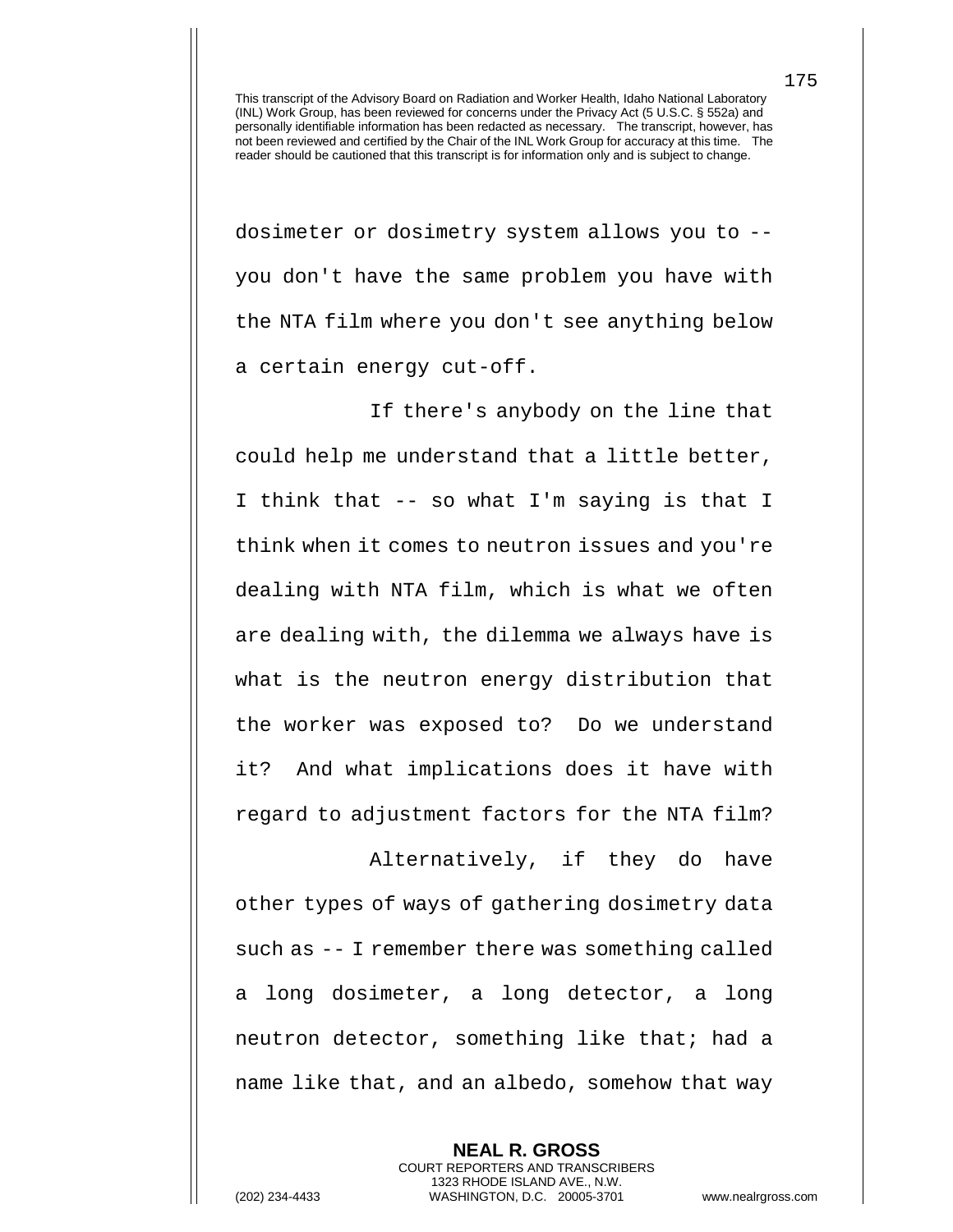of measuring neutron exposure does not have the same limitations as NTA film. And that's another way to solve your problem.

Could anyone maybe a little bit more familiar with neutron dosimetry let me know whether or not I'm thinking about this the right way? I think it would be helpful for everyone. Because that really gets down to -- no matter where we run into this neutron issue, whether it's here or any other site, I always look at it from that perspective.

MR. HINNEFELD: Well, this is Stu and I bet there are people who know more about this than I do, but I'll give it a shot.

Albedo means the reflection. And so an albedo dosimeter measures the reflected neutrons that reflect off of the wearer essentially to the badge. And so the way you build this badge is your detection medium in this case, since we're not dealing with NTA film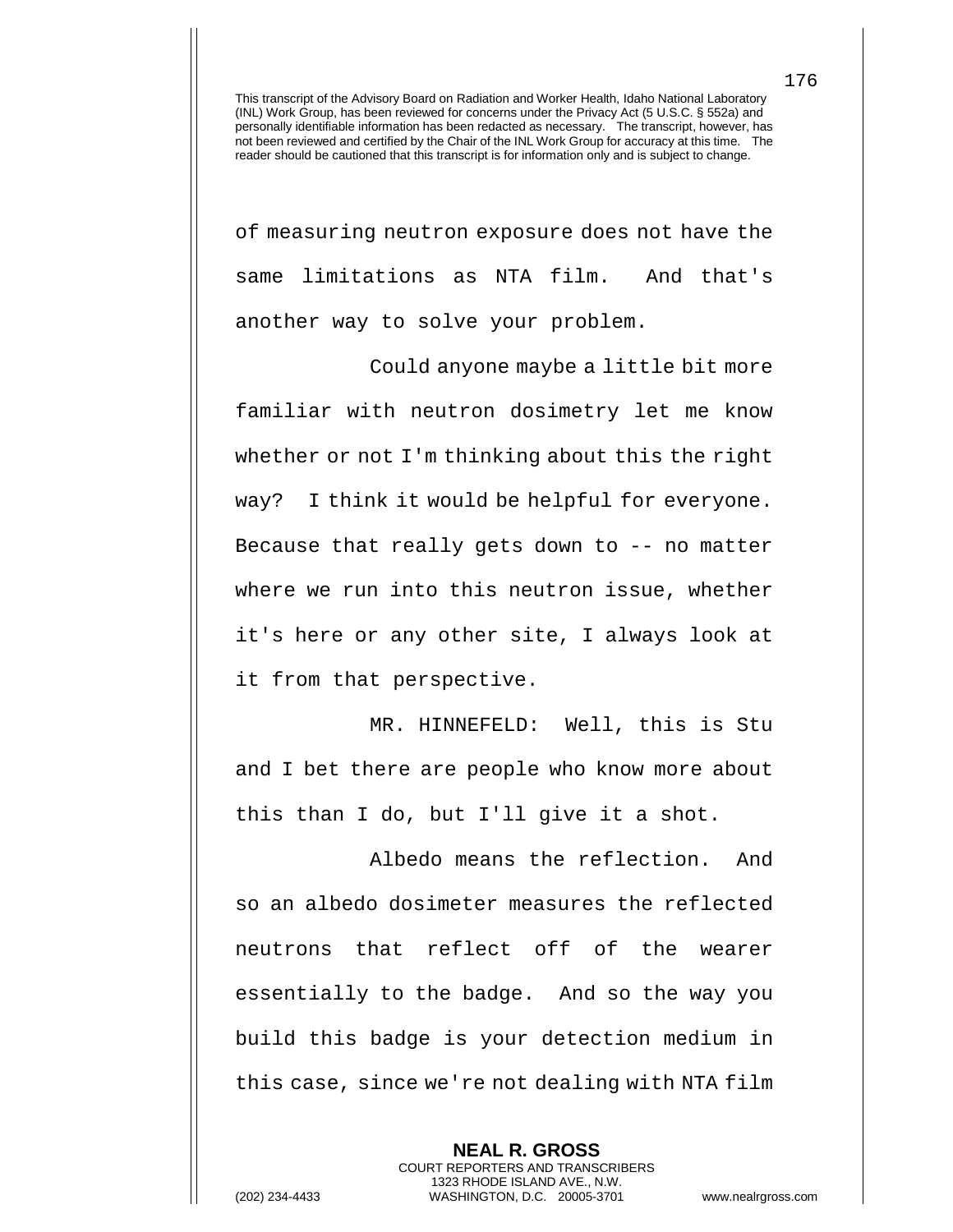anymore -- we're dealing probably with a TLD. You have a neutron-sensitive TLD phosphor.

And you'll usually have two badges. There are two elements. You have one where the phosphor is bare in front and so it will measure directly low energy and thermal neutrons. And then you have a second element which has a low-energy neutron absorber in the front like cadmium. And so it will not measure any incident low-energy photons. High-energy photons -- you know, the cadmium is pretty much invisible to the high-energy photons.

High-energy photons will reflect off the wearer and be moderated by that reflection and you will have a certain portion of them are moderated and come back into the back side of the phosphor which is bare on the back side. An albedo then allows you to use a low-energy-sensitive detector to measure both the low-energy of the incident component as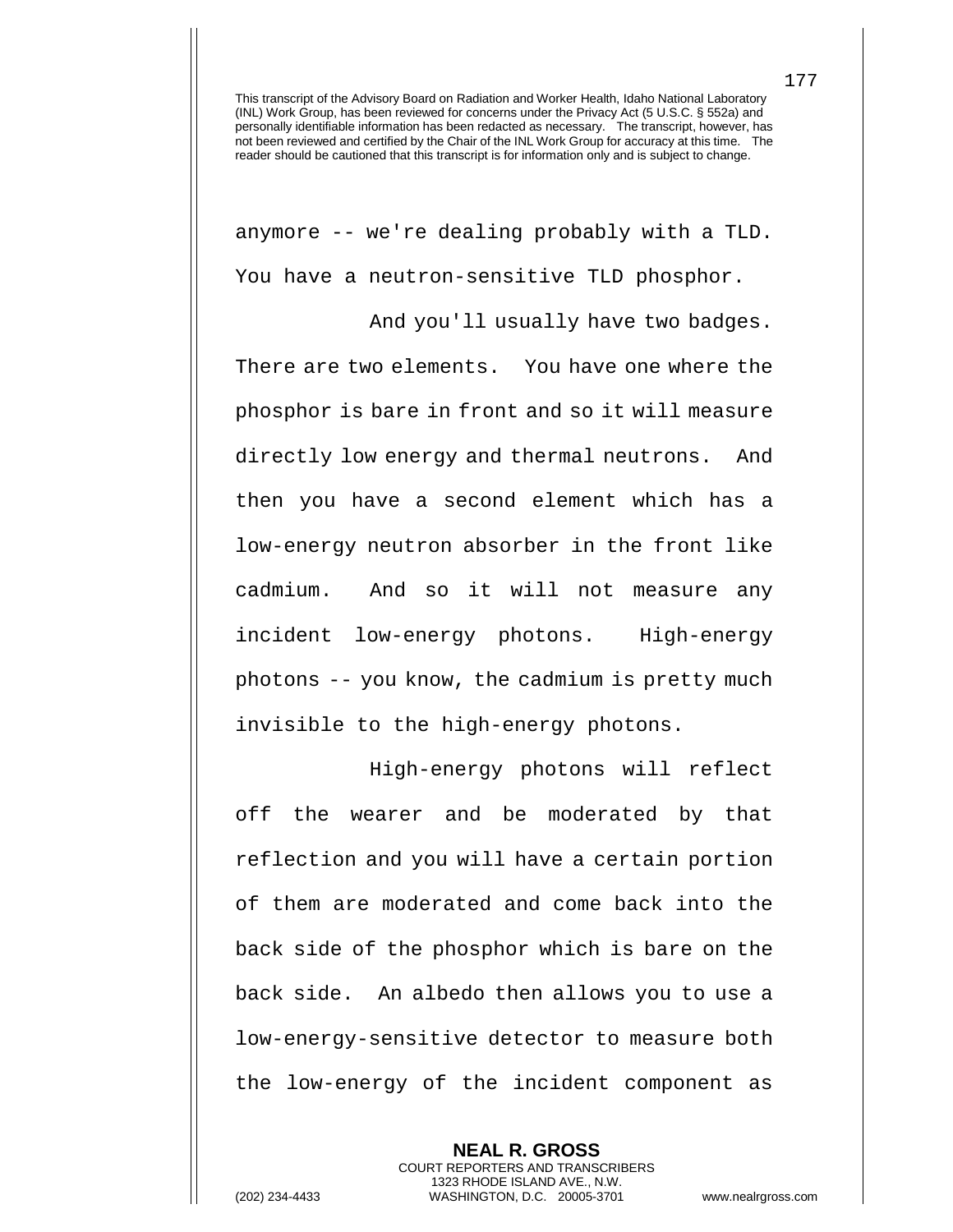well as the high-energy component measuring it by reflection. So that's what albedo is. Good with that?

DR. MAURO: That's a great description. Thank you.

MR. HINNEFELD: Okay.

DR. OSTROW: Sounds good to me.

MR. HINNEFELD: Now I suspect the

reason why they had facility-specific correction factors was that the extent -- you know, the amount of reflected-out neutron that you measure is dependent in some fashion on the average energy of the incident beam. And so that's why they would have to have facility correction, facility-specific corrections for their albedos, because depending upon what the incident beam was that would have a different calibration for the albedo.

DR. OSTROW: Well, because the human body is -- they can model it to the first

> **NEAL R. GROSS** COURT REPORTERS AND TRANSCRIBERS 1323 RHODE ISLAND AVE., N.W.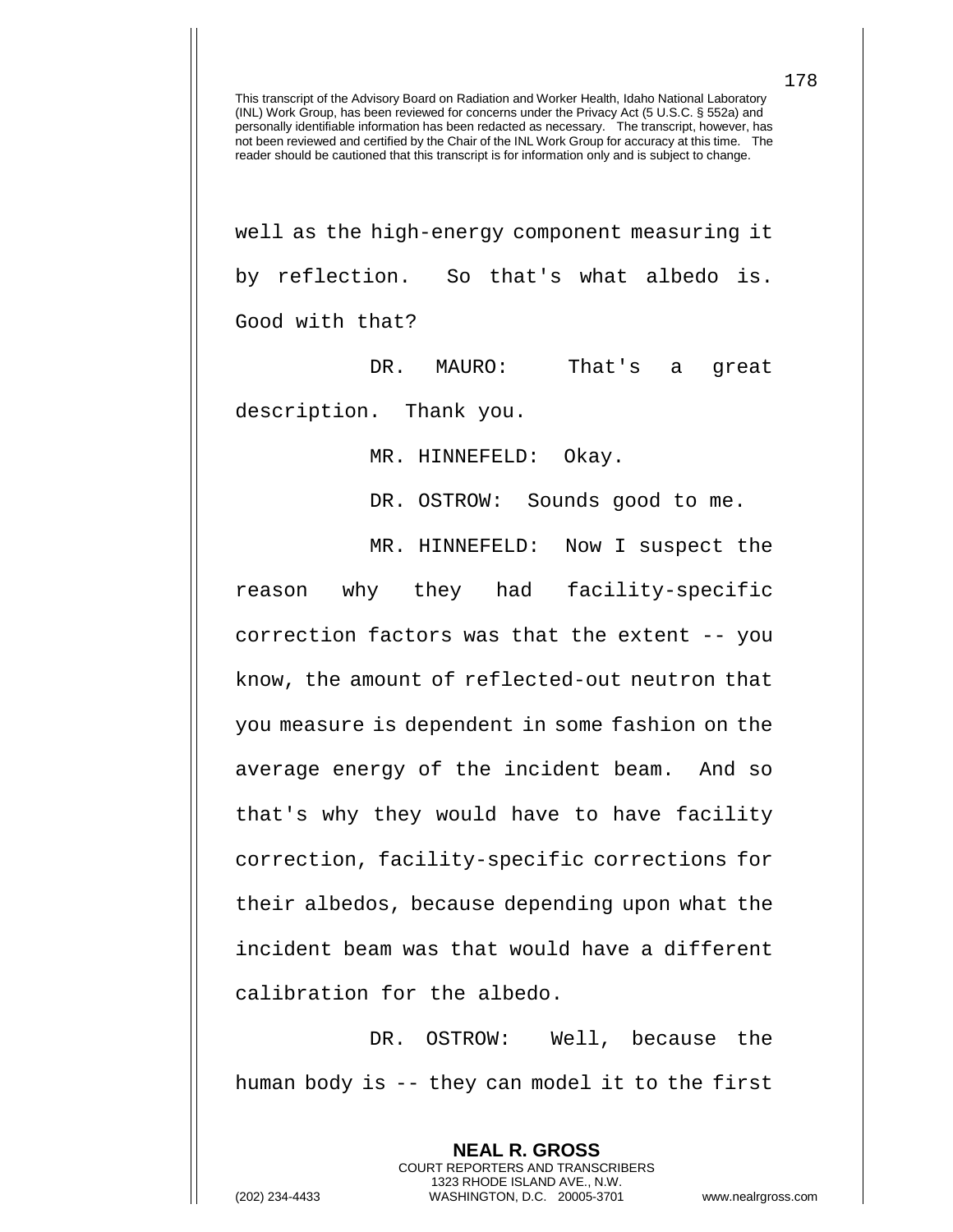179 This transcript of the Advisory Board on Radiation and Worker Health, Idaho National Laboratory (INL) Work Group, has been reviewed for concerns under the Privacy Act (5 U.S.C. § 552a) and personally identifiable information has been redacted as necessary. The transcript, however, has not been reviewed and certified by the Chair of the INL Work Group for accuracy at this time. The reader should be cautioned that this transcript is for information only and is subject to change. **NEAL R. GROSS** COURT REPORTERS AND TRANSCRIBERS 1323 RHODE ISLAND AVE., N.W. order as water. MR. HINNEFELD: Yes. DR. OSTROW: So it's hydrogen-based. MR. HINNEFELD: Hydrogen and --DR. OSTROW: So you're getting reflection of the neutrons off the hydrogen and the cross-section for that is energy-dependent -- MR. HINNEFELD: Correct. DR. OSTROW: -- to the scattering cross-section. MR. HINNEFELD: Yes. DR. OSTROW: That's why they add these correction factors. MEMBER ROESSLER: And who discovered that? MR. HINNEFELD: What? MEMBER ROESSLER: Who came up with that?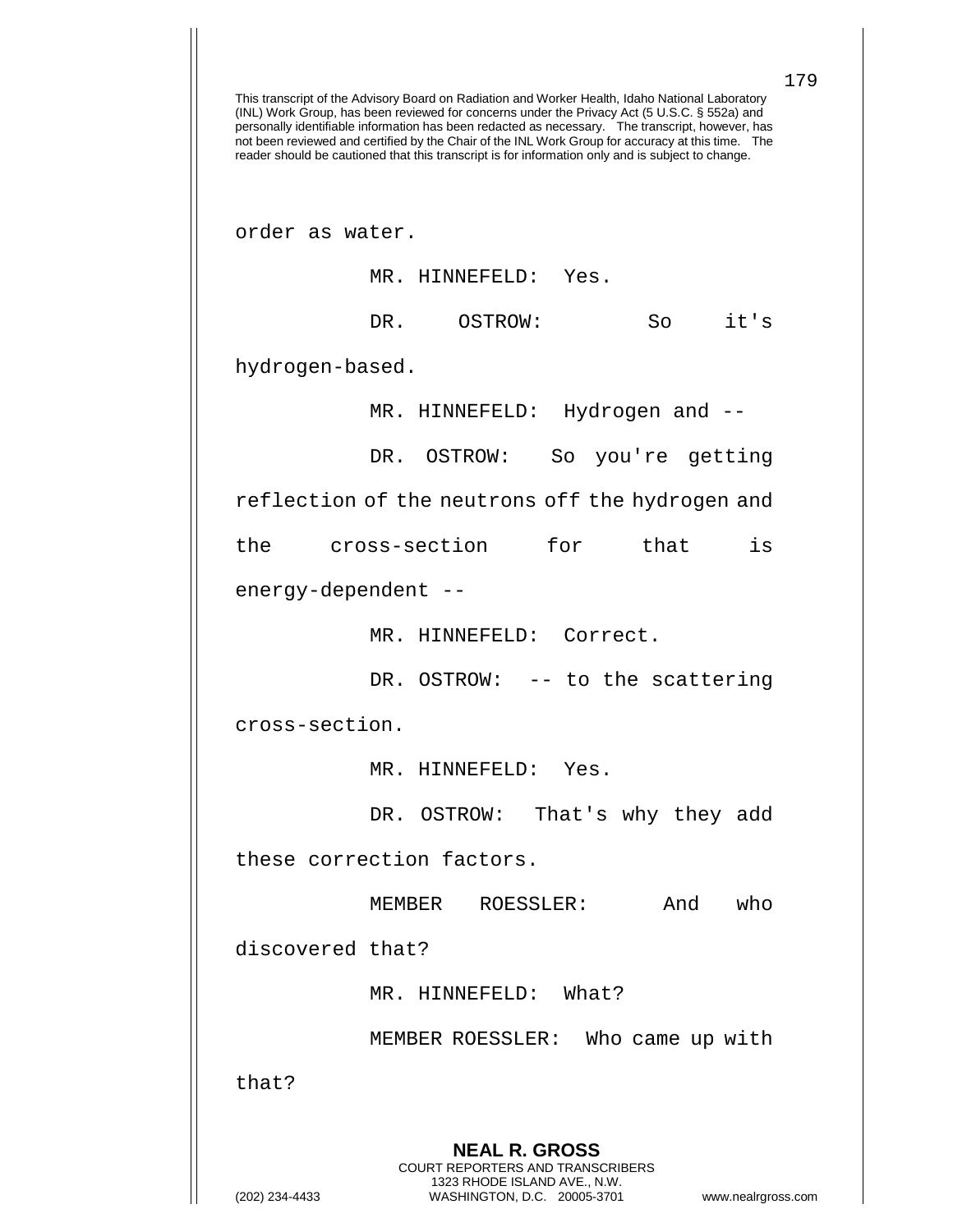MR. HINNEFELD: I don't know. There were some really smart people working on it.

DR. OSTROW: Yes, that's a unique method.

MR. HINNEFELD: Yes. Yes.

MR. SMITH: This is Matt Smith with ORAU Team. It's kind of a sidebar, but - actually it=s a double sidebar. When the albedo dosimetry went into use here at Hanford around the 1972 time frame, that's when they definitely saw an increase in neutron dose compared to what they had historically been measuring. And that prompted a lot of neutron dosimetry workshops that continued through the late '70s and into the '80s.

The second sidebar is with respect to facility-specific factors. You see a similar thing occurred at X-10 and Y-12 where again they did a lot of cooperative

> **NEAL R. GROSS** COURT REPORTERS AND TRANSCRIBERS 1323 RHODE ISLAND AVE., N.W.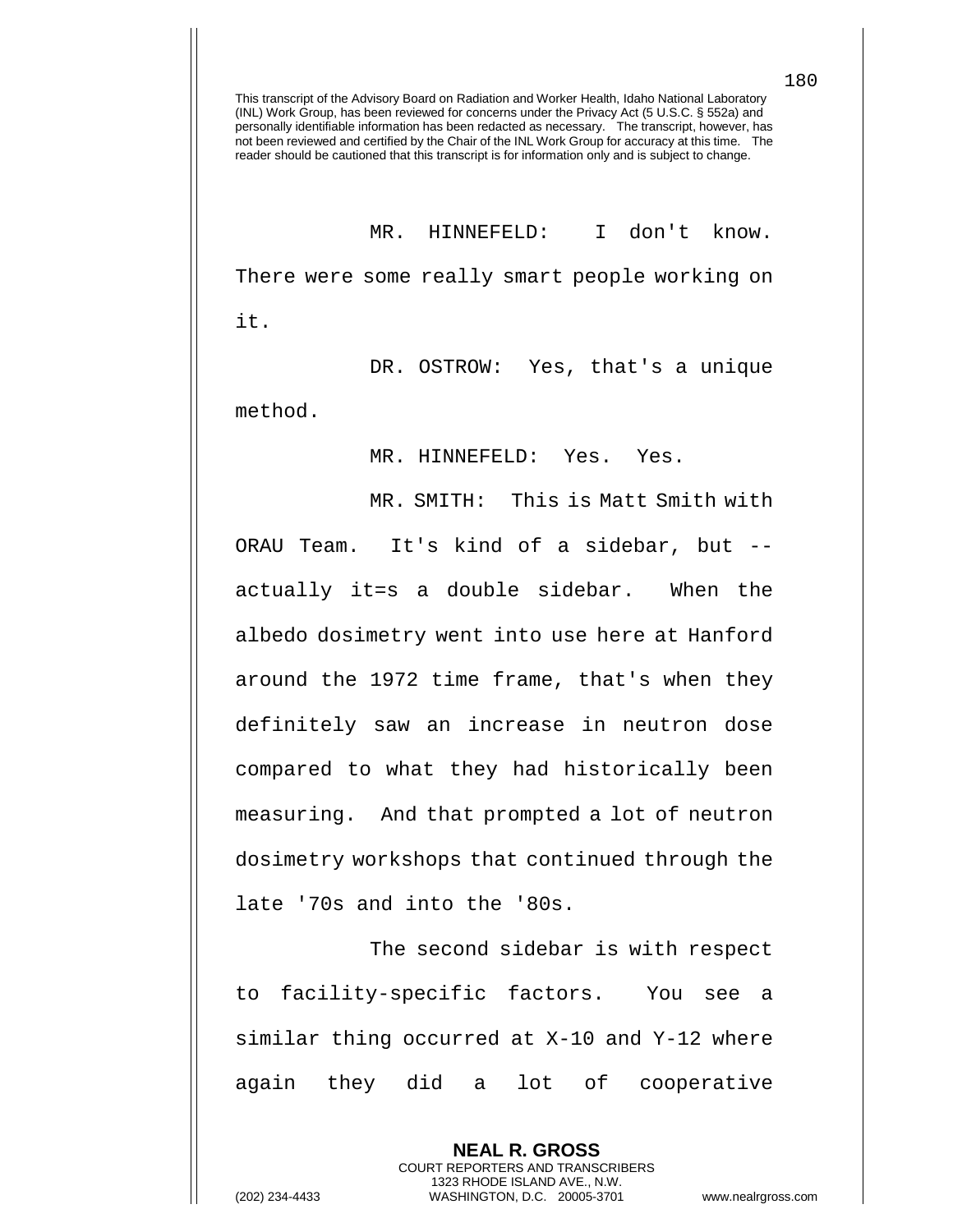measurements with the talent at the time and came in and did neutron spectral measurements in order to really, even with the modern TLD system, pin down what those facility-specific correction factors should be.

MR. KATZ: This is a great health physics class here for everybody.

(Laughter.)

MEMBER BEACH: Yes, I'm glad someone understands it, but when I look at table 6.14 I don't know how we get to the organ doses, but I'm sure you guys must. Okay.

DR. OSTROW: Okay. These are sort of like double, triple sidebars.

MEMBER BEACH: Yes.

DR. OSTROW: But I think the assessment -- it sounds like the Work Group agrees with us to close it. Phil?

CHAIRMAN SCHOFIELD: It sounds reasonable to me. To be honest with you, they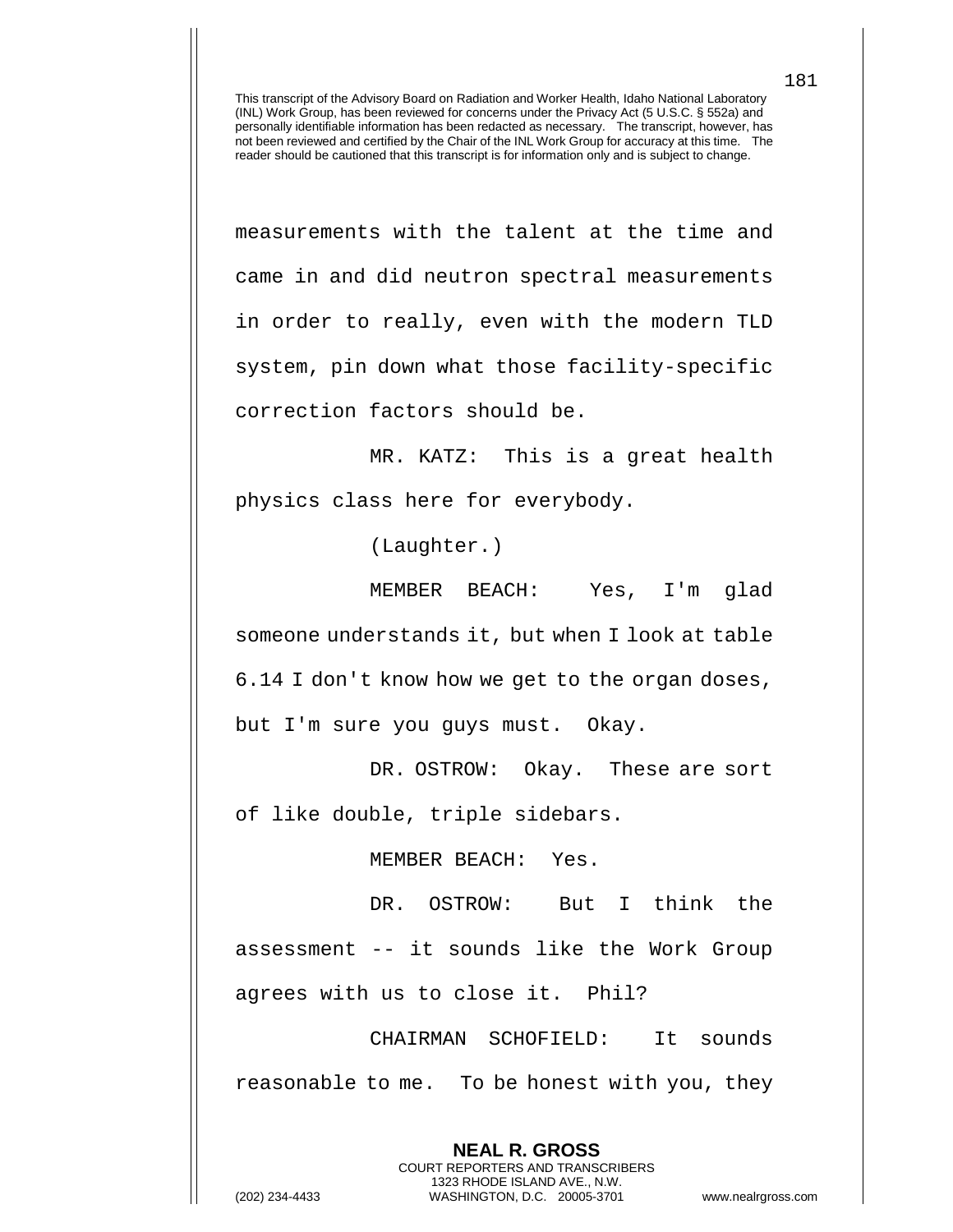lost me on that one.

MEMBER ROESSLER: I'm okay.

MEMBER BEACH: I'm good.

DR. OSTROW: Okay. So close it.

Thank you.

MEMBER BEACH: As long as Jim agrees. I don't know if he's still on the phone or not.

DR. OSTROW: Okay. Next issue, also a neutrons issue, 35. And this has to do with multiplying factors from missed neutron dose. So we're talking about missed dose again.

All right. The original TBD issue was NIOSH should provide data to support the two multiplying factors, 1.25 and 2, on a fixed missed neutron dose to full value of 50 millirem. This was in the original TBD.

NIOSH responded that the values are based on weighting neutron spectra with dose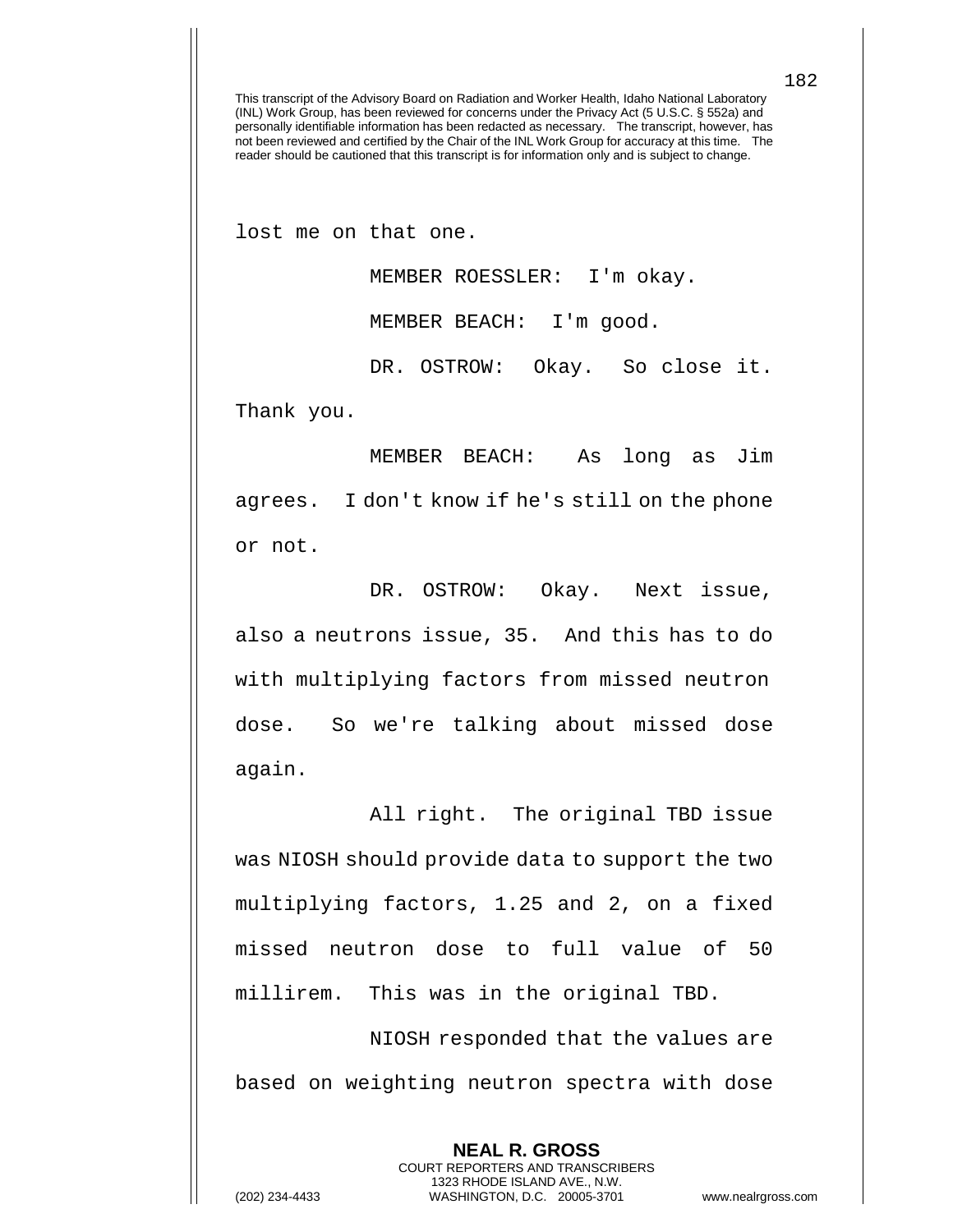conversion factors to determine the fraction of the dose below 0.8 MeV as referenced in footnote 37 of Revision 2. So this is saying this is to the problem of dealing with low-energy neutrons below about 0.8 MeV and it's always been a problem.

And they clarified, NIOSH clarified regards to the 50 millirem neutron dose TBD is not recommending the dose reconstructors assign 50 millirem of un-monitored neutron doses to the affected workers. The TBD was merely describing an instance where un-monitored neutron doses were received by INL workers, and so forth and so on.

Our action item at the last Work Group meeting, to look at the current version of the TBD and see if it's clearer now. And we noted that footnote 37 of Revision 2 is now Attribution 46 of Revision 3. So we looked for it changing from one TBD to the next, and so

**NEAL R. GROSS** COURT REPORTERS AND TRANSCRIBERS 1323 RHODE ISLAND AVE., N.W. (202) 234-4433 WASHINGTON, D.C. 20005-3701 www.nealrgross.com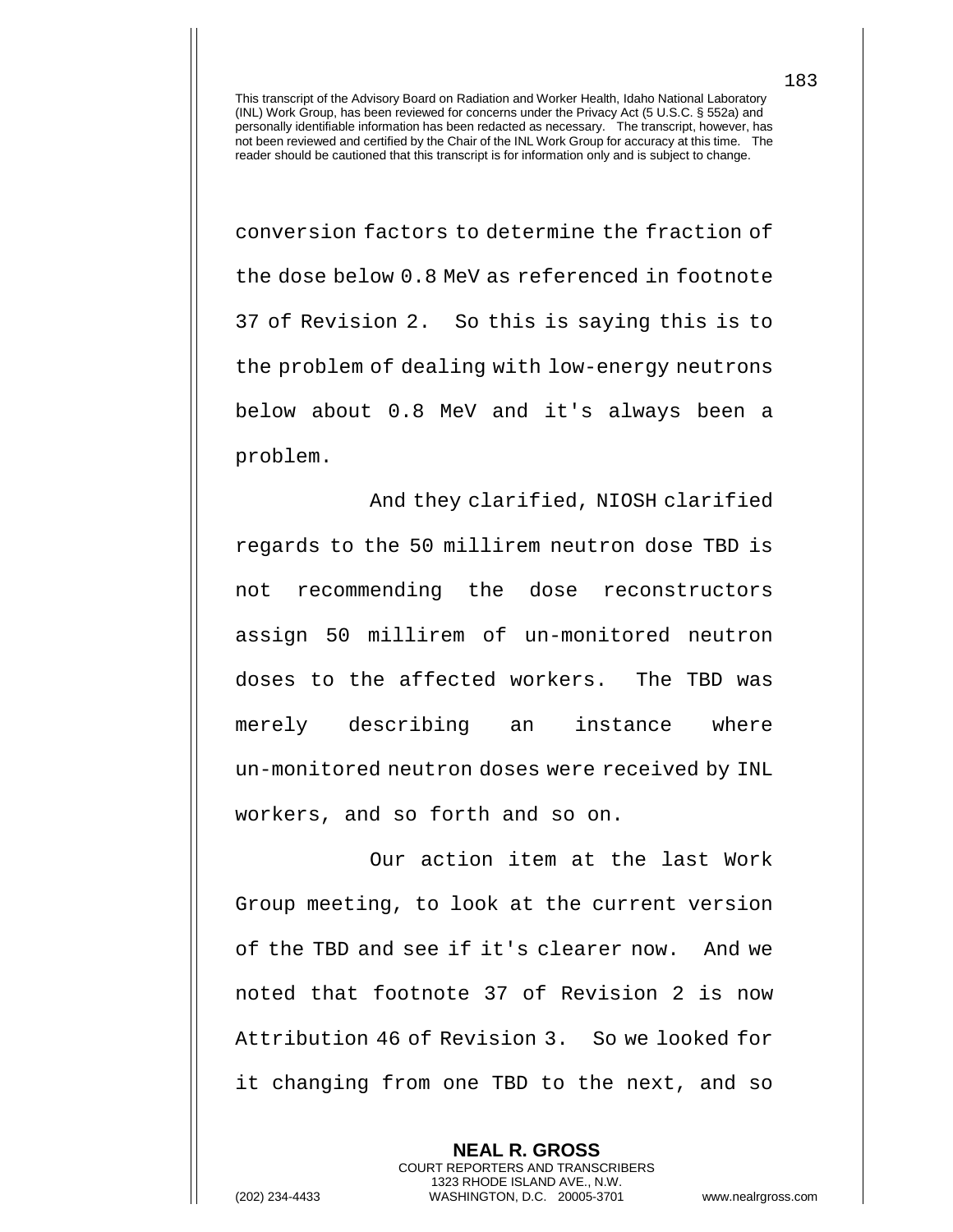forth. And it says right there that Attribution 46 states that the two multiplying factors are based on weighted neutron spectra with dose conversion factors to determine the fraction of dose below 0.8 MeV, but doesn't show the calculations.

And our review of Rev. 3 confirms that the fixed missed neutron dose to full value of 50 millirem has been removed since the un-monitored office workers' dose records were already corrected by INL. So that's where we left it.

Then we reviewed it yet again just recently and further review. NIOSH notes that the issue is related to Issue 29. Issue 29 is one that we -- the one we just discussed.

MEMBER BEACH: We closed it.

DR. OSTROW: Yes, we closed Issue 29 already. These are very related issues. So we looked at the Issue 39

> **NEAL R. GROSS** COURT REPORTERS AND TRANSCRIBERS 1323 RHODE ISLAND AVE., N.W.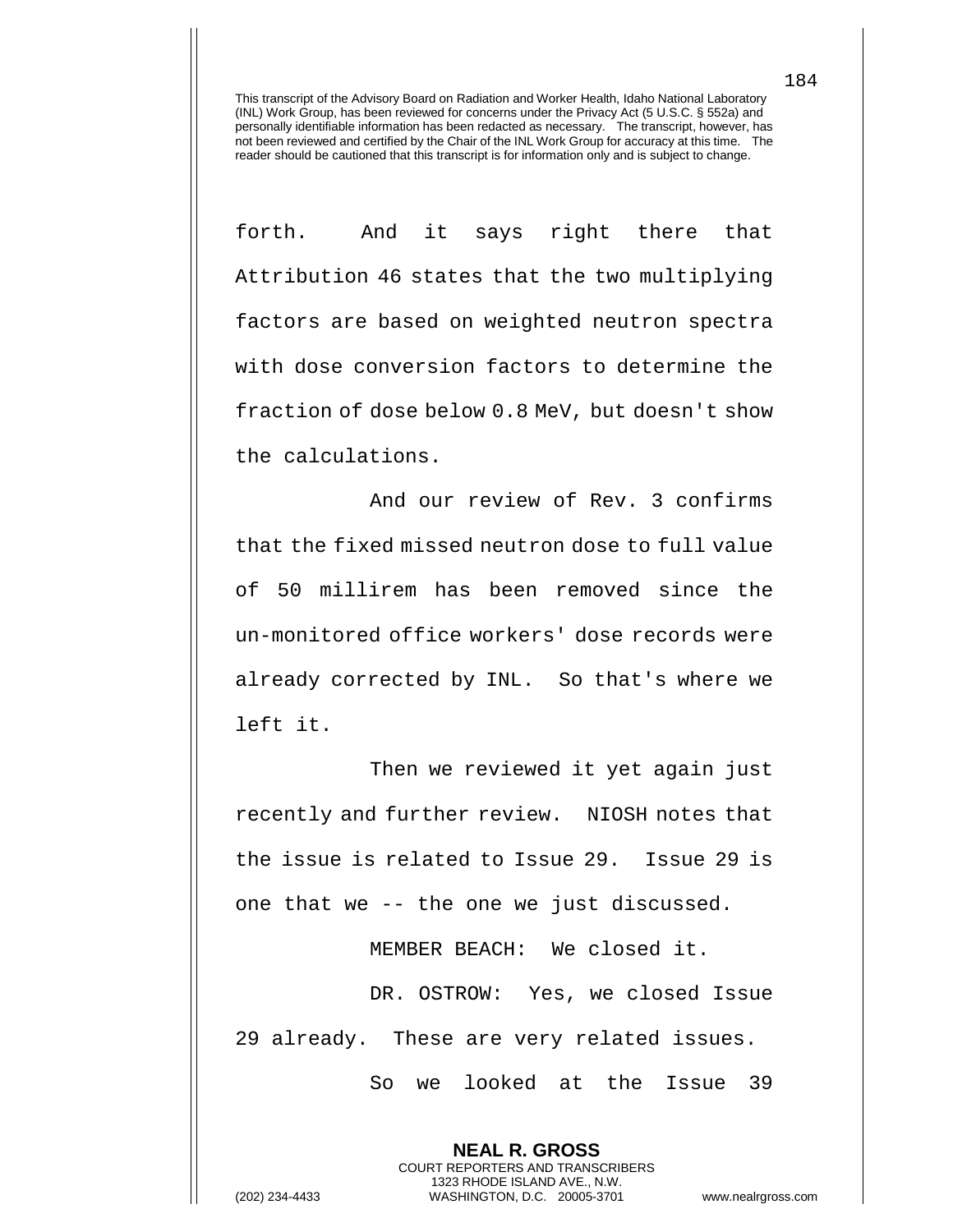resolution.

MEMBER BEACH: Thirty-nine or twenty-nine.

DR. OSTROW: Twenty-nine actually. Excuse me.

MEMBER BEACH: Okay.

DR. OSTROW: I'm getting tongue-tied. So we looked at the resolution to that and then we looked at the Rev. 3, the external dose TBD again and looked at Section 6.5.4 about -- we were just discussing the NTA dosimeters which were used at INL before October 1976, and then the Hankins albedo dosimeters we used thereafter. And Section 6.5.4.1 points that for the earlier period when the LOD for NTA film is used to estimate the missed neutron dose, it should be multiplied by 1.25 for most workers and by 2 for workers on the MTR experiment floor; that's one of their reactors, and on the TREAT or ZPPR experiment

> **NEAL R. GROSS** COURT REPORTERS AND TRANSCRIBERS 1323 RHODE ISLAND AVE., N.W.

(202) 234-4433 WASHINGTON, D.C. 20005-3701 www.nealrgross.com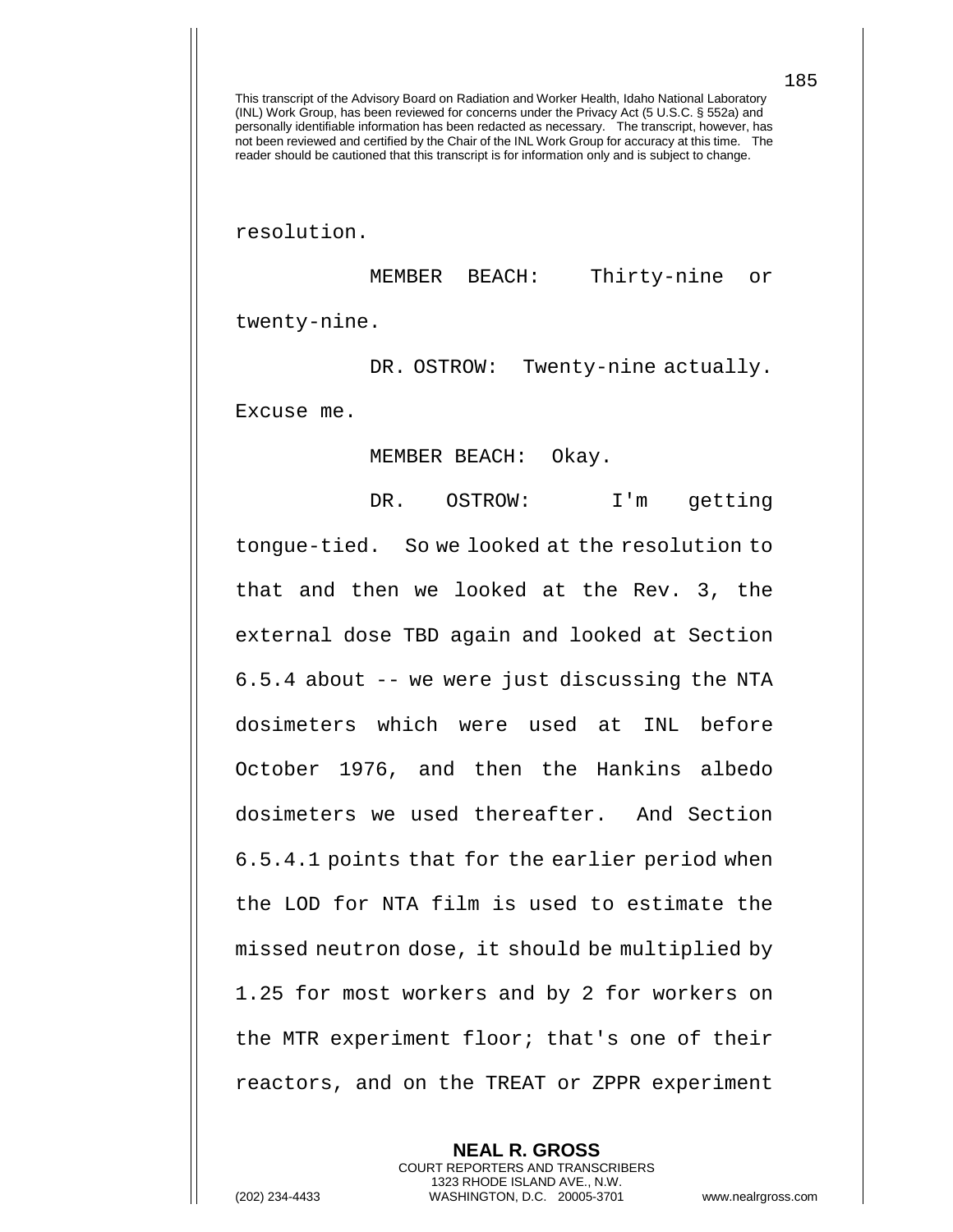floor.

And data to support the correction factors; finally we get to the crux of it here, is found in extensive discussion in ORAU OTIB-51. Although the OTIB is specifically for a Y-12 plant, discussion on the NTA film response to different energy neutrons is generic and applicable to INL as well. So the discussion on the dosimetry is the same for all the plants. Hence, a range of NTA film response multiplication factors given in the INL external dose TBD appears reasonable and consistent.

So we basically are using the latest NIOSH TBD and a little of research and following it through to the OTIB. We see that NIOSH is being consistent and they based these multiplication factors on good references on their OTIB. So we recommend they close it, we close it.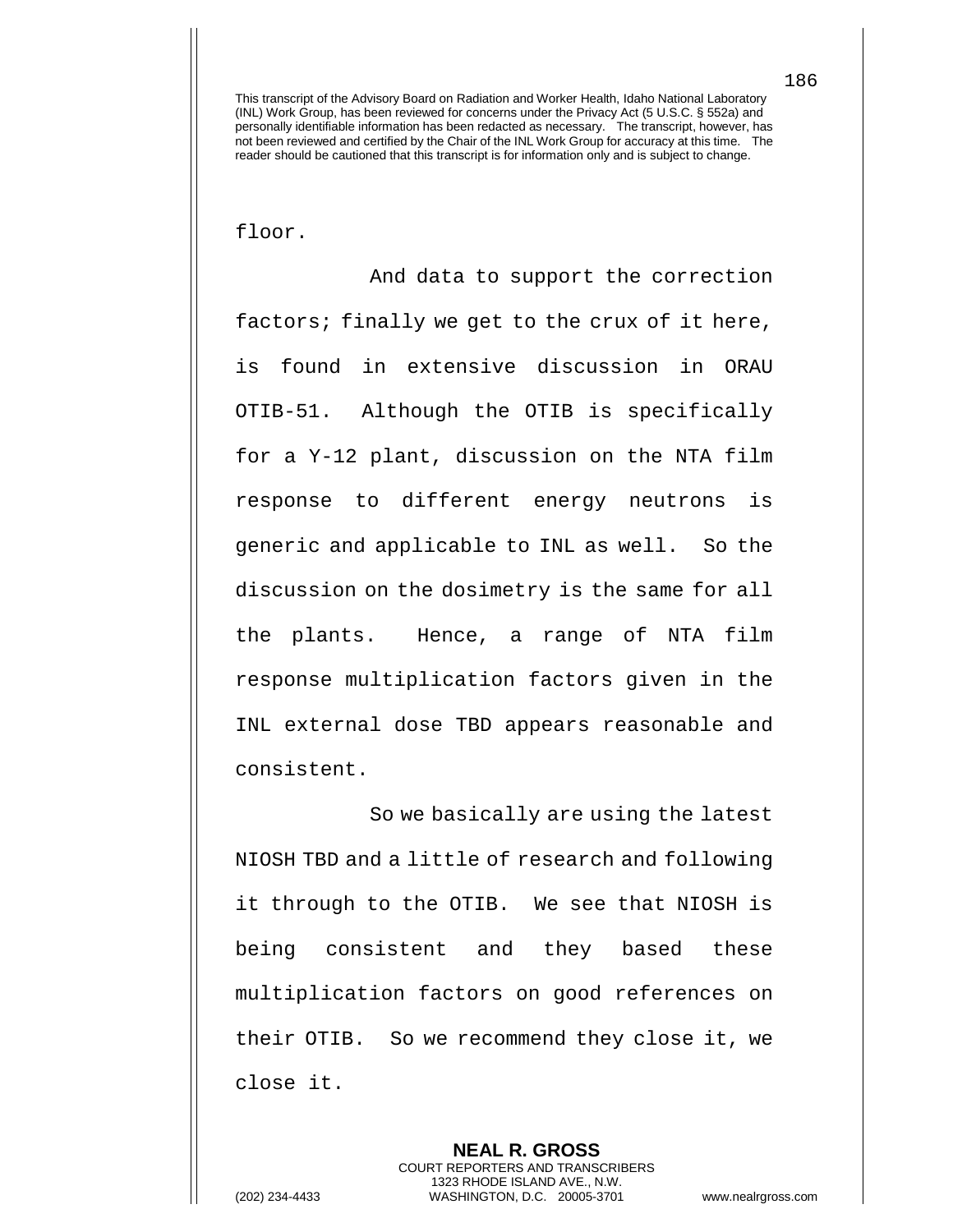Stu, you followed it?

MR. HINNEFELD: Yes.

DR. OSTROW: Okay. Yes, I see you're reading it.

DR. MAURO: I'm going to ask kind of a strange question. This is John. It looks like a lot of good work was done to deal with neutron spectra dosimetry so that doses could be reconstructed. And apparently though there are still open neutron items that we're not talking about today. I guess we're only talking about the ones we're going to recommend closing as a result of previous -- you know, the group we just went through, the 14, I guess, and we're going to be talking about the White Papers I presume this afternoon.

But just for my own curiosity, because I haven't looked deeply into all of these matters, what are some of the neutron issues that are still at play, are still open?

**NEAL R. GROSS** COURT REPORTERS AND TRANSCRIBERS 1323 RHODE ISLAND AVE., N.W. (202) 234-4433 WASHINGTON, D.C. 20005-3701 www.nealrgross.com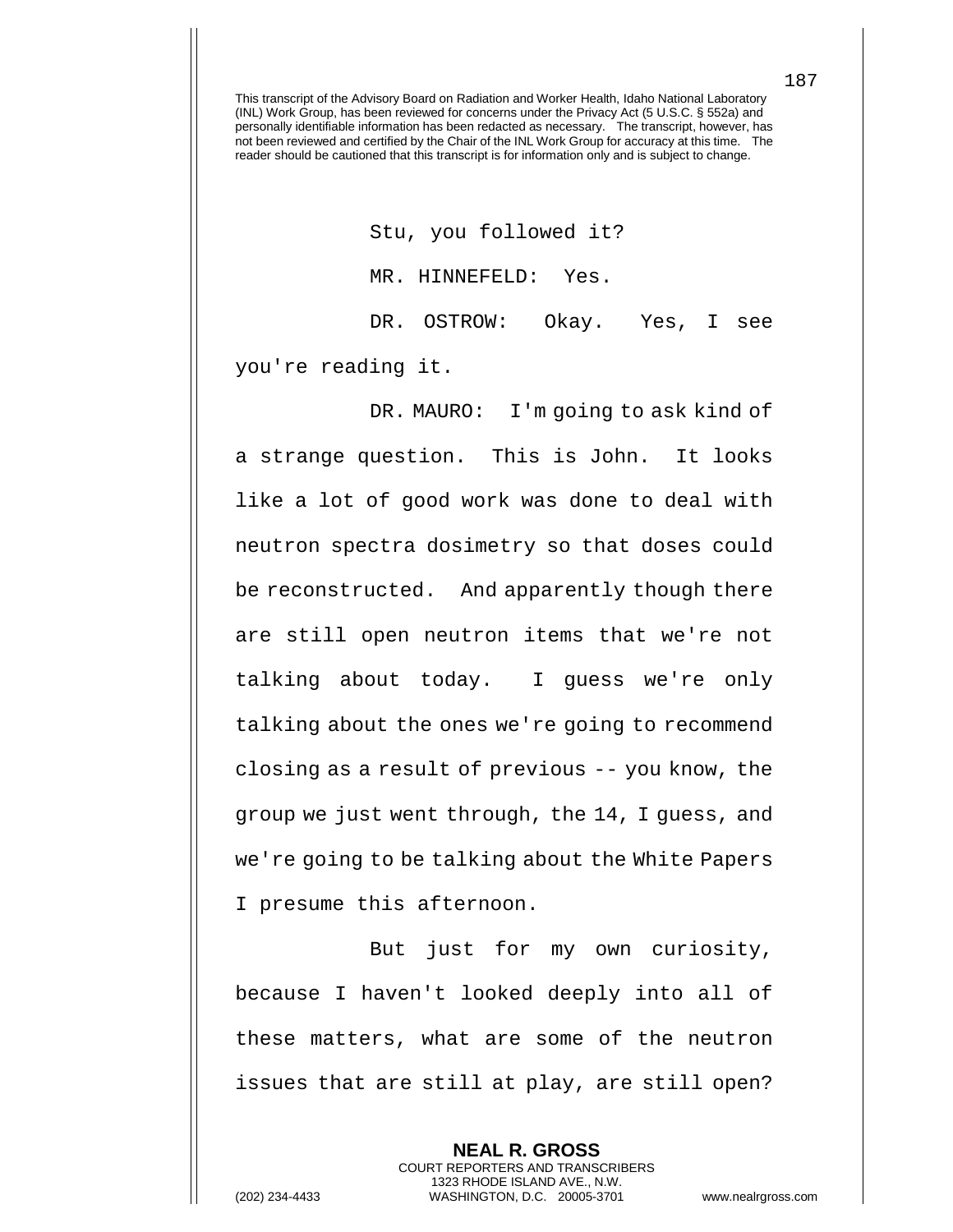Because I'm watching a lot of neutron issues be closed out, and for good reason, as being resolved. But apparently there are still some open issues. Can anyone give us a -- I think everyone would benefit from a little 30-second sound bite on what's still being done to look into neutron issues.

DR. OSTROW: Okay. John, this is Steve again. I can answer some of that quickly. For example, Issue 28, which is Minimum Reporting Level for Neutrons, that's an open item. And the response is NIOSH is working on a White Paper to address this issue. And the White Paper; at least the working title, was investigation of the NTA film dosimeter limits of detection being used for INL dose reconstructions.

So INL is working on this -- I mean, NIOSH is working on this White Paper right now that's going to be dealing, I think, with a lot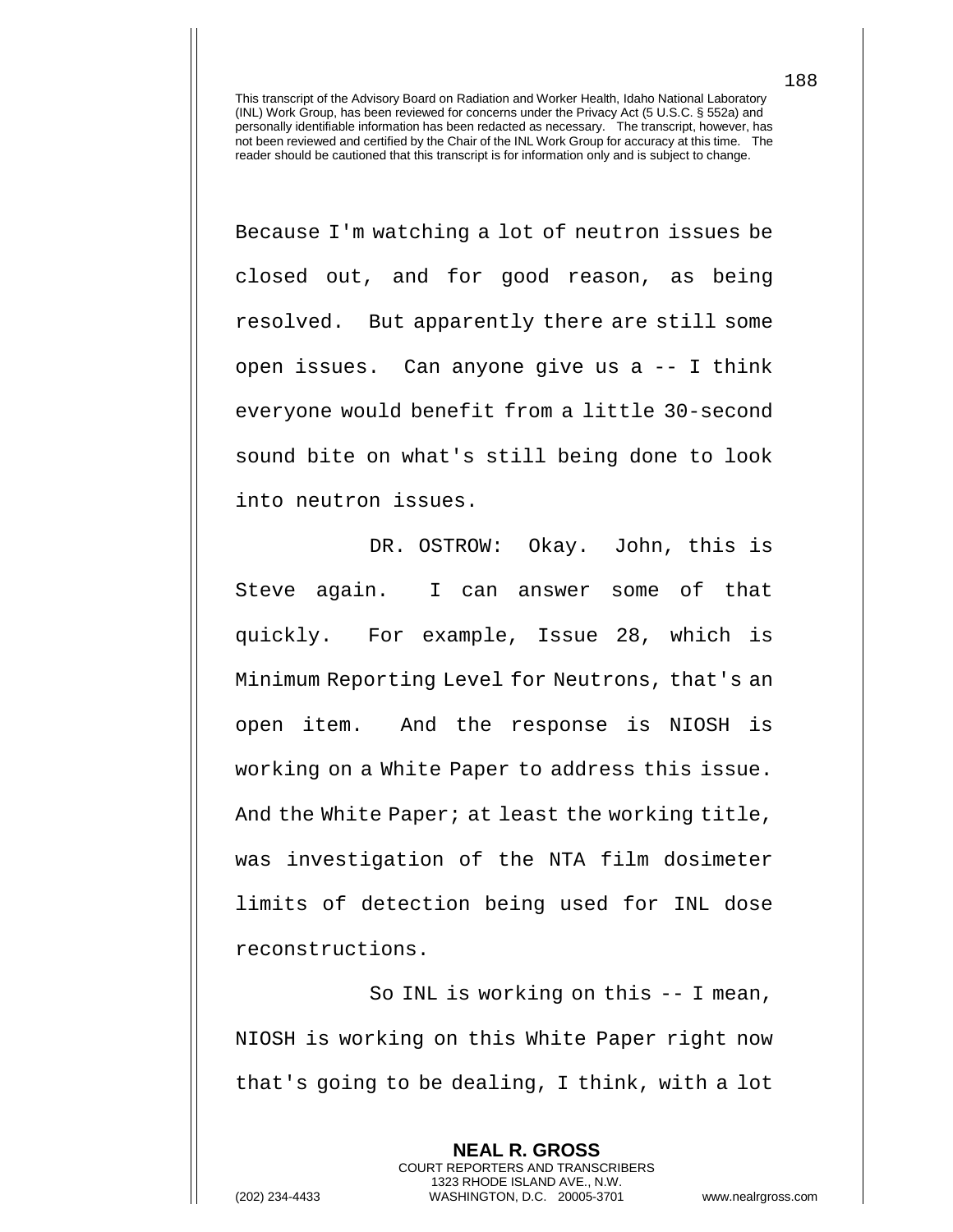of these neutron dosimetry issues.

DR. MAURO: Thank you.

DR. OSTROW: So that's just one

example I got quickly. It's Issue 28.

CHAIRMAN SCHOFIELD: Thirty-four?

DR. OSTROW: Thirty-four also?

Let me see.

CHAIRMAN SCHOFIELD: It=s one of the White Papers.

DR. OSTROW: Thirty-four is also open. That deals with neutrons to high-risk jobs and NIOSH is revisiting the issue. That also deals with neutrons. I don't know if that's going to be part of your White Paper or if you're going to deal with it separately. That's going to be a separate thing from the  $--$ 

MEMBER BEACH: Well, and 19 kind of touches into photons and neutron doses possibly.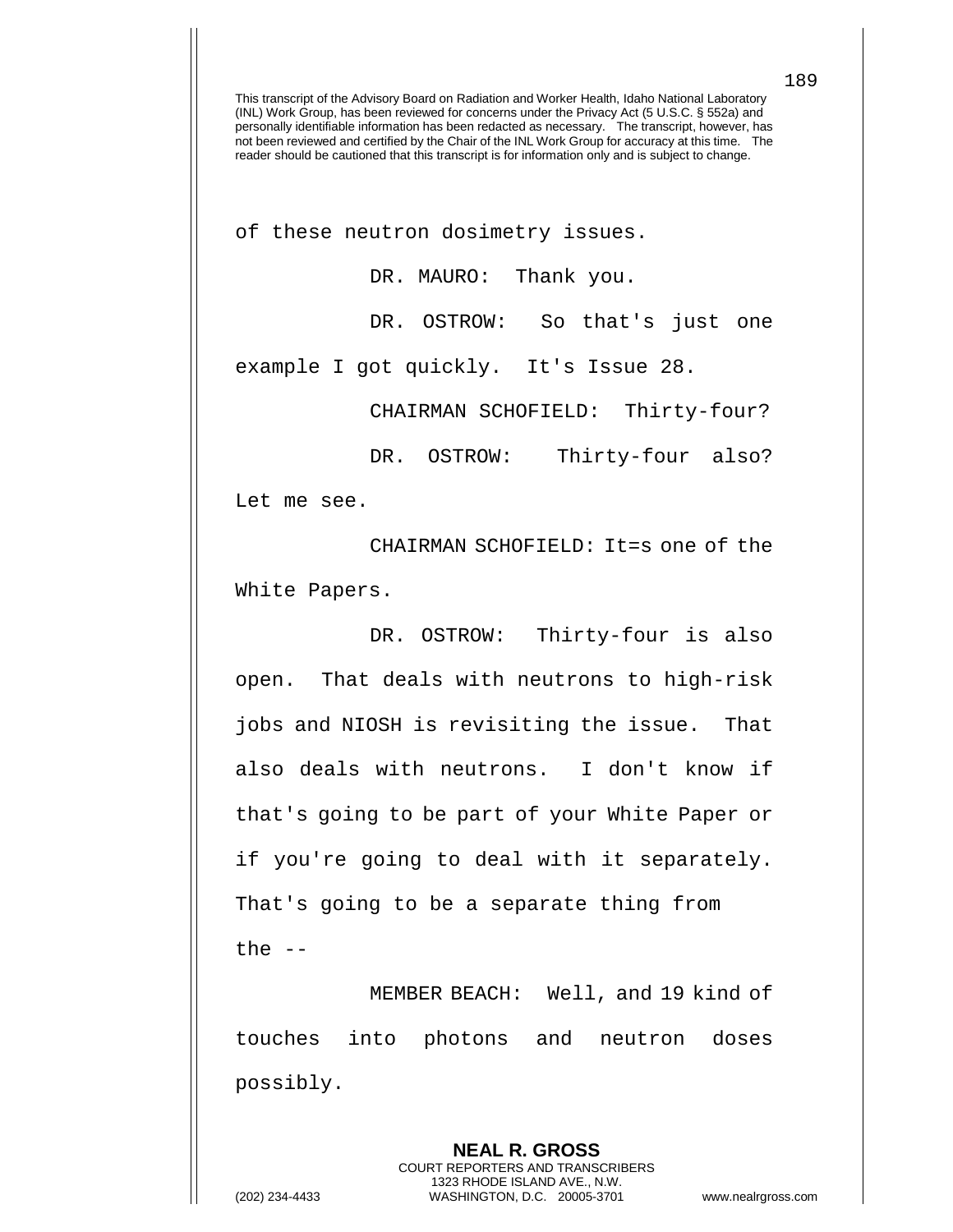DR. OSTROW: No, 19 is angular correction factors such as gamma dose. It wouldn't be for neutrons.

MEMBER BEACH: I was just looking at that OTIB-10 response talking about photons and neutrons. Okay.

DR. OSTROW: Yes, anyway, so it's our understanding that NIOSH is still looking at neutrons to address a couple of the other issues. So at that time when they produce their report, we can go see if they addressed all the open issues on neutrons.

MR. KATZ: Sure. Thanks, Steve.

DR. OSTROW: Okay. John, you happy?

DR. MAURO: I'm very happy.

DR. OSTROW: Good. Okay. This was -- I lost track. So this is Issue 35, and I think we're at the point where the Work Group agrees to close it?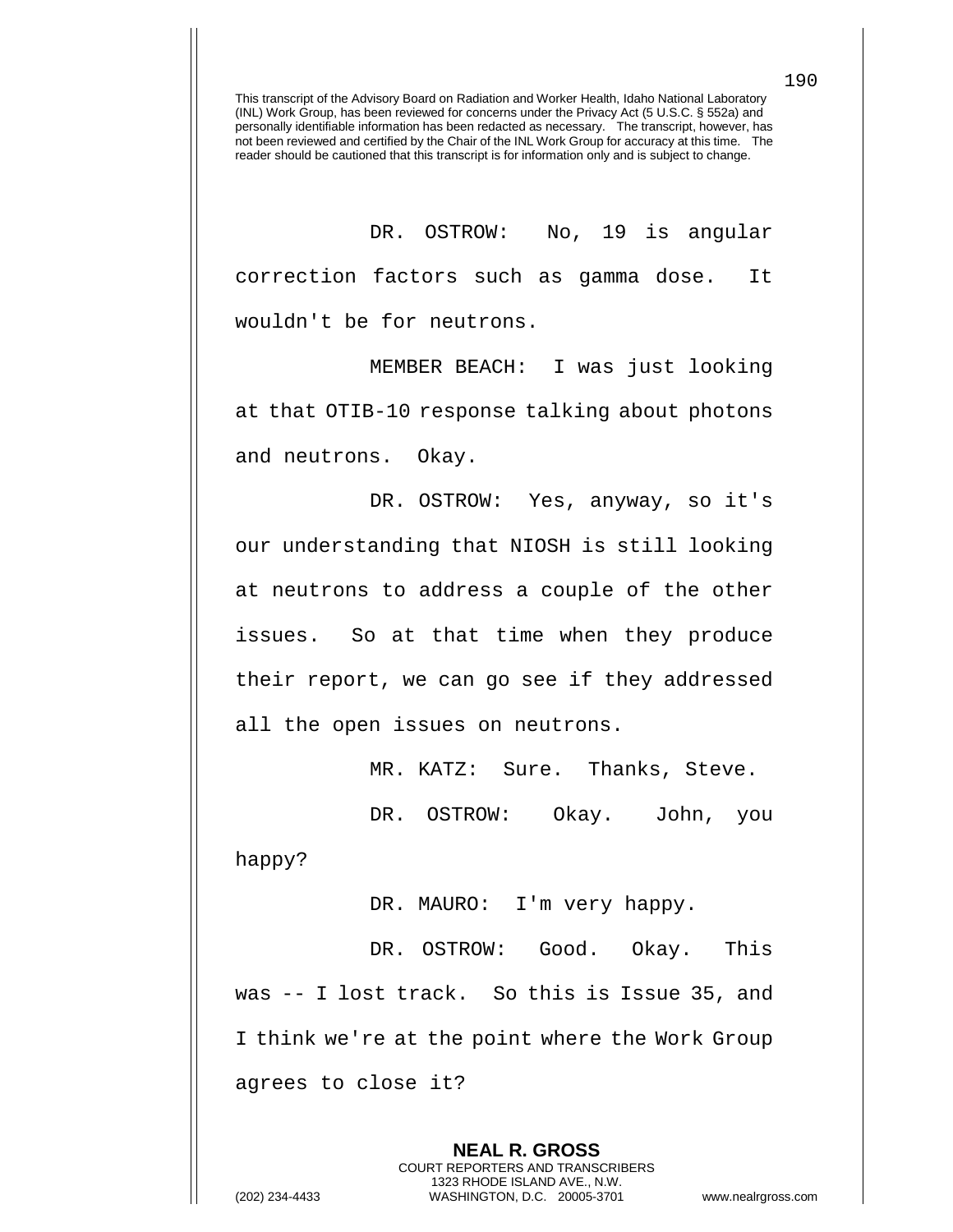MEMBER BEACH: Yes, I don't have

any questions on it.

MEMBER ROESSLER: I agree.

CHAIRMAN SCHOFIELD: I don't have

any questions.

DR. OSTROW: Okay. Thirty-five is closed. Now, this is the last one that we recommend closing, Issue 36, which is the next one. And this is not a neutron one.

MEMBER ROESSLER: How come that one

didn't come up in green?

DR. OSTROW: I don't know.

MEMBER BEACH: It did for me.

DR. OSTROW: So this is Issue 36. This has to do with missed low-energy beta doses, and it's also external dose. And here the original issue, the TBD discusses the 100 milligram per square centimeter plastic dosimeter holders and the fact that betas of less than 360 keV will not penetrate the holder.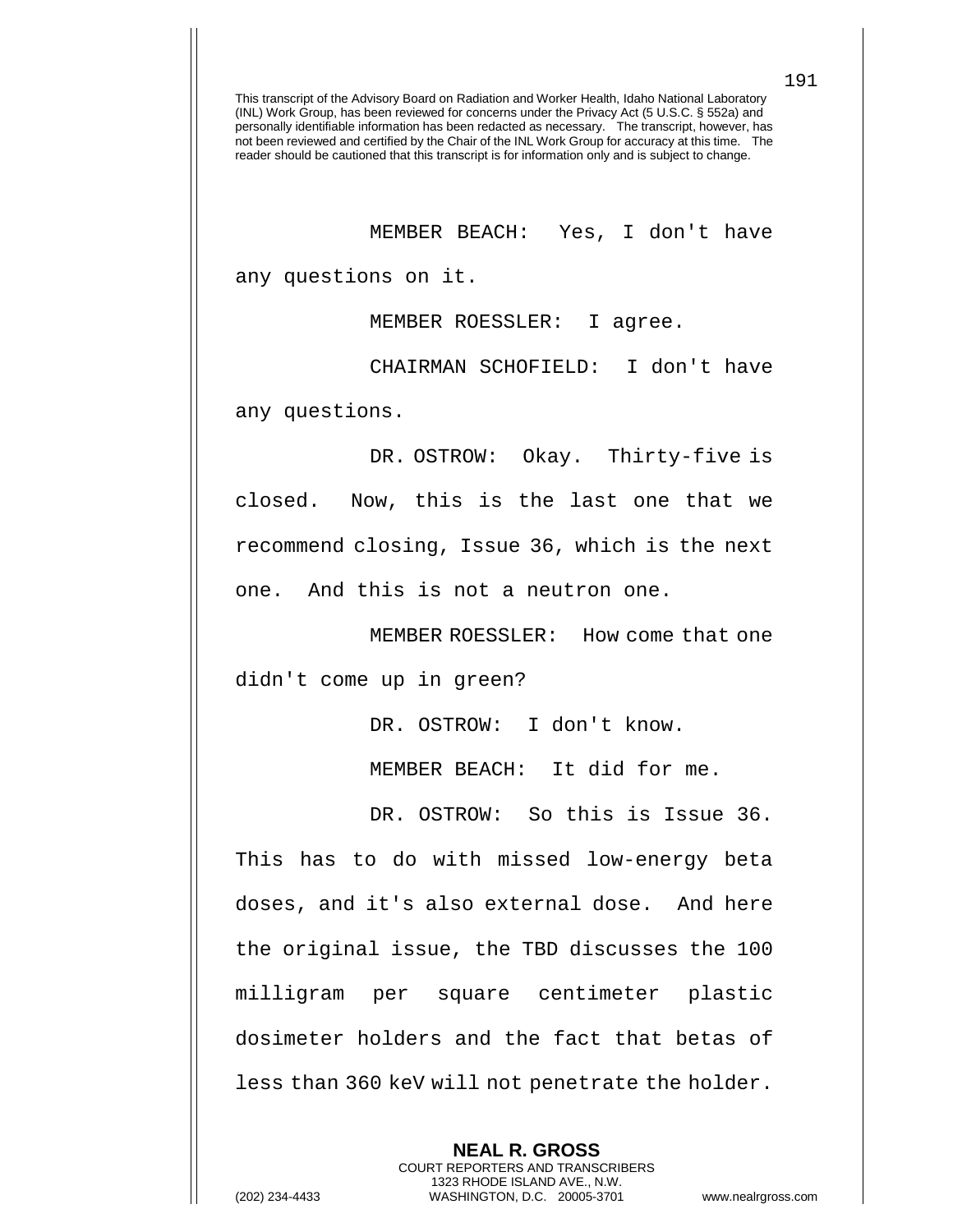However, the TBD does not discuss allowances for or consideration of the possibility of the complete failure to detect these betas because they may not penetrate.

And we said the general averaging approach that was used, that the missed betas was questionable, and so forth and so on. This was based on the original TBD.

NIOSH said basically go look at the latest TBD Rev. 3, which we did. And we reviewed Revision 3 of the TBD, and which includes a brand new Section 6.4.2 and table 6-12. That wasn't in the original TBD. And we agree with NIOSH that that section addresses Issue 36 now. It explains the correction for the plastic dosimeter holders for the missed low-energy beta dose.

We didn't elaborate why we think it addresses it, but we basically wanted NIOSH to explain it, and you did in Section 6.4.2.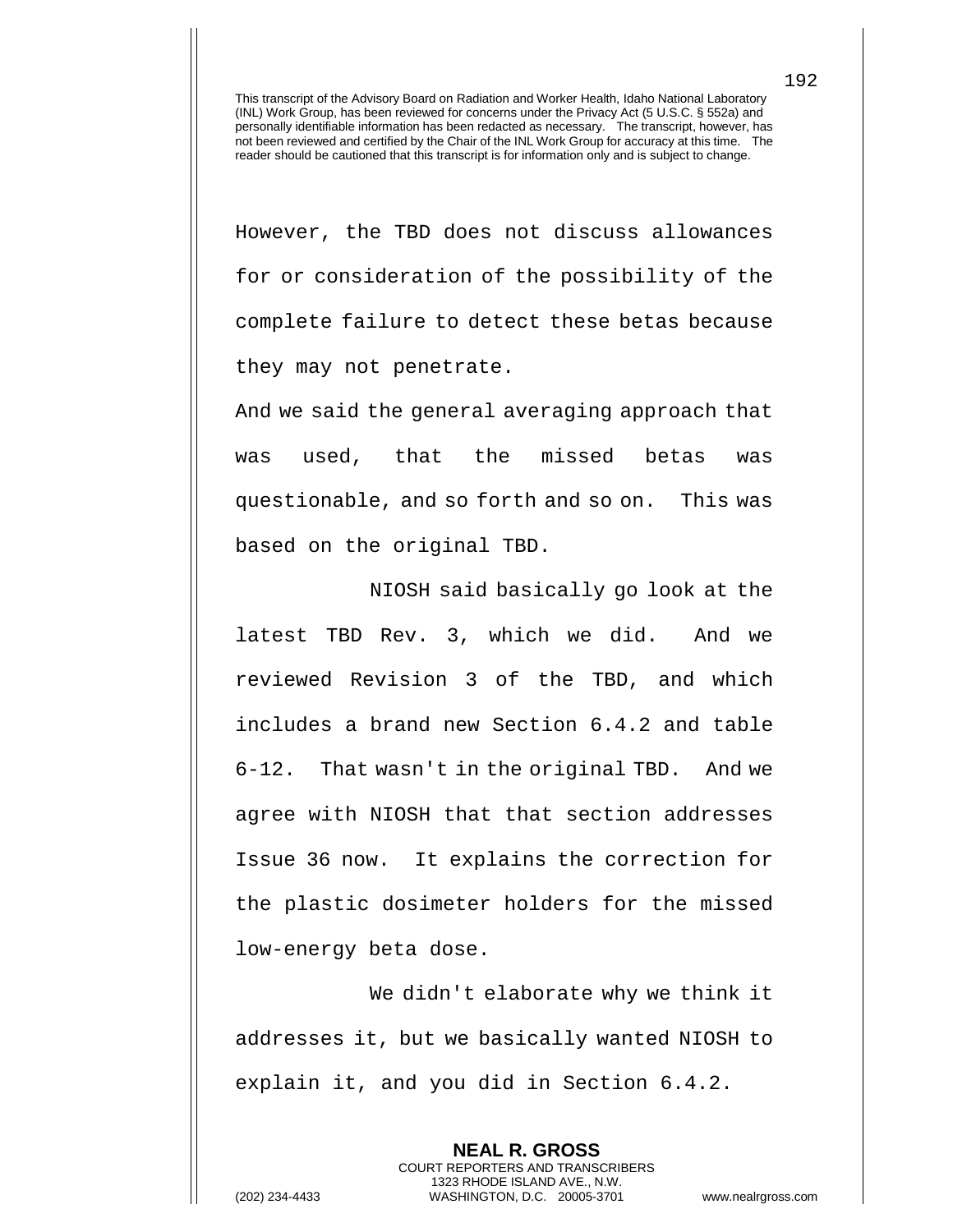MEMBER ROESSLER: I'm willing to

take your word for it.

MEMBER BEACH: And I didn't have

any questions on it either.

DR. OSTROW: Phil?

CHAIRMAN SCHOFIELD: I don't have

any questions.

DR. OSTROW: Okay. So I'll record that the Work Group agrees to close this issue. And that's it. That's the 14 issues. And just off the top of my head I think; you can correct me, we closed out 13 of the 14 issues.

CHAIRMAN SCHOFIELD: Yes, that's right.

DR. OSTROW: And one of them we left open was --

MEMBER BEACH: Twenty-one.

DR. OSTROW: Okay. It was 21 that's further --

> **NEAL R. GROSS** COURT REPORTERS AND TRANSCRIBERS 1323 RHODE ISLAND AVE., N.W.

CHAIRMAN SCHOFIELD: I have one

(202) 234-4433 WASHINGTON, D.C. 20005-3701 www.nealrgross.com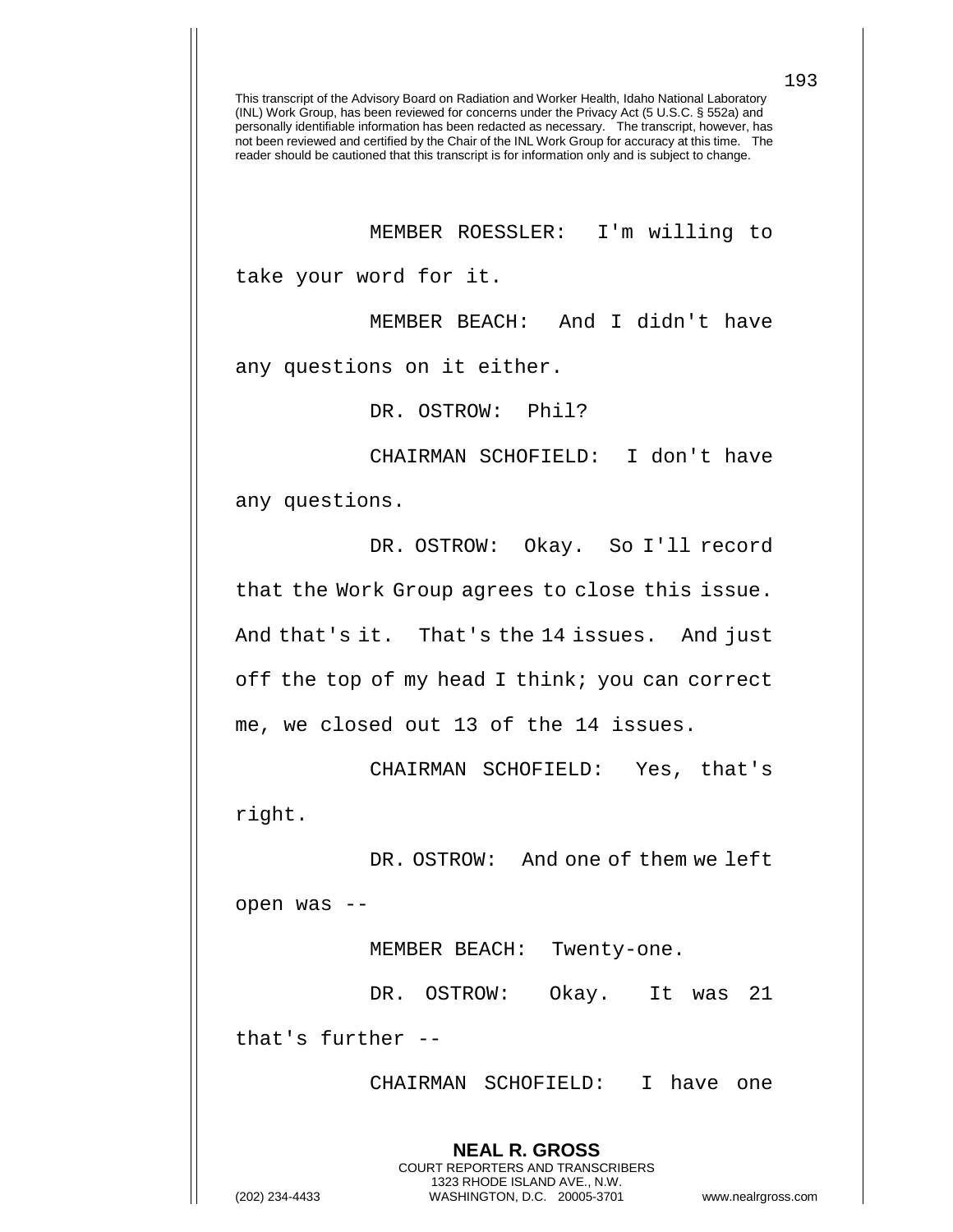question. It's more of a generic one that keeps coming up for a lot of sites. A lot of people are concerned about wearing their film badges under lead aprons, but there are some people says, well, that's okay because you gain enough neutron exposure to offset that reduction. How much neutron exposure -- I mean, I don't understand that part of it.

MEMBER ROESSLER: Can we ponder that during lunch?

CHAIRMAN SCHOFIELD: Yes, we can ponder that during lunch.

MR. HINNEFELD: That would have to be a real facility-specific answer or circumstance, because I don't know -- I could postulate why someone might possibly say that, but without knowing the facility or more specific, I don't think I could make --

CHAIRMAN SCHOFIELD: Okay. Well, if you take Rocky Flats, they used lead aprons

> **NEAL R. GROSS** COURT REPORTERS AND TRANSCRIBERS 1323 RHODE ISLAND AVE., N.W.

(202) 234-4433 WASHINGTON, D.C. 20005-3701 www.nealrgross.com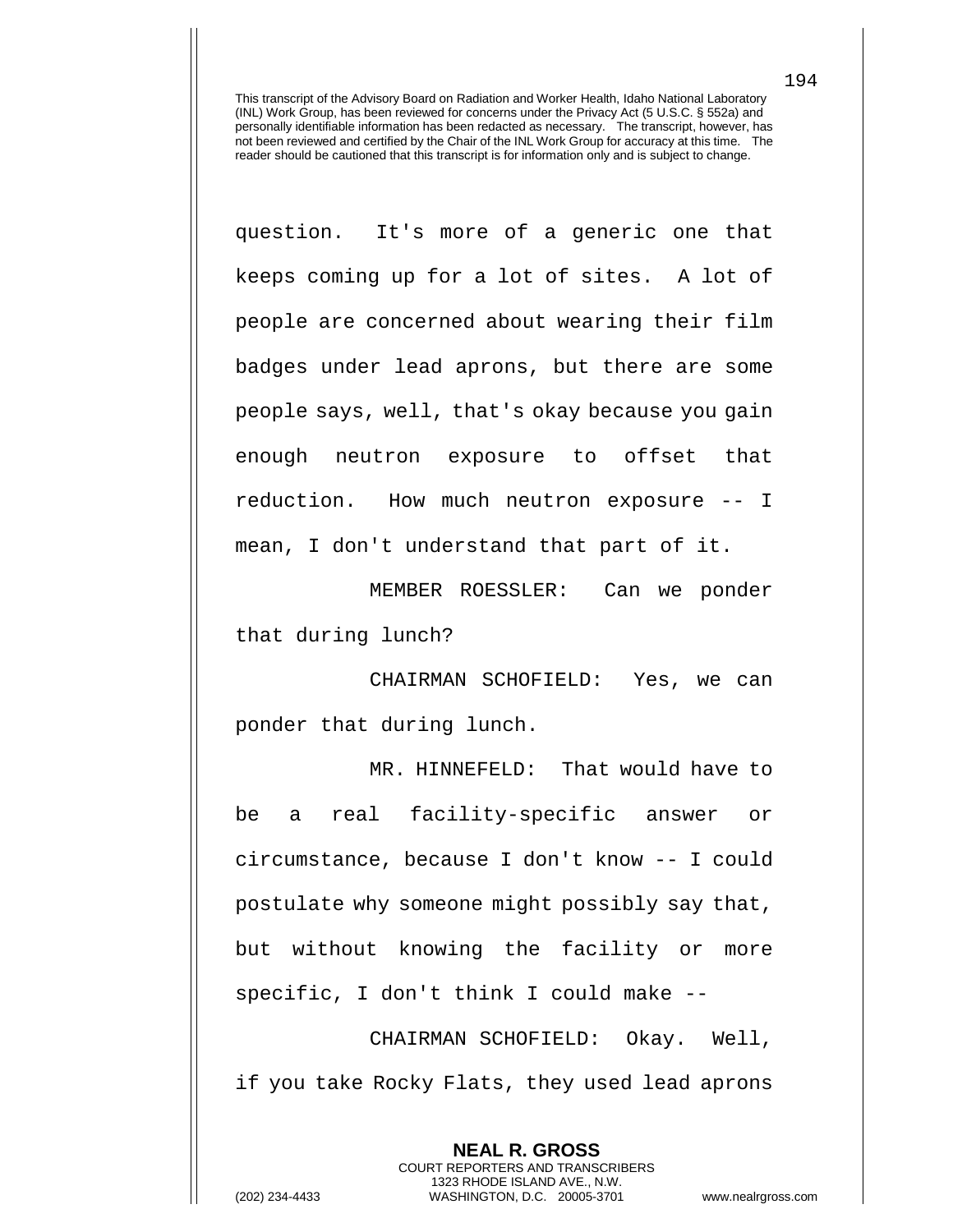in a number of things when they were doing -- Los Alamos used a number of different things. They used lead aprons.

MR. HINNEFELD: Yes.

CHAIRMAN SCHOFIELD: One of the big factors though is Rocky Flats actually certified theirs. It's my understanding they would actually go through and QA them every once in a while and make sure they were still -- you know, there wasn't gaps in them and stuff.

MR. HINNEFELD: They didn't have crease voids and stuff like that.

CHAIRMAN SCHOFIELD: Yes.

MR. HINNEFELD: Okay.

CHAIRMAN SCHOFIELD: And so this question has come up from a number of people. They want to know, well, how do you account for that they're wearing the badges under the lead aprons.

MR. HINNEFELD: Oh, gosh, I don't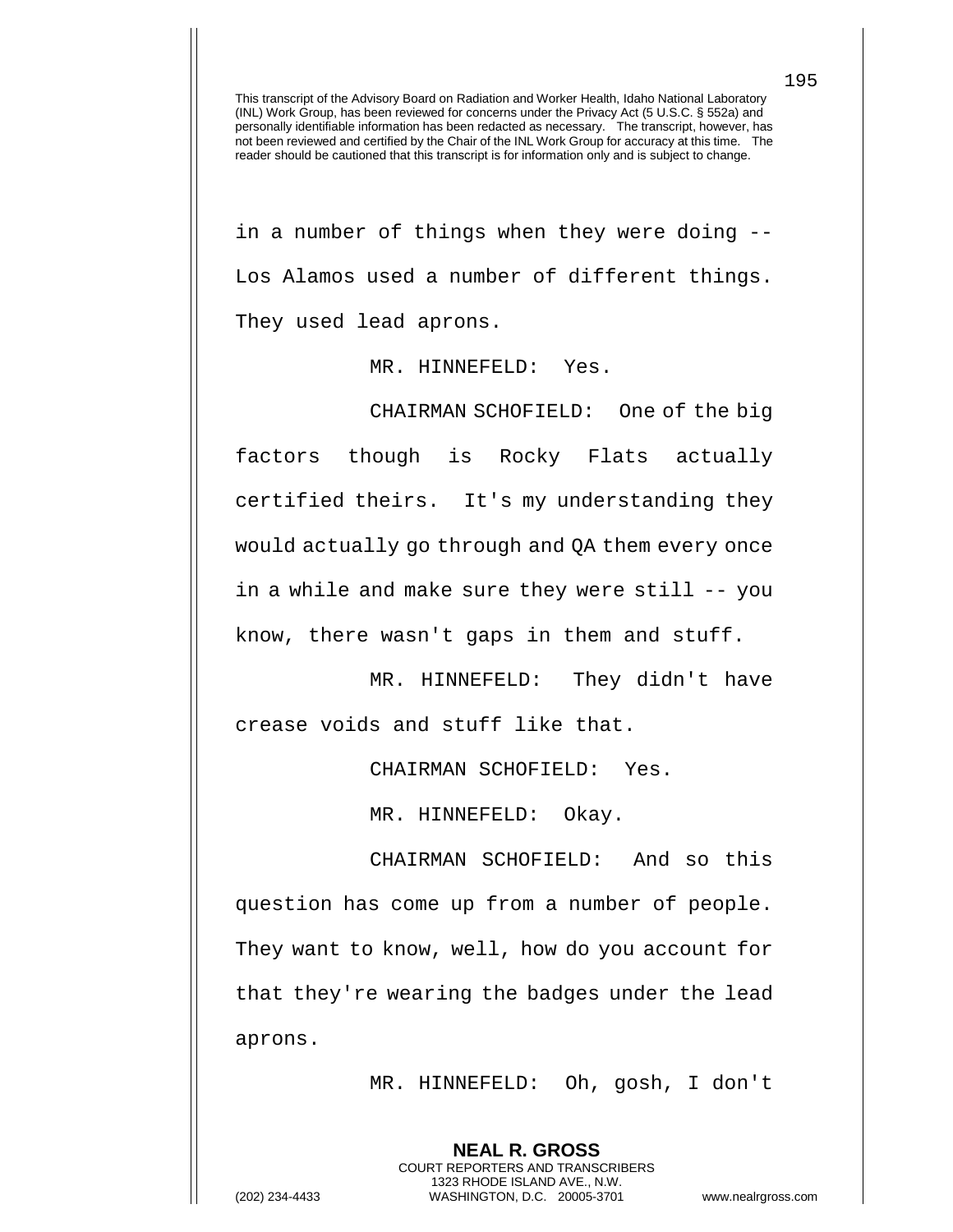know for Rocky. I'll have to do some research. I can't really answer off the top of my head. DR. OSTROW: It doesn't sound like a great procedure though. That doesn't absorb neutrons particularly. It's a high-Z material.

MR. HINNEFELD: Yes, it wouldn't affect the neutron badge. The argument would have had to have been made from if they said that the neutron dose, you have to overestimate, your neutron dose outweighs that. If that argument was made to them, I'd have to know more about the neutron approach and what we assigned the neutrons.

CHAIRMAN SCHOFIELD: All right. So that would really be almost a case-by-case basis.

MR. HINNEFELD: Certainly facility-specific, and I don't -- I have not been studying Rocky. I don't know what was

> **NEAL R. GROSS** COURT REPORTERS AND TRANSCRIBERS 1323 RHODE ISLAND AVE., N.W.

(202) 234-4433 WASHINGTON, D.C. 20005-3701 www.nealrgross.com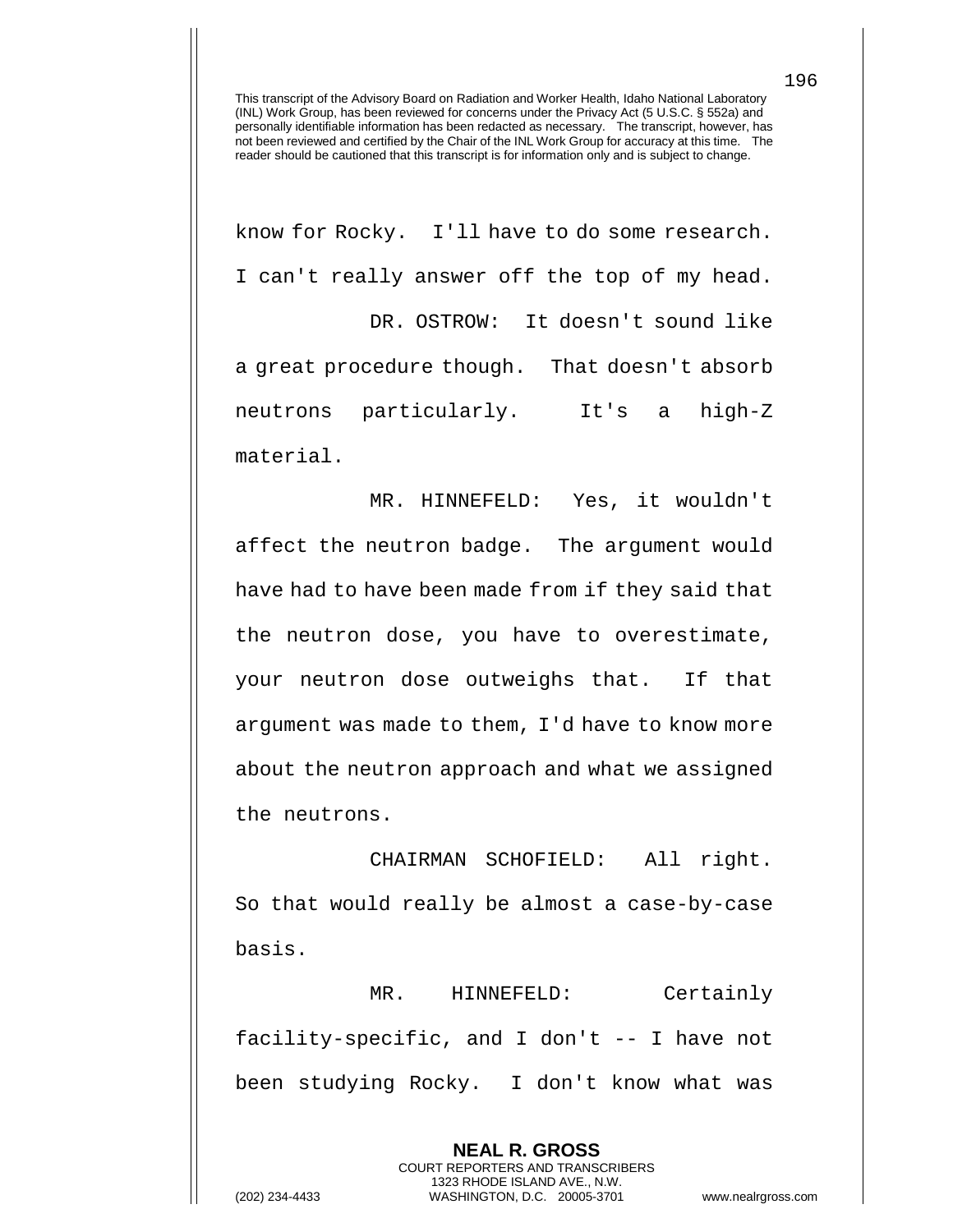done at Rocky about that.

CHAIRMAN SCHOFIELD: Okay. It was just one I wasn't -- I have grappled with.

MR. HINNEFELD: I can see if we can't find something out, if there is even - you know, if we even agree that none of our people should have ever said that. I don't know if we would have said that or not.

MR. GLECKLER: For INL I don't recall seeing any claims for lead apron use.

MR. HINNEFELD: I don't remember INL.

MR. KATZ: So lunch break. It's quarter past 12:00 right now. Do you want to take an hour? What do we want?

> DR. OSTROW: Sound good. MR. KATZ: An hour? MR. HINNEFELD: Yes. MR. KATZ: Less? More? MEMBER BEACH: I say 45 minutes,

**NEAL R. GROSS** COURT REPORTERS AND TRANSCRIBERS 1323 RHODE ISLAND AVE., N.W.

(202) 234-4433 WASHINGTON, D.C. 20005-3701 www.nealrgross.com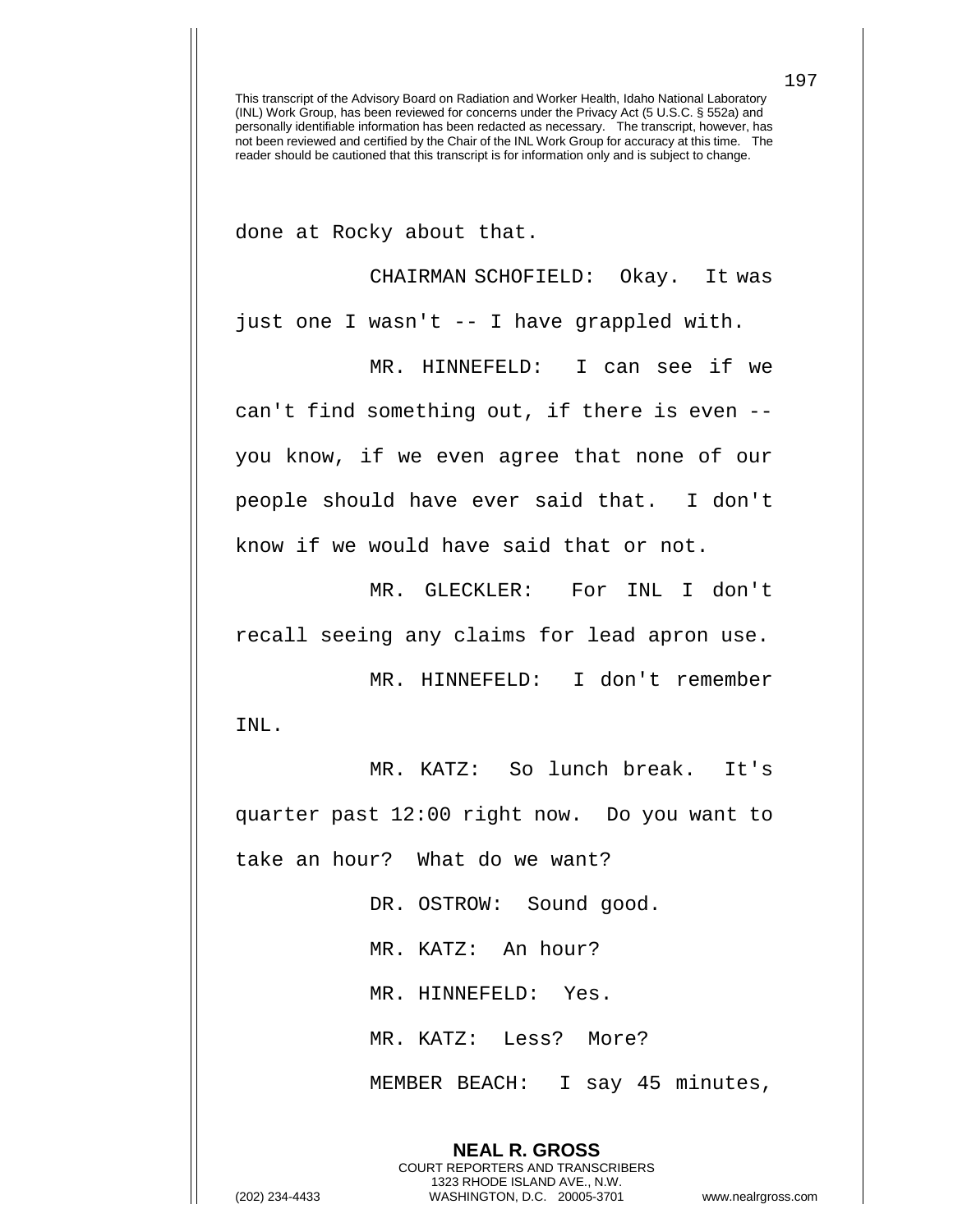but I'm good with an hour, too.

MR. KATZ: And Josie needs to leave at what time?

MEMBER BEACH: By 4:15 or so.

MR. KATZ: Okay. So, I don't know,

let's use an hour as the outside edge here. And if we can meet 10 minutes before or so, that would be great.

MR. HINNEFELD: So shoot for five after?

MR. KATZ: Yes, so let's shoot for about, yeah, five after the hour. Thanks everyone on the line. Catch you later.

(Whereupon, the meeting was recessed at 12:16 p.m. and reconvened at 1:18 p.m.)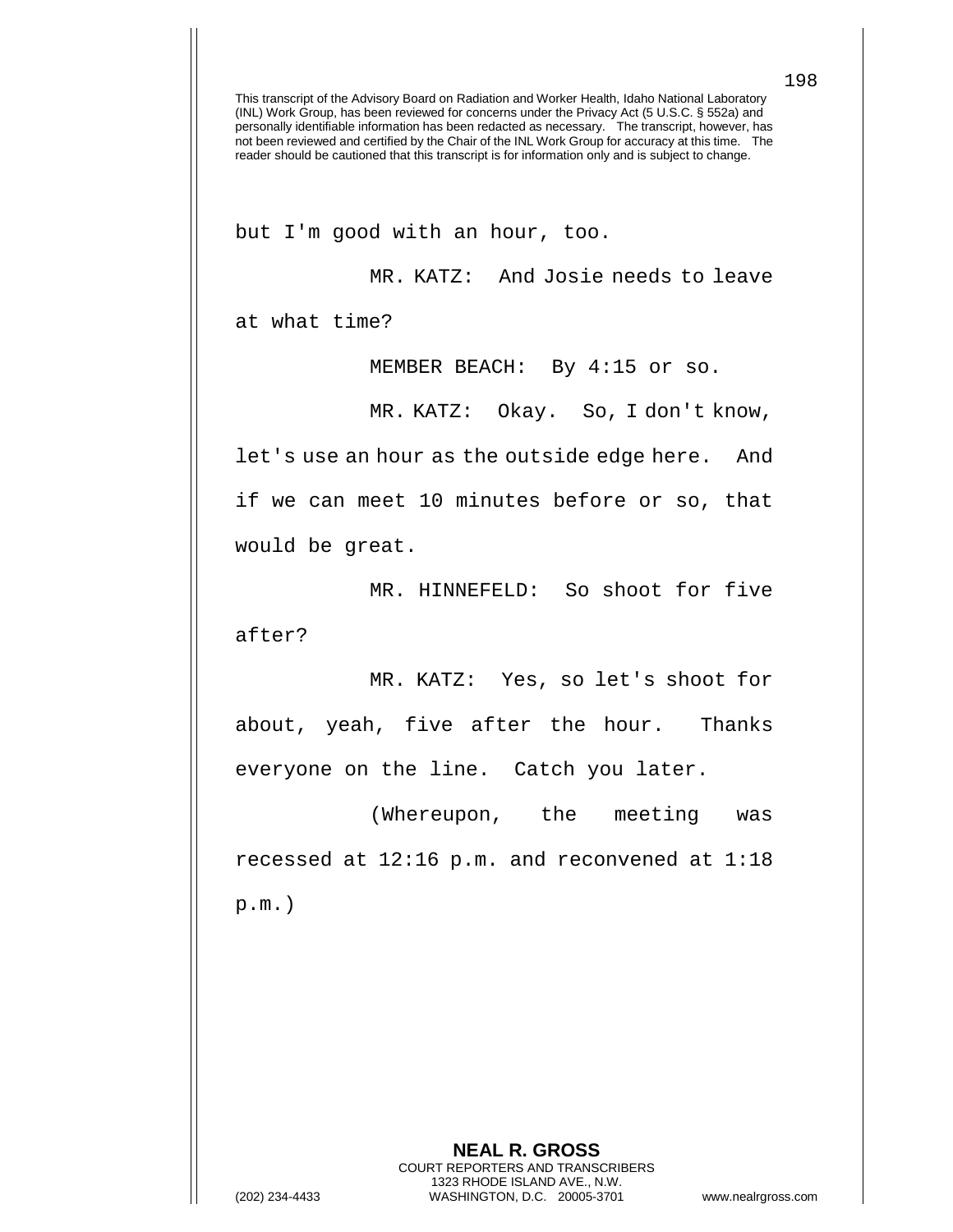A-F-T-E-R-N-O-O-N S-E-S-S-I-O-N

(1:18 p.m.)

MR. KATZ: Steve?

DR. OSTROW: I don't know if it's my item but the next item on the agenda's ORAU/SC&A matrices. I don't know why that's on the agenda, actually. The only thing I can say is that, as far as we know, our matrix, the current

> **NEAL R. GROSS** COURT REPORTERS AND TRANSCRIBERS 1323 RHODE ISLAND AVE., N.W.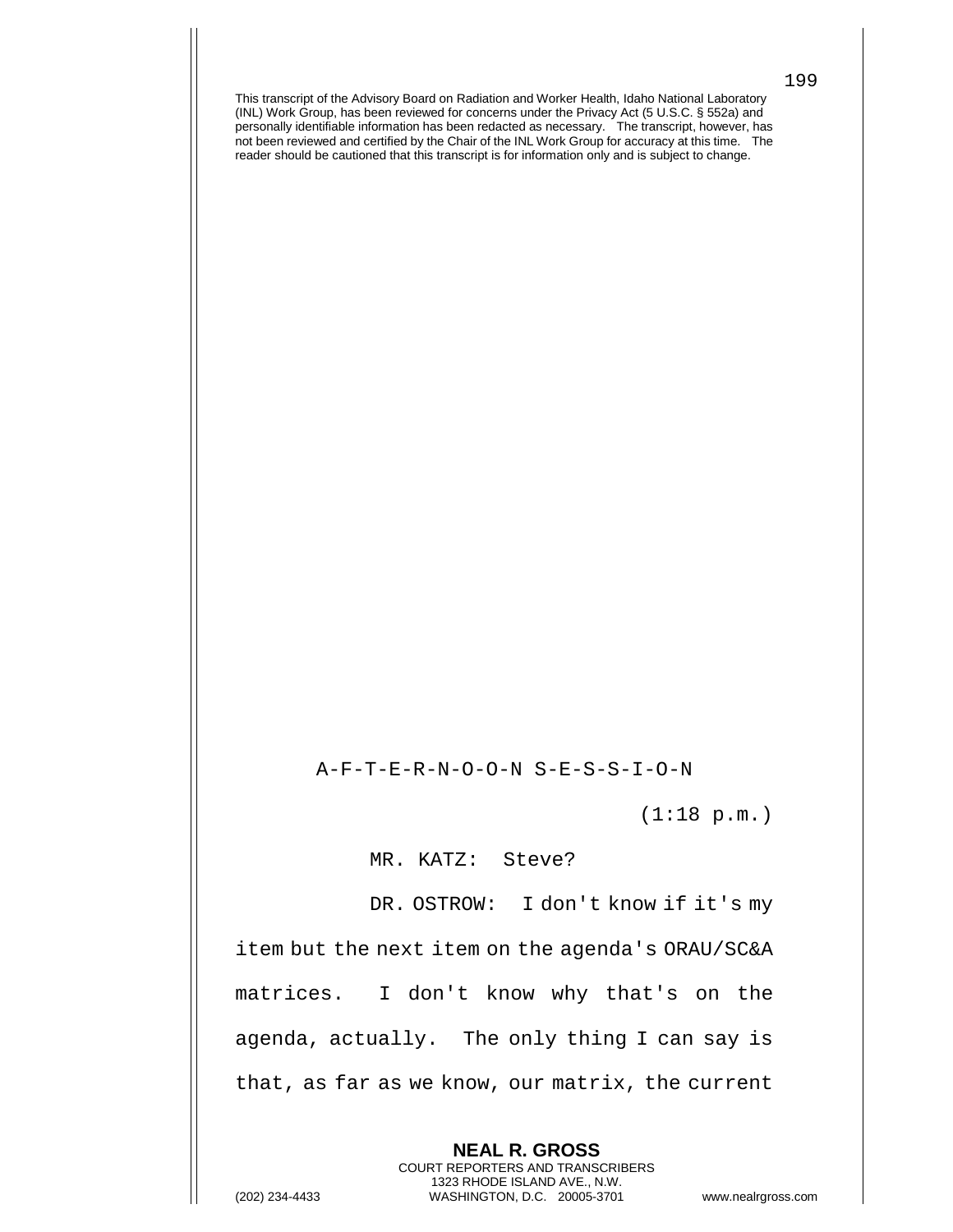one, is in our February 24th, 2014 report. I think Pete Darnell, in one of his emails, mentioned that it doesn't quite match up with the NIOSH matrix. But I don't know, Pete didn't go into the differences between them.

MR. KATZ: That is why Pete asked me to put that on the agenda, for that reason.

DR. OSTROW: Yeah, so I don't know what the difference is.

MEMBER BEACH: When I compare the two, I only noticed there was a few things that Pete had added to his that weren't on the one that was sent out a little earlier, the February one.

MR. HINNEFELD: The things that I've noticed where there's a difference was where Pete recorded on our matrix that SC&A was going to take another look at a particular item. And then your February matrix, it was, you know, your recommendation to stay open.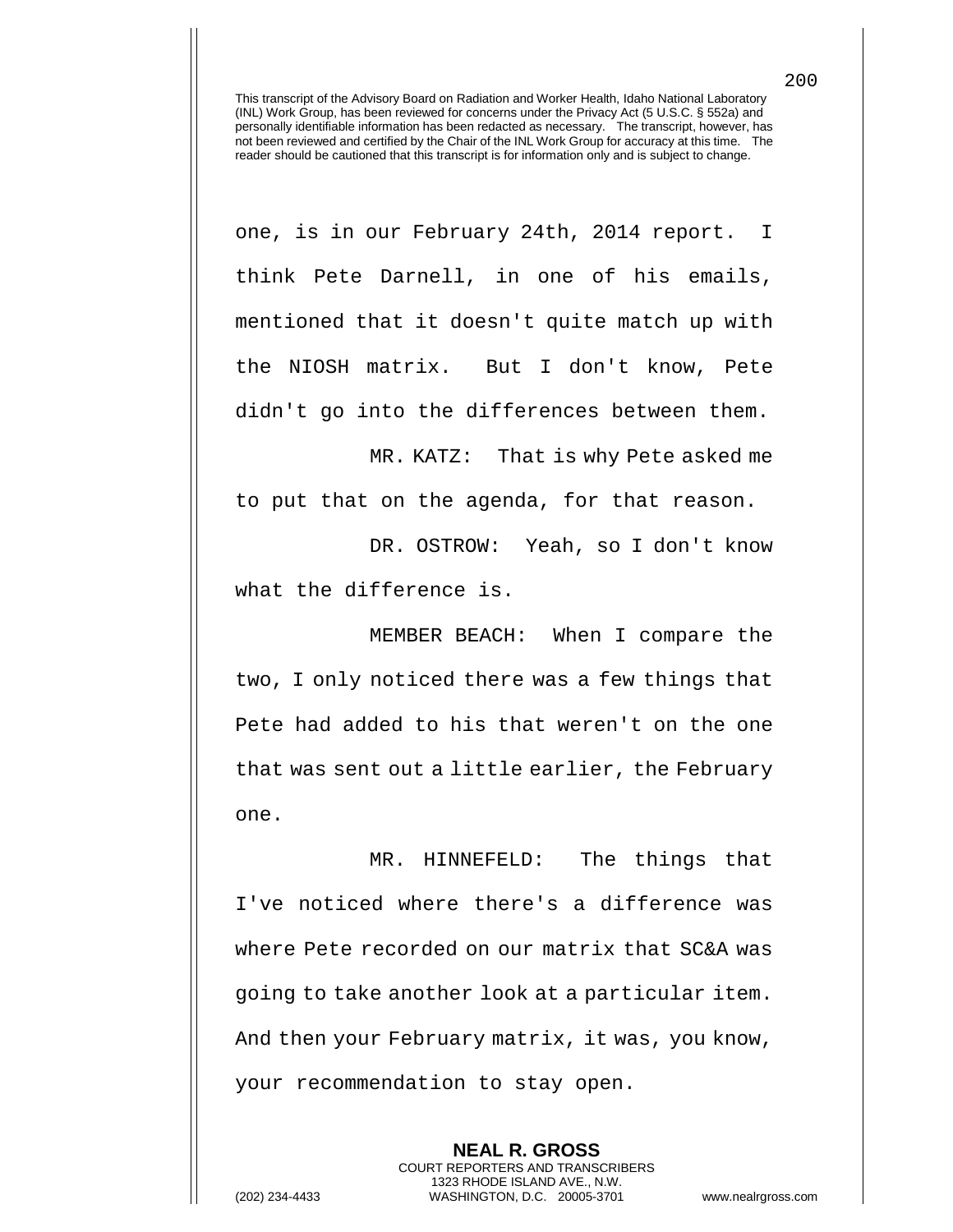I mean, so to me, I don't know that that's particularly different. It just means that there's some more information that should be coming from our side to, essentially, fill out that response.

I don't know if it's going to work very well because I don't think I'm cognizant enough about those specific issues. But, you know, one thing we may want to do is make sure that we, on our side, know what needs to be addressed in order -- you know, what's the next item to be addressed there.

Because, from the last meeting, our thought was, well, SC&A's going to take another look at this. You guys just said you think it should remain open with no additional discussion. And so is it clear, then, to our side what needs to be done?

I guess we go back to what we did before and what you guys said before and say

> **NEAL R. GROSS** COURT REPORTERS AND TRANSCRIBERS 1323 RHODE ISLAND AVE., N.W.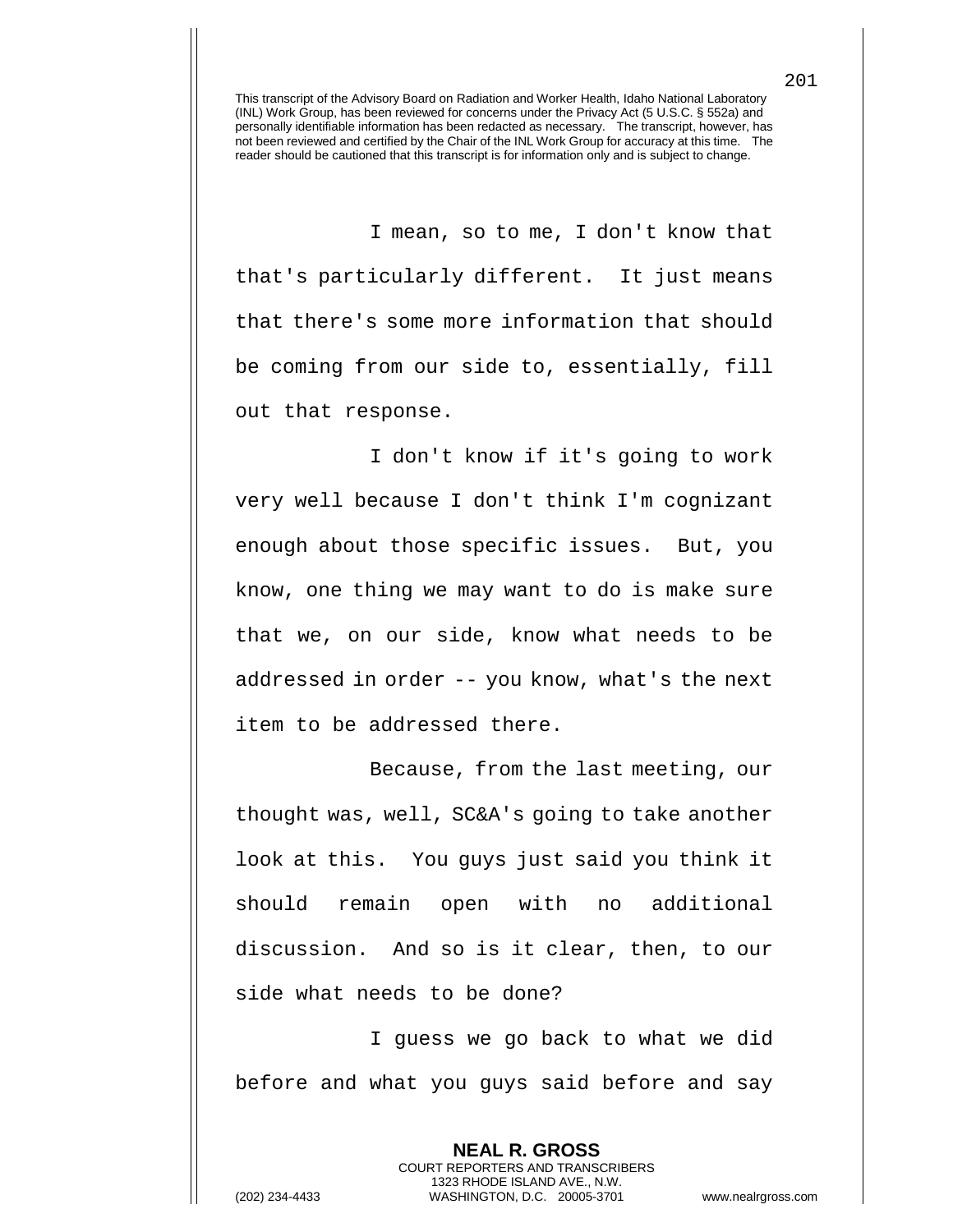that, you know, we might be able to figure it out. But I haven't gone through each one to know whether we can figure it out or not.

We could start down those. I'm not sure I could even find them real easily.

DR. OSTROW: Well, I suggest maybe the easiest thing is, when you guys start addressing the open issues, if it's not clear, just email or something, you know, what did you mean by this?

MR. HINNEFELD: I think that was what I was going to suggest, rather than try to fight through them here.

DR. OSTROW: Yeah, it doesn't make any sense to do that.

MR. HINNEFELD: Because we'll go through there, and if we don't understand the opening statement --

DR. OSTROW: Yes, just go through it one by one as they come up.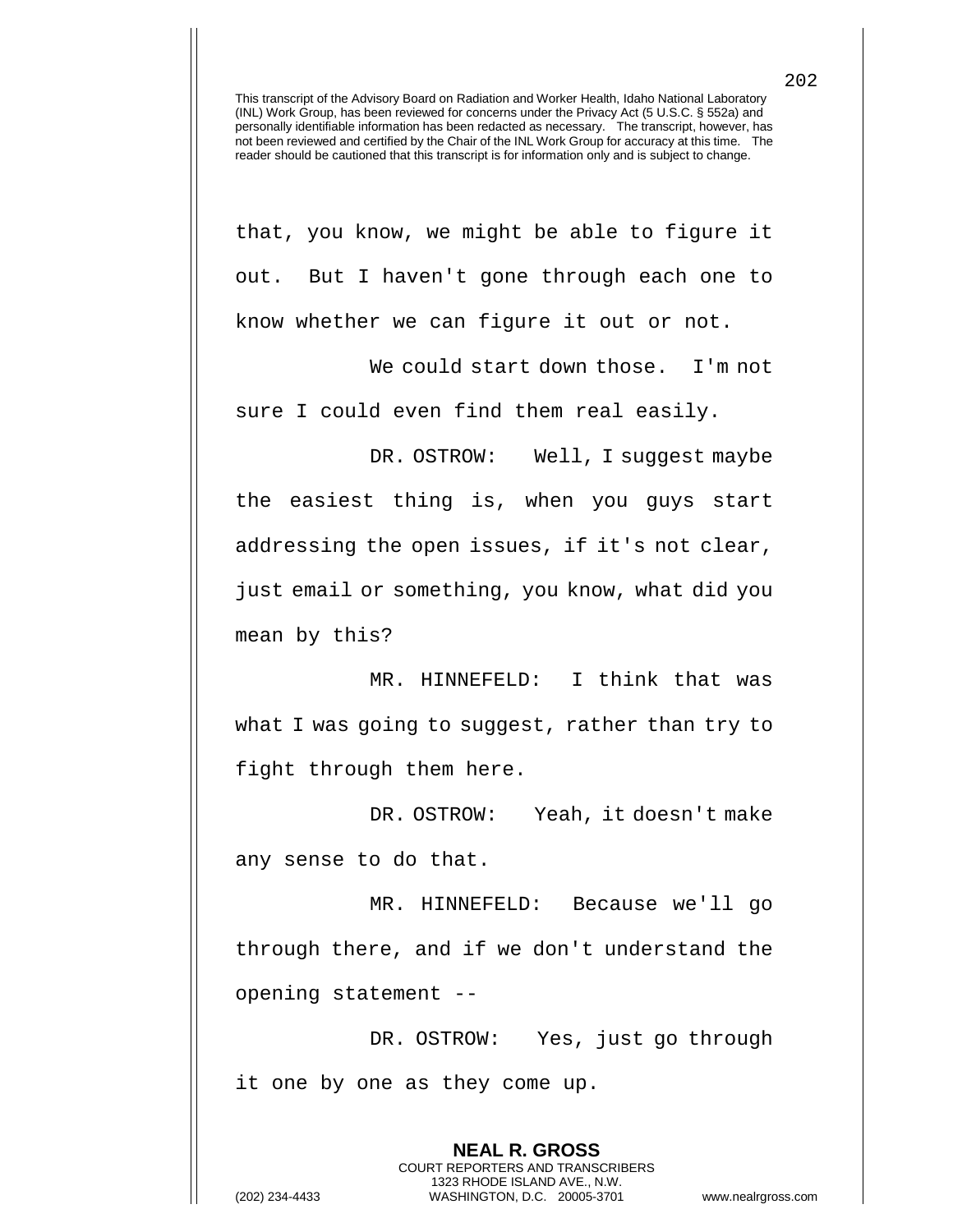MR. HINNEFELD: Yeah, okay.

DR. OSTROW: Makes sense. I know Pete added a couple of little comments and he put a date, something like March 14th, and he had a little note on some of the matrix items that he added subsequent to our report. He had some little comments here and there, which are new, new comments.

MR. HINNEFELD: There were a couple things in there -- there are a couple of matrix items where we've added our next round of response directly in our matrix.

DR. OSTROW: A couple of them, yeah.

MR. HINNEFELD: Yeah, there are a couple like that.

MR. GLECKLER: Nineteen's an example of that.

MR. HINNEFELD: Okay.

**NEAL R. GROSS** COURT REPORTERS AND TRANSCRIBERS 1323 RHODE ISLAND AVE., N.W.

MR. GLECKLER: And then there's a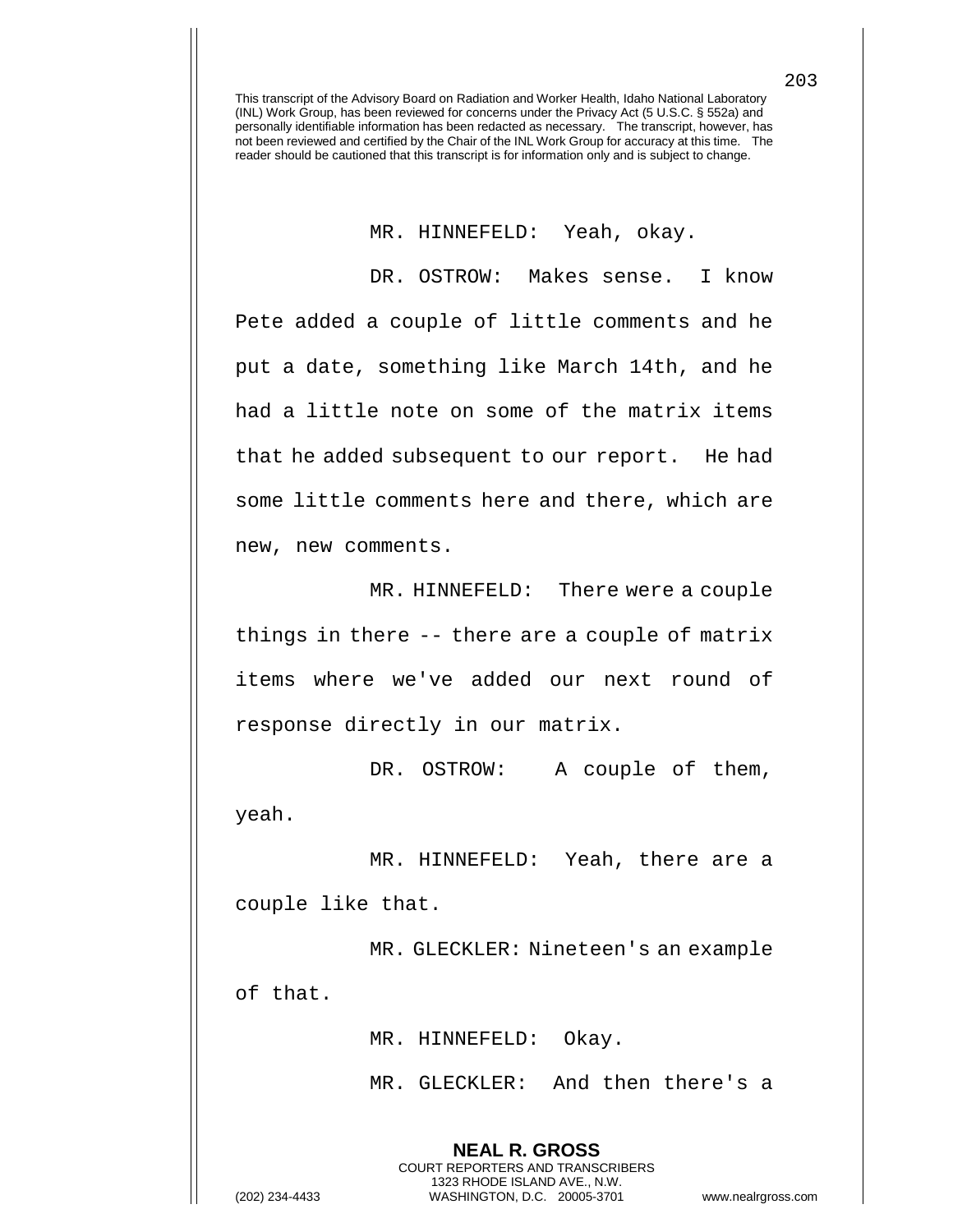number of them that have an additional response that we've added to the -- and that's why we added the dates, to show, okay, this is more recent and --

DR. OSTROW: Yeah, that=s not a disagreement or anything. It's just a little bit more updated.

But, anyway, this is just a suggested procedure. As you go through open issues, you know, just ask if it needs any clarification.

MR. HINNEFELD: Okay.

MR. KATZ: So then, Phil, do you want to move to the White Papers?

CHAIRMAN SCHOFIELD: Yeah, I have no problem with that.

MR. KATZ: So I assume NIOSH will sort of present. I mean, as far as to get the ball rolling.

> **NEAL R. GROSS** COURT REPORTERS AND TRANSCRIBERS 1323 RHODE ISLAND AVE., N.W.

MR. HINNEFELD: Okay, well, we have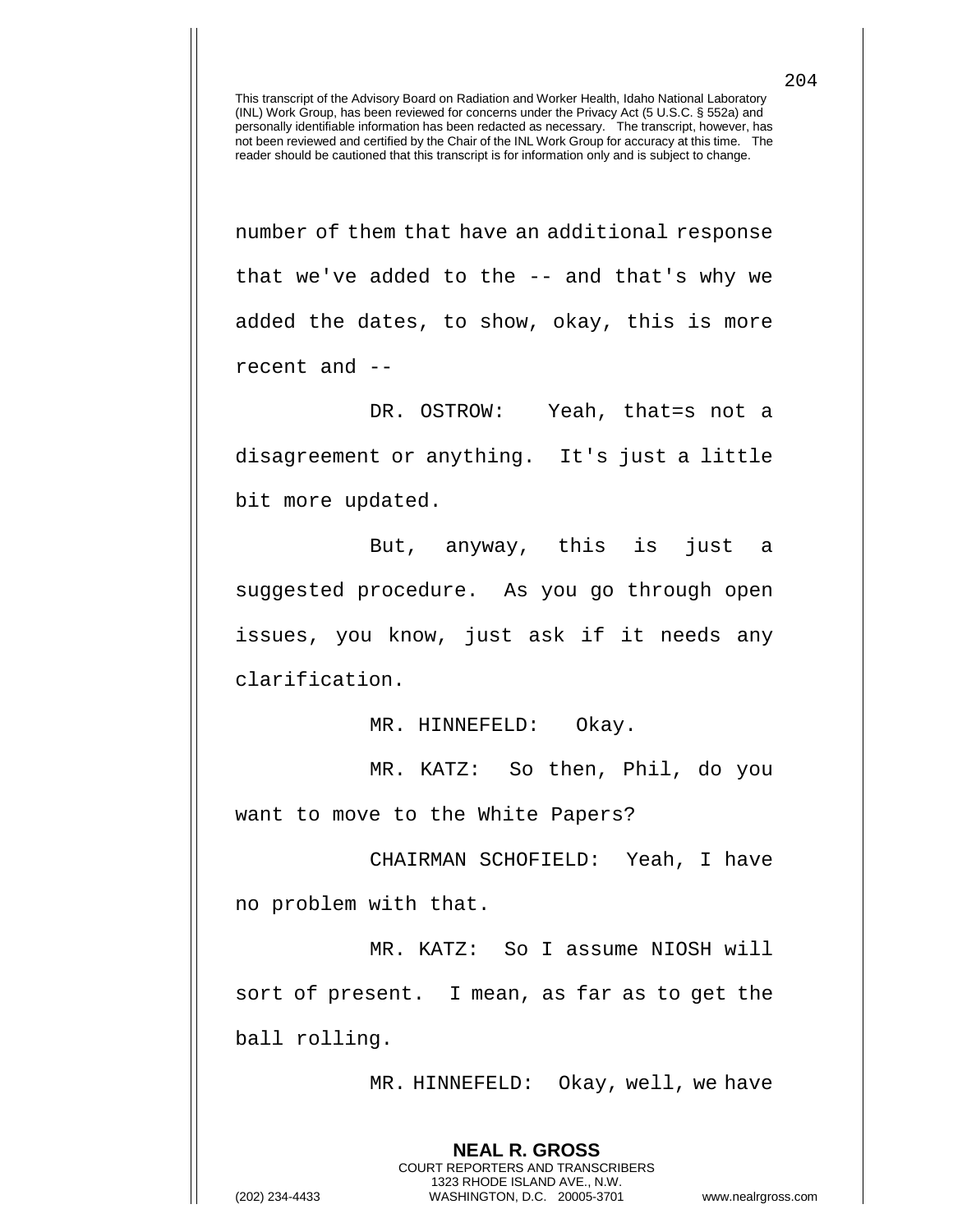one on Issue 1 so maybe we'll start with that? MR. GLECKLER: Okay. Do you want me to give a little background on that?

MR. HINNEFELD: Absolutely. Better you than me.

MR. GLECKLER: Okay, for this next round of White Papers, the NIOSH/ORAU folks, it looks back in '012, April, May and June, it looks like we did a pretty significant data catch effort to look for more records to help resolve these. We spent a week in April, a week in May and two weeks in June capturing documents. We captured about 2,248 new documents, roughly, over that timeframe. So it amounts to a fairly large mass of material. There's thousands and thousands of pages that total that. And just to give an example, for Comments 1 and 2, a lot of it has to do with historical dose evaluation that was performed at the INL site. And for

**NEAL R. GROSS** COURT REPORTERS AND TRANSCRIBERS 1323 RHODE ISLAND AVE., N.W. (202) 234-4433 WASHINGTON, D.C. 20005-3701 www.nealrgross.com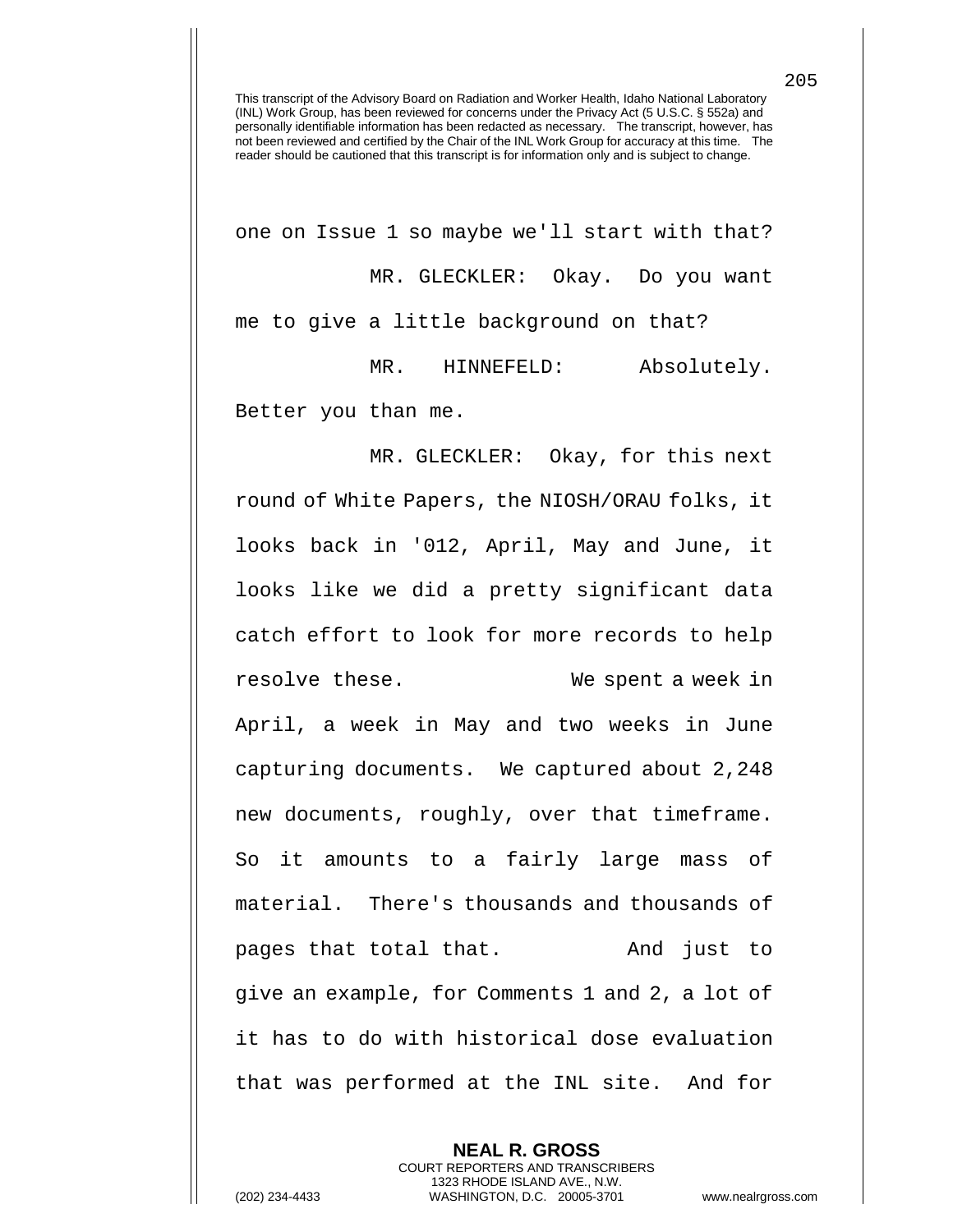that document, the base document is two volumes and it maybe totals, probably, I want to guess under 500 pages.

But when you factor in all the supplement, supporting documentation behind that, just that document alone has 4,200 pages or more of stuff to support it. So it's a fairly massive, large, massive effort for that particular document. And it's pretty massive as far as what we've captured in the Database, our Site Research Database.

And so, you know, to answer these, you have to go through thousands and thousands of pages of documentation. So it's a pretty significant effort that's been put into these. So hopefully it'll come out. And we've got enough information gathered, and some instances, it was just like looking for a needle in a haystack for some of these.

So, out of the 2011 Working Group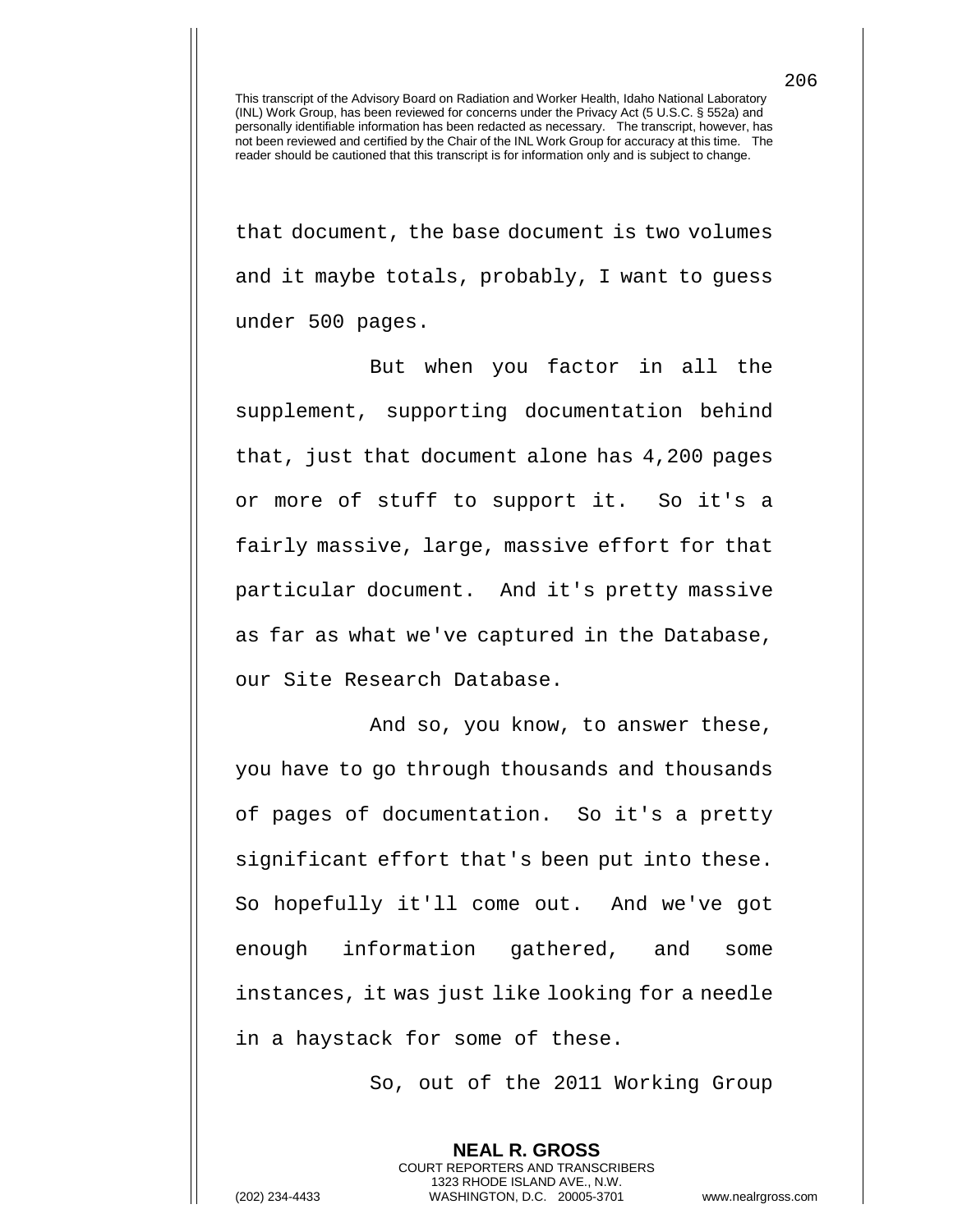meeting, NIOSH was tasked to revisit the meteorological dispersion model, and especially in regards to the relatively close proximity to the release points and its applicability to that.

And I don't know if SC&A and anyone's had a chance to review that yet.

DR. OSTROW: Yeah, we did. Now, as I said, we haven't had a formal review for any of these yet. We have own preliminary look for some detail. John, you're on the line, right?

DR. MAURO: Yes, I am.

DR. OSTROW: Do you want to say something about this? You're the one who looked into the MESODIF stuff.

MR. KATZ: Well, does NIOSH want to -- before that, do you want to talk about what you did first before SC&A responds to what they make of what you did?

> **NEAL R. GROSS** COURT REPORTERS AND TRANSCRIBERS 1323 RHODE ISLAND AVE., N.W.

MR. GLECKLER: Okay, yeah. I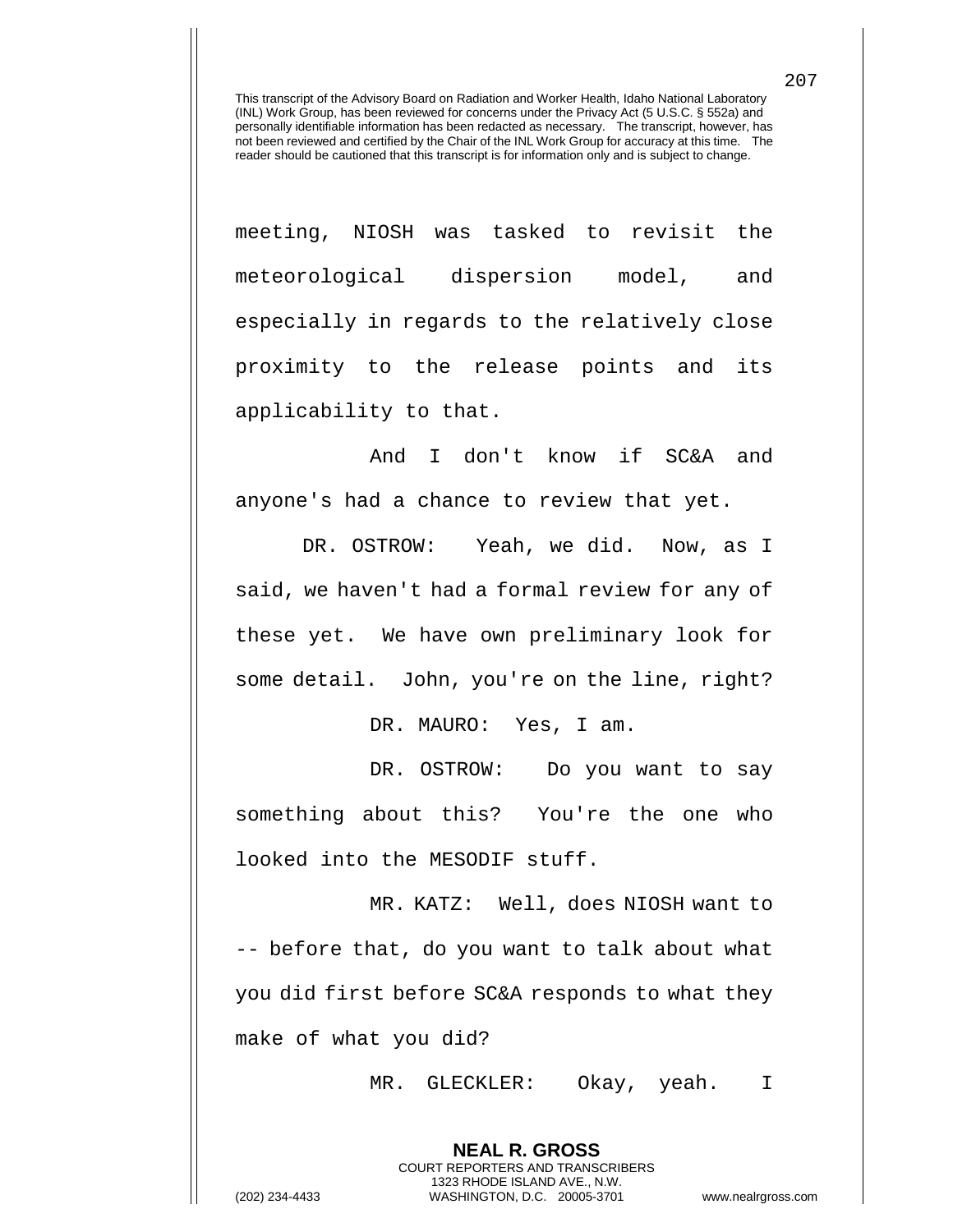guess to give some background and --

MR. KATZ: Thanks, Brian.

MR. GLECKLER: All right. So, let's see, some of the key issues -- well, the key issue involved the applicability of the MESODIF model.

And one of the things we did determine was -- well, I guess SC&A indicated it was only set up for 20 kilometers or greater. In reality, from what we found out, it was actually one of the first atmospheric dispersion models that was capable of generating somewhat close, or fairly close estimates of atmospheric dispersion beyond 20 kilometers.

And, in fact, it looks like some of the stuff presented in the paper indicates that it was definitely capable of going below 20 kilometers and down to at least 100 meters. But to do that, that's where I really had to dig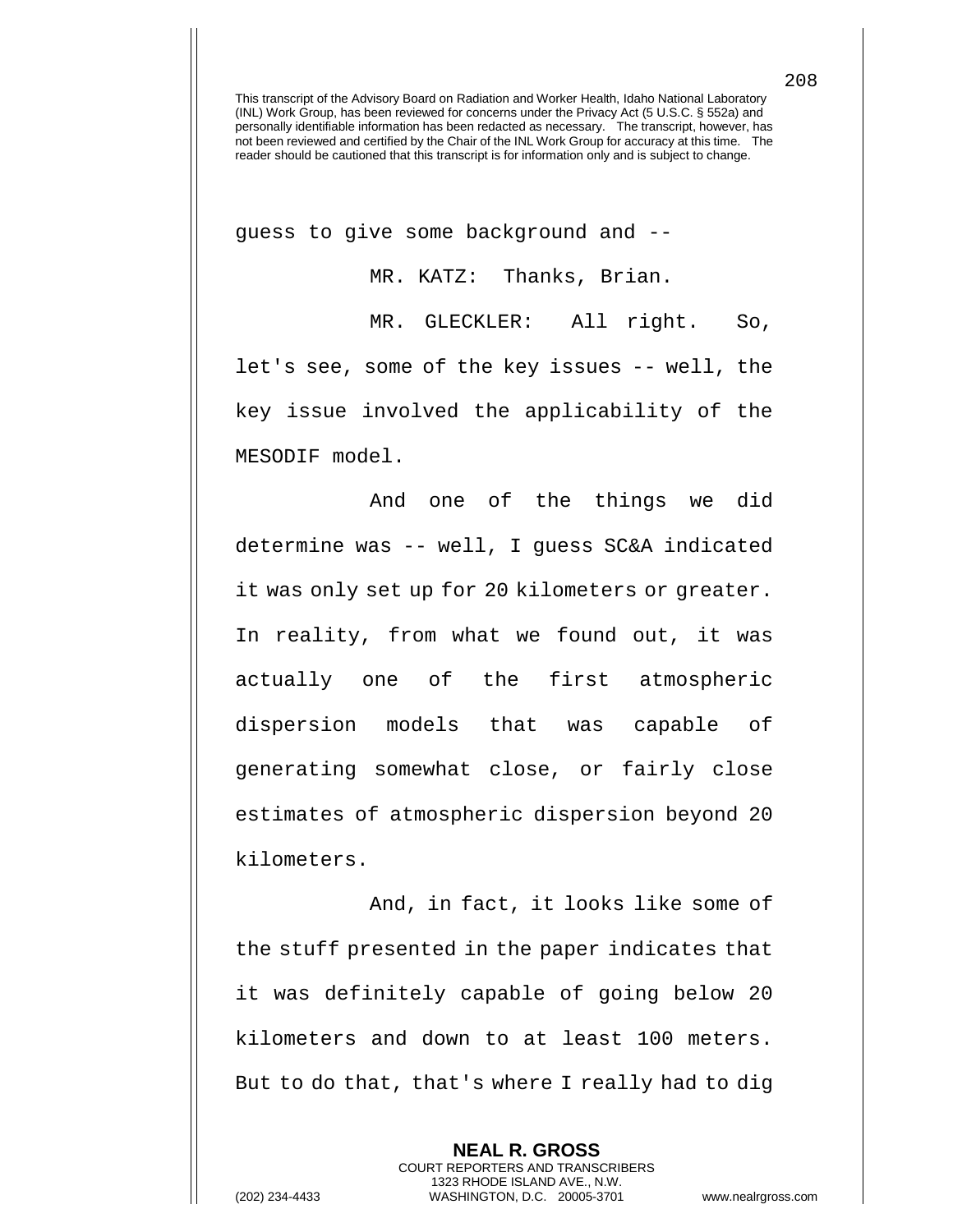into the historical dose evaluation document and the basis behind that and track down the basis behind MESODIF and all of that documentation.

Because there's a lot of it, it just references. One document references another for the information. And you go to that one and it references another. And so it's really buried deep, in some instances, where I was able to find some of the equations being used for the MESODIF model.

And part of the other issue with that comment was that resuspension wasn't being addressed. And one of the things with looking into that, weren't able to find any indication that resuspension was a significant contribution to the airborne -- to the air concentrations onsite on that.

And most of that was done by just comparing the limited amount of air sample data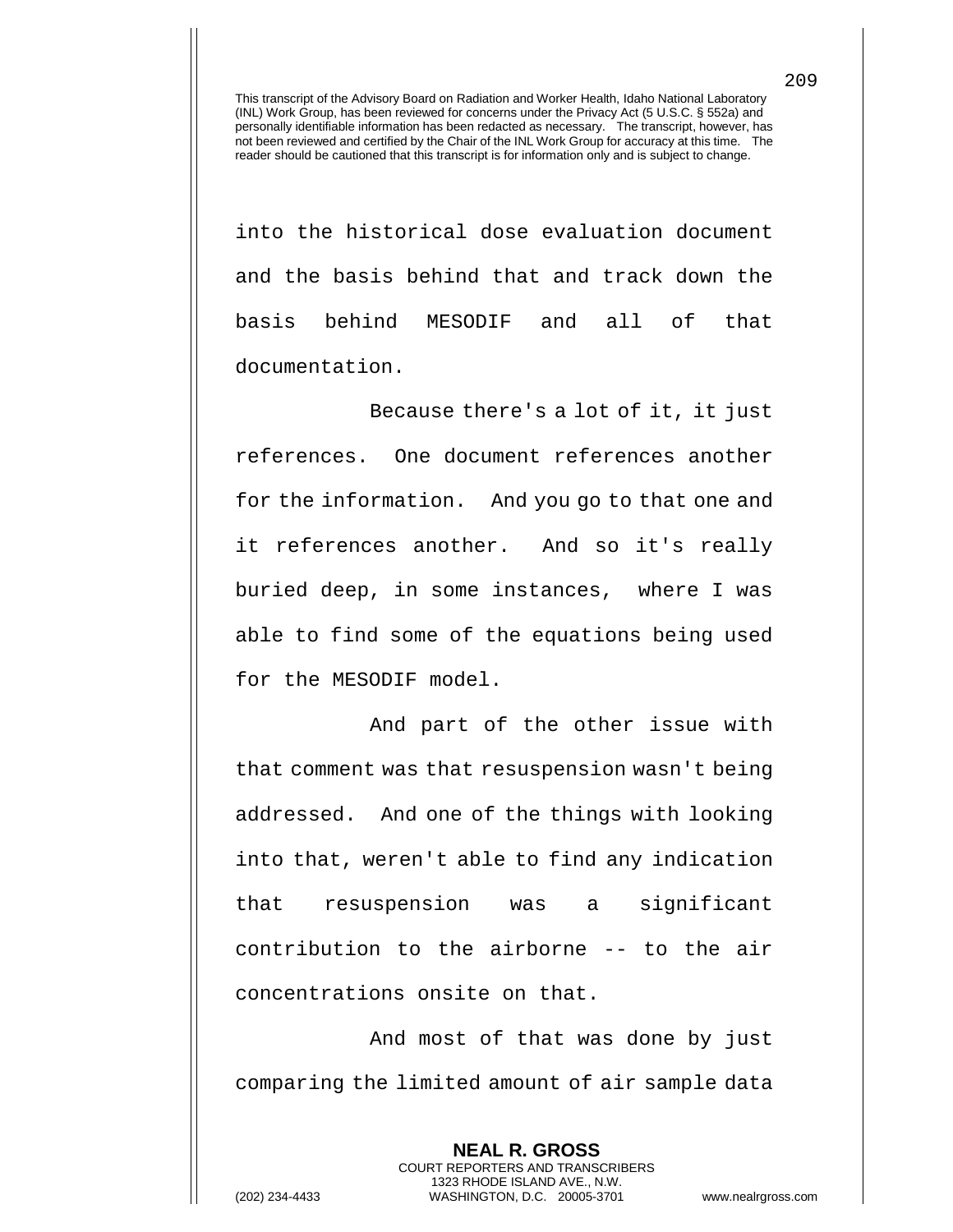that we had for onsite locations to the offsite locations. And so it's pretty much indiscernible from each other. So the focus was on a specific period of time that was identified. And I can't remember what the dates were on that. That's in the paper. Oh, fourth quarter of '74 and first quarter of 1975 is where we focused in on. And the air concentrations were pretty much indiscernible for onsite sampling locations and offsite sampling locations.

And one of the other issues touched on for this comment was in regards to the deficiencies in the INL's environmental monitoring equipment. And in regards to the equipment, we determined that it's not relevant to the environmental TBD because we didn't use any of those environmental air concentrations.

And we suspect that the original authors didn't opt to use that onsite air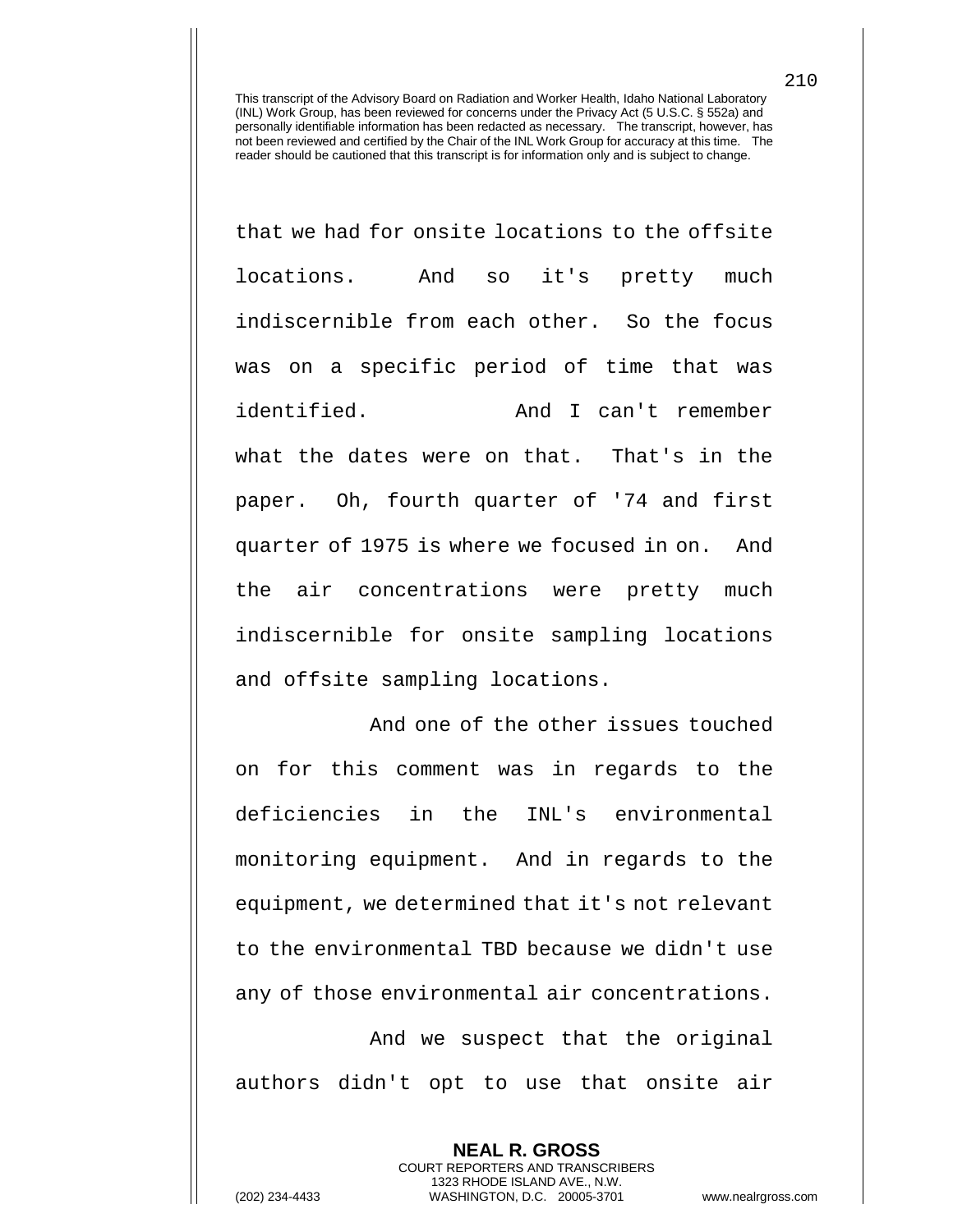sampling data because of -- based on my opinion was the air sampling network sampling for the INL, the onsite air sampling network, did have some serious deficiencies. They had these major operating areas separated by vast distances.

And they only had one environmental air monitoring station for each location. Whereas my background comes from doing that sort of work at the Hanford site, and we had a minimum of one environmental air monitoring station around each compass direction of each operating area, and then a whole bunch more, usually in key areas where we thought we would see high air concentrations.

So it had a much more extensive network, where INL, for being twice the size of the Hanford site, only had about, I want to say, about ten air monitoring stations onsite at most. And so it was very minimalistic on their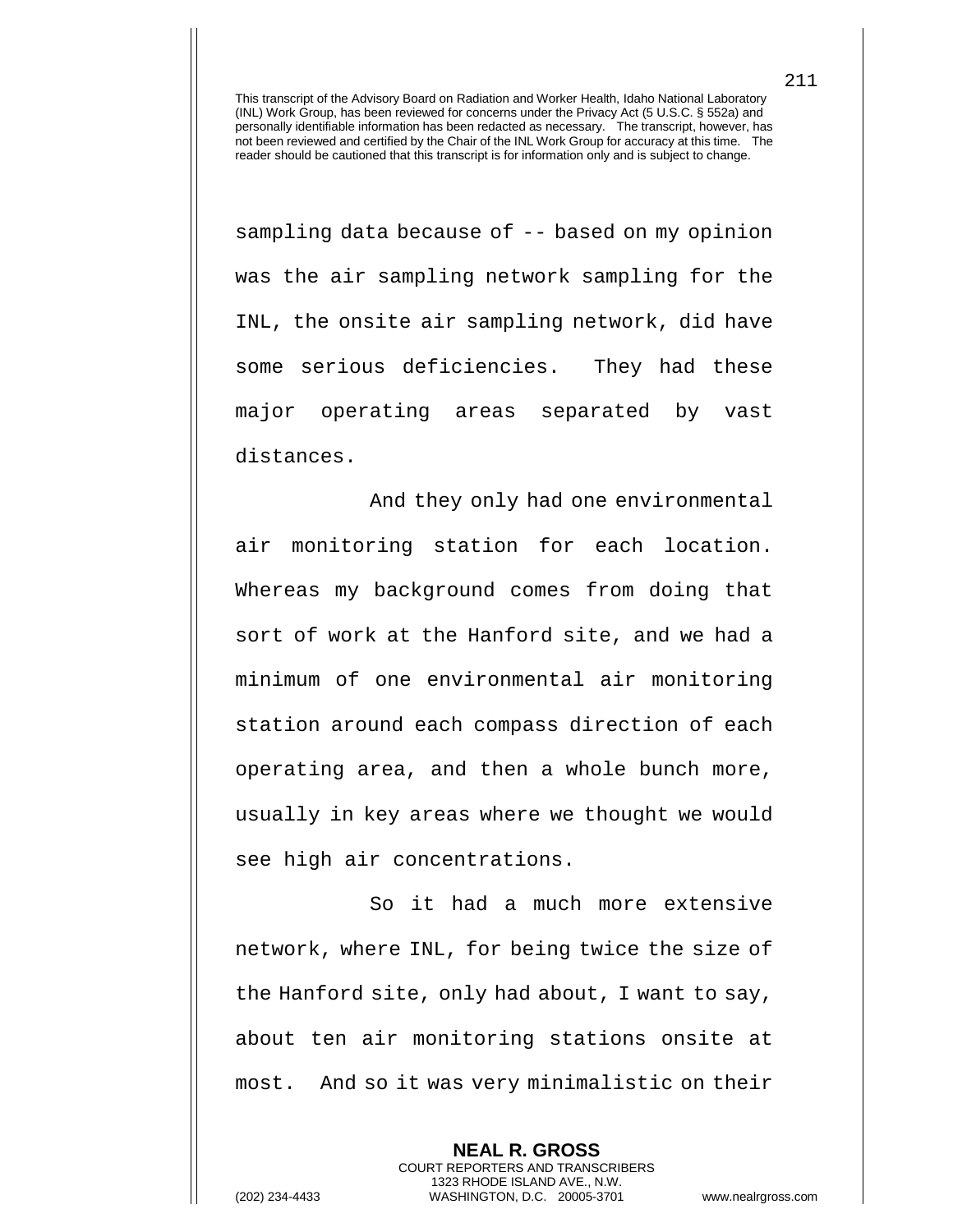onsite, and some of those stations were up in upwind-prevailing sort of situations.

So it was like they wouldn't even be downwind in the prevailing wind direction. And so they're not going to see much of the air concentrations from that major operating area. It's probably going to be the ones -- like the best one I can think of is the ICPP on that. It was on the west side of the facility, whereas the prevailing wind direction was blowing to the east, or north and northeast direction. So it was like you're not going to see much of the ICPPs -- if I can spit this out, releases from the ICPP stuff would not be seen on that air sampler.

Predominantly, you're going to probably pick up more of the MTR and test reactor area emissions and that air supplementation. Whereas they ideally would have had one on the north side and east side and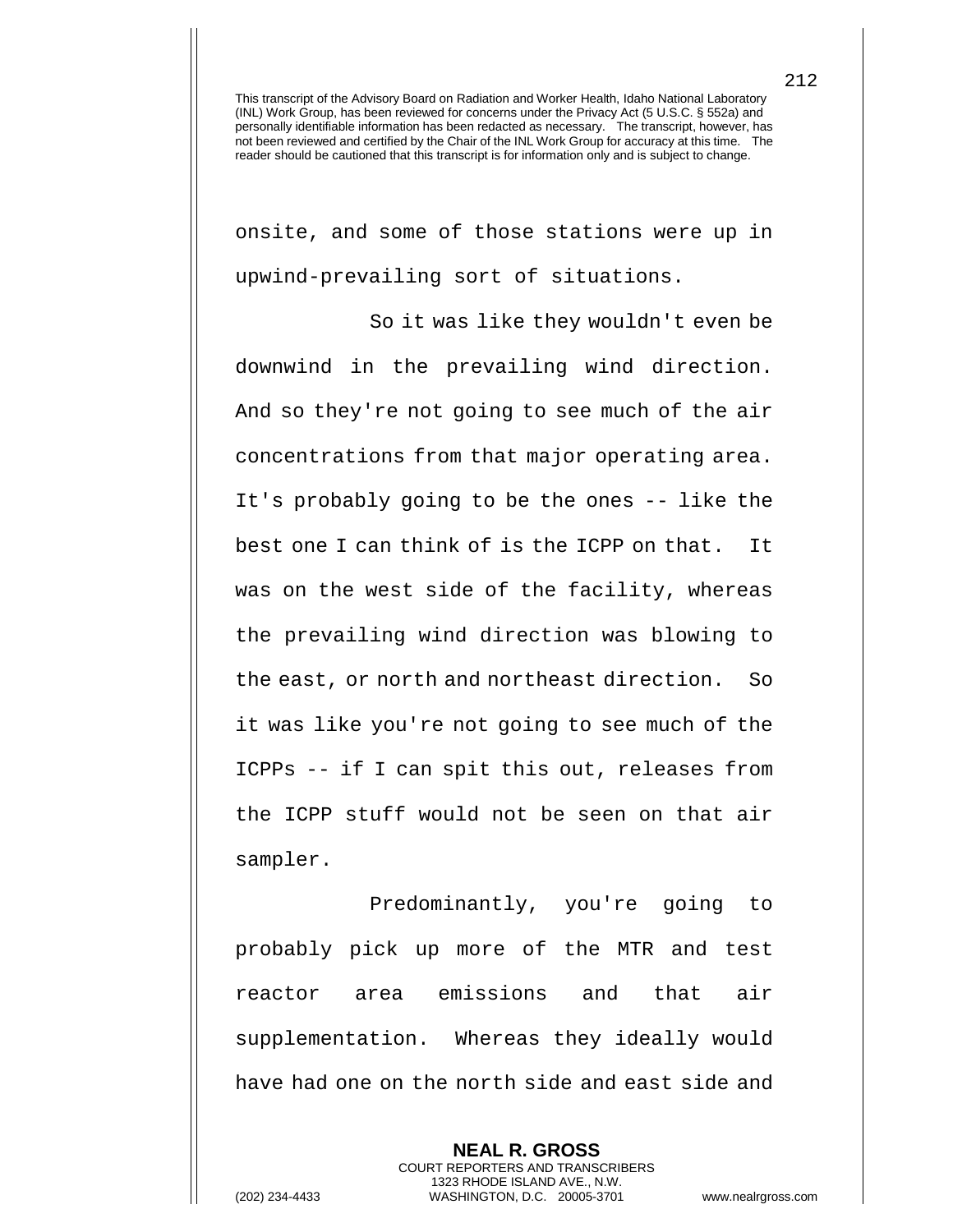the west side and the south side and some additional locations, given the size of those areas. But they didn't.

So, as a result, that's why we think that the original authors opted not to use the environmental air monitoring data and they went to using stack emissions and an atmospheric dispersion model instead. And so it's just a matter of being able to defend that dispersion model and its applicability for what we used it for.

And some of the issues being raised initially go back to an older document that used to challenge the historical dose evaluation document and some issues with that. But the focus of the INL's historical dose evaluation was in regards to offsite doses to members of the public.

And we're not using it for its primary focus with the TBD. We're using a

> **NEAL R. GROSS** COURT REPORTERS AND TRANSCRIBERS 1323 RHODE ISLAND AVE., N.W.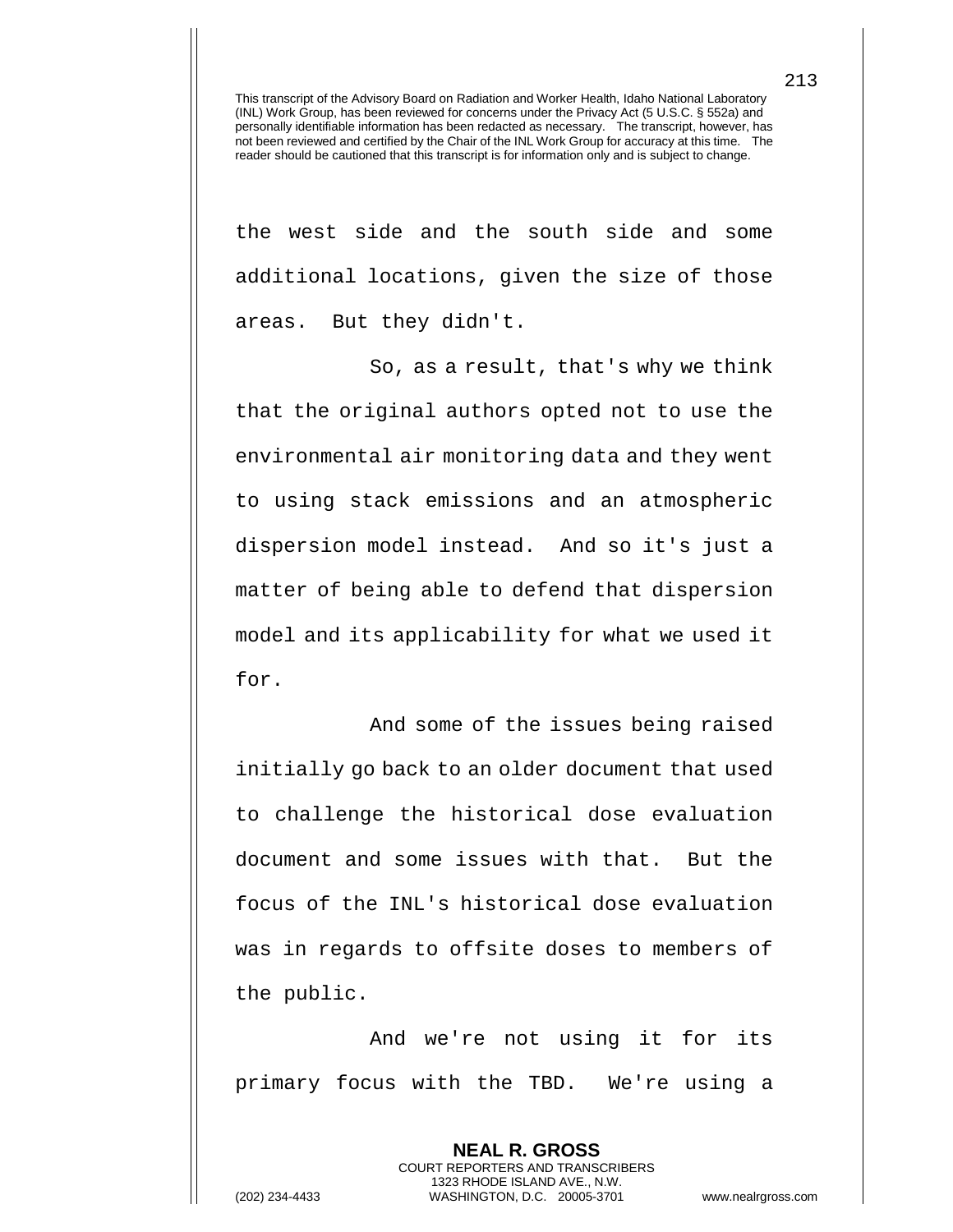portion of what they generated. And part of that was dispersion isopleths on that where you basically graft where they have similar dispersion factors throughout the site.

And it covers the onsite portion, and so we were able to use those to estimate air concentrations based on the stack releases. So we're using that document's information for quite a bit.

A related but somewhat different purpose of what was originally -- some of the issues for Comments 1 and 2 that were raised, are applicable to its original purpose than it is for onsite issues. And hopefully the White Papers will demonstrate that.

MEMBER BEACH: Didn't this one have something to do with the evaporation ponds? MR. HINNEFELD: Well, that would be the source of contamination for the resuspension.

**NEAL R. GROSS** COURT REPORTERS AND TRANSCRIBERS 1323 RHODE ISLAND AVE., N.W. (202) 234-4433 WASHINGTON, D.C. 20005-3701 www.nealrgross.com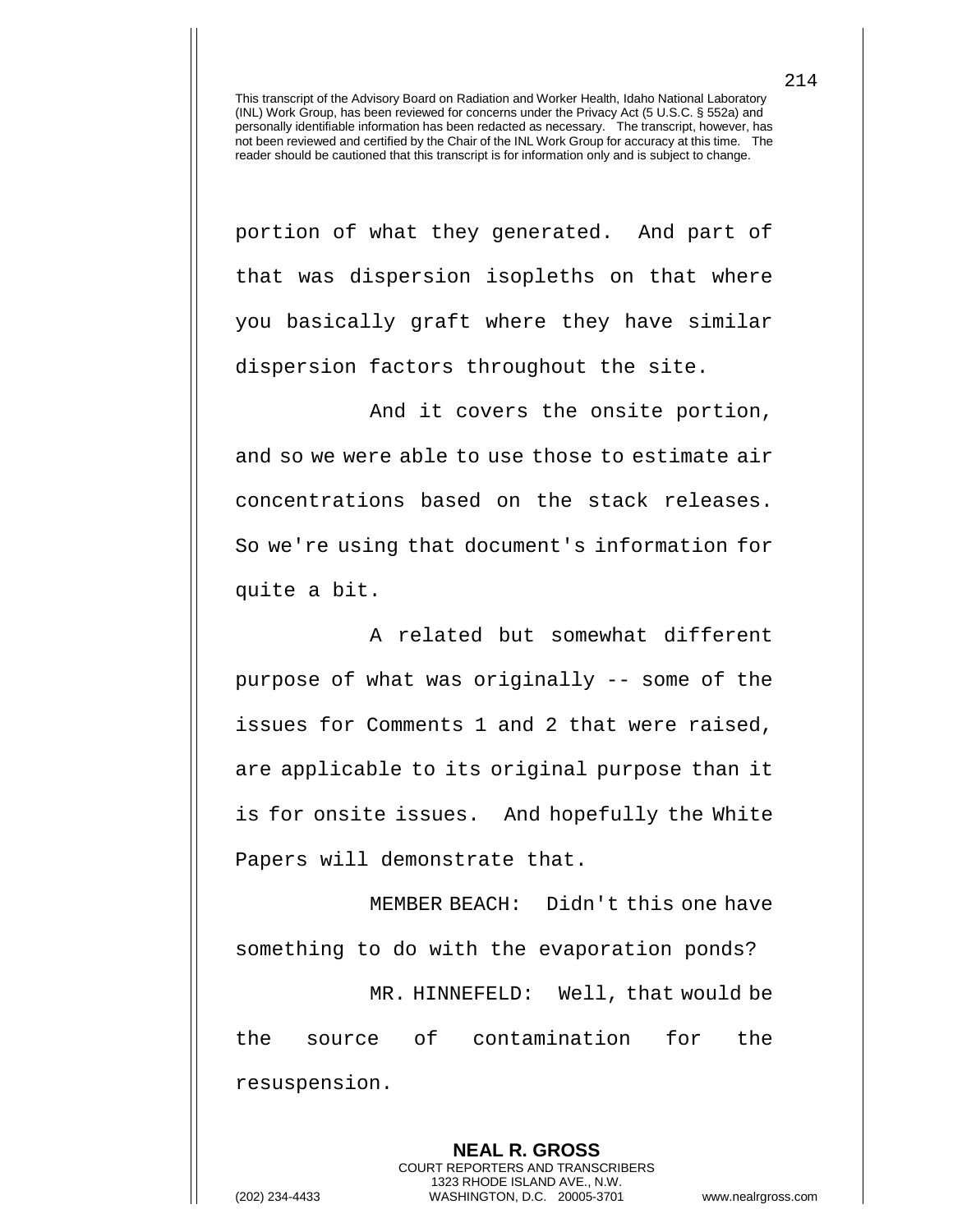MEMBER BEACH: The source? That

was one of them.

MR. HINNEFELD: So I think the two issues we tried to address mainly were that, in our research, we believe that the MESODIF dispersion model is usable for distances closer than 20 kilometers. And 20 kilometers is a long way. I mean, we're not talking really particularly close in when you get inside 20 kilometers. So you should be able to work inside 20 kilometers.

And some of the source documentation from the model calculation, gives a formula for calculating a particular parameter. I think it was sigma-y, which is just sort of dispersed in the horizontal direction.

They give those factors, and it gives a particular equation for 20 kilometers and more, and a different equation for less than

**NEAL R. GROSS** COURT REPORTERS AND TRANSCRIBERS 1323 RHODE ISLAND AVE., N.W. (202) 234-4433 WASHINGTON, D.C. 20005-3701 www.nealrgross.com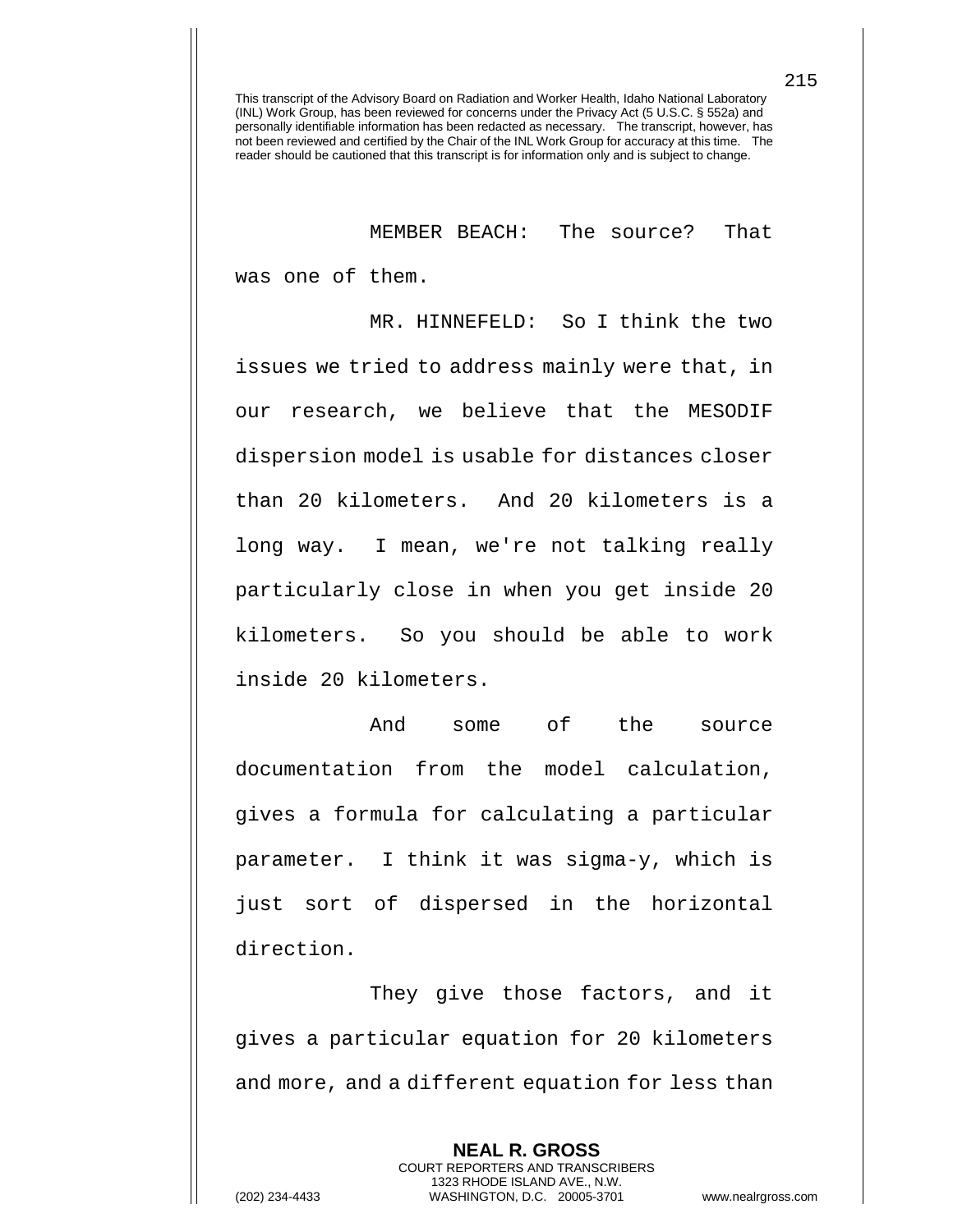20 kilometers, which is indicative to us that the model was intended to be used for less than 20 kilometers. And then I guess the innermost part is always a debate, how close are those diffusion models really good for? There's always some debate.

Helping us out in that argument is that the emissions were largely ICPP emissions, were certainly, I think, most of the main emission points, except for the Aircraft Nuclear Propulsion, were three stacks that were, I think it was 70 meters, right?

DR. OSTROW: It was more than that. I think 76, if I remember

MR. HINNEFELD: Okay, so you were over 200 feet high. And so, you know, that plume will be off ICCP before it contacts the ground. So you have some advantage with that. You only have to get in so far and you don't have to worry about it because it's not going to be

> **NEAL R. GROSS** COURT REPORTERS AND TRANSCRIBERS

1323 RHODE ISLAND AVE., N.W. (202) 234-4433 WASHINGTON, D.C. 20005-3701 www.nealrgross.com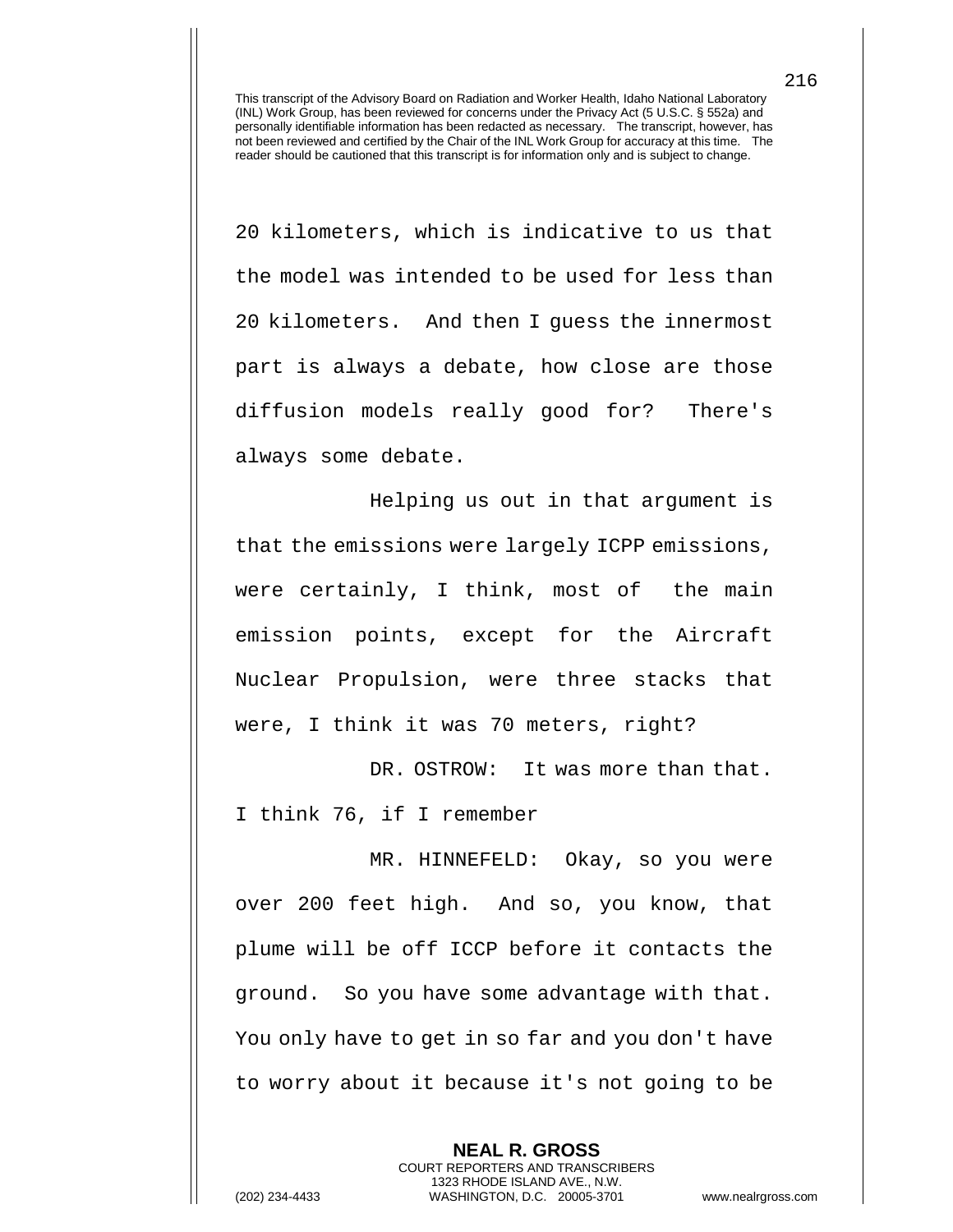on the ground anyway.

So we believe that the MESODIF model is workable within 20 kilometers, and we believe it is acceptable to use it as we described it in the White Paper.

And then the second issue is about the resuspension. And that's where, what you were talking about, the evaporation pumps come in because that would be a source, a contamination source for resuspension.

MEMBER BEACH: Well, that's in direct relationship to what the workers --

MR. HINNEFELD: Yeah, and so what research we were able to do indicates that if, in fact -- you know, our premise is that if, in fact, resuspension is a significant contribution to the exposures in these work areas, then the onsite air sampling, which is essentially there where the resuspension is occurring, should a marked increase over what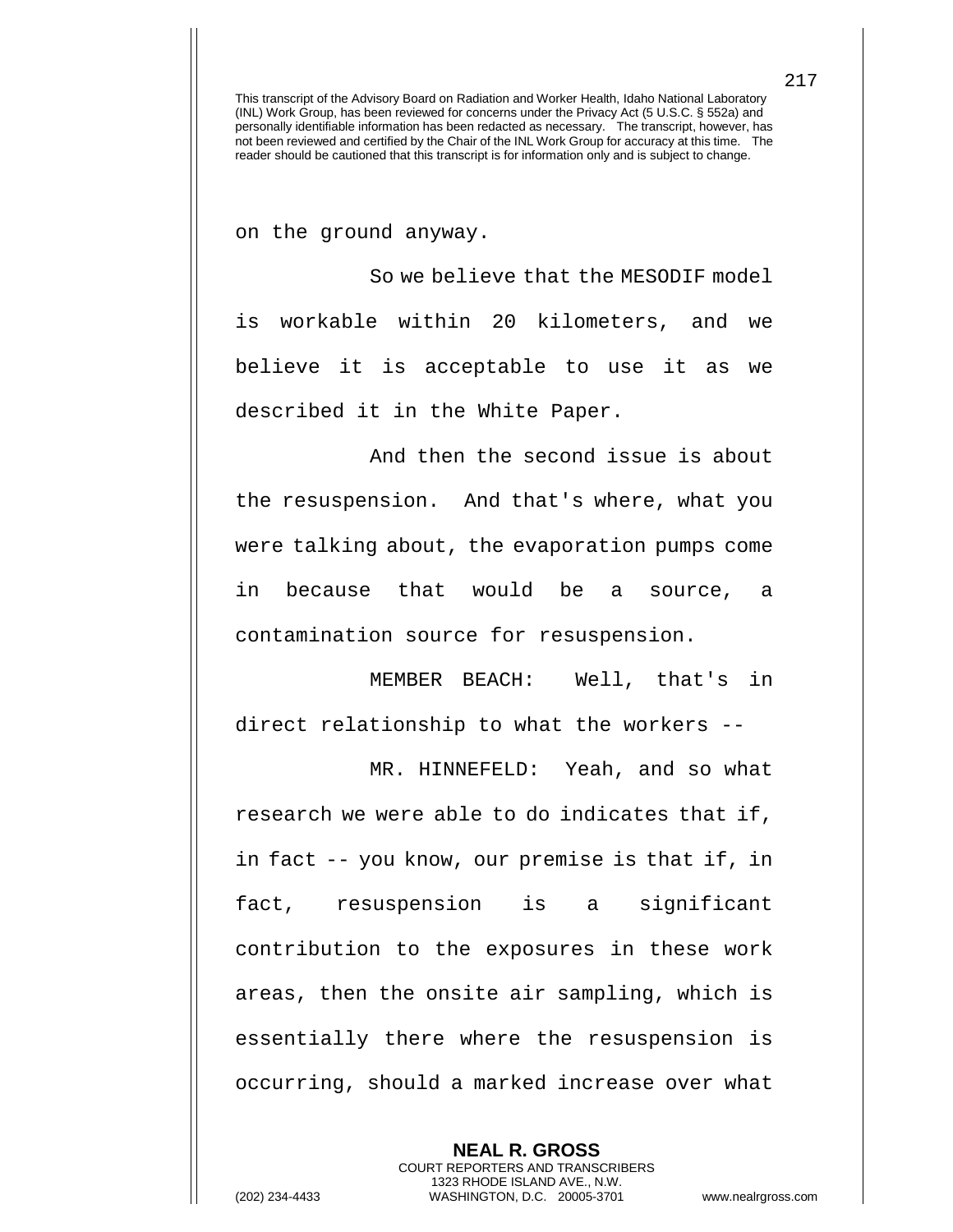you're showing on the boundary with the boundary stations.

And you don't see that. We didn't evaluate every year, but for the periods we evaluated we didn't see a particular difference. Those air sampling results seemed to be pretty similar, which we believe is indicative of the fact that the resuspension - you know, we're talking about annual. And we're talking about the annual exposure. The resuspension is not a particularly important contributor to the doses of these people.

Yeah, you may have a high wind and you might have a day when it's dusty and there might be some exposure. But on the annual average it doesn't seem to be an issue.

CHAIRMAN SCHOFIELD: Well, around the chem plant there's -- they call it the cornflakes. That's a big concern because of their resuspension and the fact that one day it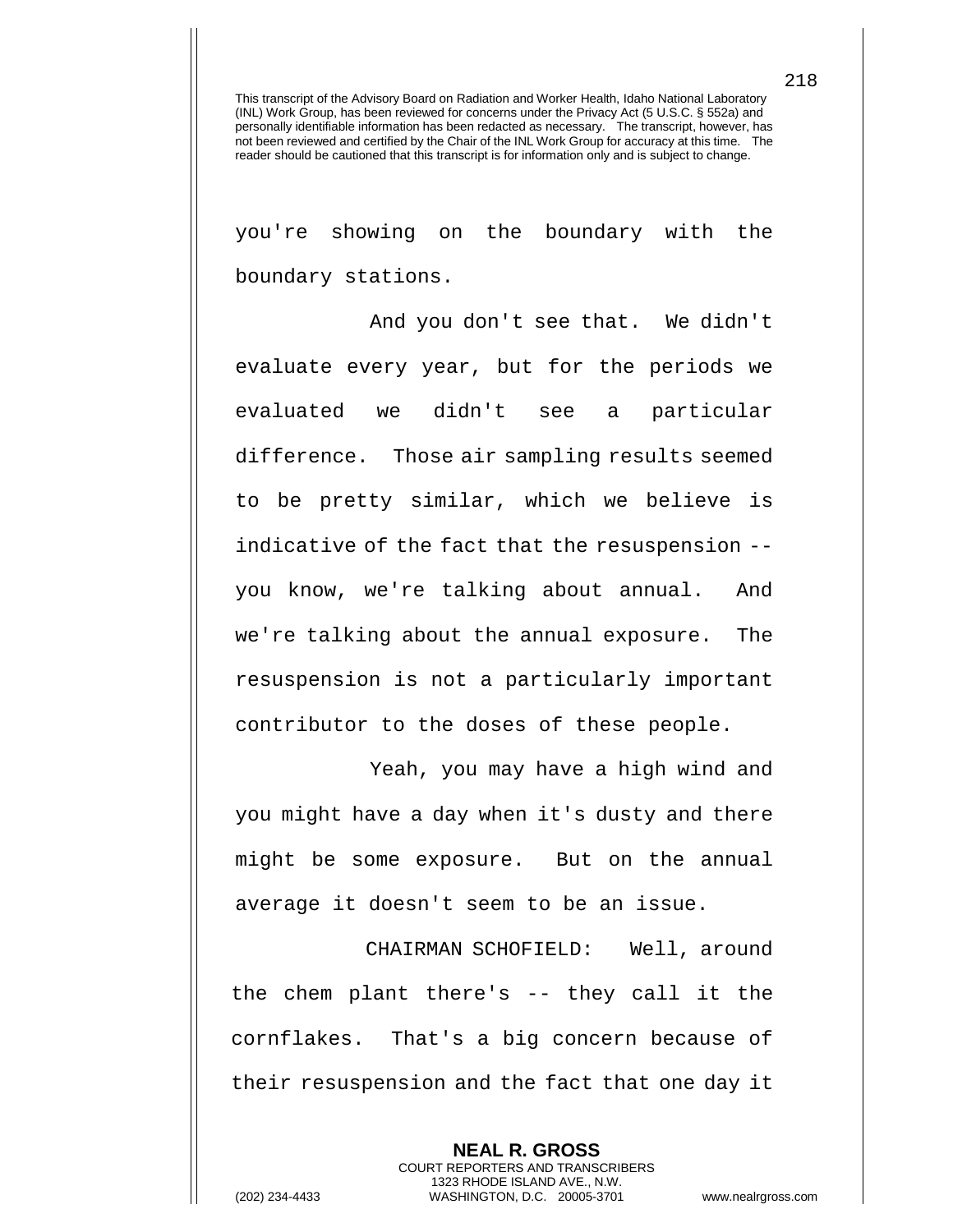may be to the northwest, one day it may be to the southeast, you know.

And there's no uniformity in the granularity of these particles coming out there. Some are going to be much larger and some of them look like paint chips, I understand, coming out. And others are just little fine, dust-sized particles that are obviously going to carry a lot farther.

MR. GLECKLER: A significant portion of those should be non-respirable. That's kind of a key thing with those. And then the ones that I get into on the White Paper is the ones that are respirable. Once they land on the soil they'll attach to a soil particle which is typically non-respirable.

So you're not going to see a significant fraction of them that's going to be respirable. And there's going to always be a portion that's going to be respirable, but we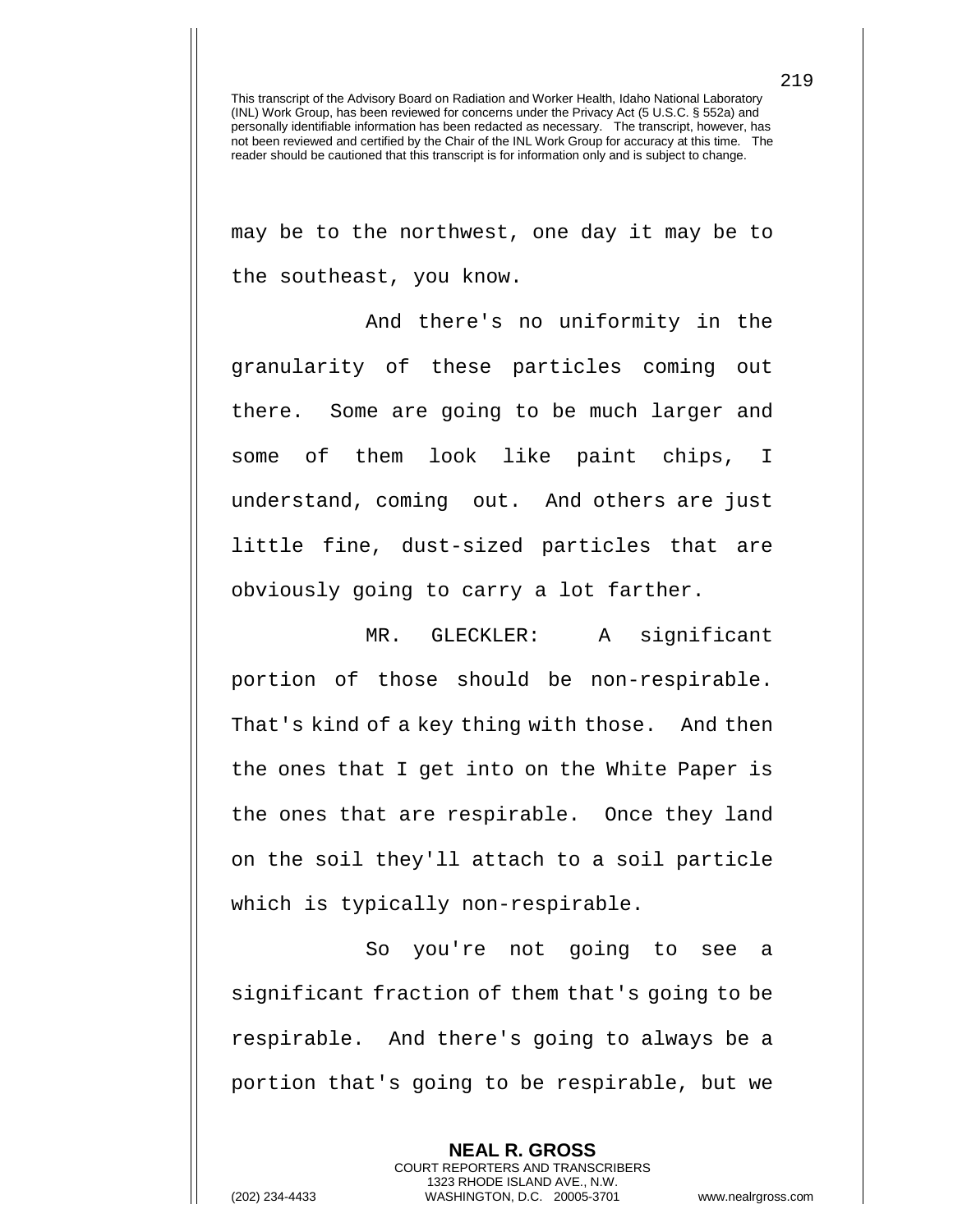just haven't been able to find anything to indicate that that was significant.

CHAIRMAN SCHOFIELD: Do we have any measurements of the granularities of those particles?

MR. HINNEFELD: What do you mean? In terms of the location?

CHAIRMAN SCHOFIELD: In terms of size.

MR. HINNEFELD: Oh, I don't know anything about that. I don't know of any particle size measurements, no.

MR. GLECKLER: Because one of the things that was very hard for us to find, even after the extensive data capture efforts that we did back in 2012, was the air monitoring data.

It's like the only thing that, you know, we were hoping to find summaries data in the form of either monthly, quarterly or annual average air concentration. And we found very

> **NEAL R. GROSS** COURT REPORTERS AND TRANSCRIBERS 1323 RHODE ISLAND AVE., N.W.

220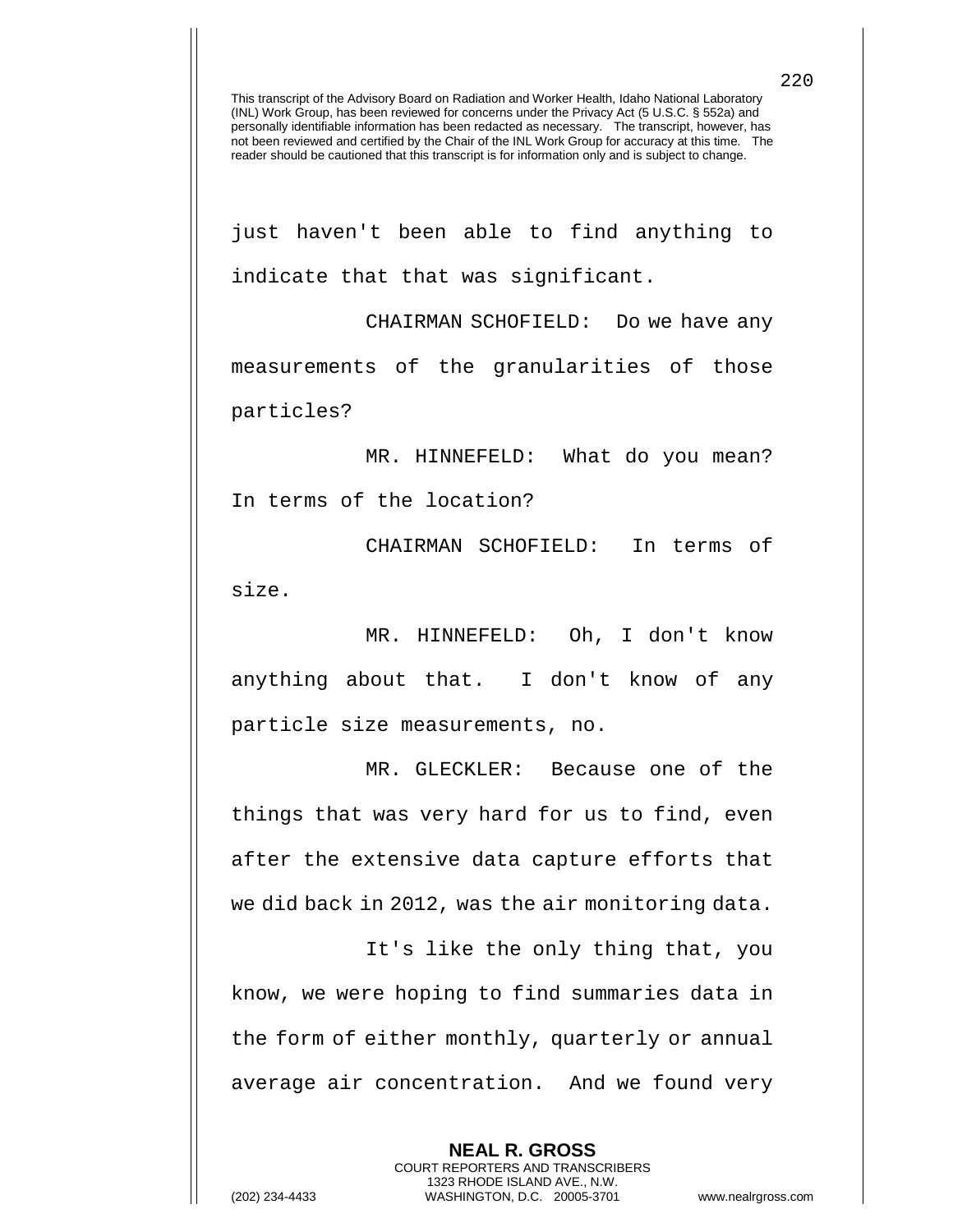little. We found a few reports where, you know, a number of reports give it graphically but they don't give they don't give it a numerical value.

So you've got to physically pick the value out of the graph, which is hard to do to get an accurate value. And then some of the other results that we did find that we're hoping never to have to use, just like with the raw data on that per sample. But they do have a lot of the on and off dates, times and the airflow rates. So we have to calculate their air concentrations for them.

CHAIRMAN SCHOFIELD: A lot of their sampling was done with nothing more than a Shop-Vac. They put a piece of filtration paper into the nozzle and they go out there with a Shop-Vac. That's not calibrated. That's not -- you don't know what you're getting.

MR. GLECKLER: Okay. Yeah, that's one thing I haven't seen as much, is on the

> **NEAL R. GROSS** COURT REPORTERS AND TRANSCRIBERS 1323 RHODE ISLAND AVE., N.W.

221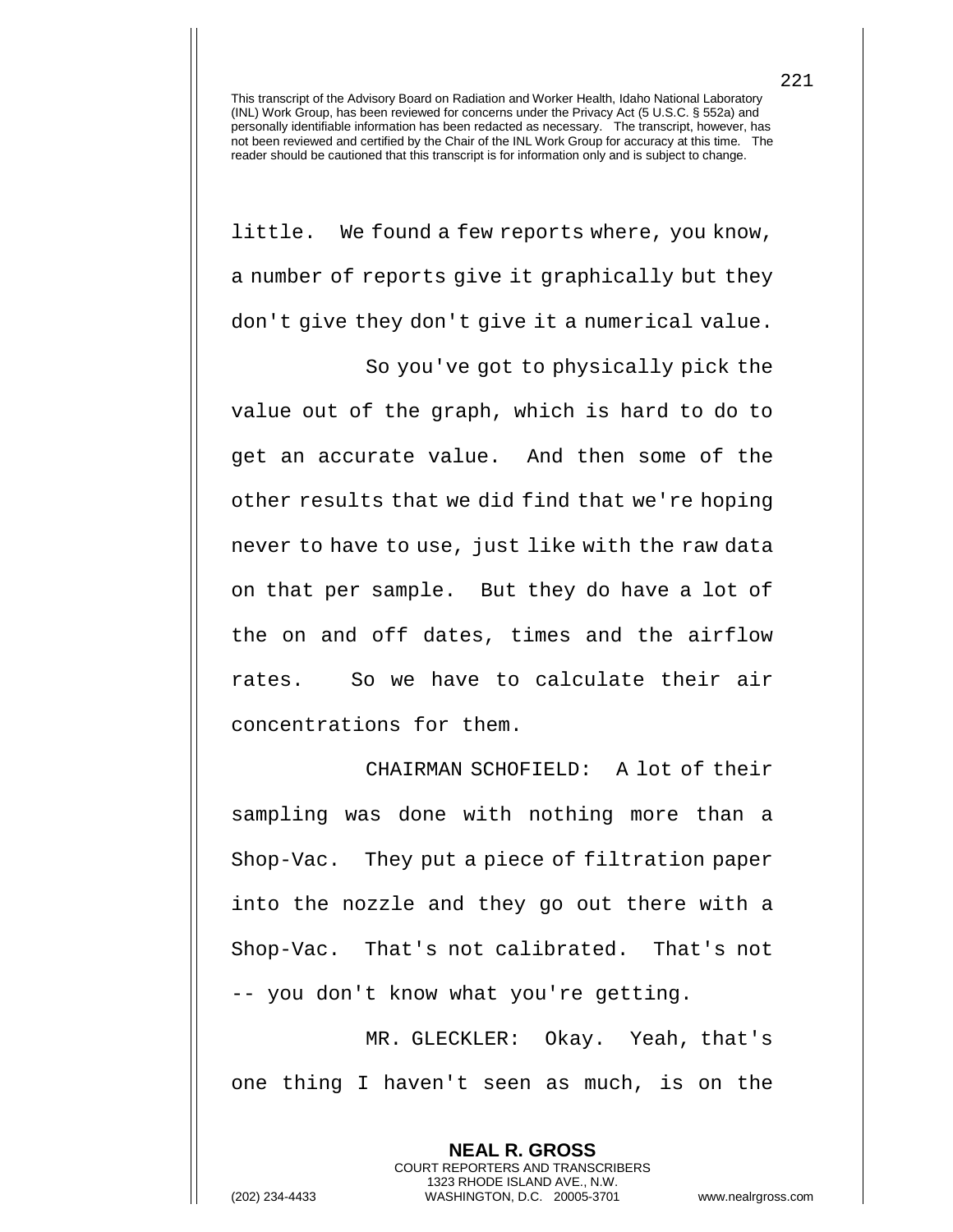design of their air sampling.

CHAIRMAN SCHOFIELD: They developed these in '92. That's when they came into being. They call it the silver bullet.

MR. GLECKLER: Silver bullet.

CHAIRMAN SCHOFIELD: It is calibrated. They know exactly what they're getting.

MEMBER BEACH: But before that it was the Shop-Vac.

CHAIRMAN SCHOFIELD: Before that it was just a Shop-Vac, hit and miss around the outside of the plant, even sometimes inside of the buildings. AWell, let's see, I wonder what we got in there.@ So, you know, somebody would poke a hose in there, take a sniff. And then they'd take that filter paper back. But it was just totally a random spot. I mean, there was no rhyme or reason to the way sampling was done.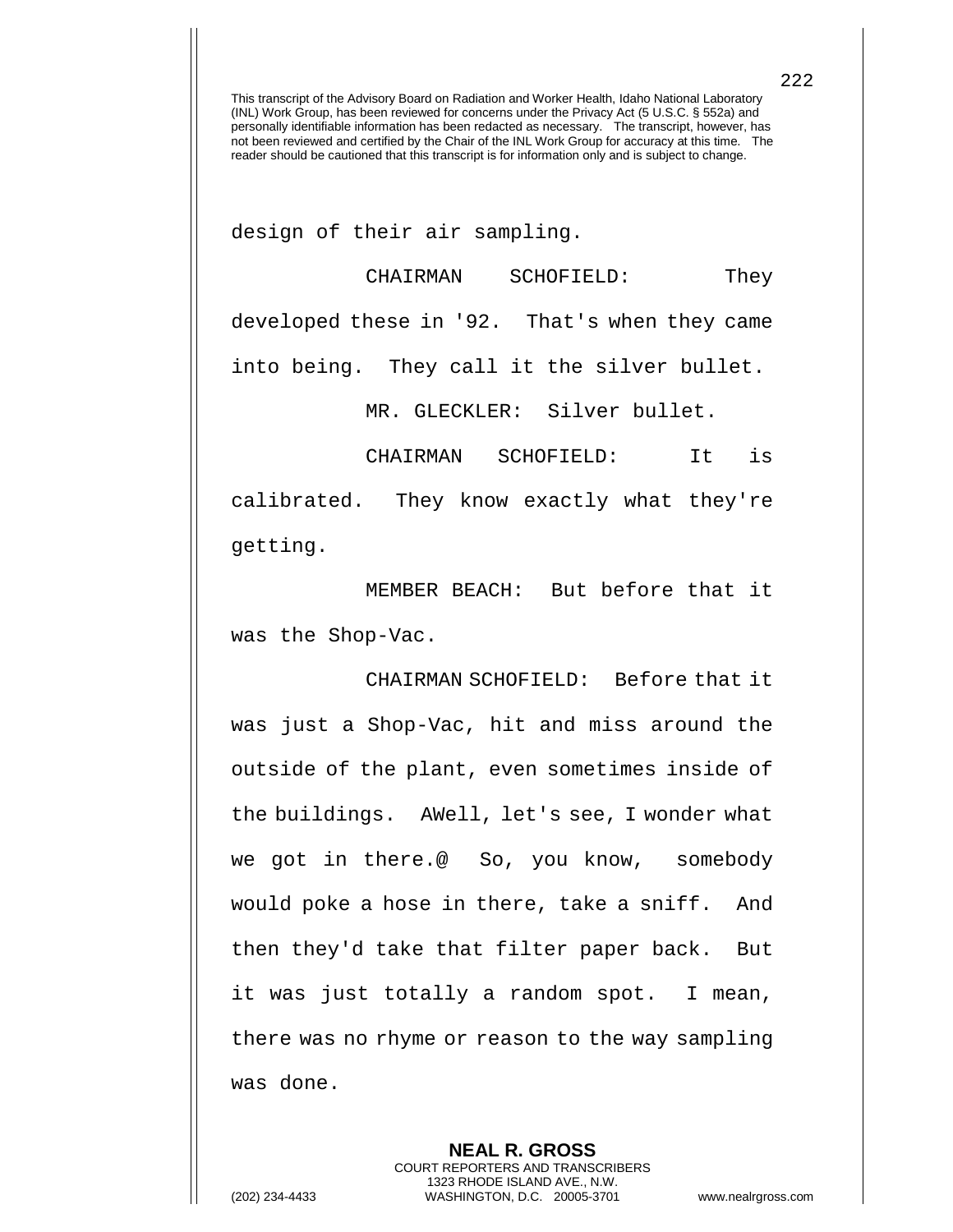MR. HINNEFELD: Okay, and we know that from -- that information comes to us from where?

MEMBER BEACH: Just the people.

CHAIRMAN SCHOFIELD: From the workers.

MR. HINNEFELD: So now they're describing that as -- they're trying to figure, you know, that would be a way to characterize what radionuclides you have present. But you really wouldn't be able to quantify a concentration by doing that, right?

CHAIRMAN SCHOFIELD: Yeah, they're wanting to find out what, roughly, do we have where. You know, what levels, what concentration. And, of course, the whole area around the chem plant eventually had to be cleaned up. They had to remove topsoil and barrel it because it was just everywhere.

MR. HINNEFELD: Well, I mean, it's

**NEAL R. GROSS** COURT REPORTERS AND TRANSCRIBERS 1323 RHODE ISLAND AVE., N.W.

(202) 234-4433 WASHINGTON, D.C. 20005-3701 www.nealrgross.com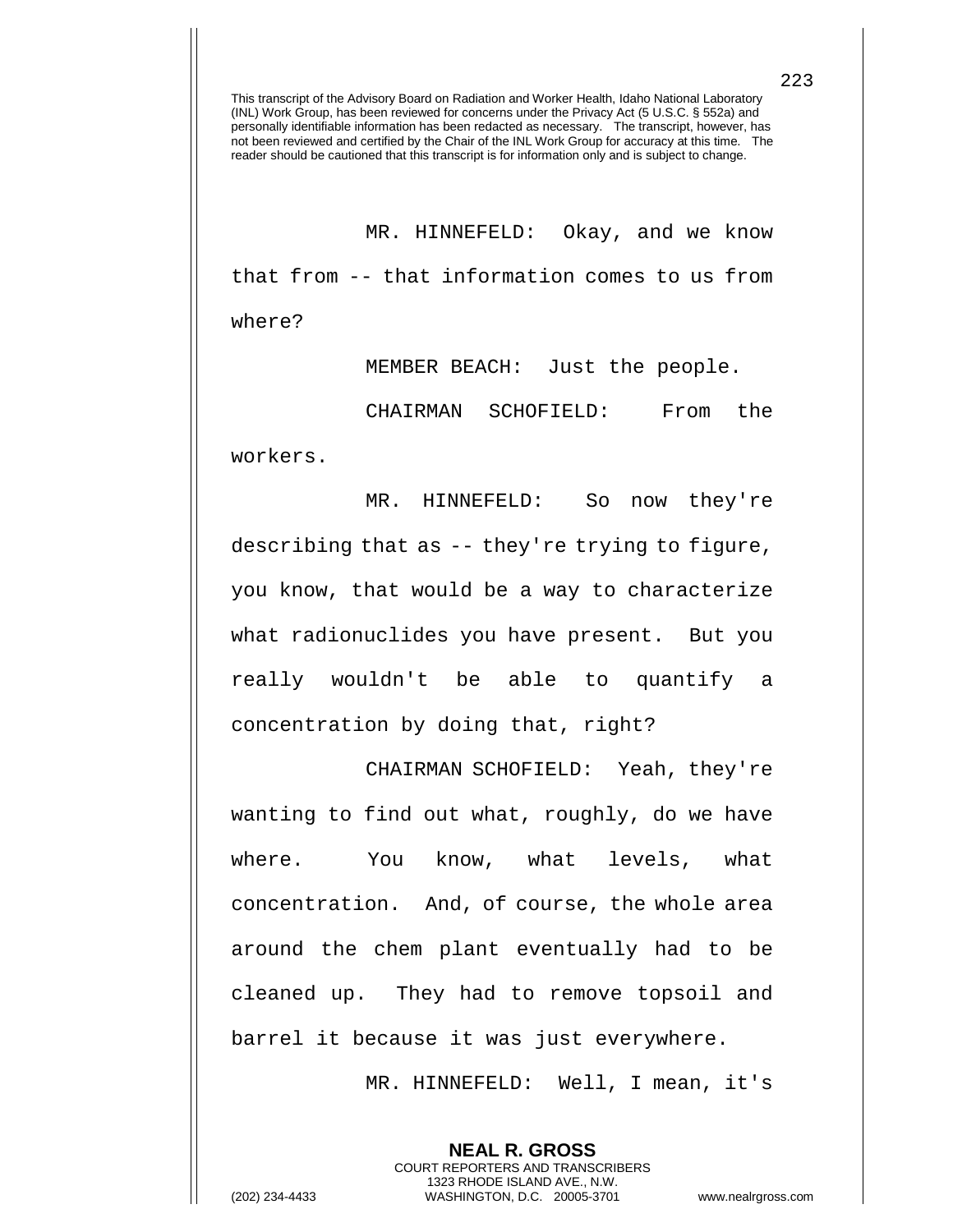pretty clear from the -- there's a '74 Bryce Rich Health Physics Improvement document that describes pretty openly about the chem plant being a source of what were call big-holed particles, some of which were hot and some of which were barely warm.

## CHAIRMAN SCHOFIELD: Yeah.

MR. HINNEFELD: And then the chem plant was a pretty constant source of emission. Now, the question comes, is this a dosimetric issue or not? And so that's what Brian was kind of talking about. Once you look at these particles, and if they're big like cornflakes -- and I think that was like a particular cleaning event or something, and they were getting the big particles. I think that was sort of like a particular evolution that happened for a short period of time.

But aside from that, they were putting particles out to stack for other times

> **NEAL R. GROSS** COURT REPORTERS AND TRANSCRIBERS 1323 RHODE ISLAND AVE., N.W.

224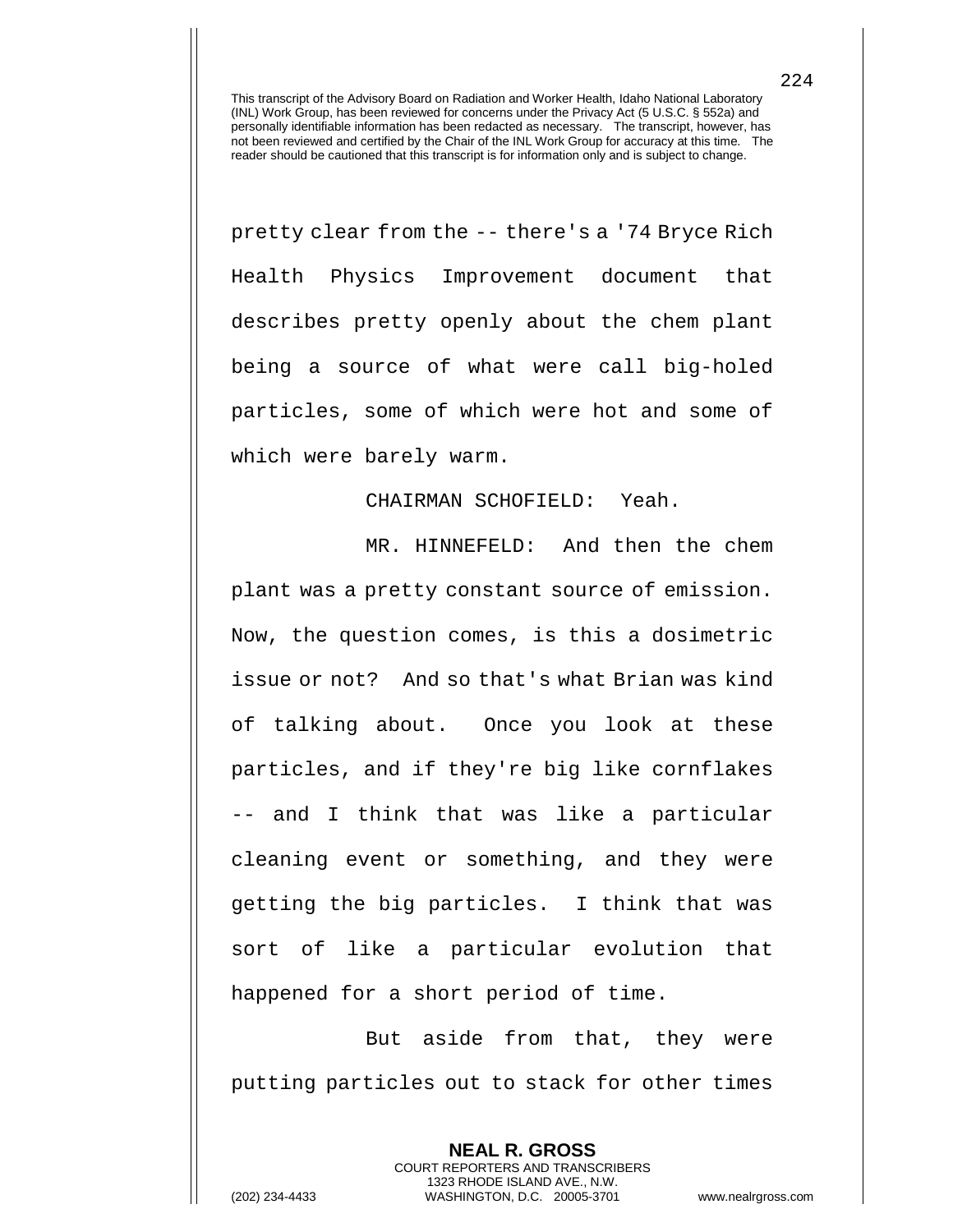as well. So is this really going to be a dosimetric issue? Now, from an internal standpoint, like Brian was saying, a lot of these are not respirable.

If they are respirable, by the time they settle, they probably are not going to be resuspended in a respirable fashion. They would be resuspended with the soil particle that they adhere to and that soil particle is probably not respirable. So Brian kind of spoke to that issue.

And then I guess from a -- well, I guess that would be the issue about the internal dose from these.

MR. GLECKLER: Yeah, because one of the things with -- you know, you get into the resuspension too. Some of my past experience was at Hanford doing some resuspension studies under high wind conditions. And we were putting sampling, temporary air sampling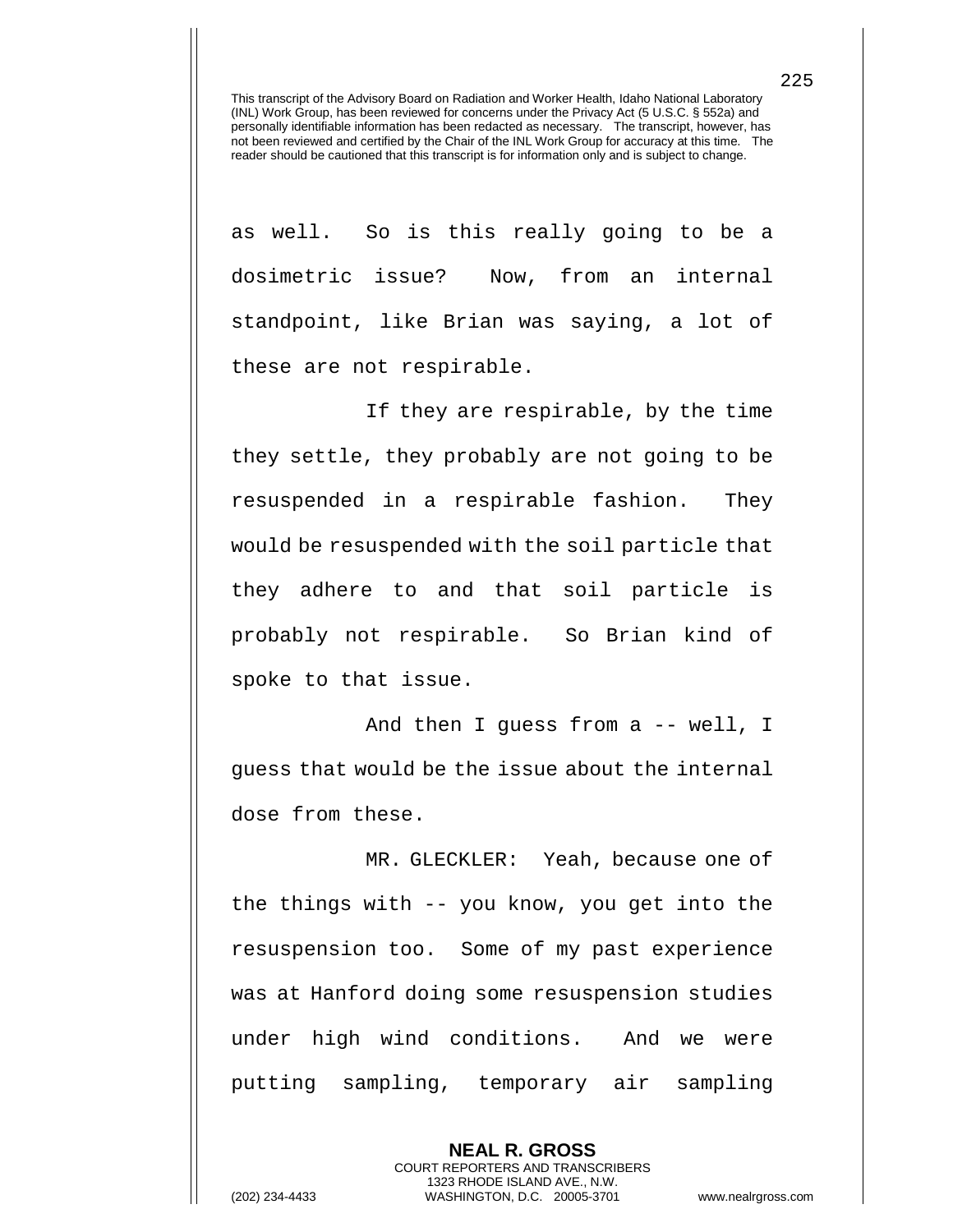networks around some of the areas with some of the highest outdoor contamination out there. And some of those are the tank farms. And they had over a million dpm per hundred square centimeters on the ground.

And the concern that was being raised by a number of employees periodically, was when we get these winds blowing and you see all the dust blowing in and out of these tank farms and other, you know, burial grounds and so on, it's like, well, what kind of air are we breathing?

And even though they basically shut down work in those timeframes, in the high wind conditions, the outdoor work got shut down, they still worried. But we went out and sampled that and we couldn't get anything above out of the ordinary. And from what we could tell, any of that contamination, basically, if it was respirable, got blown away in the first couple

**NEAL R. GROSS** COURT REPORTERS AND TRANSCRIBERS 1323 RHODE ISLAND AVE., N.W. (202) 234-4433 WASHINGTON, D.C. 20005-3701 www.nealrgross.com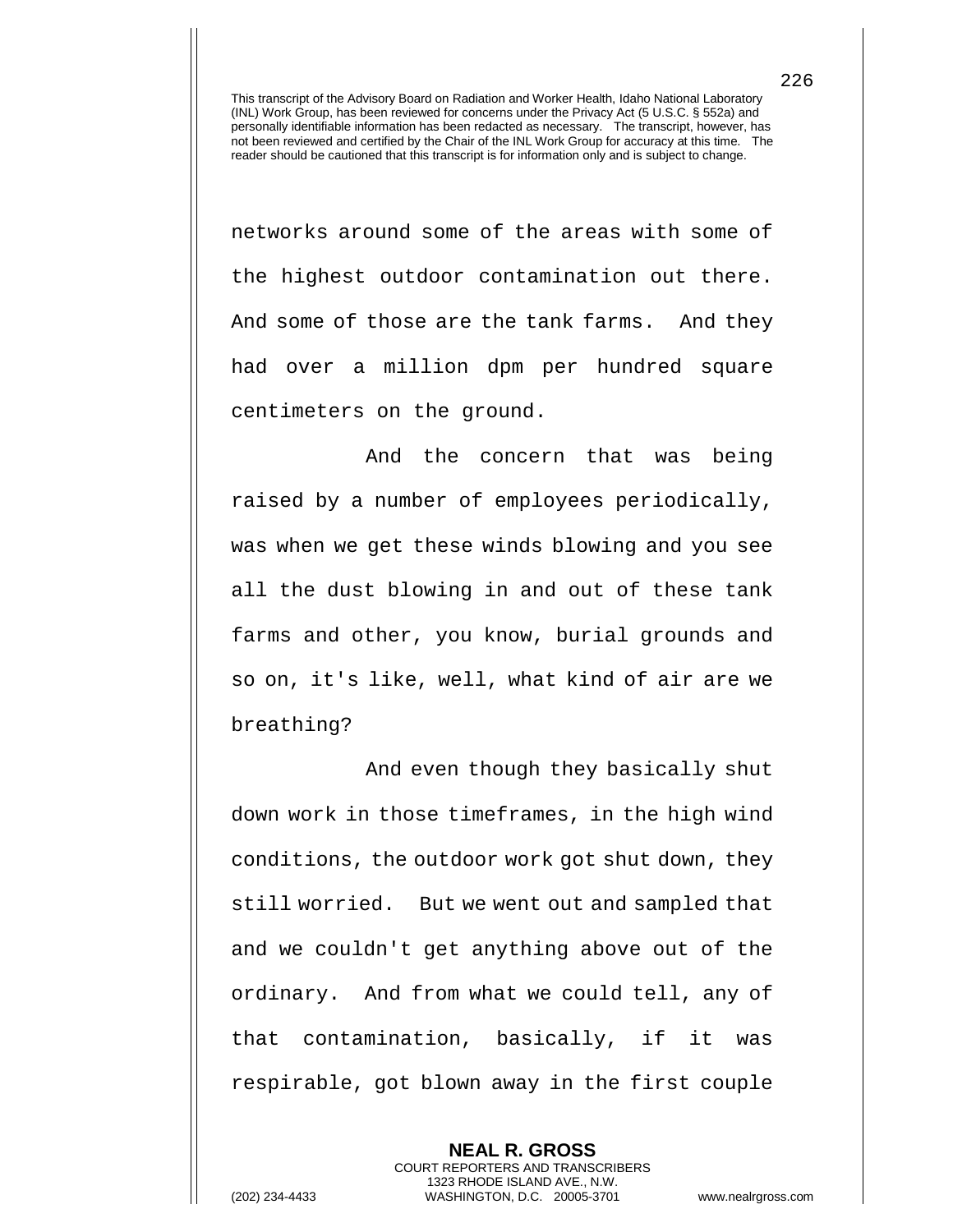wind storms. And what you=re left with are the larger particles that got attached to soil particles.

And they're creeping along on the ground and just bouncing to where they're non-respirable particles. And the thing with INL, if we'd seen any indication that resuspension was contributing significantly to the ambient airborne concentrations on the site, you know, we'd try investigating that further.

But we tried already, to some degree, with looking for those types of records specifically back in 2012 when we just didn't have much luck at finding any air monitoring data. We found some raw data where we had to calculate stuff, but it was sporadic. So you don't get like a full month's worth of data at any given time. You get a chunk of air sample results between these date ranges here and a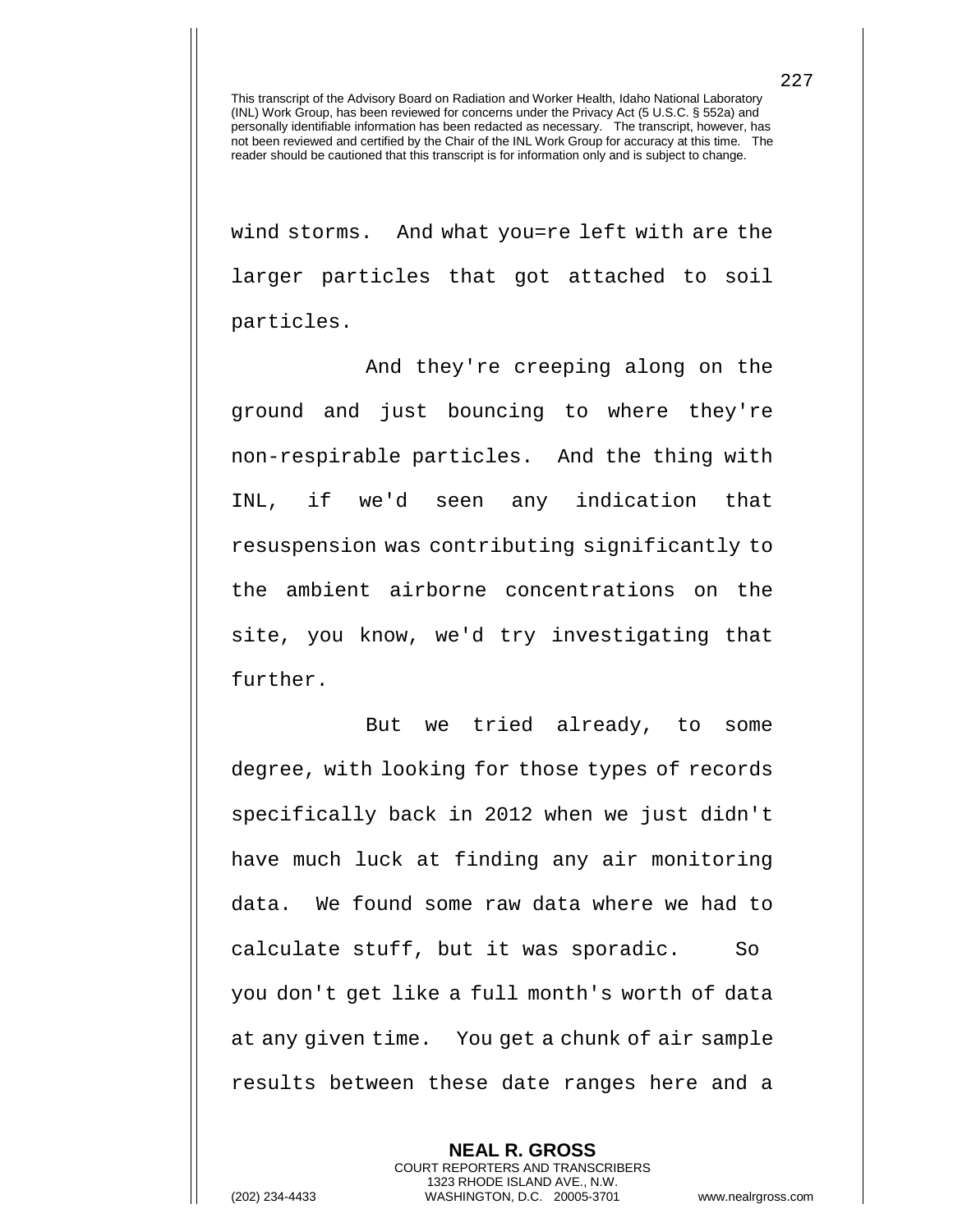chunk here and a chunk there. And that kind of surprised me that we were unable to find that, because my experience out at Hanford was like we could have had that at our fingertips within less than a day. It's all electronic. But it's not that way at the INL site, unfortunately.

MEMBER BEACH: Brian, one of the questions that's embedded in here, and you may have addressed it and I missed it, but it says NIOSH uses do not account for the deficiencies in the environmental monitoring equipment in their location.

So does this White Paper address the equipment they used and the locations of it?

MR. GLECKLER: Well, the stance we took with the White Papers, because we didn't use the environmental air sampling data, those deficiencies aren't applicable to the environmental TBD.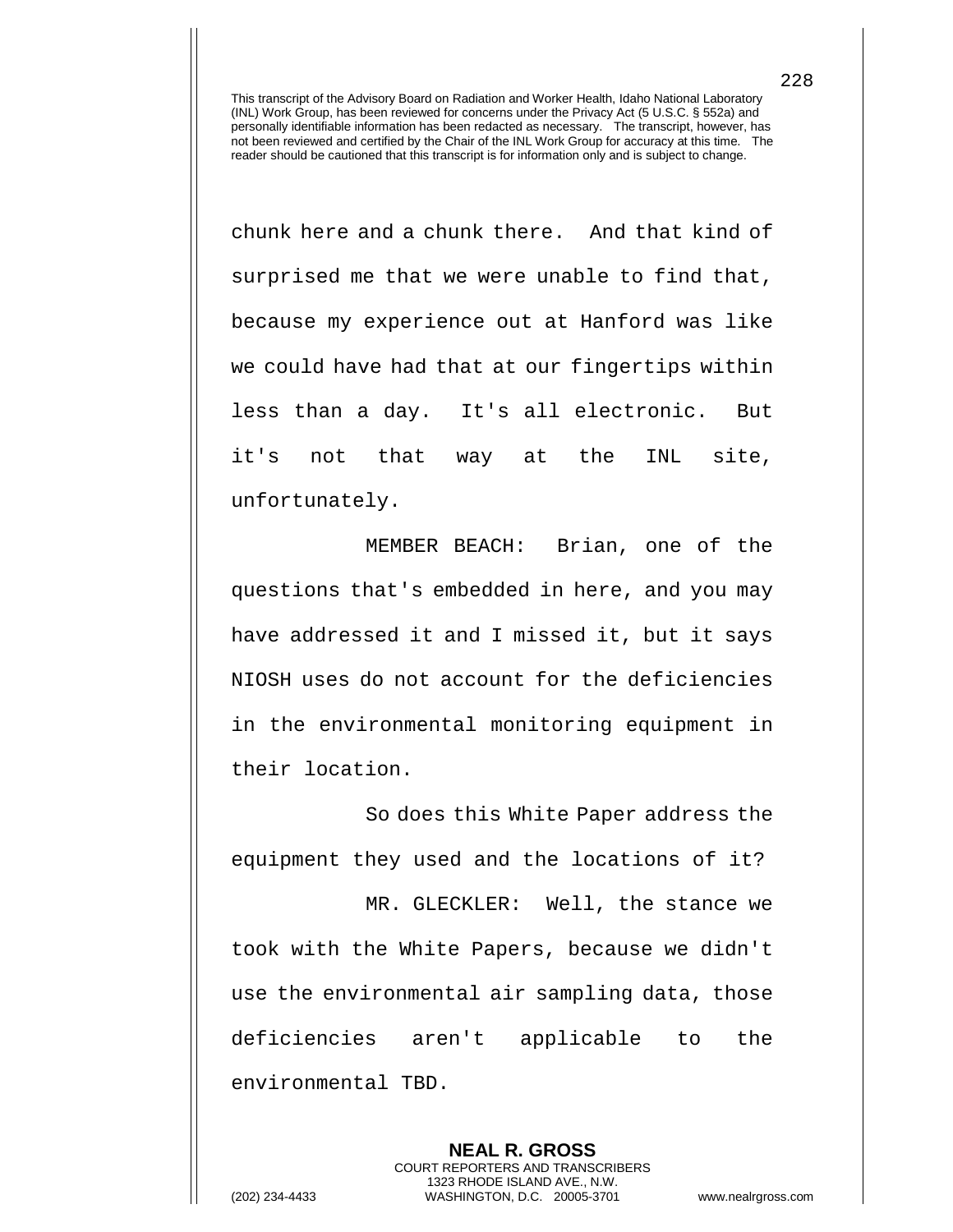We used the stack monitoring data instead to calculate the ambient air concentrations on that. And that, I suspect, had to do --

MEMBER BEACH: And that would just account for what was --

MR. GLECKLER: Yeah, because the original authors for the TBD, one of them's deceased and so we didn't have the resource to go back to to find out why they did what they did. But from what I can tell, it was probably due to the deficiency of the number of air samplers onsite.

MEMBER BEACH: So that would be a question for SC&A, then, to explore if using the stack monitoring data is adequate in what this question brings up, right?

MR. HINNEFELD: Well, from our view, the finding about the inadequacy of the environmental monitoring stations, we didn't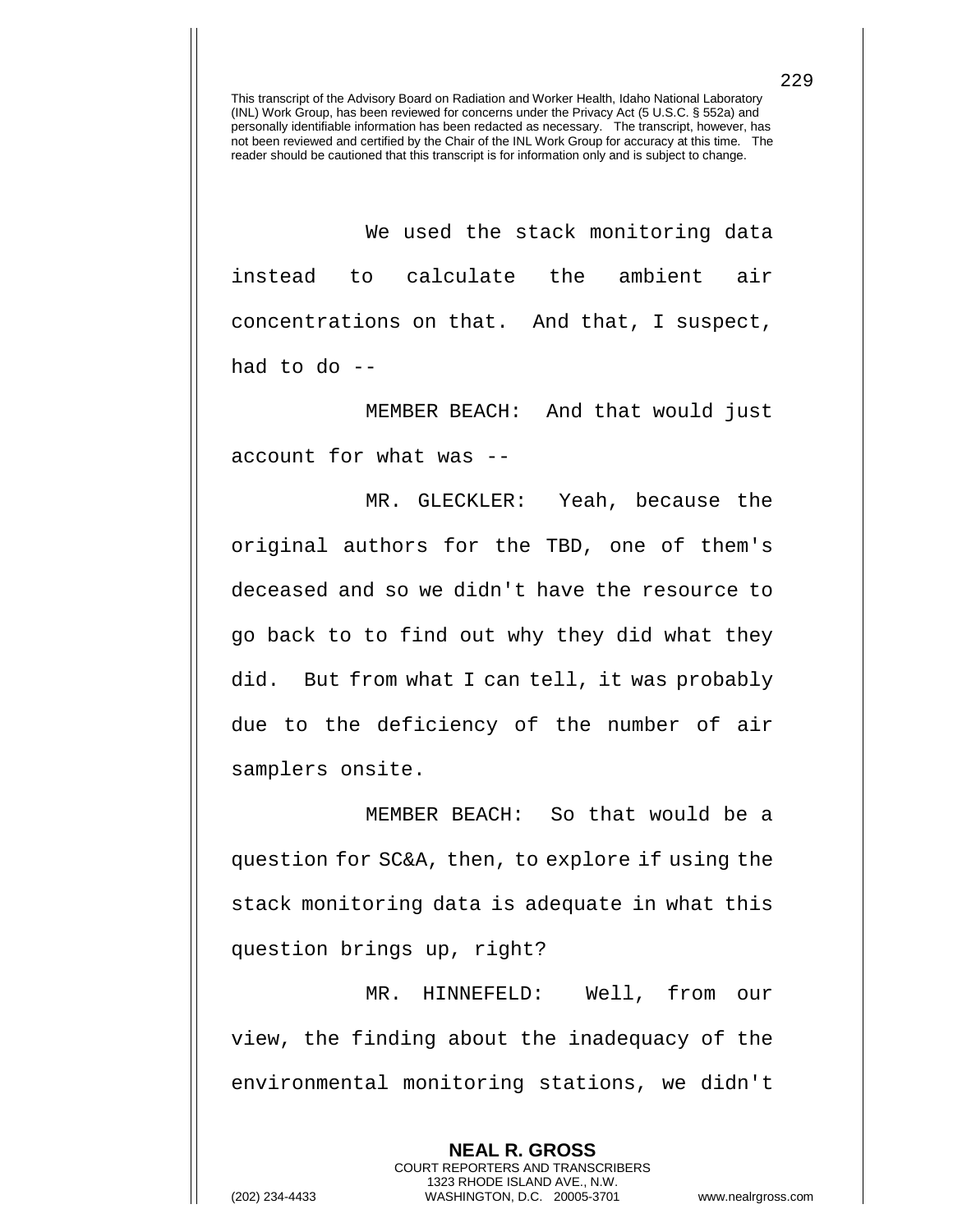use the data from those stations in our calculations. So whether they were adequate or not really isn=t relevant to what we did.

MEMBER BEACH: But the -- sorry, to finish this up, just for the source term, though, wouldn't that --

MR. HINNEFELD: The resuspension thing?

MEMBER BEACH: Yes, wouldn't that account for some of that?

MR. HINNEFELD: Well, that'd be something I guess to be looked at.

MEMBER BEACH: Yeah.

MR. GLECKLER: But we would really need more air samplers on that site in order to do that adequately, too. That's part of the problem.

MEMBER BEACH: So I guess my question is can you adequately do it or not? That's one of my big questions with what we have,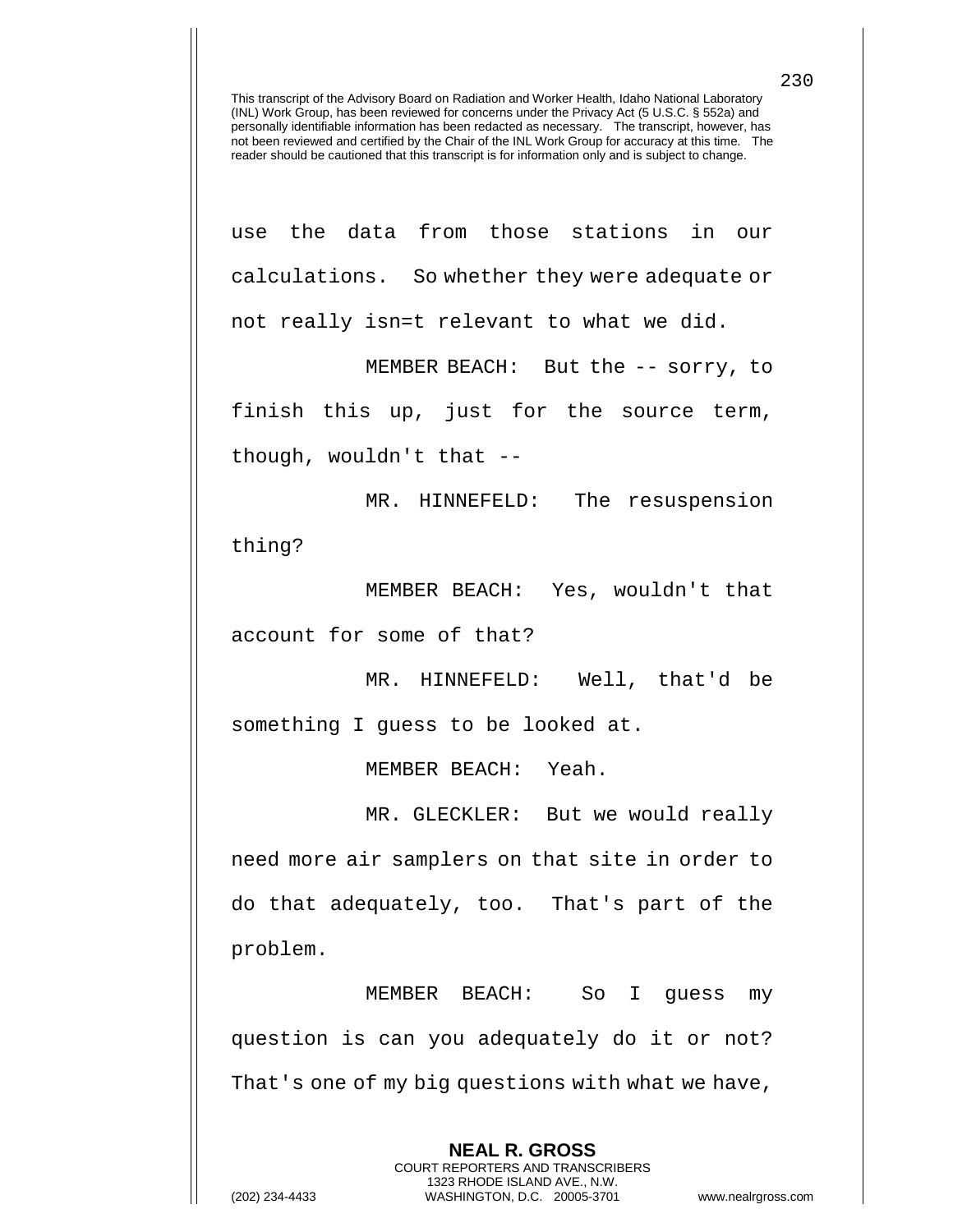what data we you have, so --

MR. GLECKLER: Can we adequately do what?

MR. HINNEFELD: Make a judgment about the resuspension.

MEMBER BEACH: Make a judgment on the resuspension and the source term, what's there. I know you're trying to, but I'm just thinking out loud because we haven't heard.

MR. GLECKLER: I guess the way to word it is we have not found anything to indicate that contribution from resuspension is significant.

CHAIRMAN SCHOFIELD: Right, but let's go back a little farther in time. Because, I mean, as we all know in this business, we progressed with safety and filtration, things like this.

So the ventilation systems for some of the earlier reactors, by today's standards,

> **NEAL R. GROSS** COURT REPORTERS AND TRANSCRIBERS 1323 RHODE ISLAND AVE., N.W.

231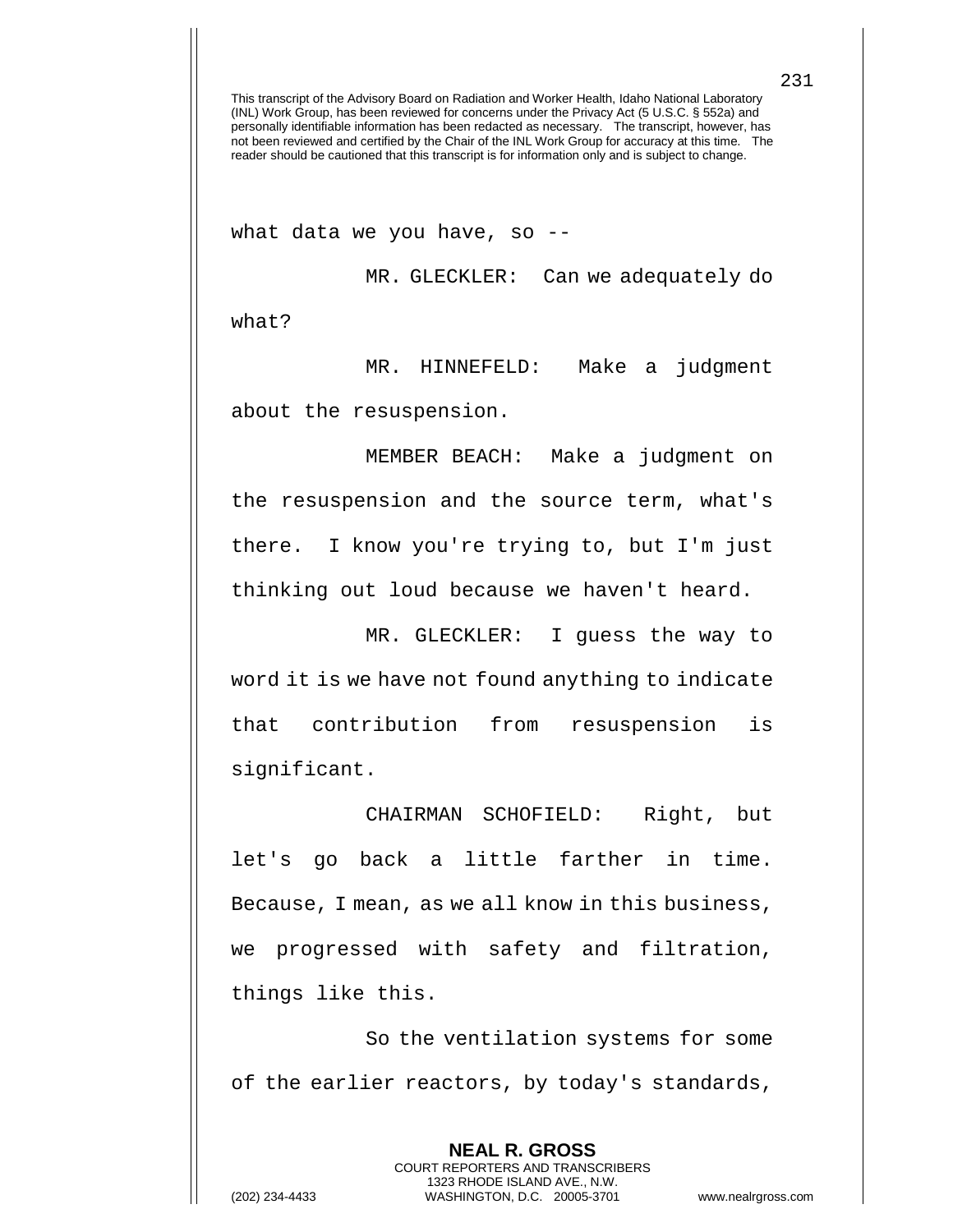are grossly inadequate. Well, what was the danger, or was there a danger to personnel working outside in the perimeter area, inside the fence or outside the fence, it doesn't matter, while this running?

And, I mean, without kind of knowing what ventilation system these were, I mean, I would say, you know, 1964, there would be a much higher risk of someone being exposed than there would be, say, today.

MR. GLECKLER: Well, that's a good question. But the other thing that we did look for was contamination survey data for the INL site, because that would be another way it's used. Like a resuspension factor, for instance. The contamination survey data for outdoor areas would also give us an idea how big of an issue that was. How much was being deposited on the ground is good indicator.

And that's one of the things we found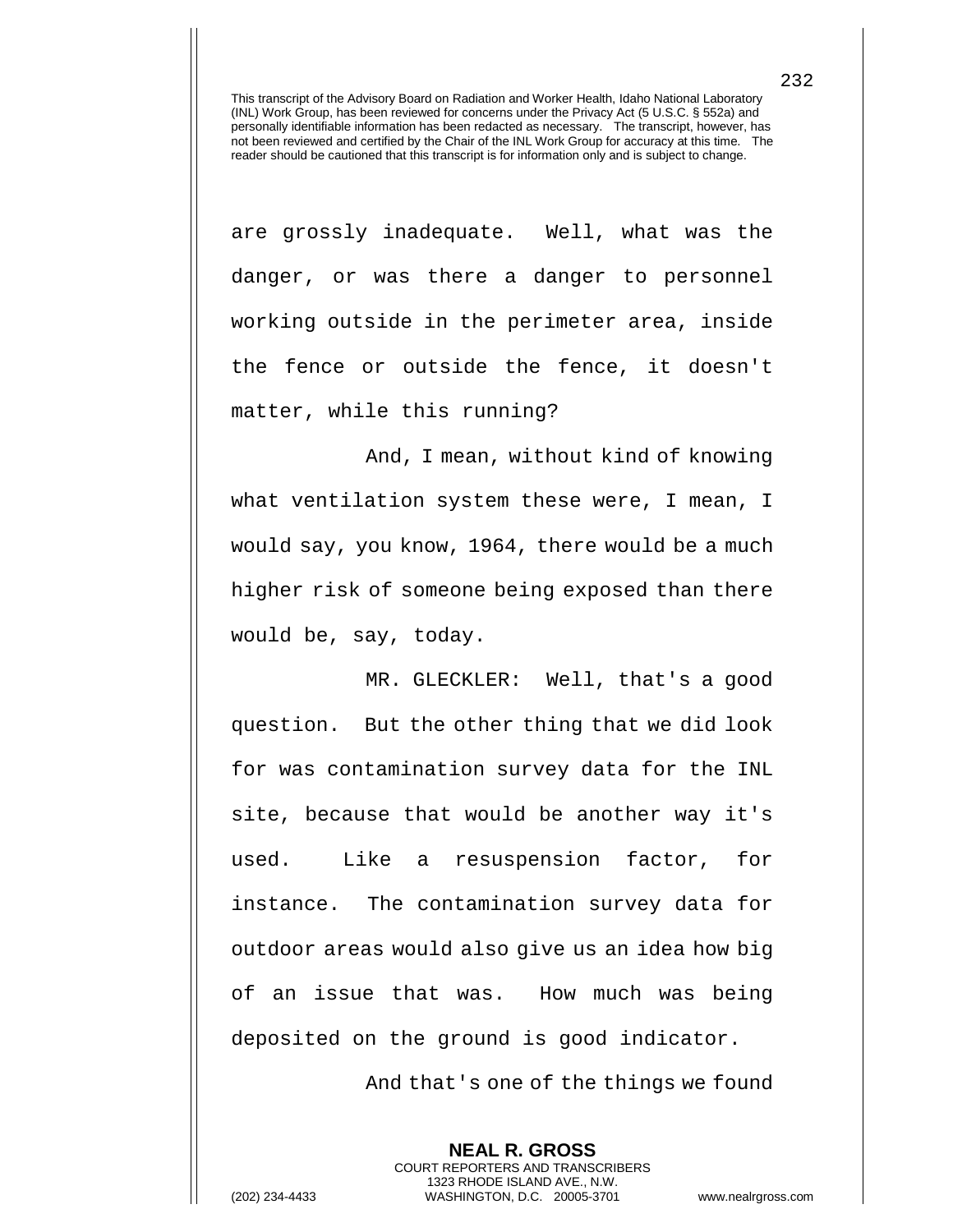even less information on, actually. Based on our tour that we got over at the INL site back then -- and that was part of the beginning our data capture efforts -- unlike Hanford, they don't have large outdoor areas of contamination posted off. Whereas the Hanford site it's like, yeah, you go out and you have these huge areas of outdoor contamination, and some of them are probably some of the highest levels in the world because you're up over a million dpm per hundred square centimeters, which is per beta-gamma emitters, and that's really high.

But you don't see that same thing out at the INL site. And the way I look at that is, okay, that's a good indicator that they were cleaning up. You know, if they had something that showed up outside, they cleaned it up. Whereas sites like Hanford, they just let it go because we got more contamination for here than over there. And it became a bigger problem over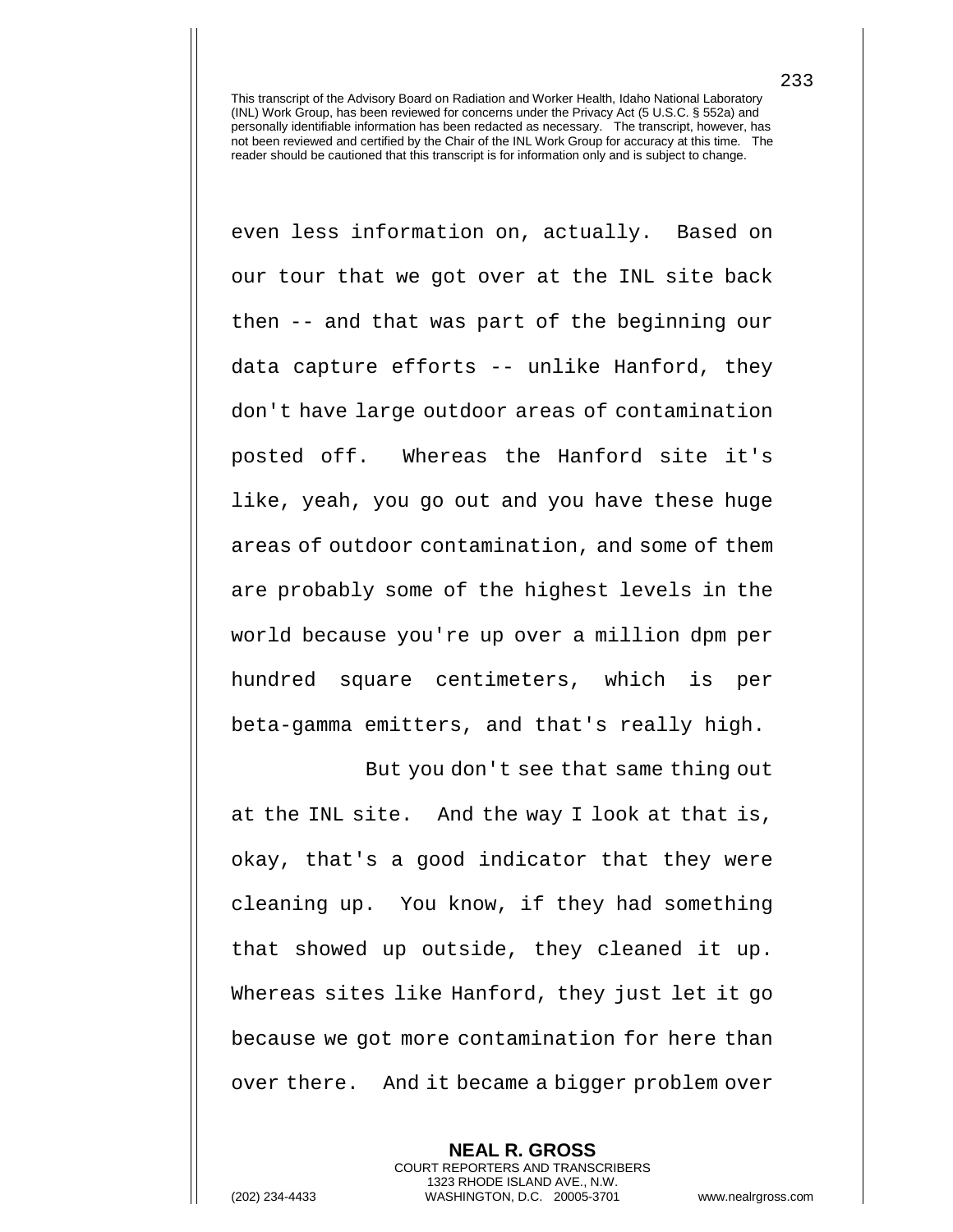time.

But from also the stack emissions, the ventilation systems, like the main reactors, like MTR, early on those were pretty much the same ventilation systems that they had later on its history prior to its shutdown, so it would have had the same effect.

I don't think there's any difference there other than you had specific activities and radiological control practices that might have caused higher potential for exposure.

But from the ventilation system, I think the ventilation systems are mostly intact, or very similar to the early years as they were in the later. They might have upgraded the different filtration system.

I know ICPP added things to trap the iodine better and other types of stuff to the filtration system to reduce their stack emissions. But you always have the potential

> **NEAL R. GROSS** COURT REPORTERS AND TRANSCRIBERS 1323 RHODE ISLAND AVE., N.W.

(202) 234-4433 WASHINGTON, D.C. 20005-3701 www.nealrgross.com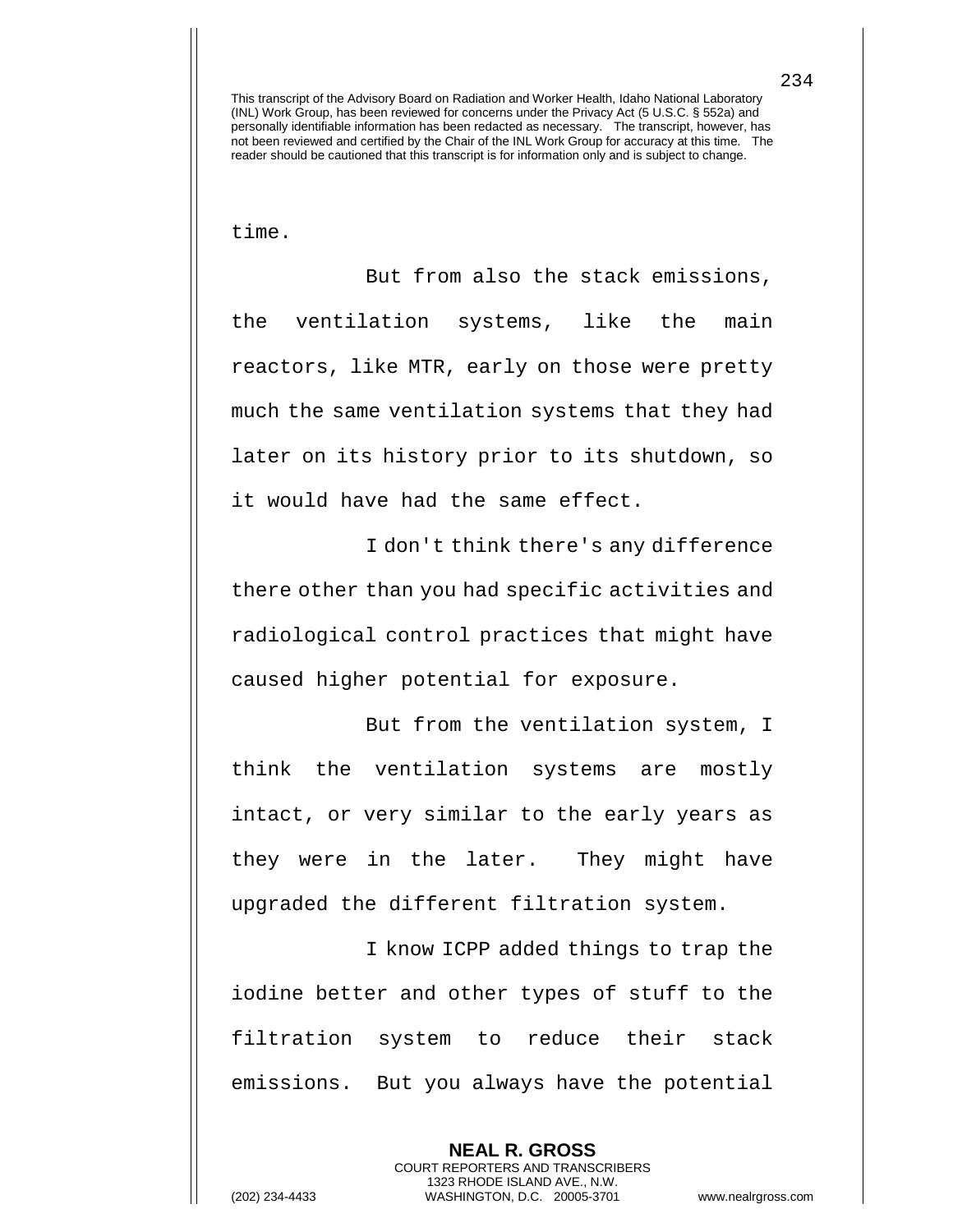to encounter leaks and stuff. You'll see those as an incident where they'll send in a group of people for bioassay measurement on that.

MEMBER BEACH: If you have monitoring data for the stack emissions, is that capturing from all these different facilities the major releases that would be to the environment?

MR. GLECKLER: For each facility, yes, and those will get modeled using the dispersion modeling results, take those major emission sites and calculate what the ambient air concentrations are for the various points in the site.

MEMBER BEACH: So if resuspension is not a problem and the stack monitors are telling you what the emissions are, then it seems like the only question is whether your model is right, whether your model can do. It seems like that's what we should be

> **NEAL R. GROSS** COURT REPORTERS AND TRANSCRIBERS 1323 RHODE ISLAND AVE., N.W.

235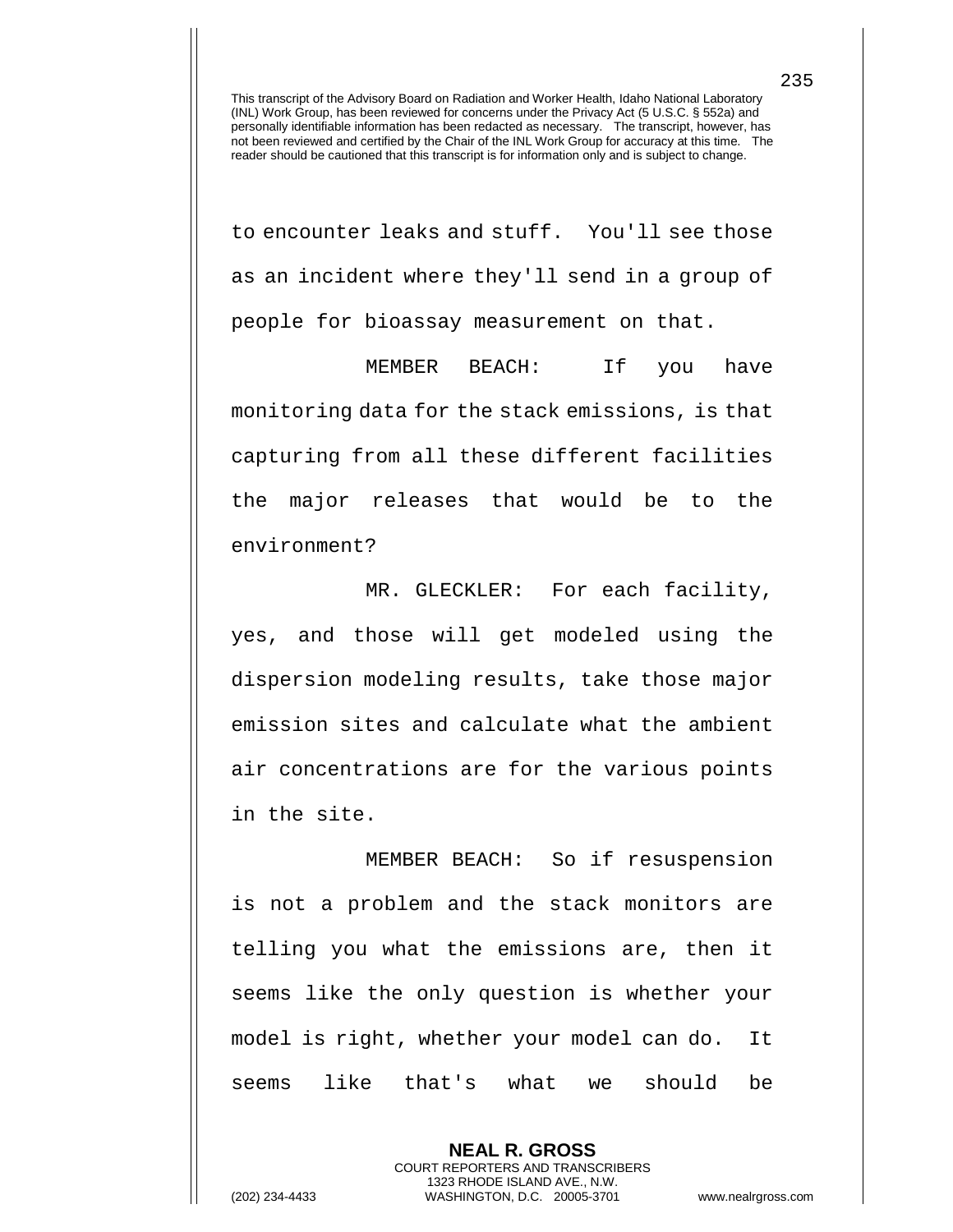concentrating on now.

CHAIRMAN SCHOFIELD: I would also like to see a little more data on the stack monitoring. Exactly, you know, the what, when and how they were doing it, you know, was this a constant thing? Did they only monitor it when they were in operation mode? Was it on again, off again? Or when did it even go into effect?

I mean, they really didn't put any monitors in until, say, 1968, 1970-something.

MR. GLECKLER: I believe the very early years, and I don't know the date range, like ICPP, that was intermittent monitoring. They would go out and monitor the stack during specific, you know, periodically they would run a sampling system on the stack.

And then eventually it went to continuous monitoring of all the stacks. So they would look at how much time because a lot of the operations were continuous, so they would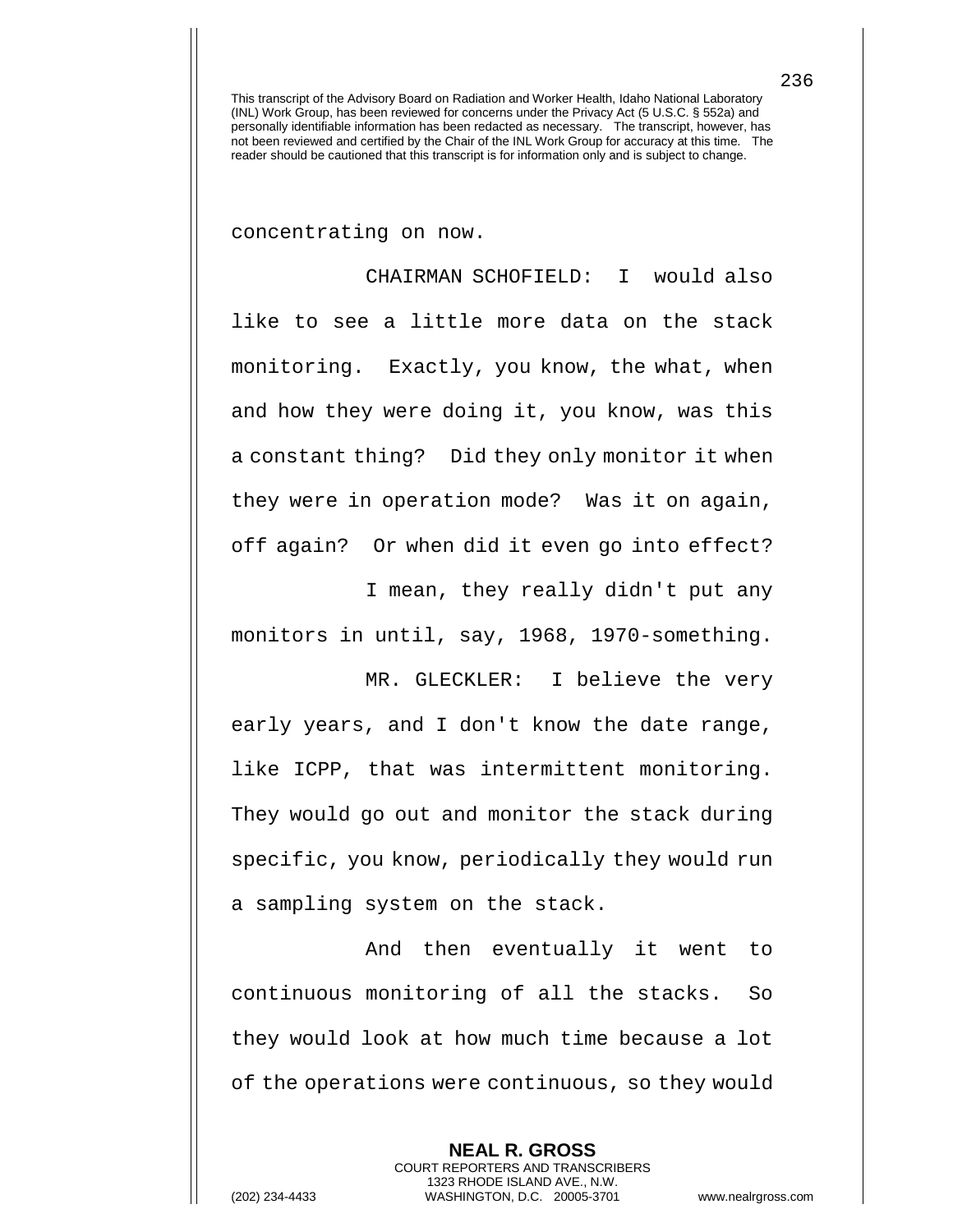take, okay, this is what the air concentration's been going out, our stack has been this. It's like, well, just assume that it was continuous for that entire period, and then between when they were doing the monitoring.

MEMBER BEACH: What about the source term for the evaporation ponds? Do you have a pretty good handle on that?

MR. GLECKLER: I haven't seen anything on those specific ones.

CHAIRMAN SCHOFIELD: See, some of the people have talked about those, is that they would dump all this sludge, this solution in there and then they'd let it evaporate. And then they'd come in with a bucket or something and start scraping it up. And there was a number of times where it was quite windy while they were doing this. And they were generating a lot of dust.

MR. GLECKLER: Okay, yeah, because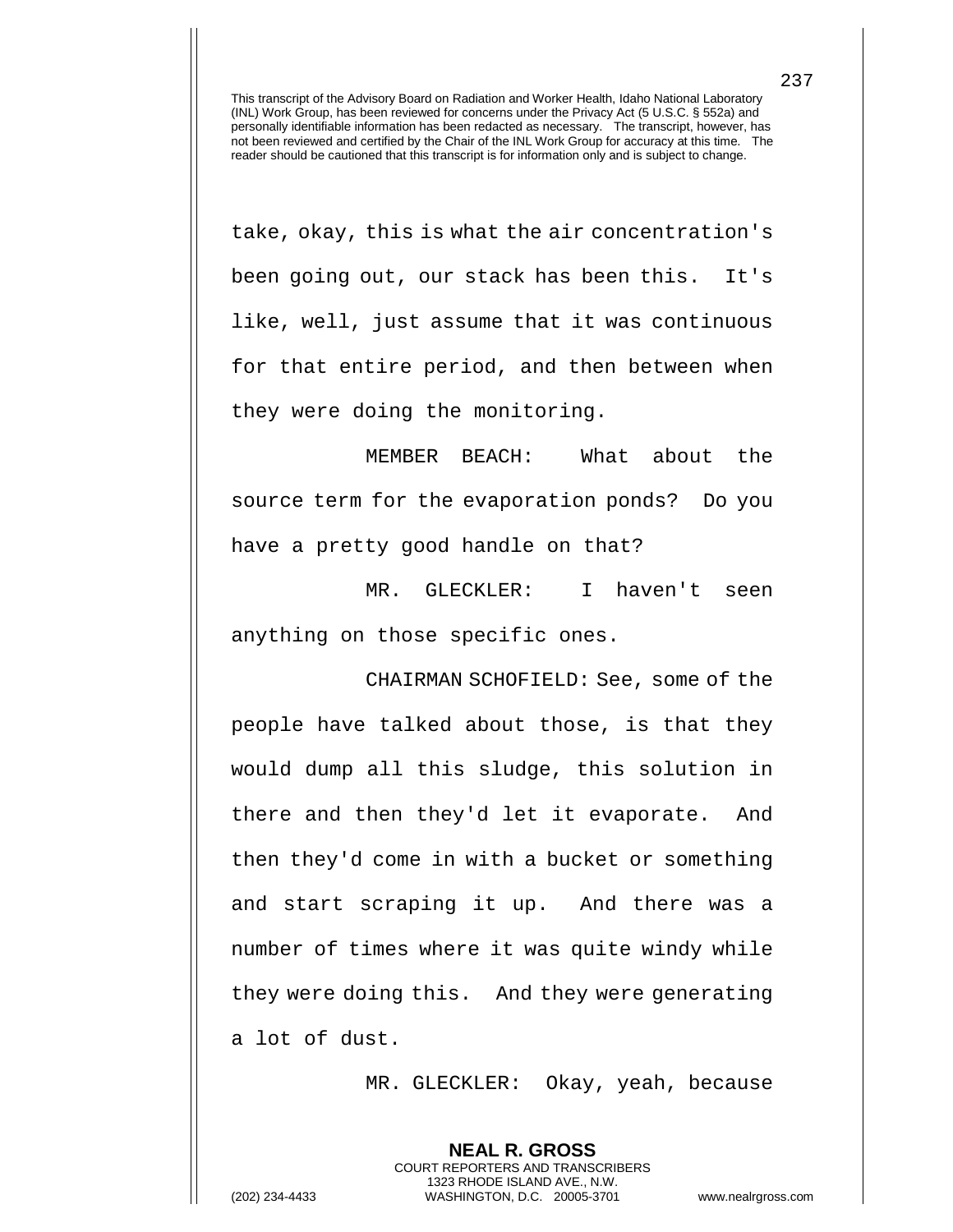I don't recall ever seeing air monitoring data for that.

DR. MAURO: This is John. I'd like to jump in, but I want to make sure everyone had their chance to discuss it. I do have perspectives on this also. If this is a good time, I can give you a summary of my initial impressions.

MR. KATZ: Sure, John, go ahead.

DR. MAURO: Yeah, first of all, I agree with your characterization of MESODIF, the puff advection model, in that you certainly can use that model all the way up to 100 meters.

So the statement that we made originally about the 20 kilometer was wrong. But it was wrong within the context that when you start to get closer, and I think Stu intimated, you have to change your sigma-z and sigma-y, I believe. These are the atmospheric dispersion factors. So I know that you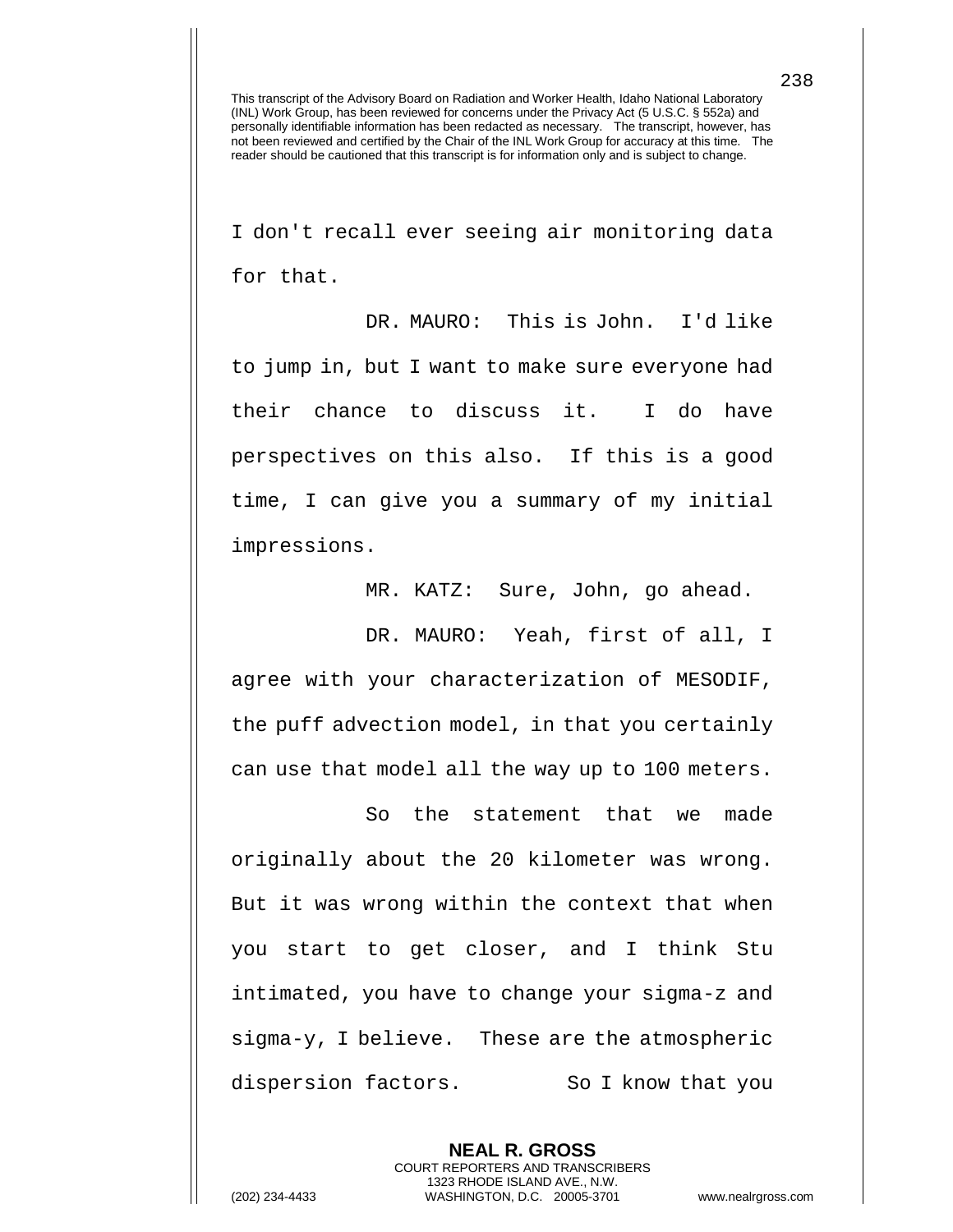stood on the shoulders of the work done by John Till and Risk Assessment Corporation where he did a lot of work on characterizing the chronic and episodic releases from the facility, throughout the plant, and the releases. And then his intent was to evaluate the doses offsite, quite far away.

And he ran MESODIF puff advection, which is a great model. I mean, there's no doubt that the skill set at INL, from a meteorological dispersion perspective, is at the cutting edge and the best there is. And has always been that way.

But all of that work, keep in mind the context within which you drew upon, was the source term data and the atmospheric dispersion modeling that was done by Risk Assessment Corporation in their 2002 report.

Now, SC&A was fortunate enough to have spent a couple of years independently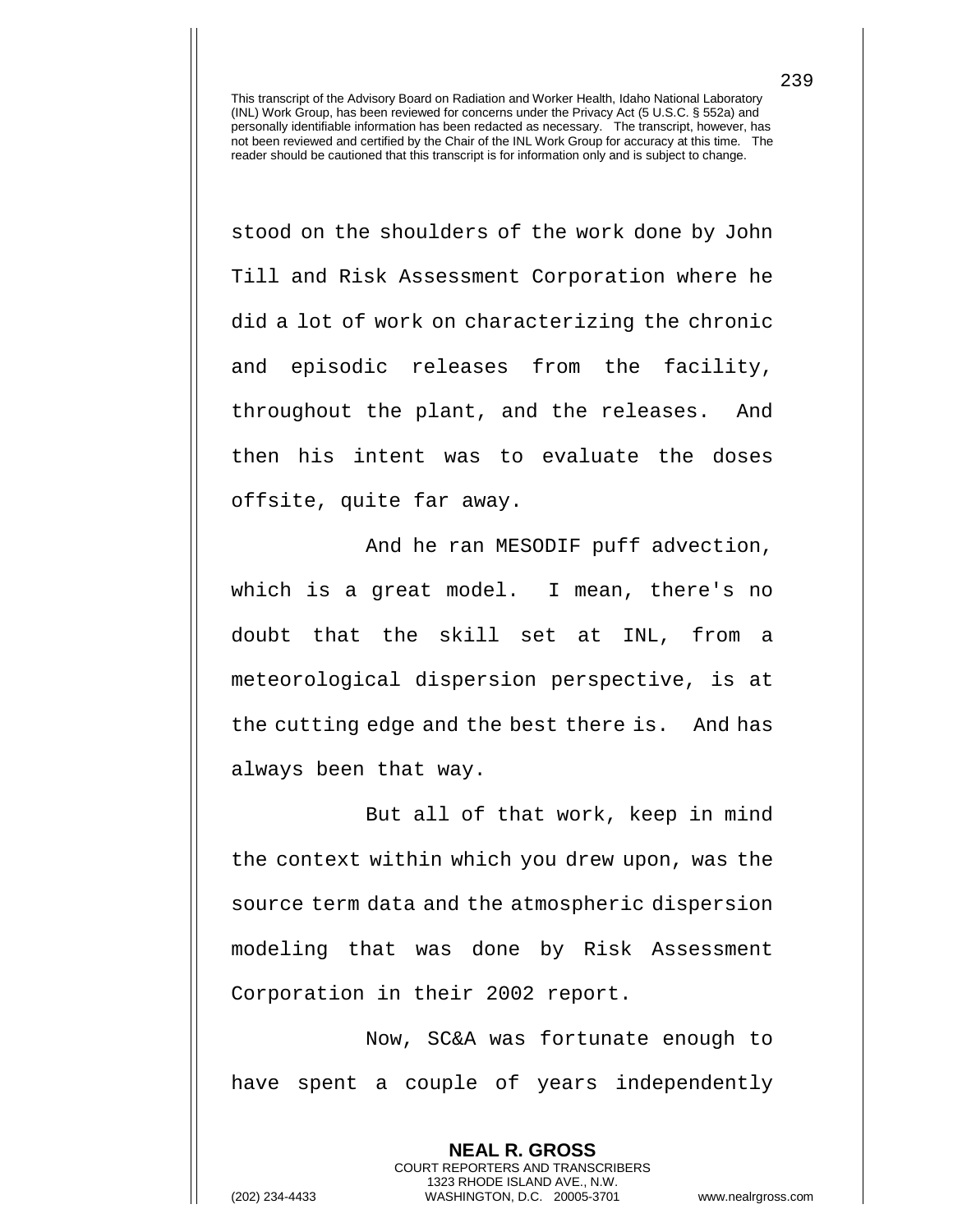reviewing that work. So that's part of the story, and I'll try to keep it brief. But from the dispersion perspective, the use of MESODIF, the way it was used to model these large releases that came off these tall stacks, especially from the chem plant, it was called the ICPP, that was where the big releases occurred, both chronic and episodic. But there were other locations.

And so the atmospheric dispersion model for that could certainly be used to bring you all the way close into the plant. As long as you changed, and I don't if you actually ran the calculations, but when you get close you do have to change the dispersion coefficients, the sigma theta or the sigma values on the spread.

I guess this is my first question. Did you folks run MESODIF yourself? Or did you simply use the atmospheric dispersion factors reported by Risk Assessment Corporation?

> **NEAL R. GROSS** COURT REPORTERS AND TRANSCRIBERS 1323 RHODE ISLAND AVE., N.W.

MR. GLECKLER: What I gather, from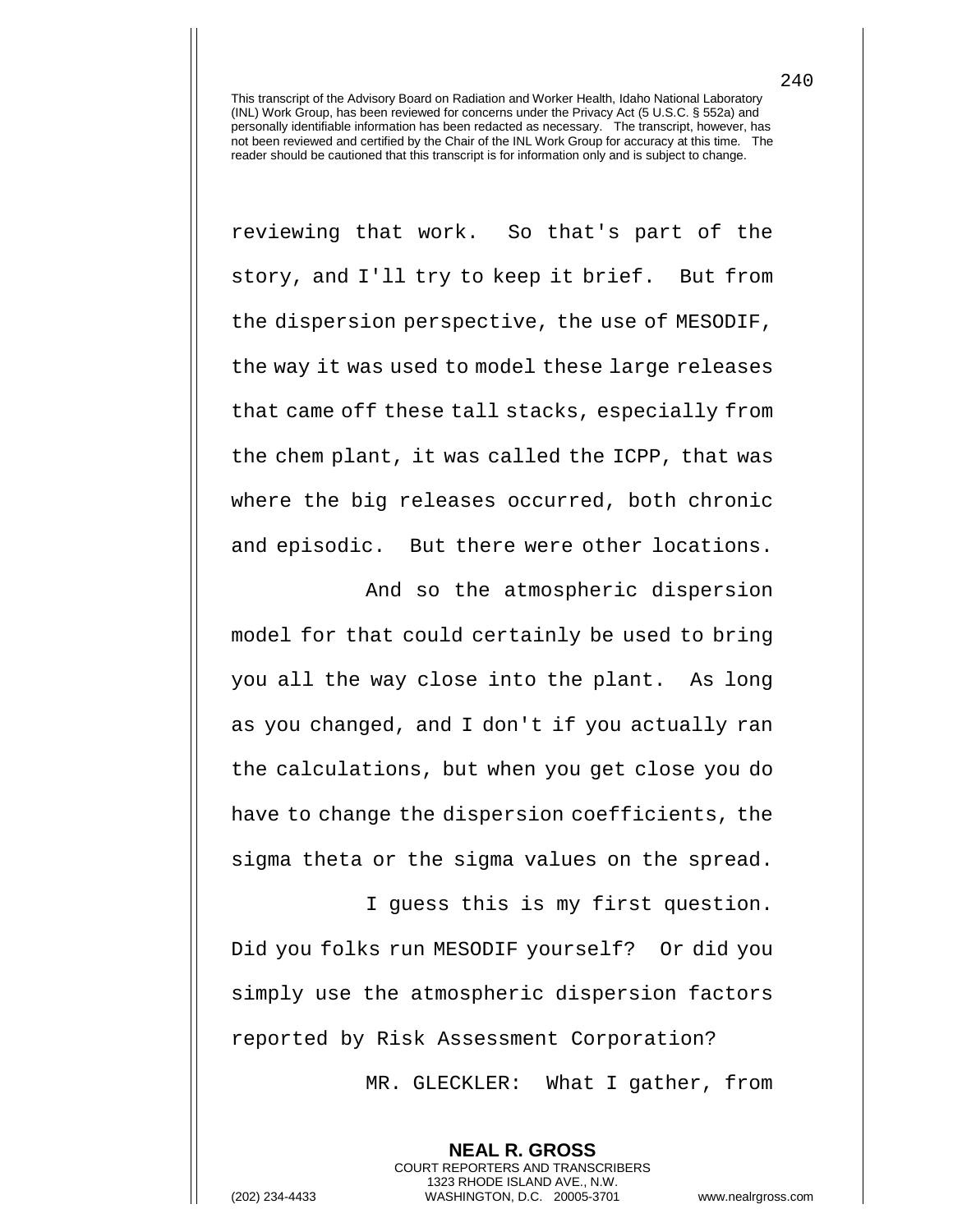Rev 0, the TBD's information, because we don't have the original authors available to ask that to, it looks like they relied on the INL-generated information. A lot that came out of the historical dose evaluation.

DR. MAURO: Yeah, the HDE was the work done by Till where he did all that dispersion modeling, and all of which is fine. We independently checked all of that work, and it's superb work. We matched their atmospheric dispersion factors offsite, so we have no problem with it.

The only question is, if you're going to use that model and try to come in close to the site, you would have to change the sigma values because the nature of dispersion changes when you get further away.

And that's just a question that, when I read, it wasn't clear that the close-in calculations from the release points, for the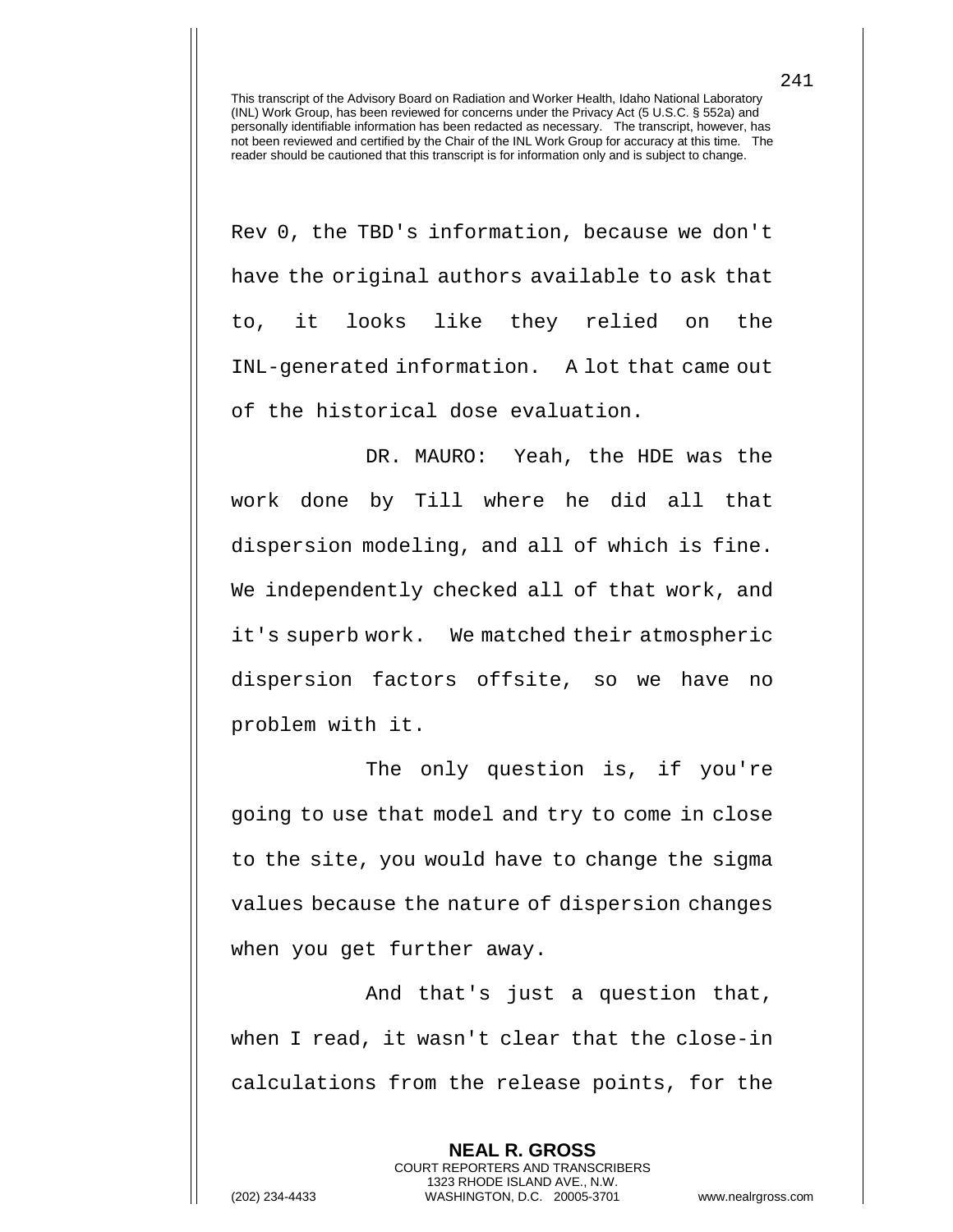elevated -- now, keep in mind we're talking about these elevated release points, which are where that puff advection model works very well. The only question I guess I will leave with you is when you used it for near-field atmospheric dispersion factors did you change -- or maybe Till did it, maybe Till actually provided atmospheric dispersion coefficients, chi-over-Q values, at touchdown, which should be like 300 meters, 400 meters downwind from an elevated stack.

Did he provide those chi-over-Qs? If he did, he would have made the change. Or did you folks run it? I guess that's just the question. Did you run it? Or, if DOE did it, do you know whether, when they did the near-field concentration from the releases using MESODIF, do you know that they did change the sigma values to take that into consideration? Because that needs to be done.

**NEAL R. GROSS** COURT REPORTERS AND TRANSCRIBERS 1323 RHODE ISLAND AVE., N.W. (202) 234-4433 WASHINGTON, D.C. 20005-3701 www.nealrgross.com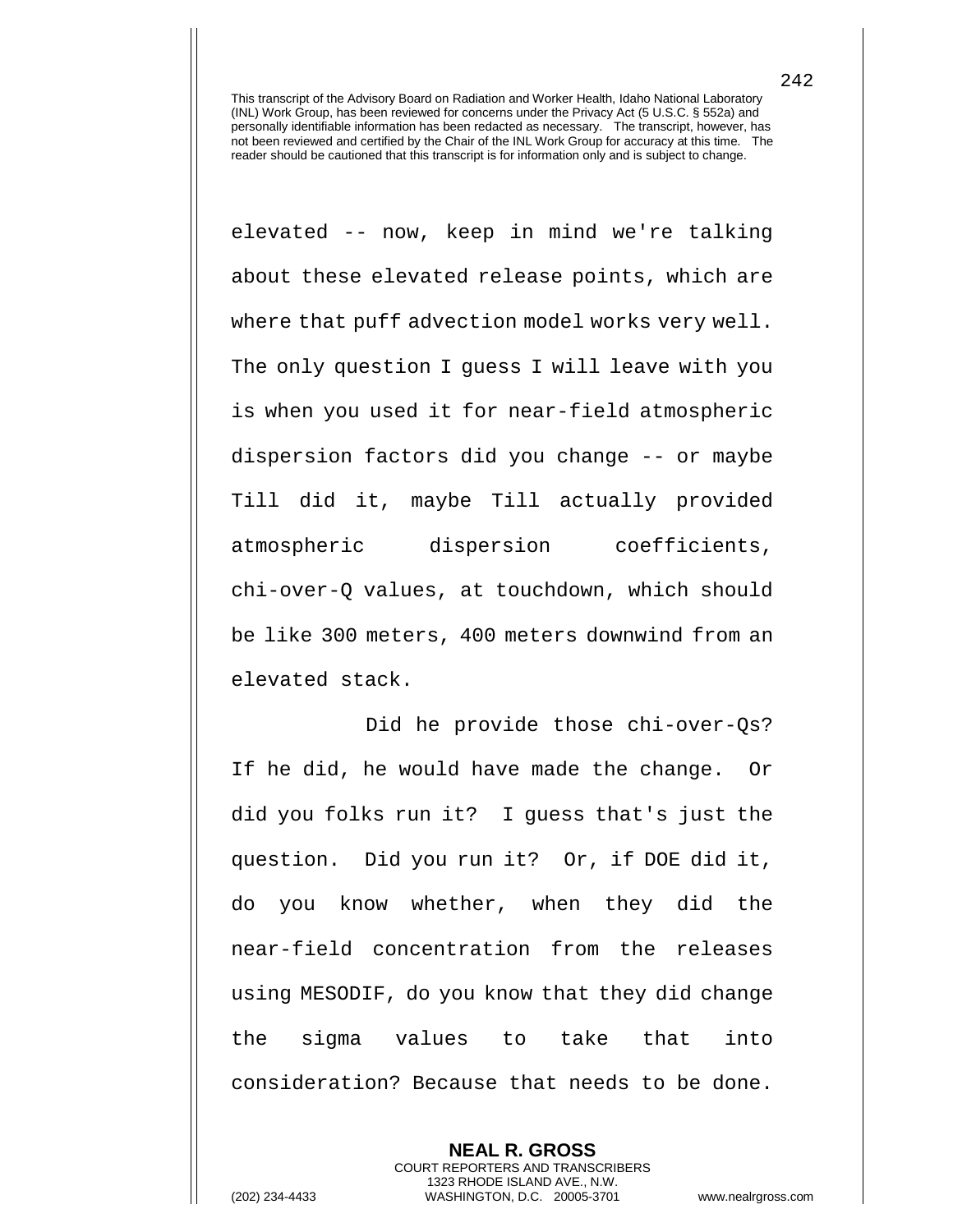And that's just a question. My guess is that if you took it out of a DOE publication where they gave you the atmospheric dispersion factors close-in, they would have run it correctly. I just don't know that to be the case. So that's one question.

But I do completely agree with you. You can use MESODIF all the way up to 100 meters within a release point and it's fine. The only thing you have to take into consideration is that change in the sigma value.

The other observation I have is, keep in mind that the source terms, these releases that I think you based everything on, the values reported, again, by the RAC 2002. And we, SC&A, independently checked those. And remember, those were all source terms that were estimated for the purposes of reconstructing offsite doses.

We checked all those numbers, and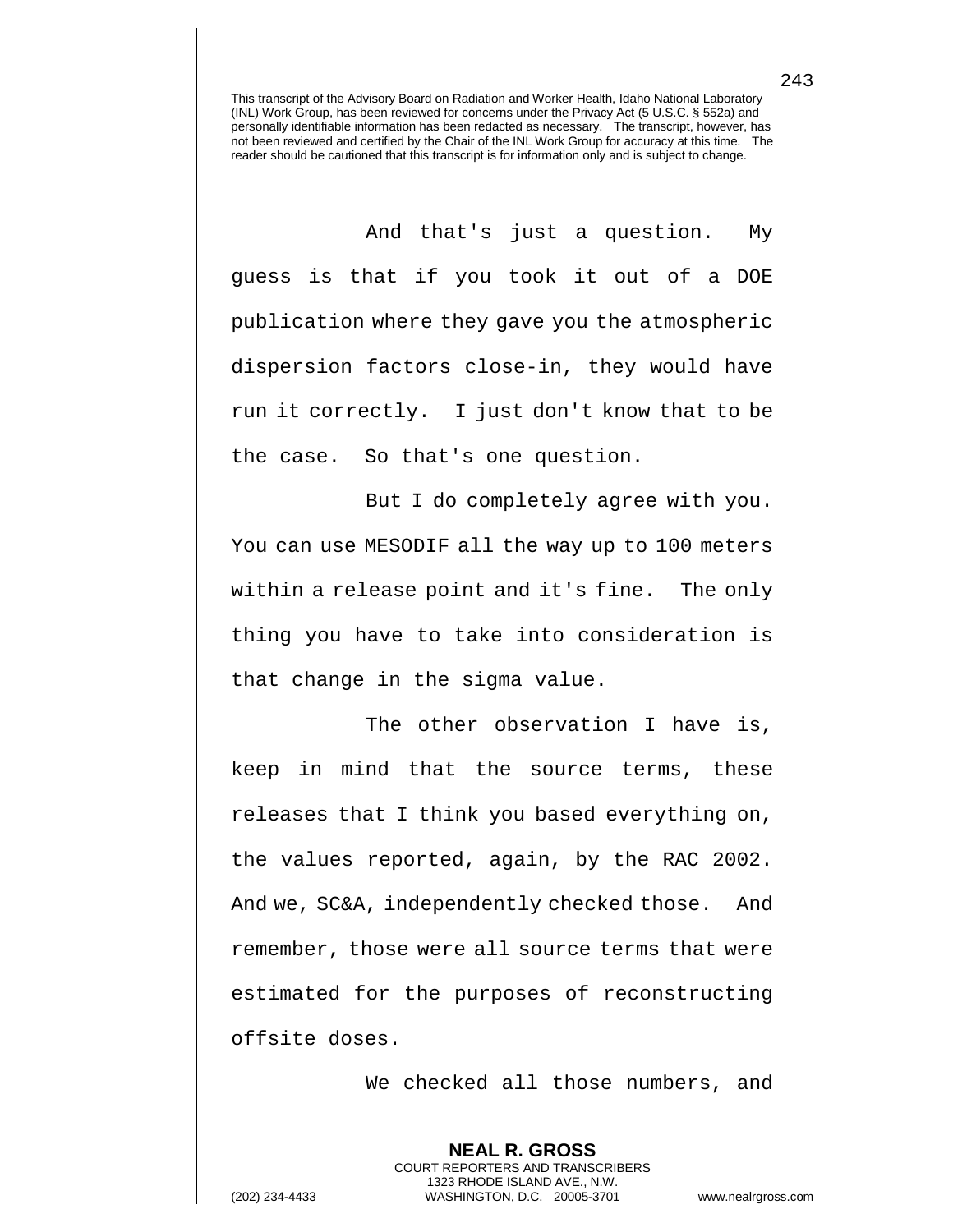they did a great job except for the Aircraft Nuclear Propulsion Program. So another one of my initial observations regarding your work is I think that the source term for ANP, and we had many meetings with CDC and with DOE and the authors of the source term data for the initial engine tests, they call them IETs, were low by a factor of 2 to 7.

So we think that at least that source term, and there's plenty of documentation regarding this, as used by RAC, was probably low by, depending on which initial engine test you're looking at, and radionuclides you're looking at, could be low by a factor of 2 to 7. That was one of our conclusions.

If we didn't provide it, we can provide it where you can get a copy of that report. And the authors at DOE, when we met with them on a number of occasions, did agree in this that, yeah, they think they may have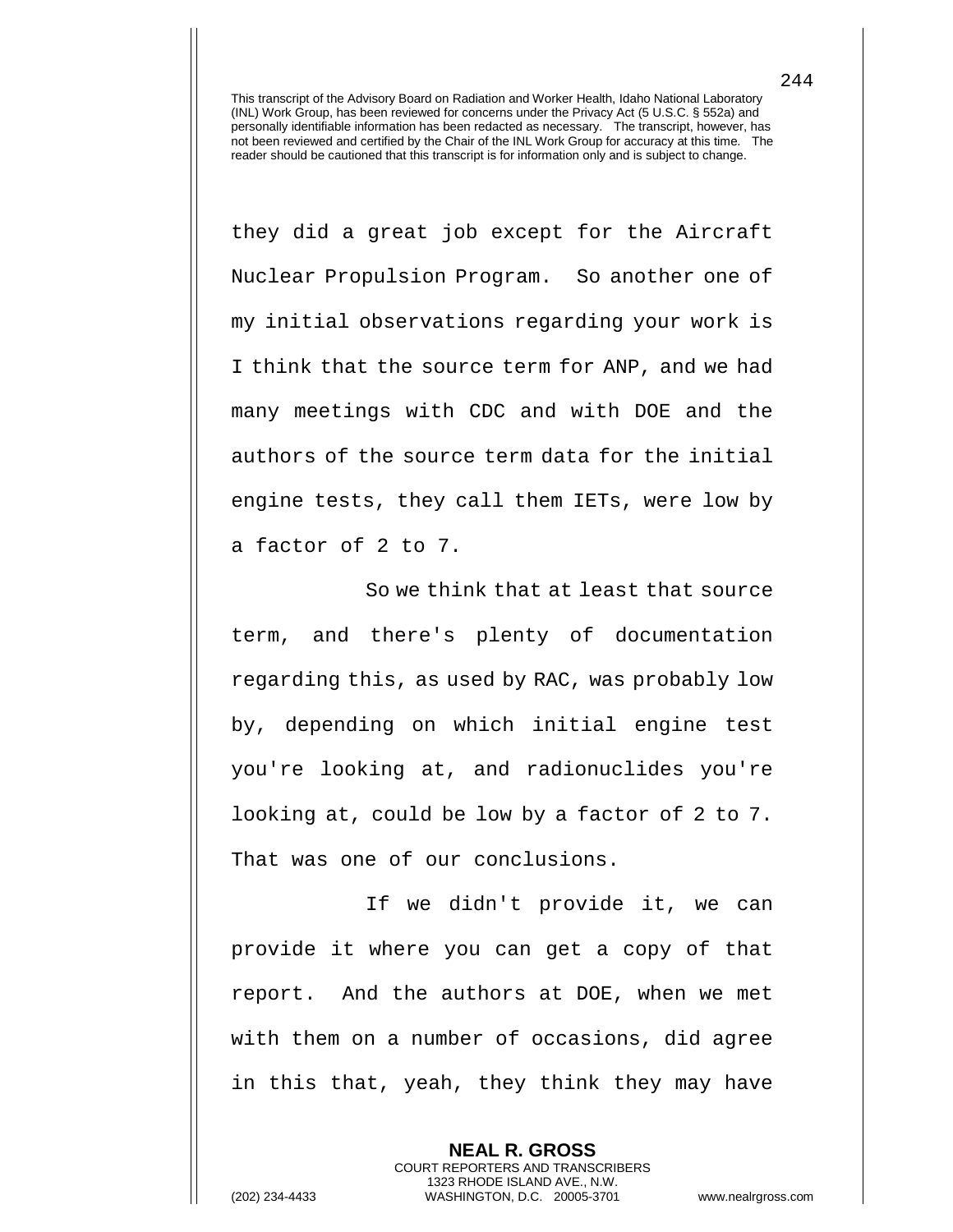underestimated that. So that's the second comment.

MR. GLECKLER: Okay. Hey, John, on the second comment, that one, you're jumping the gun. That's comment number 2, that's the next White Paper in line.

DR. MAURO: Oh, okay. Then I'll stay with the atmospheric dispersion then. Because I know during the discussion we just had you did cover a lot of territory. But, yes, so I guess with regard to the simple question of atmospheric dispersion, I agree that MESODIF is fine. It'll do a good job all the way up to 100, a close-in at 100 meters to the source.

The only comment I have is that you have to make sure that when you're getting close that the different dispersion factor was used.

MR. GLECKLER: Okay. And I can answer that.

> **NEAL R. GROSS** COURT REPORTERS AND TRANSCRIBERS 1323 RHODE ISLAND AVE., N.W.

DR. MAURO: Yes.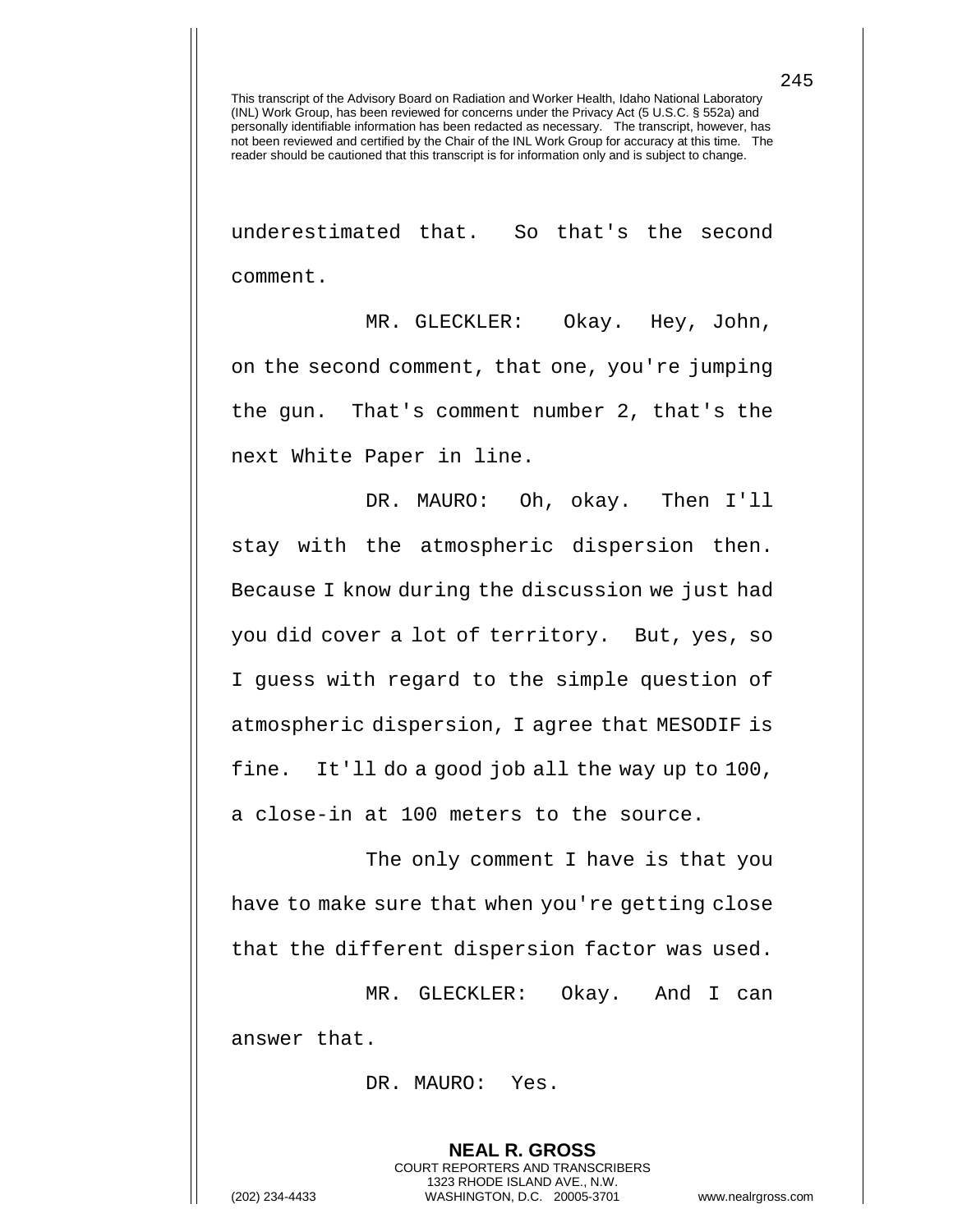MR. GLECKLER: The one thing that we did found, and it is in the White Paper, the horizontal dispersion coefficient, the sigma-sub-y on that. For distances less than 20 kilometers it has a separate equation for that built in.

DR. MAURO: Oh, good, you just answered the question. That solves that problem. That was one of my quick observations, whether that was the sigma-y, and it might have been the vertical also, but I'm not sure.

MR. GLECKLER: Yeah, they used the same equation for the vertical. And that --

DR. MAURO: And that's okay because you're elevated. So I'm okay with that. I didn't realize that you did make that change. MR. GLECKLER: Yeah, you'll see that in an excerpt of the document that that came

> **NEAL R. GROSS** COURT REPORTERS AND TRANSCRIBERS 1323 RHODE ISLAND AVE., N.W.

from in Figure 1 of the White Paper.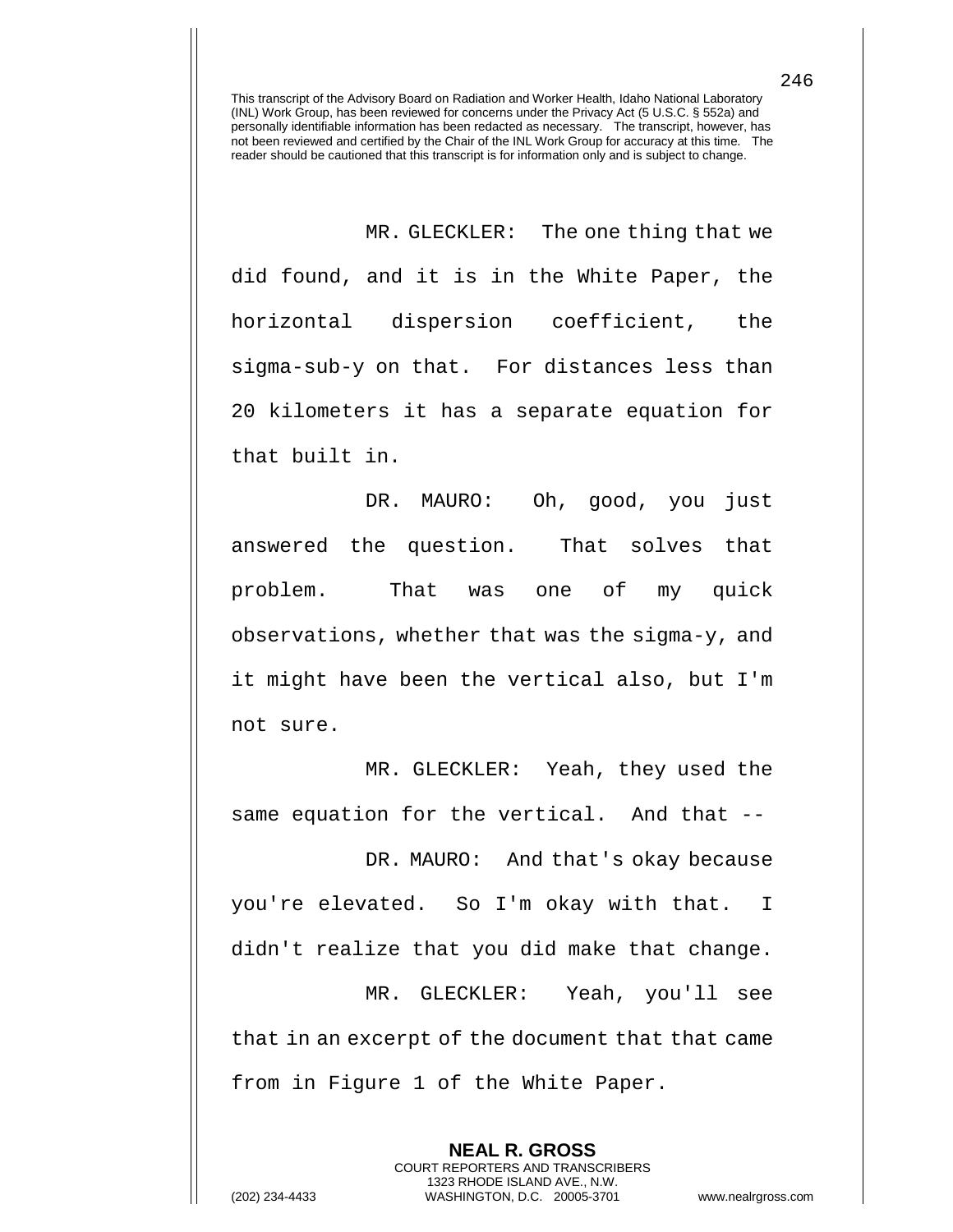DR. MAURO: Yes. Okay, good. One of my concerns, though, is that the source terms, remember, were all gathered and collected and used by RAC, Risk Assessment Corporation, for offsite doses. But there were a number of locations onsite where there were ground level releases, which were small compared to the releases, the episodic and chronic releases that were going out.

I think there were a couple of stacks, at least two. The question I have is I'm not sure about the Aircraft Nuclear Propulsion Program, whether that was an elevated or ground level release. You may want to look at that.

MR. GLECKLER: It was an elevated. DR. MAURO: Pardon me? MR. GLECKLER: It was an elevated. DR. MAURO: It was elevated, okay. But I do recall there are a number of places,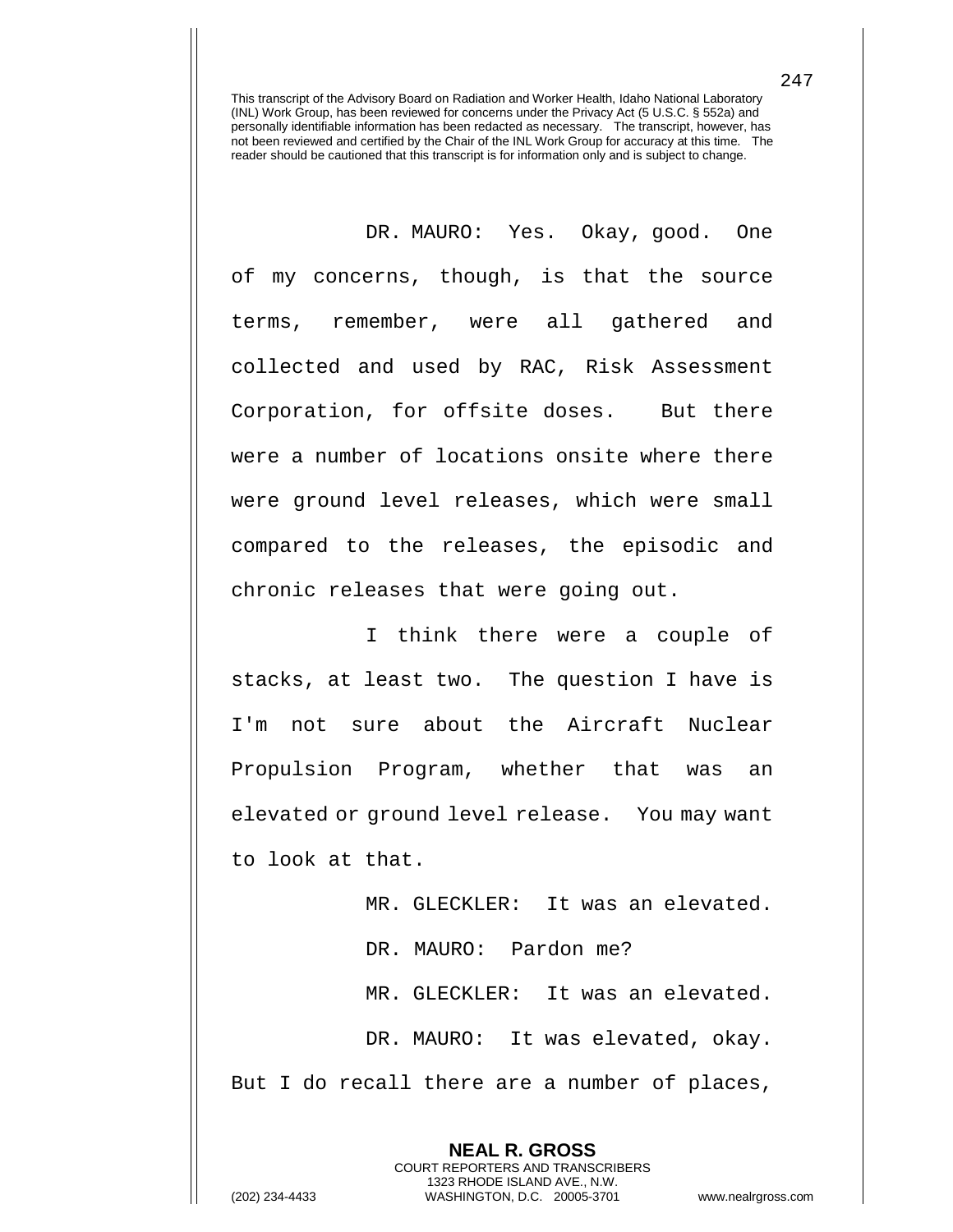and this was mentioned during the conversation you just had, where there could have been ground level releases which were nowhere near the magnitude of the releases that were going out from the stacks.

But since there were ground level releases, there could be -- and after there were workers nearby, even though they were much smaller than the big releases, because when you release something from a high stack it's not going to touch down for quite some distance and you're going to get a tremendous amount of dispersion.

So even if you emit a large amount of material it may not have very much impact onsite. However, a small amount released from ground level sources, which didn't get very much attention, especially in the RAC report because they were small and there was no way they were going to be important contributors to offsite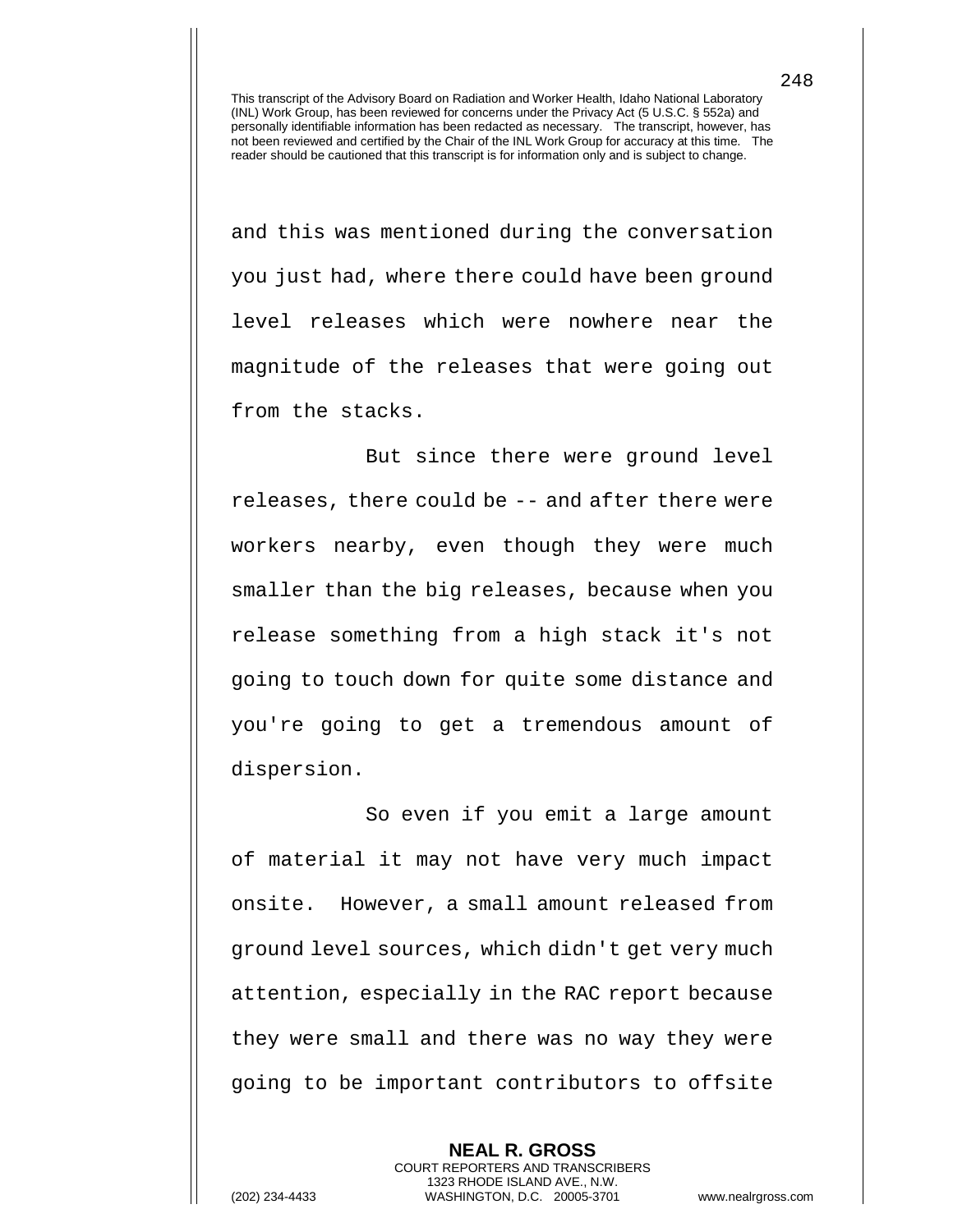dose.

But ground level releases, even small ones, could be important to workers who are nearby and outdoors. And I don't know the degree to which you looked at that issue.

MR. GLECKLER: Okay. That, again, deals with the episodic releases, which is comment number 2.

DR. MAURO: Okay, so you're saying that all releases that were chronic were releases that went up the stack?

CHAIRMAN SCHOFIELD: John, do we have the measurements of all those stacks?

DR. MAURO: We have access, I mean, that information is out there. I mean, as mentioned earlier, the amount of information on the subject is off the charts. And we, SC&A, on a separate contract years ago looked at this in great detail over a couple of year period.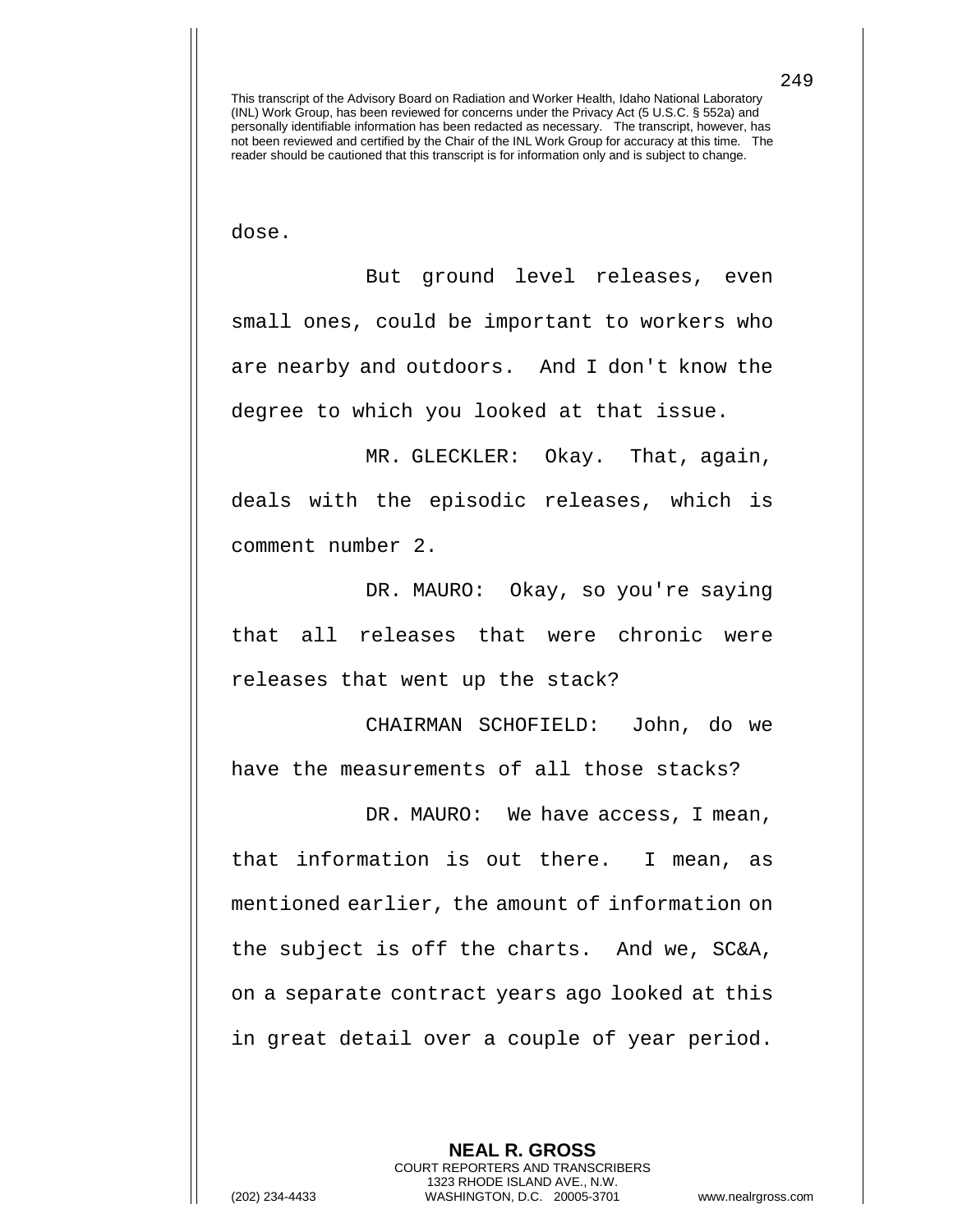So, yes, all the information regarding the stacks is out there. But I think that there also is information on what may have been released from ground level. And I think that that's where -- I would agree completely that, when all is said and done, I think that the exposures onsite to workers from releases that were released from these very high stacks, even though they were large releases, may turn out not to be very large compared to, perhaps, the releases that occurred at the ground level onsite.

I'm not sure. But this is one of my, as I mentioned, one of my initial reactions to the report. That even though they were relatively small, I don't think we can disregard the ground level releases. In a similar manner, Phil, you had mentioned these particles. And it goes toward this resuspension factor issue. The argument that

> **NEAL R. GROSS** COURT REPORTERS AND TRANSCRIBERS 1323 RHODE ISLAND AVE., N.W.

250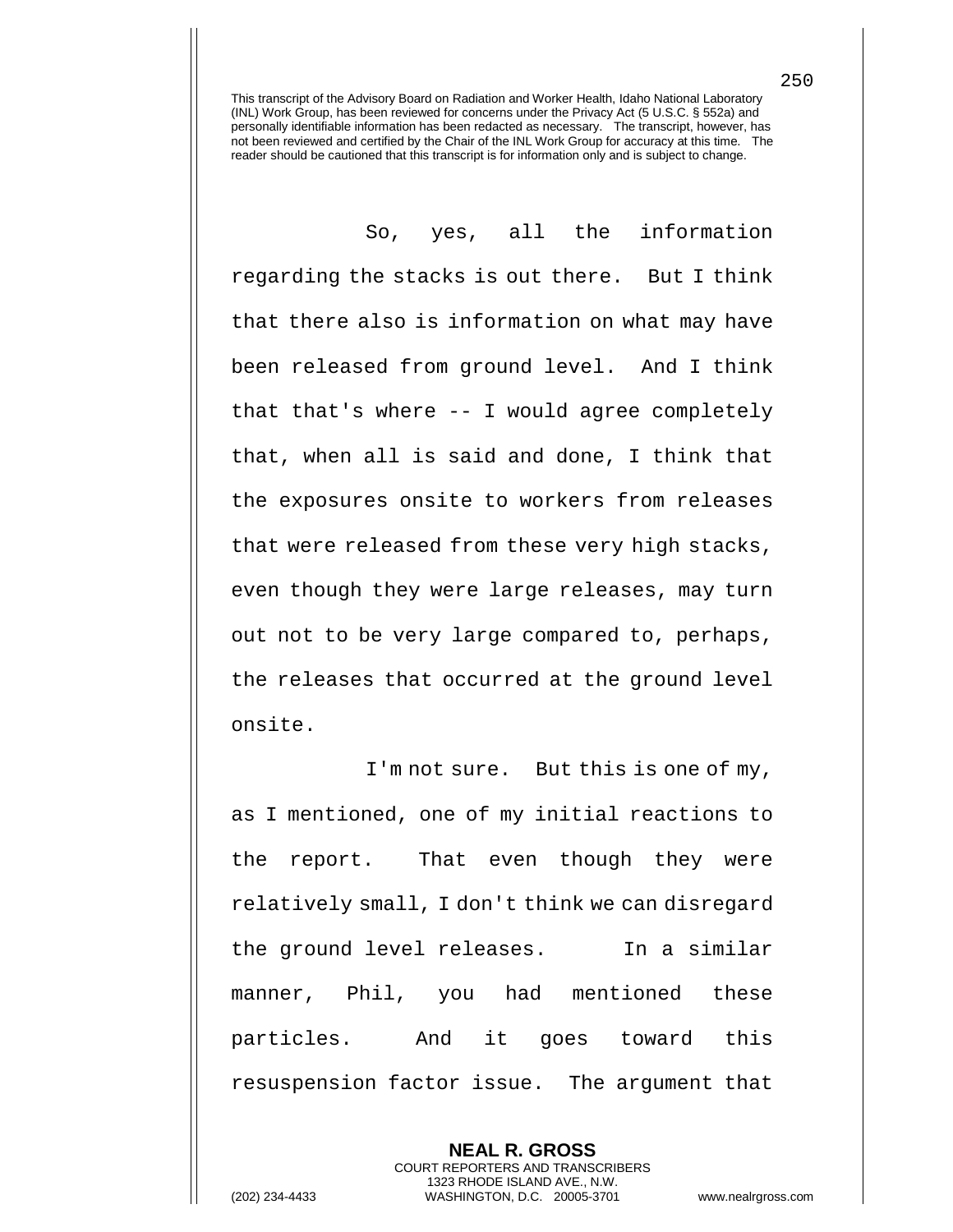you make, that you really don't see a difference in the concentrations, airborne from airborne onsite monitoring and offsite monitoring, that's a very compelling argument, that resuspension was not important.

But at the same time, we have this bit of a dilemma that the -- that would be an air sampling, argument. But, as you pointed out, we wonder whether or not that's reliable data to draw that conclusion.

I've got to say, I would like to see, I mean, if you look at the modeled amount of activity on the ground or airborne, airborne or on the ground, and you try to predict what might have deposited and then run models that resuspend, I mean, that's the way you folks have done it on so many occasions where you say, okay, we could estimate what might have deposited on the ground.

And both from the elevated, large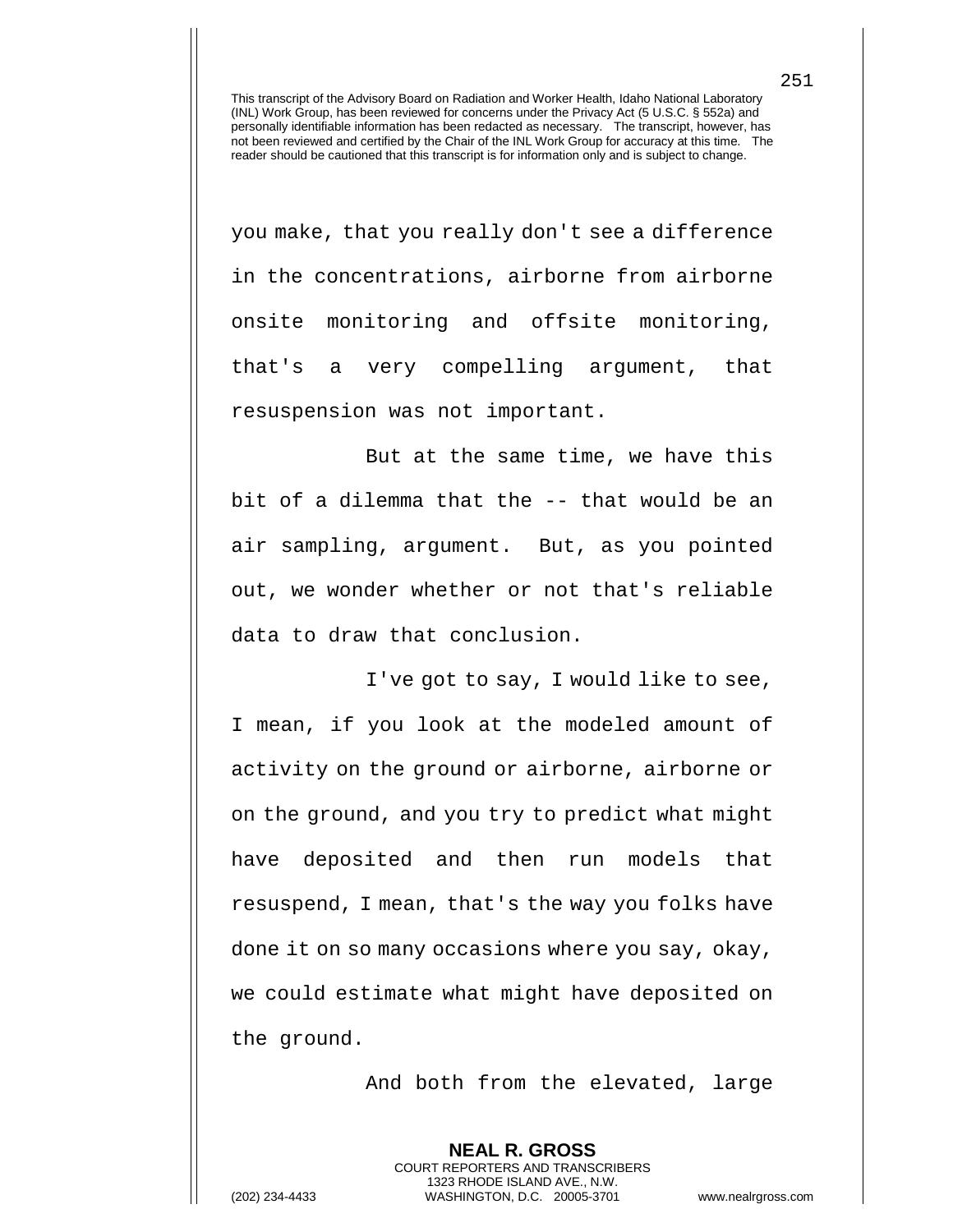elevated releases and also from material that may have settled out, particles that were heavy that settle out pretty quickly, and also any ground level releases. You see, I feel as if these issues were not explored deeply enough so that you could come up with, or you could argue that, well, we looked at both the elevated and the ground level releases and what kind of airborne exposures workers might have experienced who are nearby, outdoors, and you can get an idea of what those exposures are.

I still feel as if we still don't have a good feel for that. And the material that deposited on the ground, either because they're relatively large particles or because they were ground level releases and deposited out, and what you would predict would be on the ground in becquerels per square meter, and then you use your classic resuspension factors that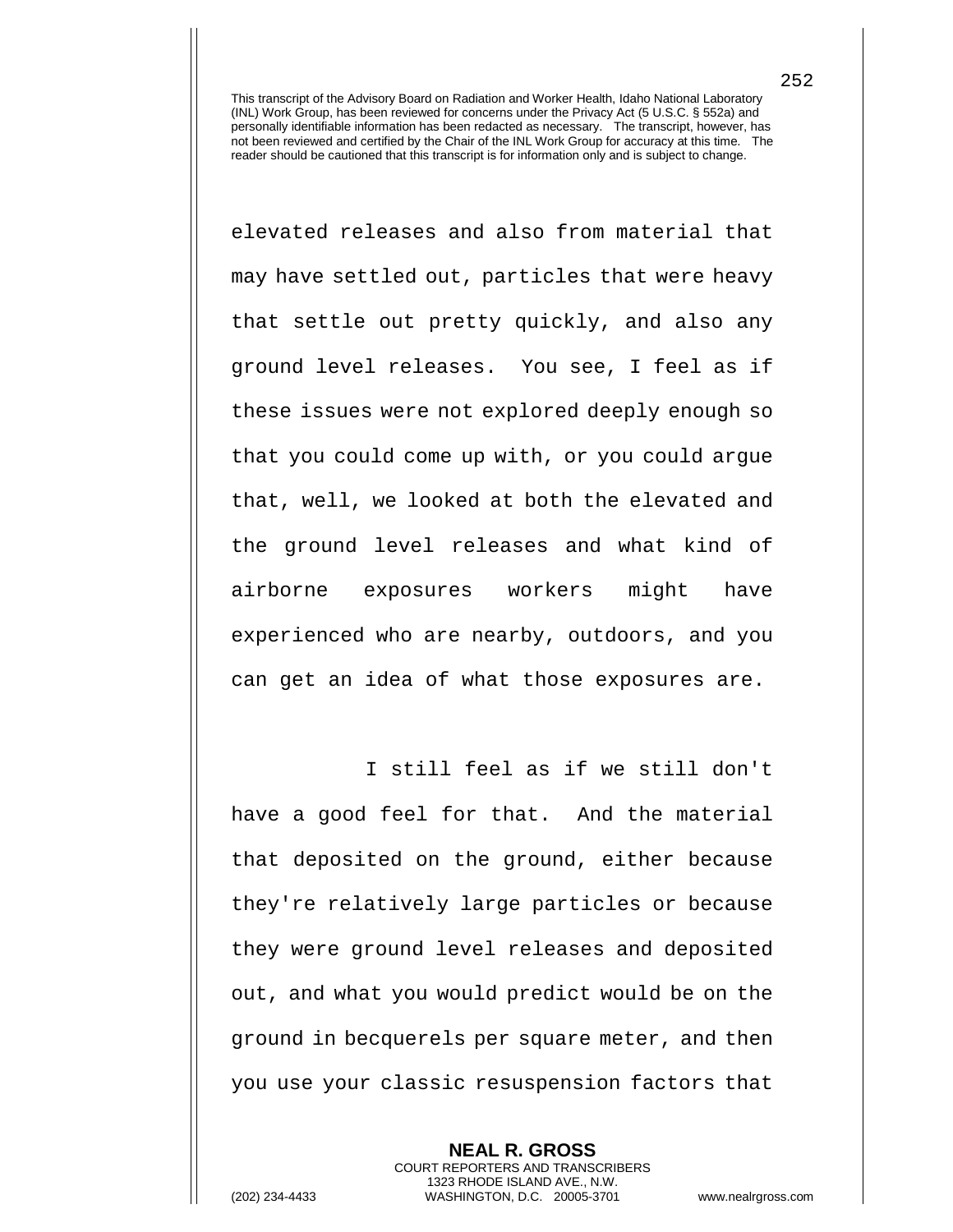are out there.

I mean, that type of probing, I don't believe was done to really put this to bed. I think you made a lot of strong heuristic arguments that I can't dispute. But at the same time, I feel that there are analytical techniques in order to say, okay, let's try and put a number on this. And I didn't see any of that.

MEMBER BEACH: So, John, this is Josie. Are we going to expect an answer for this one, Comment 1, from SC&A?

DR. MAURO: Regarding the atmospheric dispersion model, I could give you the answer right now. The answer is yes, we agree with them that --

MEMBER BEACH: Okay, good. I got that.

(Simultaneous speaking.)

**NEAL R. GROSS** COURT REPORTERS AND TRANSCRIBERS 1323 RHODE ISLAND AVE., N.W.

MEMBER BEACH: But that's more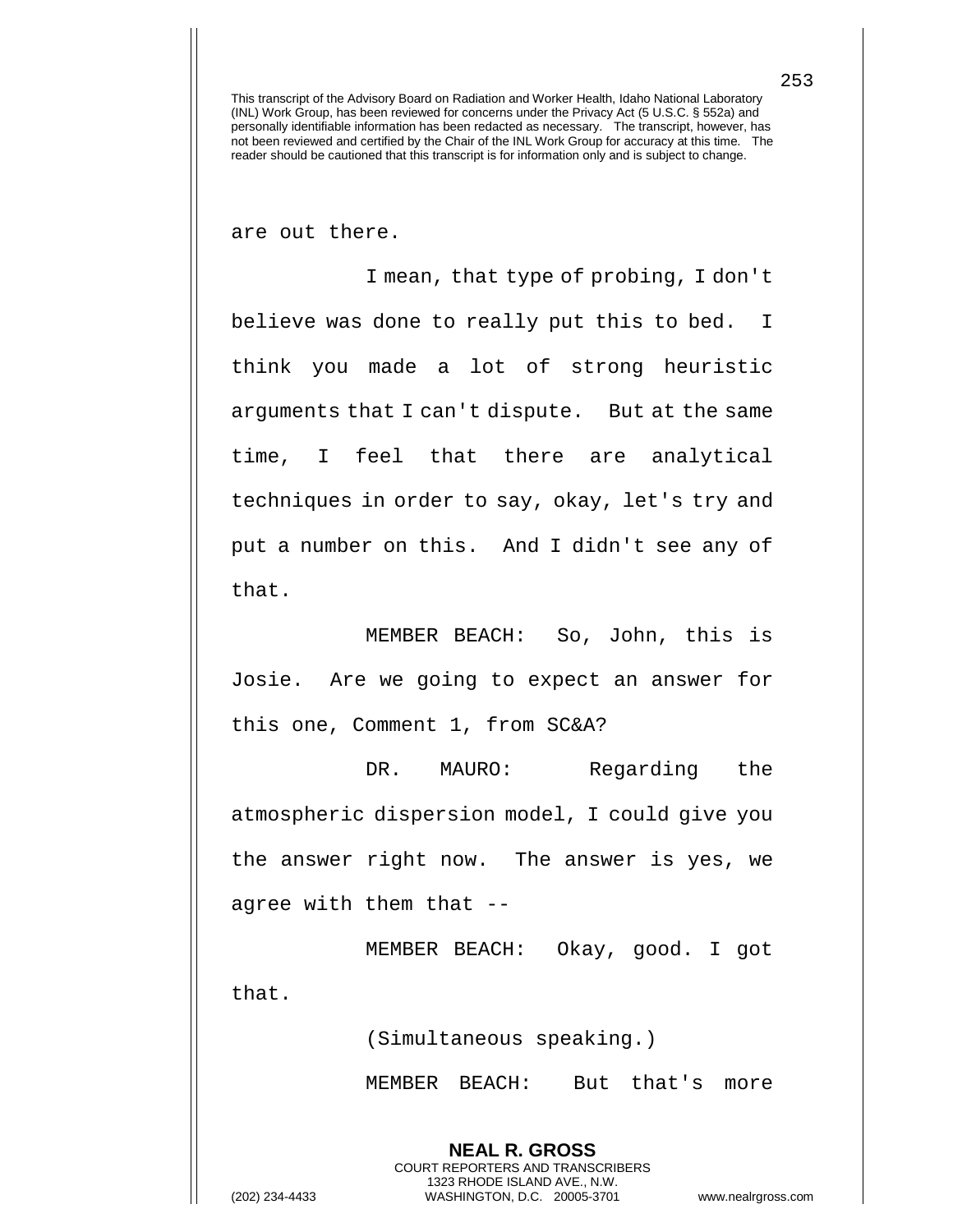questions. So I'm just wondering if we're going to get a written response.

DR. MAURO: Well, I guess we're looking for direction from you folks. All I'm doing right now is I read many of the White Papers. This is one of the ones that I looked at pretty closely because that happens to be a subject I'm very familiar with.

And I'm verbally giving you my impressions. Our expectation is that we'd write something up. How far we would go with it, for example, the kind of things I just described, in theory, are things that we could do.

But then at the same time, no, maybe all you really want us to do is sort of outline the things that we think NIOSH needs to follow up on. And then write something up like that. CHAIRMAN SCHOFIELD: Now, if I understand you right, you've already got some

> **NEAL R. GROSS** COURT REPORTERS AND TRANSCRIBERS 1323 RHODE ISLAND AVE., N.W.

254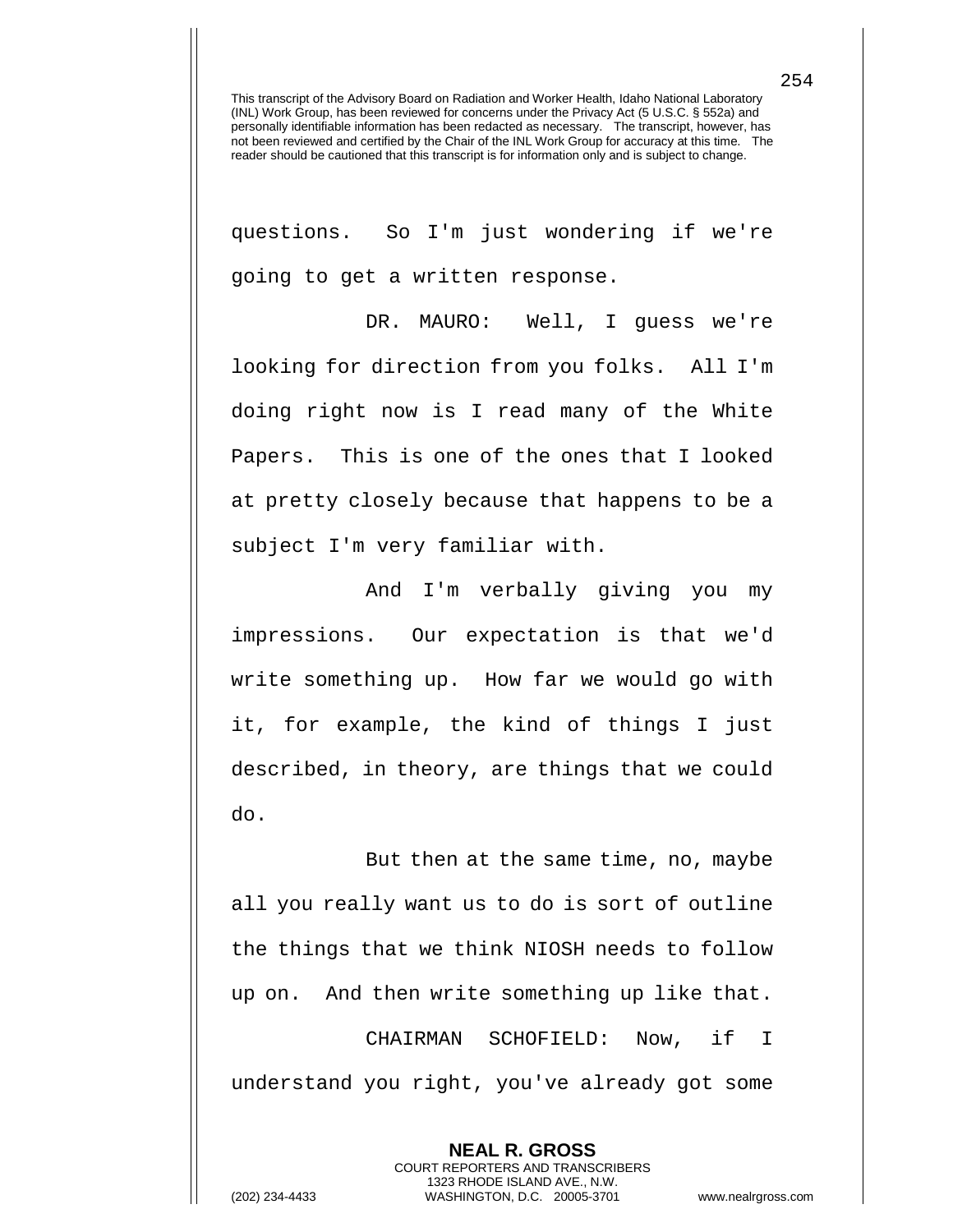of this written up from information earlier.

DR. OSTROW: Yes.

MEMBER BEACH: We just haven't heard it.

DR. OSTROW: I think what we're going to do, in general, just for all these White Papers, right, today we're giving you sort of the impressions. We looked at all of them. What we're going to do is actually formally write a response for all of them.

We're going to try to restrain ourselves from redoing the whole issue. But we're going to try to clarify any comments we have for NIOSH as to, you know, we agree with Points 1, 2, 3, 4. Point 5, either we disagree with it or maybe we want you to elaborate, gather more information.

So we're going to try to be specific, but not actually try to solve the entire problem in our paper.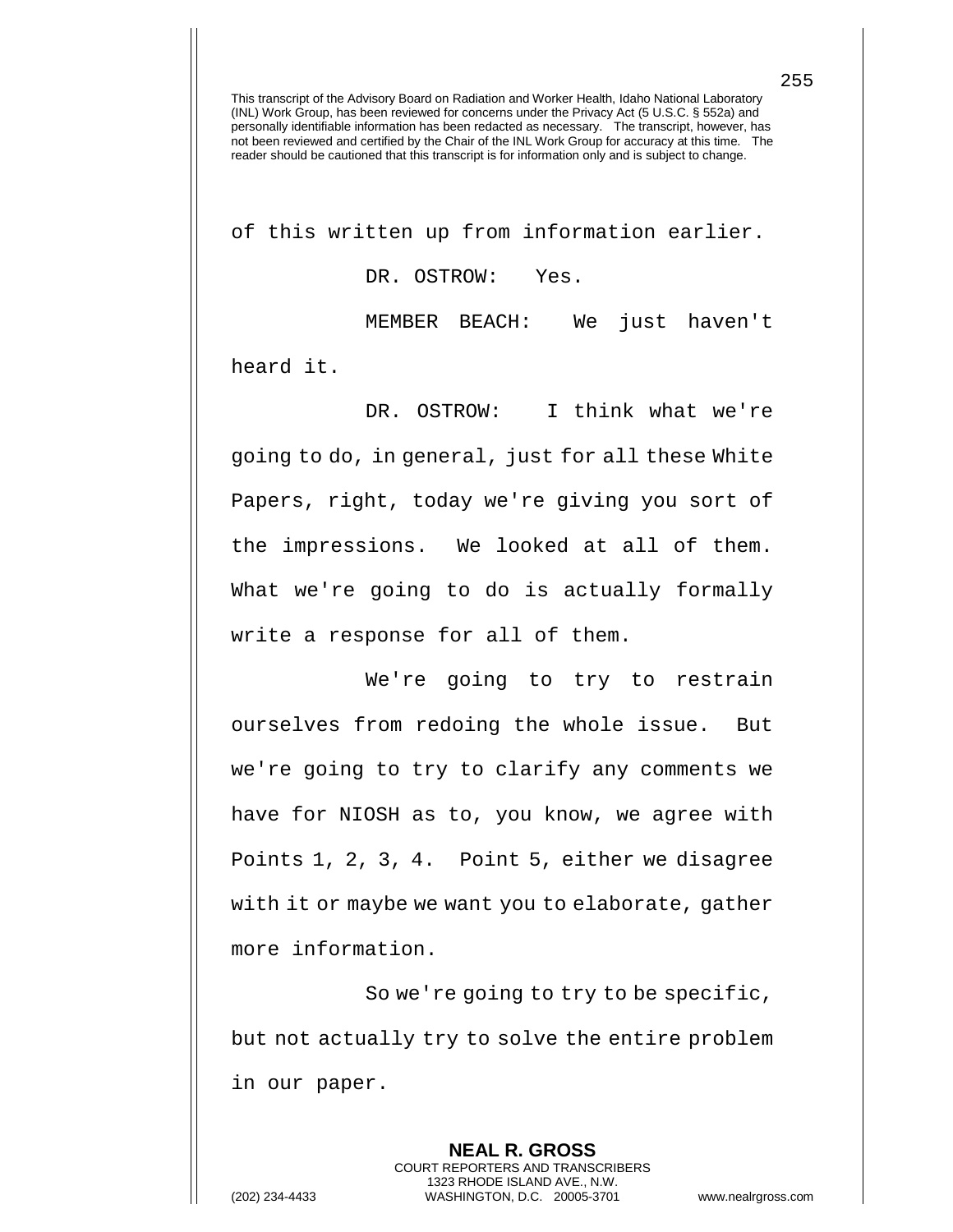MEMBER BEACH: Well, and that's why I cut in, is because it seems like we have a lot of White Papers to go through.

And maybe if we could just go through the technical, like what don't you understand and what do you understand so that you can go back and write a response and we can expediate just to get through all the information.

DR. MAURO: Right, yes, I realize I went on a bit, as usual. But I wanted to give you my impression. That was it.

MEMBER BEACH: We appreciate that.

DR. OSTROW: To basically sum up, I think, for Issue Number 1, there were three issues. The first one was source terms. And we agree with the source term data because we looked at that back all the way when we were doing work for CDC. So the source terms are good.

DR. MAURO: Except for ANP.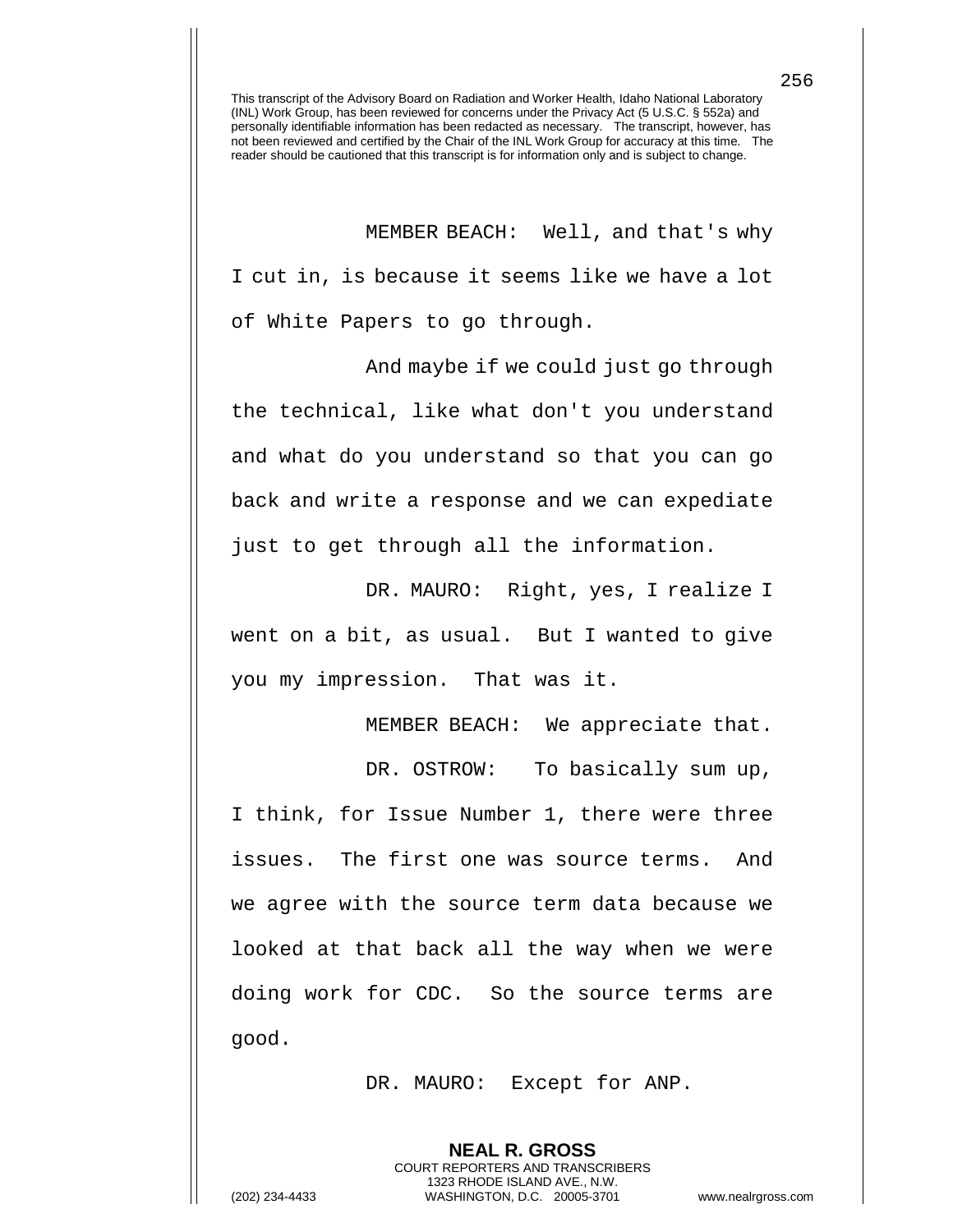DR. OSTROW: Except for the ANP,

yes, okay.

The dispersion model, we think, is good. The MESODIF, we agree, can be used within 100 meters or so if you have a high release.

So, resuspension factors, we understand your argument but we're not convinced that it's the final word. We have some comments on the suspension and suggestions which we'll look at further.

MR. GLECKLER: Yes, well, one of the things to realize regarding the resuspension is the amount of air monitoring data and outdoor surface contamination survey data is very limited, if not nearly non-existent.

DR. OSTROW: Yeah, there might be Plan B then, I think, that NIOSH comes up with.

MR. GLECKLER: Yeah, it's kind of hard to prove a negative.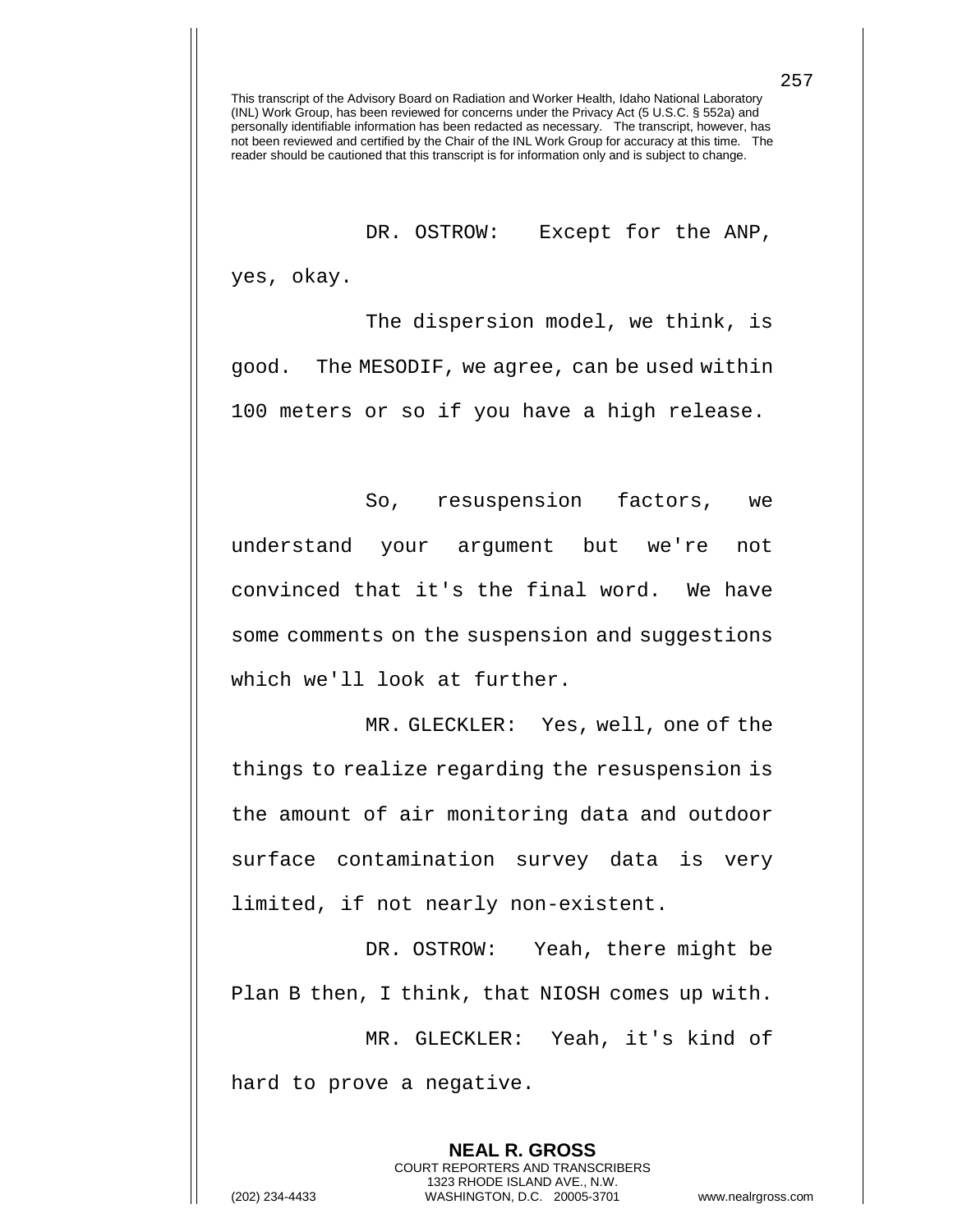DR. OSTROW: I know.

DR. MAURO: Well, I think, as you've done in the past, when you do have models that you run to predict airborne concentrations as a function of distant due to the source term, you can predict what the concentration -- using, the term is called the d-over-Q. Just like your have an rBover-Q giving you the atmospheric dispersion factor and airborne concentration, you can predict what the concentrations is on the ground by deriving the d-over-Q.

So, just like you model airborne activity you can model deposited activity. Granted, you'd be better off actually having air samples, and that would solve all your problems. But if you don't have that, you could run it and come up with a d-over-Q.

I expect that the resuspension contribution from the elevated releases is going to be small. So we'll write all this up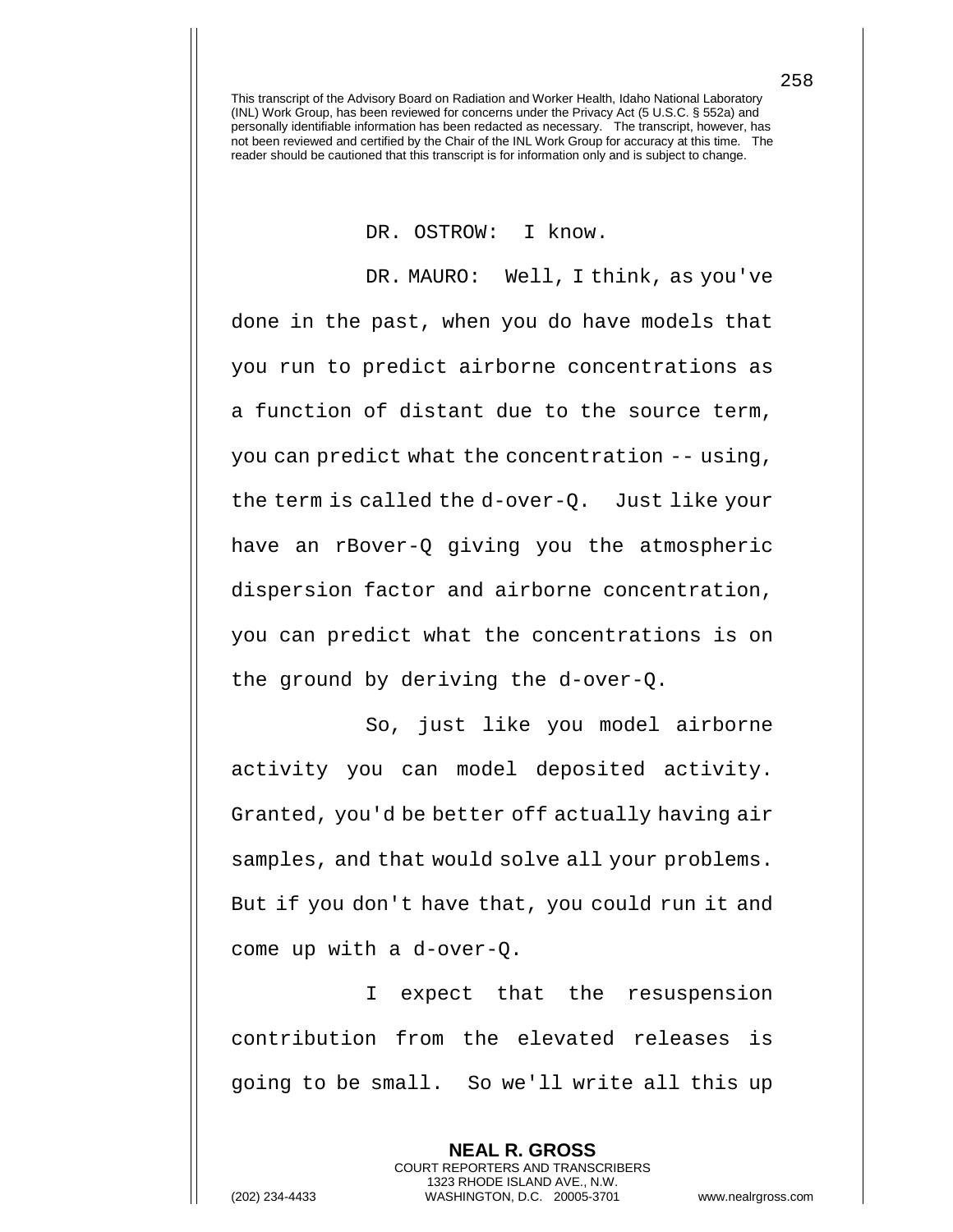and explain where we think it might be worth probing. I don't want to go into any more detail now, but there are a number of things, lines of inquiry, that it might be worth pursuing to be this to bed.

CHAIRMAN SCHOFIELD: Okay. Jim,

are you on the phone still?

MEMBER MELIUS: Listening.

CHAIRMAN SCHOFIELD: You got any comments?

MEMBER MELIUS: No. John said everything and more.

(Laughter.)

DR. MAURO: As usual, right?

MEMBER BEACH: Okay, Number 2?

CHAIRMAN SCHOFIELD: Yes.

MR. GLECKLER: Okay, so the White Paper for Number 2, back in 2011 NIOSH was tasked to review the SC&A report, ACritical Review of Source Terms for Selected Initial Engines Tests

**NEAL R. GROSS**

259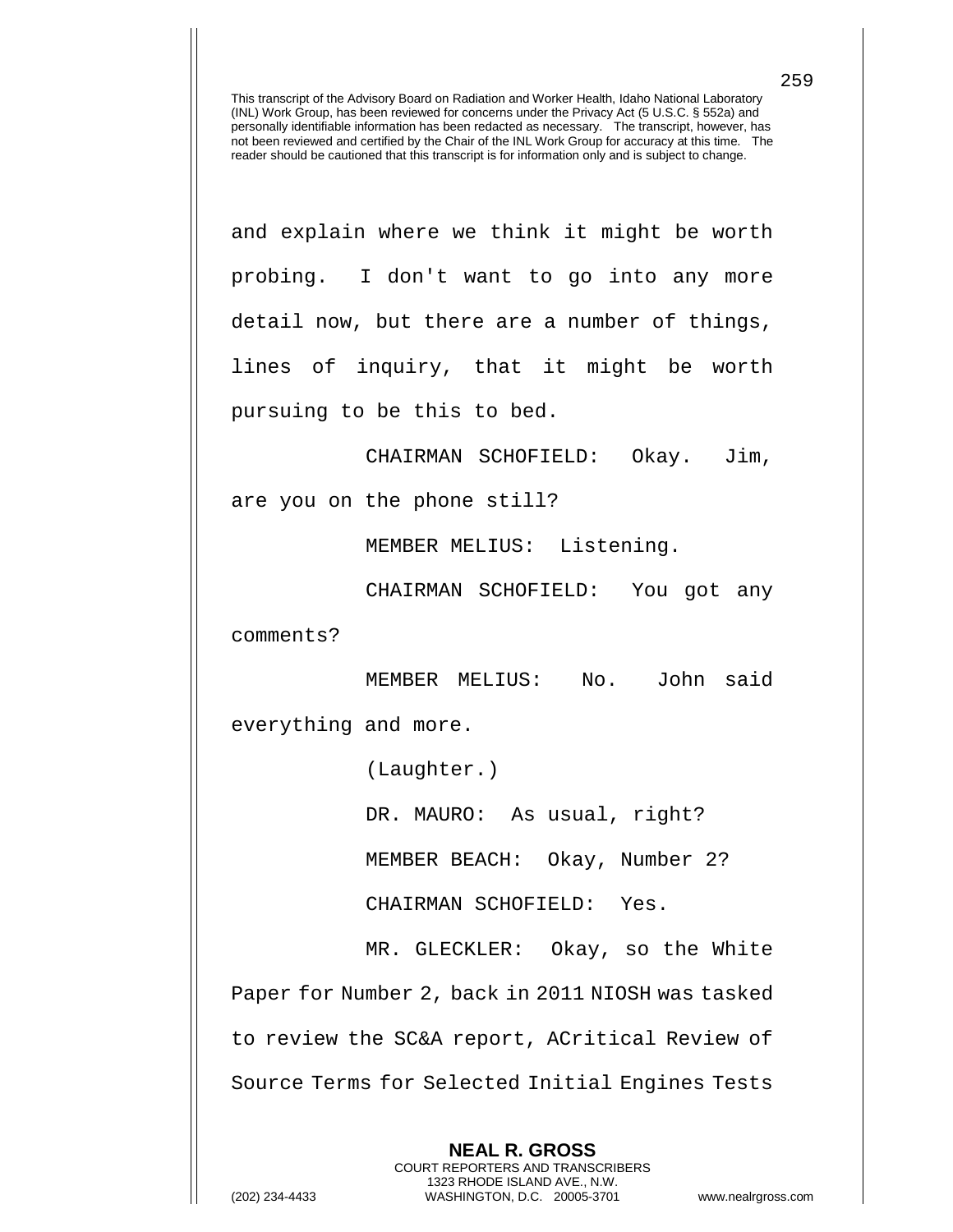Associated with the Aircraft Nuclear Propulsion Program and INEL,@ and the Risk Assessment Corporation modeling approach that was used for the INL.

And based on the main body of that document, or the main body of the Site Profile review, it pointed to IETs, initial engine tests No. 3, 4 and No. 10 as being the main ones for their potential underestimates of the total radionuclide releases. And so that's where the focus is of the NIOSH review was, is on those three.

And then it looks like we went back and pulled up some of the supporting documentation for the historical dose evaluation. And for IET No. 3 and No. 4, we were actually able to find the release trajectory information that demonstrated that it was the plumes from those initial engine tests just actually just went offsite and didn't go back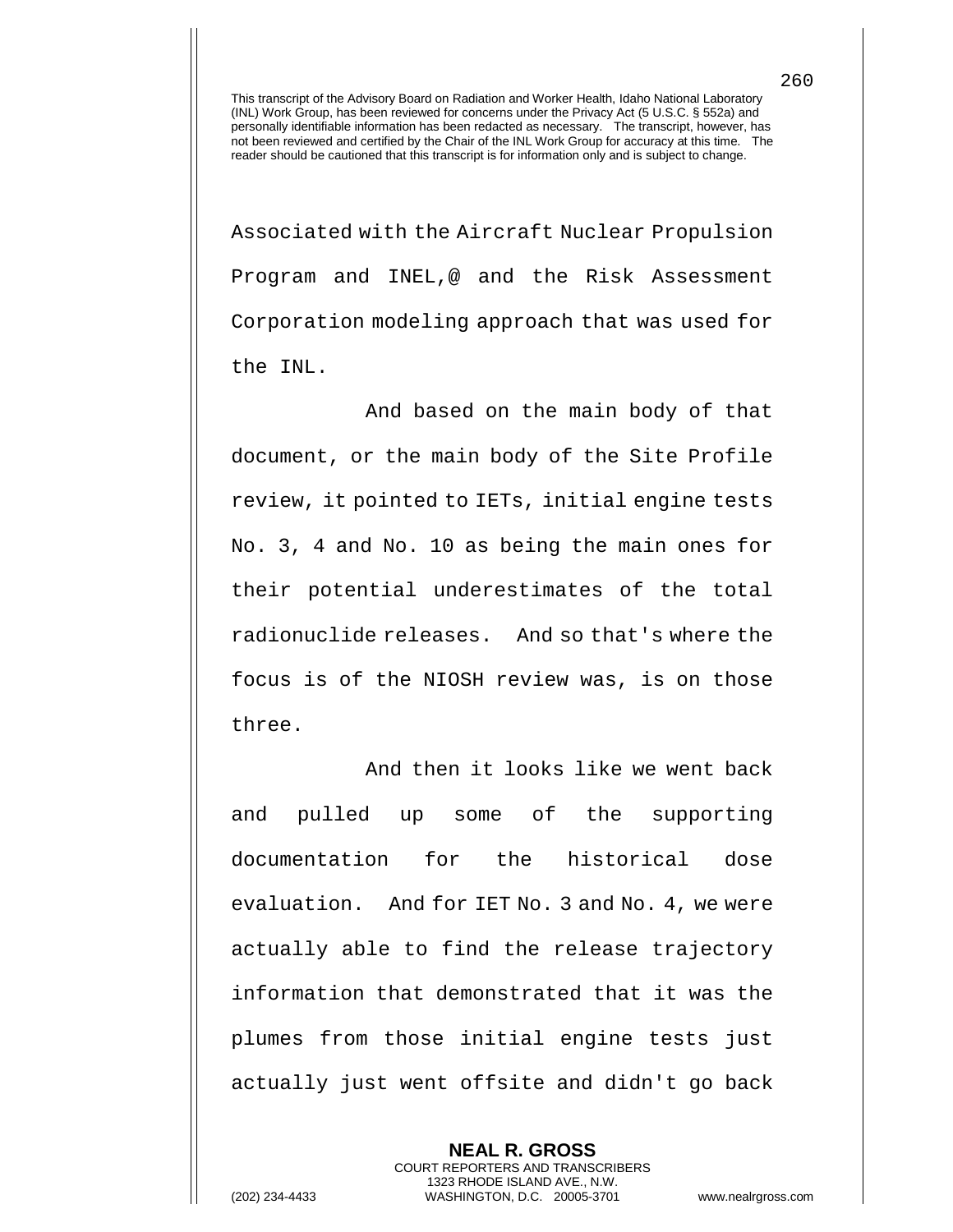over any of the facilities onsite.

So it was just an issue with offsite receptors and members of the public versus the onsite workforce on that. So even though it looks like they might have underestimated the releases, it doesn't really matter because those releases blew offsite, off mostly to the northeast quadrant, another direction from the site. So it didn't blow back over any of the operating facilities at the site. And so the workers didn't really have a potential to be exposed.

Whereas for IET No. 10, however, it covers a much broader timeframe. And we didn't have the dispersion isopleths or trajectory stuff that they produced for the other IET tests.

And so we looked at that and we had two different periods identified. They referred to it as IET No. 10-A, which was from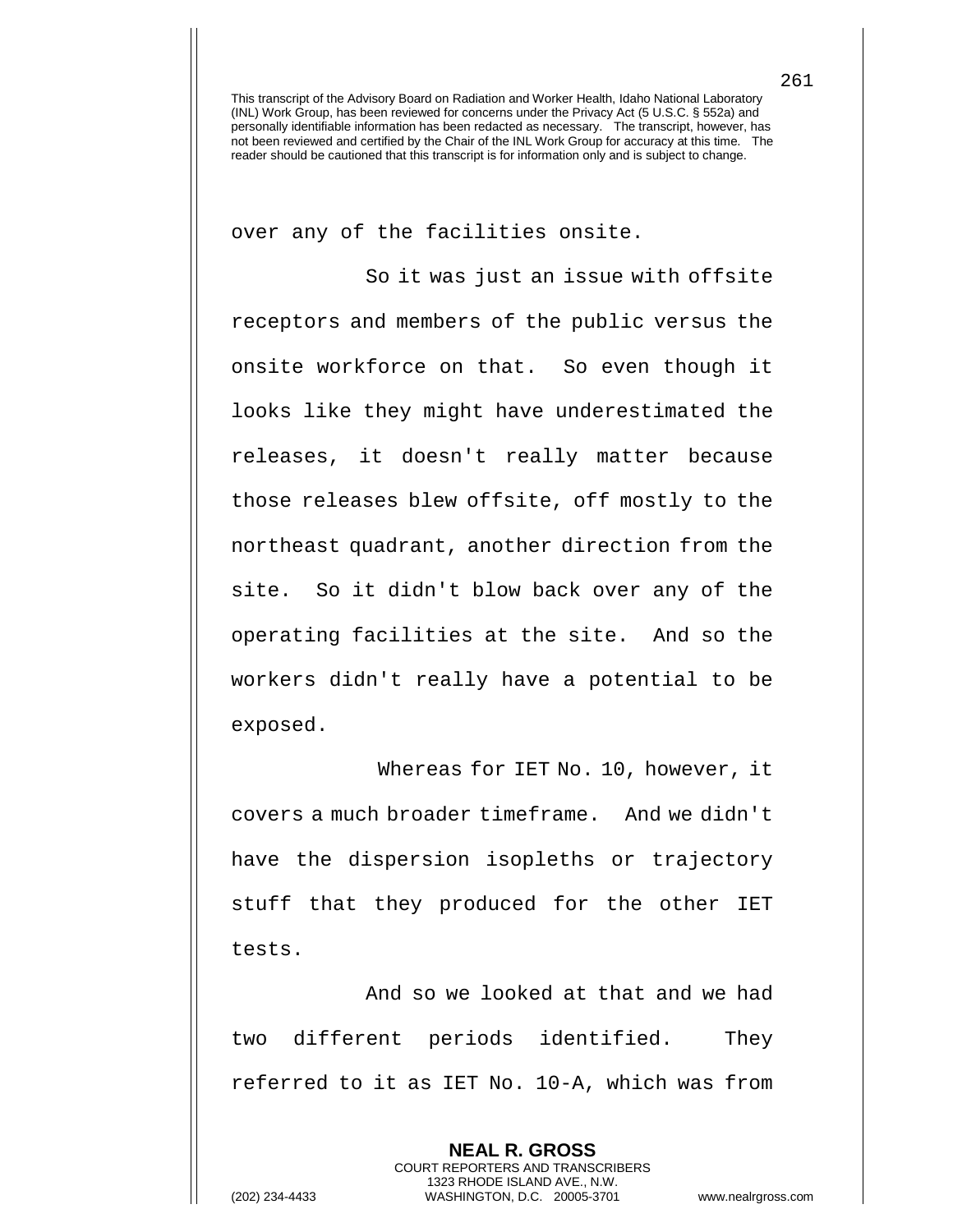December 1957 to February 1958; IET No. 10-B, ranging from March 1st '58 to March 6th of 1958.

And our focus on that, it looks like they subdivided that into three phases. And they had all these different runs, you know, Phase 1, Phase 2 and Phase 3 with different runs. But it's predominantly the Phase 3 runs that were the ones in question that were underestimated, where they underestimated the releases.

And from looking at that, it looks like, yeah, there may be a basis for some of those, for that issue being raised by SC&A to where we need to look into that and also look into the dispersion values for those. But we don't have dispersion isopleths, unfortunately.

And so that's one of the things NIOSH is proposing, is that we'll look into the IET No. 10 and those specific runs and, you know,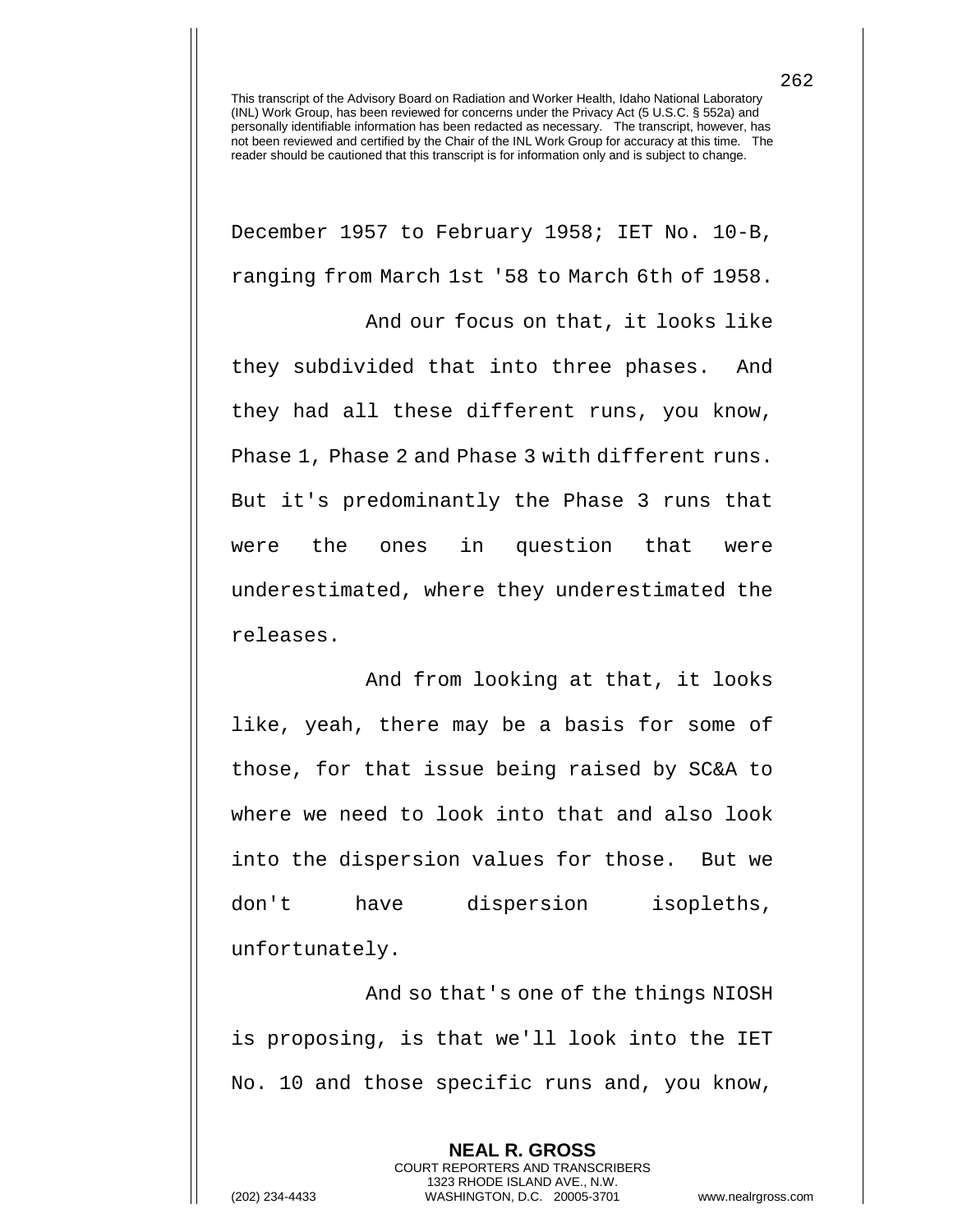reevaluate those.

And one of the things we started to look into is additional data capture. We've done a lot for the site regarding the dispersion modeling information to see if they didn't have any of that original dispersion model stuff set up yet.

And it doesn't look like anyone has that capability to run the MESODIF model anymore. There's a replacement for it that they're now using at INL and it sounds like it's a similar type of a model. It's just now a 3-D type model instead.

And, in addition, we have confirmed that they do have the raw meteorological data, even though they don't have the original MESODIF runs, they do have the raw meteorological data. And so we're going to be looking at capturing that.

But it's the DOE=s site. It's a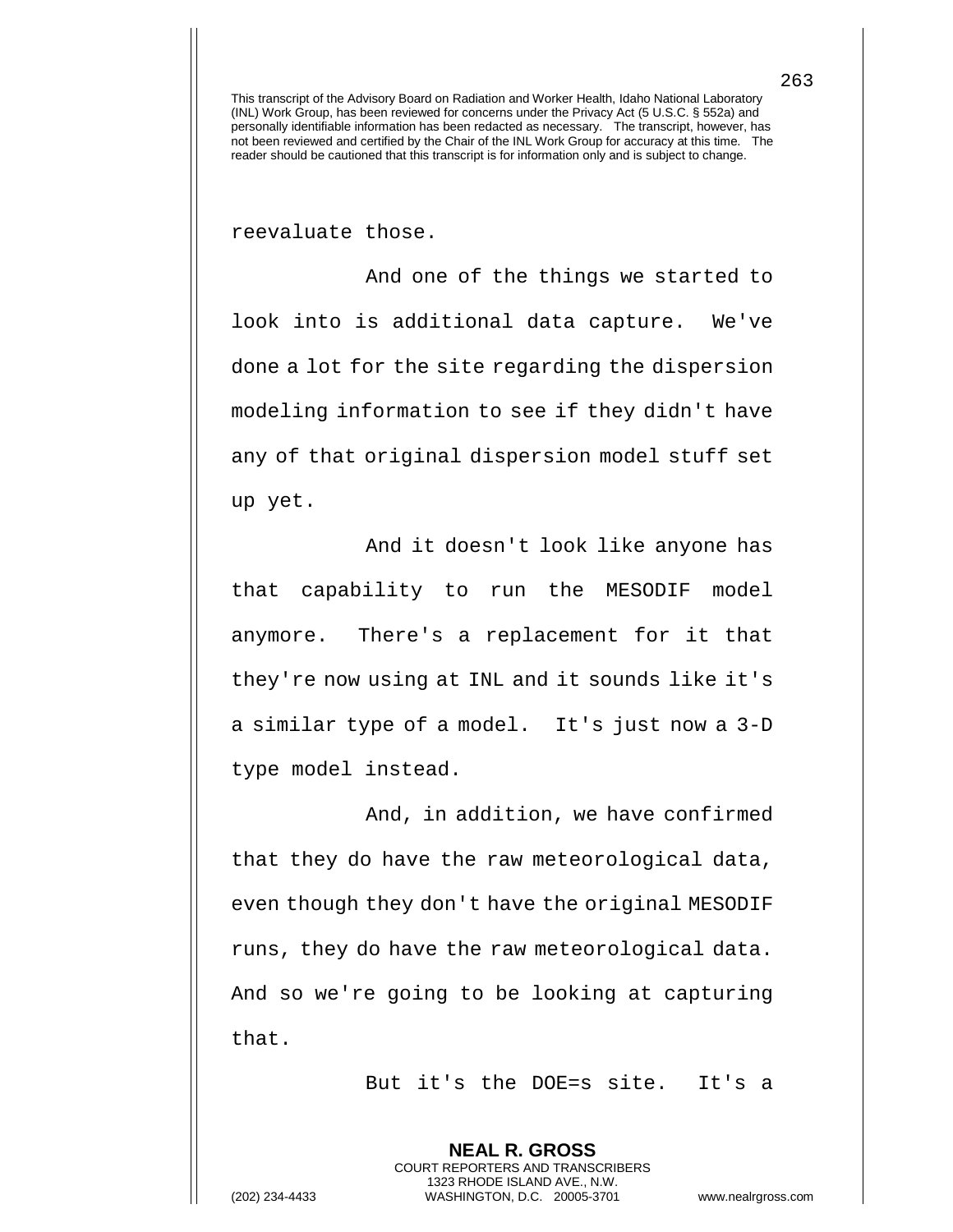matter of their resources. They map and coordinate that so it's to say when that information will be able to be captured at this point in time. But once we get that we'll look into that.

And we may try to, if we're lucky, what I'm hoping to be able to do is just, if we just are able to get the meteorological data, we might be able to show the wind trajectory for each of those runs of concern and show whether or not, maybe at least eliminate some of them if they can show that, okay, the wind blew it offsite in a northeast direction, like it typically does.

 Because they had real limiting meteorological conditions that they could do the initial engine tests for anyhow. And so it's really, when the runs were long enough to where the wind conditions might have changed in the middle of the run that are the bigger the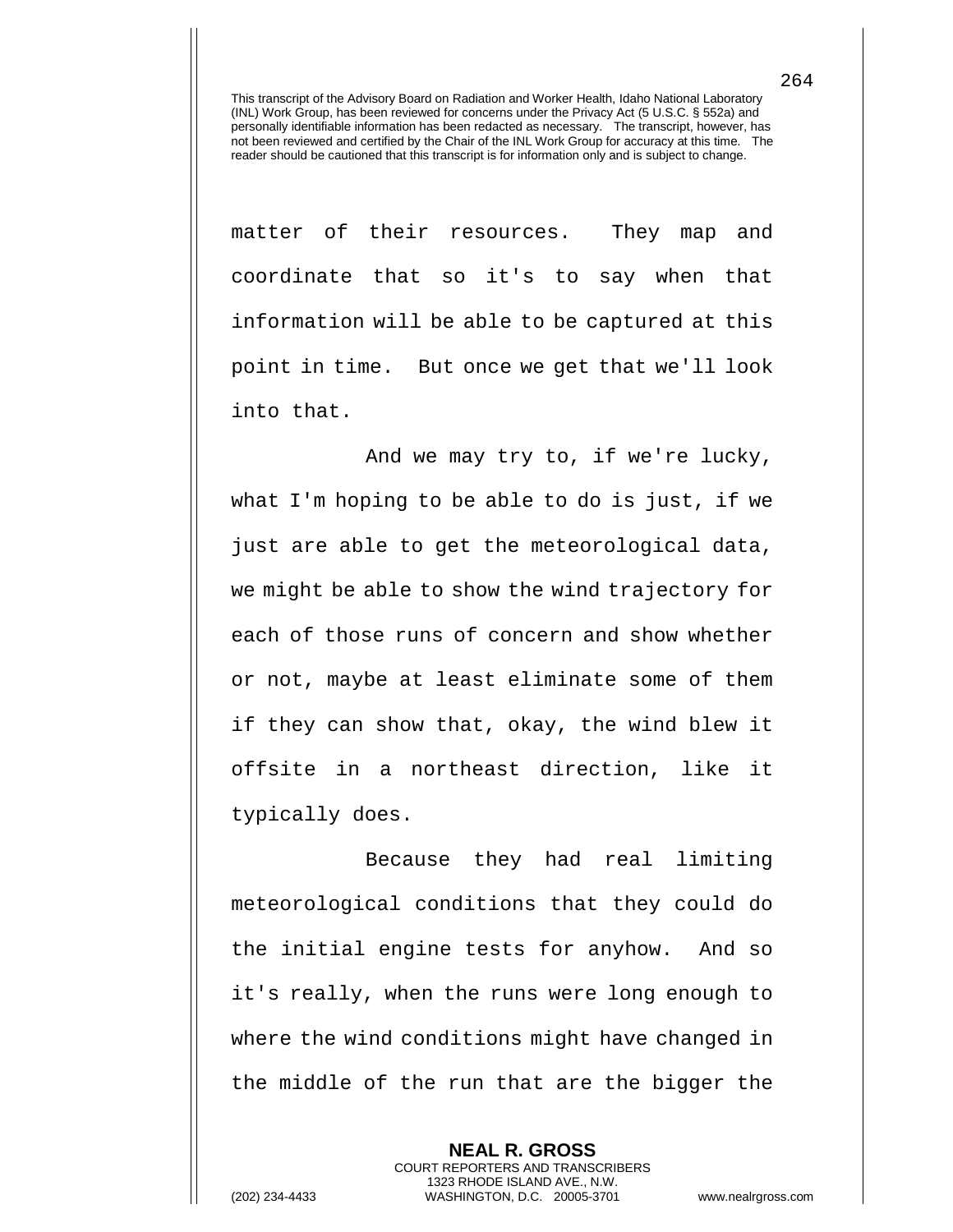concern.

Because then they might have had to finish their run and it might have blew that plume back around over the INL site proper and over some of the operating facilities. And so what I suspect is for the short-term runs, it's probably not going to be an issue. The trajectory of those plumes is probably going to show that it didn't blow back over the operating facilities.

But the longer term runs, there's a chance that the wind direction changed directions during the longer term runs, which hadn't happened with some of the others.

DR. MAURO: I can sort of comment a little on that just to help out.

MR. GLECKLER: Okay.

DR. MAURO: I agree completely that looking at the wind direction at the time of the test, and if we could show that it was going a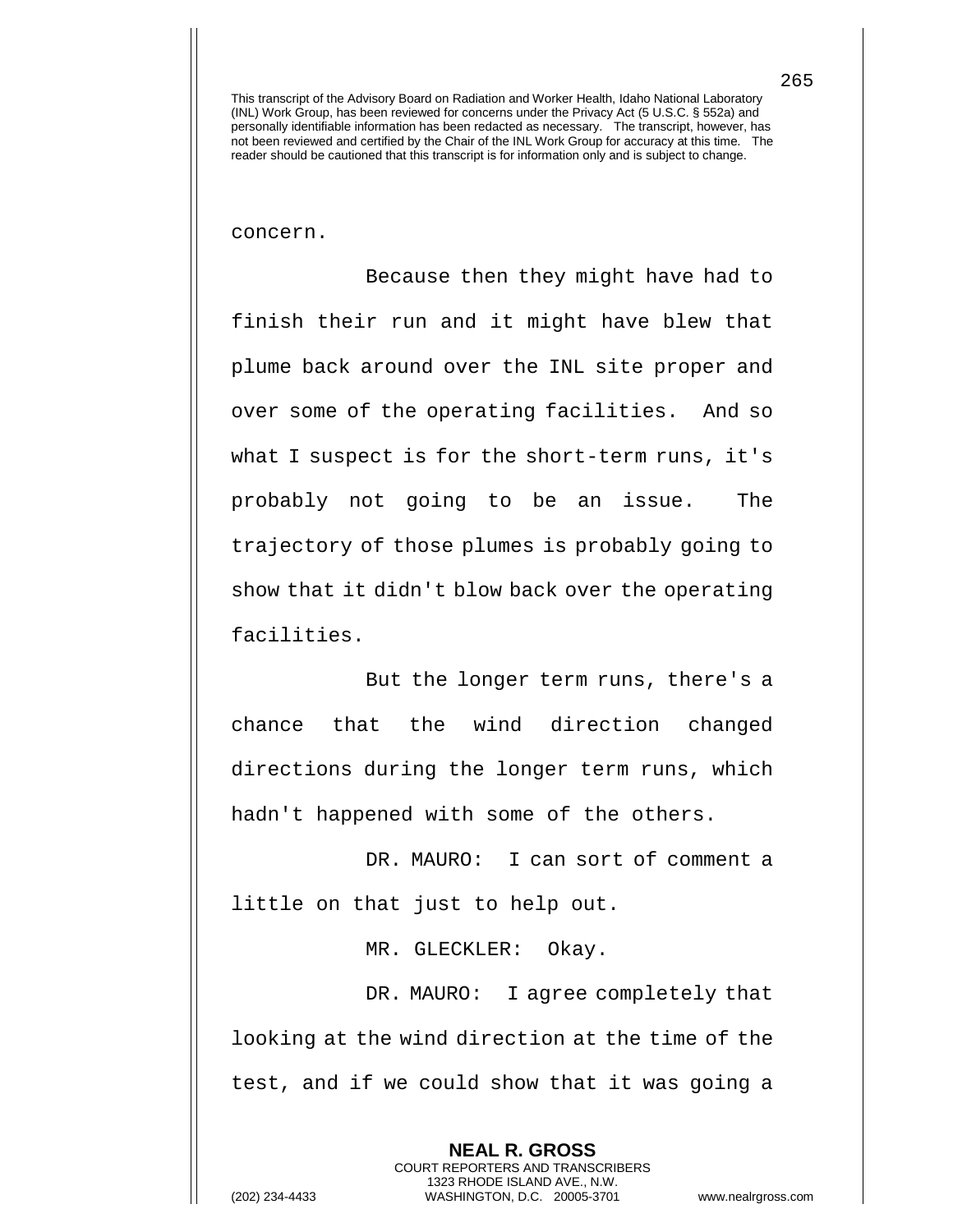direction where it couldn't impact any workers, that's great. That's a quick way to solve that problem.

With regard to when the wind was blowing, let's say, in a direction where it could have impacted workers, I mean, to try to get joint frequency data at the time of the release, then run, there are computer programs like CALPUFF, which is very similar to MESODIF.

You can run it, but it's a big deal.

It'll take you a lot of work. You may want to do just do a simple hand calculation using some conservative chi-over-Q, you know, using the Gaussian dispersion model with an appropriate conservative chi-over-Q for the elevation of the release, and some conservative deposition velocity, given that it is a particulate.

All of this could probably be done by hand. That's how I would do it, particularly, because I don't run these

> **NEAL R. GROSS** COURT REPORTERS AND TRANSCRIBERS 1323 RHODE ISLAND AVE., N.W.

(202) 234-4433 WASHINGTON, D.C. 20005-3701 www.nealrgross.com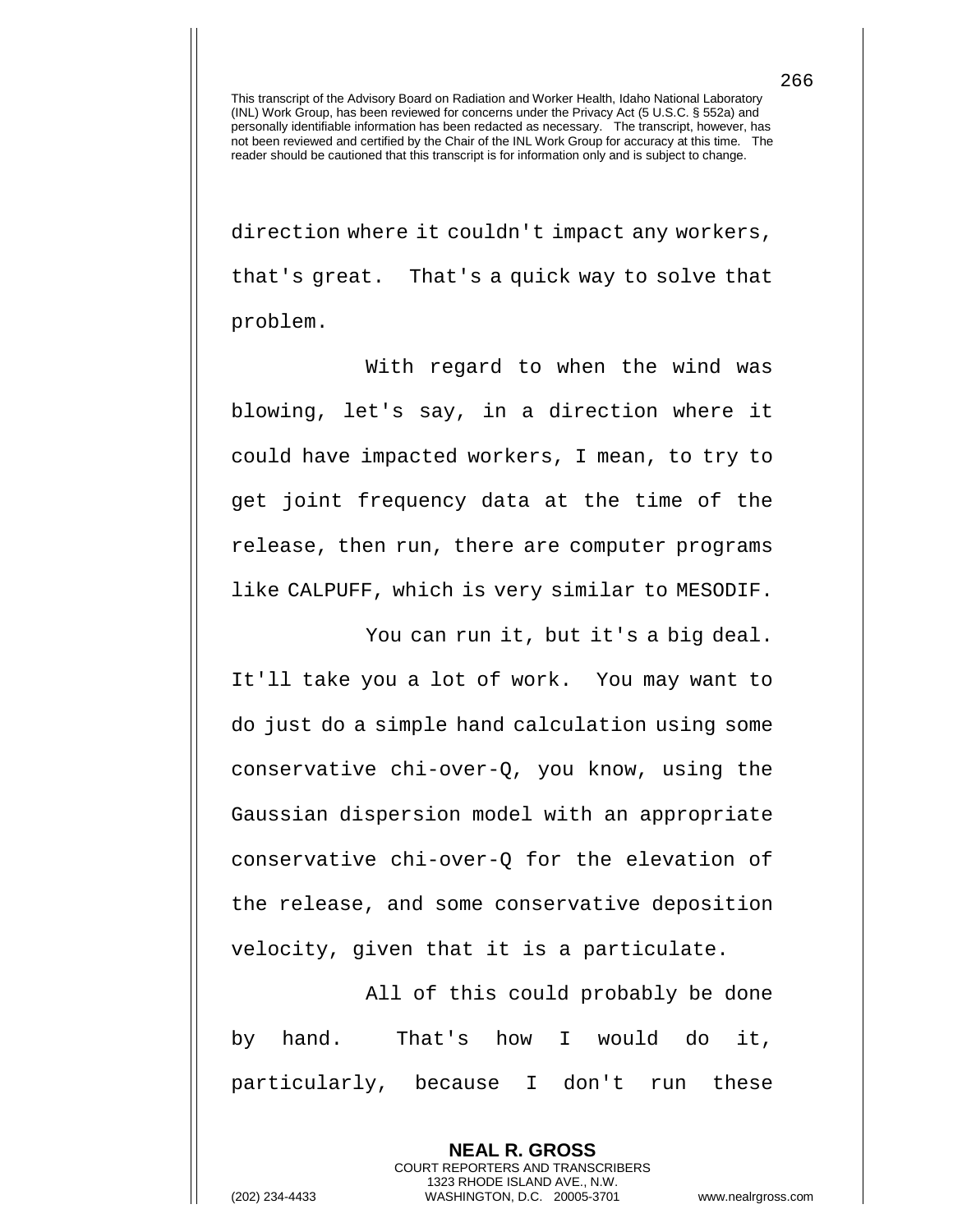sophisticated programs. But you can get a fairly good sense of whether or not the doses that you are assigned right now, whether or not they could be overshadowed by the issues that we're talking about, including any other ground level releases.

One of the things you'll be seeing from us is that there are a number of other places where there could have been ground level releases. And the question is could they be it=s possible they might be important.

And the way we'll probably do it when we write up our report is a simple hand calculation just to show the scope, whether or not it's possible it could be important or not important. And I think that very often you could put these things to bed with some simple calculations.

CHAIRMAN SCHOFIELD: Well, John, I've got a question for you. Okay, we'll say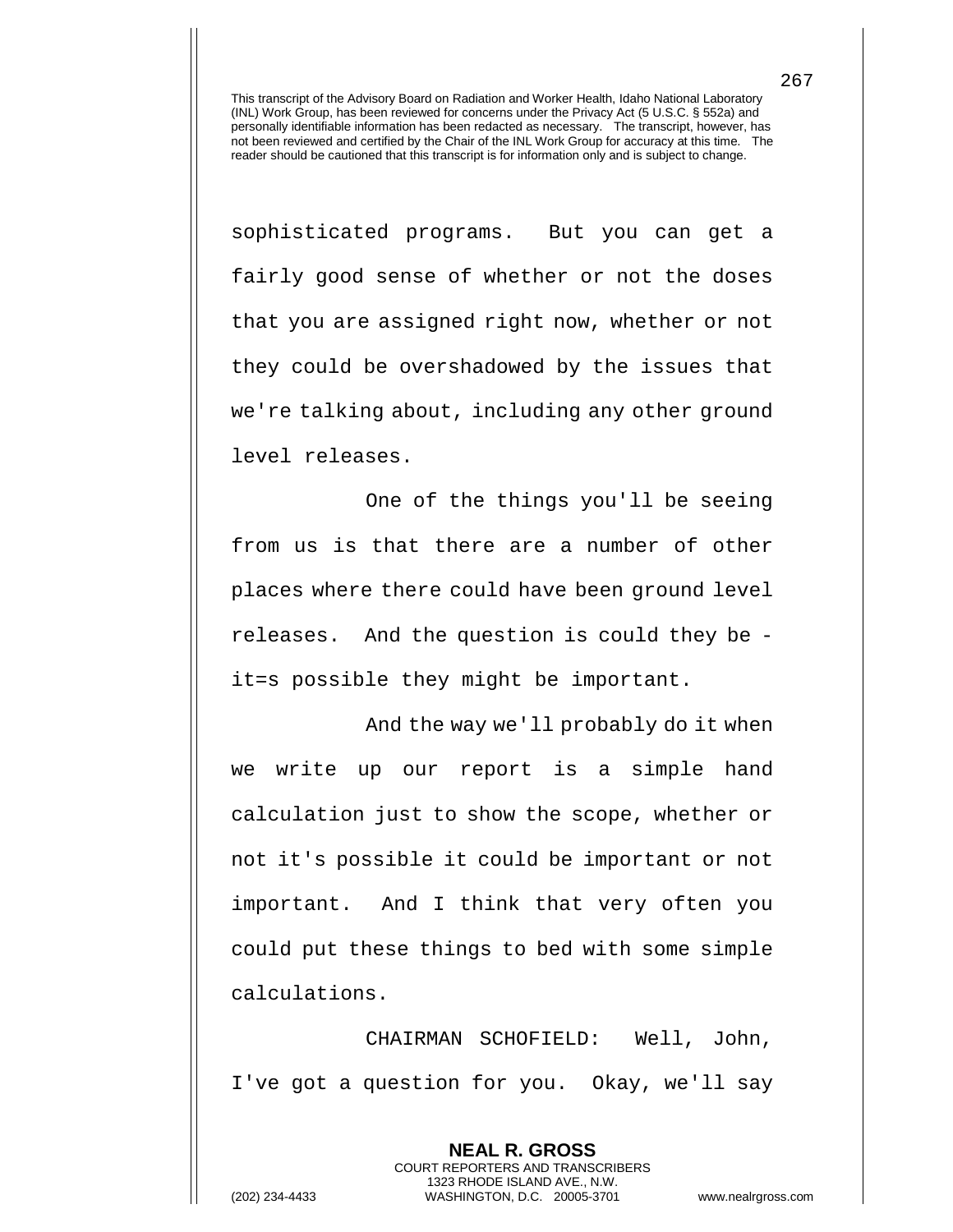that some of the release is short-term, very fast dispersion. But my concern is how do we pinpoint people that may have been in that cloud under that dispersion?

DR. MAURO: You don't. I agree with you. What we do is we run it and we see, if there were people, this is what they would have gotten. And if it turns out to be still small and negligible compared to the numbers that you have right now, the problem goes away.

If it's not, yeah, then we take it to the next step. You're right. You're always going to be with that dilemma, how do you know were people outdoors at that time, downwind from the release. I'm not sure if you're going to be able to answer that question.

MEMBER MELIUS: Yes, this is Jim. Can we think about what if -- do we want to identify if there were people, or possibly people, that we may not be able to identify the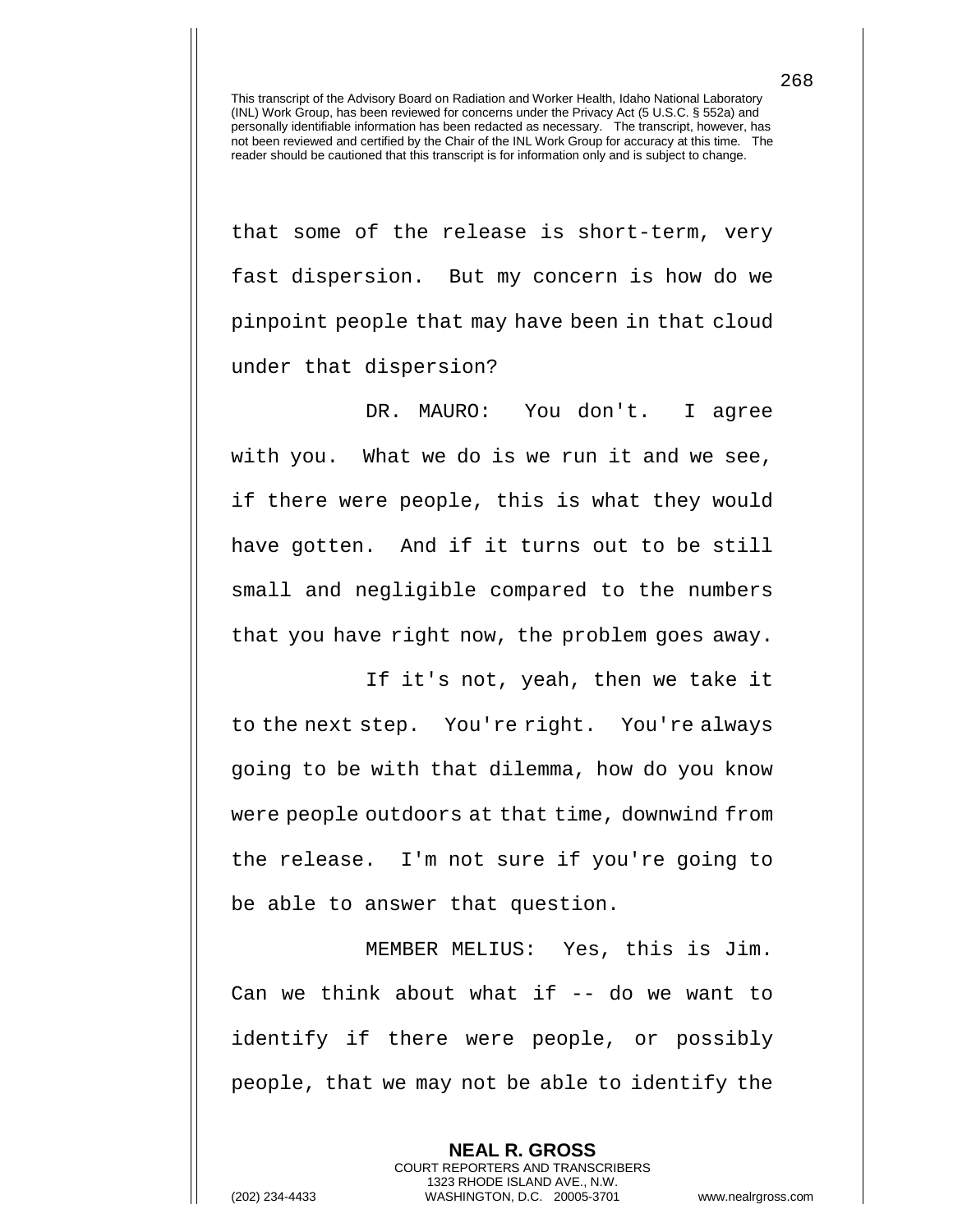people right off. But were there people downwind? Because it seems to me that would play into somewhat how much effort you would put into doing this.

MR. HINNEFELD: Yeah, Jim, I think that's the first question that we're trying to -- it's an object of our data capture, is to pinpoint wind direction during the course of these runs so we'll be able to make a judgment about whether or not there were people down there.

## MEMBER MELIUS: Okay.

MR. HINNEFELD: And then, beyond that, then you could, maybe for people who don't go into the general areas, maybe you just decide, you know, hey, this environmental dose is going to get assigned to everybody because who knows within those areas. And so, I mean, there are ways to do it.

MEMBER MELIUS: Yeah. No, I think

**NEAL R. GROSS**

COURT REPORTERS AND TRANSCRIBERS 1323 RHODE ISLAND AVE., N.W. (202) 234-4433 WASHINGTON, D.C. 20005-3701 www.nealrgross.com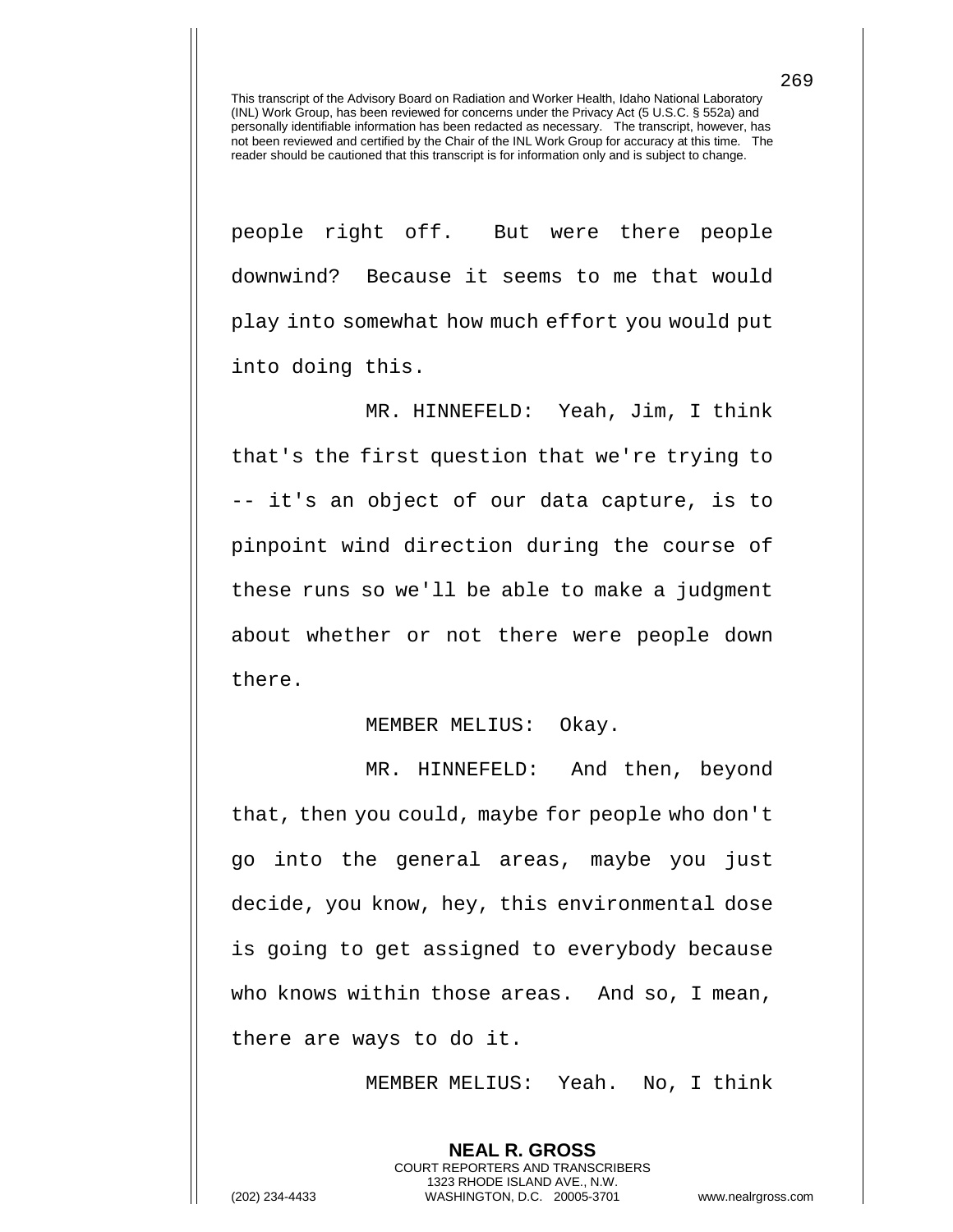it depends on the level of the dose and how we can deal with it.

MR. HINNEFELD: Yes, right.

MEMBER MELIUS: Okay, I just wanted to throw that out. Thanks.

MR. GLECKLER: The environmental intakes are assigned based on major operating areas. So there's Test Area North-specific intake values, ICPP-specific intake values, Test Reactor Area-specific values, CFA and INL-West. And so we can account for that on an area-by-area-specific situation.

MR. HINNEFELD: And this is one of the data captures that we have on our planning list that involve this specific question.

CHAIRMAN SCHOFIELD: Do you know if they actually, when they were expecting one of these dispersions to possibly carry out over the fence line, I guess, what you want you to say, boundaries of the facility, did they put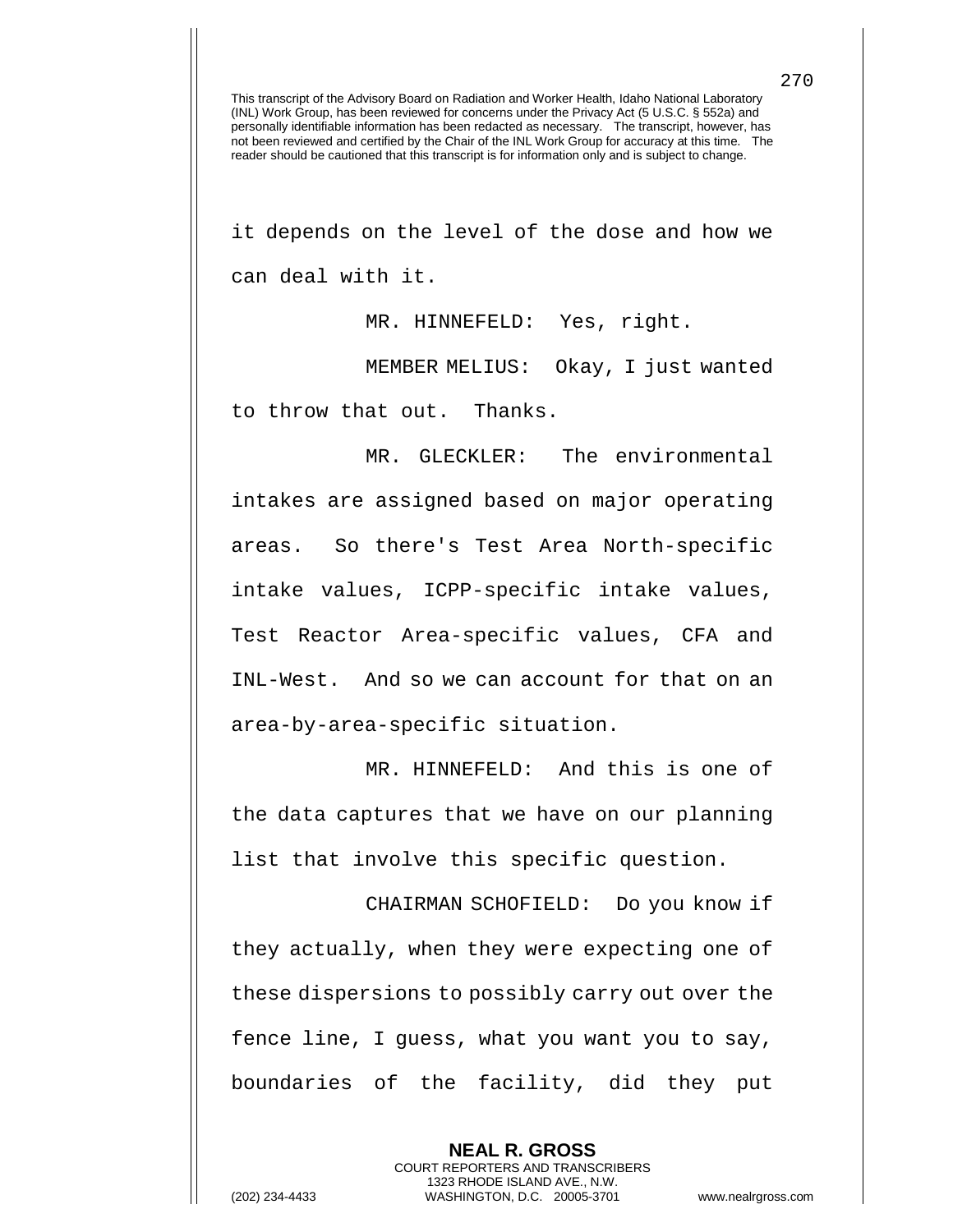monitors out there? I mean, put personnel out there to take measurements?

MR. GLECKLER: They actually had a pretty large monitoring network in what they anticipated would be the downwind direction on that. Unfortunately, we have not been able to find that data. That's probably data that GE retained and took with them when they left the site.

It was encouraging news that we got here recently that it looks like the DOE does have the wind data on that. Because no one maintained that. Because even for Test Area North, back in that timeframe, we've got the wind data, supposedly. It's just a matter of getting it from the DOE as this point.

It kind of comes down the their resources and so on. So that data is available but we haven't found a trace of any of the air monitoring data. And I've got documents that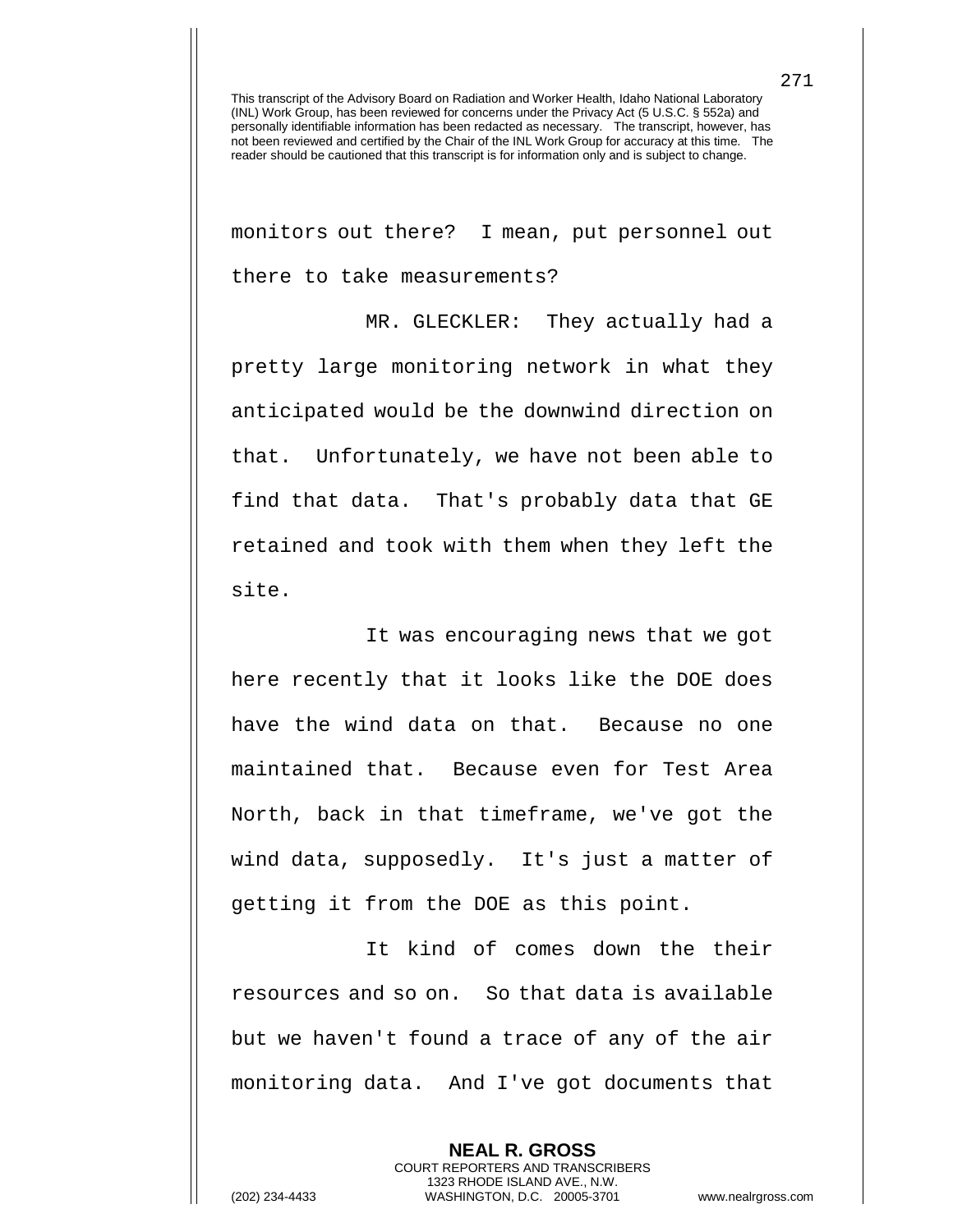I found that show that it's a pretty extensive network of air sampling stations but I've not found an ounce of the data.

But a lot of the records from the ANP project left the site with GE and went to the Evendale site for a while. And now they've been relocated again, I think. And so it doesn't look like we're going to be able to ever find those.

CHAIRMAN SCHOFIELD: Maybe it's with those little green bodies from Roswell.

MR. GLECKLER: Yes. They even had fixed air sampling stations in those networks and they also had sampling stations on vehicles that were portable, to track the plume and follow the plume even. So there=s a wealth of data that we would have loved to have found. But we didn't have any luck.

CHAIRMAN SCHOFIELD: Guess you kids never heard that about the Evendale, the little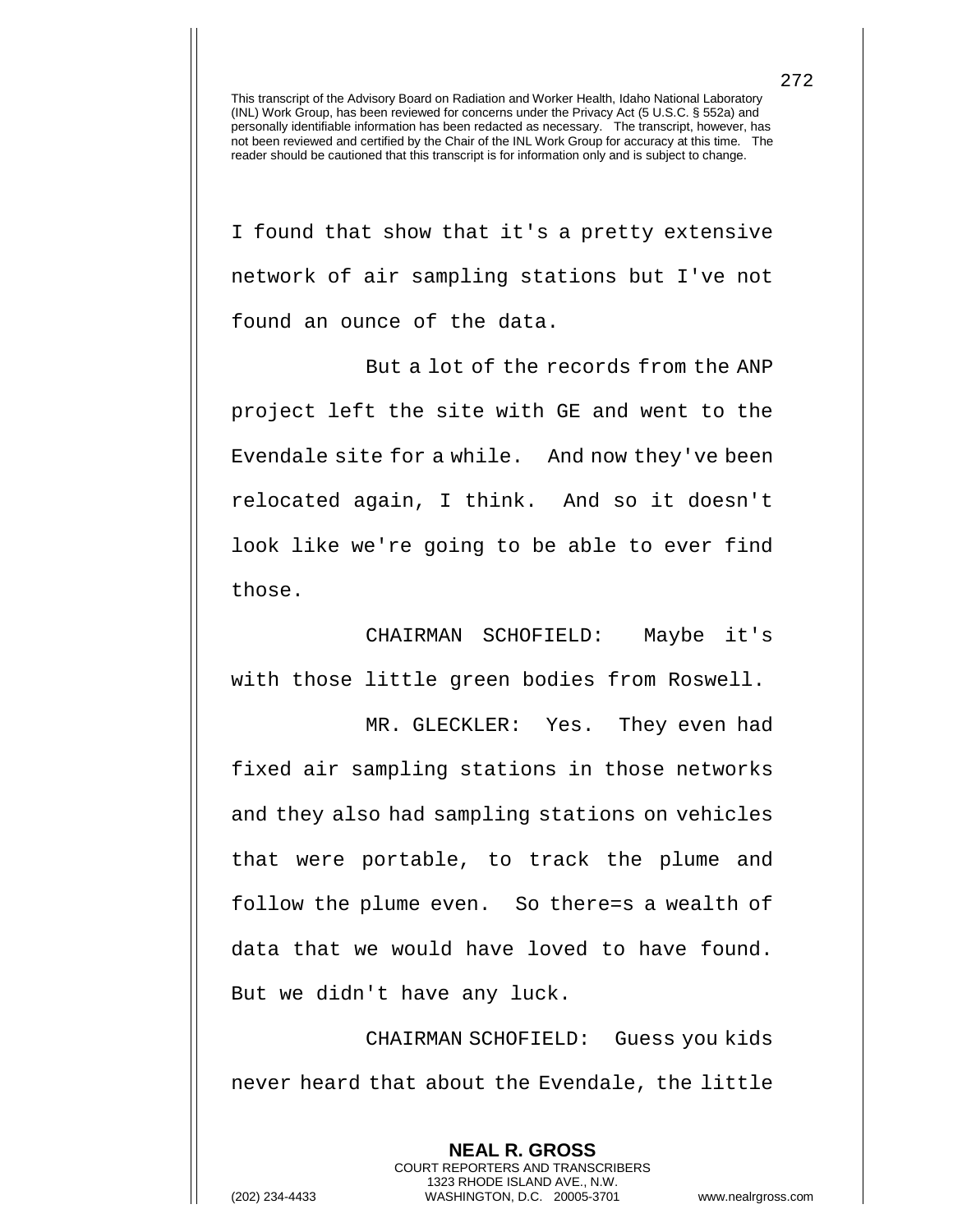green bodies with the UFO being moved there. MR. HINNEFELD: Oh, I thought they went to Wright-Patterson.

MR. KATZ: It's all news to me.

CHAIRMAN SCHOFIELD: Yes,

supposedly, at least according to one guy who posted recently, you know, wrote an article. Then they were shifted over there because people found out where they were.

MR. HINNEFELD: Yeah, have we gone to GE about this air data? Do you know?

MR. GLECKLER: Specifically regarding that I'm not sure. But that has a lot to do with why the Evendale site's got an SEC is because we weren't able to recover data for that site. I was kind of involved with that site for a little while.

MR. HINNEFELD: Yeah, we got some dose records from GE for Evendale. You know, external dose records. I mean, we didn't get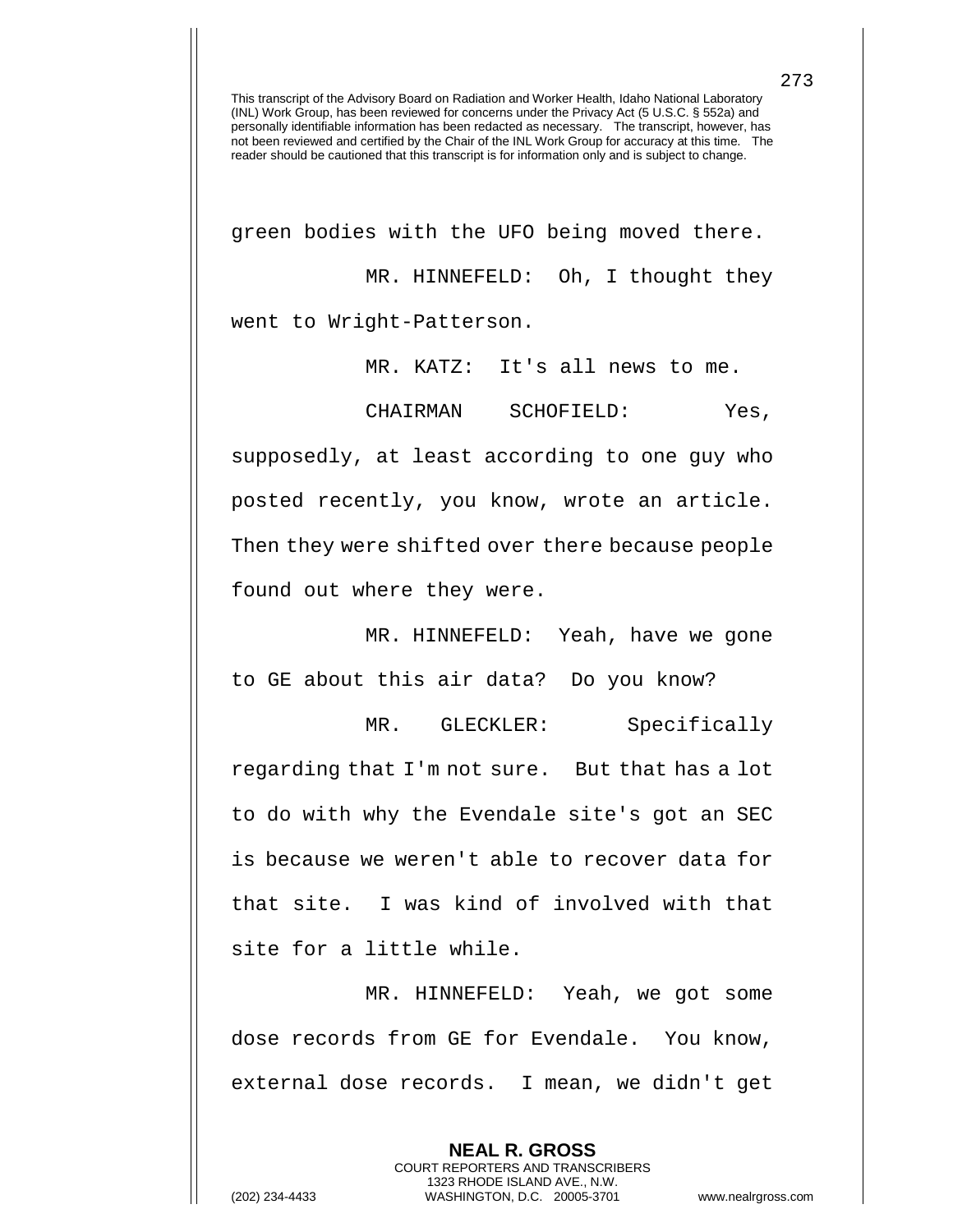internal from GE. But we have --

MR. GLECKLER: For the covered period for that site?

MR. HINNEFELD: For a portion of it

at least.

MR. GLECKLER: Okay.

MR. HINNEFELD: And we had a contact at GE -- I think that we had a contact that produced their personal exposure, external exposure rankings.

I'm just wondering, if we've only gone to Idaho for this and we think GE kept it with the GE Nuclear Aircraft Program, we might have a contact at GE where they might be able --

MR. GLECKLER: Yeah, there's documents that we kept from INL that indicate that a lot of the records from the ANP went to --

MR. HINNEFELD: Went to GE.

**NEAL R. GROSS** COURT REPORTERS AND TRANSCRIBERS 1323 RHODE ISLAND AVE., N.W.

274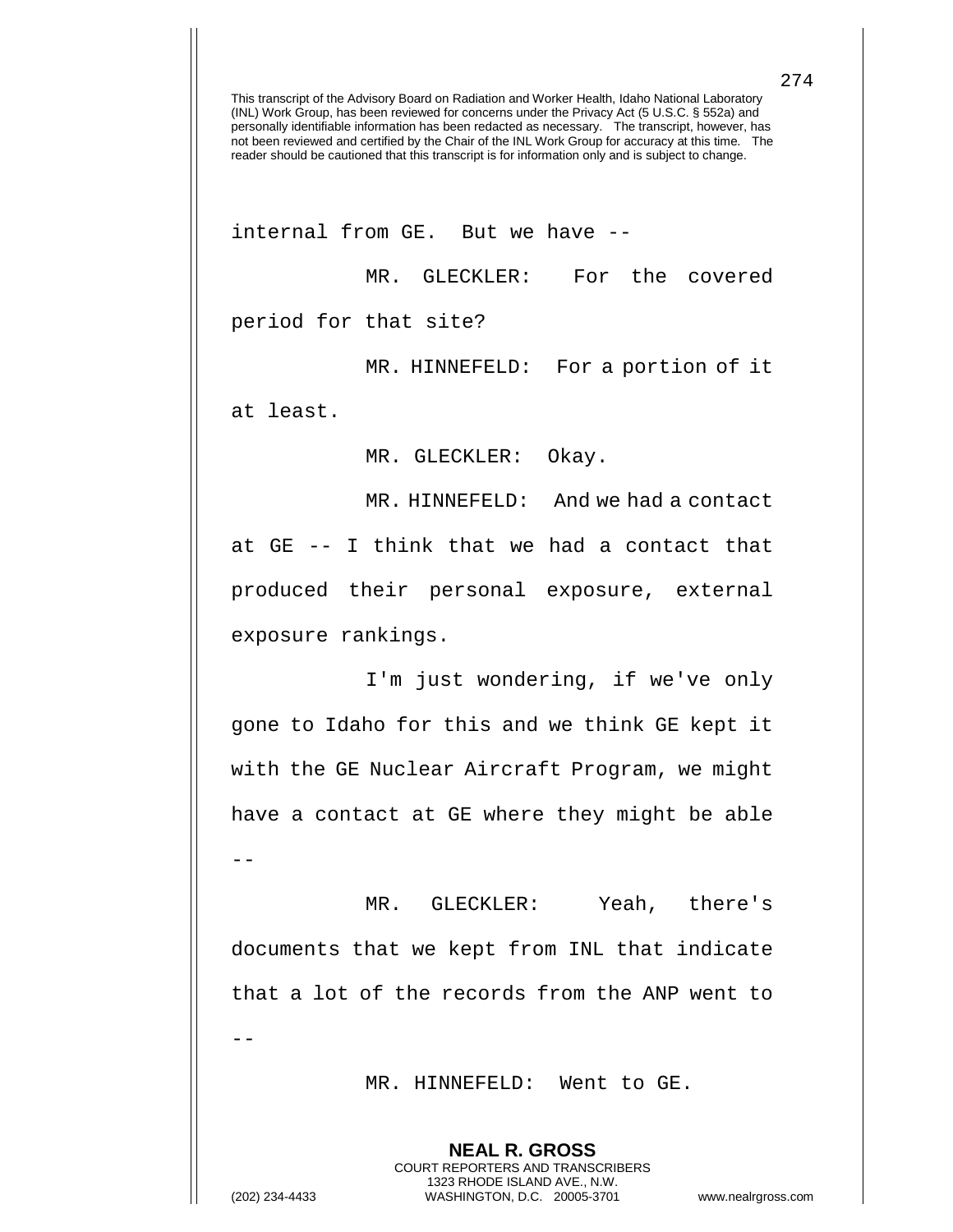MEMBER BEACH: It'd be worth pulling the string, wouldn't it?

MR. HINNEFELD: I mean, it's been a number of years since we talked to these GE folks, but I think we've got -- at some point we had somebody who was at least marginally responsive.

MR. GLECKLER: Yeah, it's been a long time since I've been involved with that site but I started putting together stuff for an SEC for that site because they were non-responsive, basically.

MR. HINNEFELD: Well, they didn't have any internal data. We didn't get any internal data. But we had some external data, but we didn't really think their monitoring practices were necessarily comprehensive data monitoring.

MR. KATZ: But here you're talking about for offsite, right? And the data you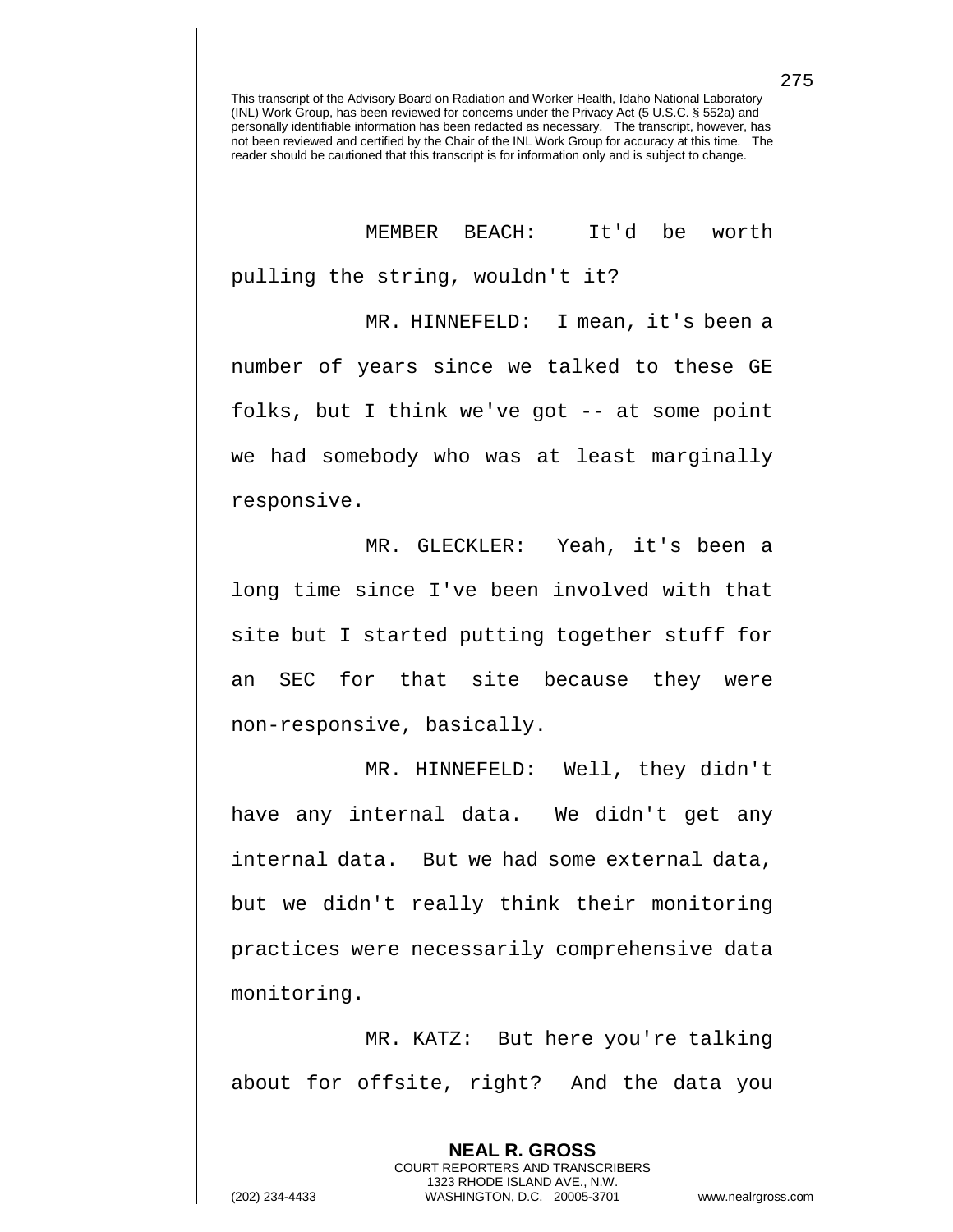don't have is offsite measurements, right? Isn't that what you're talking about right now? (Simultaneous speaking.)

MR. HINNEFELD: It would have been on the property but not in an occupied area.

MR. KATZ: Oh, okay.

MR. HINNEFELD: See, if you look at the map, Test Area North is sort of by itself, up to the north, sort of amidships. You know, east to west, it=s sort of in the middle, but to the northern part of the site. And that's where the ANP runs were done, right, Test Area North?

MR. GLECKLER: Yes.

MR. HINNEFELD: And so if the wind's blowing to the northeast, you've still a stretch of the plume that's on the INL property, but there's nothing there.

MR. GLECKLER: Yeah, and the air sampling network that they had set up, the fixed

> **NEAL R. GROSS** COURT REPORTERS AND TRANSCRIBERS 1323 RHODE ISLAND AVE., N.W.

276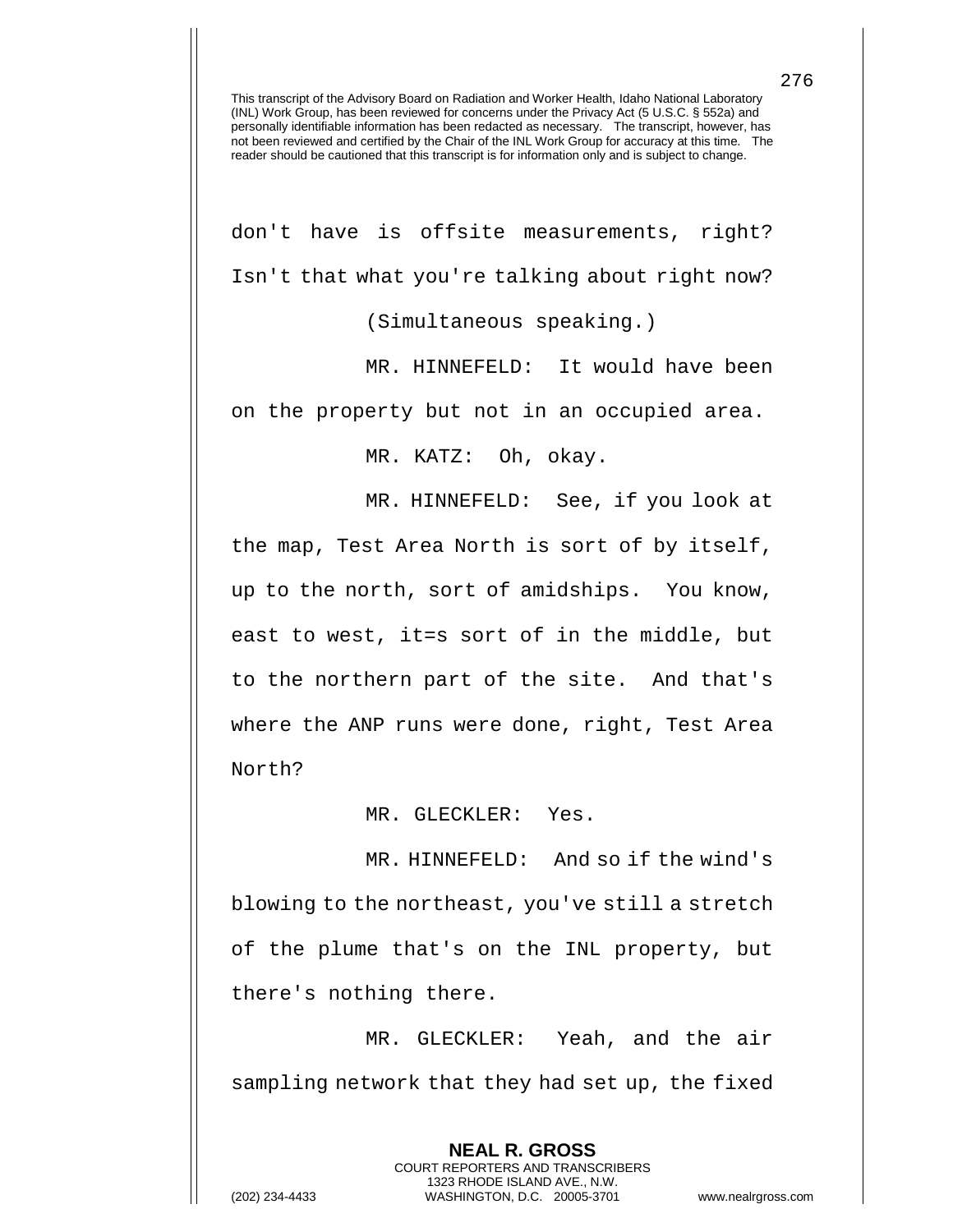stations, was in that northeast direction, roughly, is where they anticipated it. That was one of the restrictions of wind conditions and meteorological conditions for them to run the IET test.

MR. KATZ: So are we moving on to issue -- what issue are we on now?

MEMBER BEACH: Nineteen, isn't it?

MR. HINNEFELD: Got the one for 9

and 22?

DR. OSTROW: That'll be the next one, the 9 and 23 one, the hot particle one.

MR. HINNEFELD: Yes, okay.

MEMBER ROESSLER: Let's do that one. I like that one.

CHAIRMAN SCHOFIELD: When you're hot, you're hot.

MR. KATZ: Hot particle, that's 9 and 23.

> **NEAL R. GROSS** COURT REPORTERS AND TRANSCRIBERS 1323 RHODE ISLAND AVE., N.W.

CHAIRMAN SCHOFIELD: Nine and 23?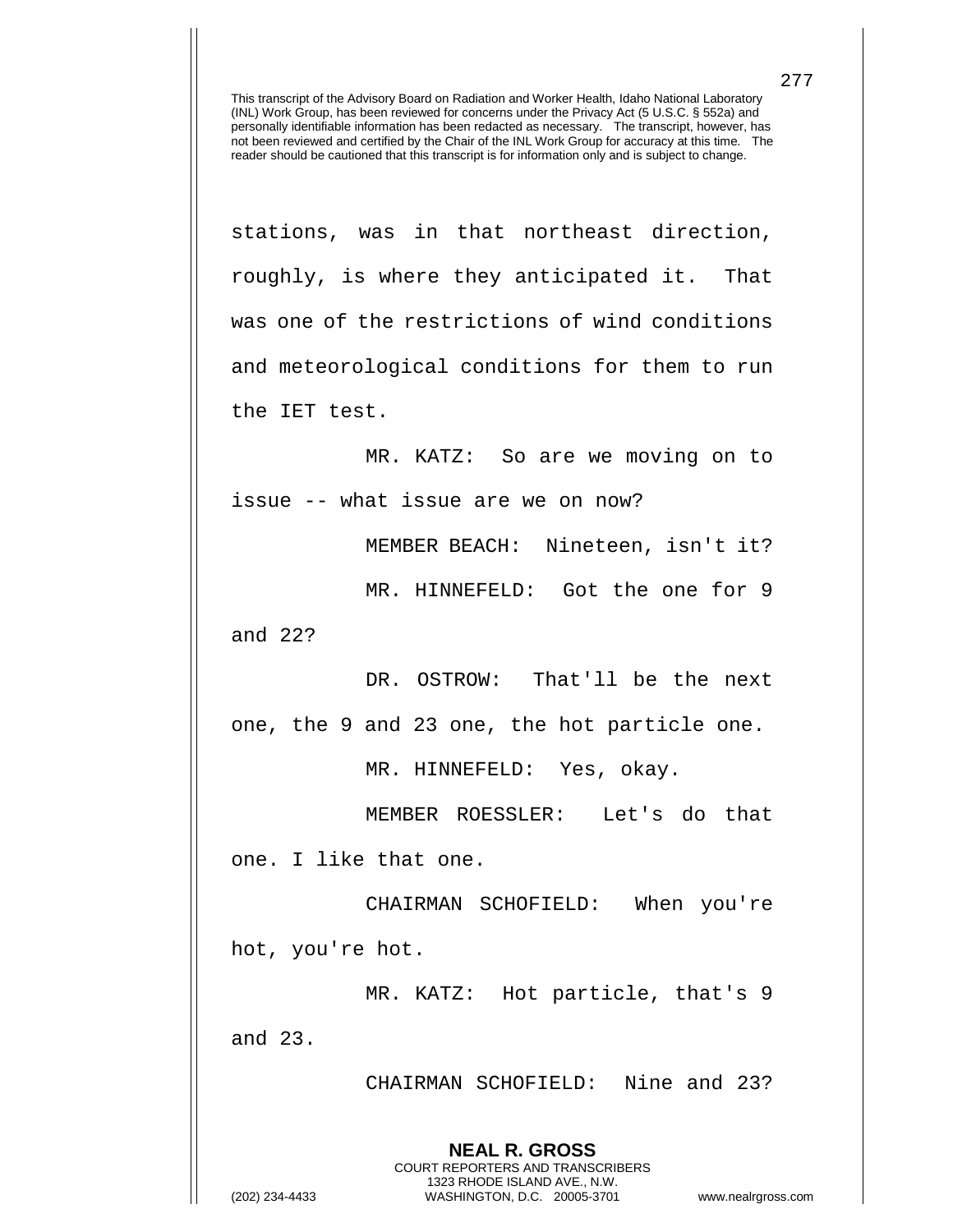It looks like we have a similar issue at NTS. MR. GLECKLER: Yeah, that one's fairly common in the nuclear industry, hot particles.

Regarding that one, I think I'll let Jodi Jenkins take that. Is she still on?

MS. JENKINS: I'm here. Can you

all hear me okay?

MR. GLECKLER: Yes, we hear you very well, thanks.

MS. JENKINS: Okay. So, regarding the hot particles, in the last Working Group meeting we came to the agreement that Issues 9 and 23 could be merged. And NIOSH was tasked to look into the possibility that hot particles could be deposited on the skin and go undetected by investigating the facility's health physics practices.

So what I did was I went through a lot of the documents in the SRDB and the stuff

> **NEAL R. GROSS** COURT REPORTERS AND TRANSCRIBERS 1323 RHODE ISLAND AVE., N.W.

278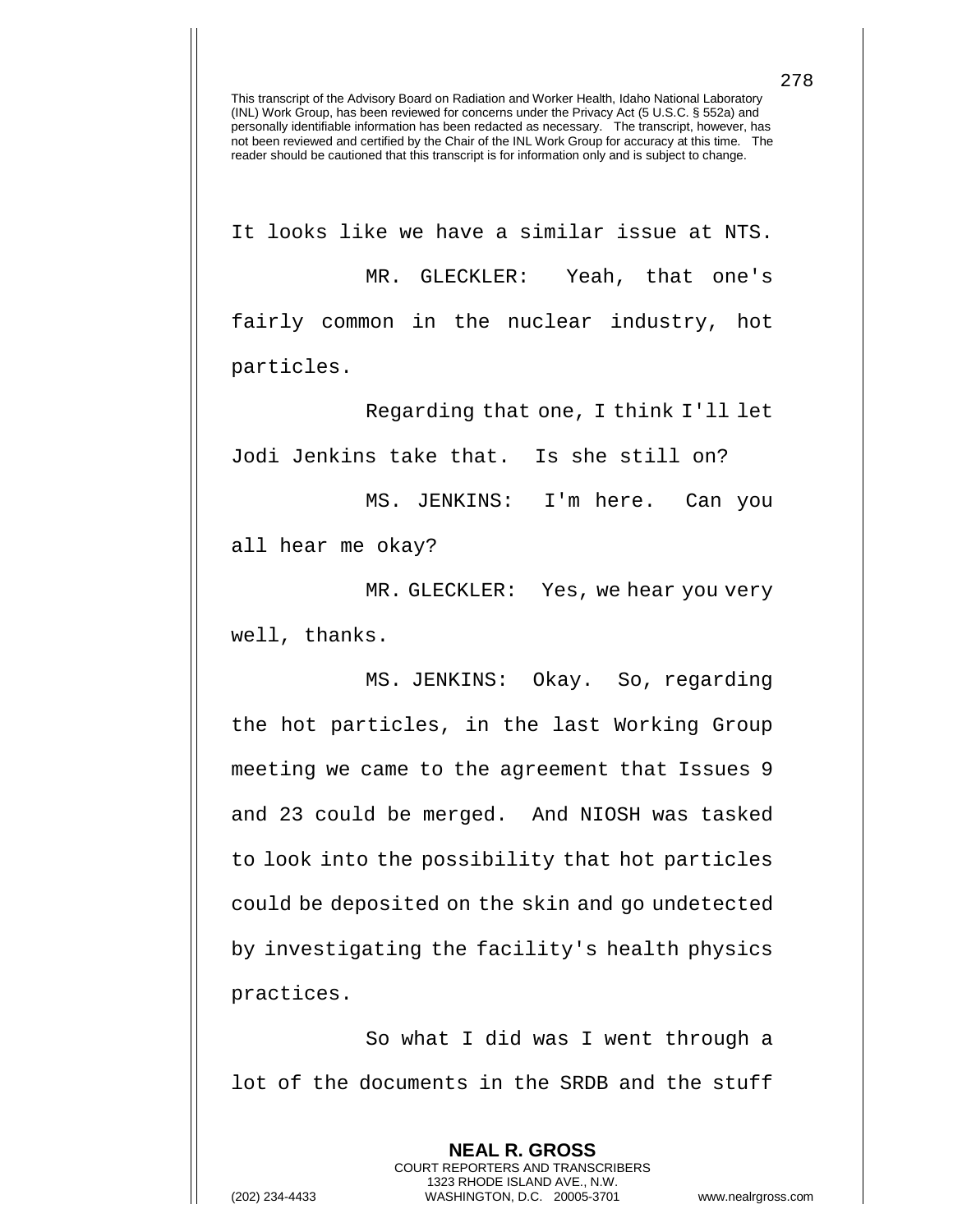that we got in the 2012 data capture. And I looked at different facilities and the site overall. And what I found was that from the beginning they had health physics programs in place. Employees were issued plant clothing to wear and removed their personal clothing. In some situations they had additional protective clothing on top of that for work in contaminated areas. There were limits on the amount of time they could wear that clothing. It was laundered. Surveying was required when leaving areas and when contamination was suspected. They had special work permits to cover jobs that were out of the ordinary, some types of maintenance where you had radiation and contamination. And as part of that they surveyed the work area, their equipment, personnel.

Now, that's not to say that hot particles did not exist and that they did not

> **NEAL R. GROSS** COURT REPORTERS AND TRANSCRIBERS 1323 RHODE ISLAND AVE., N.W.

279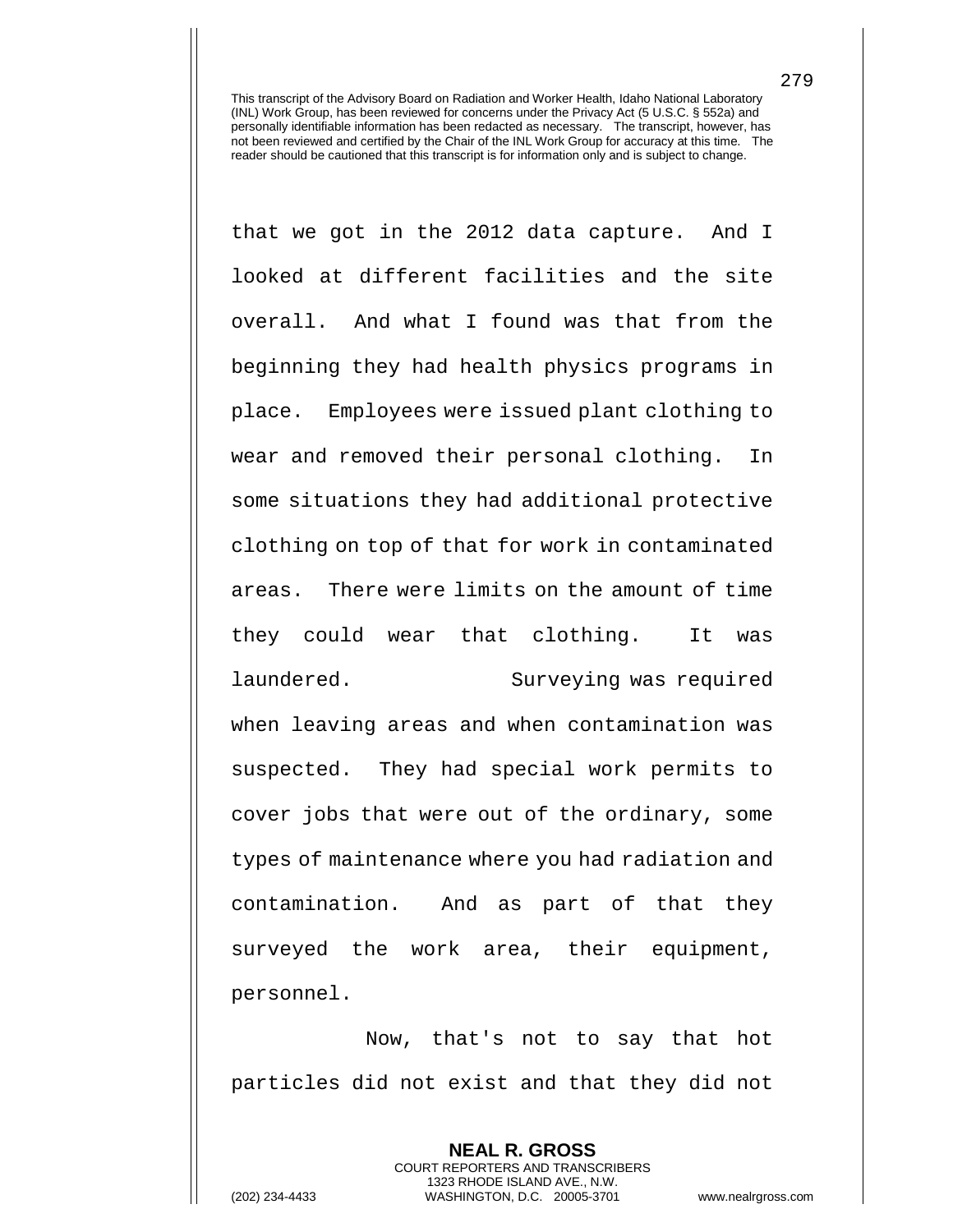have issues. I think someone already mentioned Bryce Rich's report from 1974 regarding problems they identified with the health physics program.

I also looked at hot particles, where they had found them, how they quantified them and what not. And what I did find was that there were instances where hot particles left the areas. They found some on the buses. They had a problem at ICPP. They had the 1974 report issued about degradations in the program and what they were going to do to fix it.

When SL-1 occurred there were contamination incidents resulting from that. That's when they found particles on U.S. Highway 20 and some of the other roadways.

Let's see, what else. They did have, throughout the operating of the facility, there were contamination incidents. I found documentation of these.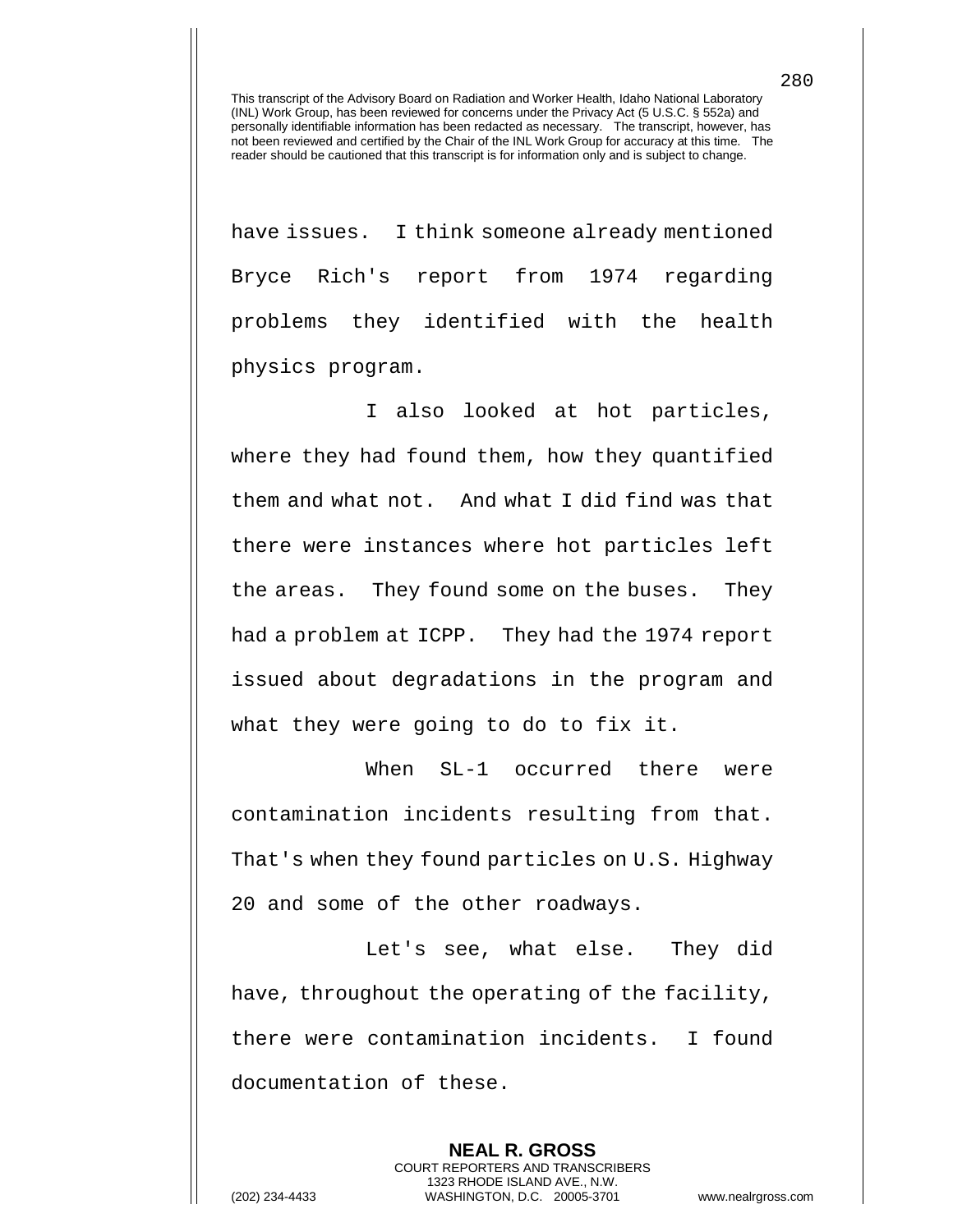So the evidence I found was that there was a health physics program in place that required surveying, protective clothing, special work permits and all of that. They continuously monitored their program to see where it was failing. And if there was a problem with it, they identified it and they instituted corrective actions.

They were capable of identifying hot particles. So if one did get out they would find it, they quantified the activity, and, as necessary, they did dose reconstructions.

Now, that's not to say that we would use -- there was an iridium contamination incident where they did a dose reconstruction based on the hot particles. That's not to say that we would not use that data, but the data does exist so that, when a dose reconstructor gets the employee's record, their documentation of the particles and sufficient information

**NEAL R. GROSS**

COURT REPORTERS AND TRANSCRIBERS 1323 RHODE ISLAND AVE., N.W. (202) 234-4433 WASHINGTON, D.C. 20005-3701 www.nealrgross.com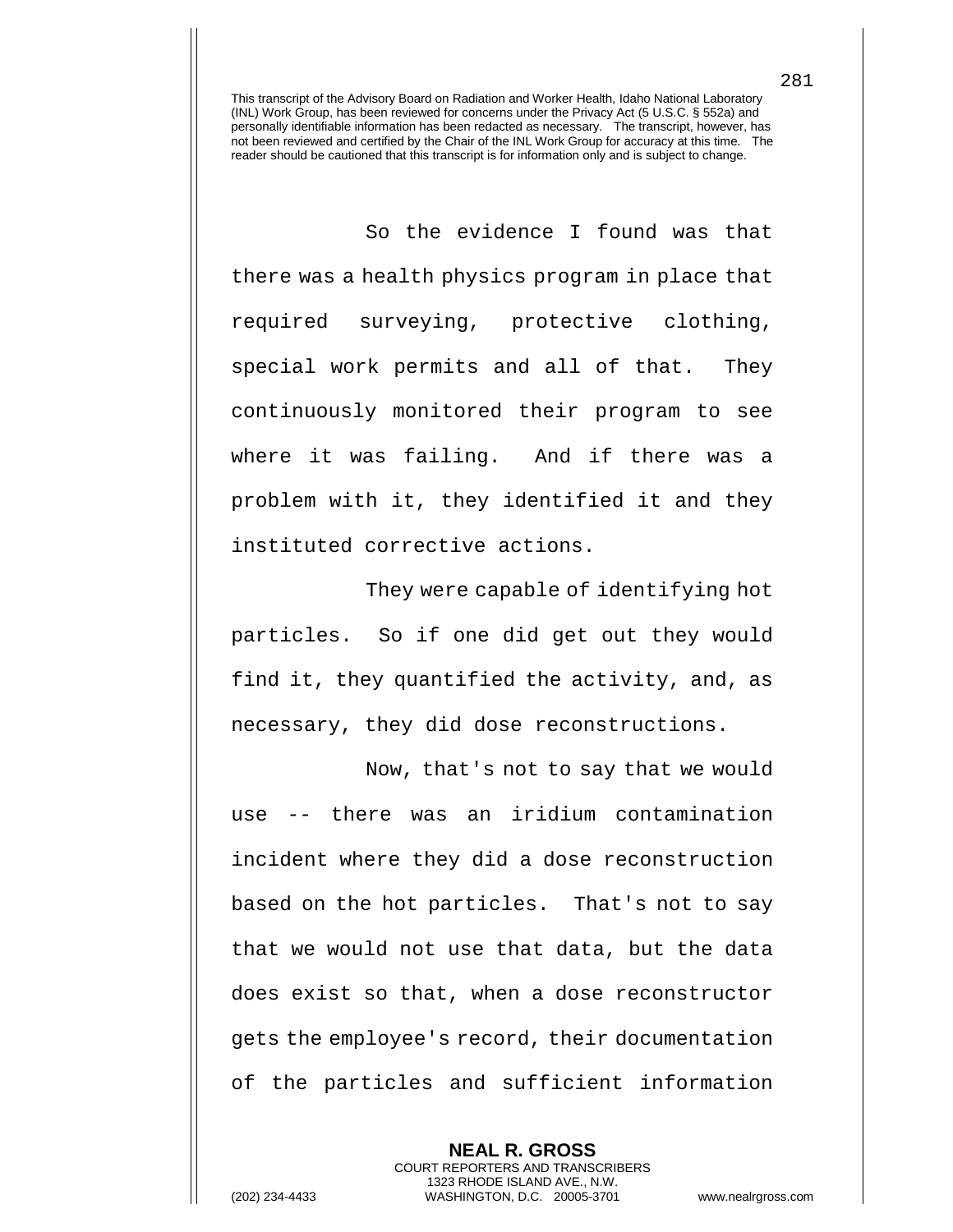exists so that we can do our own calculations for our dose reconstruction purposes.

Comments? Questions?

CHAIRMAN SCHOFIELD: I've got a question. This is Phil.

MS. JENKINS: That's a broad overview of what I get.

CHAIRMAN SCHOFIELD: When these releases, they didn't realize they had one, how many of these were, say, automatic because they had stack monitoring or they had some kind of monitoring data that triggered alarms? Or were largely generated because all of a sudden personnel started showing up with contamination where there shouldn't be any? I mean, what was the main trigger here?

MS. JENKINS: Well, they were doing, as far as the roadways and the buses, after SL-1 -- the particles on the roadways were pretty much, based on what I read, thought they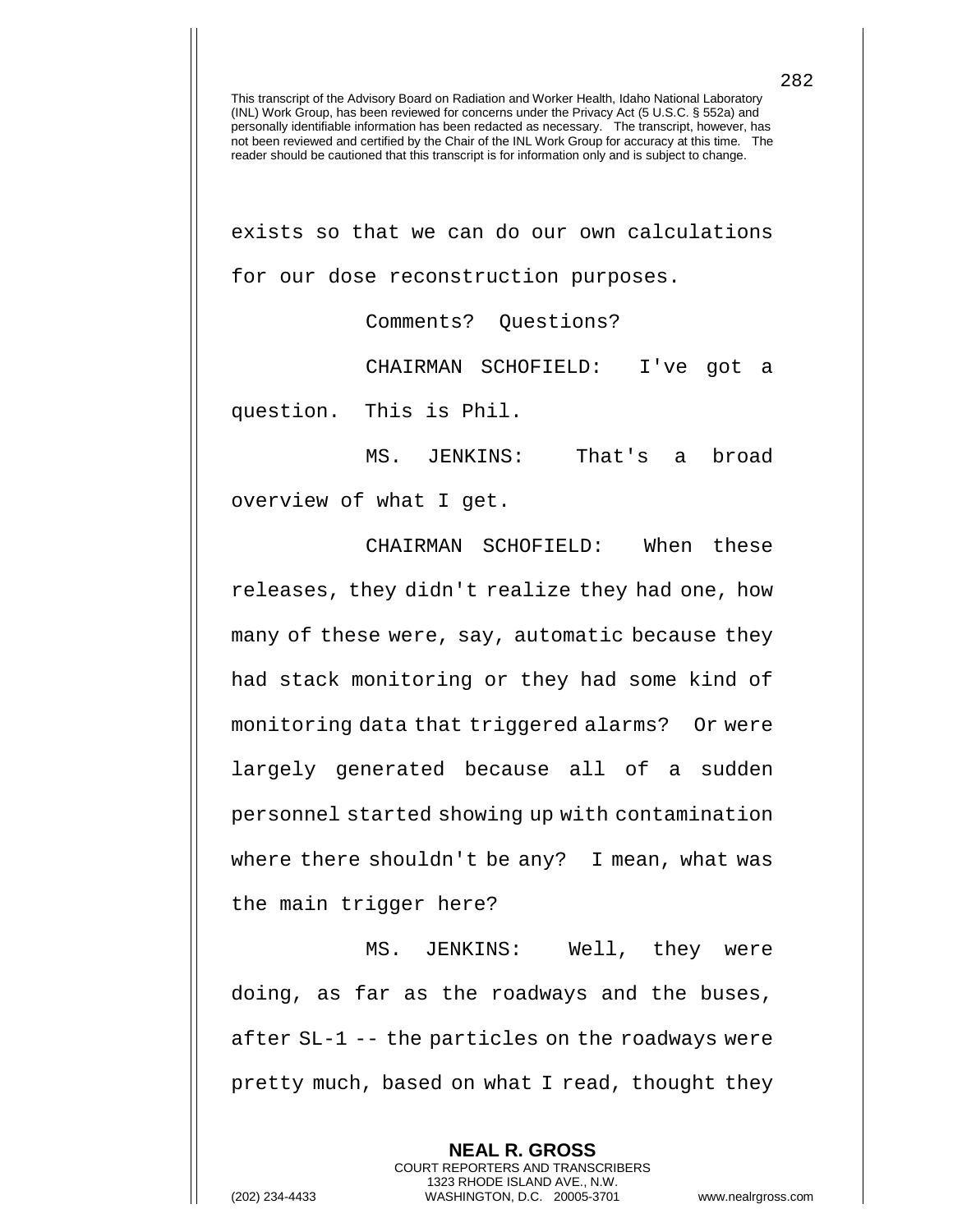were attributed to SL-1 and subsequent activity based on that. So that was a distinct incident.

The bus incidents, they did routine bus surveys. But they were always checking their buses. And as far as personnel contamination, those were based on problems with jobs, someone set off a monitor, that kind of issue. CHAIRMAN SCHOFIELD: Okay.

MS. JENKINS: And then the report from 1974 where they talked about degradations to the program improvements, that was based on -- another thing they were also doing was issuing annual reports where they were reviewing their programs. So the upgrades that they instituted because of that were based on their annual reviews.

MR. HINNEFELD: Okay, this is sort of a non-obvious argument that we're making here, because if you read some of the documents,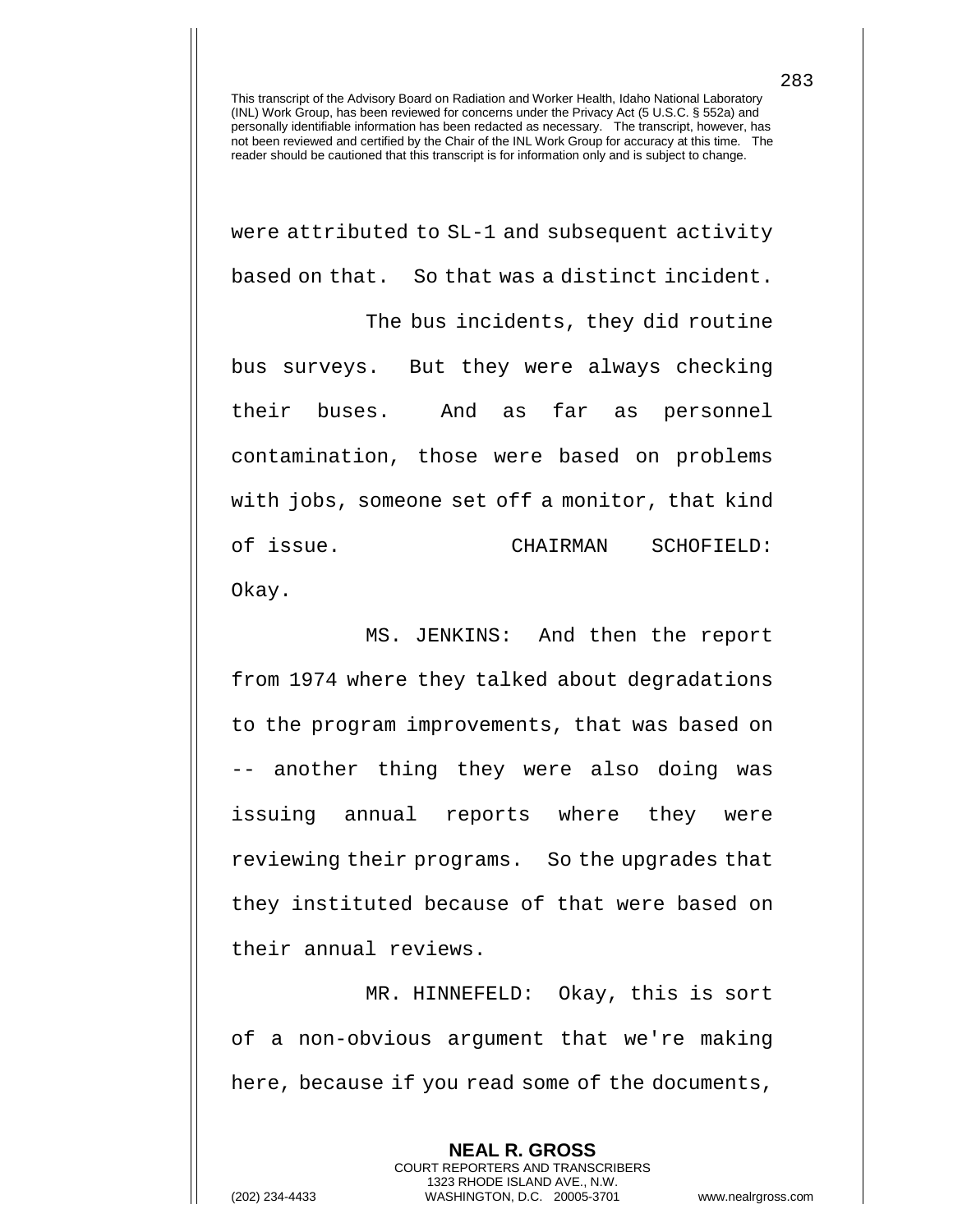and particularly Bryce Rich's '74 document, you'll see accounts of particles.

And they don't call them necessarily hot particles, they call them particles. And they range from hot to barely warm, you know, you can barely find them with a pancake probe.

So, they talk about the regular encountering of these particles outside of what you would call a controlled area today, you know, on the bus, things like that. They had a couple accounts of people alarming a portable monitor on the way into work. You know, things like that, wearing the clothes they were wore.

So there are accounts like that, and you would say, you know, you're initial reaction when you read accounts like that is, my god, they're completely out of control, what's going on? But the argument here is that they monitored so much, so regularly and so many things that they generated all this data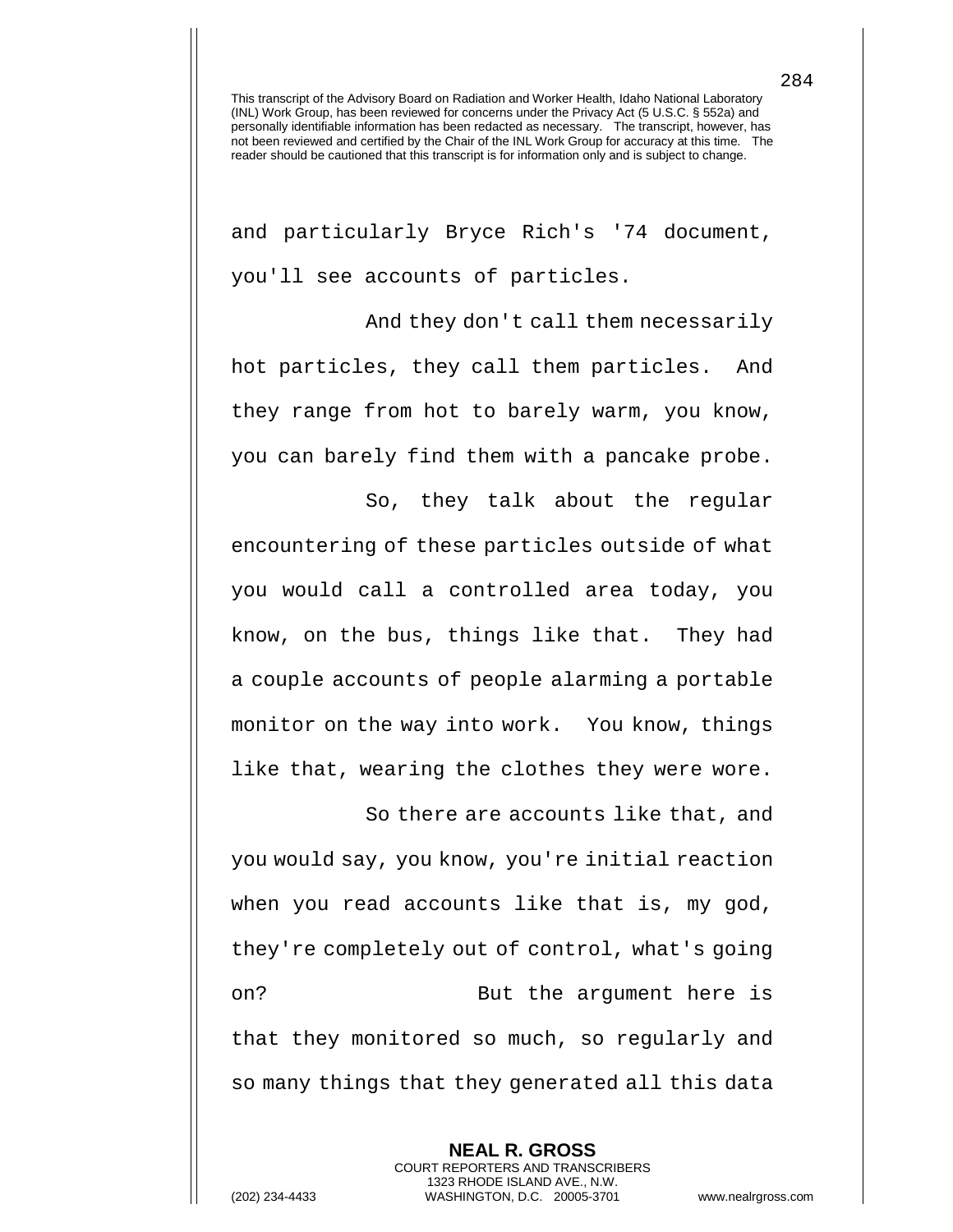about inconsequential particles, for the most part. It's not every one of them. But for the most part, these particles that they encountered were inconsequential from a dosimetry standpoint. These just weren't hot enough.

And that the ones that were consequential were recorded. For instance, the two where they alarmed the portable monitors, or when anybody alarmed the portable monitor whichever way they were going, it was written up and it was dosimetrically important, meaning it was a hot one. There would be an incident report written and then recorded in that person's file.

So the fact that they have this large set of data, including quarterly bus surveys - and they always found particles on the buses. But the fact that they have that large amount of data is indicative that they looked really

> **NEAL R. GROSS** COURT REPORTERS AND TRANSCRIBERS 1323 RHODE ISLAND AVE., N.W.

285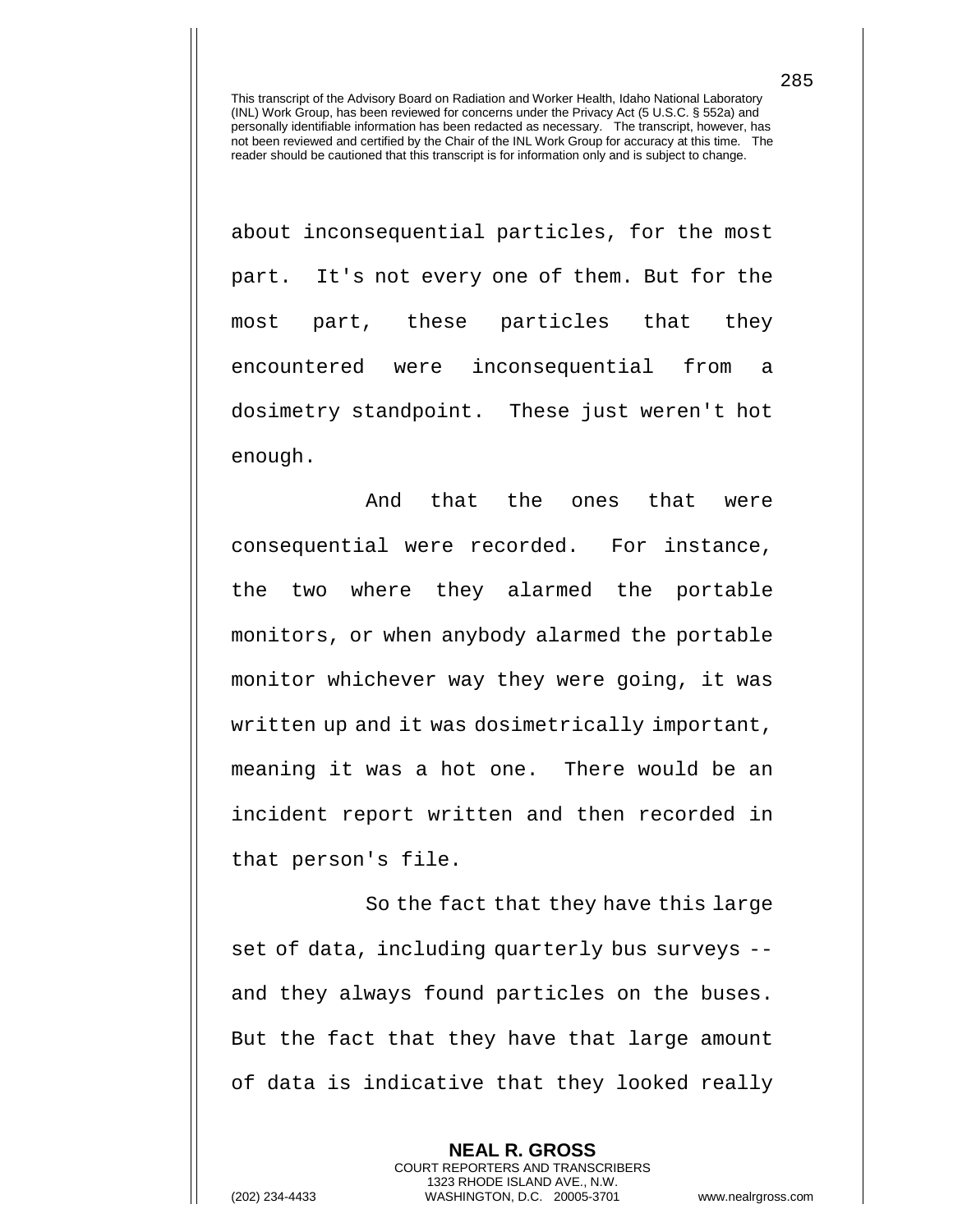hard, recognizing some of the design deficiencies that they had that allowed these particles to come out of the ICPP stack in the first place.

So that's the reason for this litany of things that Bryce Rich is describing in 1974, not because they're dosimetrically significant but because, realistically, it's a pain to keep checking yourself so hard and keep surveying.

And so he was really pushing for improvements on the ventilation system for ICPP and improvements in the program in general so they didn't have to do all these additional surveys and chase all these things and write these quarterly bus reports. So that's kind of what he said, Awe shouldn't be having to do this, we should be able to confine this stuff and not have to do this.@

> CHAIRMAN SCHOFIELD: Makes sense. MR. HINNEFELD: So when you read

**NEAL R. GROSS** COURT REPORTERS AND TRANSCRIBERS 1323 RHODE ISLAND AVE., N.W. (202) 234-4433 WASHINGTON, D.C. 20005-3701 www.nealrgross.com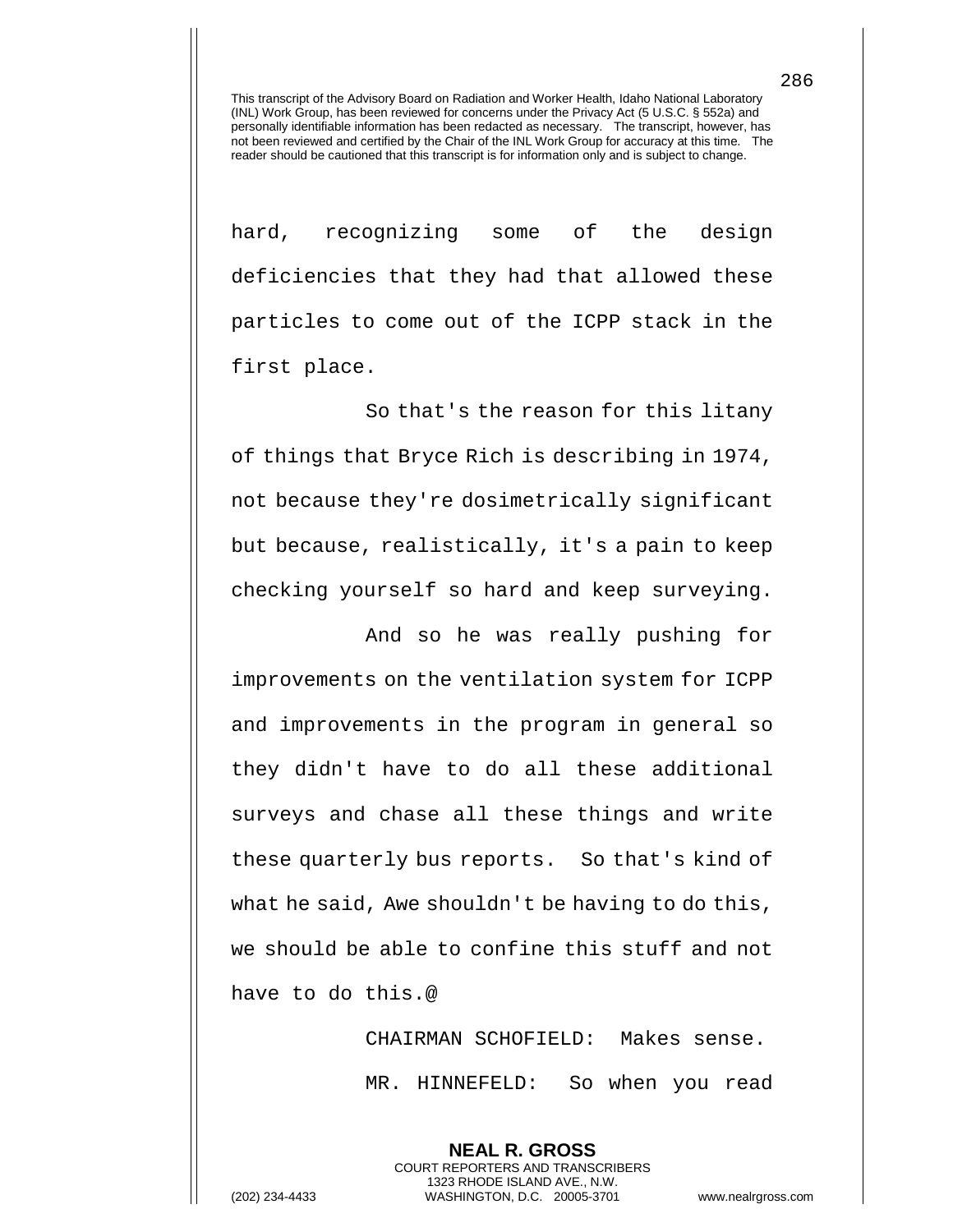these things, and my initial reaction was the same. I said, my gosh, there's all these accounts of things all over the place. How can we say that they had control? But the argument here that we arrived at is that because they recognized the design deficiencies and they recognized some of these particles were getting now, that they had to do all these things. They had to do all this looking. They had to find all these things, almost always finding dosimetrically inconsequential particles.

CHAIRMAN SCHOFIELD: Yeah.

MR. HINNEFELD: So that's kind of what we've put out there. I think this may warrant some careful evaluation and say is it dosimetrically inconsequential or isn=t it.

You know, if you get one particle on the bus, and that's the kind of activity we're talking about, well, that doesn't seem dose consequential. But if you've got a number of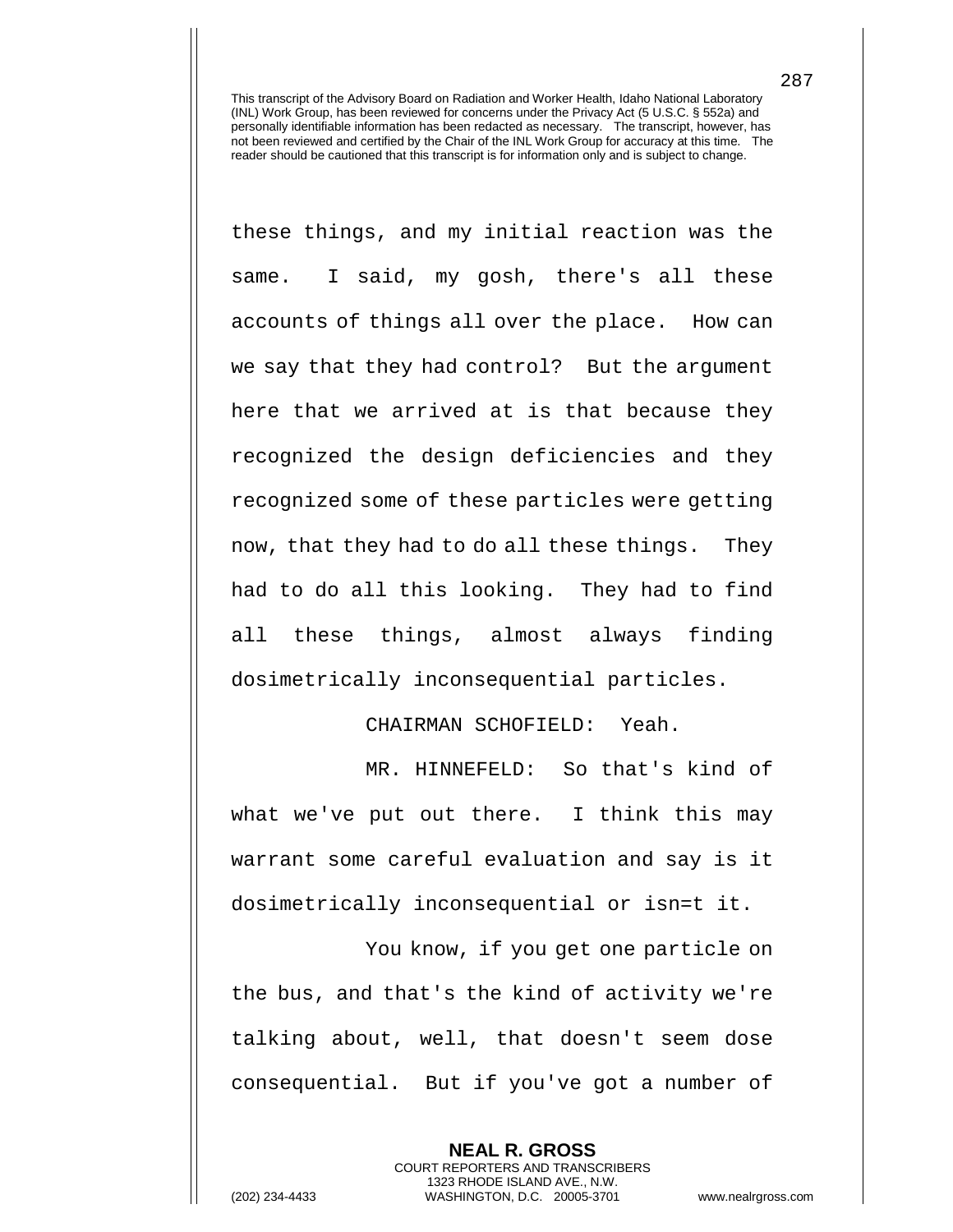particles on the bus, does that really sum up to inconsequential then, in general?

So there might be room for some evaluation and discussion here. But just because there's a lot of survey evidence that particles were observed outside what we would now call the controlled area, I don't think that's indicative that there's an important dose element here that's not being captured. Because the important ones were captured and written in incident reports.

CHAIRMAN SCHOFIELD: Was there a trigger level that there was basically, would there be like 500 dpm, 1000 dpm or something before any, you know --

MR. HINNEFELD: Well, if it's 500 dpm you'd be able to find it with a pancake probe.

CHAIRMAN SCHOFIELD: Well, I'm just throwing out numbers --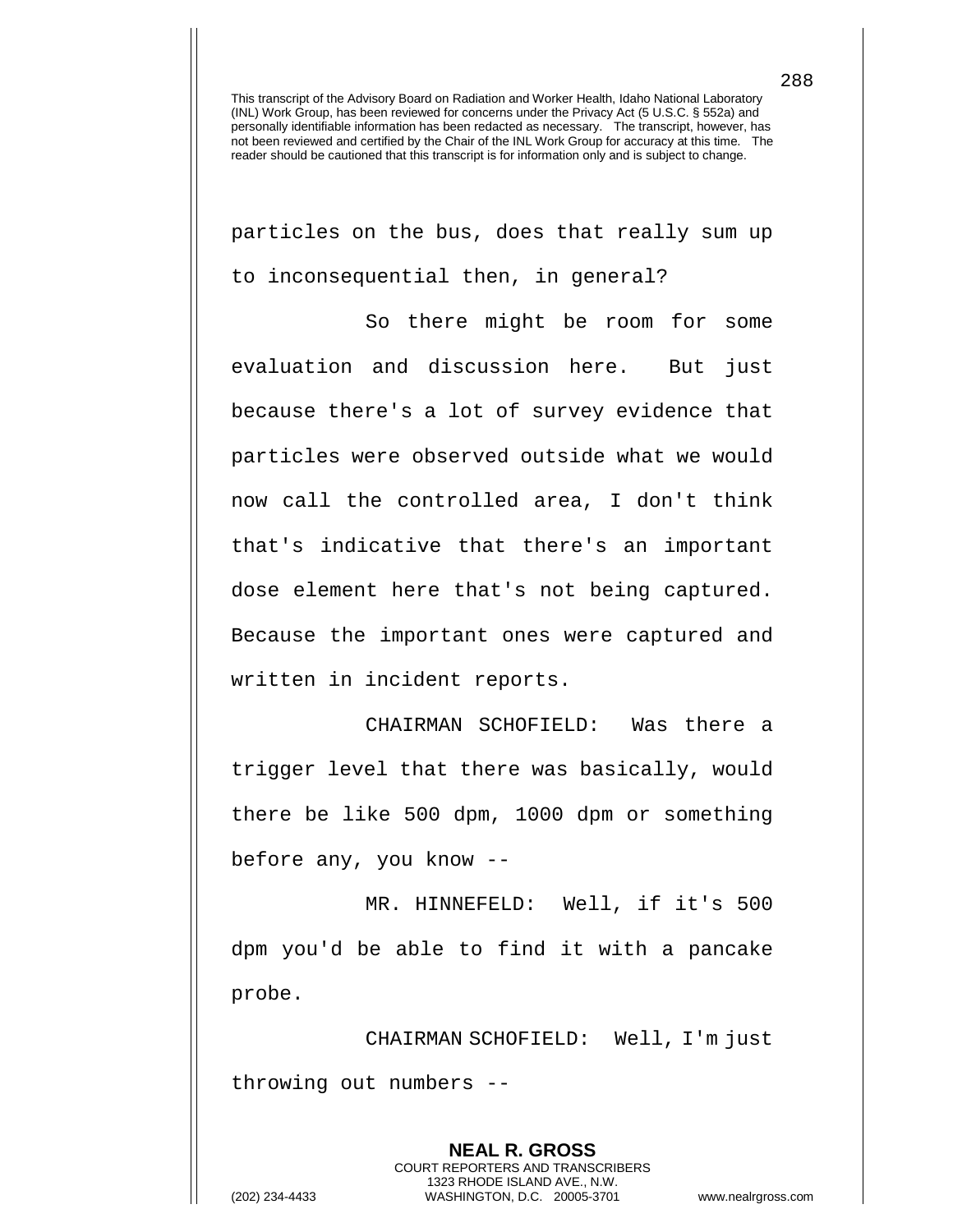MR. HINNEFELD: They probably had a instrument response that they would consider definitive, but usually it's two or three times what is was in background is.

CHAIRMAN SCHOFIELD: Okay.

MEMBER MELIUS: Stu or anybody, do we know, if there were "consequential" incidents, did they make it into the worker's records in some way?

MR. HINNEFELD: Yes. Yes, we have incident reports in people's records that describe contamination.

MEMBER MELIUS: Okay, so you've gone through that and identified that as part of the dose reconstructions that have been done?

MR. HINNEFELD: I'm pretty sure that was part of this. But I don't want to be too confident here.

MEMBER MELIUS: Okay.

**NEAL R. GROSS** COURT REPORTERS AND TRANSCRIBERS 1323 RHODE ISLAND AVE., N.W.

MR. HINNEFELD: Maybe Jodi can help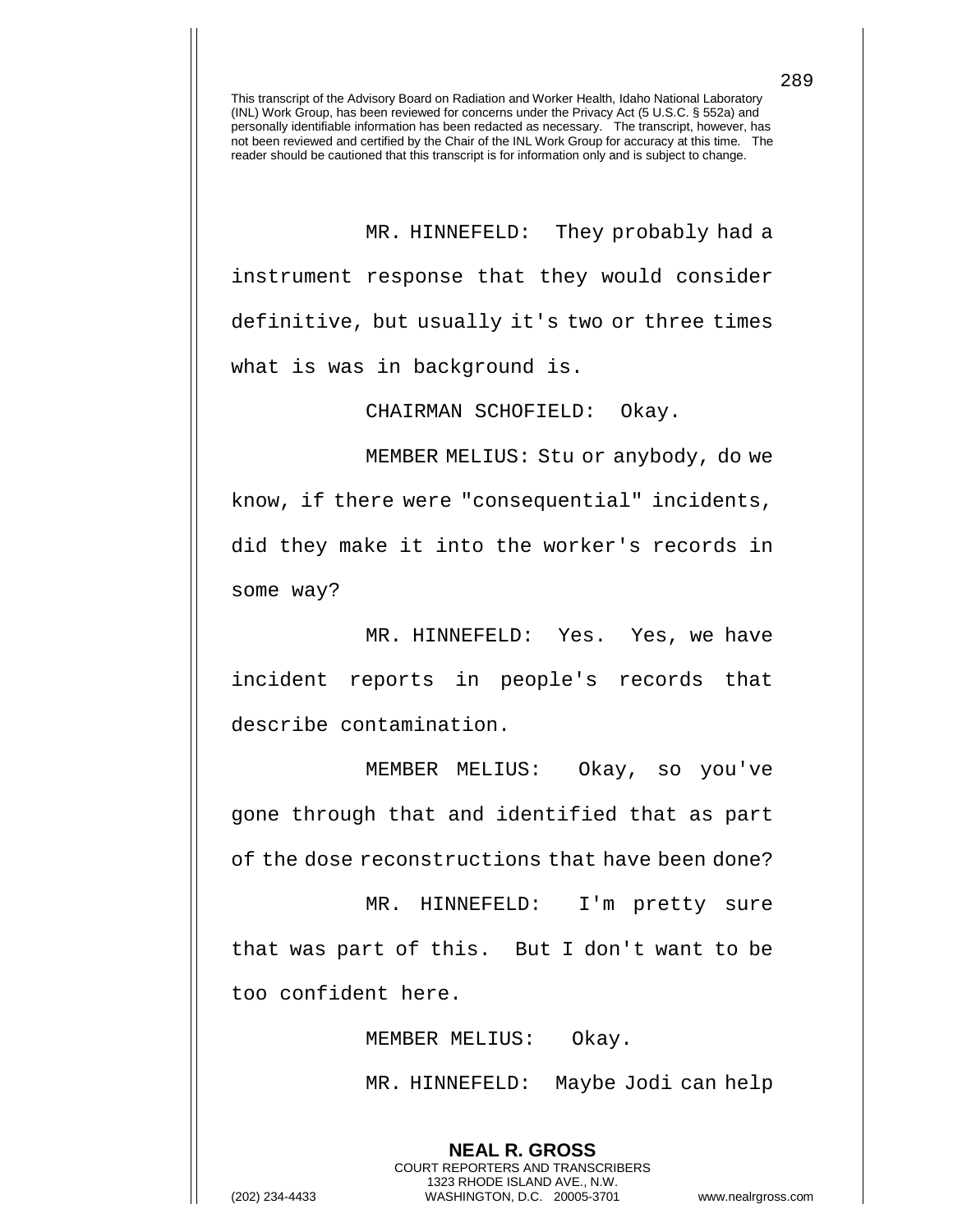me out.

MEMBER ROESSLER: And then in addition to Jim's question, did they know the radionuclide and did they know the position on the body?

MR. HINNEFELD: Yeah, well, a personal contamination incident will generally identify the contaminant and the contamination location, for sure, and a radionuclide maybe.

MEMBER BEACH: Well, the one, the particles on the bus calls out quite a few radionuclides.

MR. HINNEFELD: Yeah, they had a particular issue with ruthenium particles from ICPP.

MEMBER BEACH: Yeah, and there are several listed here.

MR. HINNEFELD: Yeah, so you can certainly do that. You can certainly characterize a particle. I won't sit here and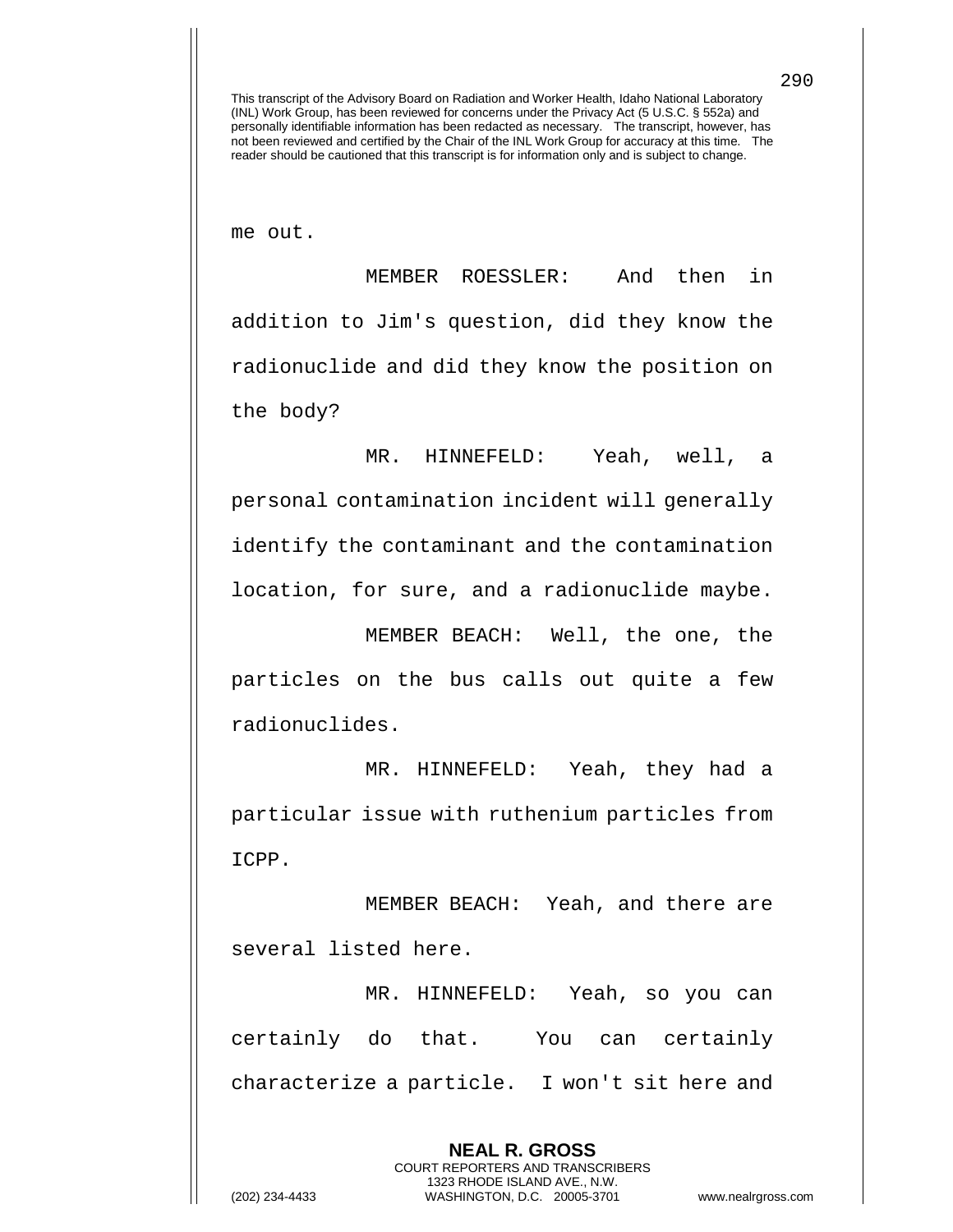say that an incident report did it in every case. MEMBER ROESSLER: Well, I mean, but they will have location on the body, for sure. MR. HINNEFELD: An incident report, I think, will have the location.

MS. JENKINS: Yes. As far as incident reports go and stuff, depending on what was done as far as from the dose reconstruction perspective, if you have an incident report, the incident reports that I observed have, I found different things.

At a bare minimum they would have particle activity and location on the body. With just activity and location on the body, the dose reconstructor can make conservative assumptions based on radionuclides. And based on knowing an activity and a location, you make conservative, claimant-favorable assumptions to get a DOE.

In other situations you do have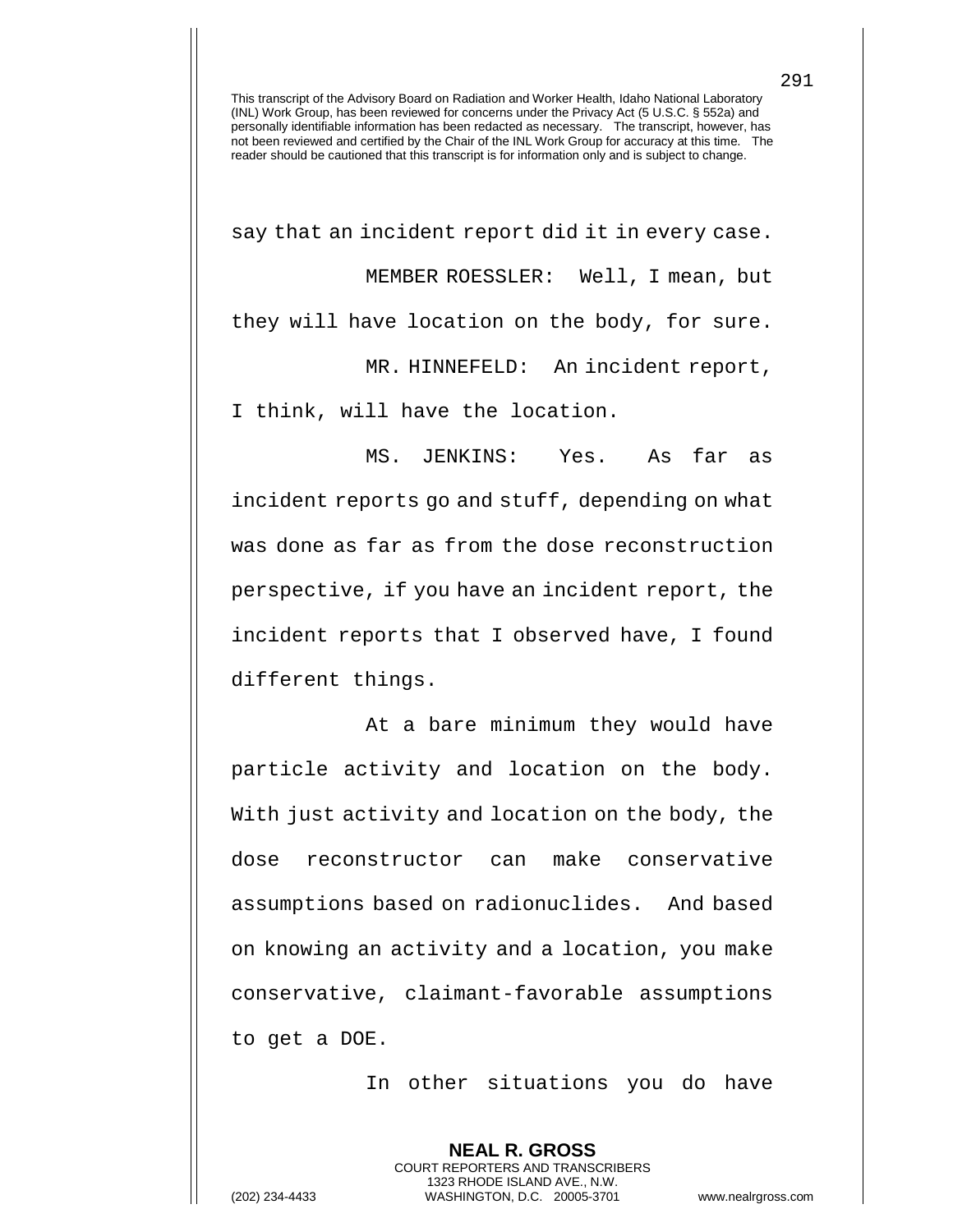actual information as far as what the radioisotope was. And the way it appeared to me, looking over the records and everything, is depending on the magnitude of activity of the particle, the hotter the particle was the more they studied it. Does that make sense?

MEMBER MELIUS: Yes, that makes sense but I think my question was a little bit more fundamental, was are all these incident reports getting into -- are the individual's records? So are you retrieving those when you do a dose reconstruction on an individual?

Like we found at many other sites where those incident reports don't seem to get into the individual's records, so they're not available for dose reconstruction purposes.

And someone can follow up on that. That's fine.

MEMBER BEACH: Well, one part of this, the last paragraph says that these surveys

> **NEAL R. GROSS** COURT REPORTERS AND TRANSCRIBERS 1323 RHODE ISLAND AVE., N.W.

292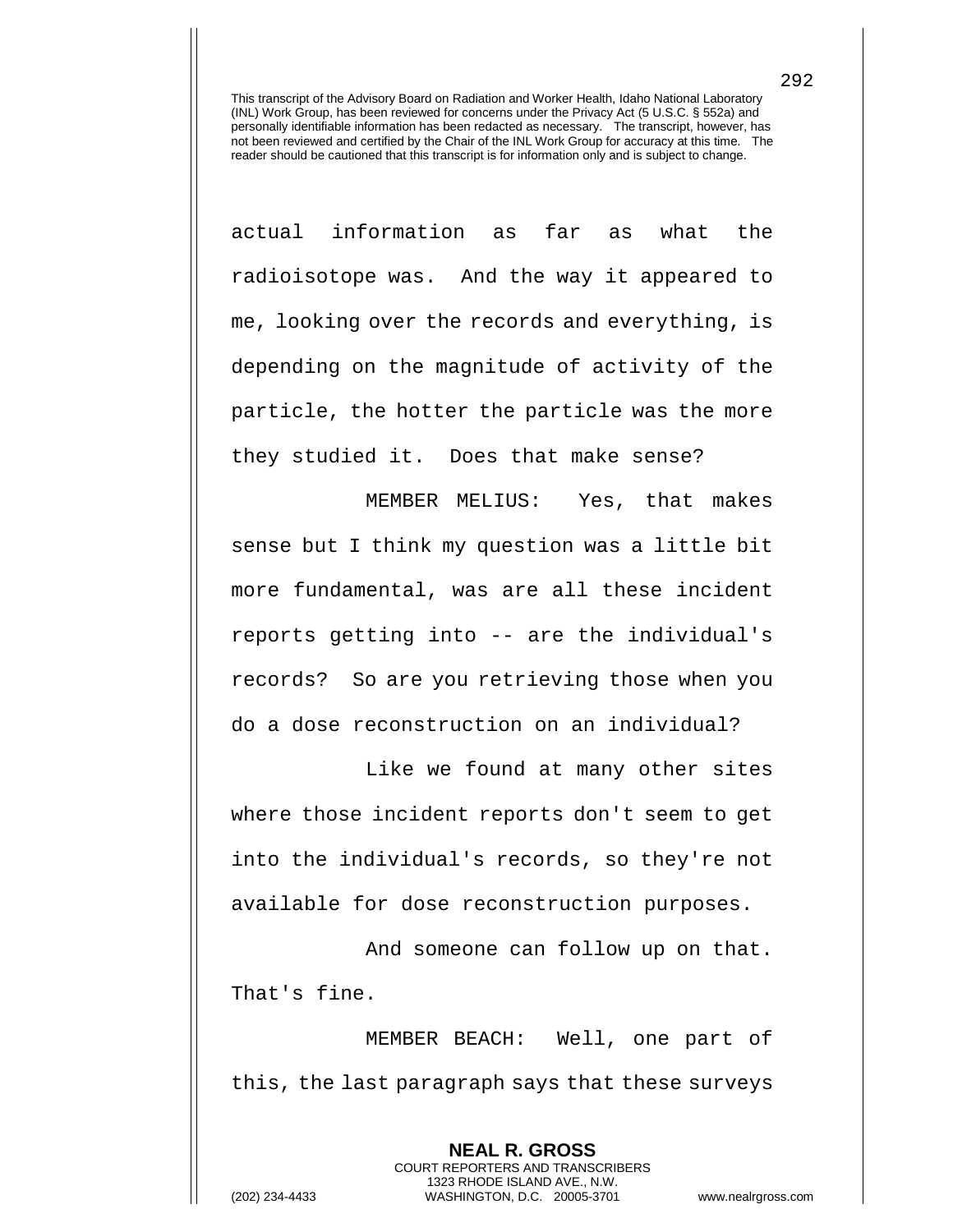were discovered by, in some cases, personnel monitoring. So, yes, but you're right.

MEMBER MELIUS: Yeah, does it --

MS. JENKINS: I found the documentation that I presented in contamination control reports, SRDB documents. I mean, I can pull some names that I discovered. And if they have filed a claim that is a -- well, if they have filed a claim we can see if it's there.

## MEMBER MELIUS: Okay.

MR. KATZ: Yeah. That=s a good call. That makes a lot of sense.

MS. JENKINS: I mean, I can pull a few names, but --

MR. HINNEFELD: Well, I mean, we won't be able to resolve it on the phone today, Jodi, but --

MS. JENKINS: No. I'm just wondering if we can pull big enough samples.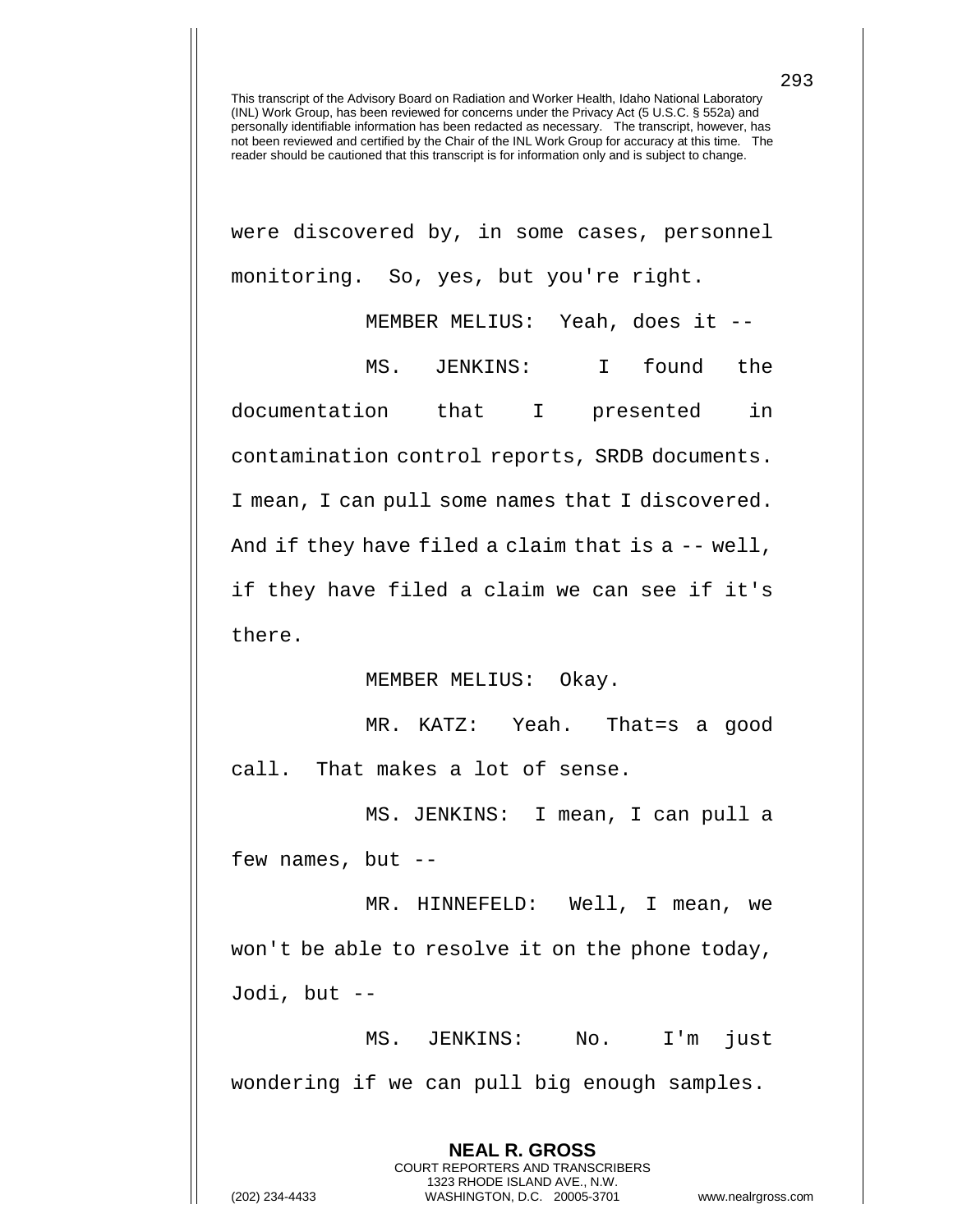MR. HINNEFELD: Well, I think, going forward, I mean, the first thing we can do is see if you have incident reports that were in our SRDB, which is Site Research Database, which is not claimant-filed.

MS. JENKINS: Yes.

MR. HINNEFELD: And you have names. Well, just like you suggested, the first step is to take down some names. I'm not going to tell you how many. And check and see if they're claimants. And if they're claimants, you know, open up their claim file and see if the information we got from DOE on their exposure record includes those skin contamination incidents.

Because, as Jim said, that is a directly relevant question as to whether or not these incident reports are available for us when we do an individual dose reconstruction.

> **NEAL R. GROSS** COURT REPORTERS AND TRANSCRIBERS 1323 RHODE ISLAND AVE., N.W.

MR. GLECKLER: I can elaborate on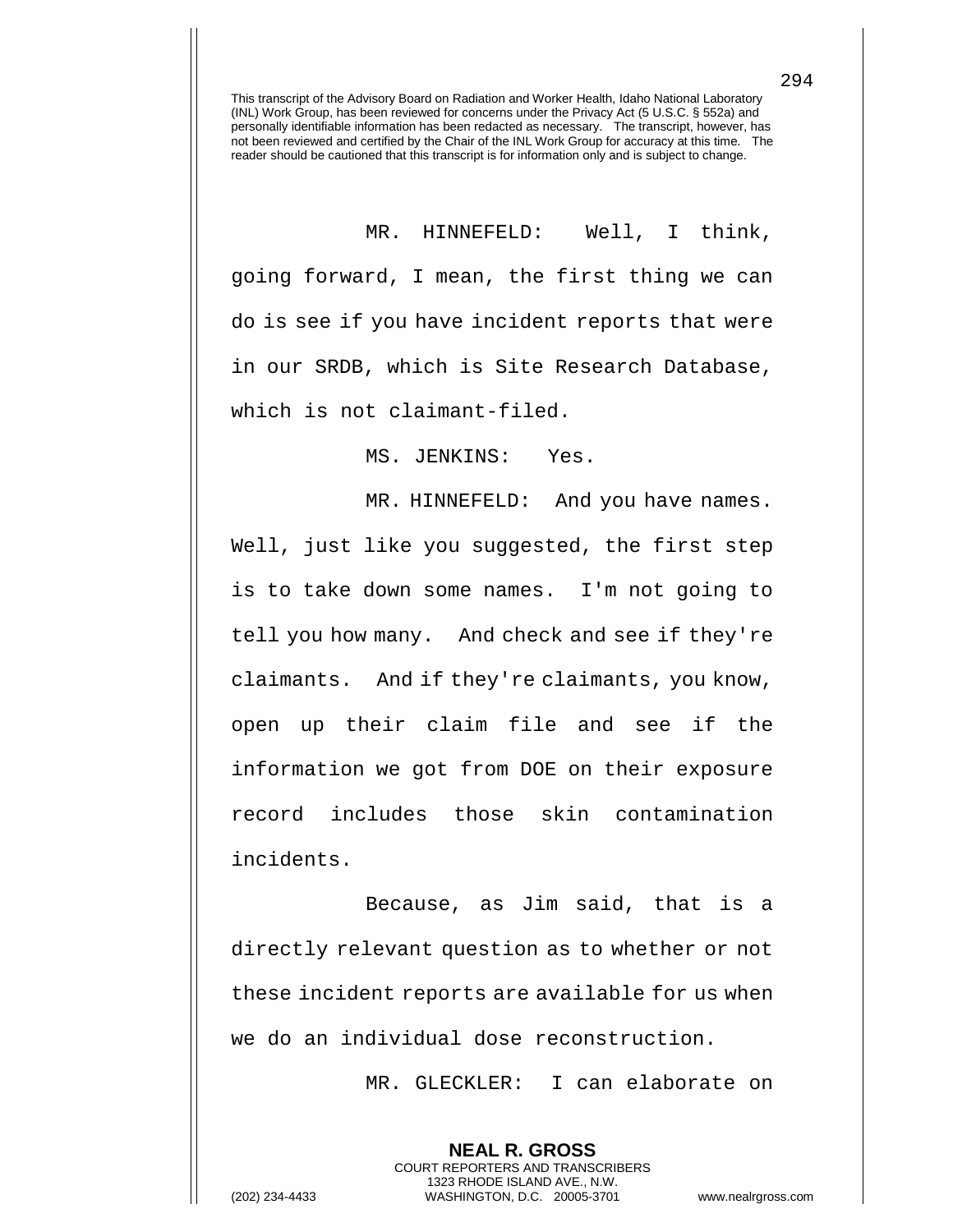that a little more. My understanding is the DOE and INL is supposed to be providing us the incident reports when they exist.

In addition to that, because we know we have records in the SRDB and we actually had this set up because of the Pinellas Plant and that first stuff for them because we were missing dosimetry records. But they'll do a run for each claim and they're looking for any of that information, like the claimant's name and stuff. And it'll pull up those excerpts of those SRDB references, the pages with the person's name of it.

And sometimes we only get that page with the name on it. We=ll have to go back to the original to get the full story, but that will tell us, like if their name popped up in an incident report that we've captured, we now have their incident report.

And I'm not sure if we've seen the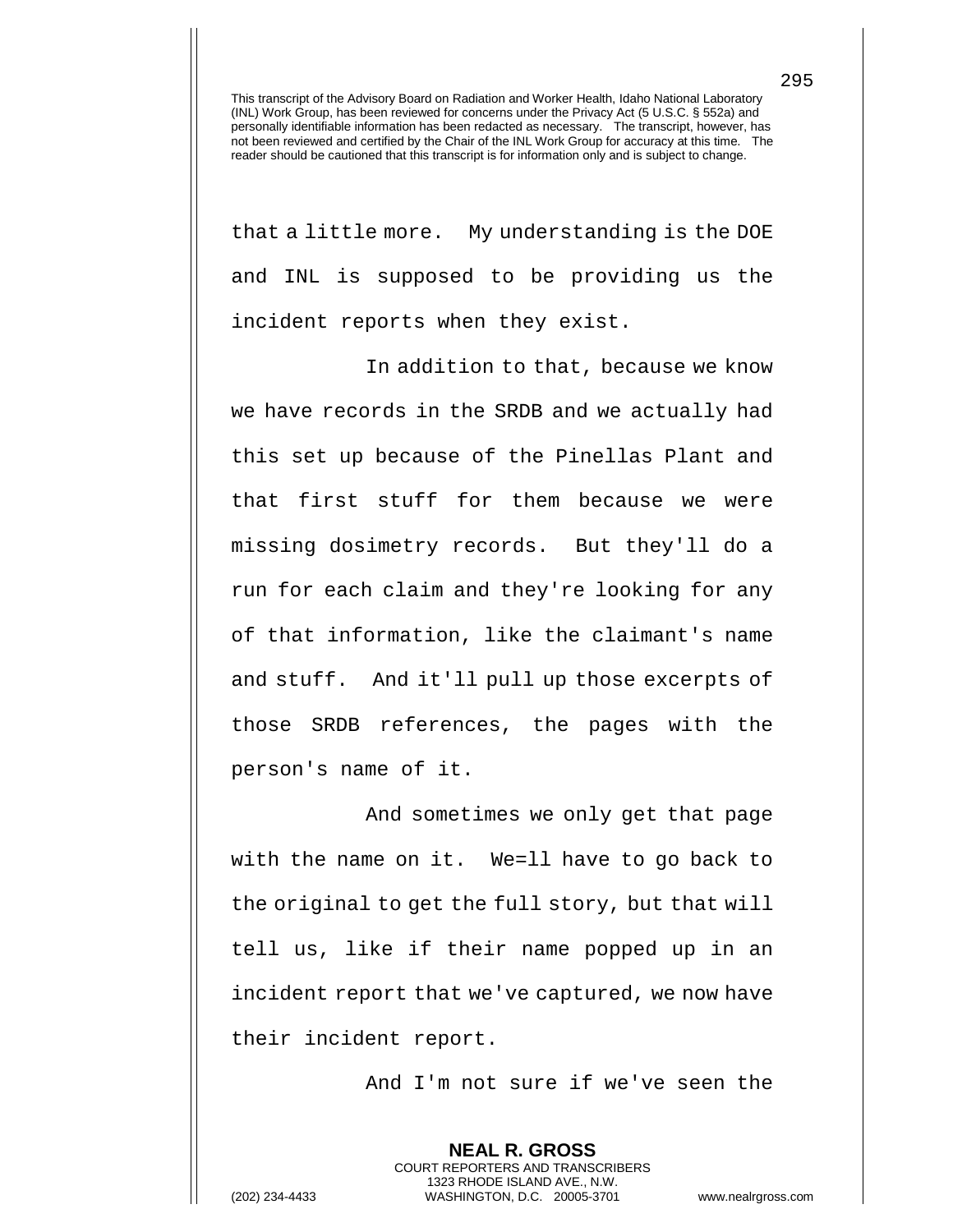scenario to where we've got an incident report coming out of our SRDB but don't get anything from DOE. I can't remember that.

MR. HINNEFELD: Good, yeah. Well, I mean there are several relevant questions here. But the easy one is to do what Jodi suggested first. And then, as you said, I mean, if these are coming in, if we=re only getting them through SPEDELite then we only have a period of comprehensive list if we've managed to capture all the incident reports.

See, that's an issue. So it's really better if we're getting them from DOE.

CHAIRMAN SCHOFIELD: Have you found any document that states what their limits are? I mean, somebody=s got a 95 dpm nasal smear so that's basically the end of the road there on it. But if they have 100, then now it becomes an incident. I mean, they've got this level that it has to go over before it becomes a formal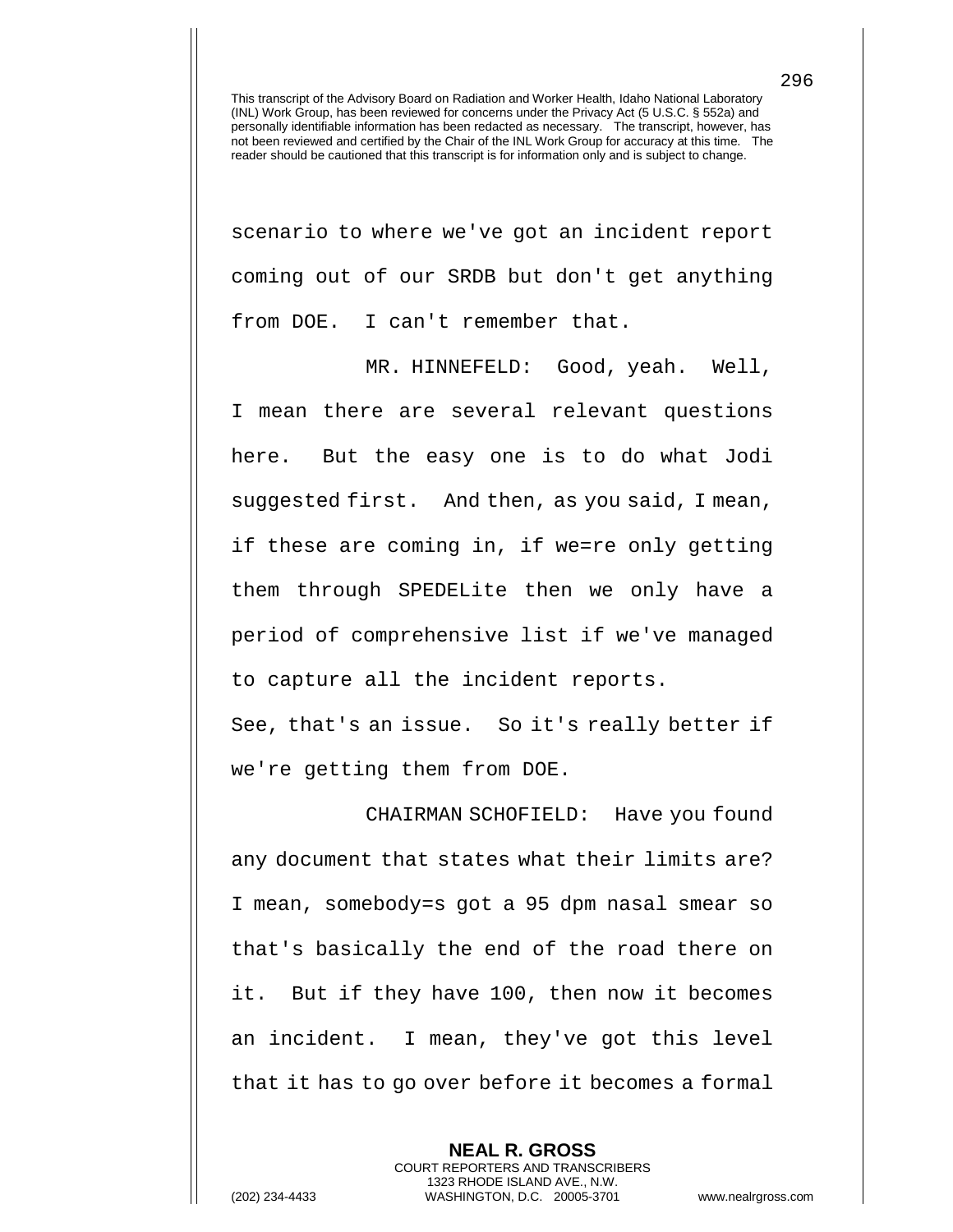incident.

MR. GLECKLER: The radiological control procedures are one of the key things that we were targeting for the 2012 data capture trip, and had high hopes for that, but it turned up a lot of goose eggs.

We captured a few more documents but no broad procedures and stuff that we were hoping to catch. We do have a few procedure, back in the timeframe for specific facilities, ICPP is one that we=ve got some.

MEMBER BEACH: Brian, that kind of leads into kind of what my question was going to be. The last paragraph -- and, Jodi, this might be for you too. This is Josie.

It says that in addition there's complex-wide guidance in place. And I guess that goes back to the procedures. Is there a guidance document? Do you have it? Is it available for SC&A to look at it, or for us to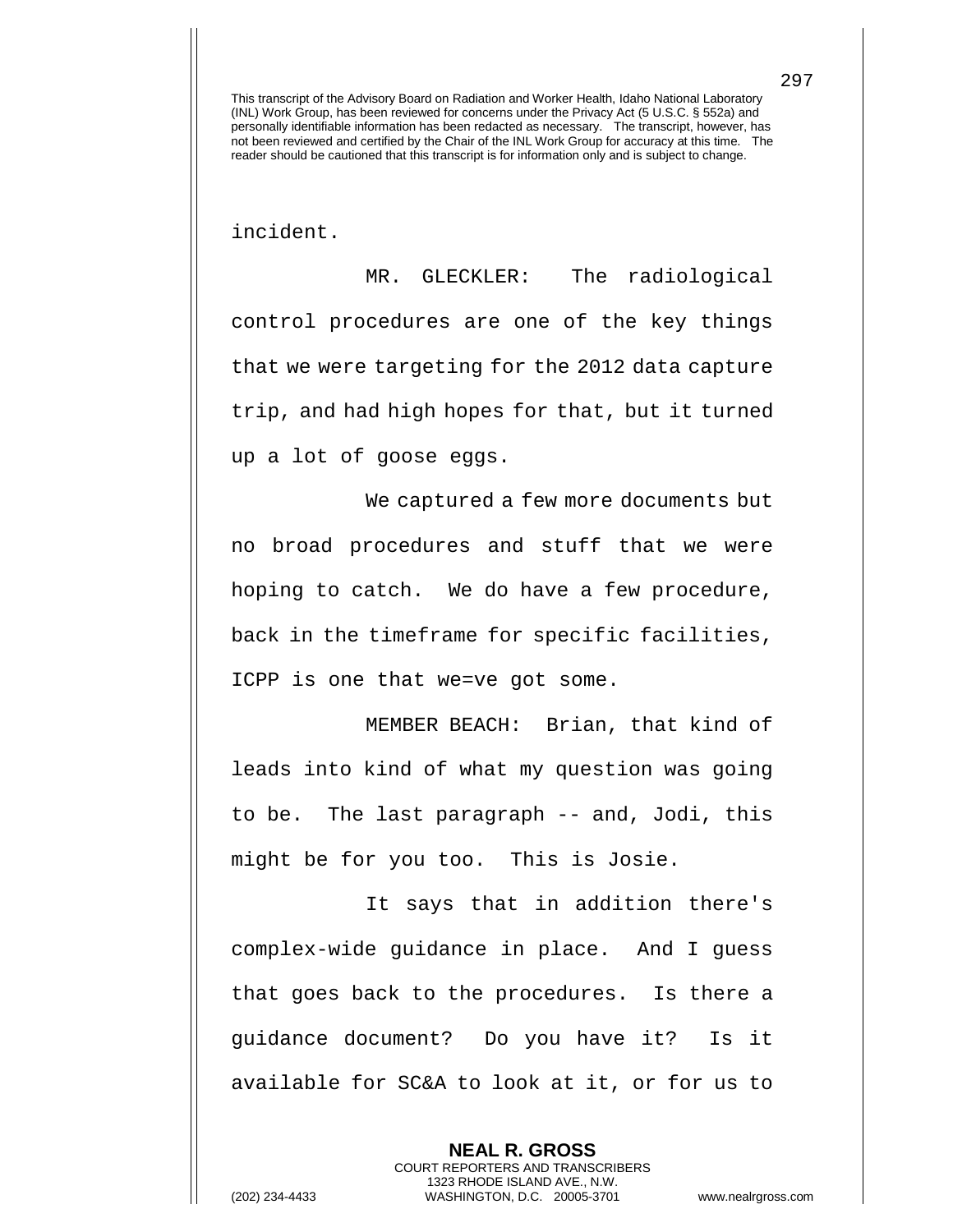look at?

MS. JENKINS: Hold on a second, last paragraph that --

MEMBER BEACH: It's the last sentence. It says in addition there is a complex-wide guidance in place that addresses skin contaminations and hot particles. I guess I'm look to what you're referencing there. Is

it a document?

MS. JENKINS: TIB-17.

MR. HINNEFELD: TIB-17.

MS. JENKINS: TIB-17 covers the technical --

CHAIRMAN SCHOFIELD: Okay, so it's not an INL document.

MEMBER BEACH: I thought it would be an INL document. That's what it appeared to me.

MS. JENKINS: Okay.

DR. MAURO: This is John. I think the hard part of this is going to be, as Jim

> **NEAL R. GROSS** COURT REPORTERS AND TRANSCRIBERS 1323 RHODE ISLAND AVE., N.W.

298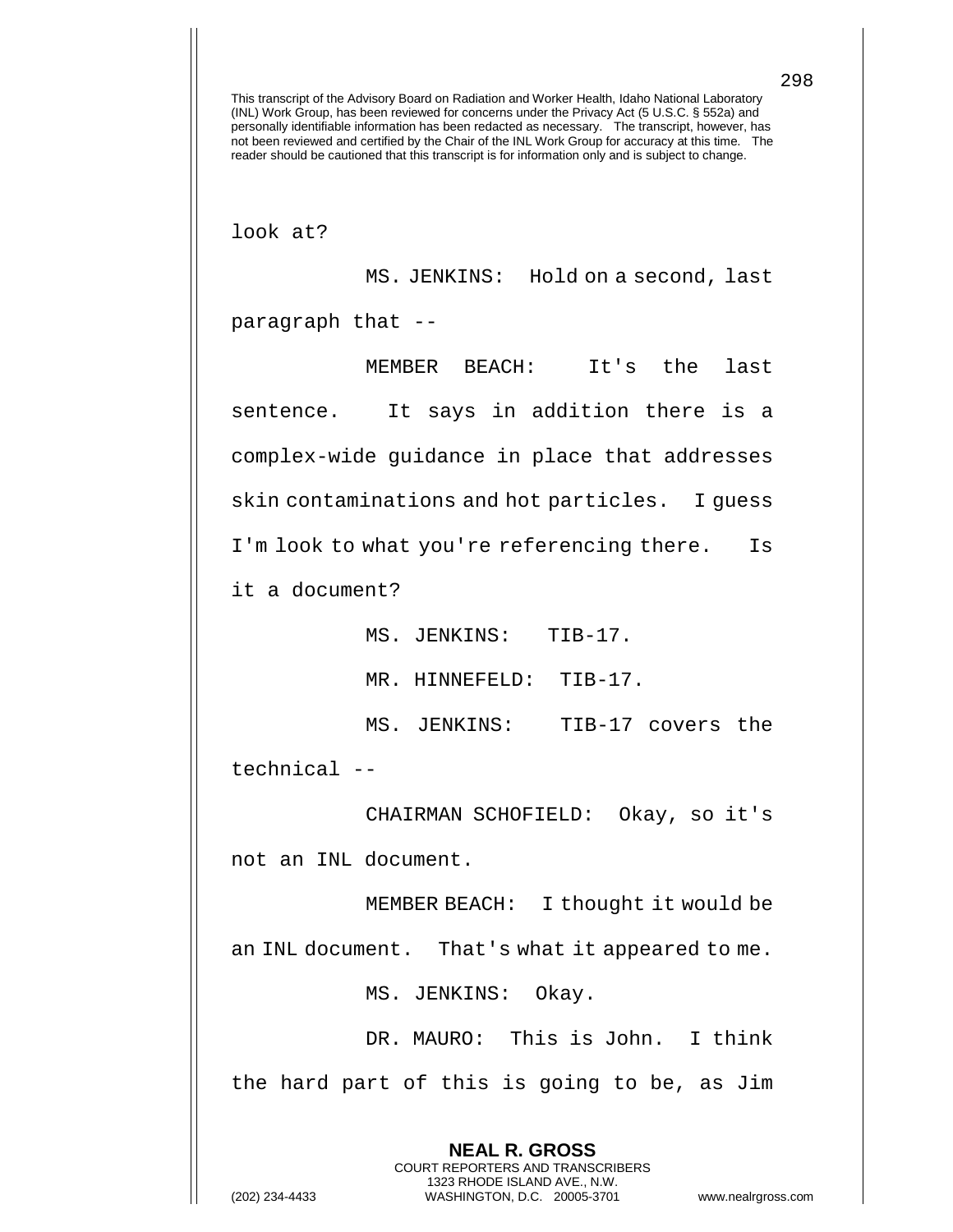Melius mentioned, you know, will we know when we have a person that had a contamination incident when we do his dose reconstruction?

 Once you know that and you have the information that we think you'll have, then you use TIB-17 to reconstruct that dose. So, I mean, I think you're in good shape once, you know, you've identified the person and the radionuclide.

But if you can't, you know, if you have a situation where there could have been particles coming down exposing individuals. You're telling me that they did have a comprehensive -- when they left the site they were all scanned, probably clothed, and whether this is indoors or outdoors, now. And then you'll have a way say with a degree of certainty that they did survey people, that theoretically those people that were contaminated did make it into their records.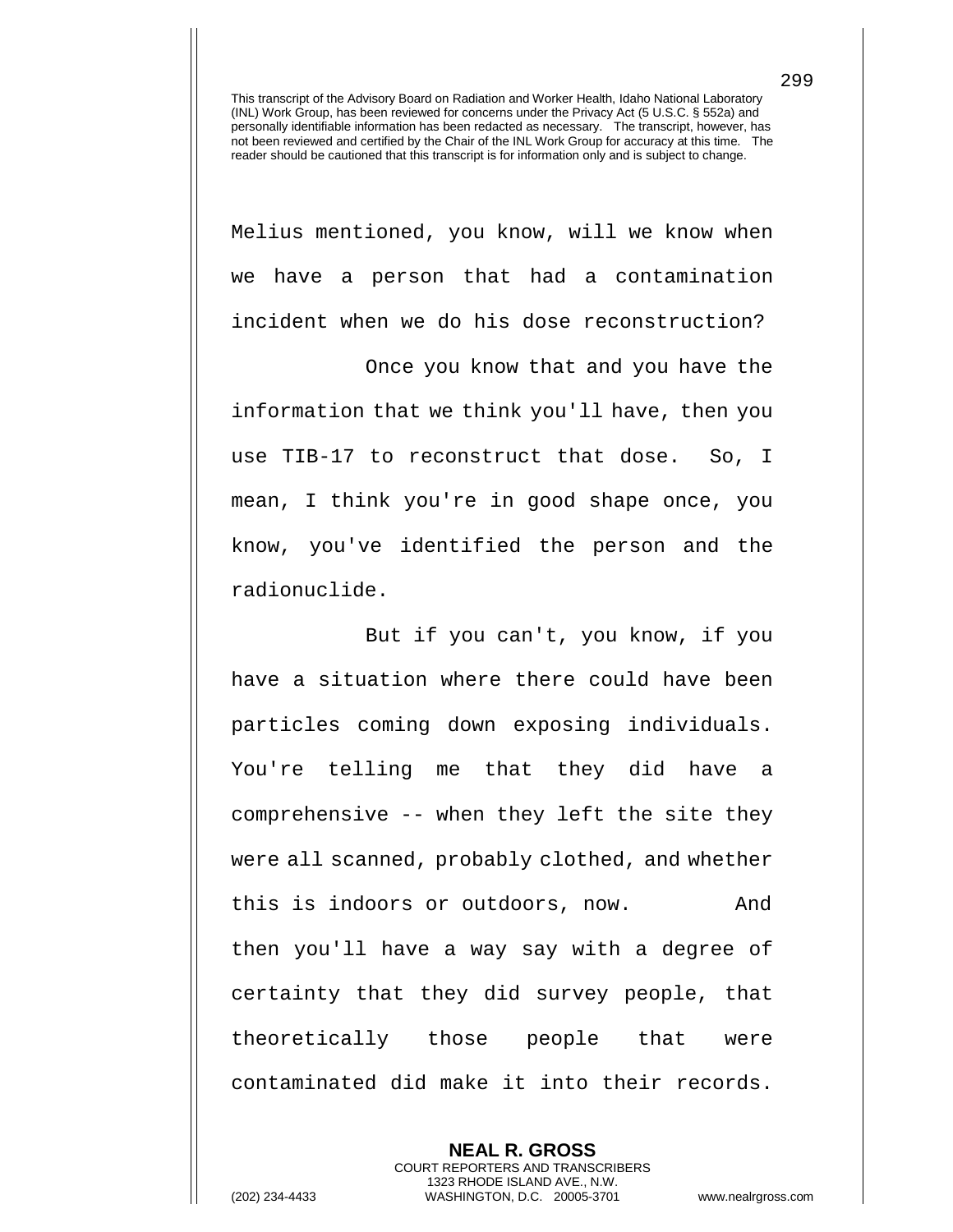See, that's the big issue.

I believe that they probably did have some type of survey, access and egress surveys performed. But when they did trip something and the alarm went off, whatever the trip level was, whether that made it into a person's record. And if we know that to be the case and we feel confident with that, I think you're in good shape to be able to reconstruct those doses using TIB-17.

CHAIRMAN SCHOFIELD: Did they also talked about, like, the RCT logs?

MS. JENKINS: No, what do you mean?

CHAIRMAN SCHOFIELD: Well, I mean, you know, the health physics monitors there are going to be on a job or in a certain area and stuff. And if they find someone above a certain level, whether it's a nasal smear, whether it's skin contamination, contamination of their clothing, then it becomes reportable.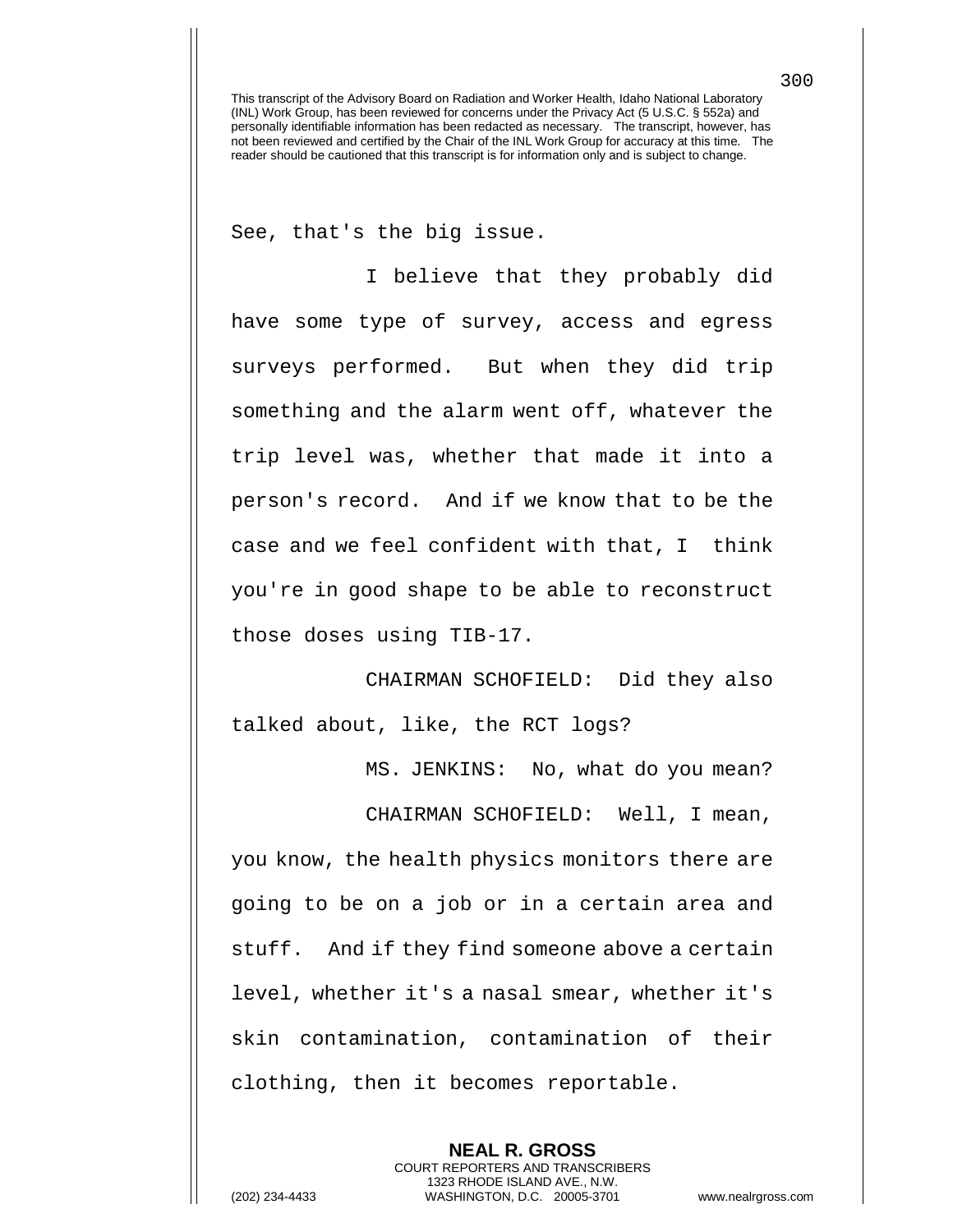But if it's under a certain level it's like, go change your coveralls. I=m assuming they=re keeping some kind of log book or record?

MR. HINNEFELD: Well, I guess what we'd have to say that we would not propose to go recapture all the RCT log books and look through that. I think, kind of like what you were talking about, when something mattered and when something got written up.

CHAIRMAN SCHOFIELD: Yeah. No, I mean, you wouldn't look at just the general stuff but --

MR. HINNEFELD: Yeah, maybe some of the incident reports will tell us, you know, by seeing what kind of levels are on there. Maybe that might give us some hint as to what got written up.

And, you know, potentially less than that was sort of considered inconsequential from a dose standpoint. And it might be the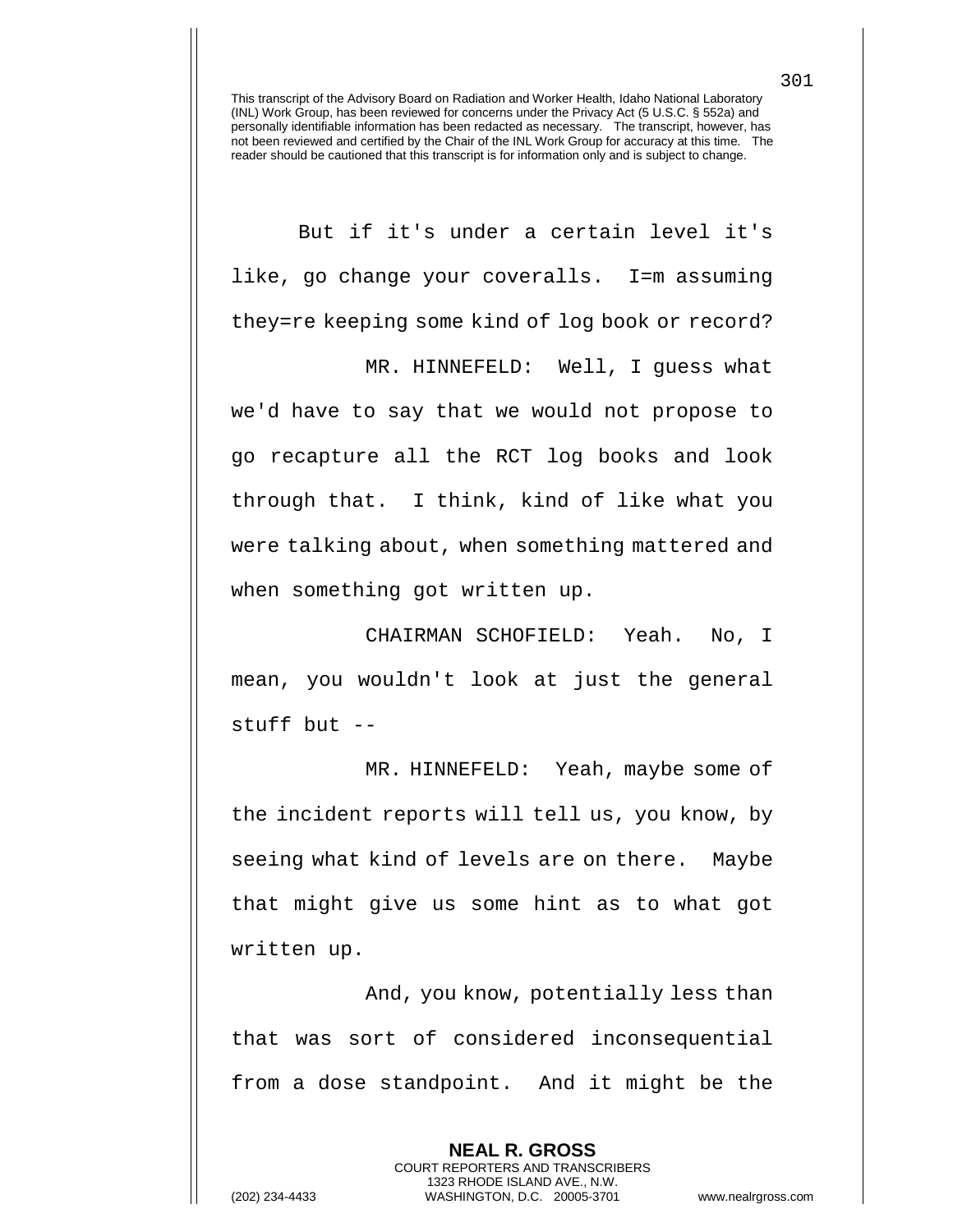right decision still today, who knows. We won't know until we kind of try to get into some judgments about that.

But I don't think we would propose trying to recover all the RCT logs.

CHAIRMAN SCHOFIELD: Well, I didn't mean that. I meant there's more like when you have, you know, I mean, there are certain --

(Simultaneous speaking.)

CHAIRMAN SCHOFIELD: Yeah, all of a sudden you see somebody comes up in the RCT, comes up and this person's got 500,000 K on their face then there's something, you know, there should be something followed up on that one.

But just run of the mill stuff, you know, somebody's got a few K on their skin, you know, you go clean it and get it off and go to work. MR. HINNEFELD: We'll have to put that on the list of things we might pursue if we need to, since we couldn't find the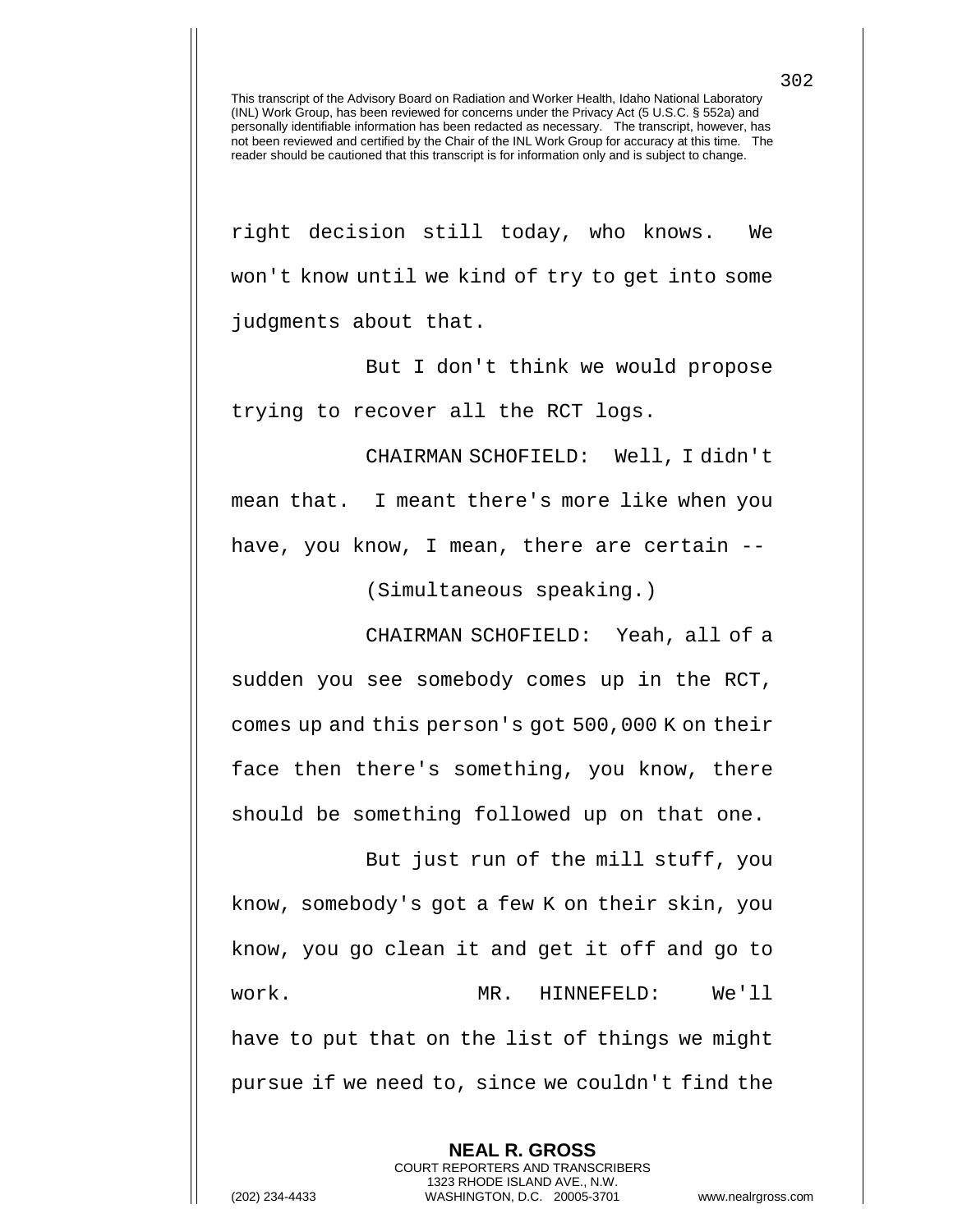HP -- you said you couldn't find the HP procedures that dictated when you did various things.

MR. GLECKLER: Yeah, it's pretty limited. We've got some from way back when, one of them Jodi references in her White Paper with the ICPP Health Physics manual on that. And then most of the other stuff's the modern era.

MS. JENKINS: No, I mean, there's also a difference between distributed low-level radioactive contamination and hot particles.

CHAIRMAN SCHOFIELD: Yes, right.

DR. MAURO: And OTIB-17 provides for all that.

MR. GLECKLER: Right.

MS. JENKINS: Right, it provides for both. But this, I was focusing more on that particle aspect. But I did throw in the other stuff as further evidence that they were discovering problems and they were quantifying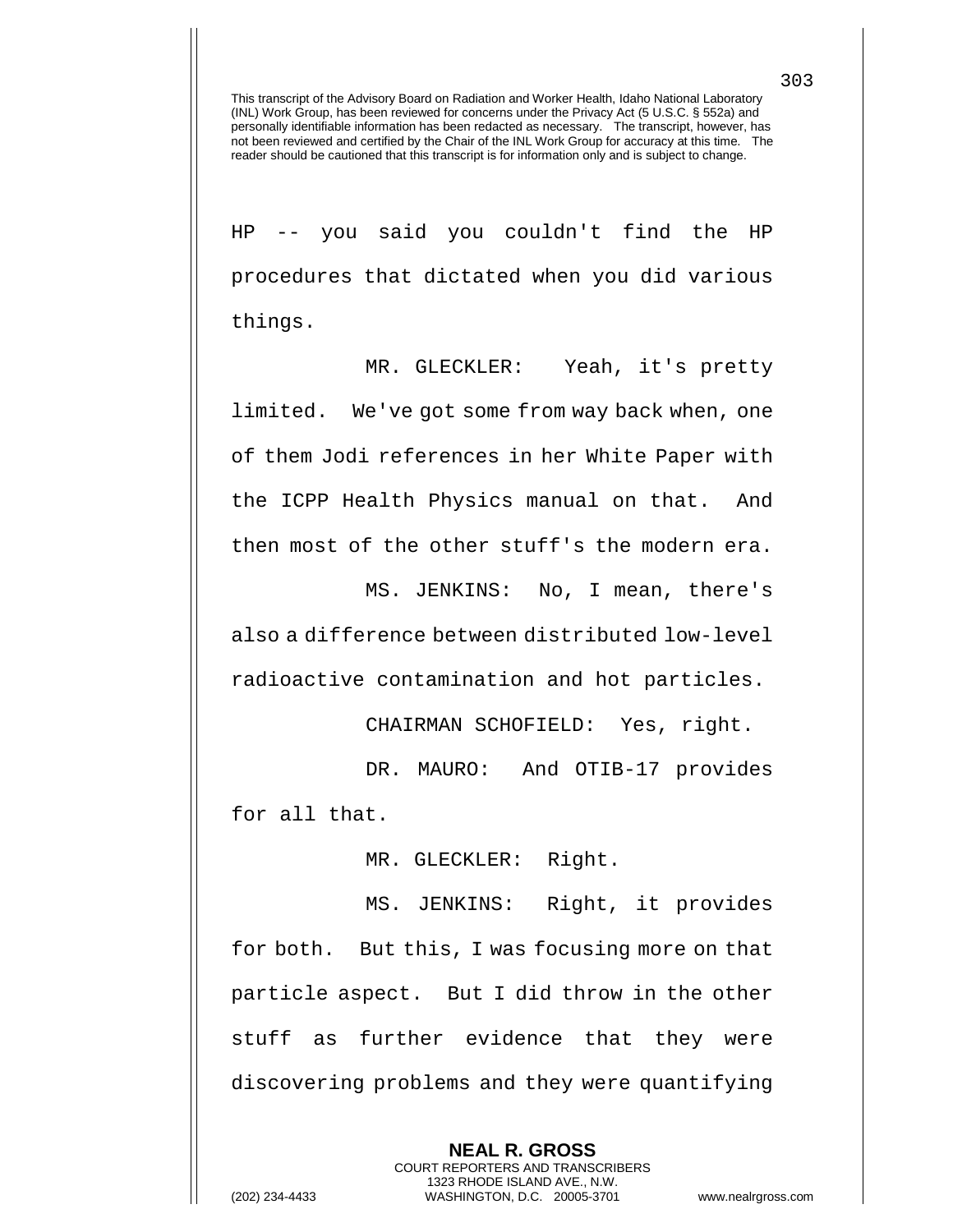what they found.

MEMBER BEACH: So, two actions out of this, for NIOSH and for SC&A?

DR. OSTROW: Well, we'll respond.

Yeah, we'll respond to the paper. And it sounds

like NIOSH is still looking into it.

MR. HINNEFELD: Yeah, we are

specifically looking into whether the incident

reports got included on the claim files.

MEMBER BEACH: Yeah.

(Pause.)

MR. GLECKLER: So on to the next

one?

MR. HINNEFELD: Yes.

MR. GLECKLER: Okay. Sorry, I was taking my notes out.

MR. KATZ: We're making nice progress. Does someone need a break? No, we're good.

> **NEAL R. GROSS** COURT REPORTERS AND TRANSCRIBERS 1323 RHODE ISLAND AVE., N.W.

MR. GLECKLER: Okay, we're on

(202) 234-4433 WASHINGTON, D.C. 20005-3701 www.nealrgross.com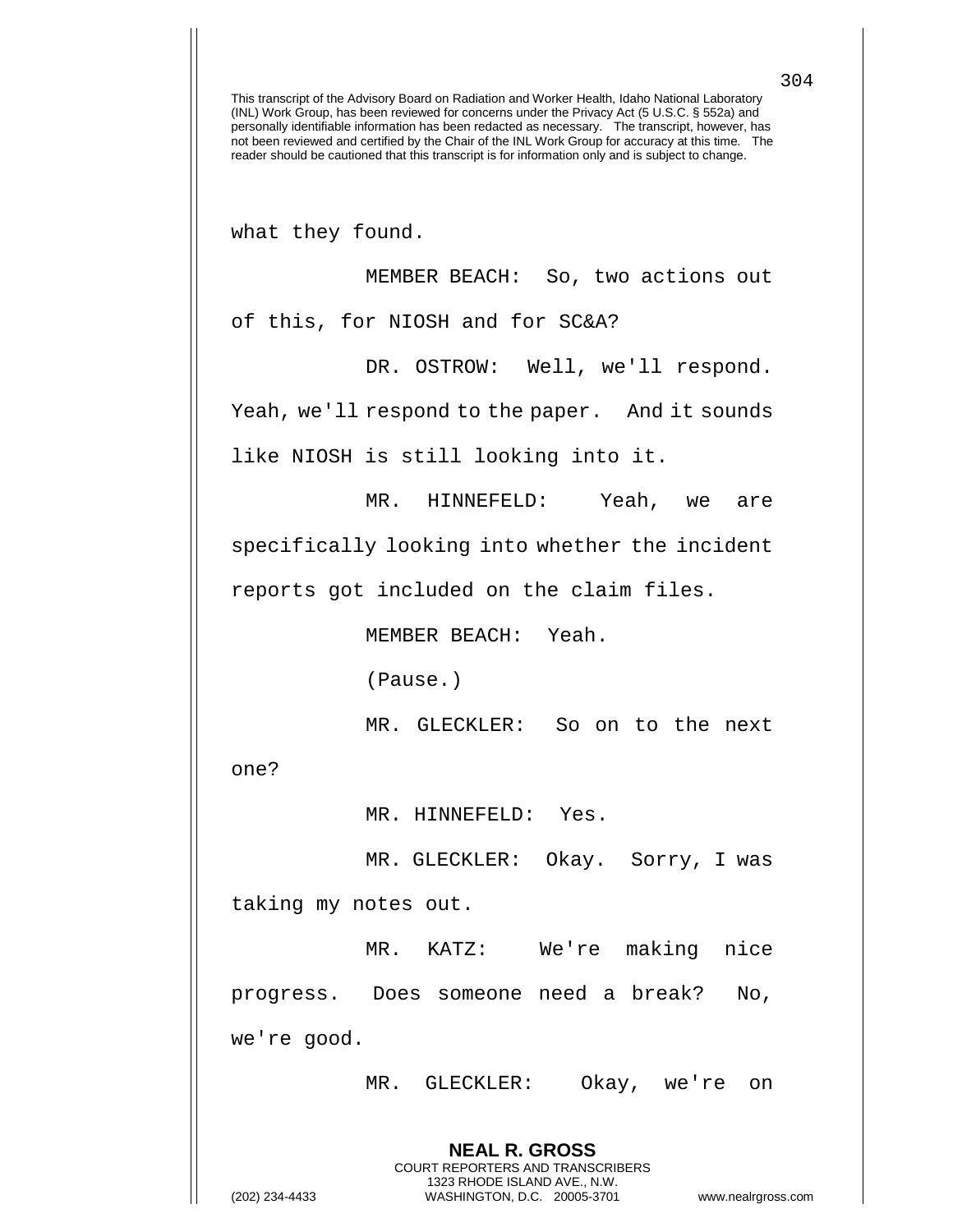Comment 19, I guess. This one, I think either we've got a White Paper or just a response in in the Issues Matrix. And the White Paper provide a little more of the background and some excerpts of the Issues Matrix response, and then the main body of the document.

But the history behind this one was our initial response that we put together. And during the last meeting Dr. Taulbee identified that there were some inaccuracies in our prior response and indicated that we'd revise that. And we've since gone and revised that.

And it has to do with the angular dependence issue. And, basically, it's along the same lines. It's like we're still referring to DCAS-TIB-10 for handling that issue or addressing that issue.

So it's hopefully worded accurately this time. And then we've also committed to put some additional guidance to the eternal TBD for

> **NEAL R. GROSS** COURT REPORTERS AND TRANSCRIBERS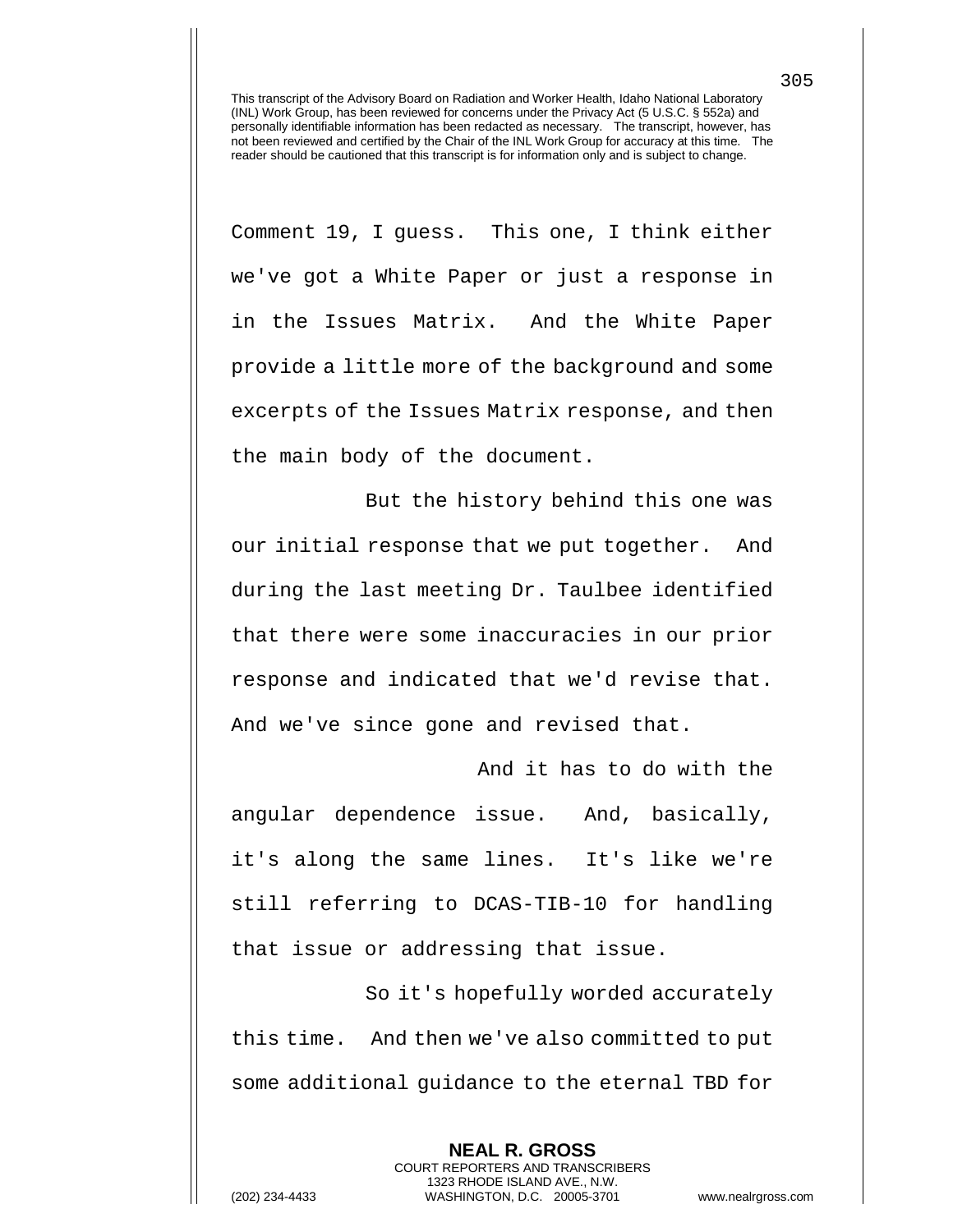the LNL site. I think everyone's had a chance took at that, if you have any questions.

DR. MAURO: This is John, I read it, and I think you've been fully responsive, taking into consideration this angular dependence issue. So my initial impression was, yes, you=ve proposed the revisions and dealing with this seems appropriate and fine.

MEMBER ROESSLER: I think you are pretty good at finding sources of information and knew to go to our 1956 book to get this.

DR. MAURO: Yes, nice job.

MR. GLECKLER: Okay, so that'll take us to the next one.

MEMBER BEACH: I didn't have any questions with it.

MR. HINNEFELD: Process question. People seemed okay with this. Are we then thinking of closing it? Or does that mean that there's going to be a more careful evaluation?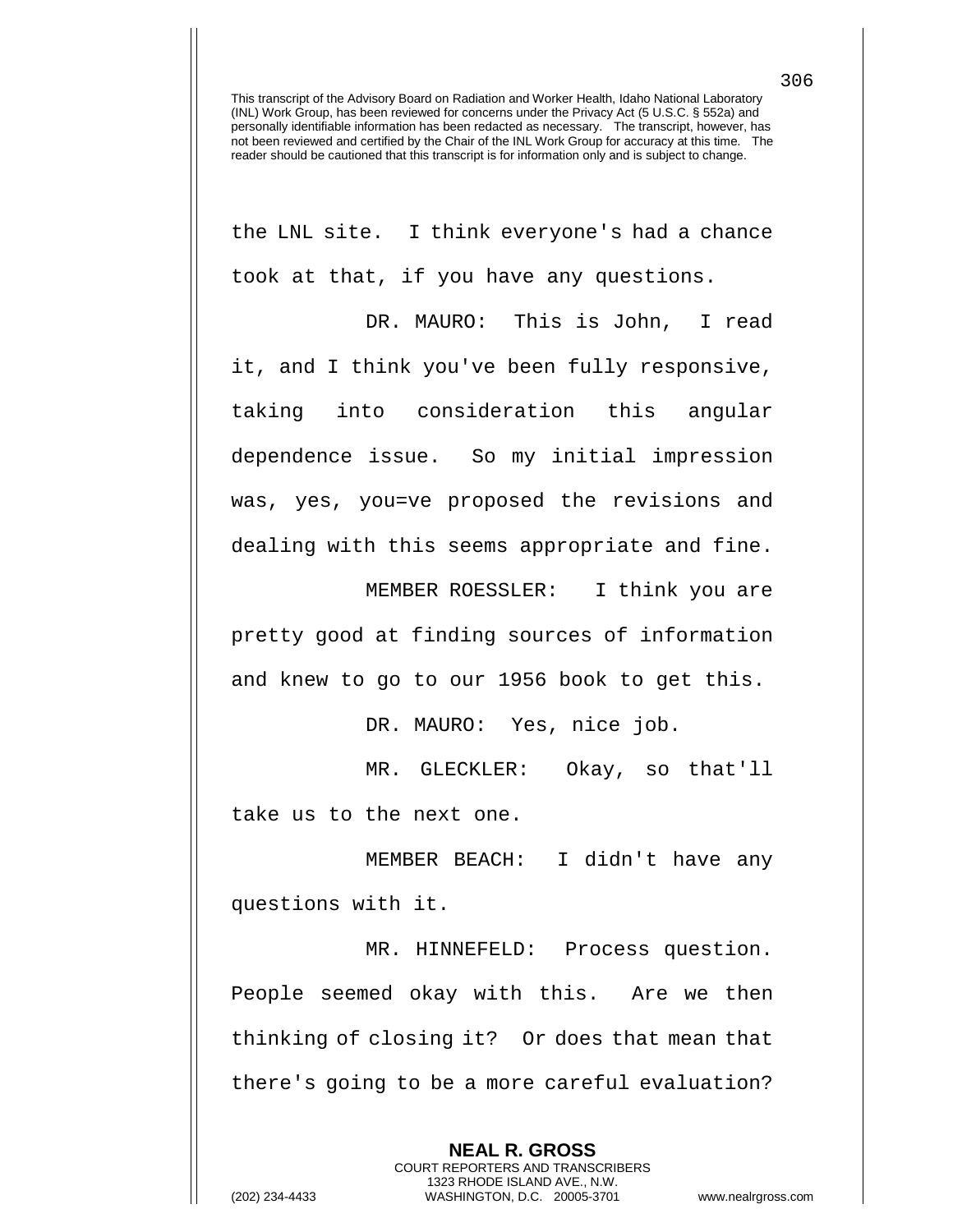This transcript of the Advisory Board on Radiation and Worker Health, Idaho National Laboratory (INL) Work Group, has been reviewed for concerns under the Privacy Act (5 U.S.C. § 552a) and personally identifiable information has been redacted as necessary. The transcript, however, has not been reviewed and certified by the Chair of the INL Work Group for accuracy at this time. The reader should be cautioned that this transcript is for information only and is subject to change. DR. OSTROW: Well, SC&A will respond and probably will say it's okay. MR. HINNEFELD: Okay, so, no action today, but -- DR. OSTROW: No. MR. KATZ: Yeah, let's wait until we get the paper from SC&A. MR. HINNEFELD: Okay, that's fine. MR. KATZ: But that was a good question. So SC&A will write a response. MR. HINNEFELD: I was going to say something, Steve, but I figured anything I say might sound like a dare of something -- (Laughter.) MR. GLECKLER: The next one, Issue No. 24. And I'll let Jodi take this one. MS. JENKINS: Sorry, I had it on mute. MR. KATZ: No rush. MS. JENKINS: Okay, so what we did

> **NEAL R. GROSS** COURT REPORTERS AND TRANSCRIBERS 1323 RHODE ISLAND AVE., N.W.

(202) 234-4433 WASHINGTON, D.C. 20005-3701 www.nealrgross.com

307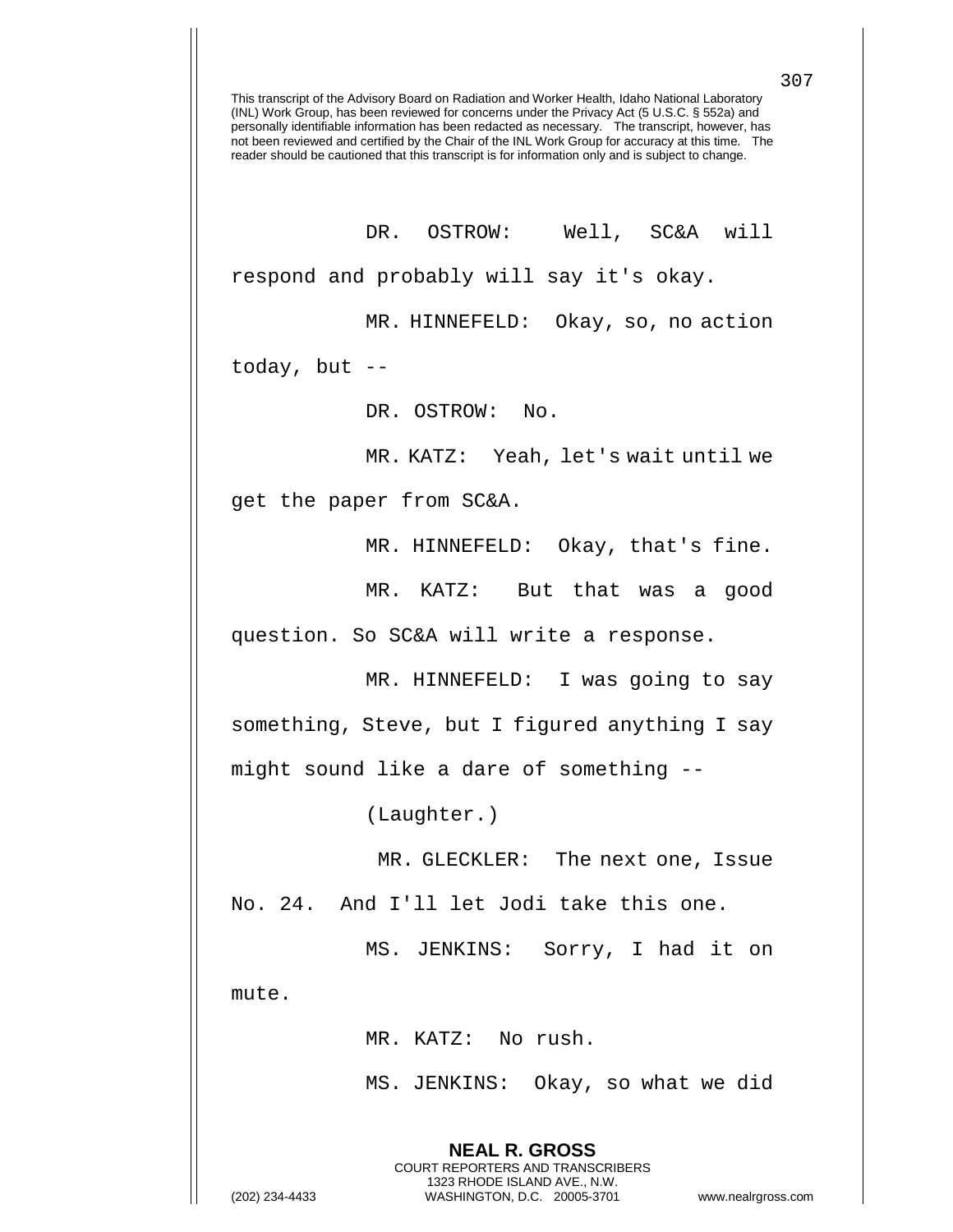as a result of this, we were tasked with conducting a review of the INL claims with extremity cancers. And I did that. Just a second. I have too many things open on my desktop. I apologize.

Okay, so there were 63 total claims with extremity cancers. The different types of jobs the individuals worked on ranged from security guards, physicists, laborers, technicians. It encompasses a wide range.

Let's see. The total, there were 62 total cancers. I apologize. Out of 1,736 overall claims. So three percent of the claims involved extremity cancers.

And when I talk about extremity cancers, the ICD-9 codes I looked at were 172.6-7, 173.7, 172.7-1 and 172.7-2, 170.79, 232.6 and 232.7.

And when I did this I looked at the NRC definition of extremity, which is arms below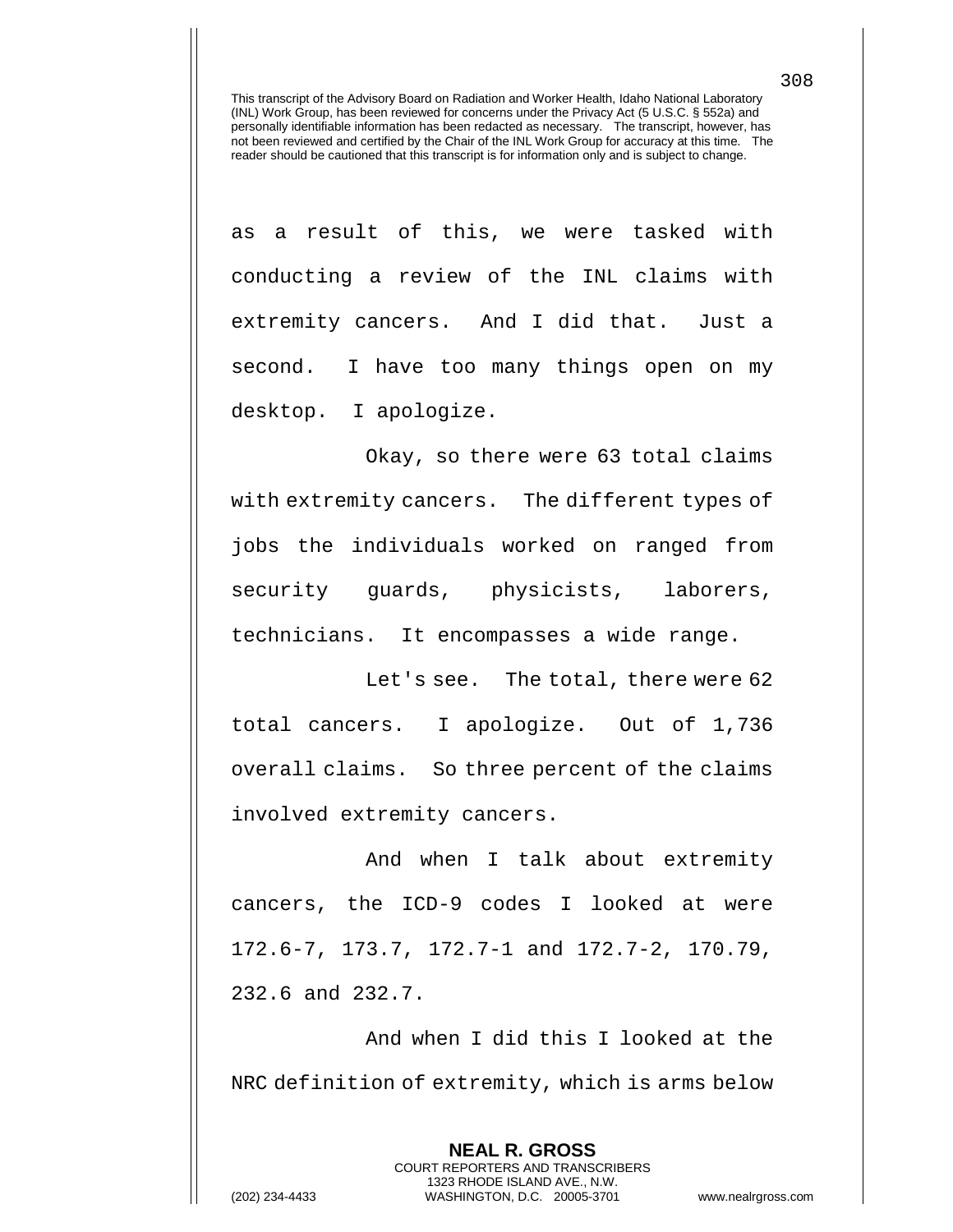the elbow, legs below the knee, as far as determining that. And some of the employees actually had extremity dosimeters.

And in the paper I put out I identified whether or not the individuals actually had an extremity dosimetry. I also was tasked with looking over the interviews. And I did a summary and it pretty much ranged the gamut from evidence that extremity dosimetry was issued to no one ever got an extremity dosimeter attending.

INL did assign the dosimetry based on a case-by-case basis. And we have the ability to look at that and identify issues, as we do the DRs, based on the workers' jobs, whether they had dosimetry or not.

 Dose constructors, with the use of TIB-17, have the ability to make professional judgments as far as that goes. And that's what I've got for that.

**NEAL R. GROSS** COURT REPORTERS AND TRANSCRIBERS 1323 RHODE ISLAND AVE., N.W. (202) 234-4433 WASHINGTON, D.C. 20005-3701 www.nealrgross.com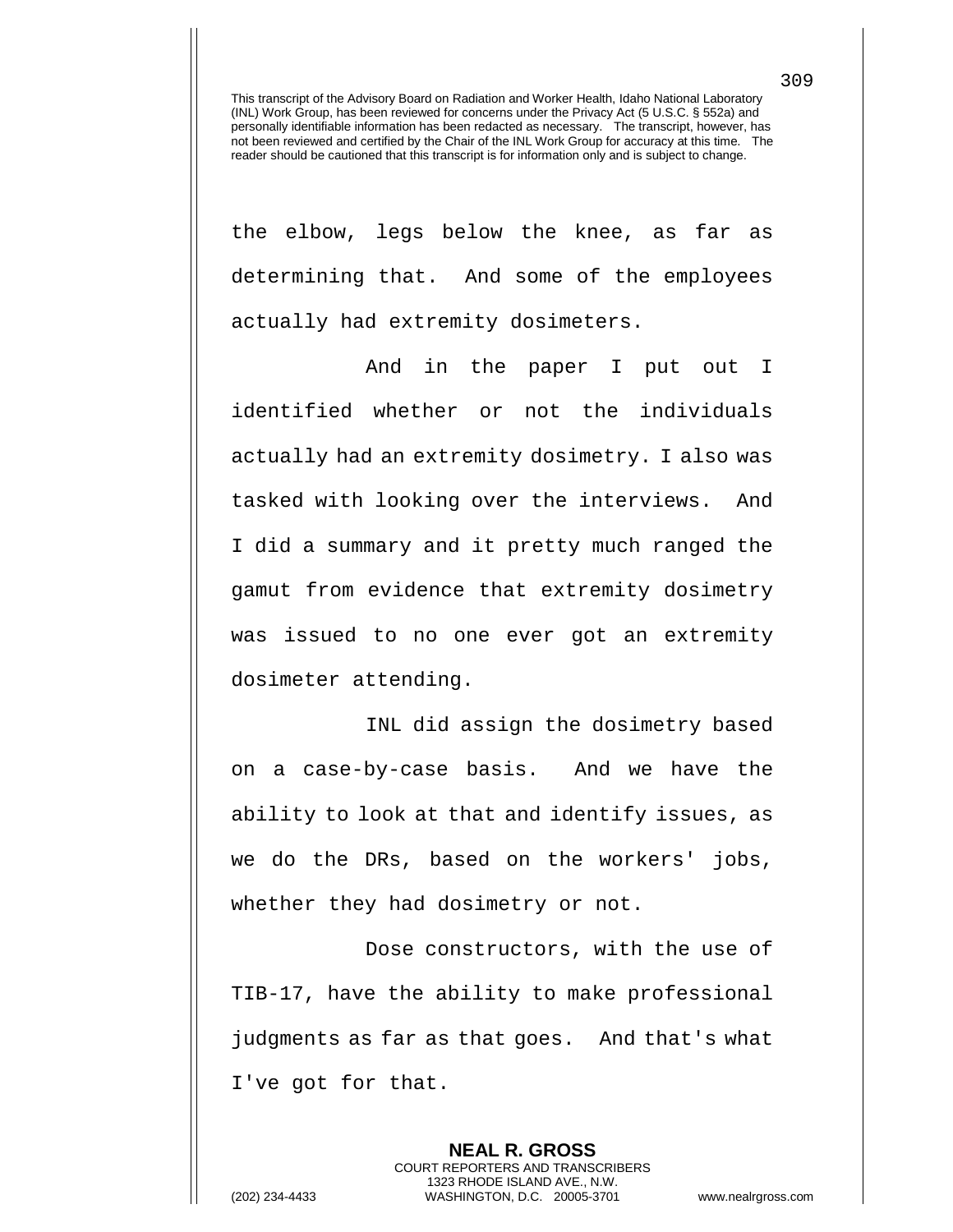MEMBER ROESSLER: Could I back up? This is Gen, Jodi. What was the motivation for doing this?

MR. GLECKLER: I think I can address that. Back in our original response to Issue 24, Comment 24, that I had to do, we basically do this on a case-by-case basis because there weren't that many claims out there to, you know, the warrant putting it into the Technical Basis Document.

And that's where we got the task to go, you know, well, how many might there have been out there. That's where this task came from, to go out and look at how many. So we now know that it's less than three percent of the claim's about extremity cancers.

But then also, of those claims, how many of them had extremity dosimetry that would need to be factored in? That's an even lower percent, you've got to lower that three percent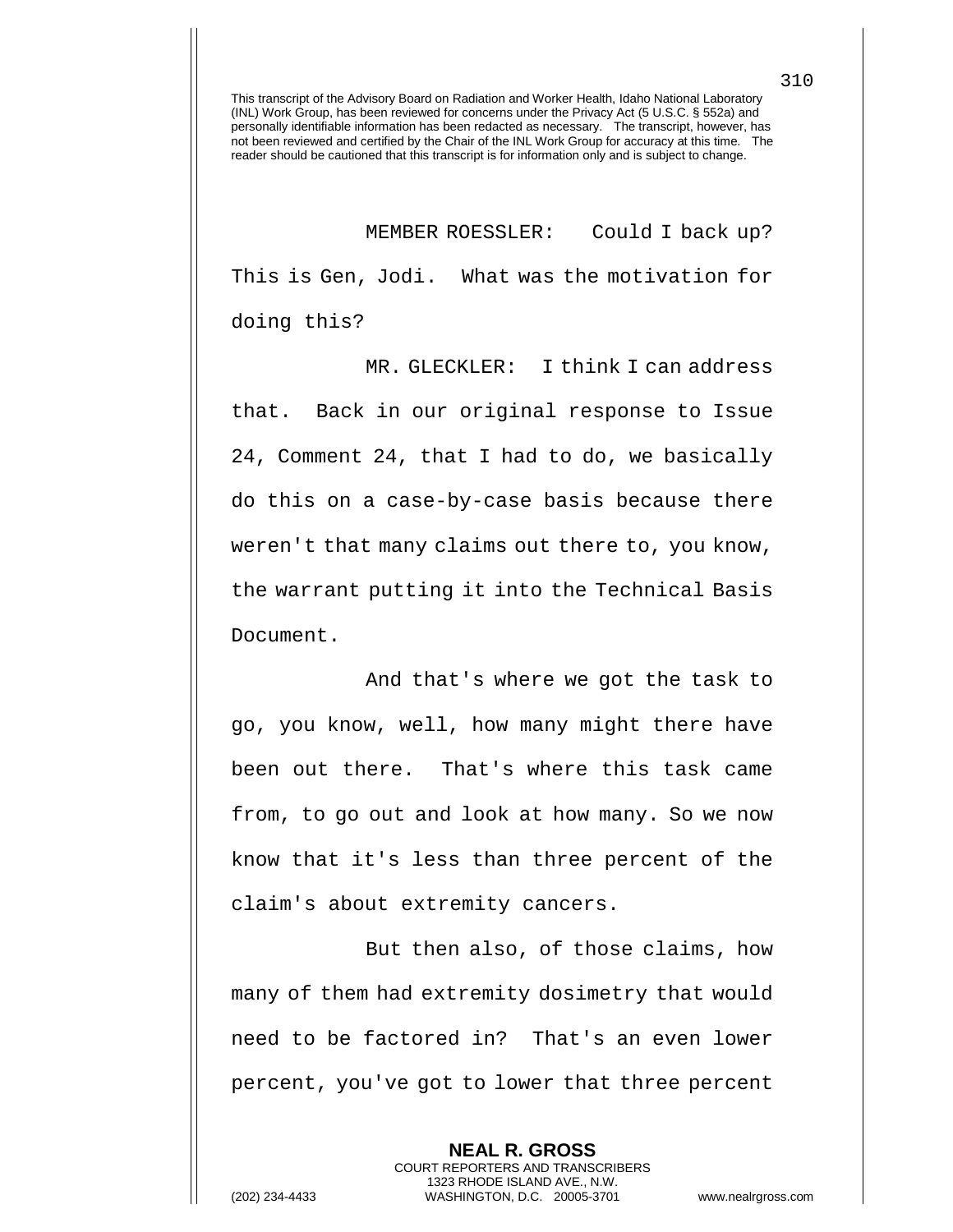even lower. So the likelihood of someone having extremity dosimetry, a special dose, non-uniform type dose exposures that need to be accounted for for that extremity, and then extremity cancer, is pretty unlikely.

And so that's something that we've already, you know, warrants being addressed on a case-by-case basis versus generically on a TBD.

DR. OSTROW: Okay, I'm just curious. What do you actually do in a case where someone got an extremity dose and there's no external dosimetry? I mean, how would you actually solve --

MEMBER BEACH: Good question.

MR. GLECKLER: That implies that they've never worked in the radiological area at INL.

MR. HINNEFELD: Well, what you're saying is they had no extremity dosimetry?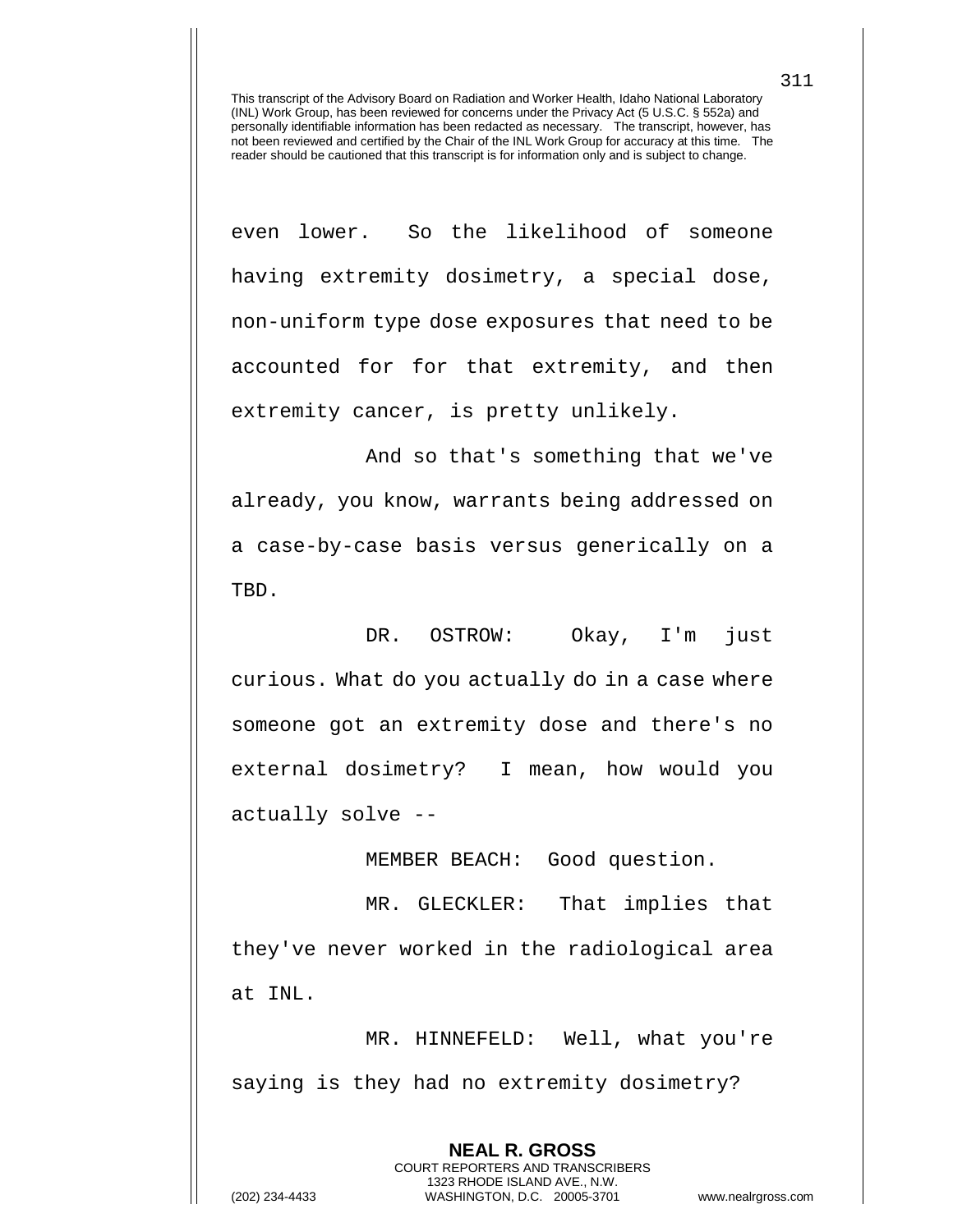DR. OSTROW: Yes. No extremity. MR. GLECKLER: Oh, no extremity?

Oh, okay. I thought you said external.

DR. OSTROW: No, maybe I did.

MR. GLECKLER: Okay, that would be an easy one. That's where we have to look carefully what's in the CATI then, like especially to check if they did glove box work or say that they did any work behind a shield or they were extending their hands and --

DR. OSTROW: You look at all the details, yeah.

MS. JENKINS: We also looked at job titles, like one of the extremity cancers we've got a security guard who has moles on his foot, but if you have like a security guard with a cancer, extremity cancer and didn=t have those extremity dosimeters, you would factor all that in.

MR. GLECKLER: Yeah, pipefitter is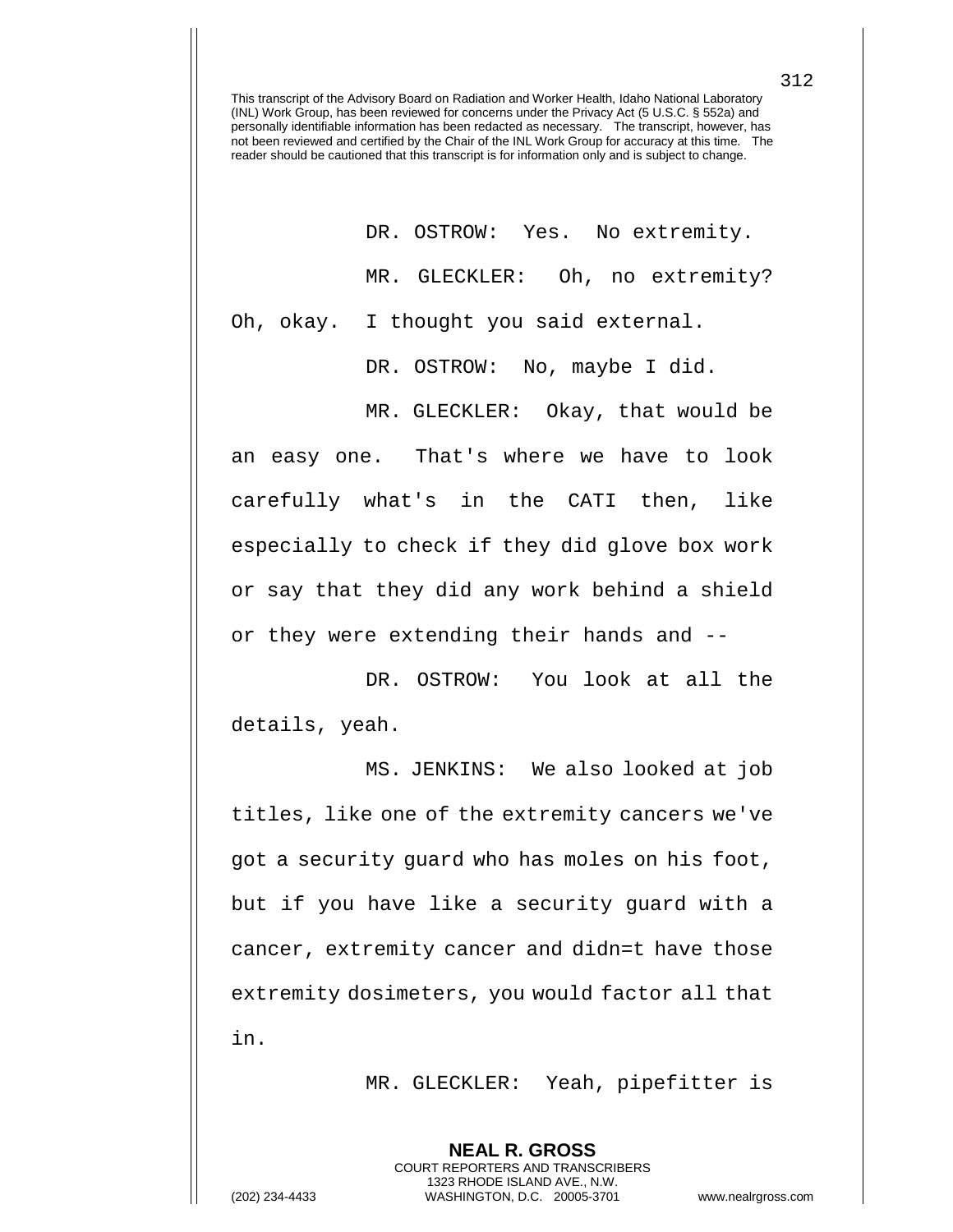another one that we're real sensitive to because that we have to look at carefully. It's like for unusual exposure scenarios.

MS. JENKINS: Some types of jobs lend themselves to more concern as far as could they have had an extremity exposure, as opposed to another type of job.

DR. MAURO: This is John. I don't know what more you can do. I mean, I agree with what I'm hearing, that from our perspective there's not much more that you can do than that. Then what will happen though is that, for those cases where you have an extremity cancer and no extremity dosimetry, you know, that's going to require some soul-searching in terms of how far you need to go and what's your threshold going to be when you do assume that something -- that's where your problem's going to run into.

But there really is no other way to deal with it than what you've just described.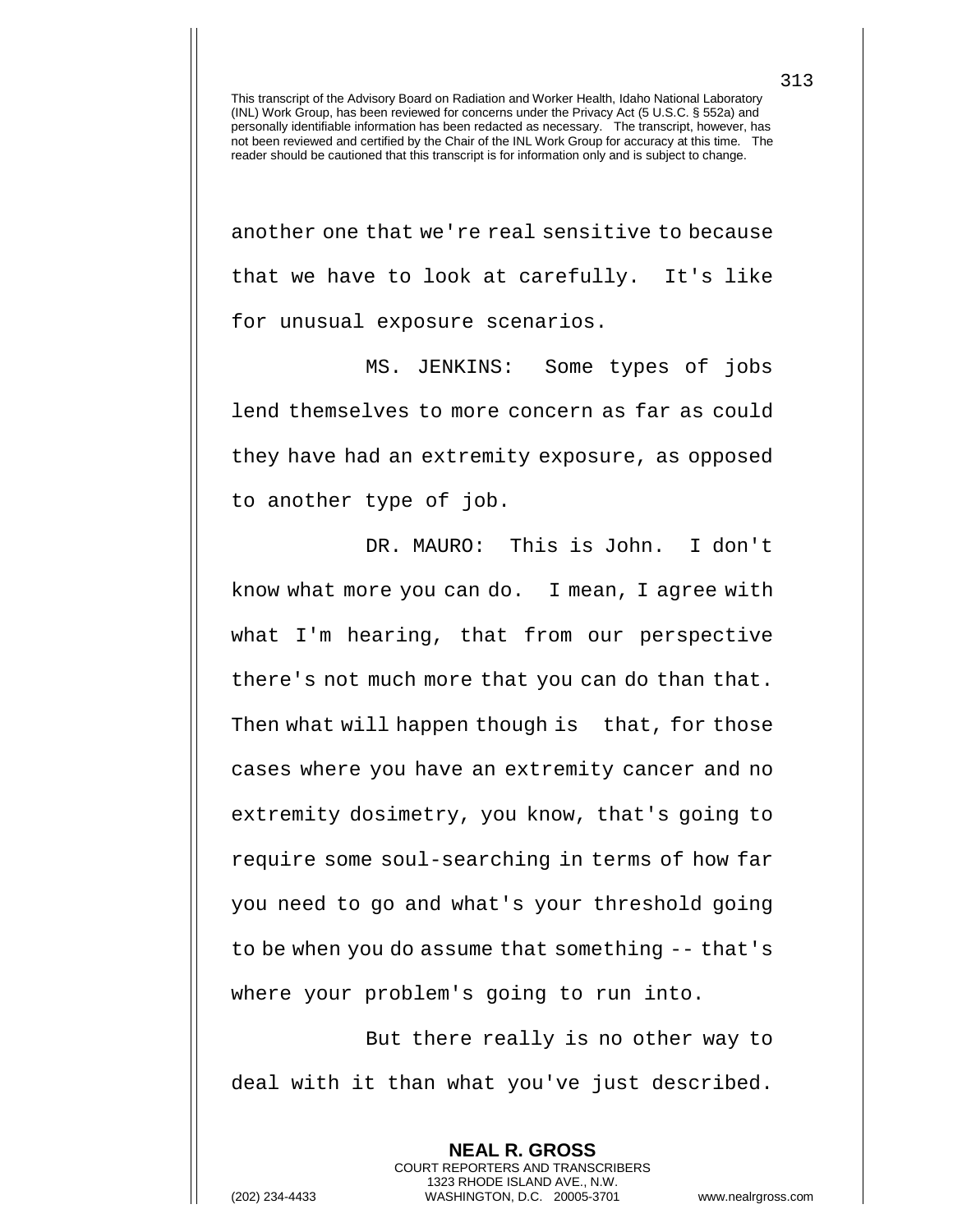CHAIRMAN SCHOFIELD: I've got an off-the-cuff question for you on that. Just for general information, what kind of levels are we talking about, extremity exposures, here? Ten, 15, 25 R a year?

MR. GLECKLER: From what I've seen with the extremity dosimeters, it was very intermittent, like it can vary from some decent doses. But I think it's under a rem, is the max for an individual dose.

I don't know. Did you encounter anymore dose information than I've seen? Because I just -- it's not that common. And then I've only seen what's in the claims, Jodi.

MS. JENKINS: No, not really.

MR. HINNEFELD: It's our view that extremity dosimetry would be issued sort of like on an a job basis. Like if somebody was going to do a particular job that was going to warrant, you know, that they were going to get their hands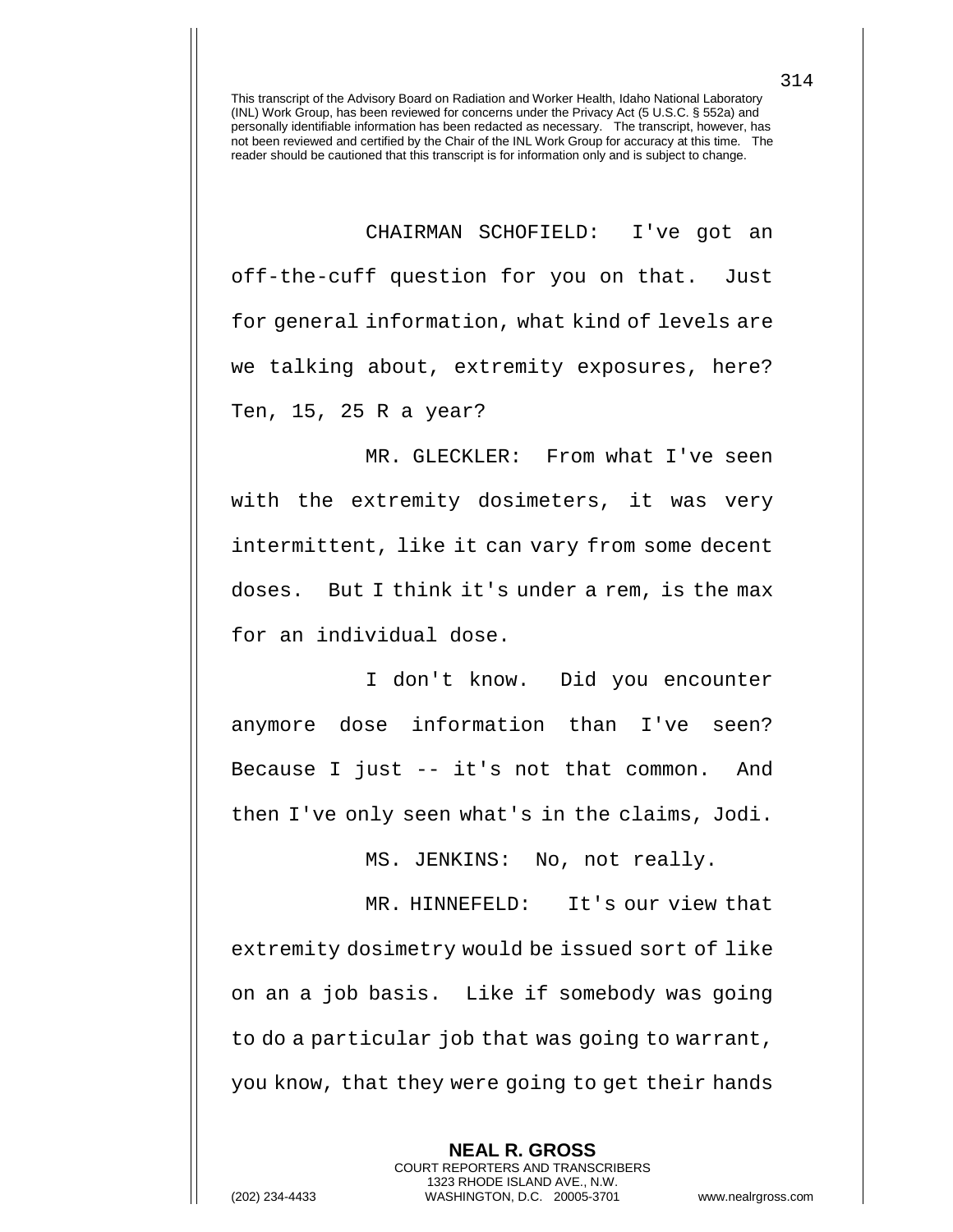close to a source more so than typically would, that they'd get an extremity dosimeter for that, and then that would be --

MR. GLECKLER: That's correct. I think Jodi touched on that, that it was issued on a case-by-case basis by the site.

MR. HINNEFELD: Sort of like on a job basis as opposed to someone wearing an extremity dosimeter all year.

MEMBER BEACH: Wasn't it rare that they had dosimetry for extremities before '80, I think? I mean, in the earlier years wasn't there --

MR. GLECKLER: I've seen them back in the '50s, going back in the records form the '50s. They did have them back then.

MEMBER BEACH: And then is NIOSH, are you guys working on a TBD to address this? It says in your write-up that you are.

> **NEAL R. GROSS** COURT REPORTERS AND TRANSCRIBERS 1323 RHODE ISLAND AVE., N.W.

MR. HINNEFELD: We are working on,

(202) 234-4433 WASHINGTON, D.C. 20005-3701 www.nealrgross.com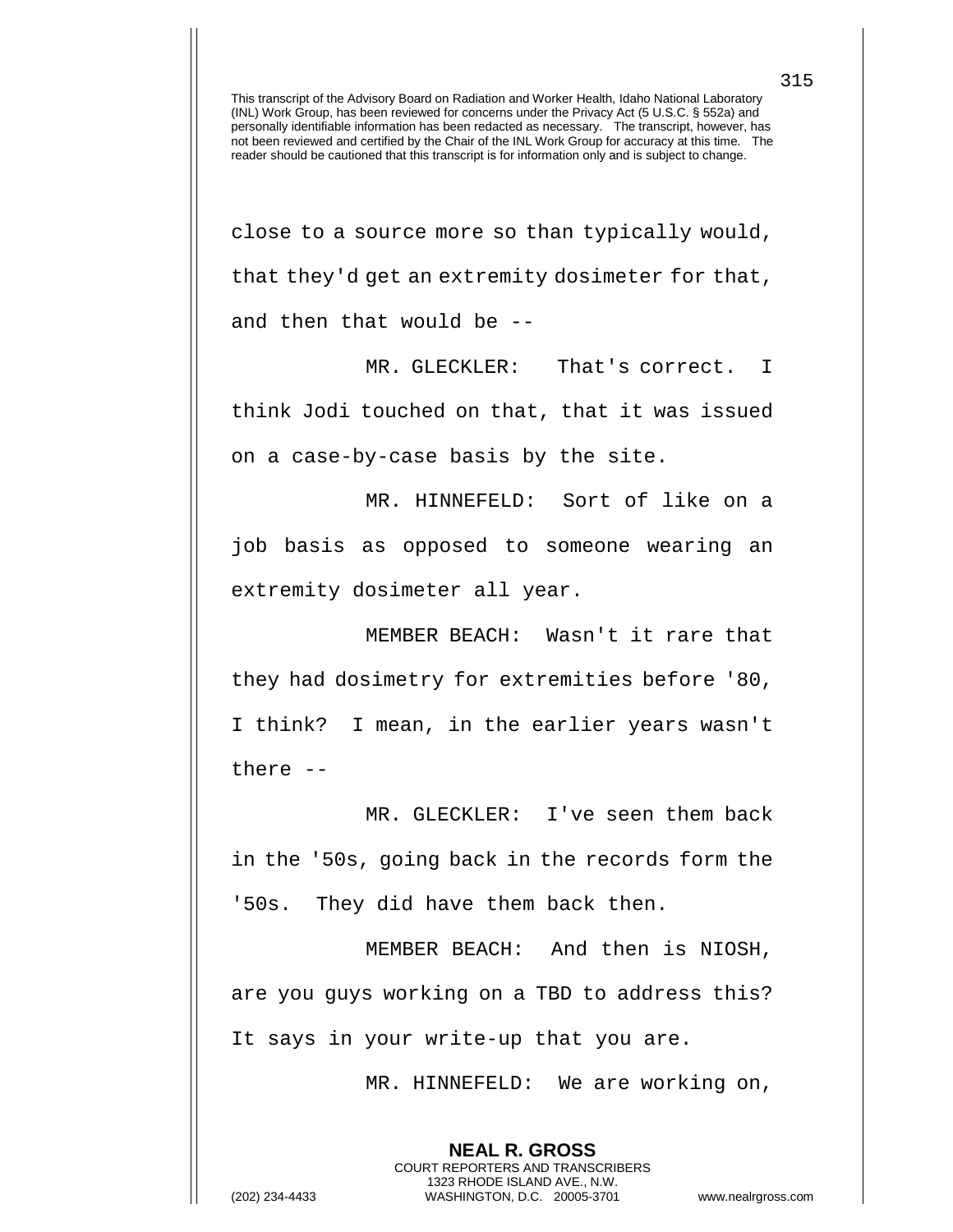I think it's a modeled run to do kind of like generic adjustment from hand to badge. I think Matt was mentioning that.

(Simultaneous speaking.)

MEMBER BEACH: How many worker comments do we have on this issue? Have you guys done very many interviews and asked the question on --

MR. HINNEFELD: Well, what we've done here is extracted from what the interviews that SC&A did here.

MEMBER BEACH: Right, I got that part.

MR. HINNEFELD: I don't know that we've interviewed people specifically about that since this came up.

MS. JENKINS: Yeah, I based my summary of the comments on SC&A's -- basically NIOSH committed to doing a review of the SC&A's interviews, which I reviewed their summaries.

> **NEAL R. GROSS** COURT REPORTERS AND TRANSCRIBERS 1323 RHODE ISLAND AVE., N.W.

(202) 234-4433 WASHINGTON, D.C. 20005-3701 www.nealrgross.com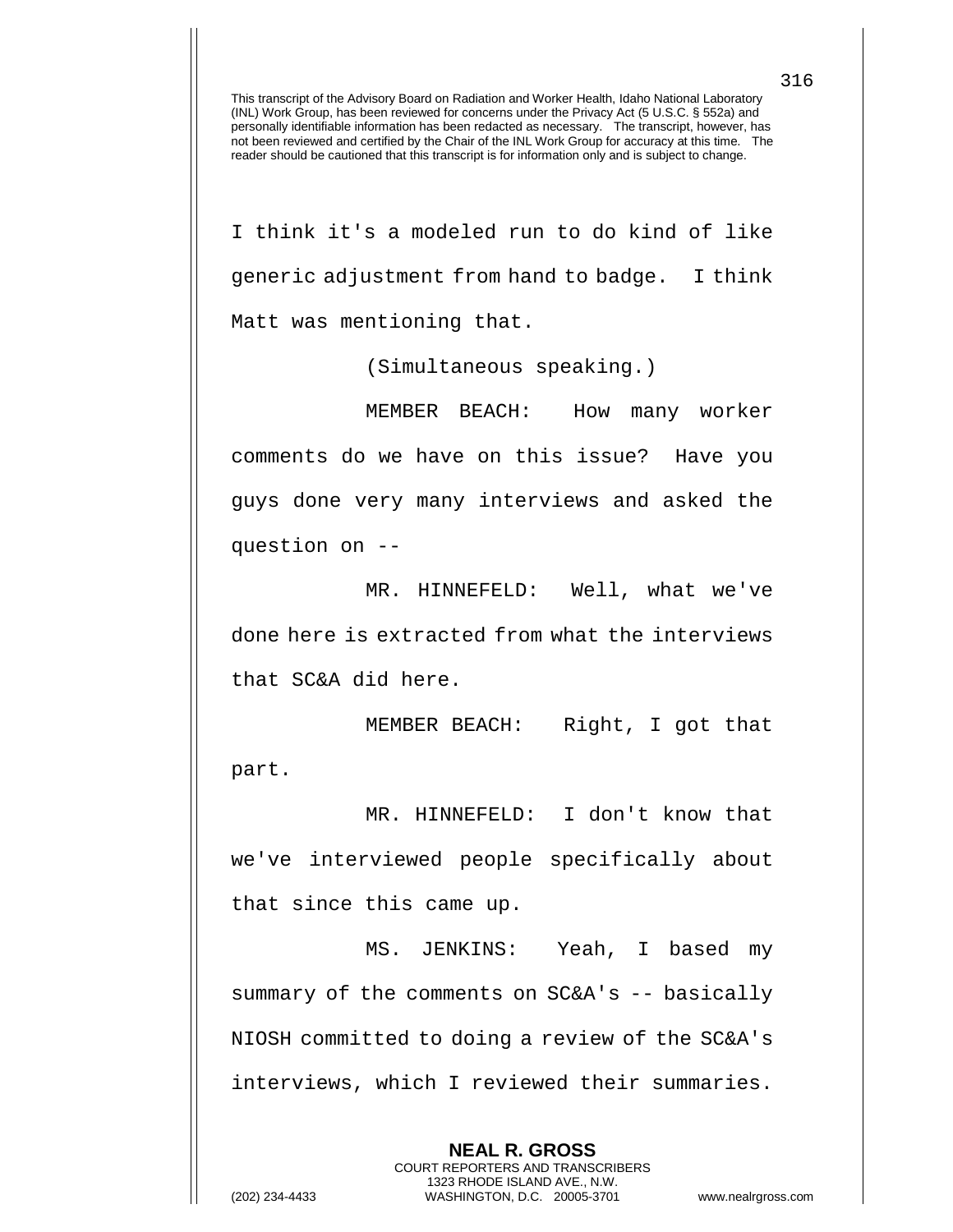## MEMBER BEACH: Okay.

MR. GLECKLER: For this particular issue, the last meeting that we had, we were just tasked to look into how many extremity cancers there were to support our claim that they're not common.

MEMBER MELIUS: Hi, this is Jim Melius. If someone could bring me up to date, how many interviews has SC&A done?

DR. OSTROW: This goes back to our original Site Profile review. And I don't know off-hand how many interviews we did at that time. We did do site interviews but I don't recall how many people were actually interviewed then.

MR. KATZ: That'd be in the addendum, wouldn't they, of the report?

DR. OSTROW: Yes, it's in our report. It's in the addendum of our report, in one of the appendices.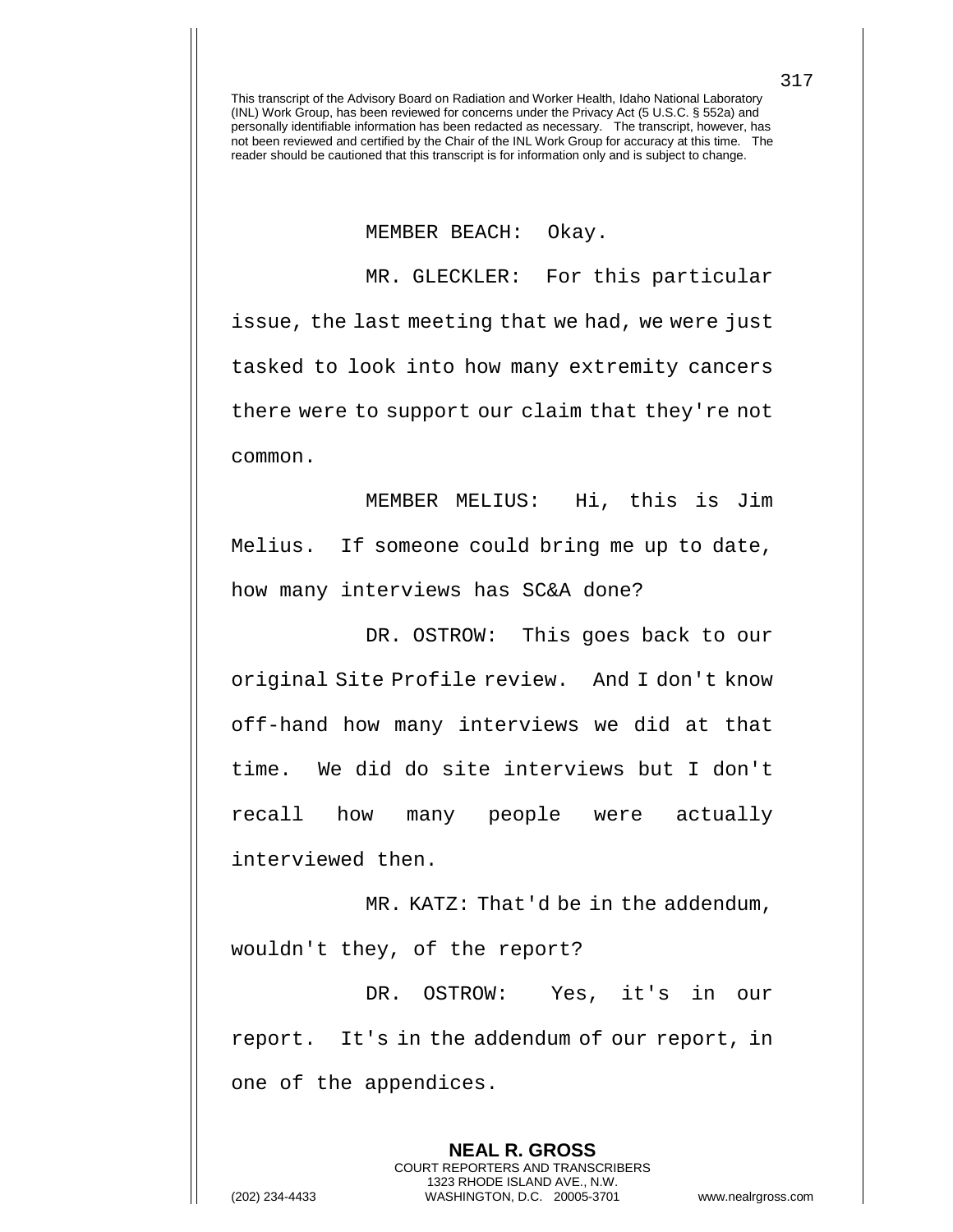MR. GLECKLER: I know we had it on that one.

MEMBER BEACH: I think so.

CHAIRMAN SCHOFIELD: Me too.

MR. GLECKLER: Okay. And the last one we have is Comment 34, the White Paper. And it has to do with, back in the 2011 Working Group meeting, it looks like NIOSH and SC&A will look at the interviews appearing in SC&A=s Site Profile review and elsewhere for relevant anecdotal discussions on neutron exposures.

And I guess the key focus on that was I guess not as much the high-risk, but the unmonitored. Well, there are some high risks incidents, specific ones that were mentioned in the SC&A interview summaries. It was just like a summary of all this information that they gathered out of their interviews. And so let's see if I can find it now.

I think we found three instances in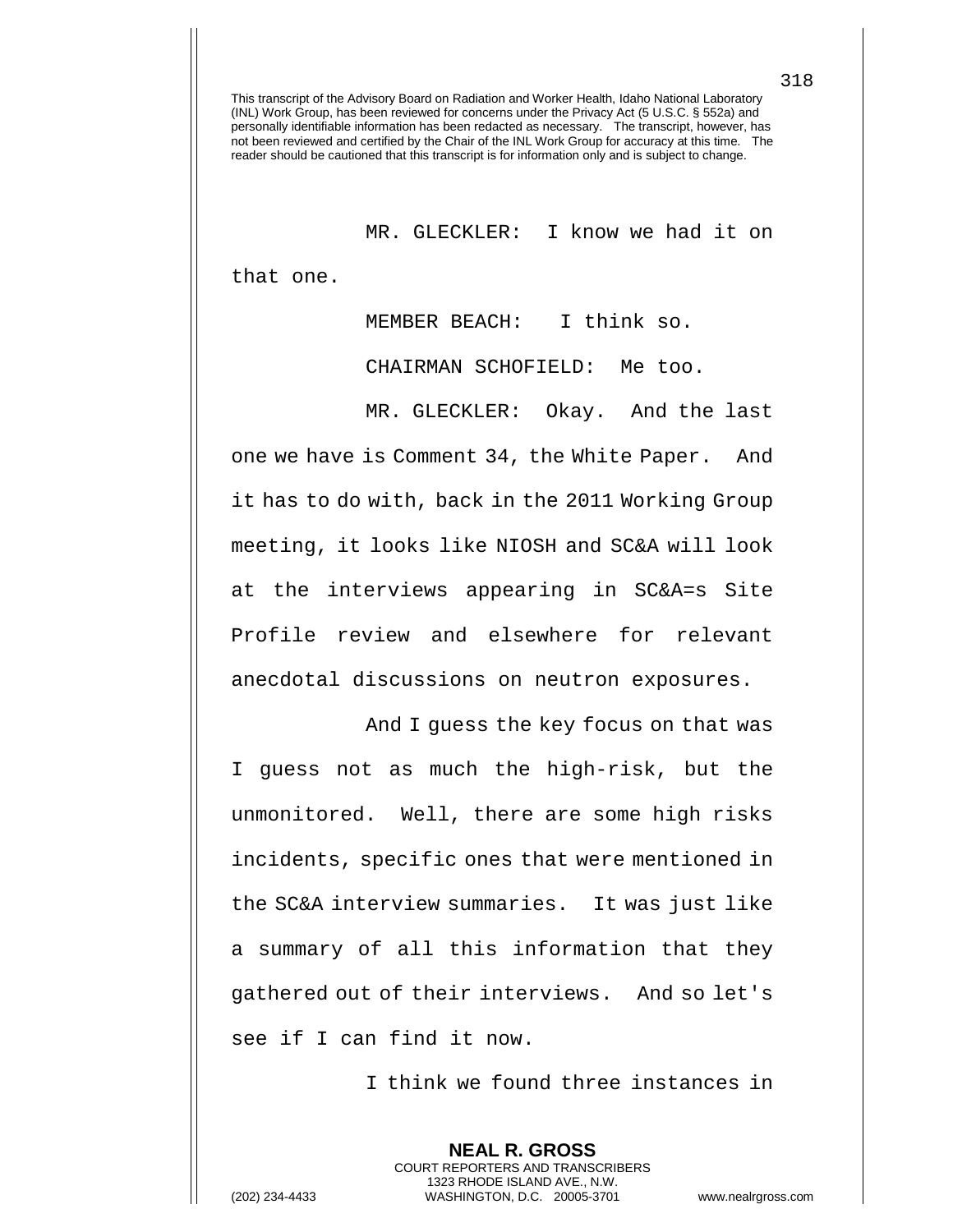there that indicated there may have been areas where workers received unmonitored neutron doses that were more than incidental.

And the first one of concern had to do with the MTR and -- it=s probably just easier to read this. This is a quote that I took out of the SC&A document on that incident where the MTR had -- I guess it's a summary of the interview, so it could be more than one person's input being summarized here.

The MTR had several neutron beam ports for experimental work which could be plugged or unplugged to project beams to ground floor area. The beams were controlled by temporary shielding but they were detectable out to Highway 20.

In one case, radiation leakage exposed a truckful of film, ruining the film. One beam had what was referred to as a neutron chopper. Two discs were tied together with two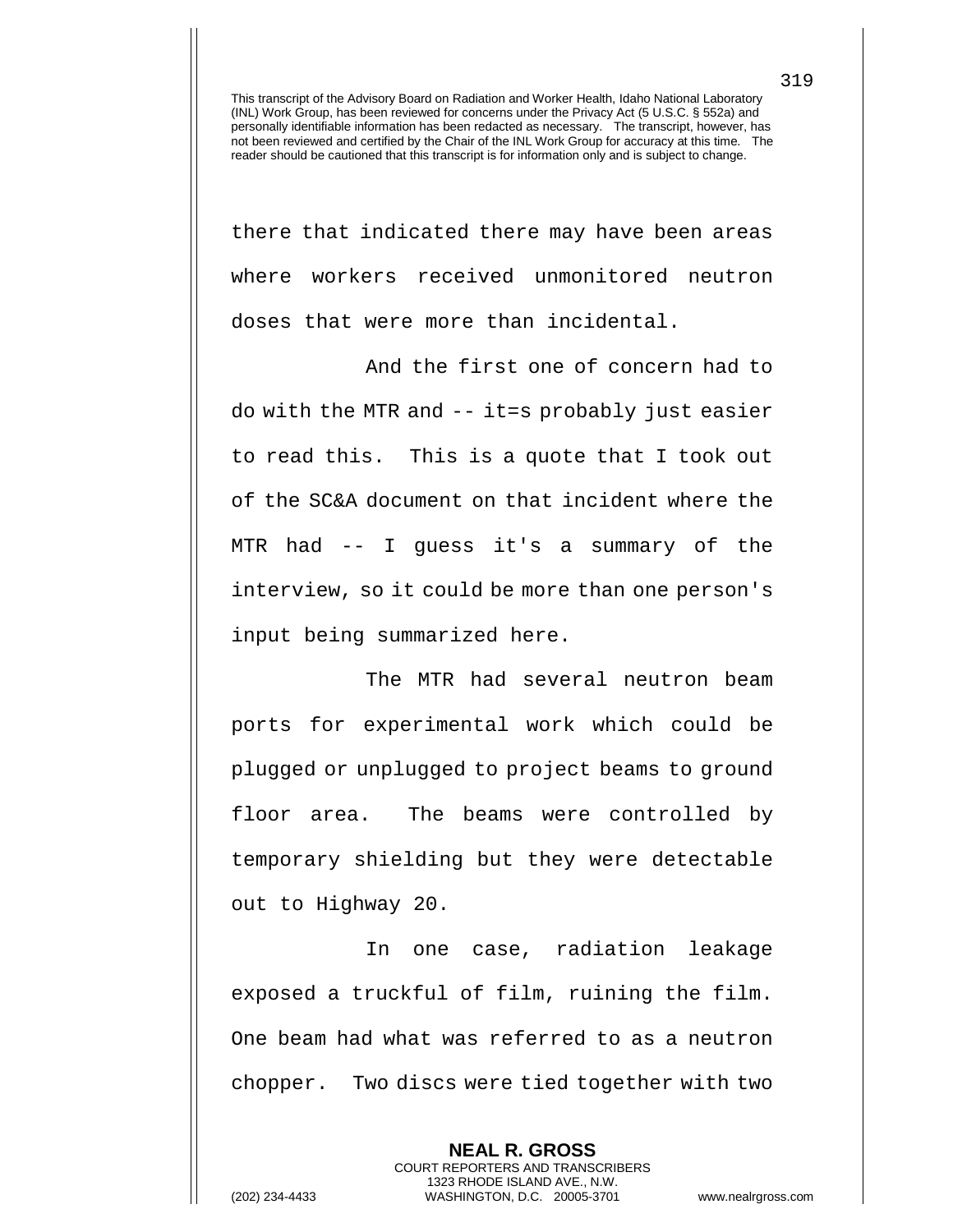slots. The chopper speed could be adjusted to obtain a particular neutron energy.

This unit was used to produce a neutron beam that could be used for analysis and research. There were some reported neutron leaks in the area of the reactor shield that were not intentional. During one occasion, leakage radiation set off an alarm in an area that had to be evacuated.

And so it looks like there's a number of interviewees that are providing that input, and the key one that we're mostly concerned with is the uncontrolled beam that was detectable out to Highway 20.

The MTR was designed with the ability to have a beam, a neutron beam extend outside the building itself. And from what I could find on that, it's like they never utilized that. I haven't been able to find any more information to indicate that they utilized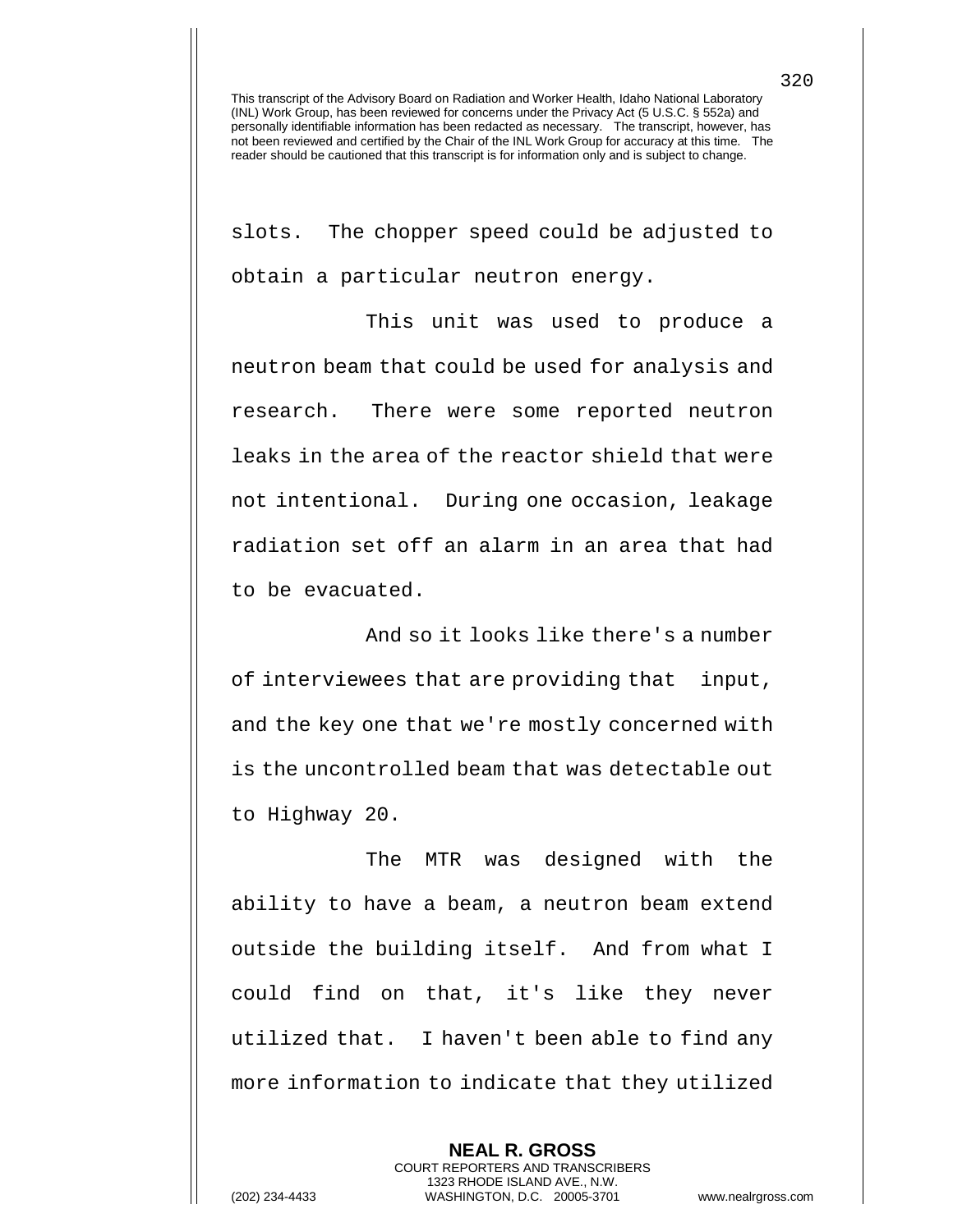-- you know, that it was designed for that. That is a possibility, but I suspect that they might not have used it.

But even then it would have been limited to a much shorter distance than Highway 20. And we looked at, oh, a lot of their early periodic reports that were available, ranging from 1952 up to 1965, because we had to put a date range on the incident.

Something like that likely occurring, our guess, was during the early years, and I searched through the periodic reports in there and found nothing to indicate that something, anything like that occurred.

There were a couple neutron beam incidents that I come across. But they were within the building to where the workers, you know, there's a part of the MTR where that neutron beam extends out a little beyond the building, but it's part of the building yard.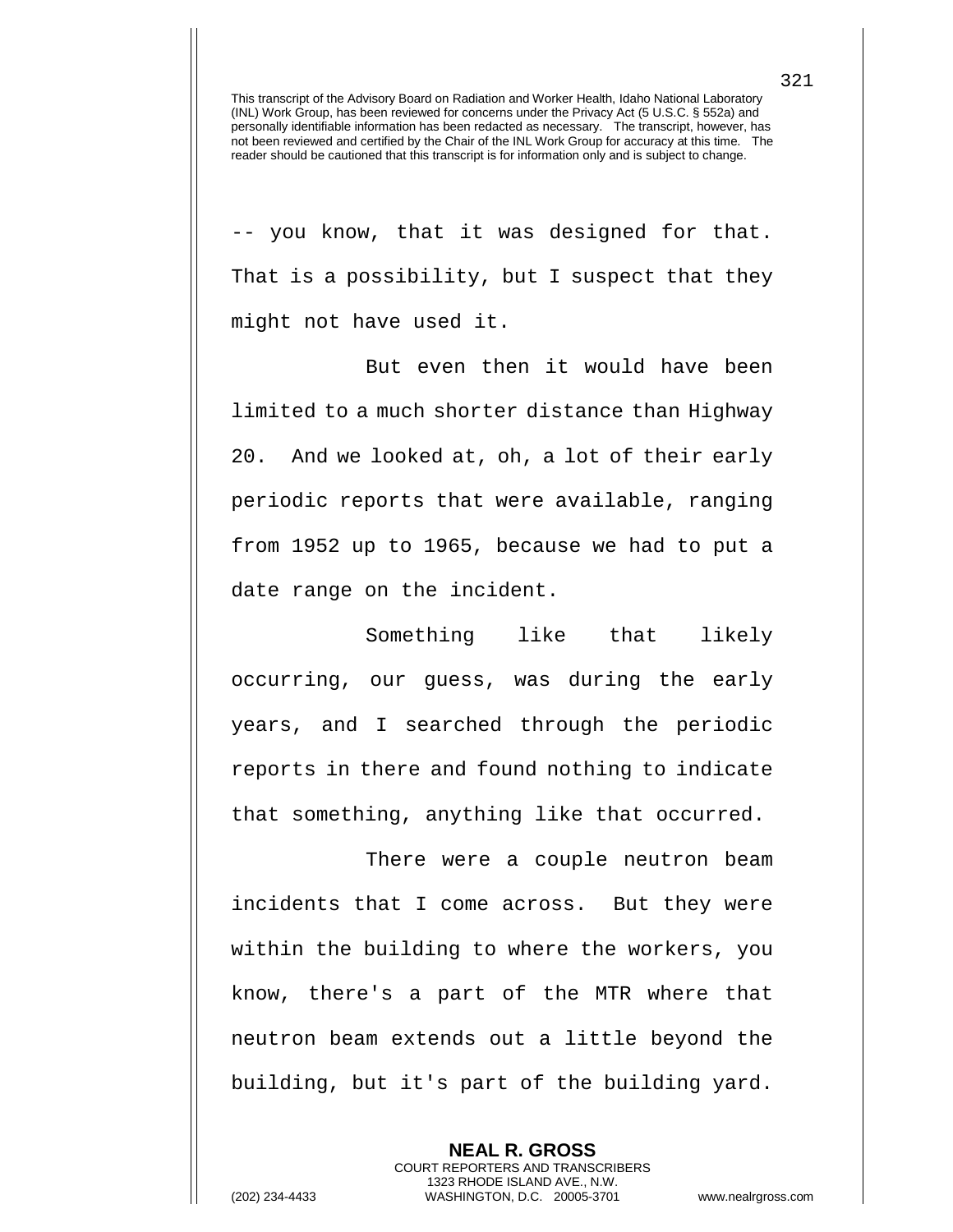You can see it on the floor plan for the building. It's like the couple incidents involved the workers going back there to get, you know, to do some work and they forget to shut off the beam, and they walked through the beam.

But there's incident reports for those incidents and they assessed what their localized doses might have been, to where, you know, it=s like in the belly button, butt cheek area, on the waistline, is where the beam would hit in both of those. 3 14 46

In the circumstances where that they hadn't an incident, it looks like they were as least assessing those. So anything being detectable our to Highway 20 or beyond the structure itself it's like, you now, when you start thinking about it, it's like it doesn't sound like a credible incident.

Because in order for it to ruin a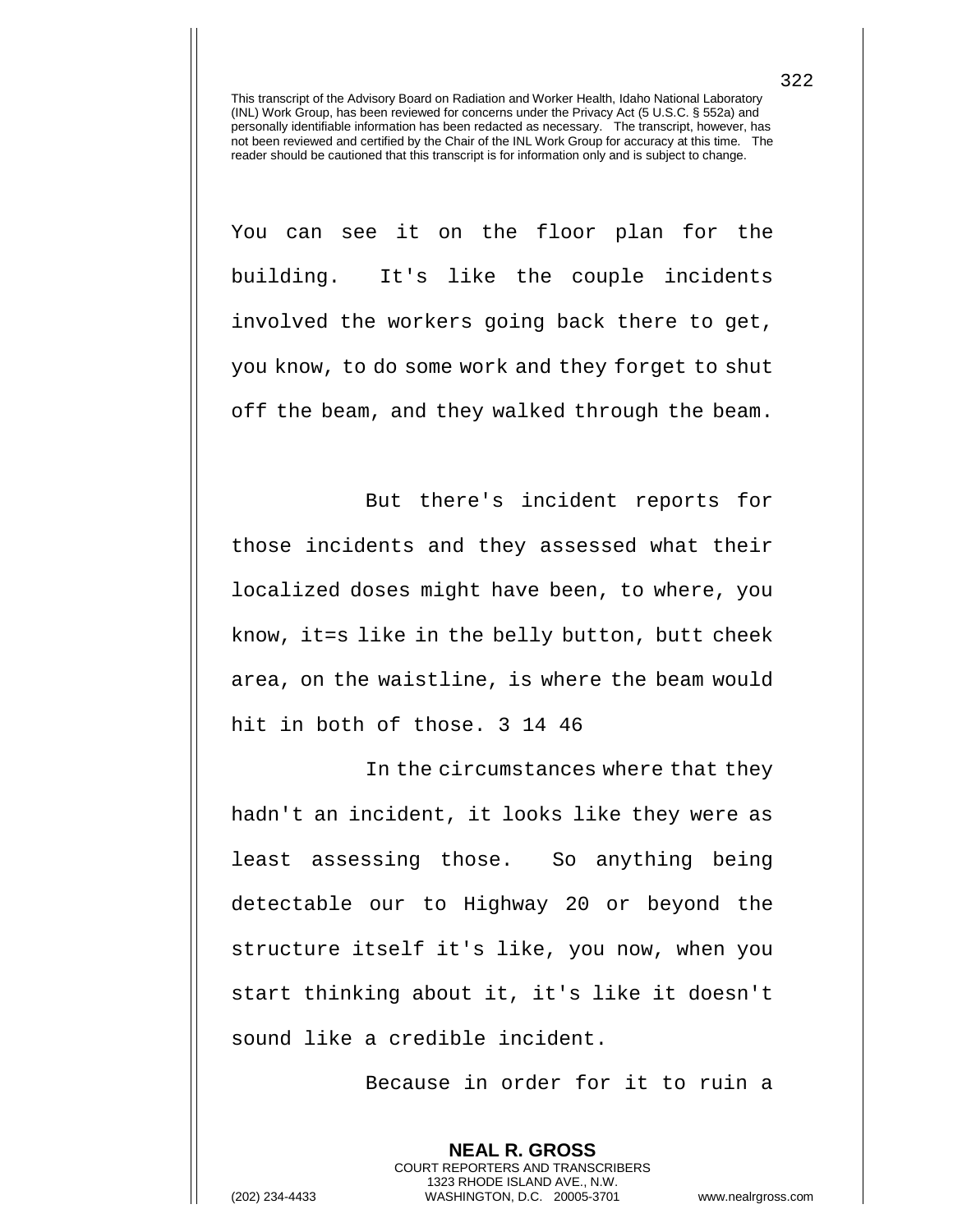truckload of film, you ask yourself, what's the likelihood of a truckload of film being out there at that time and for that amount, sufficient time to get hit? And film, unless it's NTA film, it's not likely going to be very sensitive to neutrons. So it's going to take an awful lot to ruin the film.

And so the likelihood of that, it's either we're missing some information or something. It's like we weren't able to find anything on that. So we don't think that there's any situation there.

They did have issues inside the building. But then they also had neutron monitoring for workers who were involved with taking out the beam ports and handling that stuff, so they would have been monitored on that.

And there's another incident, or instance as I call it, where although there may

> **NEAL R. GROSS** COURT REPORTERS AND TRANSCRIBERS 1323 RHODE ISLAND AVE., N.W.

323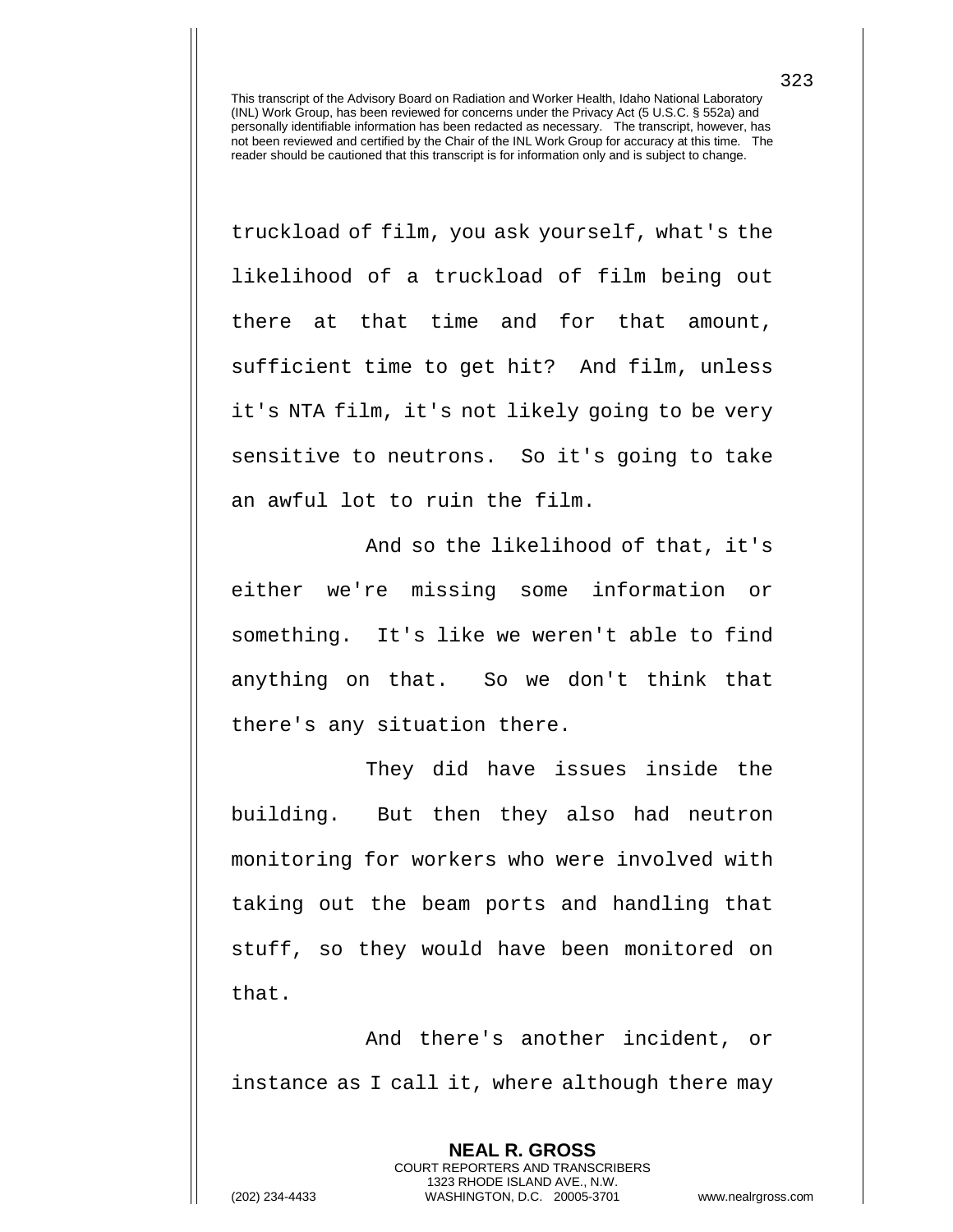have been an absence of neutron monitoring in some areas of the ICPP, there were wall-mounted neutron systems used in the corridors of some buildings. And also located in these areas were emergency dosimetry systems.

And that basically sounds just - yeah, they were the emergency dosimetry systems to where they were probably set up there for criticality purposes versus any sort of routine monitoring of any neutron radiation fields.

Because the ICPP, everything's in the hot cells there. And so even when they did have criticalities, the only indicator that the criticality occurred was typically through their stack emissions versus any radiation alarms in the building.

And there's nothing that we've come across that indicates that there's any potential for neutron exposures at the ICPP other than the ones dealing with like some of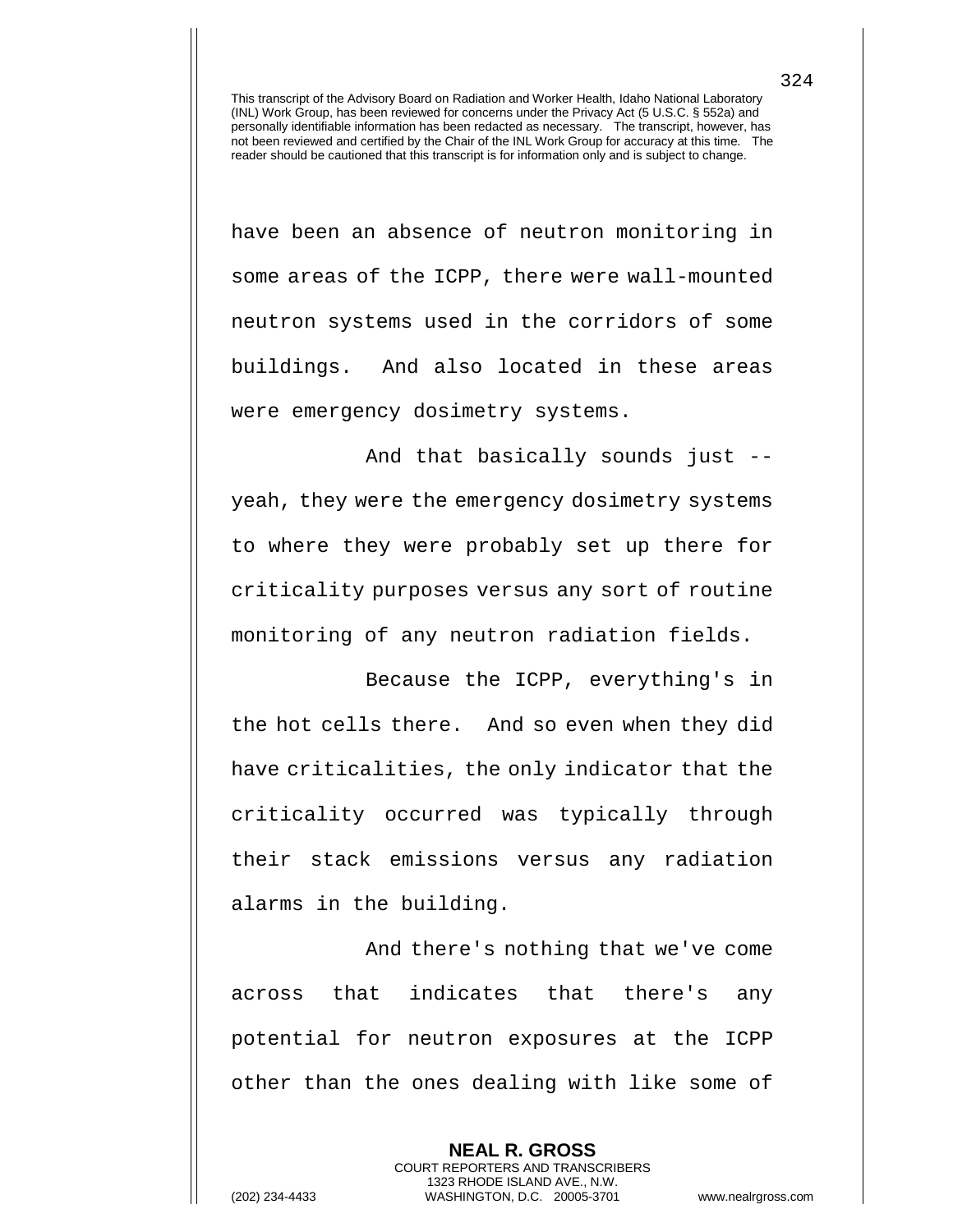the calibration sources.

And then there's the third instance that we found. There was a potential for a missed neutron dose in the early days due to incomplete monitoring of the exposed population. For example, many laboratory analysts and chemists did not have neutron dosimeters as they were not aware that there was an issue with neutrons. This lack of neutron monitoring could be verified by evaluating the ambient neutron sources and cross-comparing this information with dosimetry processing data.

And I think I dealt with that one. The problem is that it's not identifying any specific areas and we subsequently couldn't find any areas or laboratory locations where unmonitored neutron doses may have been received. So in order to do any additional follow up on that we=d need more information.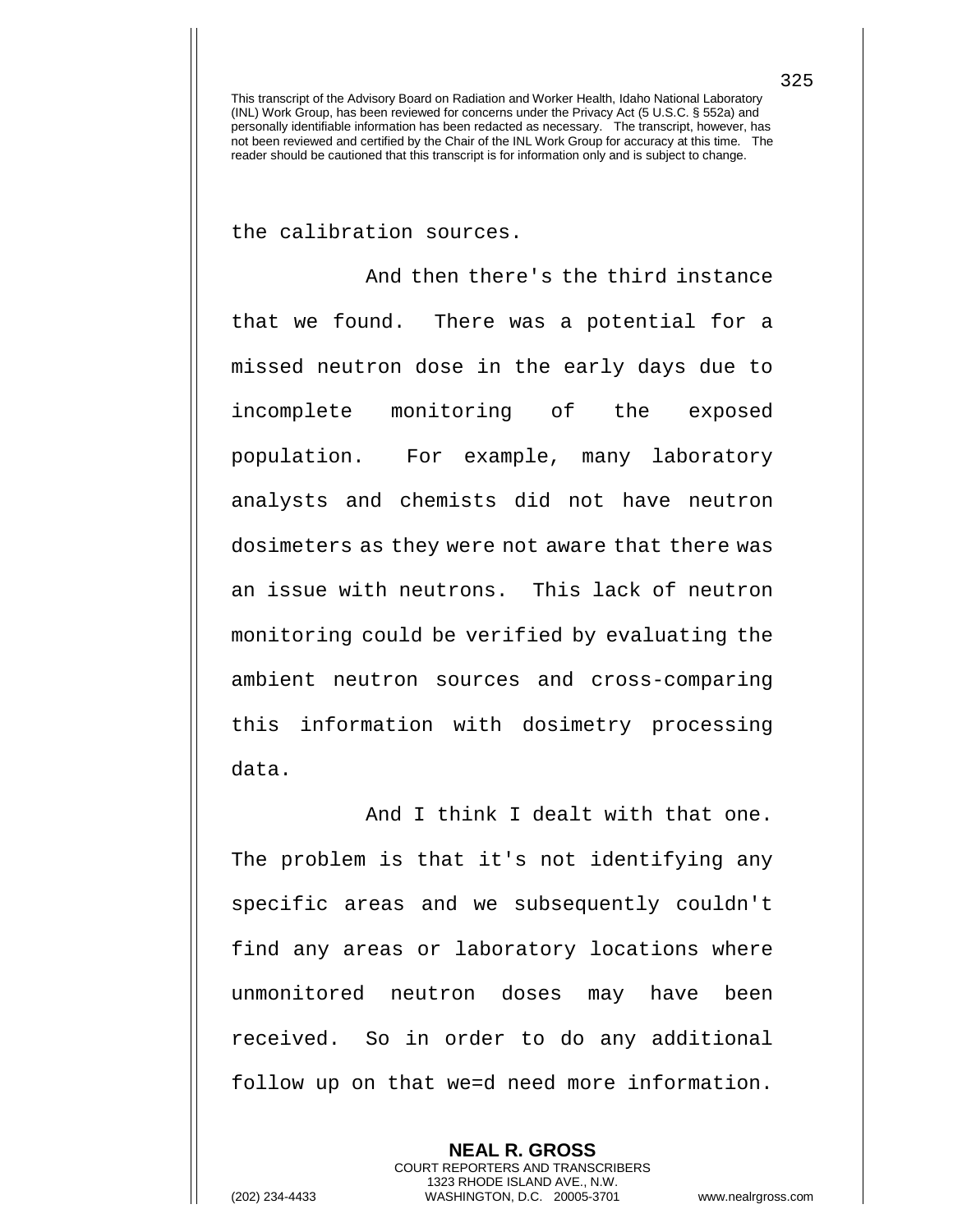Other stuff that I compiled for this one is we did a search of all claim data where we've got data entry files for. So it's not all the INL claims but it's all the one where we've created the data entry file, and so it might exclude a few where those individual claims where there's just a handful of dosimetry data, because they typically didn't create data entry files back then for that.

And looked at how many of those claims have neutron dosimetry and what the neutron doses were. And typically, out of the vast majority of the claims that we had, it's like the measured neutron doses were below the LOD/2 value.

And since that gives -- like some of the comments I had on the internal monitoring, most sites will target the people with the highest potential to receive dose for either bioassay or external dose monitoring. And when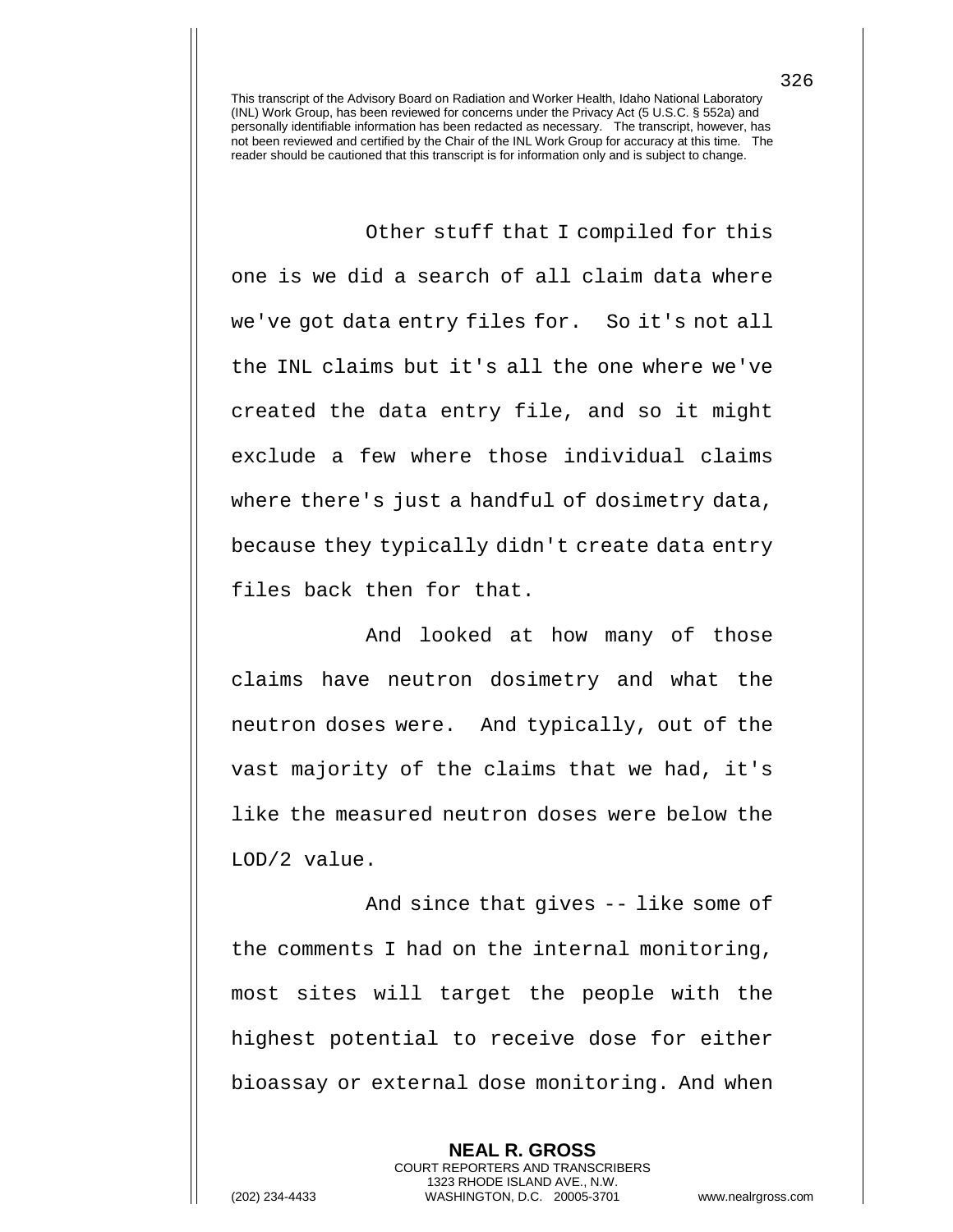we look at those doses, and the majority of those, the doses being received are less than detect, then that tells us they're probably monitoring a lot more people than they actually need to be monitoring.

And so that's a good indication. And one of the other things that we found was a document from back the 1950s. I=m not seeing that page now.

Okay, here, yeah, 1952 vintage memorandum that indicated that 47 percent of the workers monitored for external photon doses at the MTR were also monitored for neutron doses.

So, later and later years,

we see that we're not monitoring many people for neutron dose. It looks like they started out, at least, monitoring almost half of the plant for neutron dose and probably cut back based on what they learned from those dosimeters.

> **NEAL R. GROSS** COURT REPORTERS AND TRANSCRIBERS 1323 RHODE ISLAND AVE., N.W.

So that was a key document that I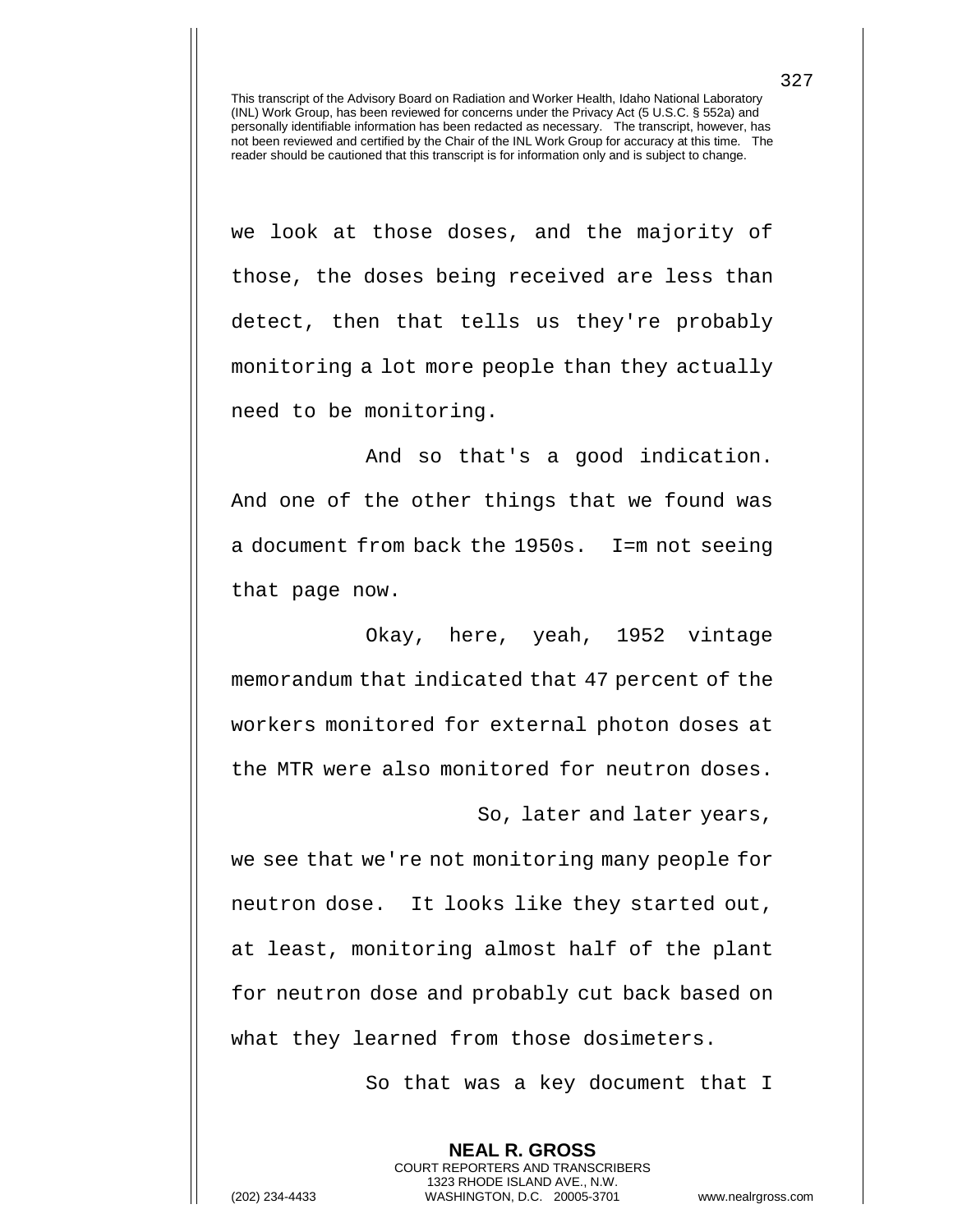came across when I was doing the research for this. And we did find some stuff, some locations that we do need to add to the TBD. If I can find my pages. Oh, here they are.

It looks like those other locations include, let's see, ETR, that's Engineering Test Reactor. And the TR, the test reactor area, for handling the Pu-Be source. The ICPP, the ambient air where they handle the ambi source. And, let's see, a loft facility. Looks like maybe add those to the TBD areas.

Anything in the test reactor area won't really change what we do for INL dose reconstructions because we treat them as MTR workers anyhow. So I guess it's like if they have any neutron dosimetry and stuff it's like it'll be assessed and an MTR dose.

And that=s where we got the higher dosimeter correction factor. And that gets applied, and so it's just a formality to add the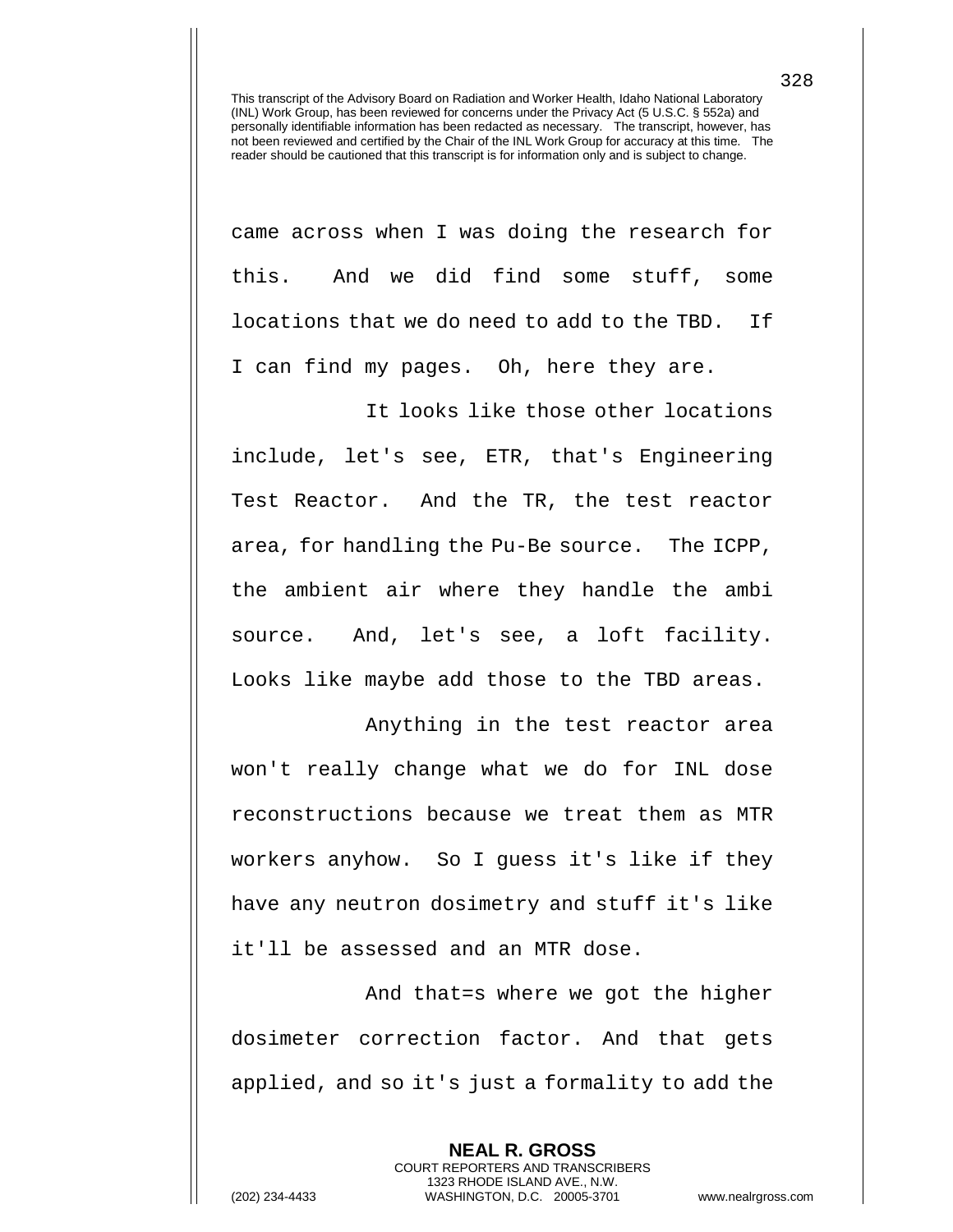ETR and the test reactor Pu-Be source amounts to it, to the TBD.

And also the ATR, if that=s not already in there. So does anybody have any questions on it? Comments?

DR. OSTROW: No, we didn't review this particular one anyway. I didn't know you actually had this issue until earlier today.

MR. GLECKLER: Okay.

DR. OSTROW: But I understand what you're saying.

MR. GLECKLER: Yeah, hopefully these will be better spelled out in the White Paper. It's kind of hard to summarize and identify where the various pieces of information we had and where we looked. And so the White Paper will hopefully point to all those things and substantiate what we come up with.

DR. OSTROW: So the action item here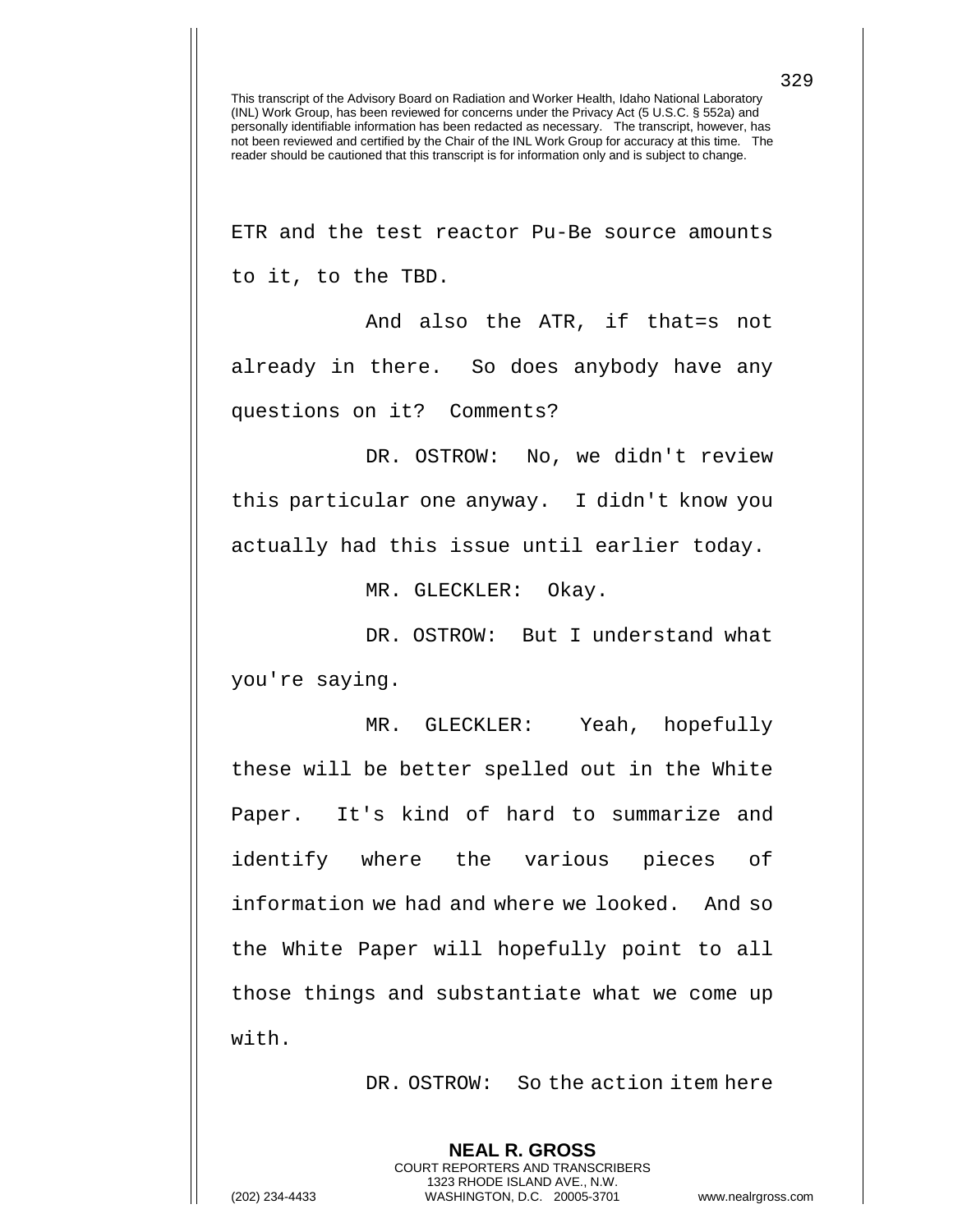is for SC&A to read the paper and comment on it?

MR. GLECKLER: Right.

MEMBER BEACH: Yes. The only thing I wrote down, on the high-risk or high-dose jobs, how were doses assigned? But we'll wait for that.

I went back through the 2005 and 2006 Site Profiles for who SC&A reviewed and I didn't see any attachments on the front or back. So I'm wondering if maybe -- I know you've got the list.

DR. OSTROW: Which? The actual people?

MEMBER BEACH: Yeah. I'm sure it's somewhere but --

DR. OSTROW: I don't know if it ever appeared, the actual names, in our Site Profile review. I'm sure we have the information somewhere.

> **NEAL R. GROSS** COURT REPORTERS AND TRANSCRIBERS 1323 RHODE ISLAND AVE., N.W.

MR. KATZ: Well, it's normally a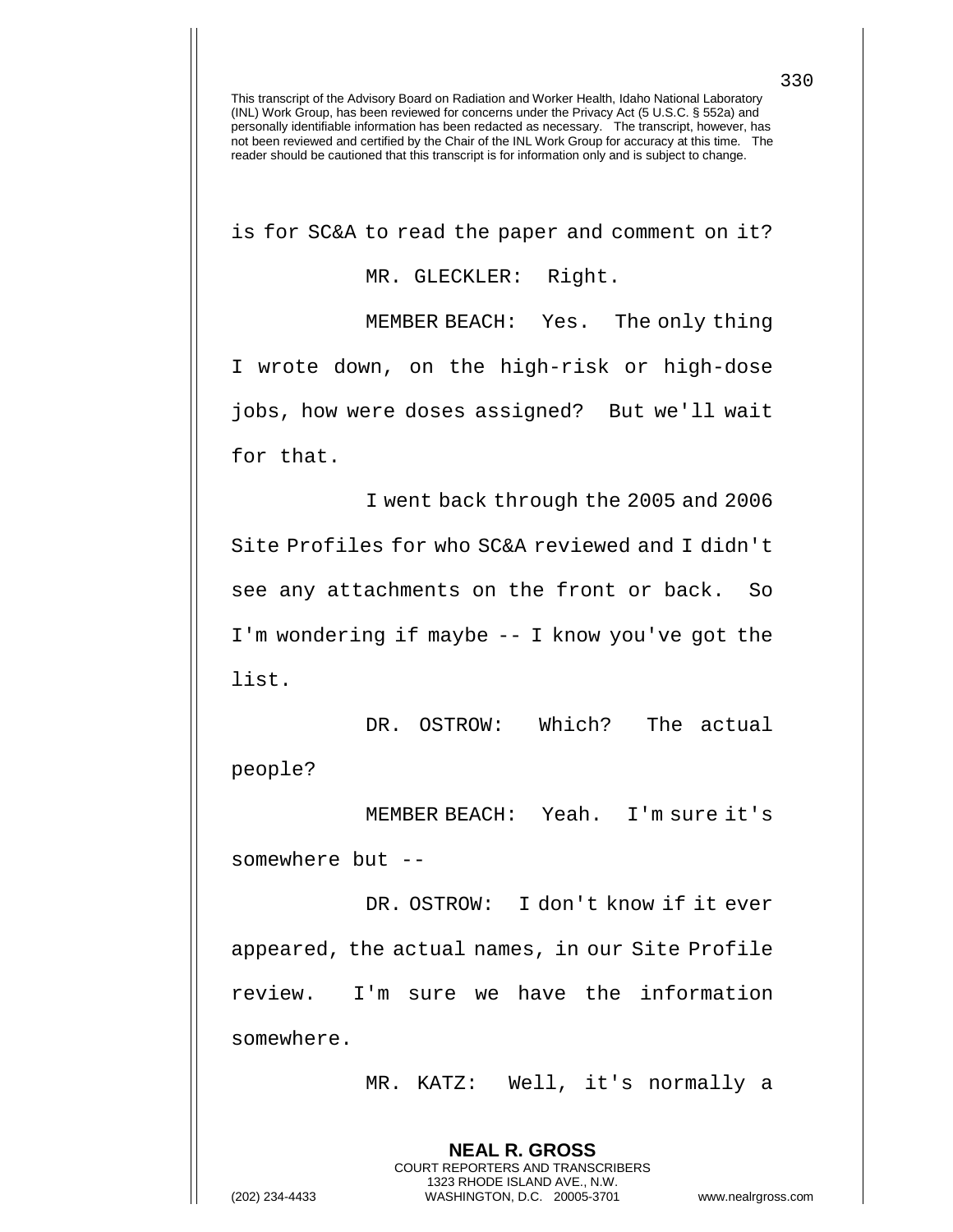summary. I mean, it wouldn't be their names, right.

DR. OSTROW: No, that's right, it's just a summary.

MEMBER MELIUS: This is Jim Melius. The problem is it's all sort of mixed together in terms of how the data is reported. So it doesn't even pull out, you know, percentages or something like that. So it's a little hard to tell from that. And these interviews were done in 2005, it looks like.

DR. OSTROW: Yes.

MEMBER BEACH: Yeah.

MEMBER MELIUS: So it's nine years ago. And it seems to me there's an awful lot of issues that have changed or come up since that time.

MR. KATZ: Right, so I think the first step is to see how much coverage we did get with interviews from SC&A. And the second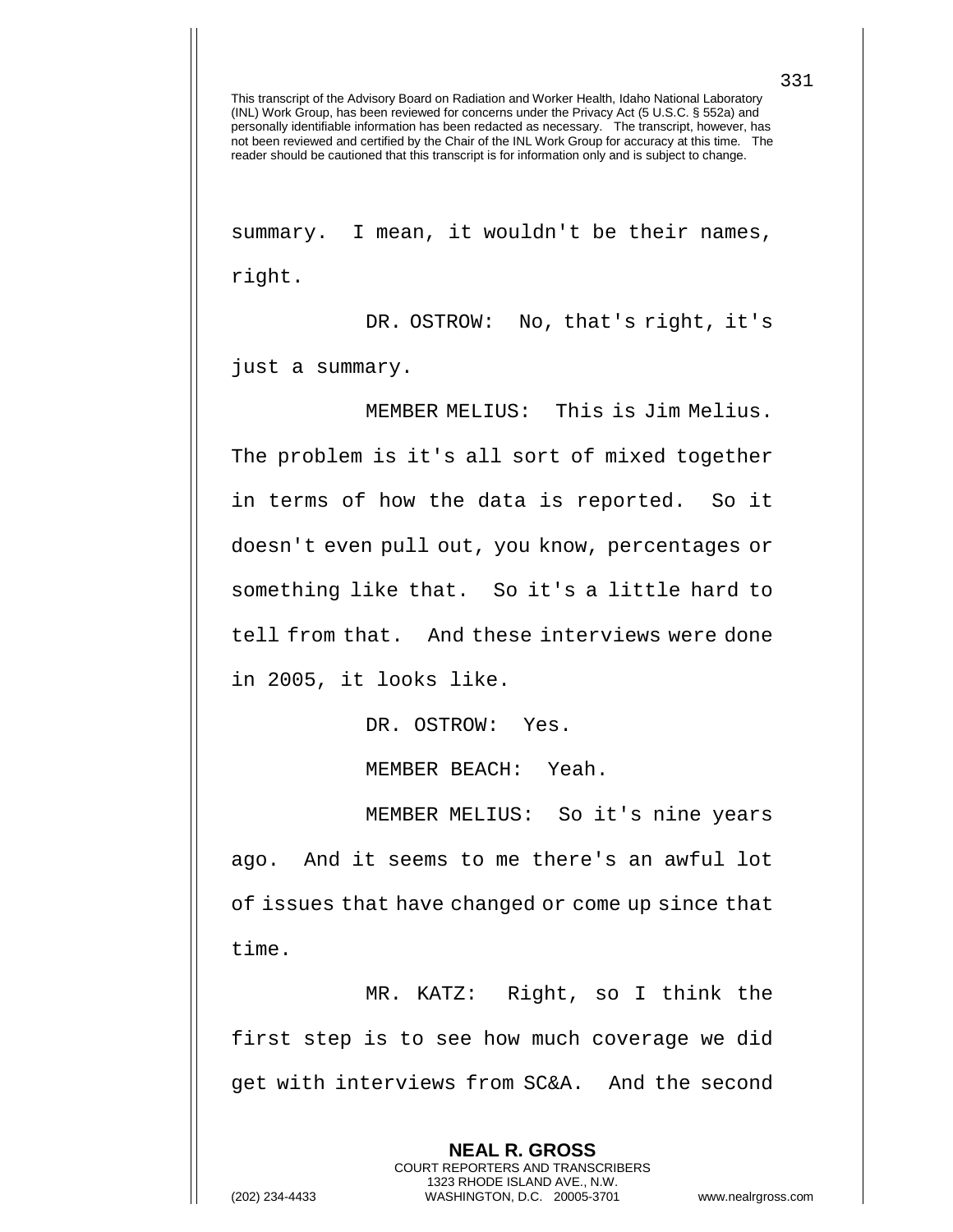is to what more interviews might be needed.

MEMBER MELIUS: Yeah. And my other related concern, which I brought up earlier, is that if we do go ahead and make our July meeting in Idaho, I think we want to be able to make use of that meeting, or the public comment period anyway, to get more input on issues, including input on the internal dose model, coworker model, that we may or may not see before then. Stu was going to check the

schedule on that. But I think we sort of know the questions that come up in terms of who's monitored, did everybody follow the same monitoring protocol and so forth.

And so I think some thought ought to go into is there work that we could do ahead of that meeting that would help inform that meeting. And either can we get people to turn out for that meeting, which we've not have much luck with at INL, or whether we try to use that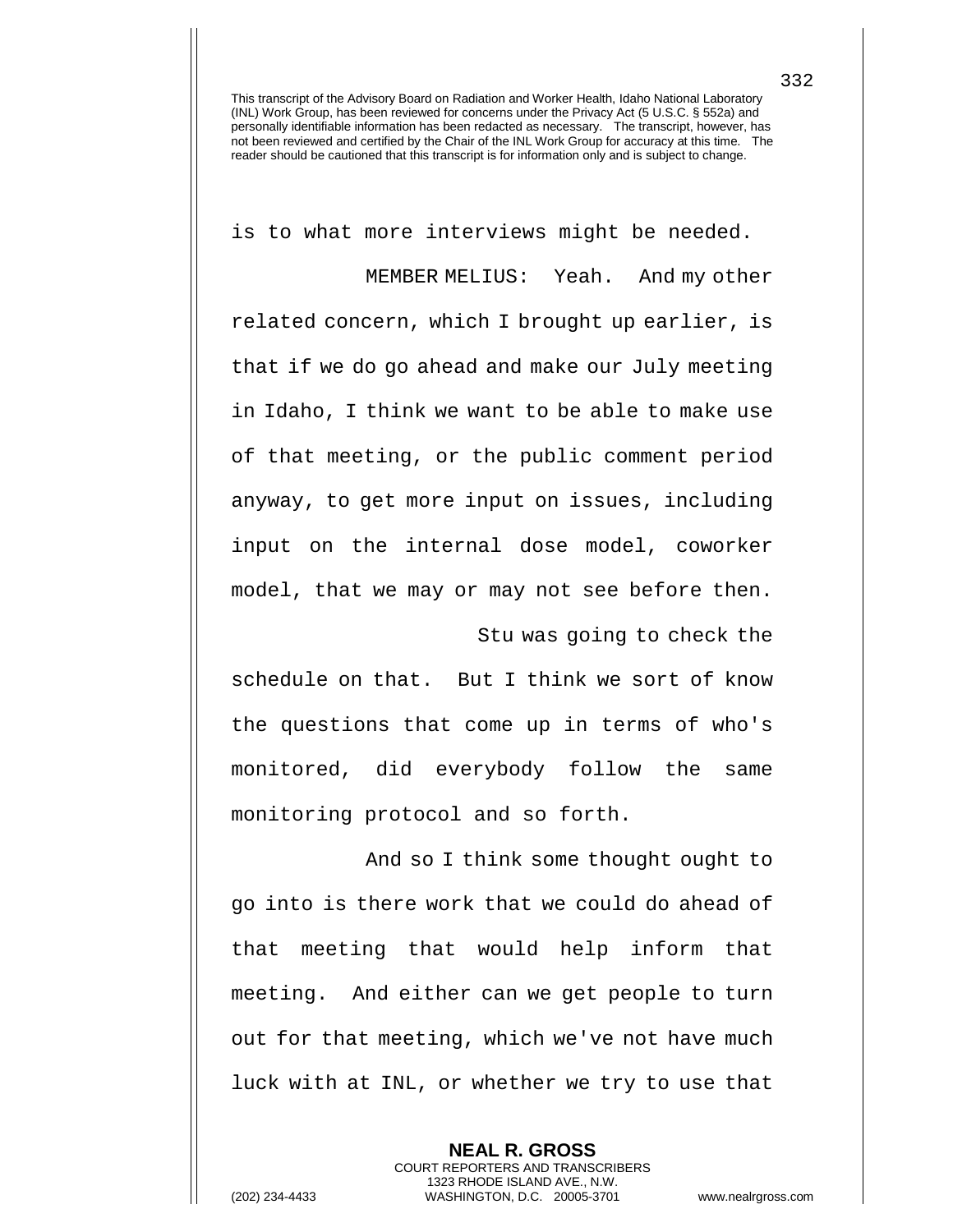time to -- or the time before that to gather some additional information.

MEMBER BEACH: Well, I still have some concerns that we might be missing stuff in the Site Profile. I know I gave a list to Steve this morning of something that was sent to me back in 2009. So I'd like to kind of follow up on maybe that avenue too with some new interviews possibly.

CHAIRMAN SCHOFIELD: There have still been concerns raised about how they did calcining and handled the materials from that.

Another area of concern was trying to grab and package up the noble gases and stuff, and the fact that they did have such a tremendous problem with them leaking.

MR. HINNEFELD: Are you talking about the chem plant?

> CHAIRMAN SCHOFIELD: Yeah. MR. HINNEFELD: The chem plant had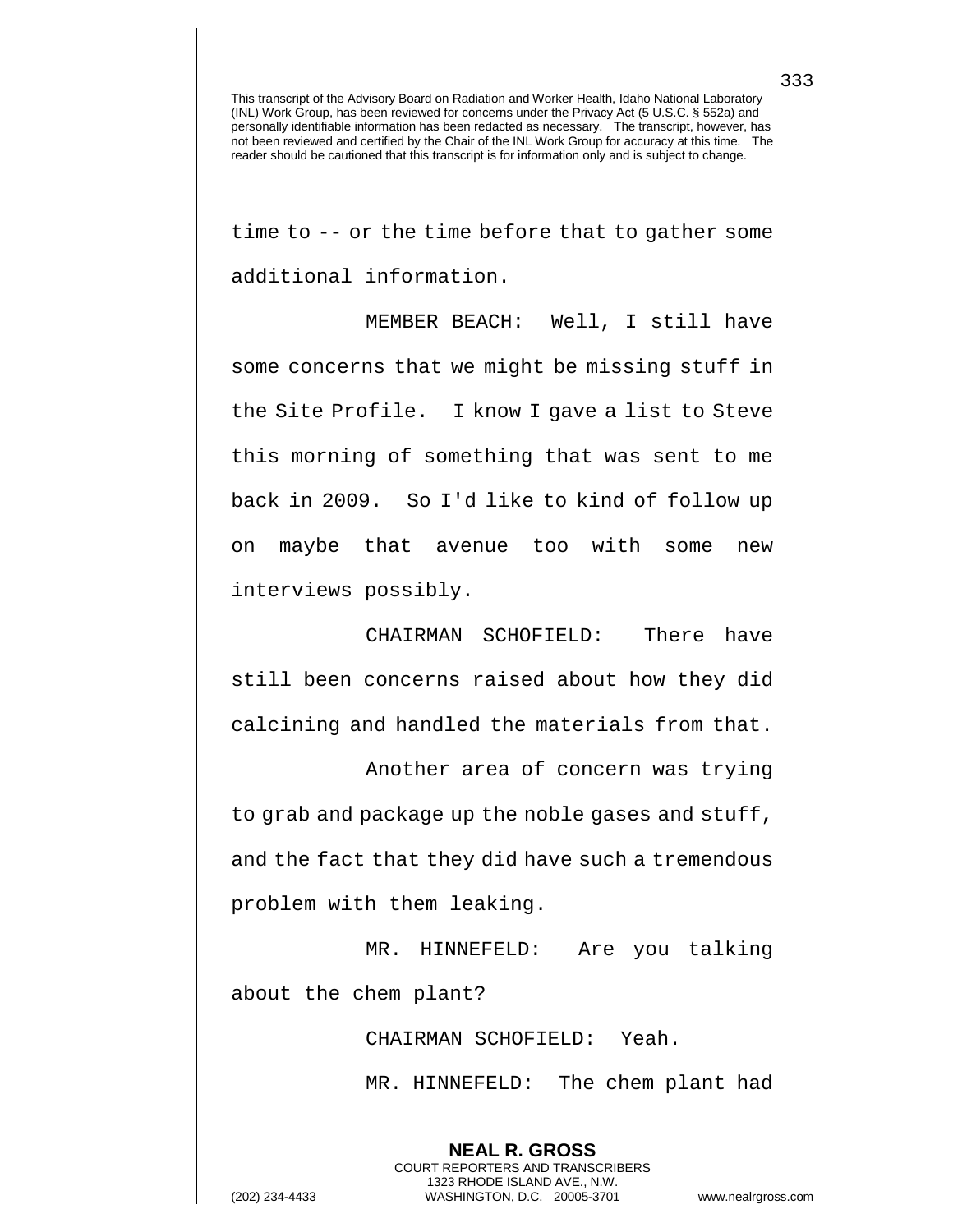a calciner. They had an old calciner and a new calciner.

To the issue of more employee input into this, ATL has periodically been in discussion with, essentially, labor unions at Idaho. And I think the key element would be for us to frame the questions. You know, what is it that we would like more discussion from workers on? And I think we got some of the notes, or some of the items from today. Or really the issues in front of the Work Group for what we're interested in.

And can we try to pursue, through that avenue, getting a cadre of people to speak to those issues, interested in speaking to those issues? Then would we want to do that as a Work Group activity? I mean, to me, it's always a good idea for us and SC&A to go together to these interviews.

MEMBER BEACH: Right, I agree.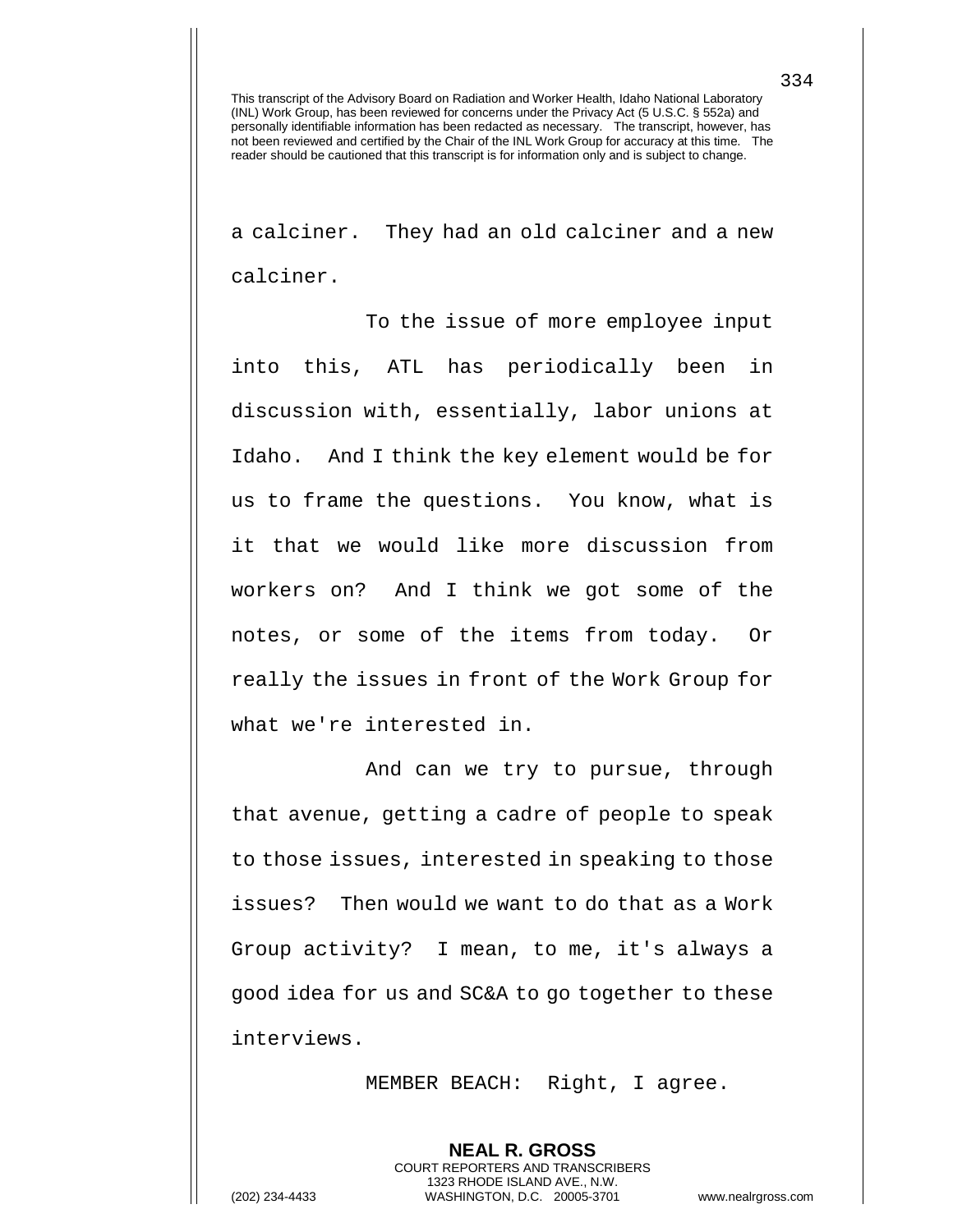MR. HINNEFELD: So we=re not interviewing people separately and things like that. Maybe make it a technical effort on our part, make it a Work Group activity, or make it a technical effort on our part and invite Work Group participation, which seems to be the easiest.

CHAIRMAN SCHOFIELD: There's one area I'd really like you to look at more, both SC&A, the Work Group, and you. I mean, this is one of the facilities that's handling a lot of fuel rods, spent fuel rods. It's not something everybody does and it's very high risk, very high potential exposures.

What is the impact on these people and how are they handling these rods? Where are the areas that we maybe have not covered that we should be looking at? I know there's one thing they're talking about. Some of the fuel rods, when they got to move them, they have a

> **NEAL R. GROSS** COURT REPORTERS AND TRANSCRIBERS 1323 RHODE ISLAND AVE., N.W.

(202) 234-4433 WASHINGTON, D.C. 20005-3701 www.nealrgross.com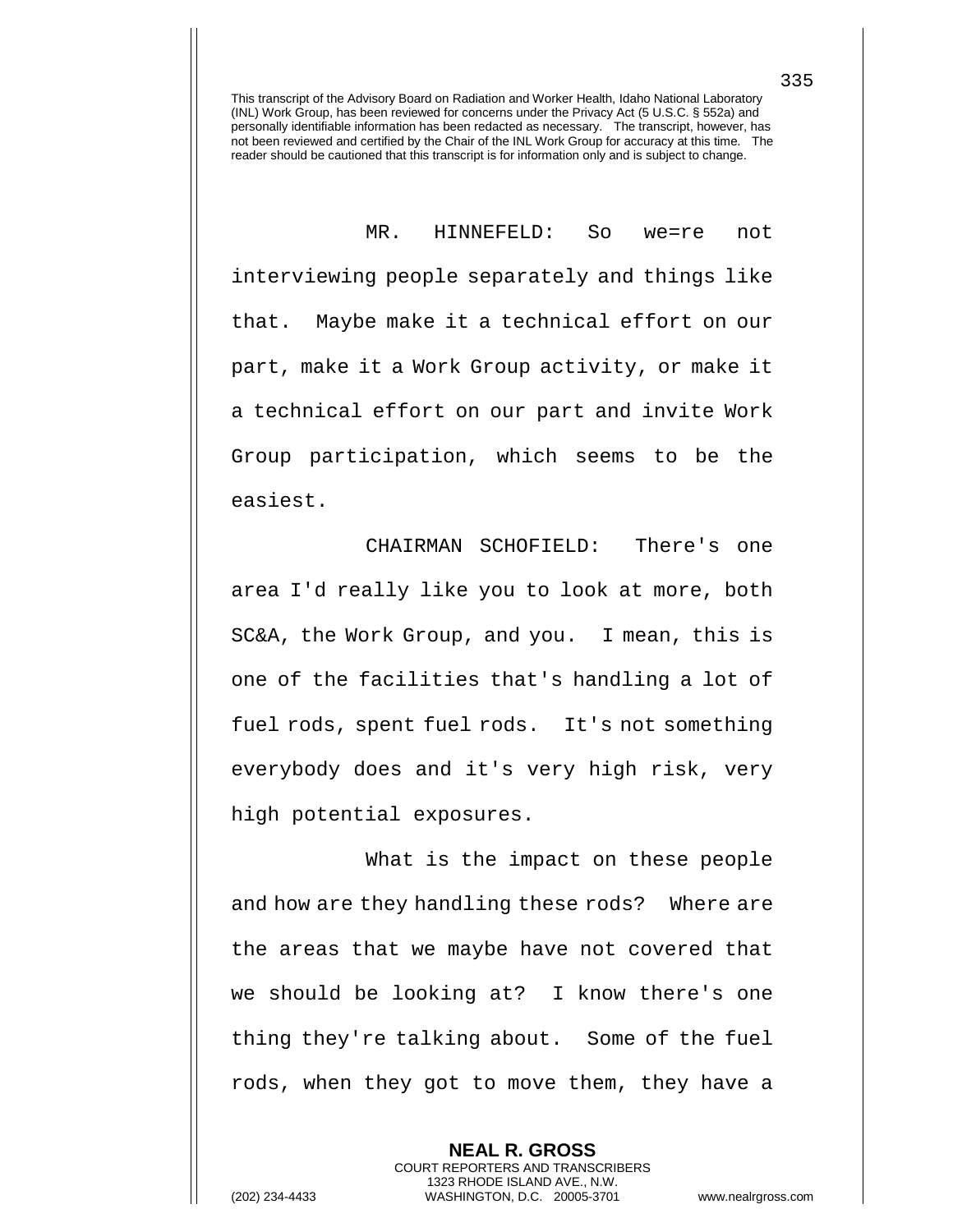little 2-inch wide hole in the floor.

And these guys sit there, bent over with a flash light, you know, in their eyes. They're right over that hole where they're trying to jockey to snag the top of the fuel pin loading so they can move them. MEMBER BEACH: I think that was one of the issues that was on the list that I gave Stu.

CHAIRMAN SCHOFIELD: Right. And there's been some concern about some of the people having a lot of cataracts and stuff. Well, I don't know if that's germane to that exposure, but it could be.

Because, I mean, their film badges and stuff are not going to be -- I mean, basically they're putting their nose almost on the ground and it's their eyes that are directly aligned with that. And there's no real shielding there.

MR. KATZ: Well, if NIOSH takes the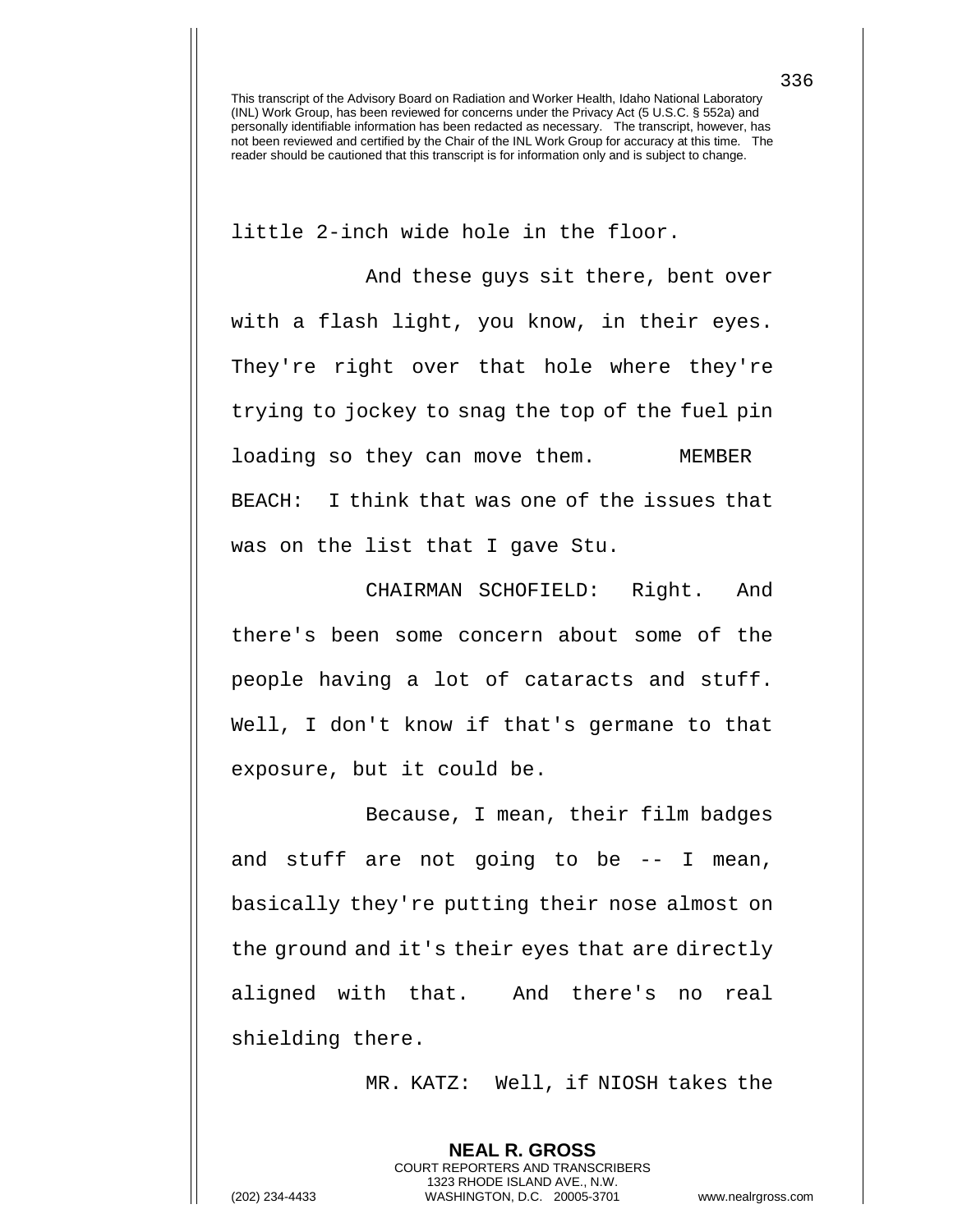lead in organizing an effort to sort of collect and organize what are the issues that are in some fashion open that could stand for more input?

If they organize it with

SC&A and with the Work Group Members contributing whatever they can to that sort of matrix of issues. And then it seems, in terms of process, if we can organize some interviews in advance of the INL meeting, if we're going to go to INL for the Board, I mean, that will also help pop up participation at the meeting by doing those interviews in advance, if that's possible.

And if not, we can also organize the INL part, which we'll do before the public comments session. We can organize that presentation so it's not just a here's where we are with things, but actually quite specific on here's some issues we'd love to hear from you all as part of that session.

**NEAL R. GROSS** COURT REPORTERS AND TRANSCRIBERS 1323 RHODE ISLAND AVE., N.W. (202) 234-4433 WASHINGTON, D.C. 20005-3701 www.nealrgross.com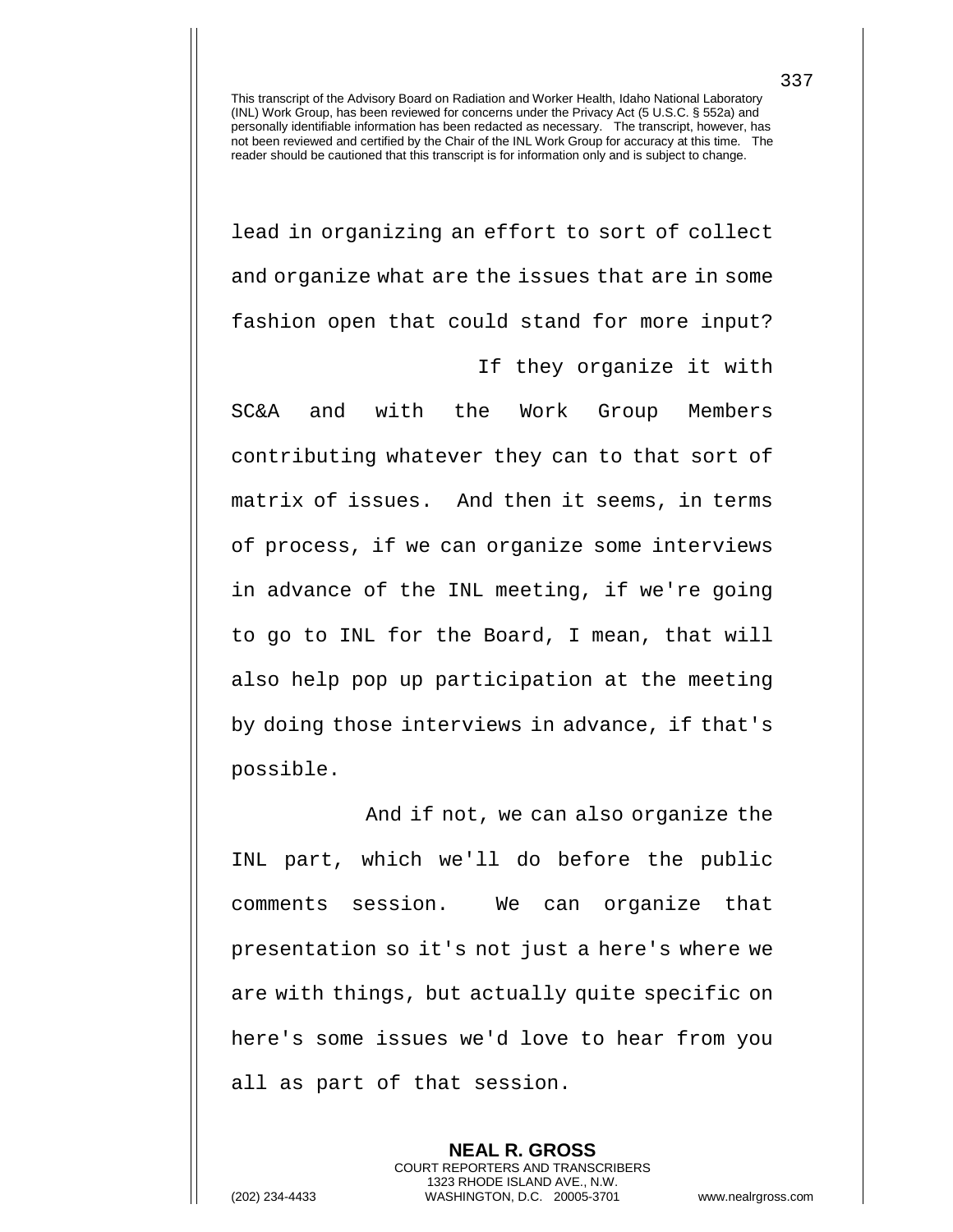We've never really done it so much as a directed sort of interaction with the public, but we certainly could do that. And I did speak with Brad, because, although he's conflicted in being involved at INL, I asked to get from him, and he was happy to do that, contacts.

I know you'll have that from ATL but I asked him just for his input on the different union groups. Because there's a number of them up there, and their retiree groups, the contacts that he knew to help with that outreach effort. And I'll provide that input if that's -- I told him to hold off until we decided whether we're going to INL.

But I will provide that to you folks and you can add that to whatever you have from ATL to help with that outreach effort. And, again, I think also getting DOE to do what they can to raise interest in the meeting, and DOL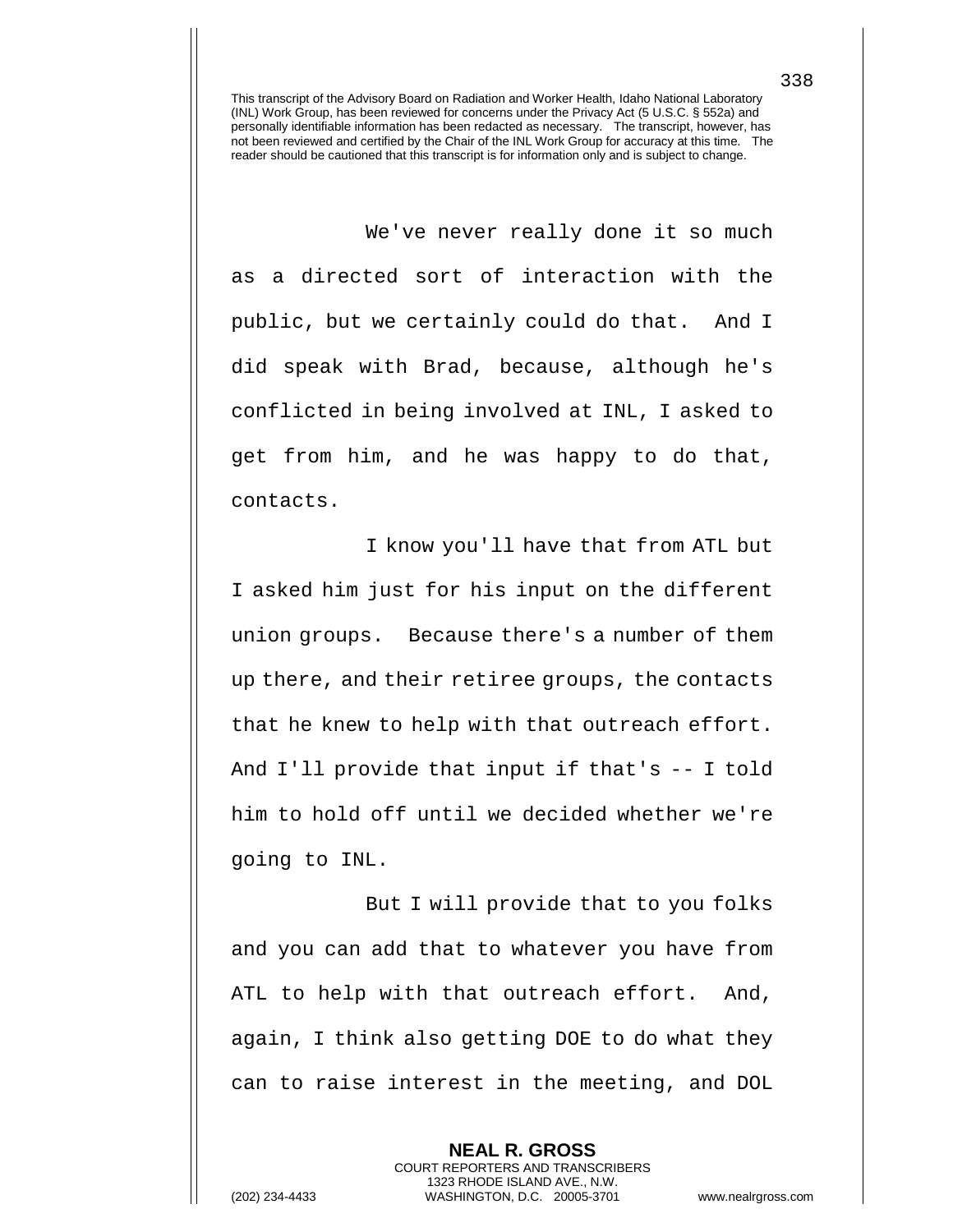would be good too as part of the process.

CHAIRMAN SCHOFIELD: I like that idea. And, like I said, my concern is they're bringing in these spent fuel rods. They're having to cut them up, they're having to dissolve them up in some cases. And that's a real high risk area that I feel we haven't really covered per se.

DR. OSTROW: Well, Phil, I can't quite picture this. So you were talking about the hole in the shield and you=re trying to hook the fuel rods.

CHAIRMAN SCHOFIELD: Yes.

DR. OSTROW: Are they underwater or what?

CHAIRMAN SCHOFIELD: Well, at that point they're still under the water but not real deep water at that point, because they're manually trying to snag, the way I understand is -- now, I may be totally wrong in this.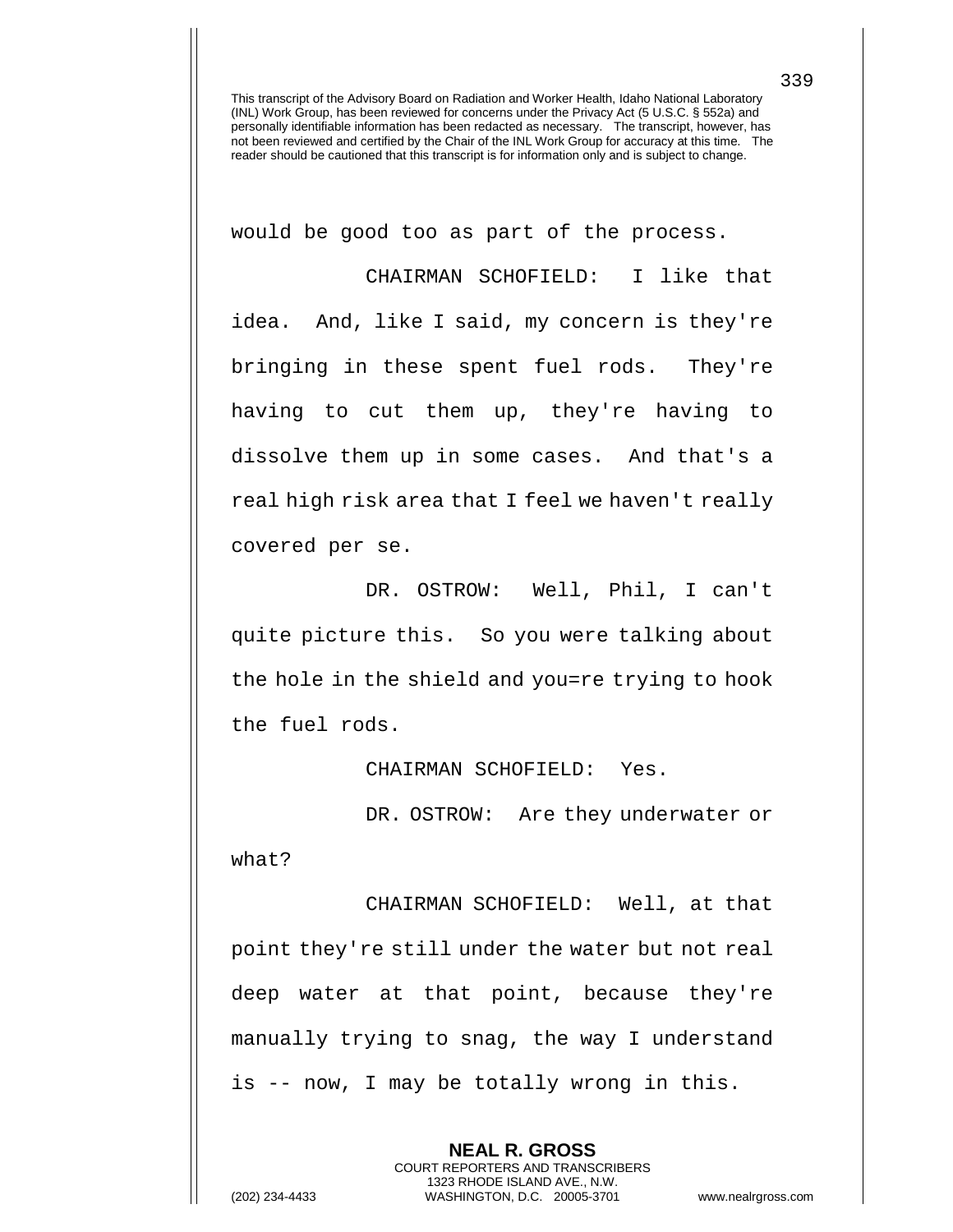The way I understand it, basically it's an eye-hole that sits up there on top. And they can't do this automatically. It's a manual thing and you've got your nose right down almost on that water.

DR. OSTROW: Oh.

CHAIRMAN SCHOFIELD: And it's your eyes that are looking through there.

DR. OSTROW: Kind of like in commercial reactors, the spent fuel pool. They usually have, I think it's about 40 feet of cover, water cover, above the top of the fuel rods.

CHAIRMAN SCHOFIELD: Yes, I mean, they do have other pools too that are much deeper.

DR. OSTROW: So these are shallow? CHAIRMAN SCHOFIELD: My understanding, at this point it is much shallower at this point. But, yeah, they have

> **NEAL R. GROSS** COURT REPORTERS AND TRANSCRIBERS 1323 RHODE ISLAND AVE., N.W.

(202) 234-4433 WASHINGTON, D.C. 20005-3701 www.nealrgross.com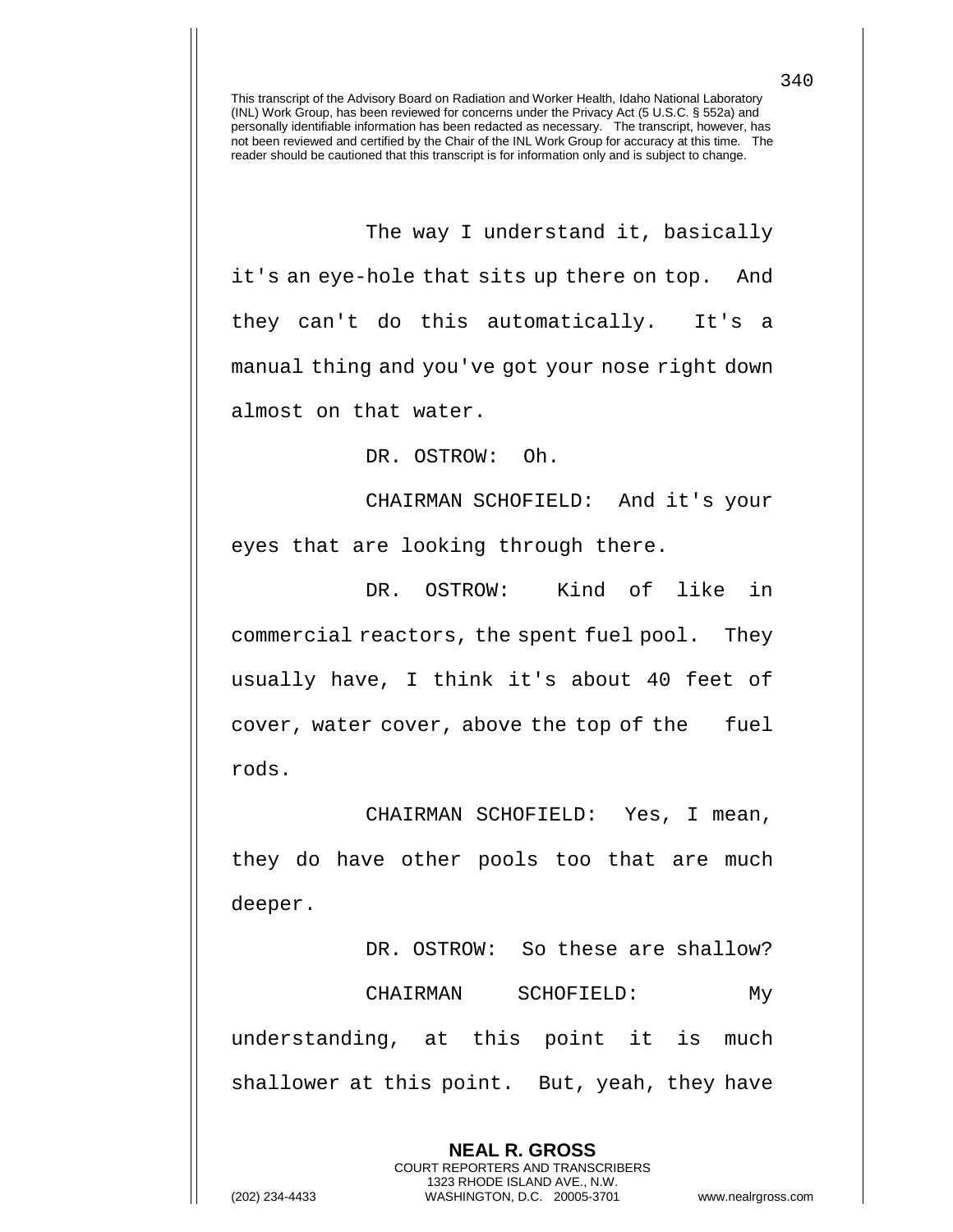others. I mean, they have the one that looks like a big Olympic swimming pool. I mean, I've actually been in that facility and stuff.

But this is where they're having to run to risk of getting much higher exposure to their face than normal. I mean, normally, they can reach out there and they manipulate things. But in this case it's the fact they're having to get down right on the deck that raises that level.

And then what do they do when one of these casks gets dumped off a truck? And don't tell me it doesn't happen. It has happened.

MR. KATZ: Well, I mean, Phil, these are good examples for you to lay out in an email and contribute to the pile, in effect, of issues that would be looked at.

MEMBER BEACH: Ted, I have an email from a site foreman that was sent to me in 2009. I just made a copy and gave it to Steve. But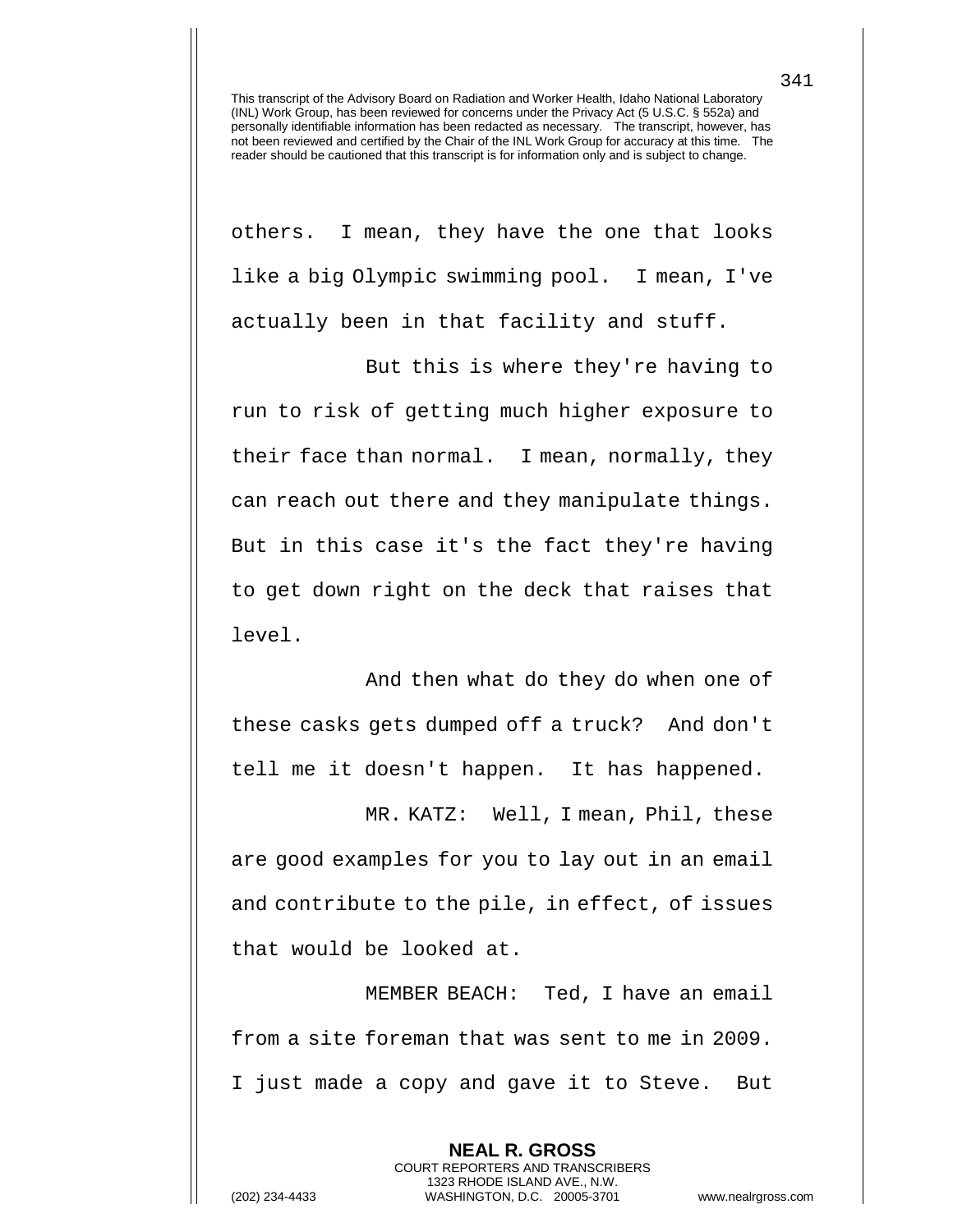I'll send it to you. It has a whole list. Some of them pertain, some of them do not. Well, you can distribute it. If somebody wants to take a look at it.

MR. KATZ: Yeah, because, again, if NIOSH is willing to organize this with SC&A and then the rest of the Work Group supporting it then, yeah, we need to get all this to Stu, I guess, Stu and Pete?

MEMBER BEACH: Well, I'll send what I have to you. And we still have six items that --

CHAIRMAN SCHOFIELD: Send me a copy of that too.

MEMBER BEACH: Well, yes. He would send it to everybody.

CHAIRMAN SCHOFIELD: Okay.

MR. KATZ: And we're going to have to take into consideration all that's already covered in looking at all those comments.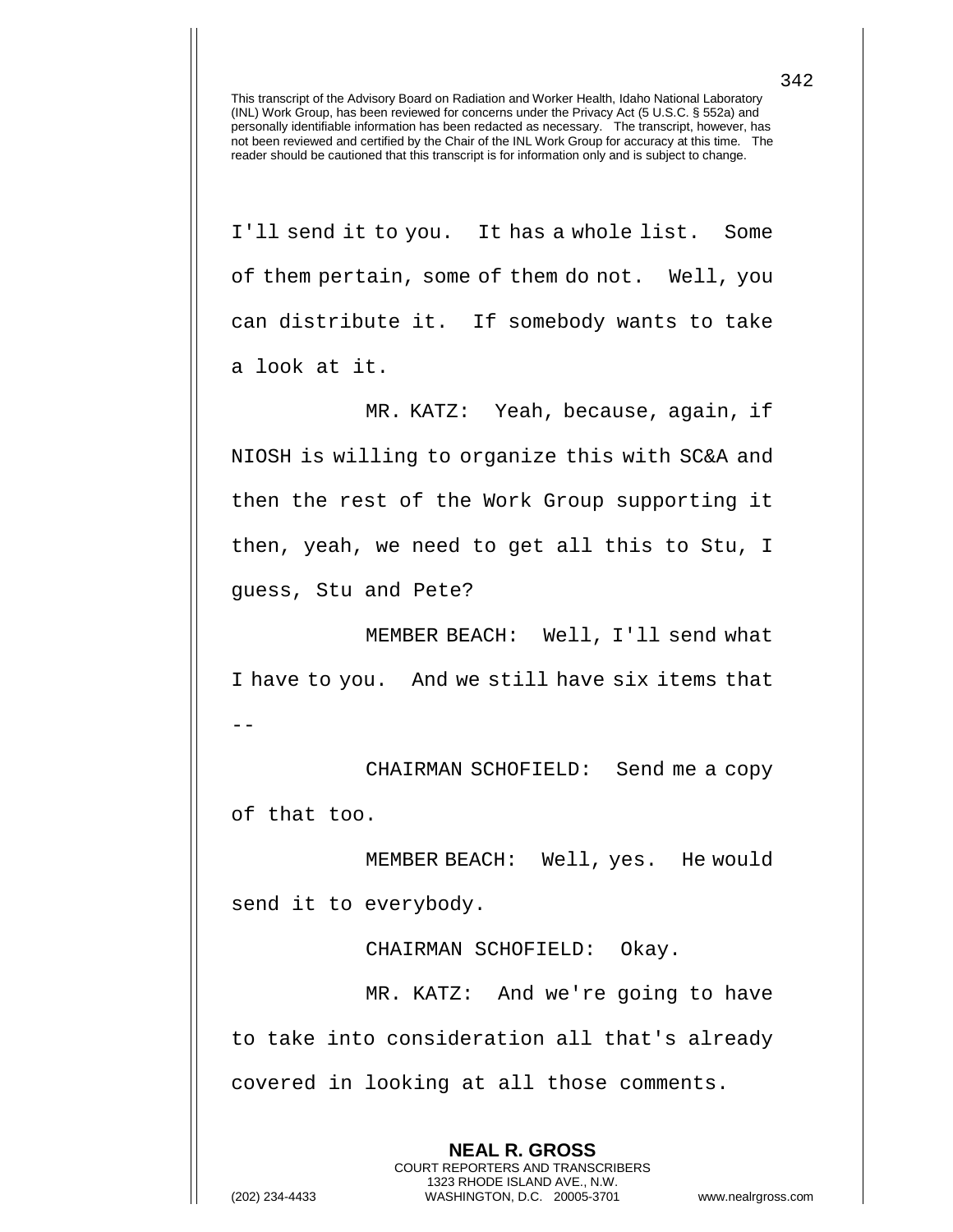## MEMBER BEACH: Sure.

CHAIRMAN SCHOFIELD: Exactly.

DR. MAURO: It's almost a theme that's emerged here, is that there was a lot of coverage by way of internal and external dosimetry. But there are also lots of very unusual exposure scenarios where there could be localized exposures whereby the dosimetry, especially external, could be very localized, especially the extremity dose, the point that was just made here.

So this list, what we're really looking at is a list of jobs that were somewhat unique where a person may have experienced an exposure that is not necessarily represented by whatever health physics dosimetry they receive. You have to sort of think of it in those terms. So people who are very familiar with the operations, the kind of things Phil just described, it's going to be important in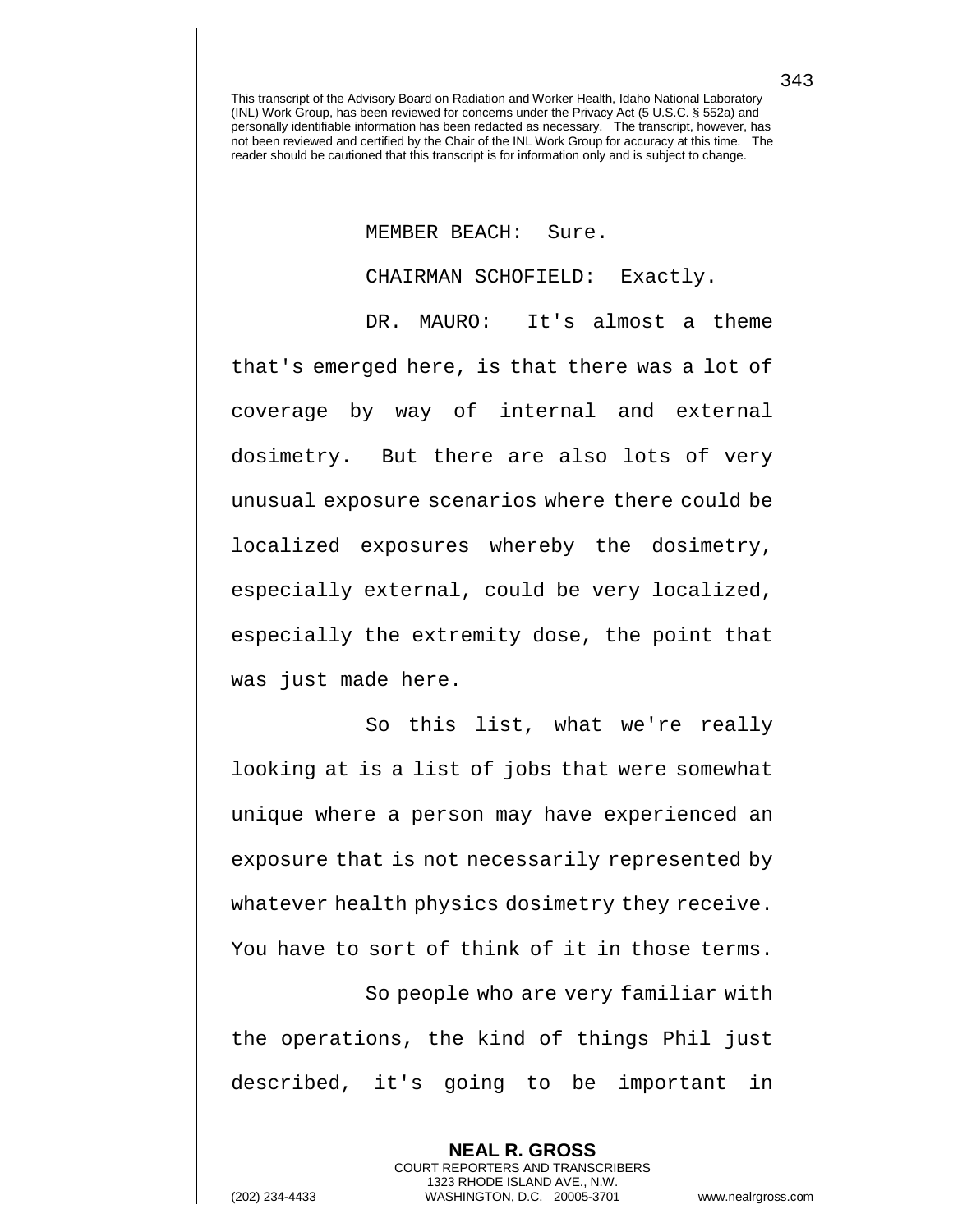thinking through what we want to do by way of interviewing, kinds of information we're trying to seek.

MEMBER MELIUS: Jim Melius. To the comments or questions. One is I think the other theme is this has gone on for a long time and personnel has changed and so forth. So we're not quite as sharp as we usually are in reviewing some of these issues in terms of their historical, who did what when and so forth.

Secondly, though, I think what would be helpful is if NIOSH and SC&A, when you sort of decide what questions you want to ask or what issues you want to deal with, if you could circulate that to the Work Group for input so we don't miss the opportunity.

Same time recognizing that we can't have a thousand questions to try to address that. It has to be reasonable.

> **NEAL R. GROSS** COURT REPORTERS AND TRANSCRIBERS 1323 RHODE ISLAND AVE., N.W.

MR. KATZ: Right.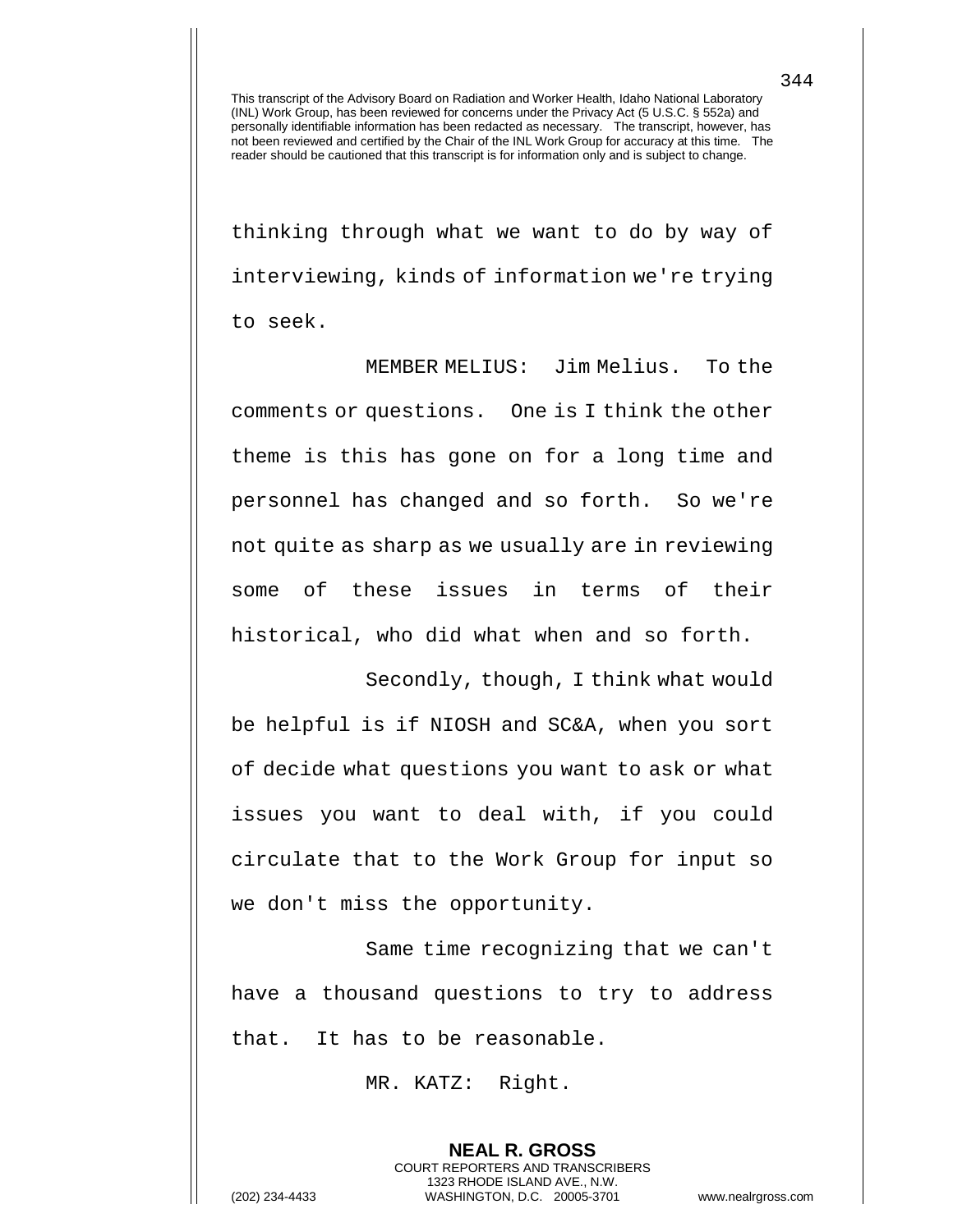DR. MAURO: Could we start and talk

to Brad, interview Brad?

(Laughter.)

MR. KATZ: Let's not get into that

right now, John, at least --

(Simultaneous speaking.)

MEMBER BEACH: We still have six items we haven't discusses that we should probably figure out how we're going to go forward on those, too.

MR. KATZ: Yeah.

MEMBER BEACH: Not that anybody's pressed for time or anything.

MEMBER ROESSLER: Well, if we are looking at another Work Group meeting before July, or anytime, I=d recommend we do whatever we can as soon as possible. It's really difficult to read all the material and kind of get up to speed on something. We're all up to speed. So if we're going to have another

> **NEAL R. GROSS** COURT REPORTERS AND TRANSCRIBERS 1323 RHODE ISLAND AVE., N.W.

(202) 234-4433 WASHINGTON, D.C. 20005-3701 www.nealrgross.com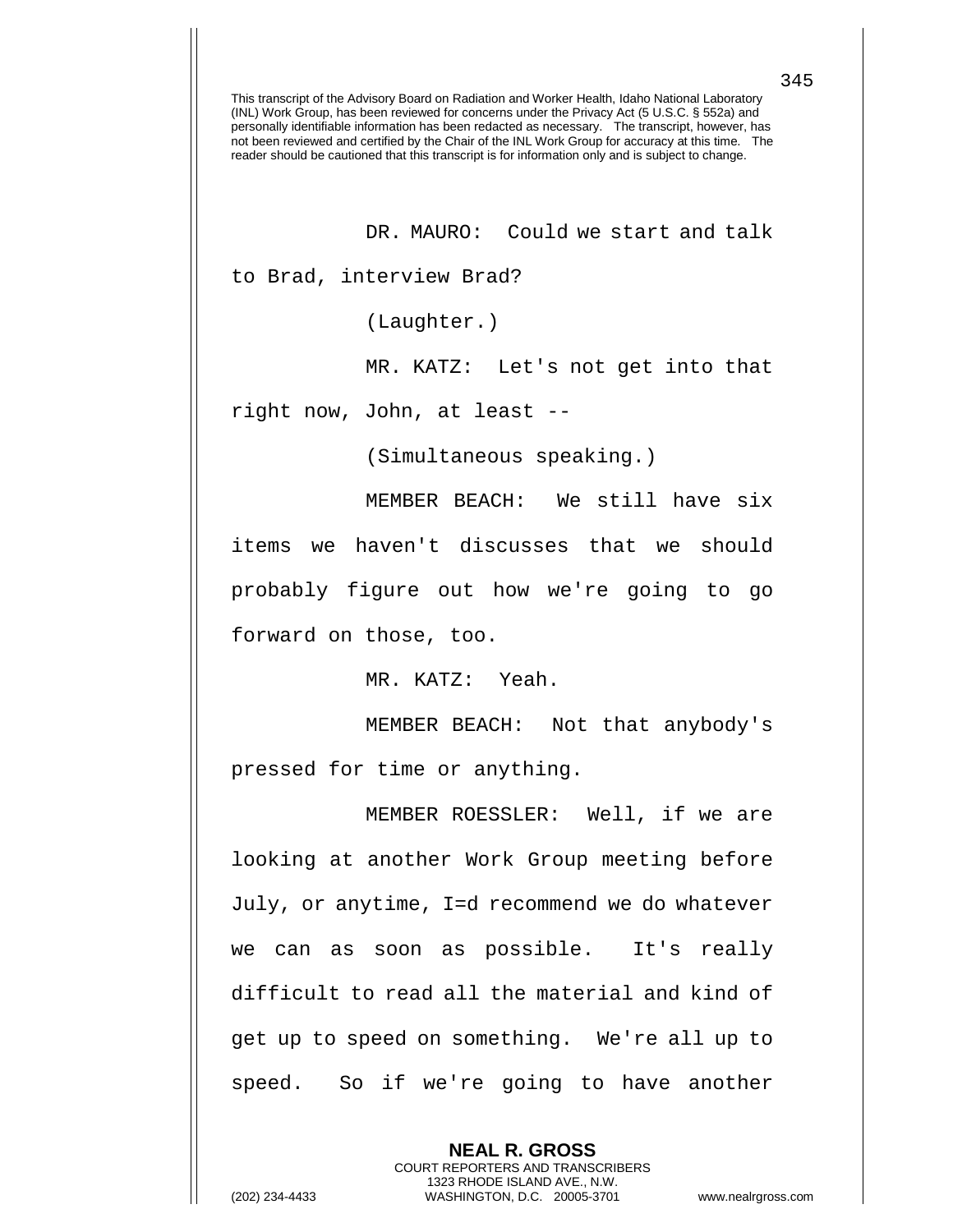meeting, I'd say do it as soon as we can.

DR. OSTROW: Well, look, SC&A should have responses to all these White Papers in the next couple of weeks, not months but a few weeks, since we=ve already formulated a lot of our opinions anyway.

We've heard today amplifications and so forth, so this is sort of towards the end of March. Probably like by the end of April, something like that, because it takes a little while to get things out the door. So like end of April I assume we could have responses to NIOSH=s White Papers.

And we'll also incorporate that into our report and just update the different issue or the items, the ones that we closed out and the ones that are still open and the new responses. So I=ll have like one document that'll have everything in it. We should be able to do that by the end of April.

> **NEAL R. GROSS** COURT REPORTERS AND TRANSCRIBERS 1323 RHODE ISLAND AVE., N.W.

346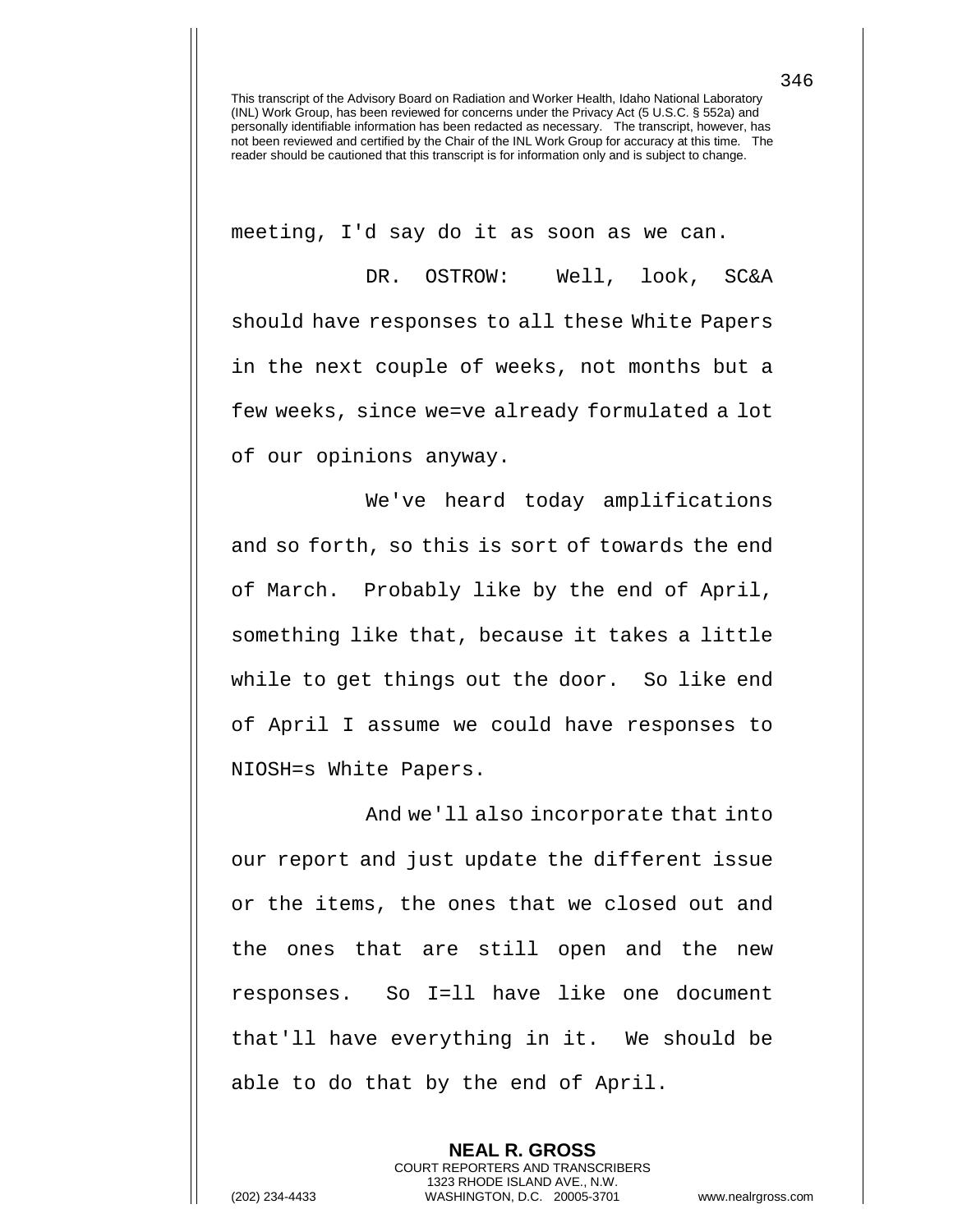MR. KATZ: But then aren't there still, beyond what the White Papers have addressed, there are other open issues.

DR. OSTROW: There's a few open issues, yes.

MR. KATZ: And how are those getting disposed?

DR. OSTROW: Well, there's a couple of them. I don't know off-hand on all of them but there's a few that are waiting for NIOSH to do something or other, like extremity doses. Let me think.

MEMBER BEACH: Number 5's the first one.

MR. HINNEFELD: Five and 6 are internal dosimetry models where we owe something because, you know, it came out at the last meeting, SC&A was going to go back and look, you know, re-look at something and they did. And they feel like it still is open. So that's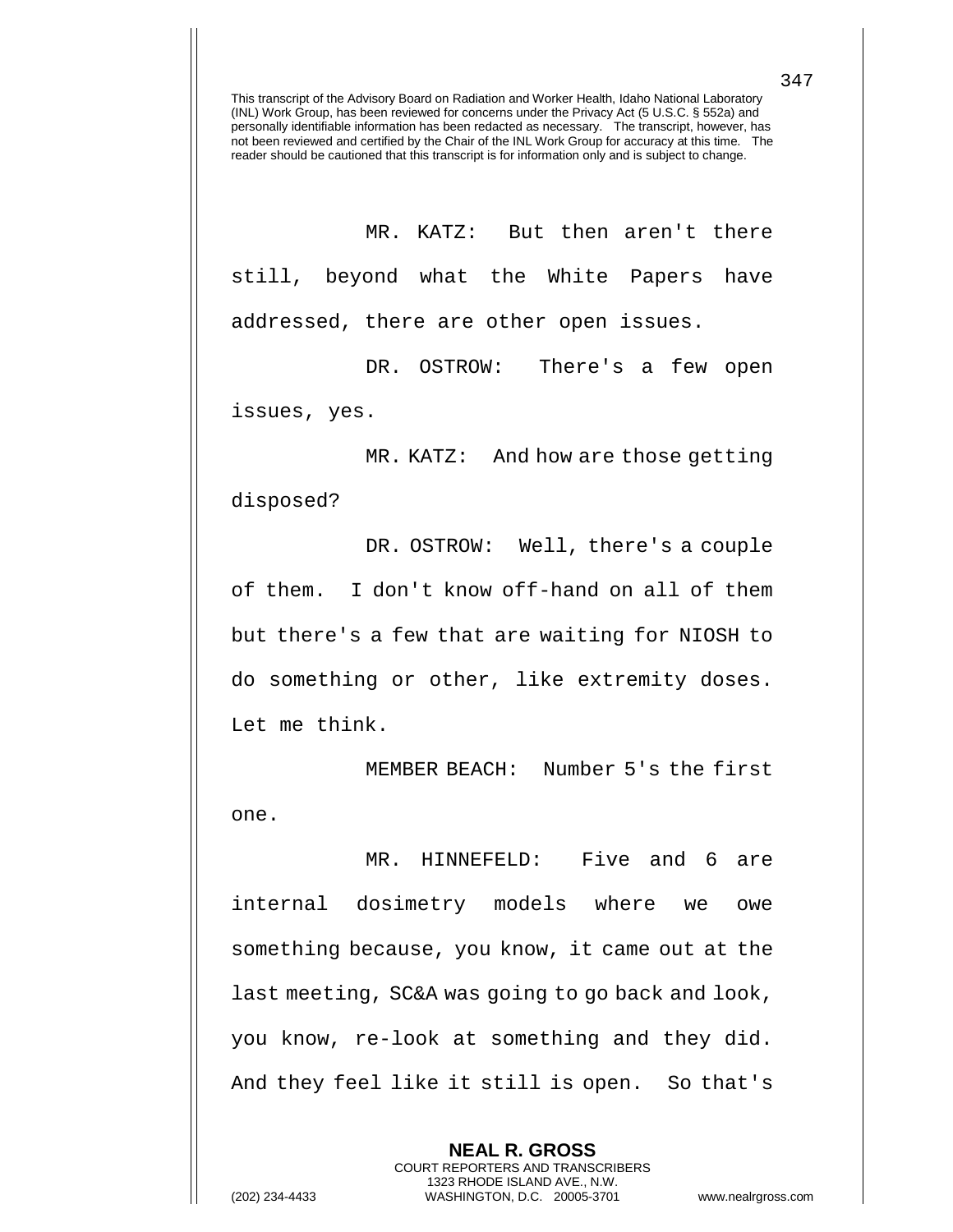two of them.

But I think we could get a comprehensive -- see, maybe I know this list from what we did today.

MEMBER BEACH: Fifteen and 16, 27

and 28 are the ones I wrote down.

DR. OSTROW: All right, and 31.

MR. HINNEFELD: And 31.

MEMBER BEACH: And 31?

MR. HINNEFELD: Okay, so let's see,

5, 6, 15, 16, 27, 28 and 31.

DR. OSTROW: Right, these are the ones that I have that are open.

MR. HINNEFELD: Okay, based on a note I made a while ago in my hasty jottings, those are also the ones I have.

DR. OSTROW: Twenty-eight, I know, is you're having this paper on the NTA film dosimeter report. It's supposed to be --

> **NEAL R. GROSS** COURT REPORTERS AND TRANSCRIBERS 1323 RHODE ISLAND AVE., N.W.

MR. HINNEFELD: That's a data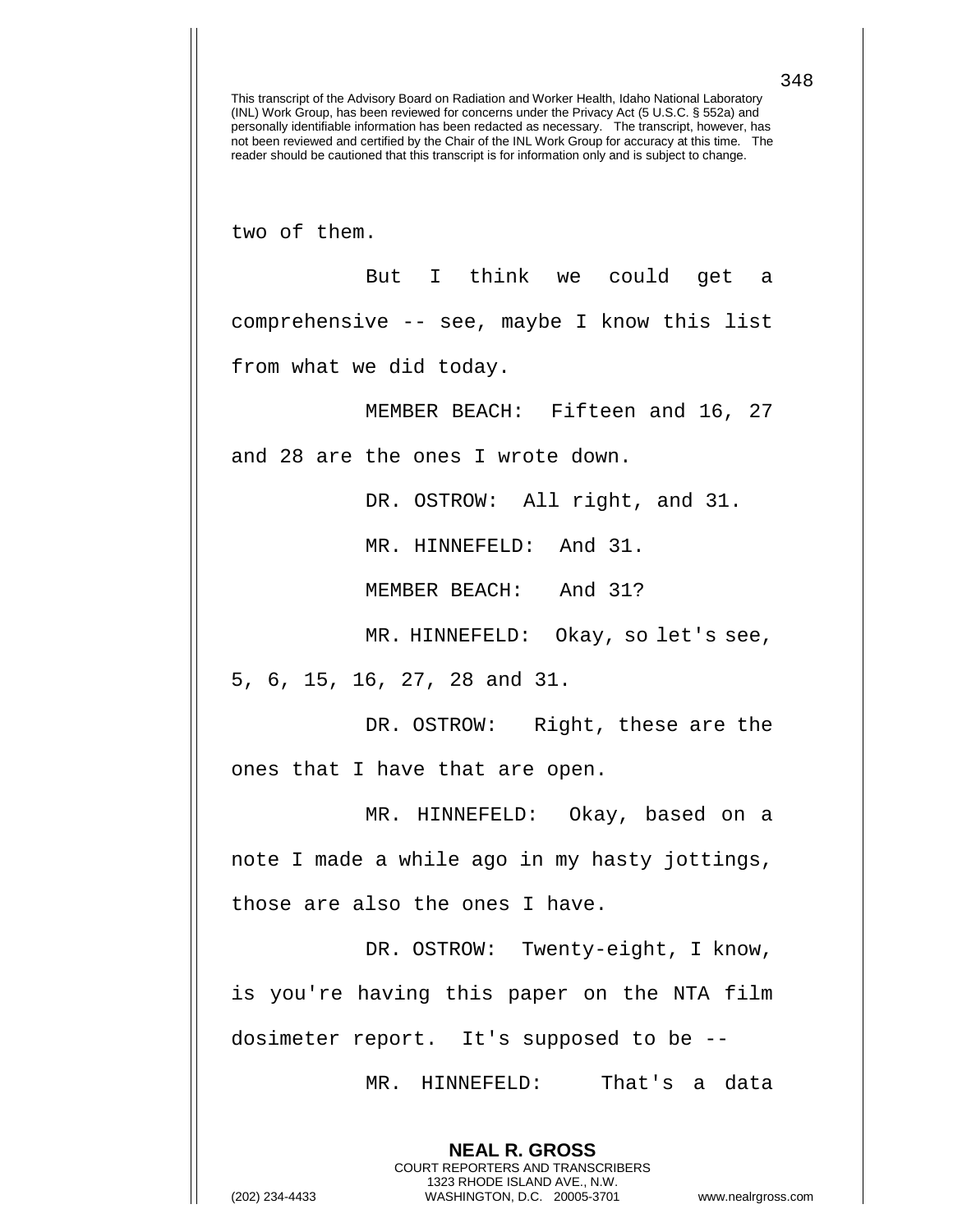capture issue.

DR. OSTROW: Yes, that's supposed to be Issue 28. I know that.

MEMBER BEACH: Well, 26 we tabled to go with 27.

MR. KATZ: Right, I knew there was one of those, right. And 27 is open. So I guess having a path forward for those, not to put anyone on the spot here.

MR. HINNEFELD: Okay, well --

DR. OSTROW: And 15 and 16, but I have to look to see what's supposed to happen with 15 and 16. MEMBER BEACH: I thought NIOSH said they were --

MR. HINNEFELD: I think there's a tentative time to do this. I'm thinking the second half of May.

MR. KATZ: For a Work Group meeting? MR. HINNEFELD: For a Work Group meeting, maybe. Before I commit to that I'd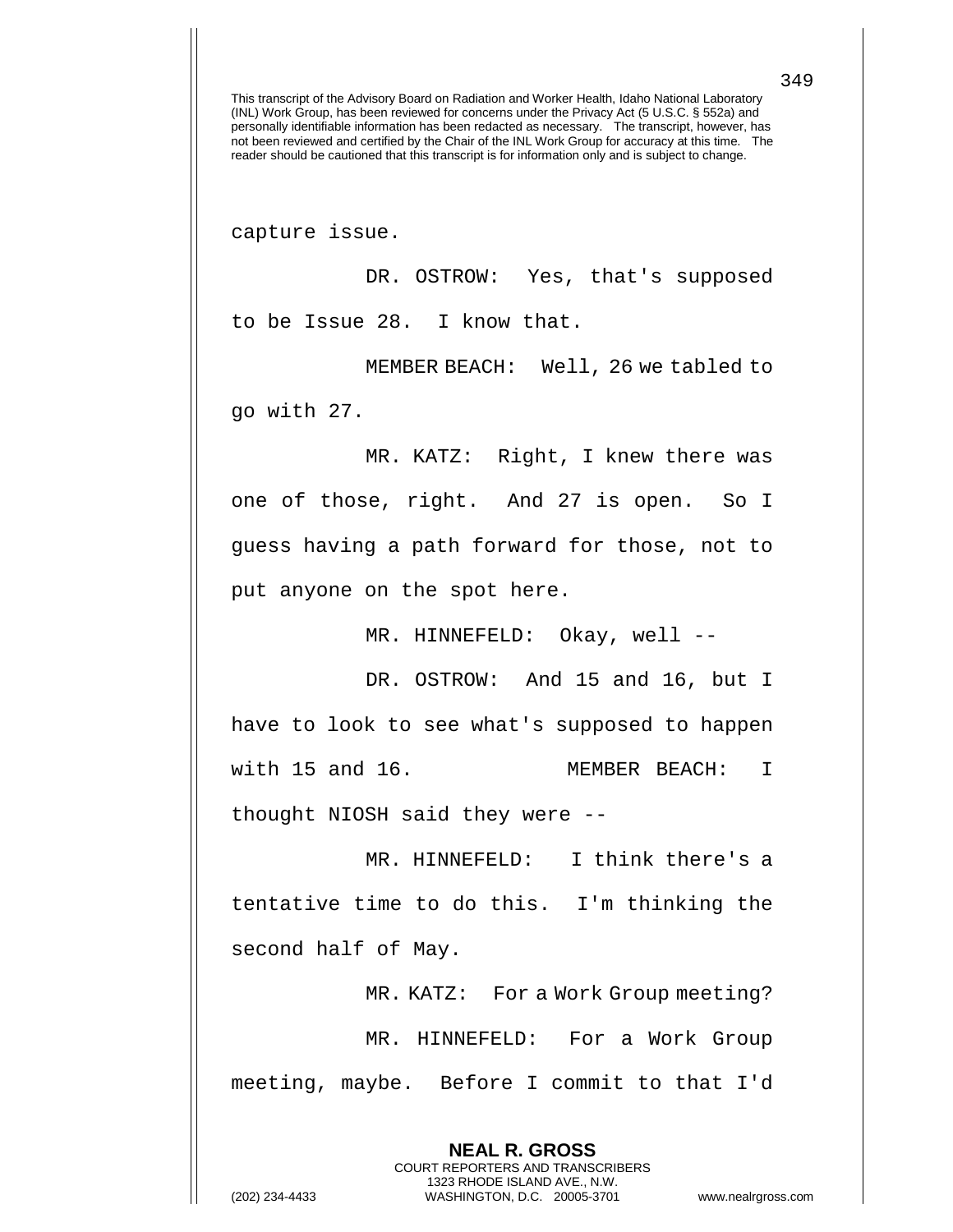like to get back and get -- because we still have June, because the Board meeting is not until the of July.

MR. KATZ: Right, end of July, very end of July.

MR. HINNEFELD: So we've got some time and we don't need to rush it. I know that the second week in May we're already -- the specific people who work on this are getting pretty committed because we have outreach meetings we're scheduled to go to with the Joint Outreach Task Group meeting the second week of May.

We've been asked to do a one-day dose reconstruction seminar in Oak Ridge the second week of May. The Kansas City Plant site visit is the second week in May. And so we're getting pretty heavily committed unless we start changing some of this.

I mean, the DR, we might be able to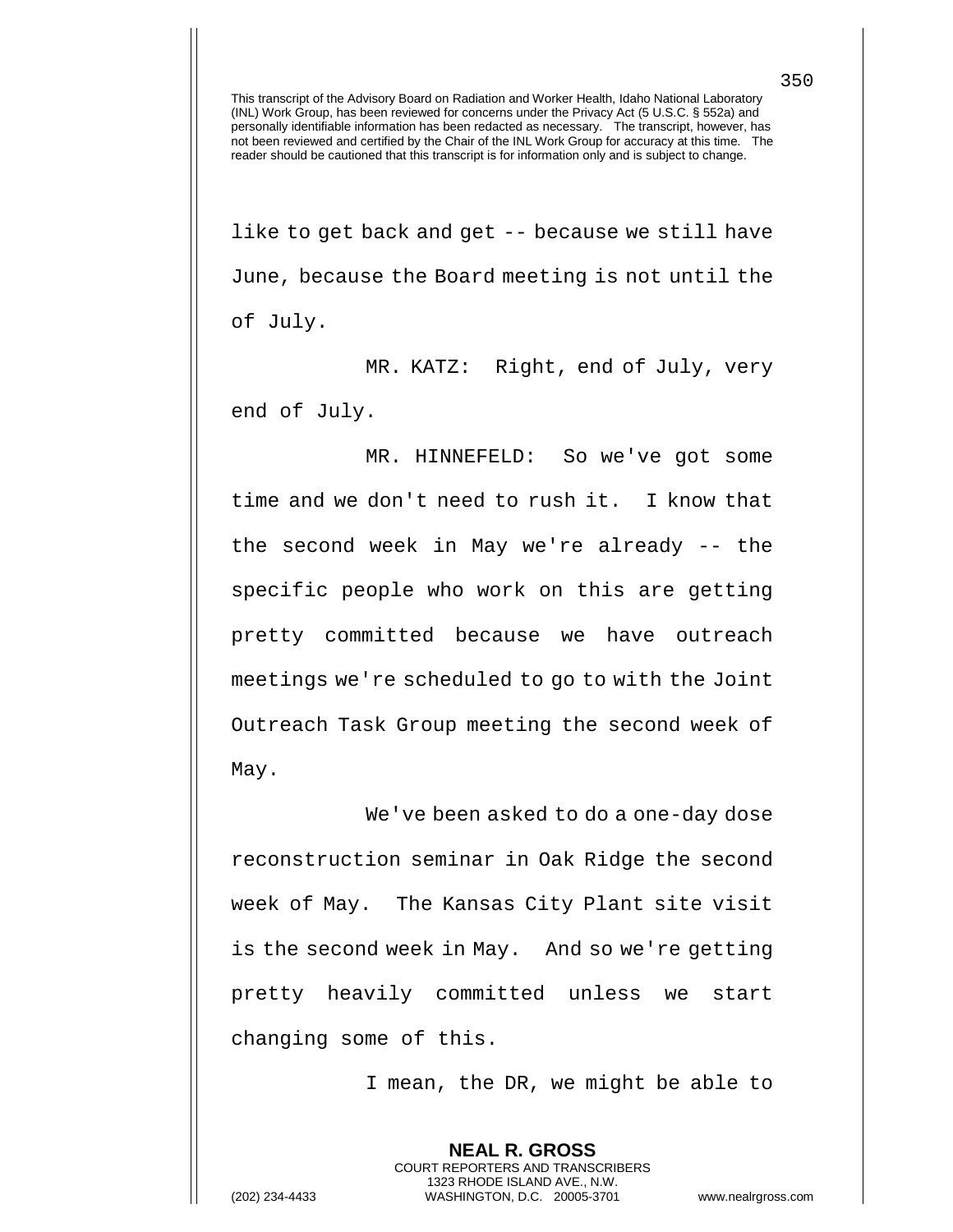do the DR Subcommittee another day, but a lot of times you go with the convenience of the -- MR. KATZ: We can push it later in

May.

MR. HINNEFELD: So we want to go passed that, that bulk. And even if we get into June, it's not a crisis in terms of --

MR. KATZ: We have all the month of July too, right.

Mr. HINNEFELD: So I'm thinking we don't need to rush this. I want to make sure we get back to -- because I've got to talk to ORAU management about availability and what's going to happen in that going forward.

MEMBER MELIUS: What about doing a meeting the day before the Board meeting in July?

MEMBER BEACH: That's always good. MR. HINNEFELD: Out there, you mean?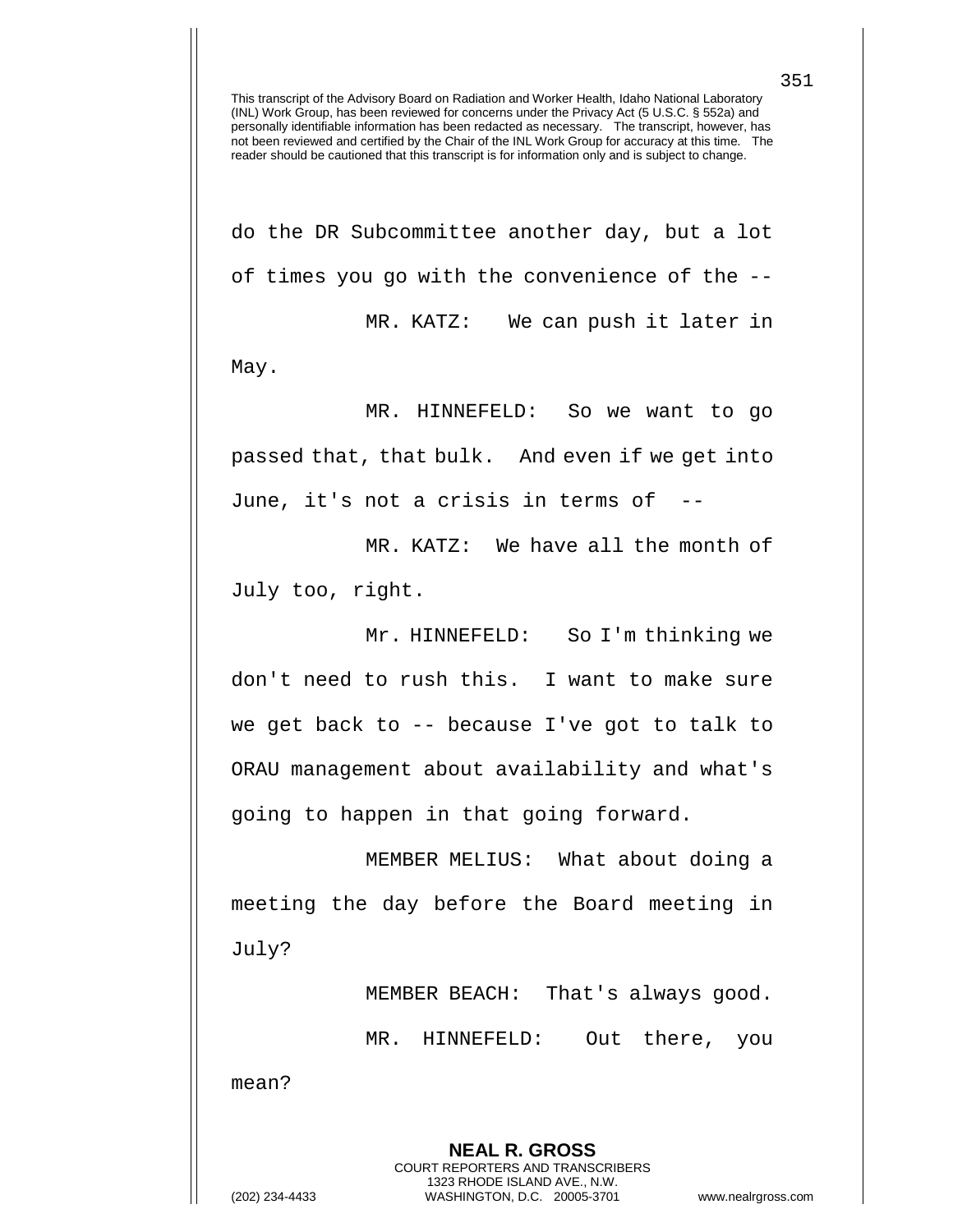MEMBER MELIUS: Yes.

DR. OSTROW: That may make too full of a schedule if we're going to interview people too before the meeting or something.

MEMBER ROESSLER: Yes, it seems like we should have this resolved before then.

interviews -- well, what were you saying about doing the interviews, Jim? The day before?

MR. HINNEFELD: Well, I think the

MEMBER MELIUS: Well, I=m hoping the interviews would be done before then.

MR. HINNEFELD: The interviews would be beforehand.

MEMBER MELIUS: And by the time they get summarized and go through Privacy Act, et cetera --

MR. KATZ: That's true. That takes some time too.

MEMBER MELIUS: Again, that wouldn't rule out a meeting, a Work Group call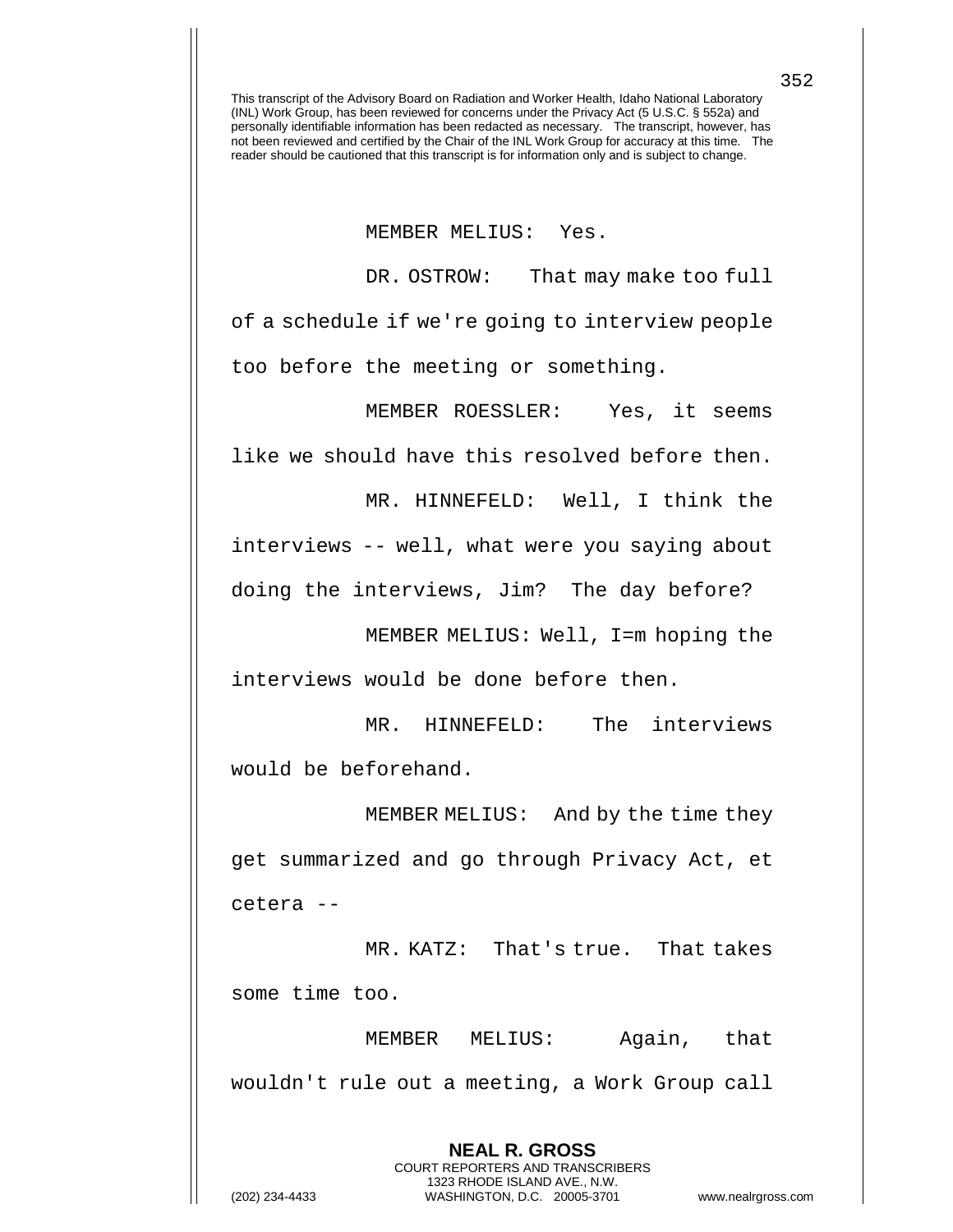in May or June. We'll look at the schedule. It's probably too early to tell.

MR. HINNEFELD: Yeah, I have no particular -- I mean, we were really struggling with an agenda for the Work Group meeting anyway -- I mean, Board meeting. I don't think the Board meeting's going to be very long.

MR. KATZ: Right, I mean, the only reason I was thinking that the Work Group meeting you might want to have sooner, as opposed to abutted with the Board meeting, is another Work Group meeting might help focus what we do at the Board meeting.

MR. HINNEFELD: Right.

DR. OSTROW: I agree. It would be good to leave some time.

MEMBER MELIUS: Yeah, I think the main thing that will focus what we do on this site is going to be the coworker model.

> **NEAL R. GROSS** COURT REPORTERS AND TRANSCRIBERS 1323 RHODE ISLAND AVE., N.W.

MR. KATZ: Well, these other open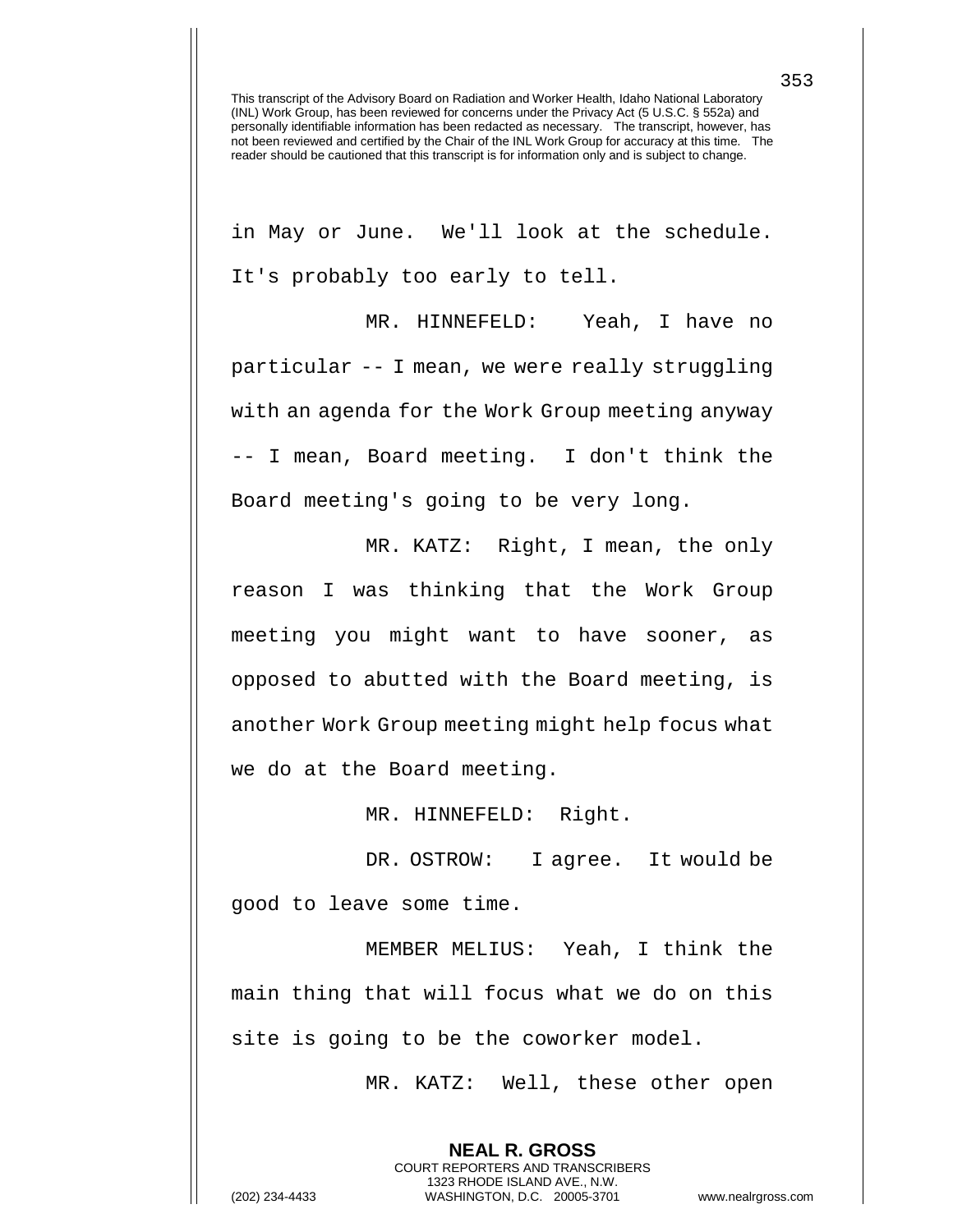issues too, right?

MEMBER MELIUS: I know, but I think the most consequential one.

MR. KATZ: Okay, yeah.

MEMBER MELIUS: Is the coworker. And I don't think that's going to -- I'm not even sure we'll have time to review it before the Board meeting, but Stu will let us know that. The finding on that.

MR. KATZ: Yeah, that will be part of what we follow up on, right. So it sounds like we should just go ahead and plan on doing the Board meeting at INL, no? Idaho.

MEMBER MELIUS: I don't think we have a better possibility right now.

MR. KATZ: Right, I need to commit to a place.

MEMBER MELIUS: Well, the Idaho Work Group, I move on behalf of the Idaho Work Group that we do it there.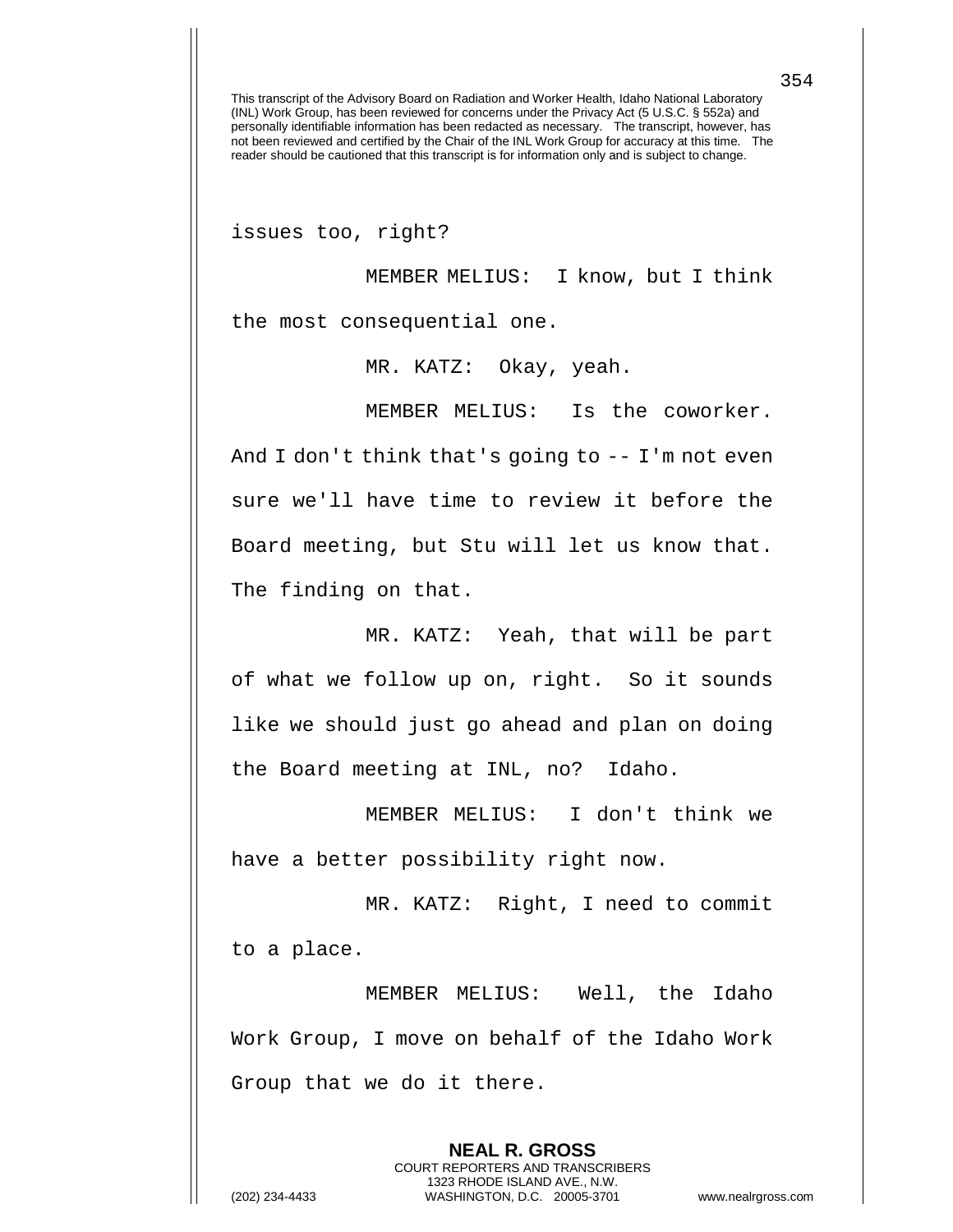## CHAIRMAN SCHOFIELD: I'm all for

that. Josie?

MEMBER BEACH: I'm fine with that.

MR. KATZ: Okay, so I'm planning on

that then. I'll get that ball rolling.

CHAIRMAN SCHOFIELD: Brad's taking

us all fishing.

MR. KATZ: Yes.

MEMBER MELIUS: If we don't move this along he's going to take us bear hunting and leave us in the woods.

(Laughter.)

MR. KATZ: What's next? Are we

finished?

CHAIRMAN SCHOFIELD: I think we're done for the day.

MEMBER ROESSLER: We just did

deliverables and future meeting plans.

MR. KATZ: Yeah, okay.

**NEAL R. GROSS** COURT REPORTERS AND TRANSCRIBERS 1323 RHODE ISLAND AVE., N.W.

DR. OSTROW: Oh, one question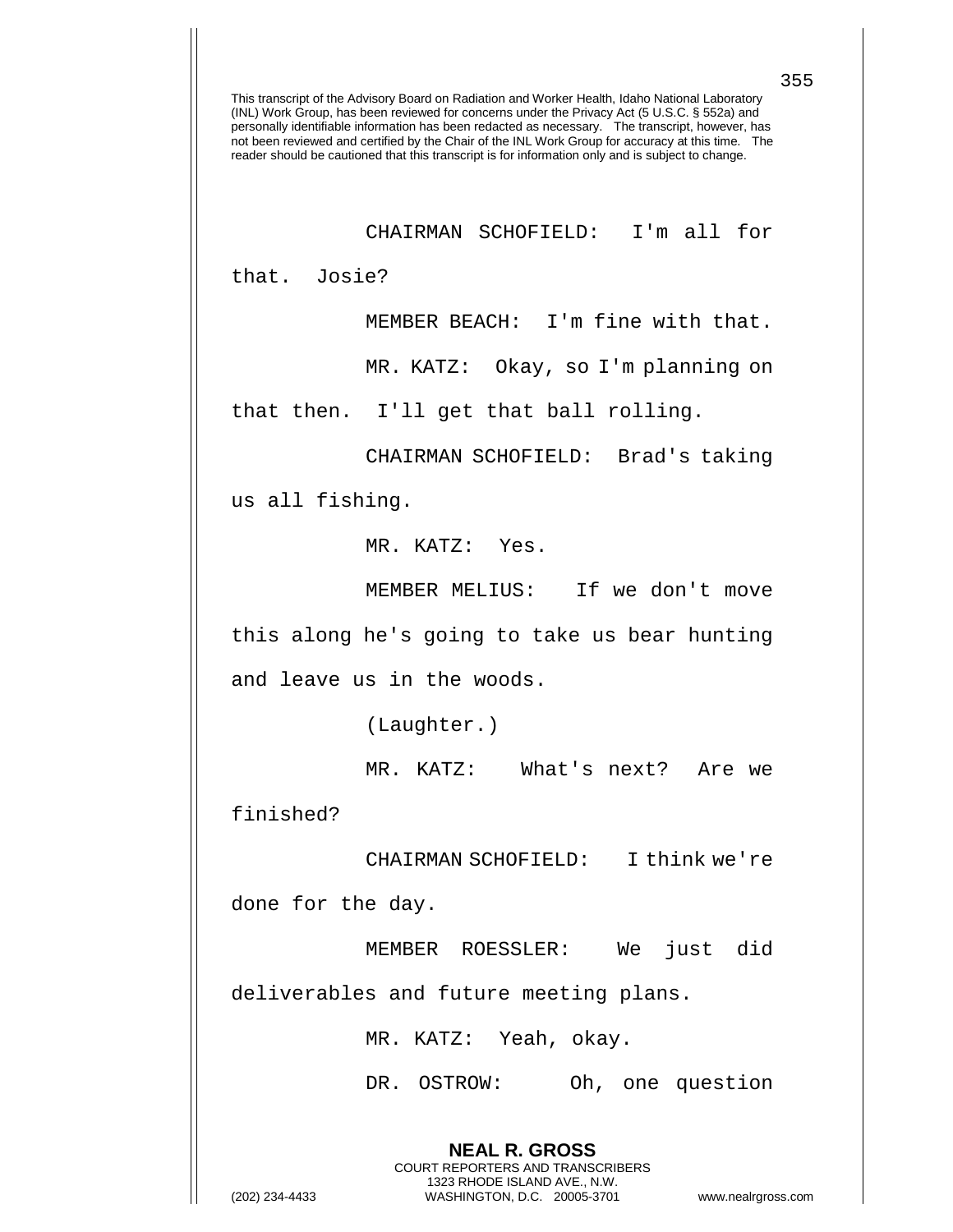before we finish, talking about deliverables. We've just been like on the fly discussing these items that are still open. Should we write them down somewhere, like just list the items that are still open, in one sentence each, you know, who does what?

MR. KATZ: Yeah, because we're going to get path forward emails back and forth from NIOSH and you guys as part of the follow-up to this meeting. And that'll be the place to sort it out.

DR. OSTROW: Okay, good.

MR. KATZ: Yeah, that'd be great.

MEMBER BEACH: So those eight we

just discussed?

MR. KATZ: Yeah, whatever the number is, exactly.

MR. HINNEFELD: I think, as a default assumption, the onus is probably on us to provide something, or to let SC&A know we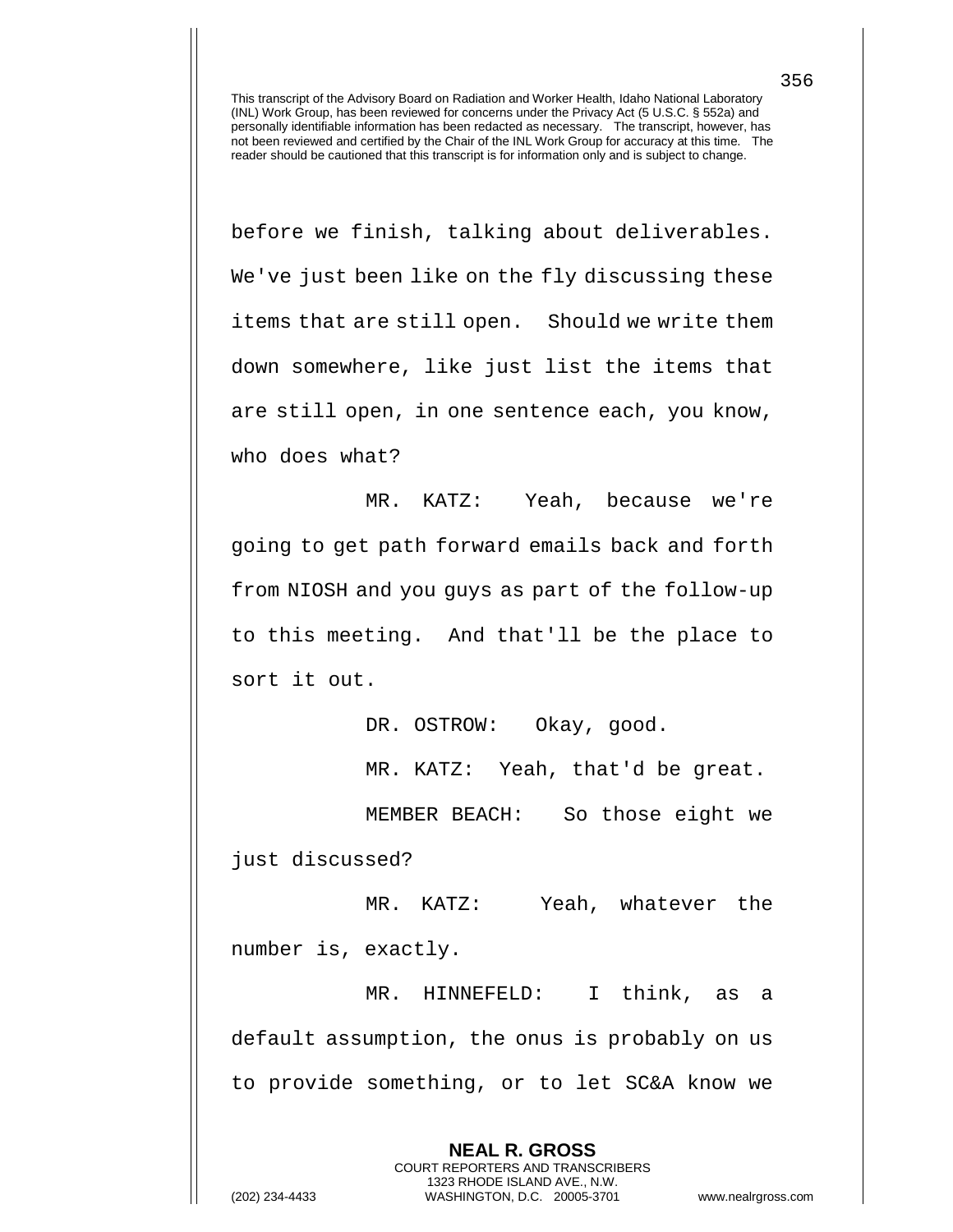don't what's missing here, can you clarify the remaining issue?

DR. OSTROW: Okay.

MR. HINNEFELD: So I think, from that standpoint, the onus is on us to start.

DR. OSTROW: Good, done.

MR. KATZ: So this has been a

productive meeting. Thank you, everybody, for your homework. You've all been making this work well. And thanks, everyone on the line. Have a good day. Take care.

(Whereupon, the meeting in the above-entitled matter was concluded at 3:46 p.m.)